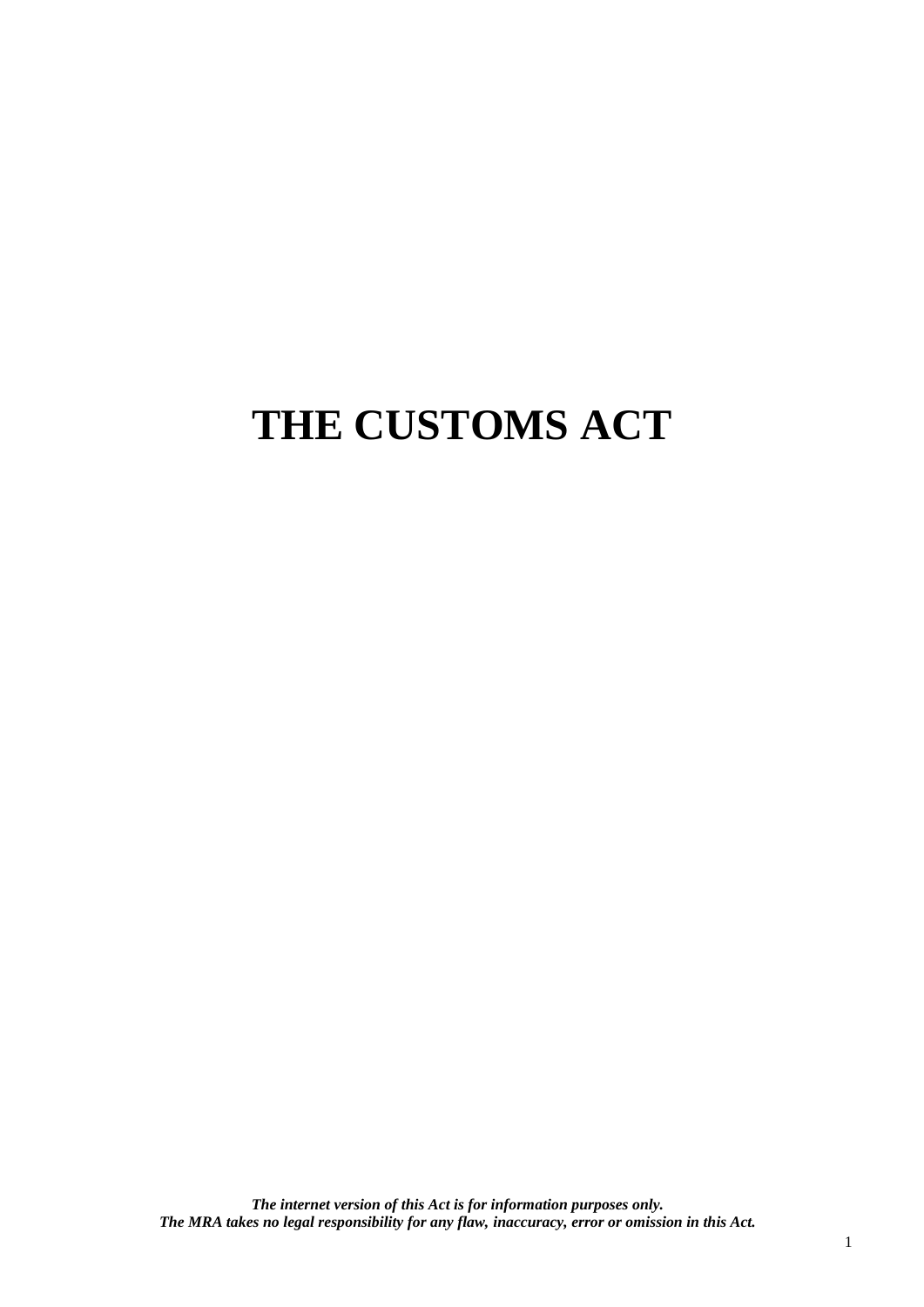#### **CUSTOMS ACT**

# **Act 47 of 1988 – 1 January 1989**

#### **PART I - [INTRODUCTION](#page-6-0)**

- *1. [Short title](#page-6-1)*
- *2. [Interpretation](#page-6-2)*

#### **PART II - [ADMINISTRATION](#page-13-0)**

- *[3.](#page-13-1)*
- *[4. Oaths](#page-13-2)*
- 4*A. Uniform*
- *[5. Power to hold inquiries](#page-13-3)*
- *[6. Working days and hours](#page-13-4)*
- *[7. Overtime charges](#page-13-5)*
- *7A. Act or thing in respect of a validated bill of entry passed before 3 years*

#### **PART III - [COLLECTION AND MANAGEMENT OF DUTY, EXCISE DUTY AND TAXES](#page-14-0)**

#### *Sub-Part I - [Computation, Payment and Recovery of Duty, Excise duty and Taxes](#page-14-1)*

- *8. [Payment of duty, excise duty and taxes](#page-14-2)*
- *9. [Duty rate](#page-14-3)*
- *[9A.](#page-14-4) Time limit for proceeding with validated bill of entry by importer*
- *9B. Deferred payment in respect of VAT on capital goods*
- 9C. *Time limit for proceeding with validated bill of entry by exporter*
- *10. [Weights and measures](#page-16-0)*
- *11. [Tare allowance](#page-16-1)*
- *12. [Derelict goods dutiable](#page-16-2)*
- *13. [Payment of duty, excise duty and taxes on manifested goods](#page-16-3)*
- *14. [Recovery of duty, excise duty and taxes](#page-16-4)*
- *14A. Penalty for late payment of unpaid duty, excise duty and taxes*
- *14B. Interest on late payment of unpaid duty, excise duty and taxes*
- *14C. Duty, excise duty and tax liability of principal officer of private company*
- *14D. Notice to Director-General of appointment of administrator*
- *15. [Payment under protest](#page-18-0)*

#### *Sub-Part II - [Valuation and Invoices](#page-20-0)*

- *16. [Delivery of documents with entry](#page-20-1)*
- *[16A. Use of computer system](#page-20-2)*
- *[16B. Facilities to qualified TradeNet users](#page-20-3)*
- *16C. Agency Cooperation*
- *16D. Coordinated Border Management Unit*
- *17. [Powers of Director-General over documents](#page-22-0)*
- *18. [Mode of ascertaining ad valorem duties](#page-23-0)*
- *18A. [Transaction value of goods](#page-23-1)*
- *18B. [Transaction value of identical goods](#page-23-2)*
- *[18C Transaction value of similar goods](#page-24-0)*
- *18D. [Deductive method of valuation](#page-24-1)*
- *18E. [Computed method of valuation](#page-24-2)*
- *18F. [Fall back method of valuation](#page-25-0)*
- *19. [Under or over valuation of goods](#page-25-1)*
- *19A. [Confidentiality](#page-26-0)*
- *[19B. Rulings](#page-26-1)*
- *20. [Disputes relating to classification or origin of goods](#page-28-0)*

#### *Sub-Part III - [Temporary admission, duty-free shops and refunds](#page-28-1)*

- *21. [Conditions for temporary admission of goods](#page-28-2)*
- *21A. Inward Processing*
- *22. [Goods imported for sale to visitors](#page-29-0) or departing citizen of Mauritius*
- *22A. Accounting of goods to be warehoused in a duty-free shop or shop under Deferred Duty and Tax Scheme*
- *23. [Refunds](#page-29-1)*
- *24. [Erroneous refund or reduction](#page-31-0)*
- *[24A. Non-payment or underpayment of duty, excise duty and taxes](#page-32-0)*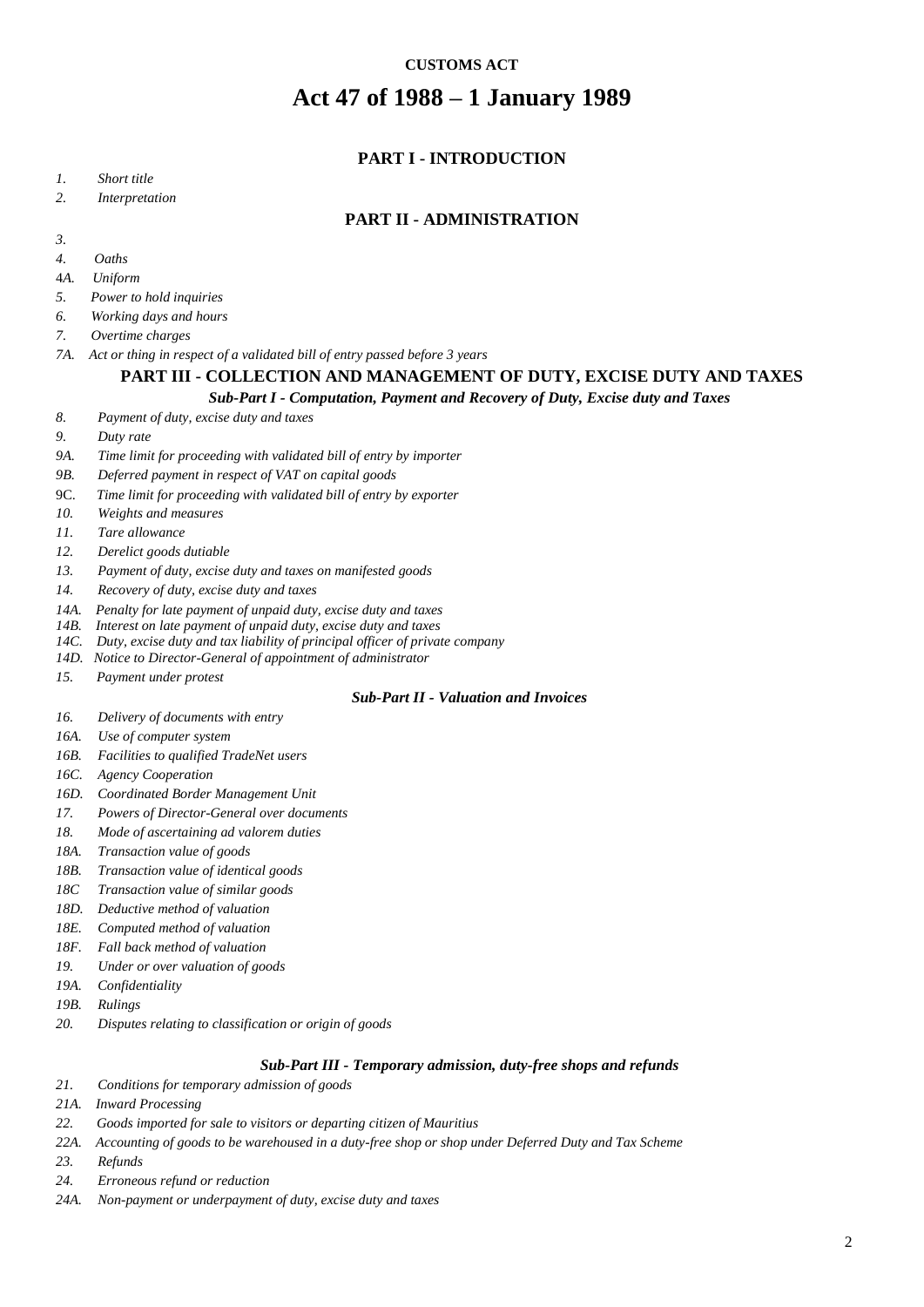- *25. [Customs control of goods](#page-33-1)*
- *25A. Risk Management*
- *25B. Clearance of goods for home consumption and post control*
- *26. [Minimum size of ships](#page-35-0)*
- *27. [Rights of examination and cost](#page-35-1)*
- *28. [No Customs liability](#page-35-2)*
- *29. [Goods imported or exported by post or courier](#page-35-3)*
- *30. [Entries for import](#page-35-4)*
- *30A. Entry of imported goods in multiple or split shipments*
- *31. [Form prescribed for export](#page-36-0)*
- *32. [Passengers' and crew's luggage](#page-36-1)*
- *33. [Holder of a draft](#page-36-2)*
- *34. [Particulars of bill of entry](#page-36-3)*
- *35. [Making of entries](#page-37-0)*
- *36. [Passing of entries](#page-37-1)*
- *37. [Provisional entry](#page-37-2)*
- *38. [Perfect entry](#page-37-3)*
- *39. [Power to require security](#page-37-4)*
- *40. [Production of security](#page-38-0)*
- *41. [Fresh security](#page-38-1)*
- *42. [General bonds](#page-38-2)*
- *43. [Cancellation of security](#page-38-3)*
- *43A. [Record](#page-38-4)*
- *43B. Record to be kept by Director-General*

#### **[PART V: REPORT OF AIRCRAFT AND SHIPS AND IMPORT OF GOODS](#page-39-0)**

*Sub-Part I - [Boarding of Aircraft and Ships](#page-39-1)*

- *44. [Ship to enter ports](#page-39-2)*
- *45. [Ship to bring to on being signaled](#page-39-3)*
- *46. [Ship or aircraft to bring to at boarding station](#page-39-4)*
- *47. [Unauthorised boarding](#page-39-5)*
- *48. [Declaration by owner of pleasure boat](#page-39-6)*

#### *Sub-Part II - [Report of Cargo](#page-39-7)*

- *49. [Cargo report](#page-39-8)*
- *50. [Manifest for other ports](#page-39-8)*
- *51. [Master of wrecked ship to report](#page-40-0)*
- *52. [Tonnage of ships](#page-41-0)*
- *53. [Master's name on ship's register](#page-41-1)*

#### *Sub-Part III - [Landing, Entry and Examination of Goods](#page-41-2)*

- *54. [Landing of goods](#page-41-3)*
- *55. [Loading and unloading of goods](#page-41-4)*
- *56. [Accommodation at ports and airports](#page-41-5)*
- *57. [Return by Mauritius Ports Authority](#page-41-6)*
- *57A. Accounting of goods by Mauritius Ports Authority*
- *57B. Accounting of goods by freight forwarding agent*
- *58. [Return for landing aircraft](#page-42-0)*
- *59. [Removal of goods landed from aircraft](#page-42-1)*
- *60. [Repacking of goods](#page-42-2)*
- *61. [Disposal of goods](#page-42-3)*

### **PART VI - [PROHIBITED GOODS](#page-44-0)**

- *62. [Prohibition of certain imports and exports](#page-44-1)*
- *63. [Prohibited imports](#page-44-2)*
- *64. [Export subject to restriction](#page-44-3)*
- *65. [Prohibited imports consigned](#page-44-4) to other places*
- *66. [Restricted imports](#page-44-5)*

#### **PART VIA – [INFRINGEMENT OF PATENT, INDUSTRIAL DESIGN, COLLECTIVE MARK, MARK OR](#page-44-6)  [COPYRIGHT](#page-44-6)**

*66A. [Application for suspension of clearance of goods](#page-44-7)*

*66B. [Decision in respect of application](#page-45-0)*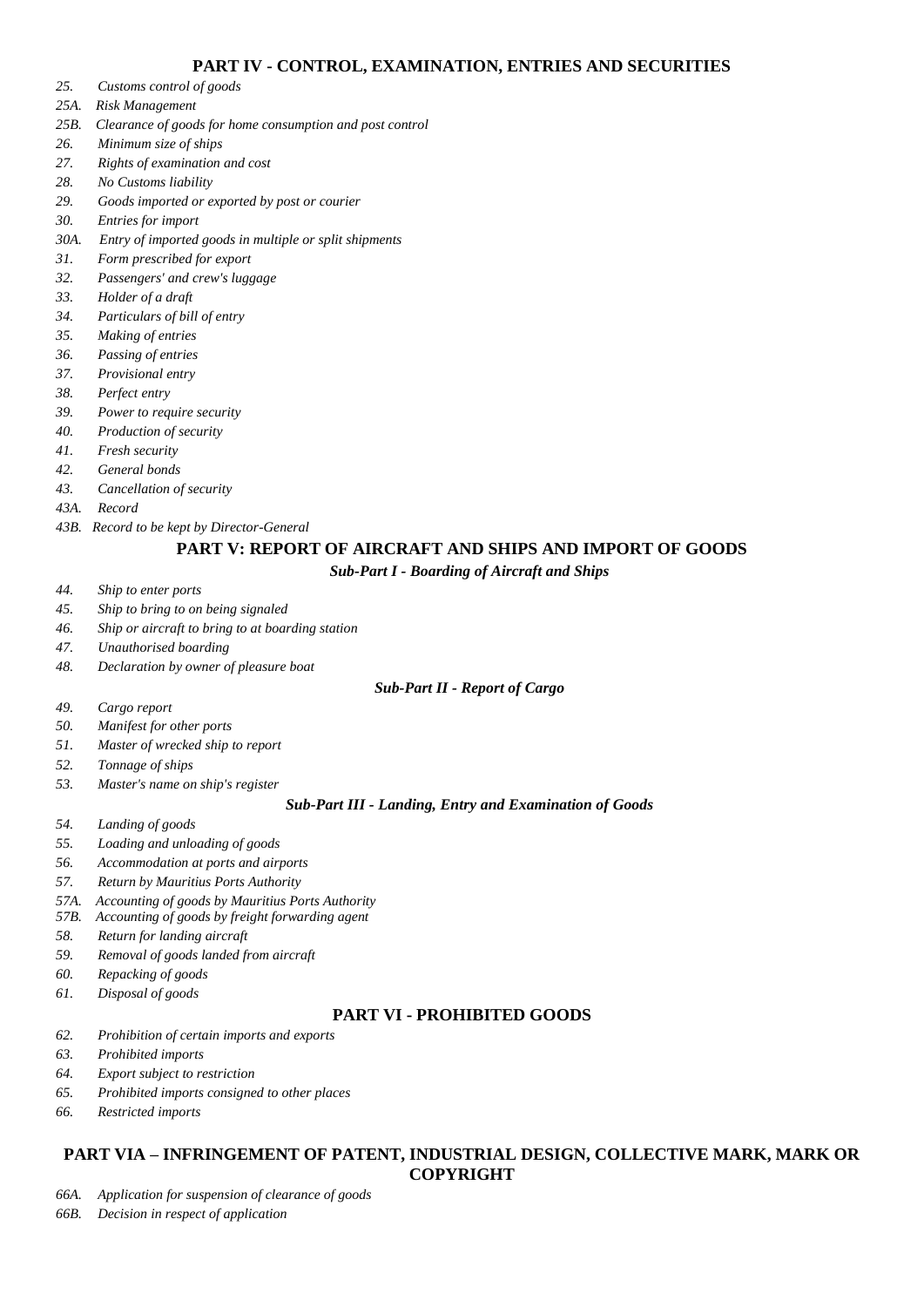- *66BA. Public notice*
- *66C. [Duration of suspension](#page-46-0)*
- *66D. [Inspection and taking of samples](#page-46-1)*
- *66DA. Exclusion from suspension or detention*
- *66E. [Interpretation of this Part](#page-47-0)*

#### **PART VII - [BONDED WAREHOUSES](#page-47-1)**

- *67. [Appointment of warehouses by Director-General](#page-47-2)*
- *[67A.](#page-48-0) Obligations of proprietor or occupier of bonded warehouse*
- *68. [Appointment of central bonded warehouse](#page-48-1)*
- *69. [Goods to be cleared on revocation](#page-48-2)*
- *70. [Bond by proprietor or occupier](#page-48-3)*
- *71. [Account of goods to be warehoused](#page-48-4)*
- *71A. Accounting of goods removed from bonded warehouse*
- *72. [Duty of proprietor or occupier](#page-49-0)*
- *[73.](#page-49-1) Repealed*
- *74. [Entry of warehoused goods](#page-49-2)*
- *[74A. Goods in bonded warehouse](#page-50-0) when sold or transferred*
- *75. [Repealed by Act 26/12](#page-50-1)*
- *76. [Period of Warehousing](#page-50-2)*
- *77. Failure to clear warehoused goods*
- *78. [Repealed](#page-50-3)*
- *79. [Director-General to have access to warehouse](#page-50-4)*
- *80. [Re-examination of goods](#page-50-5)*
- *81. [Revaluation](#page-51-0)*
- *82. [Goods may be sorted and repacked](#page-51-1)*
- *83. [Goods not worth the duty may be destroyed](#page-51-2)*
- *84. [Constructive warehousing](#page-51-3)*

#### **PART VIII - [CUSTOMS WAREHOUSES](#page-51-4)**

- *85. [Appointment of customs warehouse](#page-51-5)*
- *86. [Goods lodged in customs warehouse](#page-52-0)*
- *87. [Rent to be charged](#page-52-1)*
- *88. [Combustible or inflammable goods](#page-52-2)*
- *89. [Control of customs warehouse](#page-52-3)*
- *90. [Compensation](#page-52-4)*

#### **PART IX - [EXPORT OF GOODS AND CLEARANCE OF AIRCRAFT AND SHIPS](#page-52-5)**

- *91. [Landing place of goods for export](#page-52-6)*
- *91A. Outward Processing*
- *92. [Conditions of export](#page-53-0)*
- *93. [Short shipped goods](#page-53-1)*
- *94. [Clearance certificate](#page-53-2)*
- *95. [Requisites for obtaining clearance](#page-53-3)*
- *96. [Missing goods to be accounted for](#page-53-4)*

#### **PART X - [SHIP'S STORES](#page-54-0)**

- *97. [Stores subject to seal](#page-54-1)*
- *97A. [Customs-Approved Storeroom](#page-54-2)*
- *98. [Use of ship's stores](#page-55-0)*
- *99. [Surplus stores](#page-55-1)*
- *100. [Shipment of stores](#page-55-2)*
- *101. [Duty on stores](#page-55-3)*
- *102. [Amount of stores may be restricted](#page-55-4)*
- *103. [Repealed by Act 26/12](#page-56-0)*
- *104. [Stores under seal](#page-56-1)*
- *105. [Penalty for breaking the seal](#page-56-2)*
- *105A. [Bunker fuel](#page-56-3)*

#### **PART XI - [DRAWBACK](#page-57-0)**

- *106. [Drawback allowed on re-export](#page-57-1)*
- *107. [Application by actual exporters](#page-57-2)*
- *108. [When no drawback allowed](#page-57-3)*
- *109. [Standard drawback rates](#page-57-4)*

#### **PART XII - [GOODS FOR TRANSIT OR TRANSHIPMENT](#page-57-5)**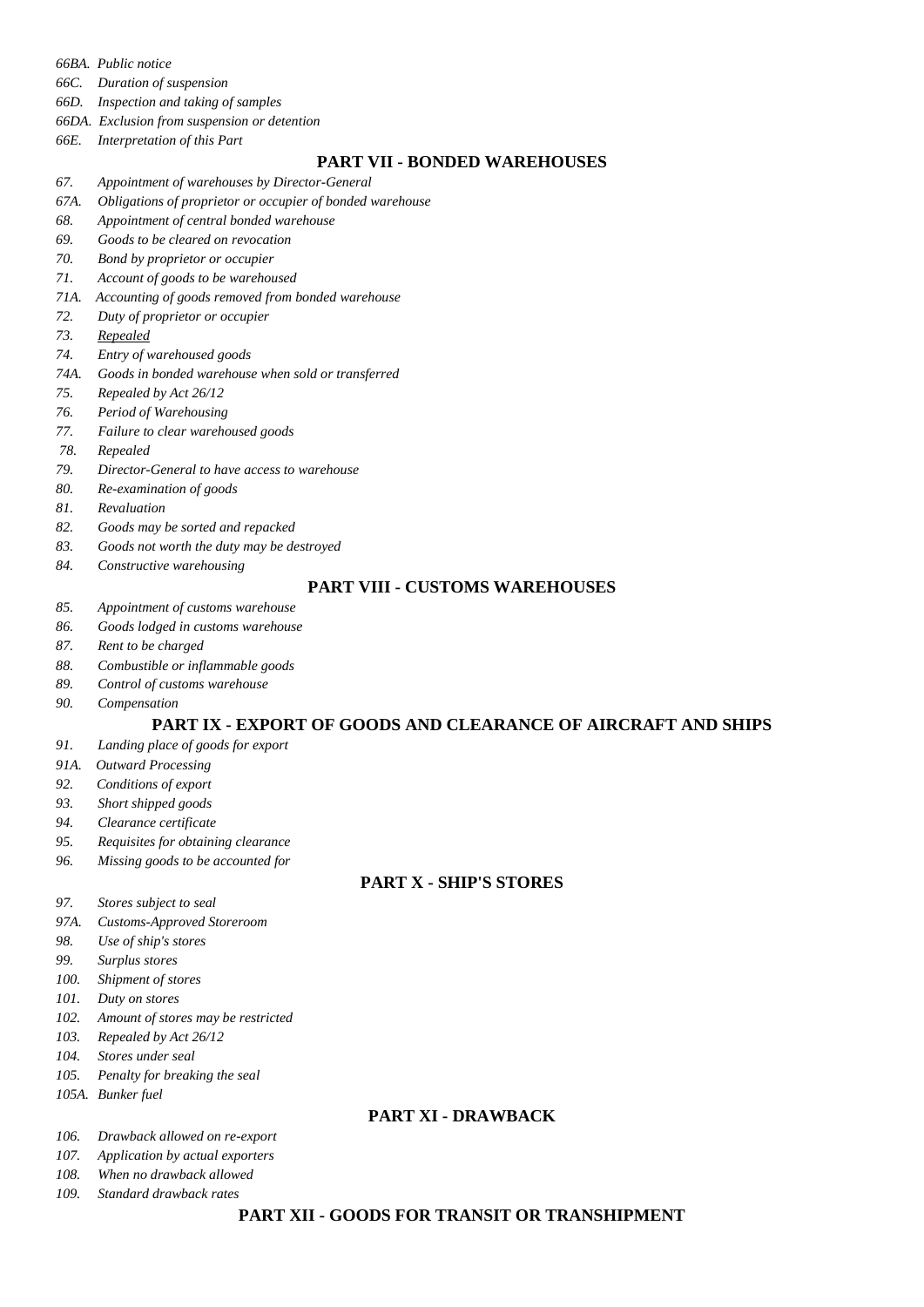#### *110. [Transit or transhipment](#page-57-6)*

#### **PART XIII - [COASTING TRADE](#page-58-0)**

- *111. [Coasting aircraft or ship](#page-58-1)*
- *112. [Foreign aircraft or ships in coasting trade](#page-58-2)*
- *113. [Officers may board](#page-58-3)*
- *114. [Goods entered outwards without landing](#page-58-4)*
- *115. [Bond for stores](#page-59-0)*
- *116. [Goods to be carried coastwise](#page-59-1)*

#### **PART XIIIA - [RODRIGUES DEVELOPMENT ZONE](#page-59-2)**

- *116A. [Application of PART XIIIA](#page-59-3)*
- *116B. [Specified goods entering the Island of Rodrigues](#page-59-4)*
- *116C. [Specified goods leaving the Island of Rodrigues](#page-59-5)*
- *116D. [Report of ship or aircraft](#page-60-0)*
- *116E. [Offences and penalties](#page-60-1)*

#### **PART XIV - [AGENTS AND BROKERS](#page-60-2)**

- *117. [Authorised persons](#page-60-3)*
- *118. [Execution of bond](#page-60-4)*
- *119. [Requisites for agents and brokers](#page-60-5)*
- *119A. Duties and obligations of a freight forwarding agent or broker*
- *119B. Fees and charges leviable by agent*
- *120. [Appointment and revocation of Customs clerk](#page-61-0)*
- *121. [No entry of goods by unauthorised persons](#page-62-0)*
- *122. [Authority may be required](#page-62-1)*
- *123. [Liability of agents and brokers](#page-62-2)*
- *124. [Liability of owner for acts of agent or his own employee](#page-62-3)*

#### **PART XV - [POWERS OF OFFICERS](#page-63-0)**

#### *[Sub-Part I -](#page-63-1) General*

- *125. [Power of Director-General to enforce customs laws](#page-63-2)*
- *[125A.](#page-63-3) Power to waive penalty, interest, surcharge or rent*
- *125B. Statements of Practice*
- *126. [Power of officers to enforce laws relating to customs](#page-63-4)*
- *127. [Power to examine all goods](#page-64-0)*
- *127A. [Production of books and records](#page-64-1)*
- *[127B. Power to access computers and other electronic devices](#page-64-2)*
- *128. [Power to board and search aircraft or ship](#page-65-0)*
- *129. [Patrol of coasts](#page-65-1)*
- *130. [Boats to be moored in any place](#page-65-2)*
- *131. [Power to question](#page-65-3)*
- *131A. [Physical cross-border transportation](#page-65-4)*
- *132. [Detention and search of suspected persons](#page-69-0)*
- *133. [Power to stop vehicles within customs area](#page-69-1)*
- *134. [Power to stop vehicles outside customs area](#page-69-2)*
- *135. [Search warrant](#page-69-3)*
- *136. [Power to take assistance](#page-70-0)*
- *137. [Arrest of persons](#page-70-1)*
- *138. [Impounding of documents](#page-70-2)*
- *139. [Further proof of proper entry](#page-70-3)*
- *140. [Translation of foreign documents](#page-71-0)*
- *141. [Customs samples](#page-71-1)*
- *142. [Officers may board ships hovering on coast](#page-71-2)*

#### *Sub-Part II - [Legal Proceedings](#page-71-3)*

- *143. [Notice of seizure to be given](#page-71-4)*
- *144. [Seized goods to be sold by public auction or public tender](#page-72-0)*
- *145. [Value of goods seized](#page-72-1)*
- *146. [Security may be given for goods seized](#page-72-2)*
- *147. [Burden of proof](#page-72-3)*
- *148. [Proceedings for](#page-72-4) recovery of duty, excise duty and taxes*
- *149. [Security to abide by decree of court](#page-72-5)*

#### *[Subpart III Protection to Officers](#page-73-0)*

*[150.](#page-73-1)*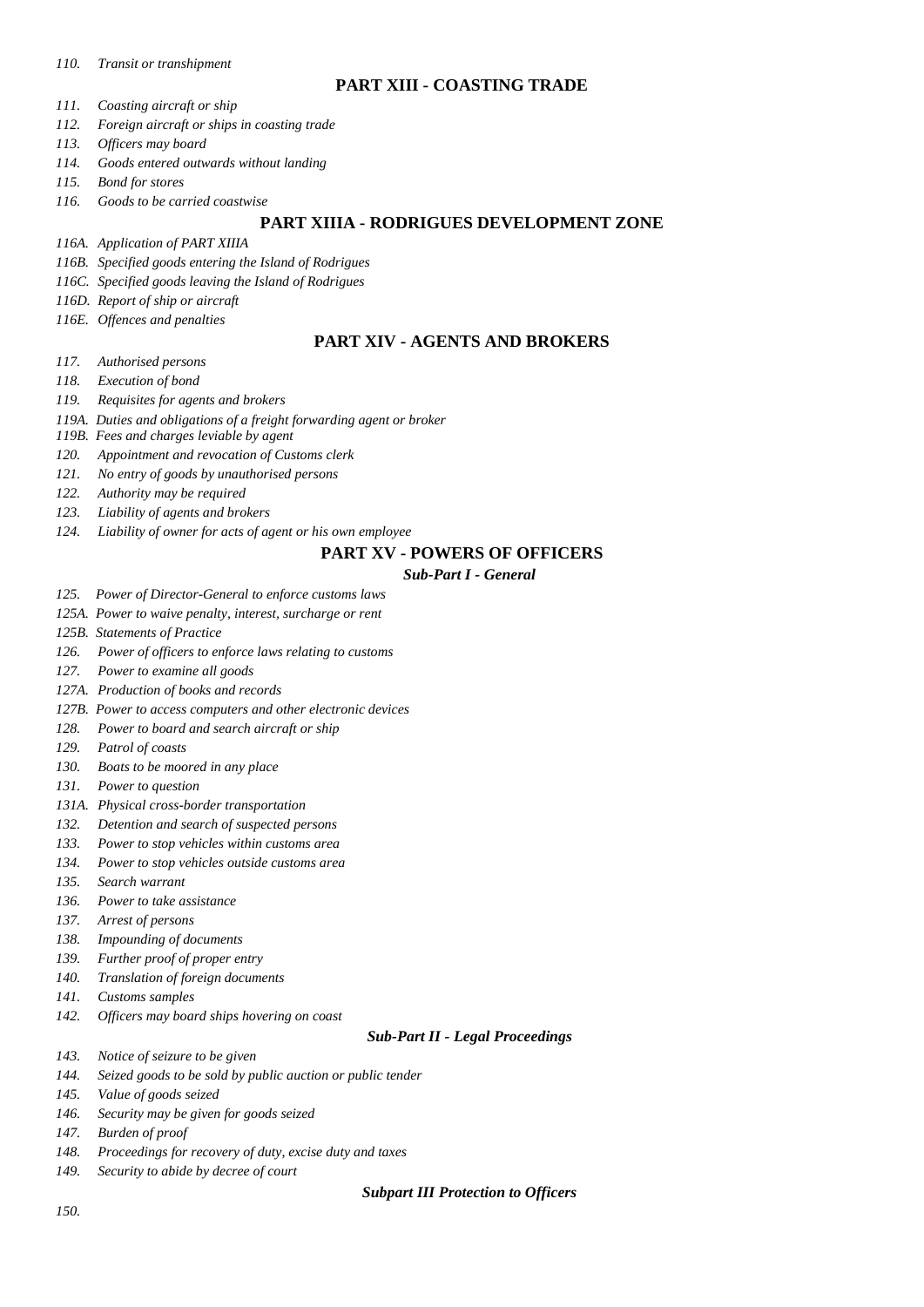#### **PART XVI - [PENAL PROVISIONS](#page-73-2)**

*Sub- Part I - [Seizures and Forfeitures](#page-73-3)*

- *151. [Seizure of goods](#page-73-4)*
- *152. [Seizure of modes of transport](#page-74-0)*
- *153. [Seizure of goods and packages](#page-74-1)*

#### *Sub-Part II - [Various Offences and Penalties](#page-74-2)*

- *154. [Penalties applying to owner of aircraft or ship](#page-74-3)*
- *155. [Collusion](#page-75-0)*
- *156. [Smuggling and other prohibited activities](#page-75-1)*
- *156A. Selected prohibited goods*
- *157. [Shooting offences](#page-76-0)*
- *158. [Customs offences](#page-77-0)*
- *158A. [Admissibility of documents produced by computers](#page-78-0)*
- *159. [Joint and several liability to penalties](#page-78-1)*
- *160. [Other penalties](#page-78-2)*
- *161. [Jurisdiction](#page-78-3)*

#### **PART XVII - [SETTLEMENT OF CASES BY DIRECTOR-GENERAL](#page-79-0)**

*162. [Compounding of O](#page-79-1)ffences*

#### **PART XVIII - [POWERS OF MINISTER](#page-79-2)**

- *163. [Regulations](#page-79-3)*
- *[164.](#page-80-0)*

#### **PART XIX - [MISCELLANEOUS](#page-80-1)**

- *165. [Commissioned aircraft or ships](#page-80-2)*
- *166. [Rewards](#page-80-3)*
- *167. [Application of penalties](#page-80-4)*
- *168. [Transitional provisions](#page-80-5)*
- *169. [Consequential amendments](#page-81-0)*
- *170. [Commencement](#page-81-1)*
- *[FIRST SCHEDULE](#page-82-0)*
- *[SECOND SCHEDULE](#page-84-0)*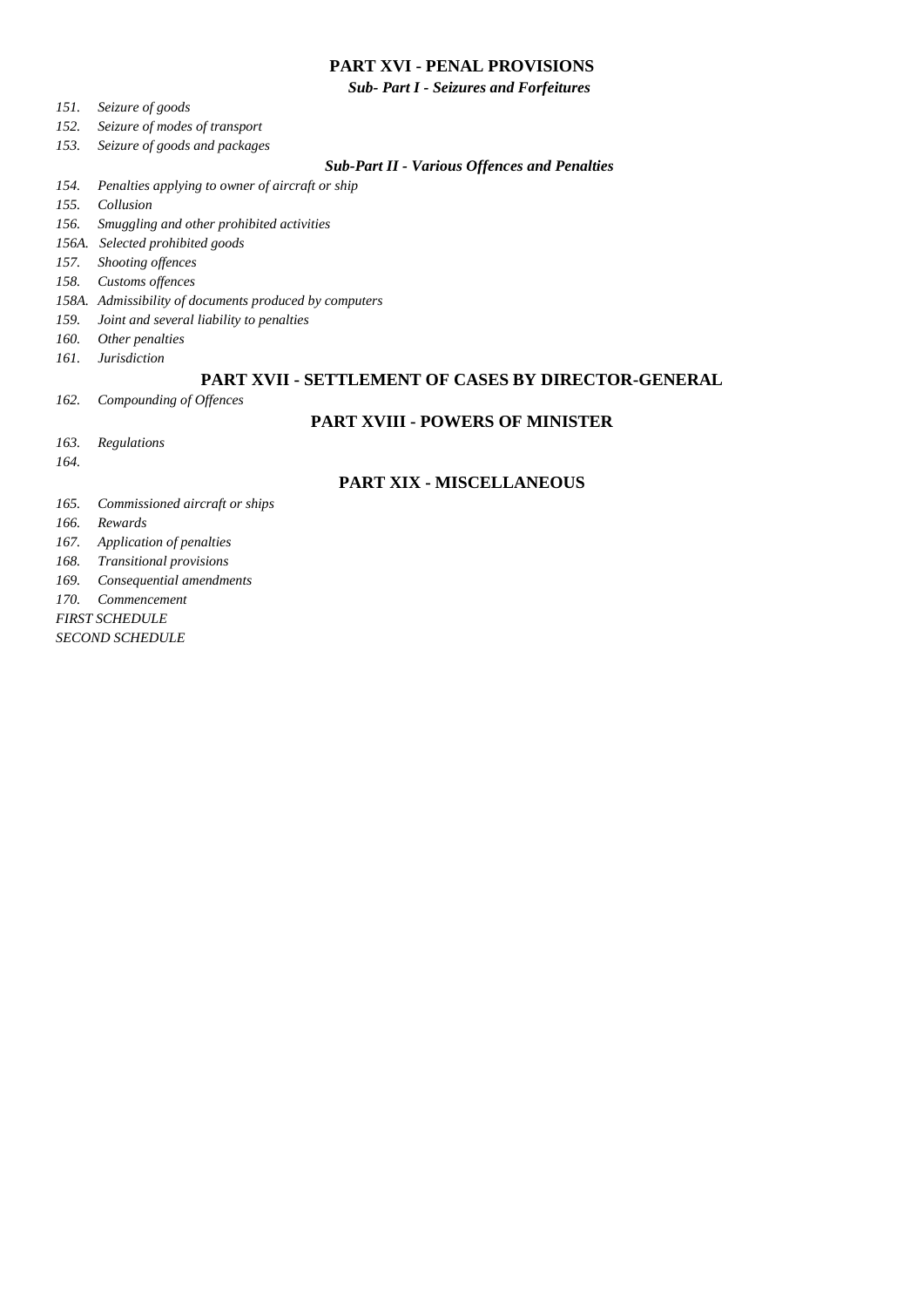#### **An Act**

To make provision relating to the administration of Customs and the collection of duty, excise duty<sup>1</sup>, levy and other taxes.

ENACTED in the Parliament of Mauritius as follows-

### **PART I - INTRODUCTION**

### <span id="page-6-1"></span><span id="page-6-0"></span>**1. Short title**

This Act may be cited as the Customs Act.<sup>2</sup>

#### <span id="page-6-2"></span>**2. Interpretation**

In this Act and in any other Act relating to Customs, $3$ -

"abandoned goods" means goods which are not claimed or removed from customs control within the  $\frac{4}{3}$  specified in section 61;

" $a$ gent"<sup>5</sup>

- (a) means a freight forwarding agent appointed under this Act;
- $(aa)^6$  includes a person holding a postal service licence or a courier service licence under the Postal Services Act, appointed as freight forwarding agent under this Act; and
- (b) in relation to the master or owner of an aircraft or ship, includes any person who notifies the  $\sqrt{2}$ Director-General in writing that he is entitled to act as the agent and who, or on whose behalf any person authorised by him, signs any document required or permitted by customs laws to be signed by an agent;

"aircraft" includes balloon, helicopter, kite, glider, airship, flying machine and any other means of aerial locomotion;

"airport" means <sup>8</sup> such airport as may be prescribed;

"approved place of loading" and "approved place of unloading" means <sup>9</sup>a place approved by the Director-General to be a place where goods may be loaded or unloaded, as the case may be;

 $10$ <sup>4</sup> Authority" means the Mauritius Revenue Authority established under the Mauritius Revenue Authority Act  $^{11}$ ;

 $12$ "bonded vehicle" has the same meaning as in regulation 14A (2) of the Customs Regulations 1989;

"bonded warehouse" means any place whether building, store, shed, yard, dock, storage tank,  $^{13}$ showroom or other premises<sup>14</sup>, approved by the Director-General in which goods entered to be warehoused may be lodged, kept or secured pending payment of duty,  $15$ excise duty  $16$ or taxes; and includes any central bonded warehouse;

"broker" means a <sup>17</sup>licensed customs house broker appointed under this Act;

―by authority" means by the authority of the Director-General;

"cargo" includes all goods imported or exported in any aircraft or ship other than such goods as are required as stores for consumption or use by or for the aircraft or ship, its master, crew and passengers and the *bona fide* personal accompanied baggage of such passengers, crew and master;

 $18$ "clearance" means the accomplishment of customs and other Government agencies formalities necessary to allow goods to enter for home consumption, to be exported or to be placed under another customs procedure;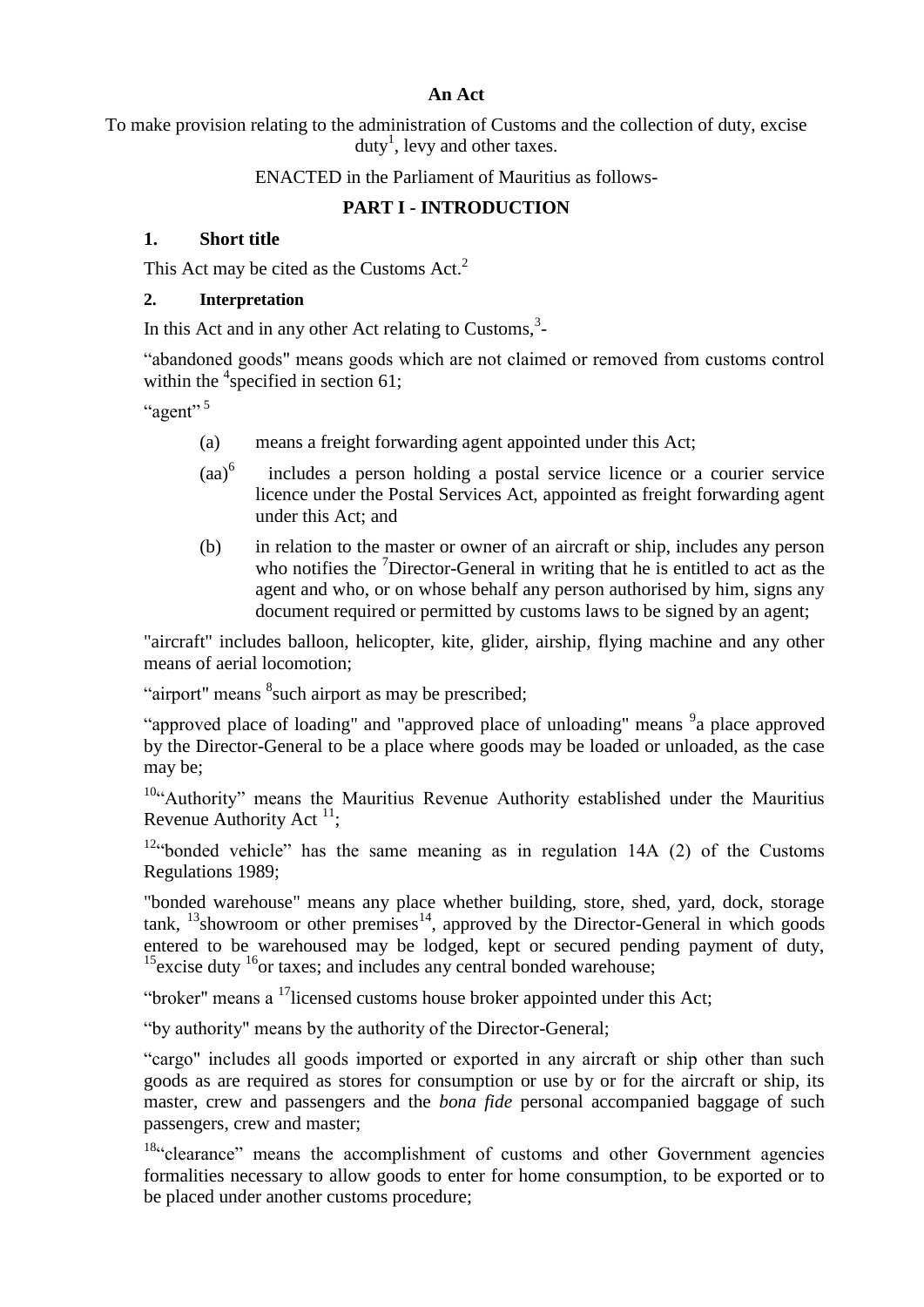―coastwise trade" means the trade by air or by sea from any one part of Mauritius to any other part;

"commission agent" means a  $19$ licensed person appointed under this Act;

 $20$ "container"

- (a) means an article of transport equipment
	- (i) of a permanent character and strong enough to be suitable for repeated use;
	- (ii) specially designed to facilitate the carriage of goods by one or more modes of transport without intermediate reloading;
	- (iii) fitted with devices permitting its ready handling, particularly its transfer from one mode of transport to another;
	- (iv) so designed as to be easy to fill and empty;
	- (v) having an internal volume of one cubic metre or more; and
- (b) includes the normal accessories and equipment of the container when imported with the container;
- (c) excludes vehicles and conventional packing;

 $21\%$  country of export" means –

- (a) the country from which goods are shipped directly to Mauritius; or
- (b) the country from which goods are exported to Mauritius and passing through any other country on their voyage to Mauritius whether transhipped in that other country or not;

"crew" includes every person, other than the master, employed or engaged in any capacity on board any aircraft or ship;

"Customs" means the Customs and Excise Department;

"customs area", in respect of a port or an airport, means an area approved by the Director-General for the landing of passengers and the deposit of goods subject to customs control;

―customs control" means any measure applied to ensure compliance with the laws and regulations, the enforcement of which is the responsibility of Customs;

<sup>22</sup>" customs laws" –

- (a) means this Act; and
- (b) includes
	- (i) the Customs Tariff Act;
	- (ii) the Excise Act; and
	- (iii) any other enactment relating to customs control or to a tax;

"customs warehouse" means any place belonging or rented to the  $^{23}$ Authority, and used as a customs warehouse for the deposit of goods, including abandoned, seized or forfeited goods, pending the payment of duty, excise duty and taxes or charges payable or pending the disposal of such goods, in accordance with any enactment in force;

 $24$   $25$  "Deferred Duty and Tax Scheme" means such scheme as may be prescribed, whereby any shop under that scheme may -

- (a) export goods without payment of duty, excise duty and taxes; and
- (b) sell goods -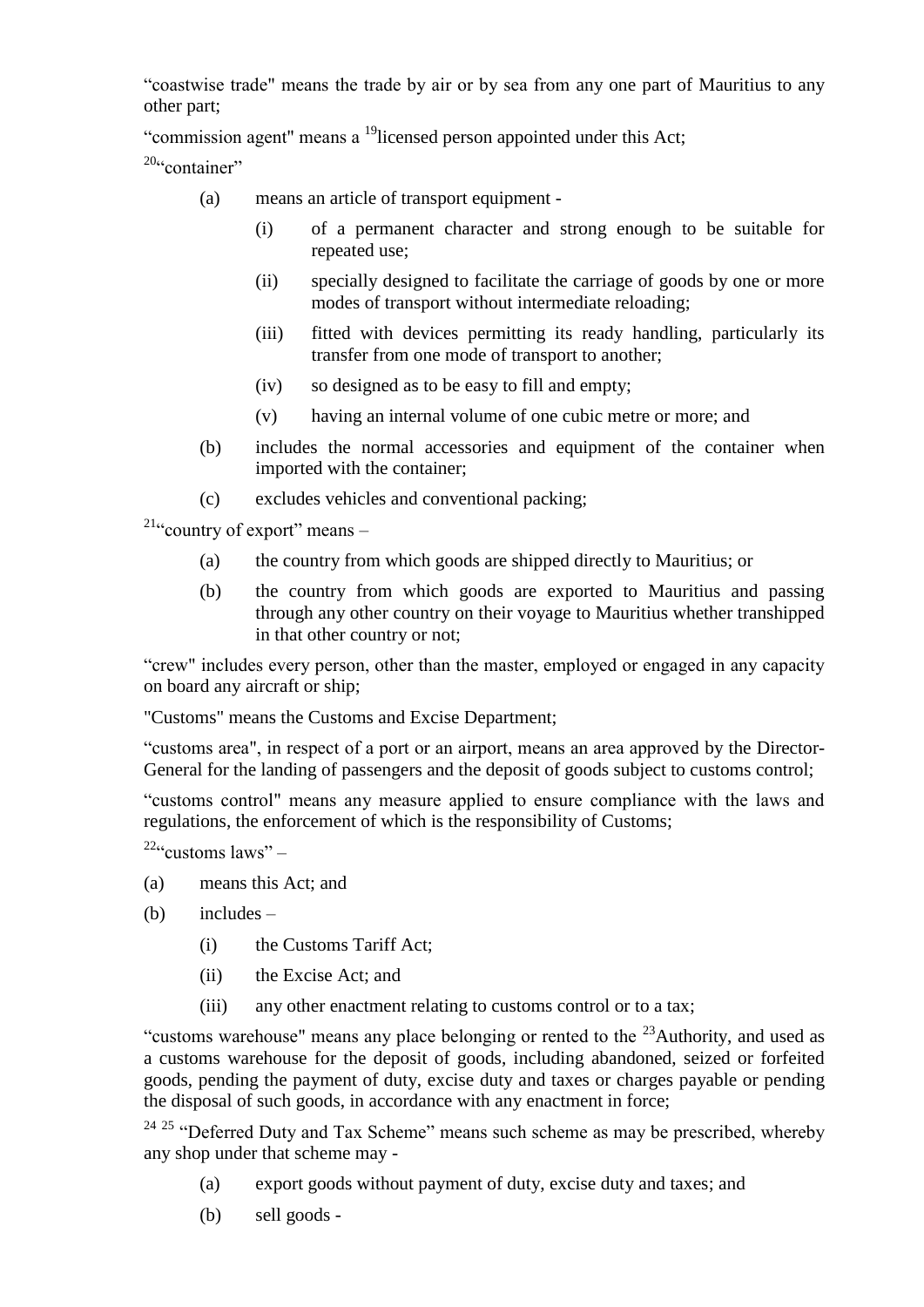- (i) mainly to visitors, to a duty-free shop or to another shop under that scheme <sup>26</sup>, to a departing citizen of Mauritius, to a diplomatic agent, or to a master or member of a crew leaving for a foreign port or airport, without payment of duty, excise duty or taxes; and
- (ii) to other persons upon payment of duty, excise duty or taxes;

<sup>27</sup> departing citizen of Mauritius" means a citizen of Mauritius who holds –

(a) a valid passport; and

(b) a valid ticket for travel by air or sea to a foreign airport or port;

 $28$ <sup>4</sup>C) Director-General" means the Director-General of the Authority;

 $29$ "document" includes –

- (a) a book of account, a record, a bank statement, an invoice, a bill of lading, a bill of entry, a contract or an agreement; and
- (b) any information or data stored on a mechanical or electronic data storage device, together with access to the technology, enabling information in electronic form to be retrieved;

"drawback" means a refund of all or part of any duty or excise duty paid in respect of goods exported or used in a manner or for a purpose prescribed as a condition for granting drawback;

"dutiable goods" include all goods subject to any duty, excise duty, taxes or related charges;

"duty"  $-3031$ 

- (a) means any  $32$  duty leviable under  $33$  this Act and the Customs Tariff Act;  $34$ and
- (b)  $35$  includes -
	- (i) any special duty or surcharge;
	- (ii) any penalty and interest;

<sup>36 37 38</sup> duty-free shop" means a shop, at a port or an airport, approved by the Director-General, for the sale of goods –

(a) free of duty, excise duty or taxes to  $-$ 

(i) a passenger leaving for, or arriving from, a foreign port or airport;

(ii) a master or member of a crew leaving for a foreign port or airport;

(iii) another duty-free shop;

(iv) a shop under the Deferred Duty and Tax Scheme; or

 $39$ (v) a Customs-Approved Storeroom; or

(b) to any other person on payment of duty, excise duty or taxes, on such terms and conditions as may be prescribed;

<sup>40 41</sup> "*duty paid value*"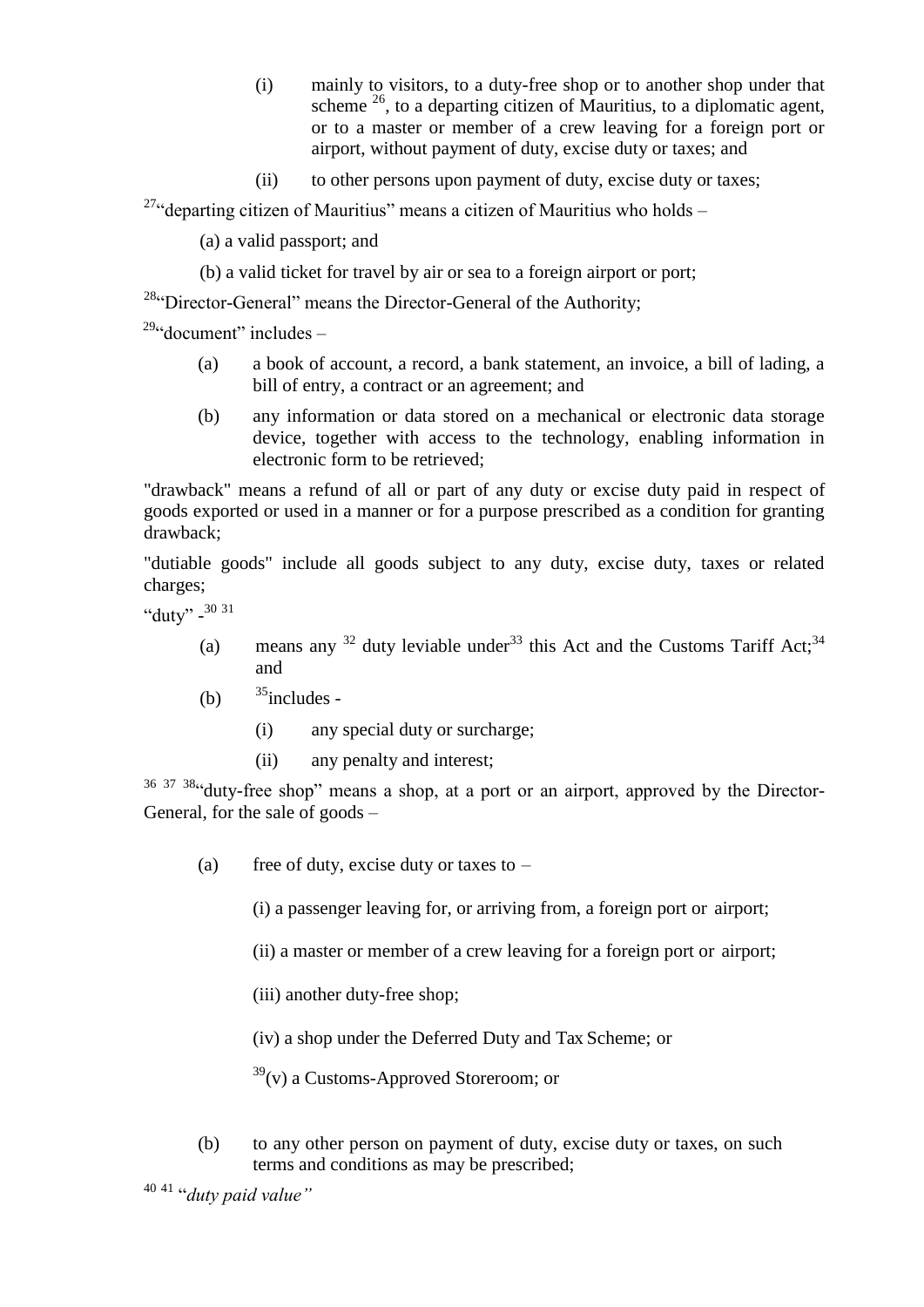$42$ "eligible vessel" means –

- (a) any fishing vessel bound for a fishing expedition on the high seas;
- (b) any vessel bound for a foreign port;
- (c) any vessel bound for any island comprised in the State of Mauritius;
- (d) any vessel which, for such reasons as are considered appropriate by the Director-General of the Mauritius Ports Authority and the Director-General, remains within the limits of the port:  $43$ <sup>3</sup>or
- (e) vessel involved in the supply of bunker fuel;

 $44\degree$  excise duty" means the excise duty chargeable under the Excise Act<sup>45</sup> on the excisable goods specified in Part I of the First Schedule to that Act;

"export" means to take or cause to be taken out of Mauritius;

―exporter"-

- (a) means any person by whom any goods, whether previously imported or not, are exported;
- (b) includes the owner of such goods or any person acting on his behalf;

"foreign port" means any place in a country, other than Mauritius, to which aircraft or ships may have access;

 $46$ <sup>46</sup> freeport zone"- has the same meaning as in the Freeport Act

"goods" includes, unless otherwise specified in this Act, all kinds of articles, wares, merchandise, animals and movable property of any kind whatsoever, whether for sale or not;

"goods under drawback" means any goods in relation to which a claim for drawback has been made;

"import" means to bring or to cause to be brought into Mauritius from any country;

"importer", in relation to any goods at the time of import, includes the owner of the goods or his agent or any other person for the time being possessed of or beneficially interested in the goods;

<sup>47</sup>"inward processing" means the customs procedure under which goods can be imported conditionally relieved from payment of duty, excise duty and taxes, where such goods are intended for manufacturing, processing or repair and subsequent exportation;

48 49  $~^{49}$   $~^{49}$  -

"manifest" means any list of goods and passengers which is established for customs purposes, by the master of an aircraft or ship or his agent;

<sup>50</sup>"Mauritius" –

"Mauritius  $51$ Ports Authority" means the Mauritius Ports Authority  $52$  established under the Ports Act;

"master", in relation to any aircraft or ship -

- (a) means the person in charge or in command of such aircraft or ship;
- (b) does not include a person appointed for the conduct of ships into or out of a port;

"Minister" means the Minister to whom responsibility for the subject of finance is assigned;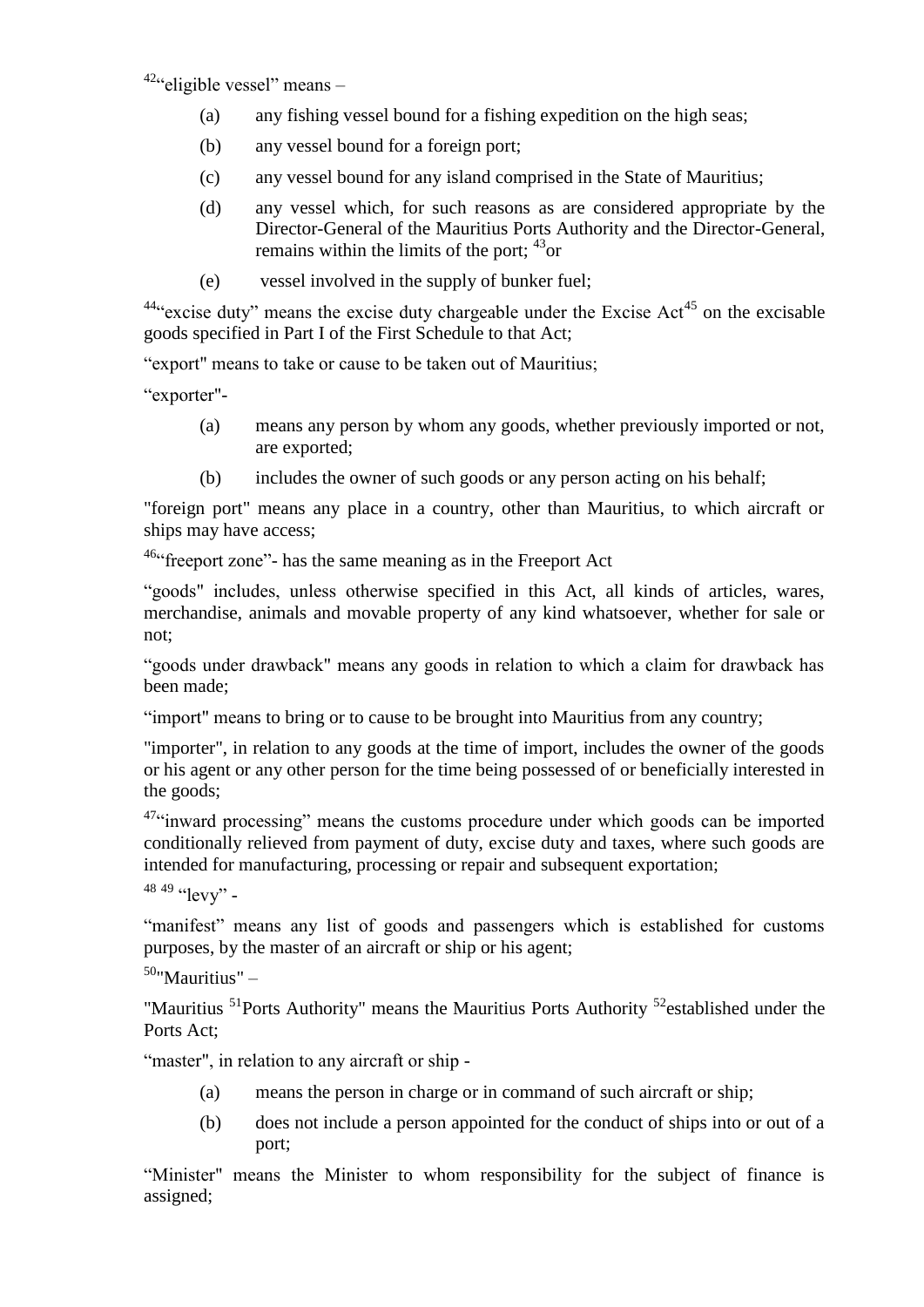"name", in respect of any aircraft or ship, includes the registration mark of the aircraft or ship;

53. objection directorate" means a directorate set up by the Director- General within the Authority for the purposes of dealing with objections made under sections 15, 19, 20, 23, 24 and 24A;

―occupier", in relation to bonded warehouses, means any person licensed and authorized to warehouse goods in such approved bonded warehouses:

 $54$ " officer" has the same meaning as in the Mauritius Revenue Authority Act  $55$ ;

<sup>56</sup>"outward processing" means the customs procedure under which goods which are in free circulation in Mauritius may be temporarily exported for manufacturing, processing or repair abroad and be subsequently imported with total or partial exemption from duty, excise duty and taxes;

―owner"-

- (a) in respect of goods, includes any person being or holding himself out to be the owner, importer, exporter, consignee, agent of the goods or any person possessed of or beneficially interested in or having control of or power of disposal over such goods;
- (b) in respect of a ship or aircraft, includes the master or other responsible officer of the ship or aircraft and any person acting as an agent for the owner or any charterer or operator;

"package" includes every means by which goods for carriage may be cased, carried, enclosed, contained or packed;

"parcel" means any postal packet which is posted in Mauritius and accepted by  $57$  Mauritius Post Limited as a parcel in accordance with any enactment relating to postal services, or which is received in Mauritius from abroad by parcel post;

58. passenger"-

- (a) means any person who travels, or who holds a valid ticket to travel, in an aircraft or a ship; but
- (b) does not include the master and member of the crew of an aircraft or a ship;

 $59\cdot \text{person}'' -$ 

"pleasure boat" means any ship used for pleasure, sports and leisure activities;

"port" means  $^{60}$  such port as may be prescribed;

 $61\degree$  port premises" has the same meaning as in the Ports Act;

 $62$ "produce" means to grow, to manufacture or to mine;

―prohibited goods"-

- (a) means any goods, the import or export of which is prohibited by law;
- (b) includes any restricted goods;

"proper officer" means the officer instructed by the Director-General to be the proper officer to carry out any specific provision of customs laws and of any other enactment, as the case may be;

"proprietor", in relation to bonded warehouses, means an owner of any duly approved bonded warehouse;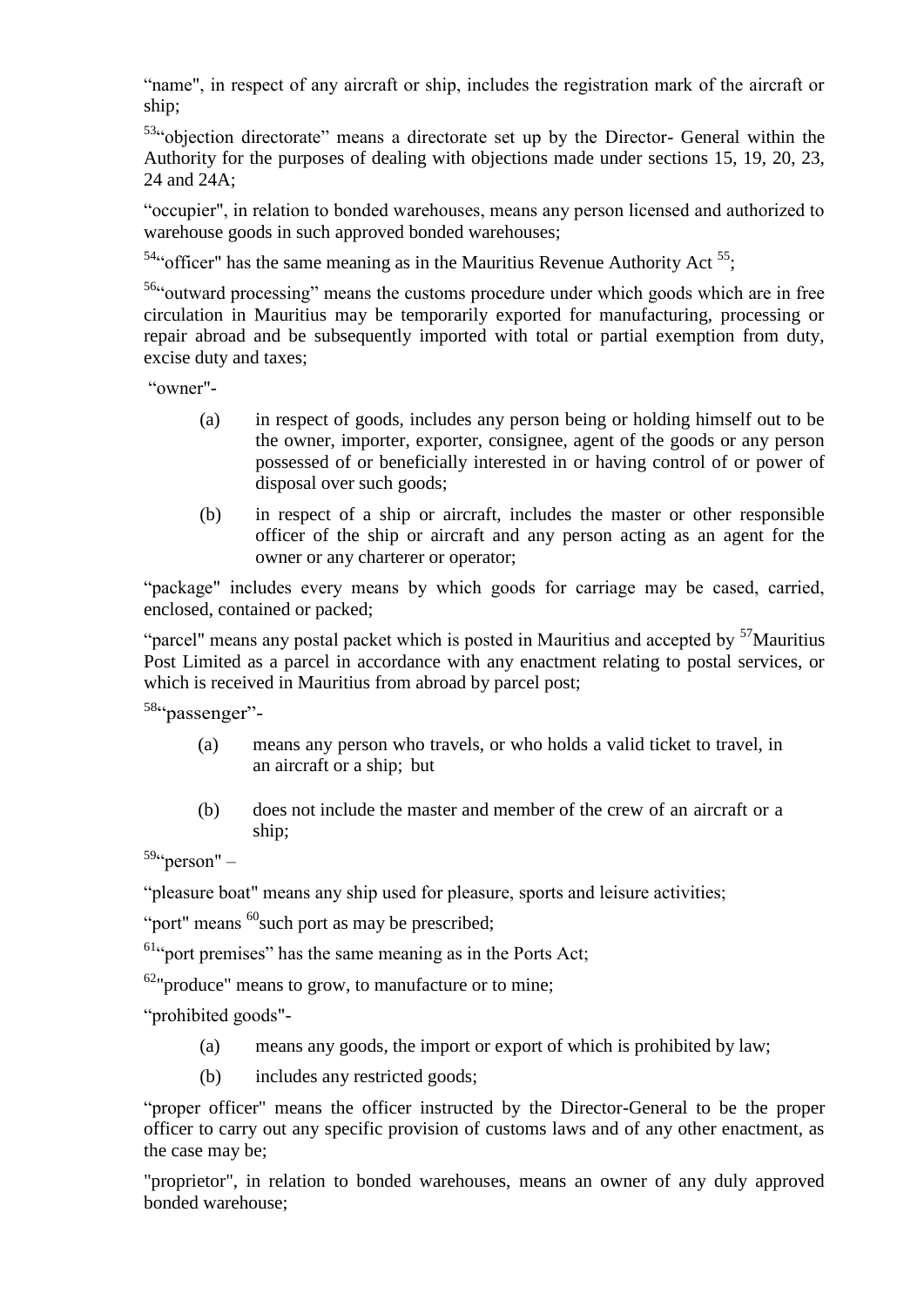$63$ "public notice" means a notice published in the Gazette, in a newspaper, in electronic form or through any other technological means or in such other manner as the Director-General may determine;

"quay" means <sup>64</sup> such quay as may be prescribed;

<sup>65</sup> "release", in relation to goods, means handing over of the goods under seal or in such other manner as the Director-General may determine, to the relevant Government agency for onward clearance, after completion of customs formalities;

 $66$  "relief consignments" means-

- (a) goods, including foodstuffs, medicaments, clothing, blankets, tents, prefabricated houses, water purifying and water storage items or other goods of prime necessity, forwarded as aid to persons affected by disaster; and
- (b) all equipment, vehicles and other means of transport, specially trained animals, provisions, supplies, personal effects and other goods for disaster relief personnel to enable them to perform their duties and to support their living and working in the territory of the disaster throughout the duration of their mission;

―restricted goods" means any goods, the import or export of which is restricted by law;

"revenue"  $67$ , means any amount payable in accordance with the provisions of any applicable law of Mauritius;

 $68$ "risk management" –

(a) means the systematic application of management procedures and practices which provide Customs with the necessary information to monitor movements of persons or consignments that present a risk; and

(b) includes collection of data and information, analysis and assessment of risk, taking action in accordance with risk assessment, regular monitoring and review of processes and outcomes in accordance with international best practices;

"Rs" means Mauritian rupees;

 $69$ "security" means a guarantee which is provided to the satisfaction of the Director-General for the payment of duty, excise duty and taxes on any goods or for compliance with customs laws, as the case may be;

"ship" includes any seagoing vessel, hovercraft or boat of any kind, including yachts, pleasure boats or fishing boats, whether propelled by engine or otherwise, or towed;

70"showroom", in relation to a bonded warehouse, means any fenced yard, building or part of a building approved by the Director-General for the display of imported motor vehicles;

 $71\%$  single window" means such electronic platform as the Director-General may approve which allows economic operators involved in trade and transport to lodge standardised information and documents with a single entry point to fulfil import, export, transhipment or transit-related regulatory requirements;

<sup>72</sup>―SITA‖ means <sup>73</sup>*Société Internationale de Transports Aéronautiques*;

"smuggling" means any import, introduction, export or attempted import, introduction or export of goods with the intent  $^{74}$  to-

- (a)  $7576$  defrauding or  $77$  evading the payment of duty, excise duty, taxes and other payable charges, as the case may be; or
- (b) evading any prohibition of, restriction on, or regulation as to, the import, introduction or export of any goods;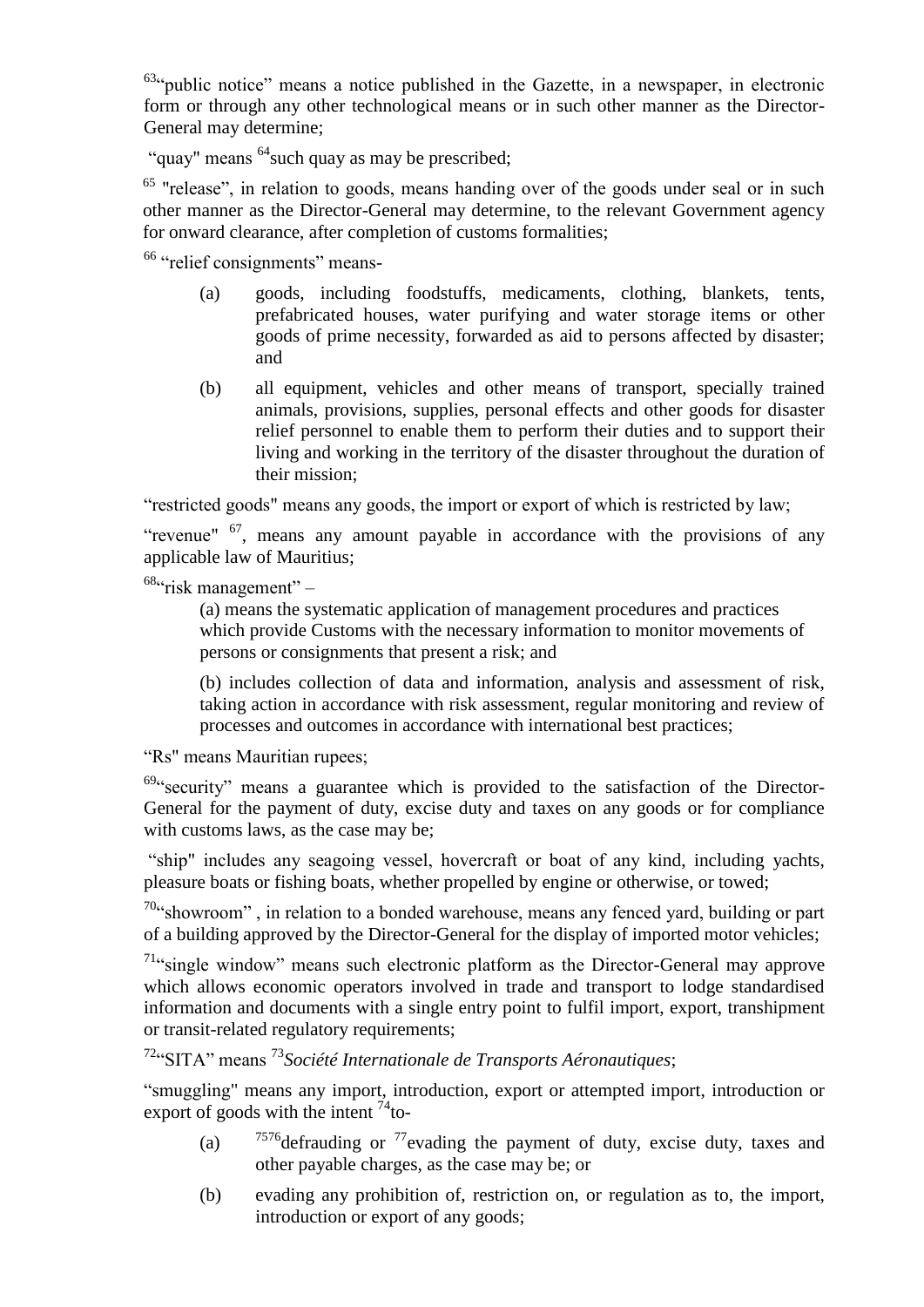"taxes"  $^{78}$ includes –

- (a)  $7980\text{VAT}$  on import levied under any enactment relating to value added tax; and
- (b) any other tax $^{81}$  or levy $^{82}$ , the collection of which is the responsibility of Customs;

"temporary admission" means the import, for a specific purpose, of goods intended for reexport within a specified period and without having undergone any change except normal depreciation due to the use made of such goods;

"time", in relation to import or export respectively, means -

- (a) the time at which an aircraft or ship actually lands in Mauritius or the time at which any such ship or aircraft enters Mauritius;
- (b) the time at which goods are loaded on board an exporting aircraft or ship;

<sup>83</sup> "TradeNet" means the Electronic Data Interchange network system or such other electronic system operated by an organisation as may be approved by the Minister for the secured transmission of electronic declarations, trade documentation and related transactions in connection with the import or export of goods under this Act and with the making of entries in respect of excisable goods under the Excise Act, and for payment of duty, excise duty and taxes;

<sup>84</sup>"transaction value", in relation to imported goods, means the transaction value as determined in accordance with section 18A;

<sup>85</sup> "transhipment" means the transfer of goods under customs control from the importing means of transport to the exporting means of transport;

<sup>86</sup> trusted trader certificate" means a certificate issued by a Government Agency for the importation of a specified regulated product from a specified country;

 $87$  "Unified Revenue Board" –

―value"-

- (a) in respect of the computation of any duty, means the value as determined in accordance with section 18 of this Act;
- (b) in respect of any penalty or forfeiture imposed under this Act and based upon the value of any goods, means <sup>88</sup>the duty, excise duty and taxes underpaid, if any, on those goods at the time and place of the commission of the offence by which the penalty or forfeiture is incurred;

 $89$ <sup>4</sup> VAT" means VAT referred to in section 9(5) of the Value Added Tax Act;

―vehicle"

- (a) means any means of conveyance of any kind, whether drawn or propelled by hand, by animal, by power or by steam;
- (b) does not include any aircraft or a ship;

 $90$ "visitor" means a person holding –

(a) a foreign passport; and

(b) a valid ticket for travel by air  $91$  and sea to a foreign port or airport;

"wharf" means  $92$  such wharf as may be prescribed.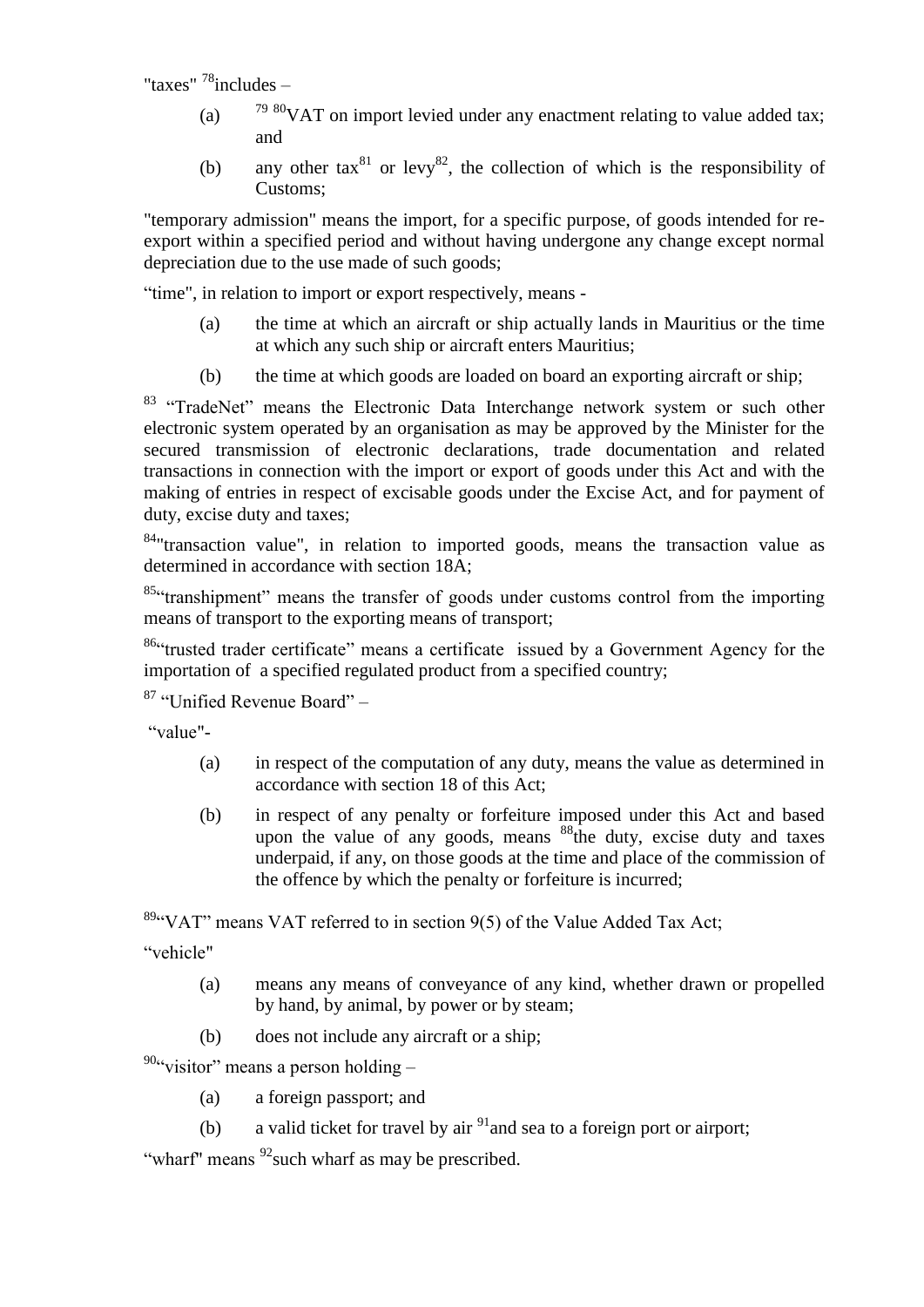#### **PART II - ADMINISTRATION**

<span id="page-13-1"></span><span id="page-13-0"></span>**<sup>93</sup>3.**

### <span id="page-13-2"></span>**4. Oaths**

The <sup>94</sup>Director-General shall be entitled to administer any oath required by law in any matter relating to Customs.

### **<sup>95</sup>4A. Uniform**

Every proper officer shall, whilst on duty, wear such uniform as may be prescribed unless otherwise authorised by the Director-General.

### <span id="page-13-3"></span>**5. Power to hold inquiries**

- (1) The <sup>96</sup>Director-General may hold any inquiry or may direct an inquiry to be held into any matter under his responsibility and management, or into the conduct of <sup>97</sup>any officer.
- (2) Whenever he thinks it necessary or desirable so to do for the purposes of this Act, the Director-General may, by  $98$ Order, require any person to attend as a witness and give evidence, produce any document in his possession or power or otherwise furnish information, which relates to any matter relevant to the inquiry.
- (3) Where any <sup>99</sup> document is produced pursuant to subsection (2), the Director-General may take copies of or extracts from  $100$ <sub>it</sub> or require the person producing it or any connected person to provide an explanation of any such document.
- (4) Where a person is unable to produce a document, he may be required to state, to the best of his knowledge, where the document is.
- (5) Any person who fails to comply with an Order under subsection (2) or with subsection (3) or subsection (4), shall commit an offence and shall, on conviction, be liable to a fine not exceeding 25,000 rupees.
- (6) Any person who, when heard as a witness in any such inquiry, gives false evidence shall commit an offence and shall, on conviction, be liable to imprisonment for a term not exceeding 2 years.

### <span id="page-13-4"></span>**6. Working days and hours**

The working days and hours of Customs shall be such as may be prescribed and, except with the permission of the <sup>101</sup>Director-General, no work connected with the discharge, landing, loading or receipt of any cargo shall be performed outside the prescribed working days and hours.

### <span id="page-13-5"></span>**7. Overtime charges**

Where work is permitted by the  $102$ Director-General to be performed outside the prescribed working days and hours, the services of the officers involved shall be charged for at such rates as may prescribed.

# **<sup>103</sup>7A. Act or thing in respect of a validated bill of entry passed before 3 years**

- (1) Notwithstanding section 24A and any other customs law, the Director-General shall not, in relation to the liability of a person to pay any amount of duty, excise duty and taxes-
	- (a) require any information or return; or
	- (b) make any assessment or claim,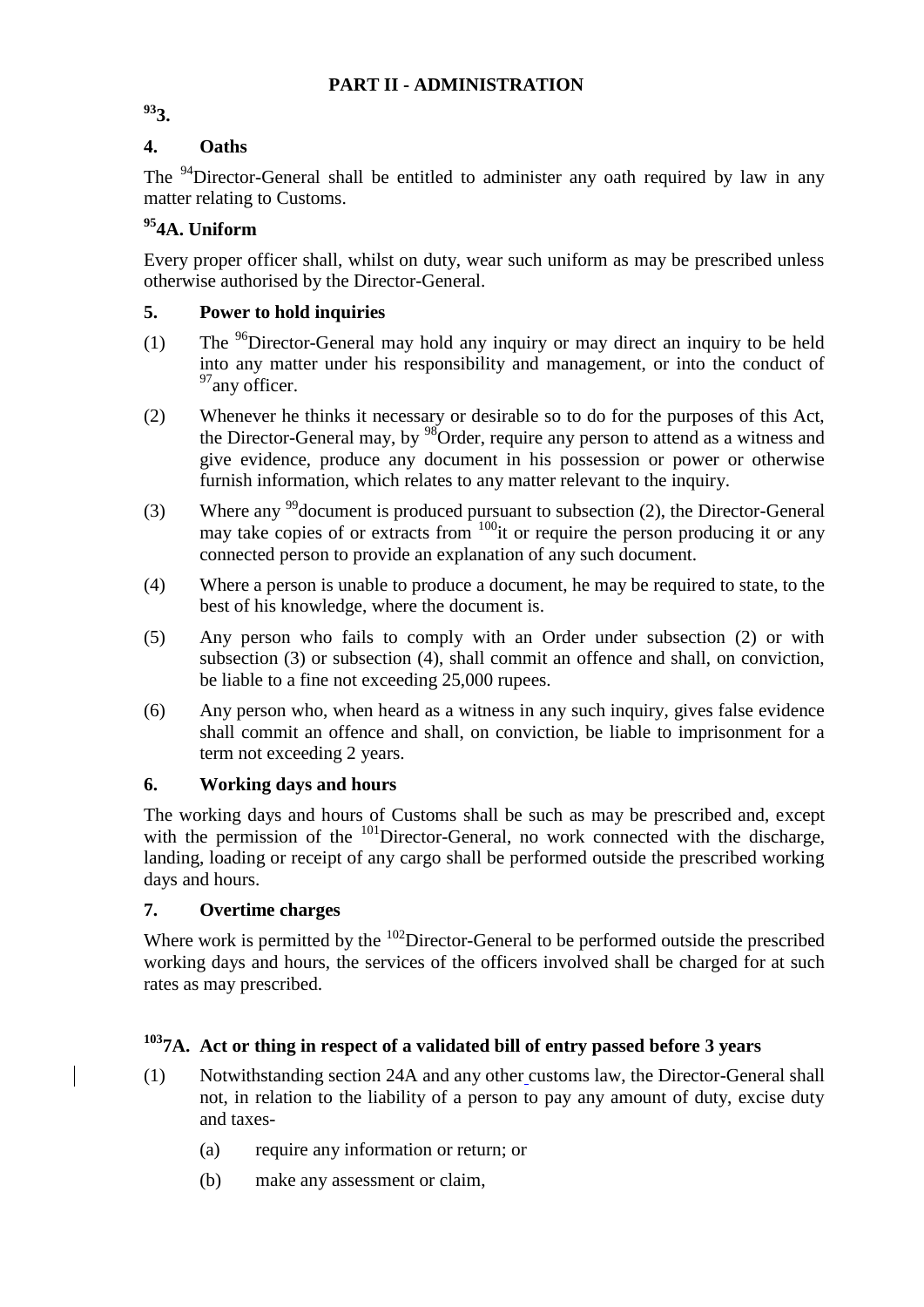under the customs laws in respect of a validated bill of entry passed before a period of 3 years,<sup>104</sup>unless, in the opinion of the Director-General, he is satisfied that there is prima facie fraud.

- (2)  $105$ *Repealed* by Finance Act 2021
- (3) *Repealed* by Finance Act 2021

### <span id="page-14-1"></span><span id="page-14-0"></span>**PART III - COLLECTION AND MANAGEMENT OF DUTY, <sup>106</sup>EXCISE DUTY AND TAXES**

### *Sub-Part I - Computation, Payment and Recovery of Duty, Excise duty and Taxes*

#### <span id="page-14-2"></span>**8. Payment of duty, excise duty and taxes**

- (1) All duty, excise duty and taxes shall, subject to section  $9A$ ,  $107$  be paid at the rate specified upon all goods entered unless such goods are entered to be warehoused in a bonded warehouse or are free of duty, excise duty and taxes.
- <span id="page-14-3"></span> $108109$  (2) Notwithstanding subsection (1), payment of duty, excise duty and taxes on such type of petroleum products imported by the State Trading Corporation as the Minister may approve, shall be effected within –
	- (a) a period of 30 days of the date of importation of such products;
	- (b) a period of 30 days after removal of such products for home consumption from a bonded warehouse or freeport zone, as the case may be; or
	- (c) such other period as may be prescribed.

#### **9. Duty rate**

- (1)  $110$ Subject to  $111$  section 3 of the Revenue (Temporary Protection) Act<sup>112</sup>, the rate of duty applicable to any goods shall be that in force in the Customs Tariff Act, at the time the bill of entry is validated at Customs.
- (2) For the purpose of subsection (1), validation occurs when a bill of entry number is allotted at Customs and inscribed on such bill of entry.
- (3) Notwithstanding subsections (1) and (2), in the case of goods for which no bill of entry is required, the rate of duty applicable to such goods shall be that in force in the Customs Tariff Act, at the time of the delivery or removal or export of such goods, as the case may be.<br>113 114 115 116 117 118 119 **9A**. Tim

### <span id="page-14-4"></span>**<sup>113</sup> <sup>114</sup> <sup>115</sup> <sup>116</sup> <sup>117</sup> <sup>118</sup> <sup>119</sup> 9A. Time limit for proceeding with validated bill of entry by importer**

(1) Subject to this section, an importer shall submit his bill of entry from the time the partial or the full and complete inward manifest is submitted under section 49 and not later than 5 working days after the time the vessel is berthed at the wharf or the aircraft has landed, as the case may be.

(2) Pursuant to section 9(2), an importer shall pay any duty, excise duty and taxes in respect of that bill of entry, within 14 working days of the date of validation.

(3) Notwithstanding subsection (2), where goods are entered and cleared by an SME or a VAT registered person, the duty, excise duty, taxes and any fees or charges leviable on the goods cleared shall be paid –

(a) in the month of June, not later than 2 working days before the end of that month; and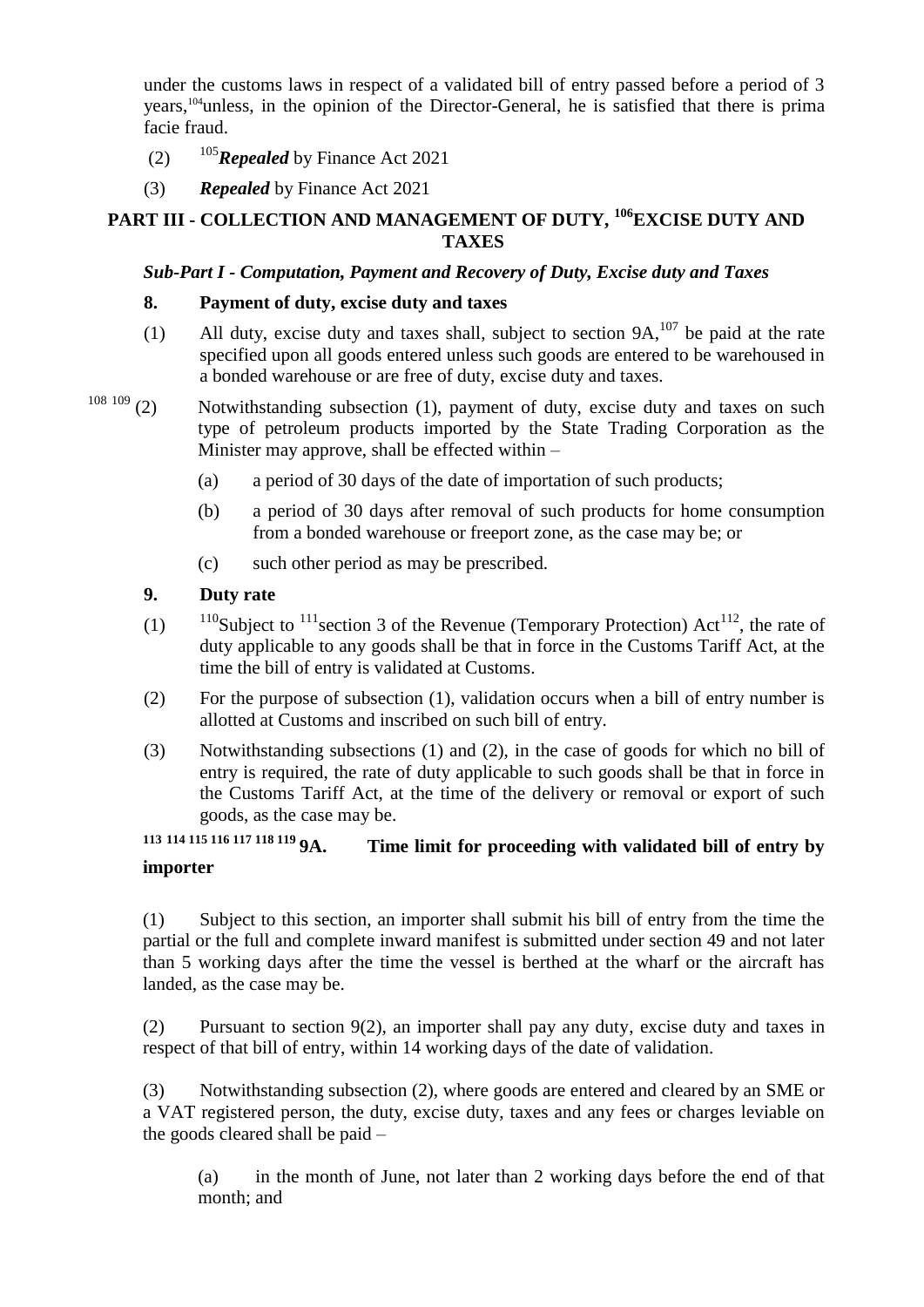(b) in any other month, not later than 16 working days<sup>120</sup> after the end of that month,

provided that the SME or VAT registered person gives a security, by bond under sections 39 and 42, to cover the deferred payment and the SME or VAT registered person is in compliance with a Revenue Law under the Mauritius Revenue Authority Act.

 $121(3)$  Where goods have been entered and cleared by an SME or a VAT registered person under subsection (3) and the SME or a VAT registered person fails to comply with paragraph (3)(a) or (3)(b), the SME or a VAT registered person, as the case may be, shall pay the amount of duty, excise duty and taxes, together with penalty and interest for late payment in accordance with section 24A.

(4) Where an importer fails to comply with subsection (1), the importer shall be liable to pay to the Director-General a penalty representing 500 rupees in respect of each day of non-compliance, provided that the total penalty payable does not exceed 5,000 rupees.

(5) The Director-General shall issue to the importer a written notice claiming the amount of penalty referred to in subsection (4).

(6) (a) Any person dissatisfied with a notice under subsection (5) may object to the notice in accordance with section 24A(3).

(b) The procedure set out in section 24A (3) and (4) shall apply to an objection under paragraph (a).

(c) Where the person referred to in paragraph (a) is aggrieved by a determination of his objection, he may lodge written representations with the Clerk of the Assessment Review Committee in accordance with section 19 of the Mauritius Revenue Authority Act.

(7) Where an importer fails to comply with subsection (2), the Director-General shall cancel the bill of entry.

### **<sup>122</sup>9B. Deferred payment in respect of VAT on capital goods**

- (1) Where capital goods being plant and machinery are entered and cleared at importation by a VAT registered person, the VAT payable may, subject to the conditions set out in subsection (2), be deferred in accordance with section 9A of the Value Added Tax Act.
- (2) For the purpose of subsection (1), the conditions shall be  $-$ 
	- (a) the duty-paid value of the capital goods is one million rupees or more;
	- (b) the capital goods are to be used in the course of, or for the furtherance of, the VAT registered person's business;
	- (c) the VAT registered person is compliant with his tax obligations under the Revenue Laws;
	- (d) the VAT registered person is not under bankruptcy, liquidation or receivership;
	- (e) a security, by bond, under sections 39 and 42, is furnished to cover the deferred VAT payable; and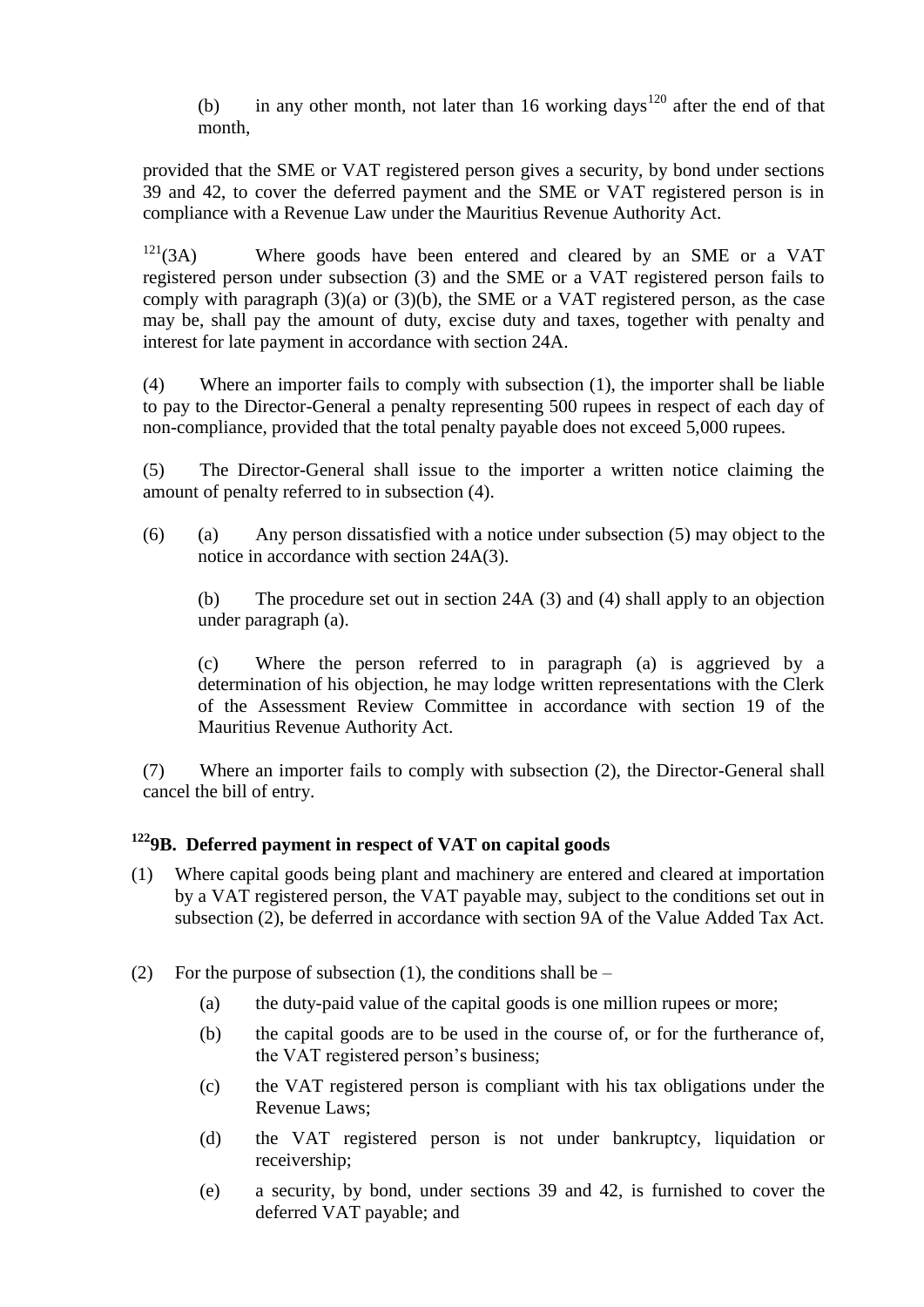- (f) proper books and records are kept.
- (3) Any VAT registered person who fails to comply with section 9A (3) of the Value Added Tax Act shall pay the amount of VAT due together with penalty and interest for late payment in accordance with section 24A.

### $(4)$  In this section –

"duty-paid value", in relation to capital goods, means the sum of  $-$ 

(a) the value of the capital goods; and

(b) the duty, excise duty and taxes payable on the capital goods.

# <span id="page-16-0"></span>**<sup>123</sup> 9C. Time limit for proceeding with validated bill of entry by exporter**

(1) Subject to this section, an exporter shall submit his bill of entry before a full and complete outward manifest is submitted under regulation 20A(i) of the Customs Regulations 1989.

(2) The exporter shall ensure that the goods for export are brought before the time frame specified in subsection (1).

Where a bill of entry is submitted under this section and the goods have not been exported, the Director-General shall cancel the bill of entry within 14 days from the date of validation.

#### **10. Weights and measures**

Where duty is imposed according to weight or measure, the weight or measurement of the goods shall be ascertained according to the standard weights and measures established by the laws of Mauritius.

#### <span id="page-16-1"></span>**11. Tare allowance**

Such allowance for tare shall be made as is prescribed.

### <span id="page-16-2"></span>**12. Derelict goods dutiable**

All goods derelict, flotsam, jetsam or lagan which  $124$  are landed or saved or which come ashore from any wreck shall be subject to the same duty as goods of the like kind on import into Mauritius.

# <span id="page-16-3"></span>**13. Payment of duty, <sup>125</sup>excise duty and taxes on manifested goods**

All dutiable goods shown on the import manifest of any aircraft or ship shall be charged with duty, excise duty and taxes, as the case may be, unless it is proved, to the satisfaction of the <sup>126</sup>Director-General, that such goods were not landed in Mauritius.

# <span id="page-16-4"></span>**14. Recovery of duty, <sup>127</sup>excise duty and taxes**

- (1) The correct amount of duty, excise duty, taxes and charges payable in respect of any goods shall, from the time when they should have been paid, constitute a debt due to  $128$ the  $129$ Authority at import or export, as the case may be, and shall be recoverable under subsection  $(2A)$  or<sup>130</sup> in a Court of competent jurisdiction by proceedings in the name of the  $^{131}$ Director-General.
- $132 133(1A)$  The amount underpaid under subsection (1) shall be recovered together with a penalty not exceeding<sup>134</sup> 50 per cent of the amount underpaid and interest at the rate of  $0.5^{135}$  per cent per month or part of the month on the amount underpaid from the time the unpaid amount should have been paid up to the date of payment.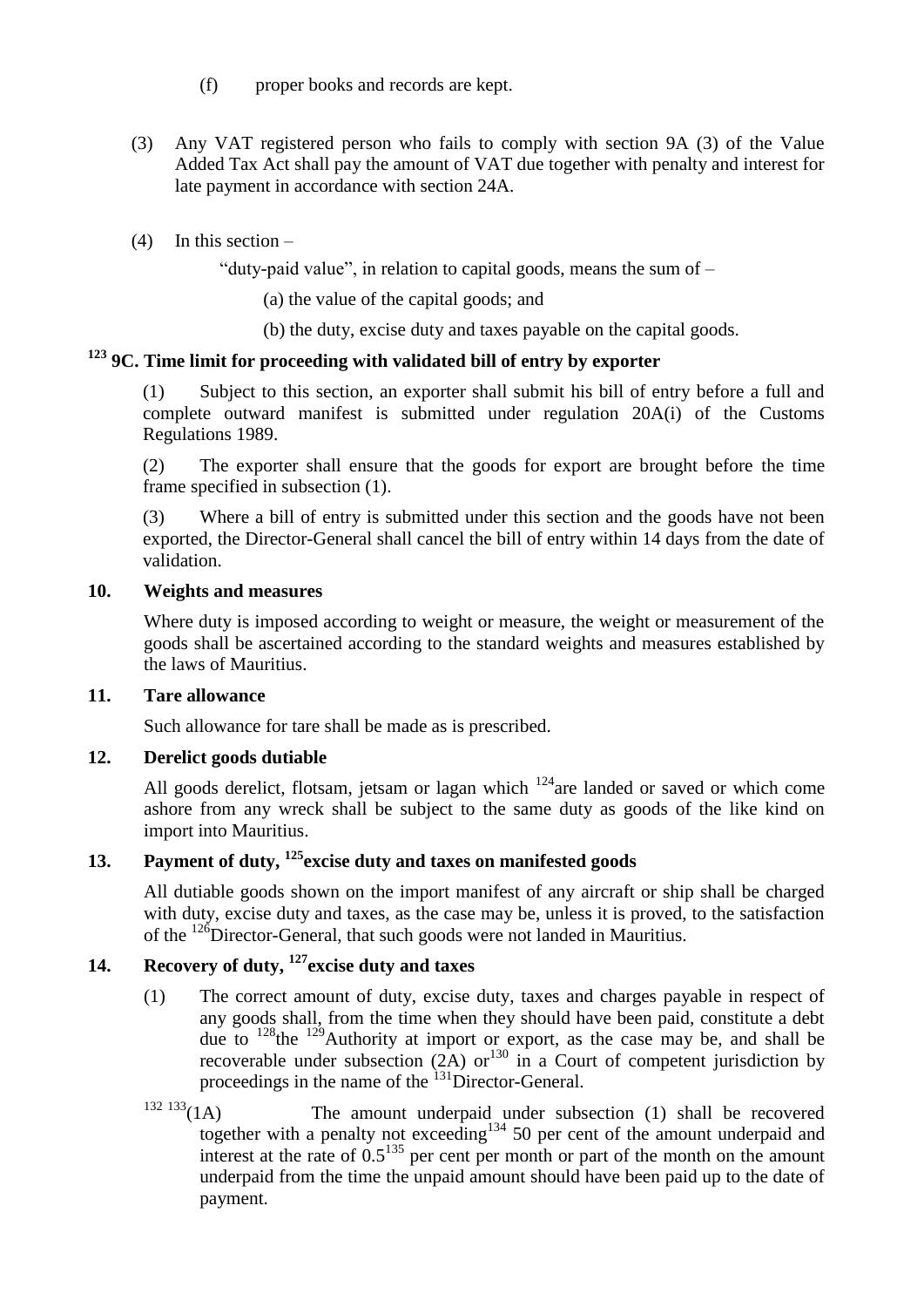- <sup>136</sup> <sup>137</sup>(1B) *Repealed* by Finance Act 2013
- (2) Any debt due to the Authority under  $^{138}$  subsections (1) and (1A) shall be secured by a special privilege and a right of retention.
- $139(2)$  Part IVC of the Mauritius Revenue Authority Act shall apply to any duty, excise duty, taxes and charges remaining unpaid under the customs laws, after determination of any objection or representation before the Assessment Review Committee established under section 18 of the Mauritius Revenue Authority Act, with such modifications, adaptations and exceptions as may be necessary.<sup>140</sup>
- <sup>141</sup>(3) For the purposes of subsection  $(2)$  –

"right of retention" means the right conferred on the Director-General under Article 2150-1° of the Code Civil Mauricien to retain possession of the goods until the debt due to the Authority is paid;

"special privilege" has the same meaning as in Articles 2143 and 2150 of the Code Civil Mauricien.

### **14A. <sup>142</sup>Penalty for late payment of unpaid duty, excise duty and taxes**

- (1) A person who fails to pay duty, excise duty and taxes under this Act shall, in addition to the unpaid duty, excise duty and taxes, pay to the Director-General a late payment penalty.
- (2) The late payment penalty under subsection (1) shall be 5 per cent of the unpaid duty, excise duty and taxes.

### **14B<sup>143</sup>. Interest on late payment of unpaid duty, excise duty and taxes**

- (1) A person who fails to pay duty, excise duty and taxes due  $144$  under this Act shall, in addition to the unpaid duty, excise duty and taxes, pay to the Director-General, interest for the period during which the unpaid duty, excise duty and taxes remain unpaid.
- (2) The interest under subsection (1) shall be charged at the rate of 0.5 per cent of the unpaid duty, excise duty and taxes for each or part of each month for which the duty, excise duty and taxes remain unpaid.

### **<sup>145</sup>14C. Duty, excise duty and tax liability of principal officer of private company**

- (1) The principal officer of a private company shall
	- (a) be answerable for the doing of all such things as are required to be done bythat companyunder this Act;
	- (b) be required to retain sufficient money or property of the company in order to pay duty, excise duty and taxes which is, are or will become payable by that company; and
	- (c) be personally liable in respect of the duty, excise duty and taxes payable by that company to the extent of any amount he has or should have retained under paragraph (b).
- $(2)$  In this section –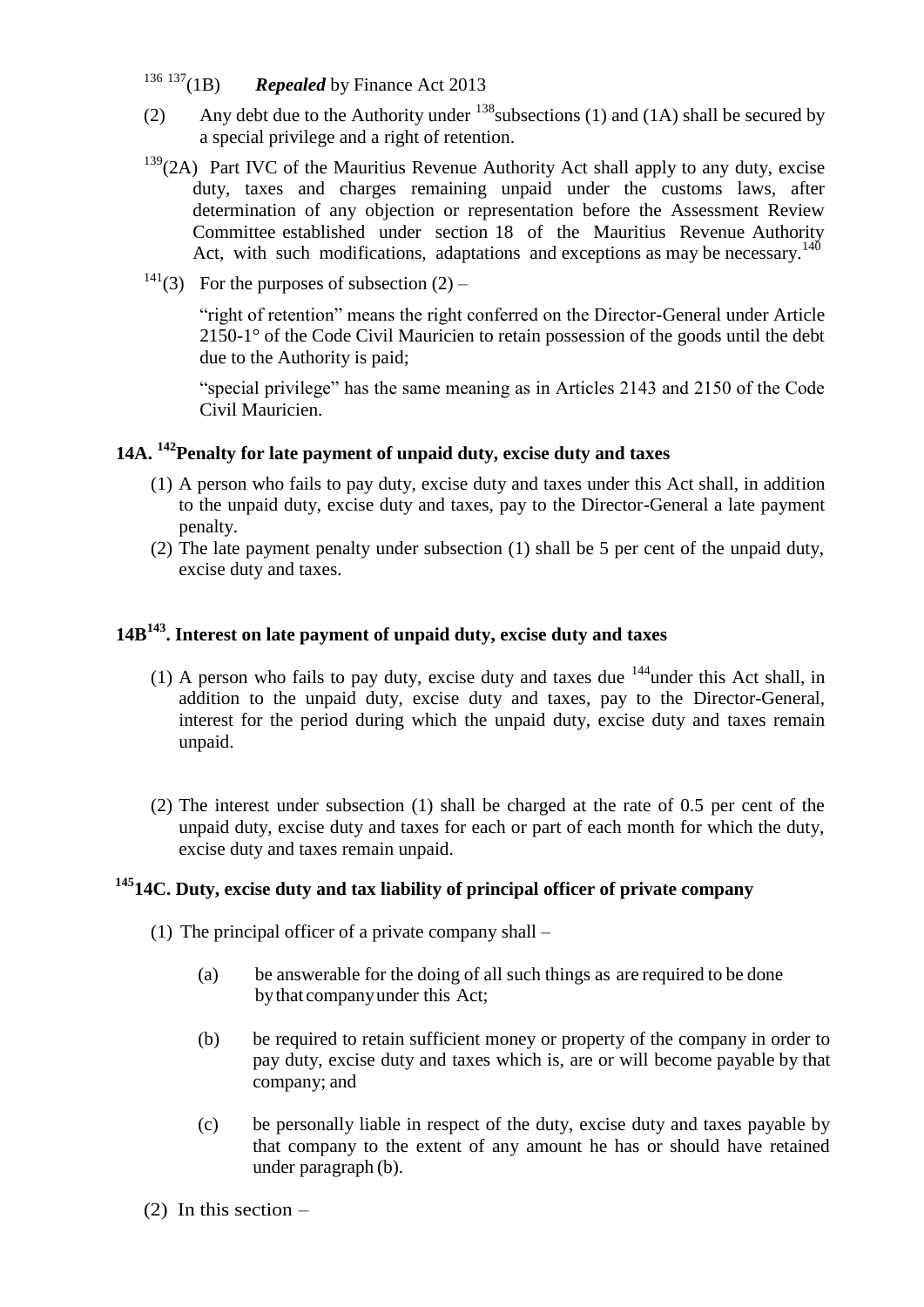"principal officer", in relation to a private company, means the executive director or any other person who exercises or who is entitled to exercise or who controls or who is entitled to control, the exercise of powers which would fall to be exercised by the Board of directors;

"private company" has the same meaning as in the Companies Act.

### **<sup>146</sup>14D. Notice to Director-General of appointment of administrator**

Where an administrator, an executor, a receiver or a liquidator is appointed to manage or wind up the business of any person transacting business with Customs, the administrator, executor, receiver or liquidator, as the case may be, shall give notice of his appointment to the Director-General, within 15 days of the date of the appointment, in such form and manner as the Director-General may approve.

### <span id="page-18-0"></span>**15. Payment under protest**

- $147(1)$  Subject to this section, where, in respect of goods declared in a validated bill of entry, a dispute arises as to –
	- (a) the amount or rate of duty, excise duty, taxes or charges; or
	- (b) the liability of the goods to duty, excise duty, taxes or charges,

and the owner of the goods wishes to clear them from Customs, he shall pay under protest the sum demanded by the Director-General and the sum so paid shall, as against the owner of the goods, be taken to be the proper amount of duty, excise duty, taxes or charges on those goods.

- $148149$ (1A) (a) Where duty, excise duty, taxes or charges have been paid in the manner specified in subsection (1), the Director-General shall –
	- (i) on payment, clear the goods; and
	- (ii) not later than 5 working days from the date of payment, issue to the owner of the goods, by registered post, a notice of assessment claiming the sum demanded under subsection (1) together with a penalty not exceeding<sup>150</sup> 50 per cent of the difference between the sum demanded and the amount of duty, excise duty, taxes or charges specified in the validated bill of entry in respect of those goods.
	- (b) The penalty claimed under paragraph (a)(ii) shall, subject to subsection (2)(a), be paid to the Director-General not later than 28 days from the date of the notice of assessment.
- $151(1B)(a)$  Where a dispute referred to in subsection (1) is in respect of goods already cleared by Customs, the Director-General shall, not later than 3 years from the date of the validated bill of entry, issue to the owner of the goods, by registered post, a notice of assessment claiming –
	- (i) the amount of duty, excise duty, taxes or charges underpaid;
	- (ii) a penalty not exceeding<sup>152</sup> 50 per cent of the amount underpaid referred to in subparagraph (i); and
	- (iii) interest on the amount underpaid at the rate of  $0.5^{153}$  per cent per month or part of a month from the date of the validated bill of entry to the date of payment.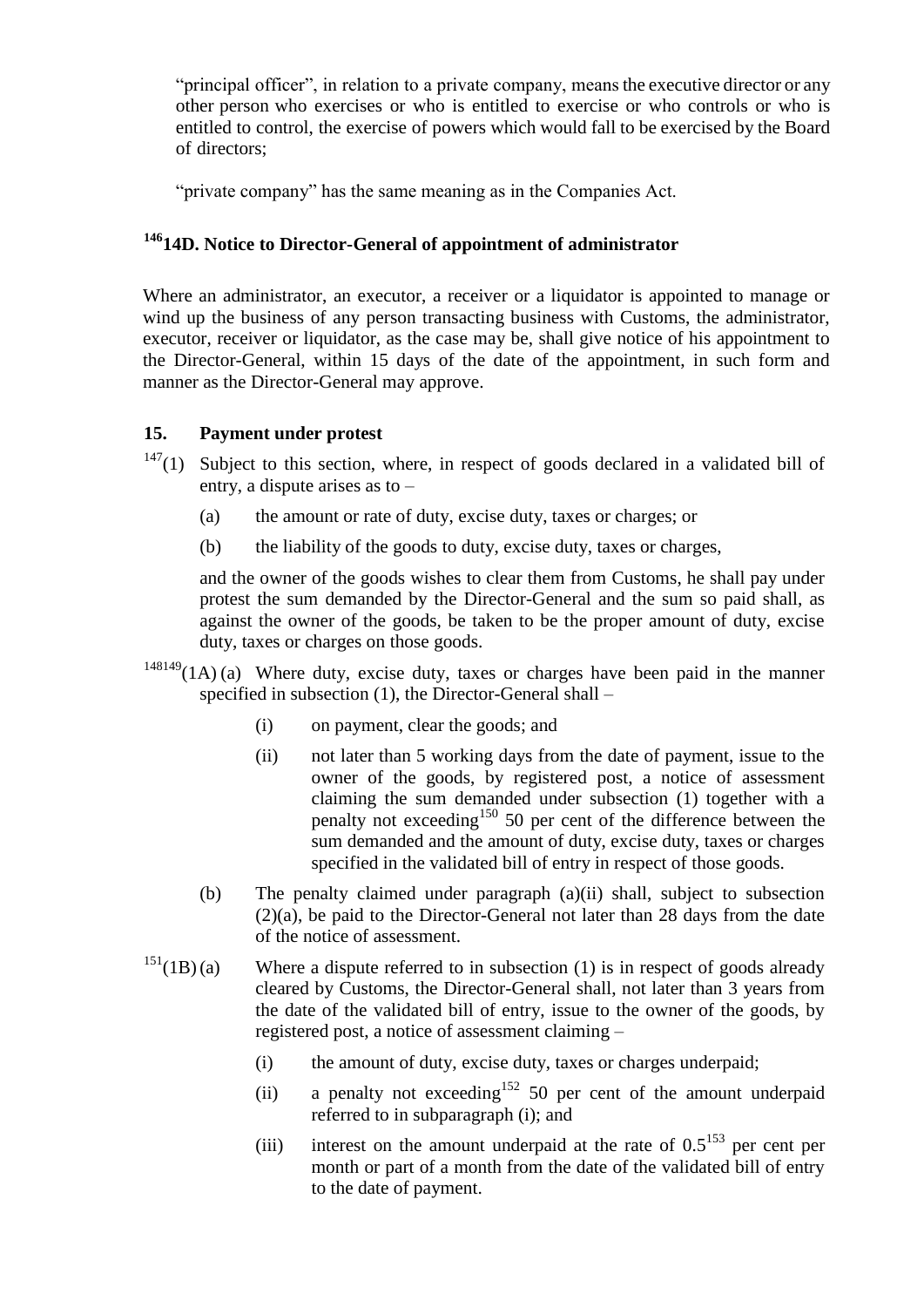- (b) The amount claimed under paragraph (a) shall, subject to subsection (2)(a), be paid to the Director-General not later than 28 days from the date of the notice of assessment.
- $154(2)$   $155$  (a) Where the owner of the goods is dissatisfied with a notice of assessment under subsection (1A) or (1B), he may, within 28 days of the date of the notice, object, in a form approved by the Director-General, to the sum demanded or claimed, as the case may be, and send the form duly filled in to the Director-General by registered post.
	- (b) Where the owner of the goods makes an objection under paragraph (a), he shall specify in the form the detailed grounds of the objection.
	- (c) Where it is proved to the satisfaction of the Director-General that, owing to illness or other reasonable cause, the owner of the goods has been prevented from making an objection within the time limit specified in paragraph (a), the Director-General may consider the objection.
	- (ca) Where the Director-General refuses to consider an objection made after the time limit specified in paragraph (a), he shall, within 28 days of the date of receipt of the letter of objection, give notice of the refusal to the person.<sup>156</sup>
	- (d) Any objection under this subsection shall be dealt with independently by an objection directorate.
	- <sup>157</sup> (e) The burden of proving that any sum demanded under subsection (1A) or any amount claimed under subsection (1B) is incorrect shall lie on the owner of the goods.
- (2A) (a) The objection directorate shall consider an objection under subsection (2) and may -
	- (i) review the sum demanded  $158$  or amount claimed;
	- (ii) disallow or allow it in whole or in part; and
	- (iii) where appropriate, amend the sum demanded  $159$  or amount claimed to conform with its determination.
	- (b) The Director-General shall, within 4 months of the date of receipt of the objection under subsection (2), give notice of the determination to the owner of the goods.
	- (c) Where the objection is not determined within 4 months under paragraph (b), it shall be considered to have been allowed by the Director-General.<sup>160</sup>
- (2B) Where the owner of the goods is aggrieved by a determination under subsection  $(2A)(a)$  or a decision under subsection  $(2)(ca)^{161}$ , he may, within 28 days of the date of the determination, lodge written representations with the Clerk to the Assessment Review Committee in accordance with section 19 of the Mauritius Revenue Authority Act.
- (3) Where duty or excise duty has been paid in the manner specified in subsection (1)  $162$ <sub>or</sub> (1B) and as a result of the determination of an objection under subsection (2A)(a), any amount of duty or excise duty underpaid, or paid in excess, of the amount determined to be properly payable, shall, subject to subsection (2B), be claimed or refunded, as the case may be.
- (4) Where taxes have been paid in the manner specified in subsection (1)  $^{163}$ or (1B) and as a result of the determination of an objection under subsection (2A)(a), any amount of taxes underpaid or paid in excess of the amount determined to be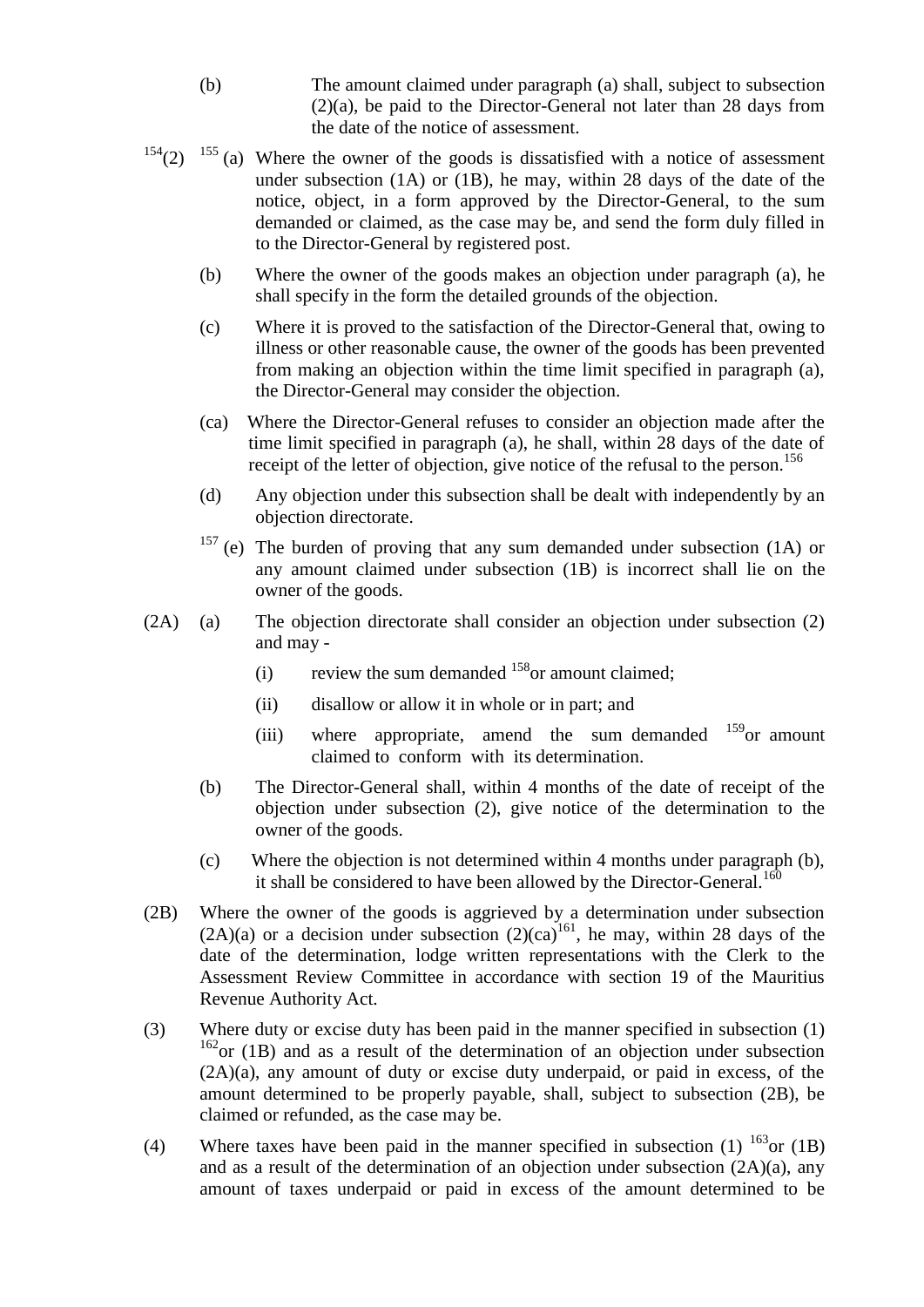properly payable, shall, subject to subsection (2B), be claimed, refunded or adjusted, as the case may be.

 $164(5)$  Any refund under this section shall carry interest, free of income tax, at the prevailing Repo rate determined by the Bank of Mauritius.

#### <span id="page-20-1"></span><span id="page-20-0"></span>*Sub-Part II - Valuation and Invoices*

#### **16. Delivery of documents with entry**

- (1) With the entry of any goods, there shall be delivered,  $^{165}$ subject to section 16B, to the <sup>166</sup>Director-General the original invoices, bills of lading, <sup>167</sup>airway bills, <sup>168</sup> seaway bills or other documents of title acceptable to the Director-General, bills of parcels, price lists, policies of insurance, letters and other documents showing the value of the goods at the place at which they were purchased together with the freight, insurance and other charges on the goods.
- $169$  (2) (a) Where a document is required to be delivered under subsection (1), it shall not be submitted with the entry of the goods but shall, subject to paragraph (b), be kept by the person in accordance with section 43A.
	- $170$ (b) Where, in respect of the entry of any goods
		- (i) a certificate, a permit<sup>171</sup>, an authorisation or a trusted trader certificate is required under any enactment; or
		- (ii) a document specified in the Third Schedule is required,

that certificate, permit, an authorisation, a trusted trader certificate or document shall, unless the Director-General directs otherwise, be <sup>172</sup>sent to him as a scanned copy or in any other electronic form.

- (c) The Director-General shall save the scanned  $173$  or electronic document in the Customs Management System operated by the Customs Department of the Authority.
- (3) All invoices and certifications shall contain such particulars as may be prescribed, and the Director-General may refuse to accept any invoice or certification which does not comply with the prescribed requirements.

# <span id="page-20-2"></span>**<sup>174175176</sup>16A. Use of computer system**

Notwithstanding this Act or any other enactment, the Director-General may allow -

- (a) the import or export of goods under this Act or an entry in relation to excisable goods under the Excise Act;
- (b) the submission of advance information inbound, outbound or in transit relating to cargo or container shipments;
- (c) the payment of duty, excise duty and taxes;
- (d) any act or thing which is required to be done under the customs laws,  $177$

to be made, submitted or done electronically<sup>178</sup> through such computer system as may be approved by the Director-General.

### <span id="page-20-3"></span>**16B. Facilities to qualified TradeNet users**

- (1) Subject to this section, where  $179$ , a TradeNet user satisfies the prescribed conditions, he shall be a qualified TradeNet user.
- (2) A qualified TradeNet user
	- (a) may not, after the  $^{180}$  prescribed period with the entry of any goods, deliver to the Director-General the hard copy of the electronic declaration and the documents referred to in section 16 in respect of those goods; but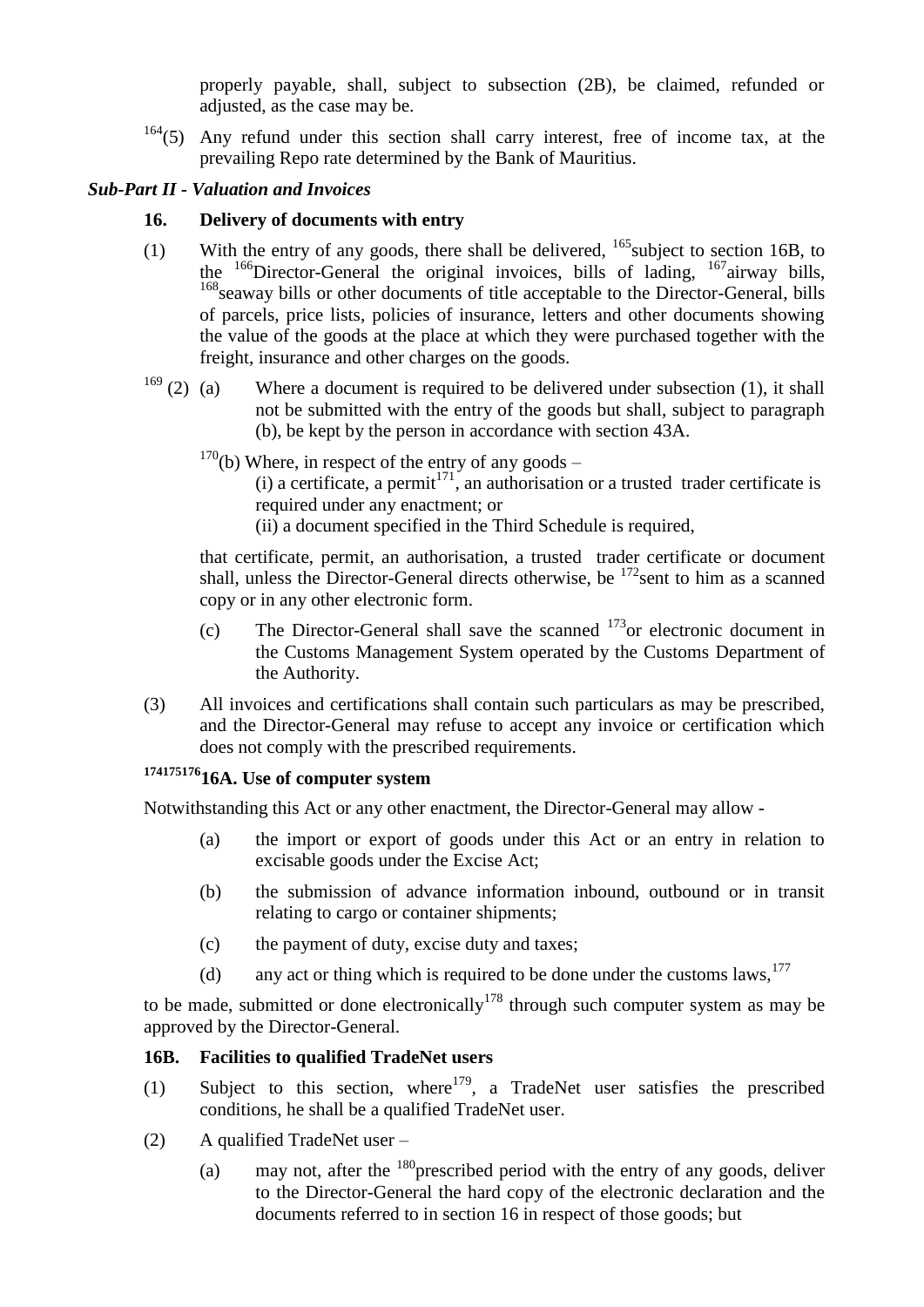- (b) shall, in respect of those goods, keep, at his business premises, in such manner and in such form as may be prescribed, the documents referred to in paragraph (a).
- (3) Subsection (1) shall not apply where in respect of an electronic declaration, the goods are subject to examination before delivery.
- (4) Subject to this section, where in respect of the entry of any goods, a permit  $^{181}$ , an authorisation or a trusted trader certificate is required under any enactment for health, phytosanitary or security reasons, a qualified TradeNet user  $182$  shall unless otherwise authorised, forward to the Director-General with the entry of those goods, the scanned copy of the required document referred to in the Third Schedule, which shall be saved in the Customs Management System operated by the Customs Department of the Authority.
- (5) Every qualified TradeNet user shall, at all reasonable times, allow a proper officer to have access to his business premises for the purpose of examining the documents referred to in subsection (2).
- (6) Where a qualified TradeNet user fails
	- (a) to satisfy the prescribed conditions pursuant to subsection (1); or
	- (b) to comply with subsection (5),

the facilities under subsection (2) shall, without prejudice to any action which the Director-General may take under the customs laws, be withdrawn with effect from such date as may be specified in a written notification by the Director-General.

- (7) Where the facilities have been withdrawn pursuant to subsection (6), such facilities shall not again be given to the TradeNet user before the expiry of a period of 12 months as from the date specified in the written notification by the Director-General.
- (8) In this section -

"TradeNet user" has the same meaning as in the Customs (Use of Computer) Regulations 1997.

### **<sup>183</sup>16C. Agency Cooperation**

- (1) Notwithstanding any other enactment, the Director-General may, through an electronic system or in such other appropriate manner, share with another public sector agency or parastatal body, such information as may be mutually agreed upon and which the public sector agency or parastatal body may require for the discharge of its functions in respect of –
	- (a) goods, persons or crafts;
	- (b) import or export transactions;
	- (c) importers or exporters; or
	- (d) data or information which is required for border protection purpose.
- (2) No public sector agency or parastatal body shall disclose any information obtained pursuant to subsection (1) to a third party.
- $(3)$  In this section –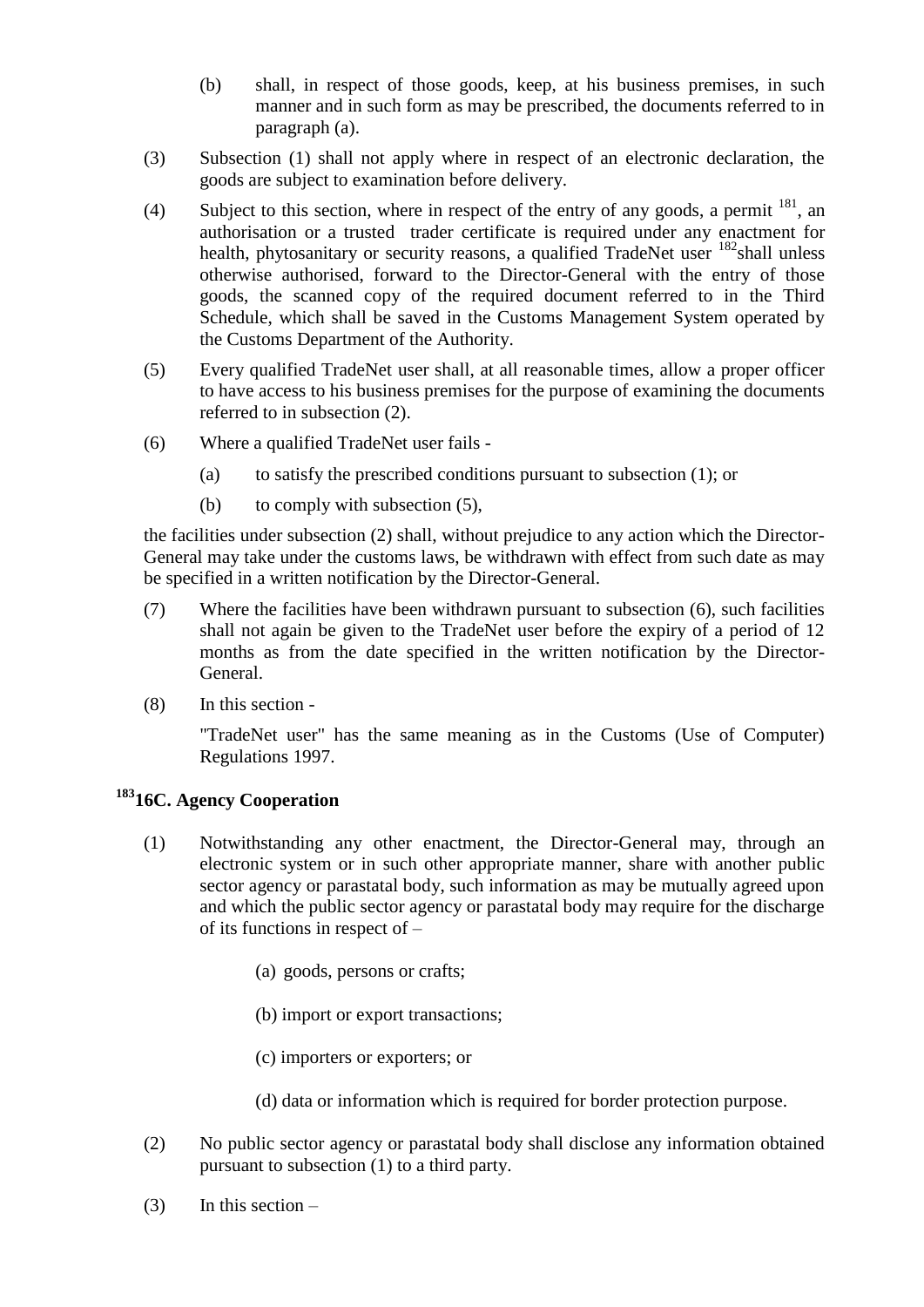"border protection purpose" means any lawful purpose relating to, or connected with, the performance of –

- (a) a Government-related border management function;
- (b) a Customs-related border management function.

### **<sup>184</sup>16D. Coordinated Border Management Unit**

- (1) The Coordinated Border Management Unit shall
	- (a) comprise the Ministries and agencies specified in the Fourth Schedule; and
	- (b) enforce in a coordinated manner the enactments relating to
		- (i) the importation, exportation and transit of goods; and
		- (ii) the control of any person in the Customs area, port premises, airport or Freeport zone.
- (2) The Coordinated Border Management Unit shall be administered by the Director-General.
- (3) The Director-General shall ensure that the goods and persons related to the Coordinated Border Management are cleared in such form and manner as the Director-General may determine.
- (4) Notwithstanding any other enactment, the Director-General may collect, through the TradeNet or in such other manner as he may determine, any fees and charges levied by the Ministry or agency in relation to the importation, exportation and transit of goods, on its behalf in such form and manner as the Director-General and Ministry or agency may determine.

### <span id="page-22-0"></span>**17. Powers of <sup>185</sup>Director-General over documents**

- $(1)$   $186(a)$  Where information has been received by the Director-General, or the Director-General has reason to believe, that goods have been smuggled, under declared, unlawfully entered or illegally dealt with, or that it is intended to smuggle, under declare, unlawfully enter or deal illegally with any goods, or where any goods have been seized or detained, the importer or exporter shall, immediately upon being requested so to do by the Director-General, produce and hand over to the Director-General all books, invoices and documents relating to those goods or to any other goods imported or exported by him at any time within the  $187 \t1883$  years immediately preceding the date of such request.
	- (b) The importer or exporter shall also produce for the inspection of the Director-General, and permit him to make copies of, or take extracts from, all books or documents of any kind including price lists, bank drafts, orders, letters of credit, invoices, wherein any entry or memorandum appears, in any way, to relate to any such goods.
- (2) Any person, not being the importer or exporter, who has in his possession or custody any books, invoices or documents mentioned in subsection (1) shall produce such books, invoices or documents to the Director-General on demand.
- (3) Notwithstanding any other enactment, subsection (2) shall apply to brokers, commission agents, manufacturers' representatives, commodity syndicates, and to other commercial enterprises and parastatal bodies, as the case may be.
- (4) Any person who refuses or neglects to comply with a request of the Director-General under this section, and any person who produces any false book, invoice or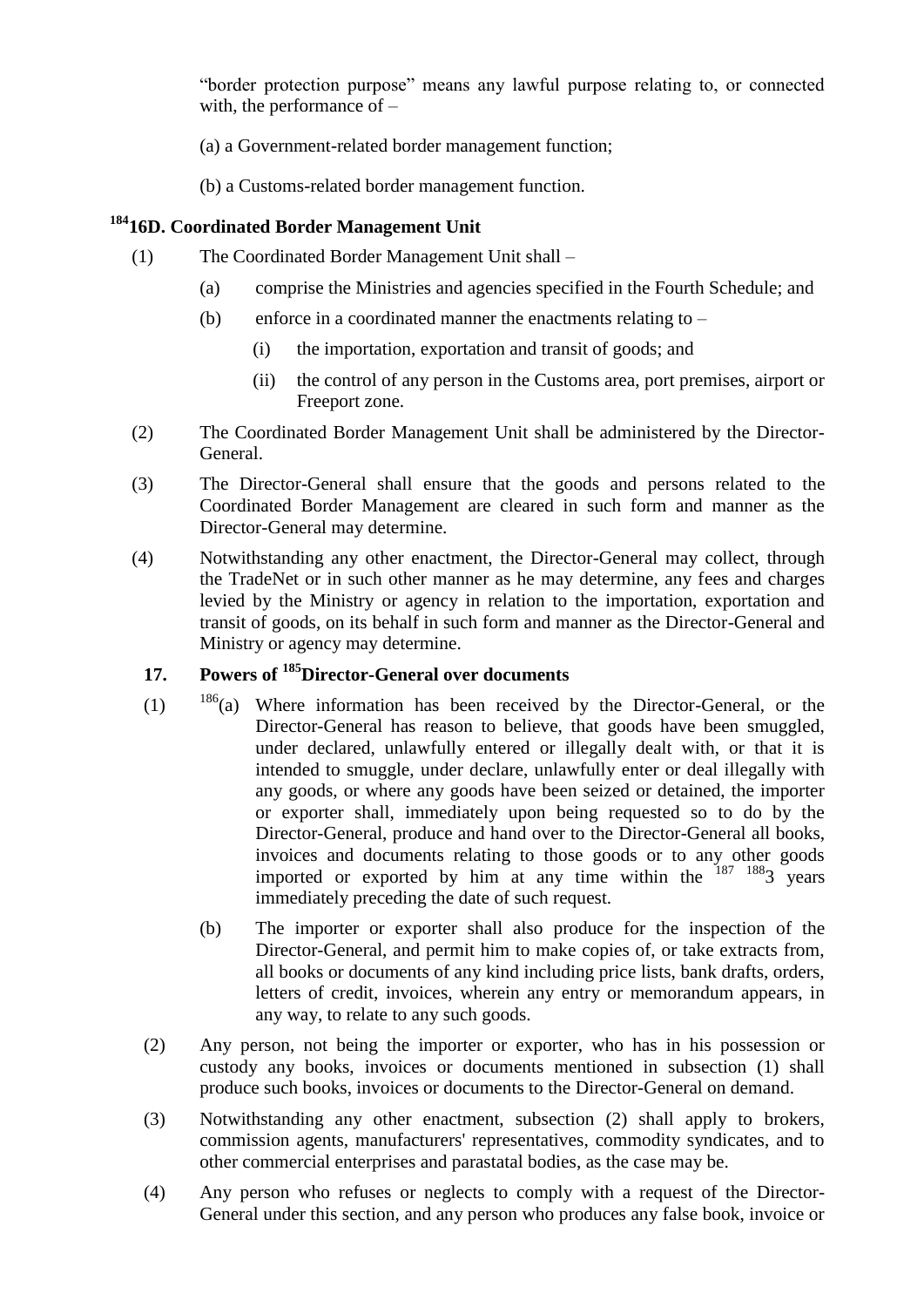document or makes any false representation in regard to the country in which any goods were grown, produced or manufactured or processed, or makes any false representation with the intent to contravene this section, shall commit an offence and shall, on conviction, be liable to a fine not exceeding <sup>189</sup>2OO,OOO rupees  $190$  and to imprisonment for a term not exceeding 4 years.

(5) For the purposes of subsection (4), an invoice which is drawn in a fictitious name or in the name of a person other than the specified importer of the goods shall be deemed to be a false invoice.

# <span id="page-23-0"></span>**<sup>191</sup>18. Mode of ascertaining ad valorem duties**

- (1) Where duty<sup>192</sup> is leviable on goods by reference to their value, the value of  $193$ <sup>the</sup> goods shall be the transaction value of the goods as determined  $194$  in accordance with section 18A.
- (2) Subject to subsections (3) and (4), where the value of the goods cannot be determined in accordance with section 18A, the value of those goods shall be determined in accordance with any of the paragraphs (a), (b), (c) or (d) in the sequential order in which they appear -
	- (a) the transaction value of identical goods in accordance with section 18B;
	- (b) the transaction value of similar goods in accordance with section 18C;
	- (c) the deductive method of valuation in accordance with section 18D; or
	- (d) the computed method of valuation in accordance with section 18E.
- (3) The importer may, by notice in writing to the  $195$ Director-General, opt for the sequence of subsection (2) (c) and (d) to be reversed.
- (4) Where the value of the goods cannot be determined in accordance with  $^{196}$  section 18A, 18B, 18C, 18D, or 18E, the value of those goods shall be determined in accordance with the fall back method of valuation under section 18F.

### <span id="page-23-1"></span>**18A. Transaction value of goods**

The transaction value of the goods shall be the price actually paid or payable for the goods when sold for export to an importer in Mauritius, adjusted where appropriate in circumstances as may be prescribed, and shall in addition include -

- (a) all costs, charges and expenses incidental to the sale contract and delivery of those goods; and
- (b) the loading charges, freight, insurance and other charges and expenses in respect of those goods as may be prescribed,

provided that the prescribed conditions are satisfied.

### <span id="page-23-2"></span>**18B. Transaction value of identical goods**

- (1) Where the value of the goods cannot be determined under section 18A, the value of those goods shall be the transaction value of goods which are identical to the goods being valued when sold for export to an importer in Mauritius and exported at the same time or substantially the same time as the goods being valued, provided that the prescribed conditions are satisfied.
- $(2)$  For the purposes of this section, "identical goods"-
	- (a) means goods which
		- (i) are the same in all respects, including physical characteristics, quality and reputation, as the goods being valued, except for minor differences in appearance that do not affect the value of the goods;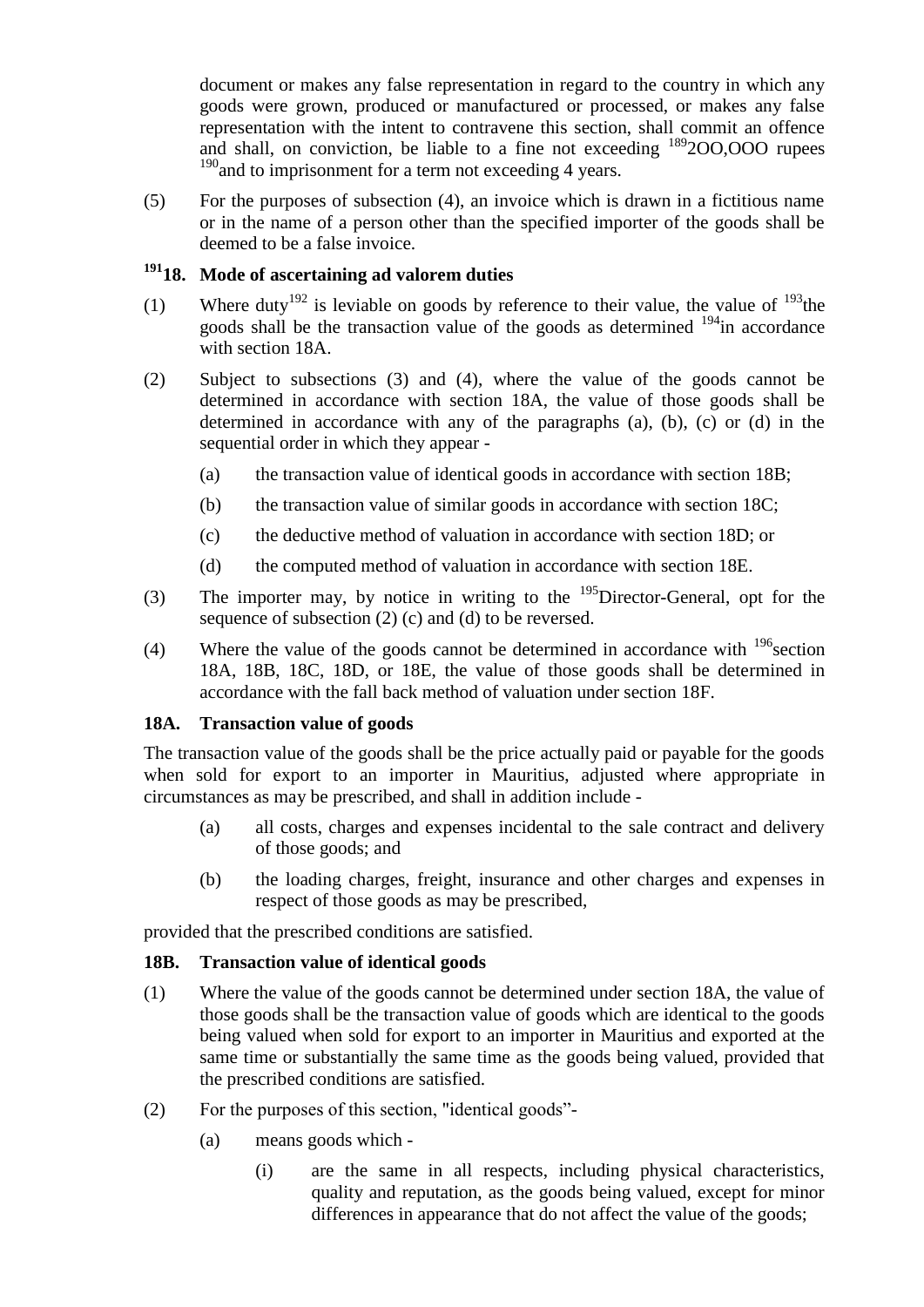- (ii) are produced in the country in which the goods being valued are produced; and
- (iii) are produced by, or on behalf of, the person who produces the goods being valued; but
- (b) does not include goods where engineering, development work, artwork, design work, plans or sketches undertaken in Mauritius are supplied, directly or indirectly, by the importer of those goods, free of charge or at a reduced cost, for use in connection with the production and sale for export of those goods.

#### <span id="page-24-0"></span>**18C Transaction value of similar goods**

- (1) Where the value of the goods cannot be determined under section 18B, the value of those goods shall be the transaction value of goods which are similar to the goods being valued when sold for export to an importer in Mauritius and exported at the same time or substantially the same time as the goods being valued, provided that the prescribed conditions are satisfied.
- $(2)$  For the purposes of this section, "similar goods"-
	- (a) means goods which
		- (i) closely resemble the goods being valued in respect of component materials, parts and characteristics and are functionally and commercially interchangeable with the goods being valued, having regard to the quality and reputation of the goods and the goods being valued;
		- (ii) are produced in the country in which the goods being valued are produced, and
		- (iii) are produced by the person who produces the goods being valued, but
	- (b) does not include goods where engineering, development work, artwork, design work, plans or sketches undertaken in Mauritius are supplied, directly or indirectly, by the importer of those goods, free of charge or at a reduced cost, for use in connection with the production and sale for export of those goods
- (3) Where the goods are not produced by the person who produces the goods being valued, the goods produced by a different person shall be taken into consideration for the purposes of subsection (2).

#### <span id="page-24-1"></span>**18D. Deductive method of valuation**

- (1) Where the value of the goods cannot be determined under section 18C, the value of those goods shall be determined in accordance with the deductive method of valuation specified in subsection (2).
- (2) The deductive method of valuation shall be based on the sale value in Mauritius of the goods being valued or of identical or similar goods less such expenses in respect of the importation and sale of those goods, as may be prescribed.

### <span id="page-24-2"></span>**18E. Computed method of valuation**

(1) Where the value of the goods cannot be determined under section 18D, the value of those goods shall be determined in accordance with the computed method of valuation specified in subsection (2).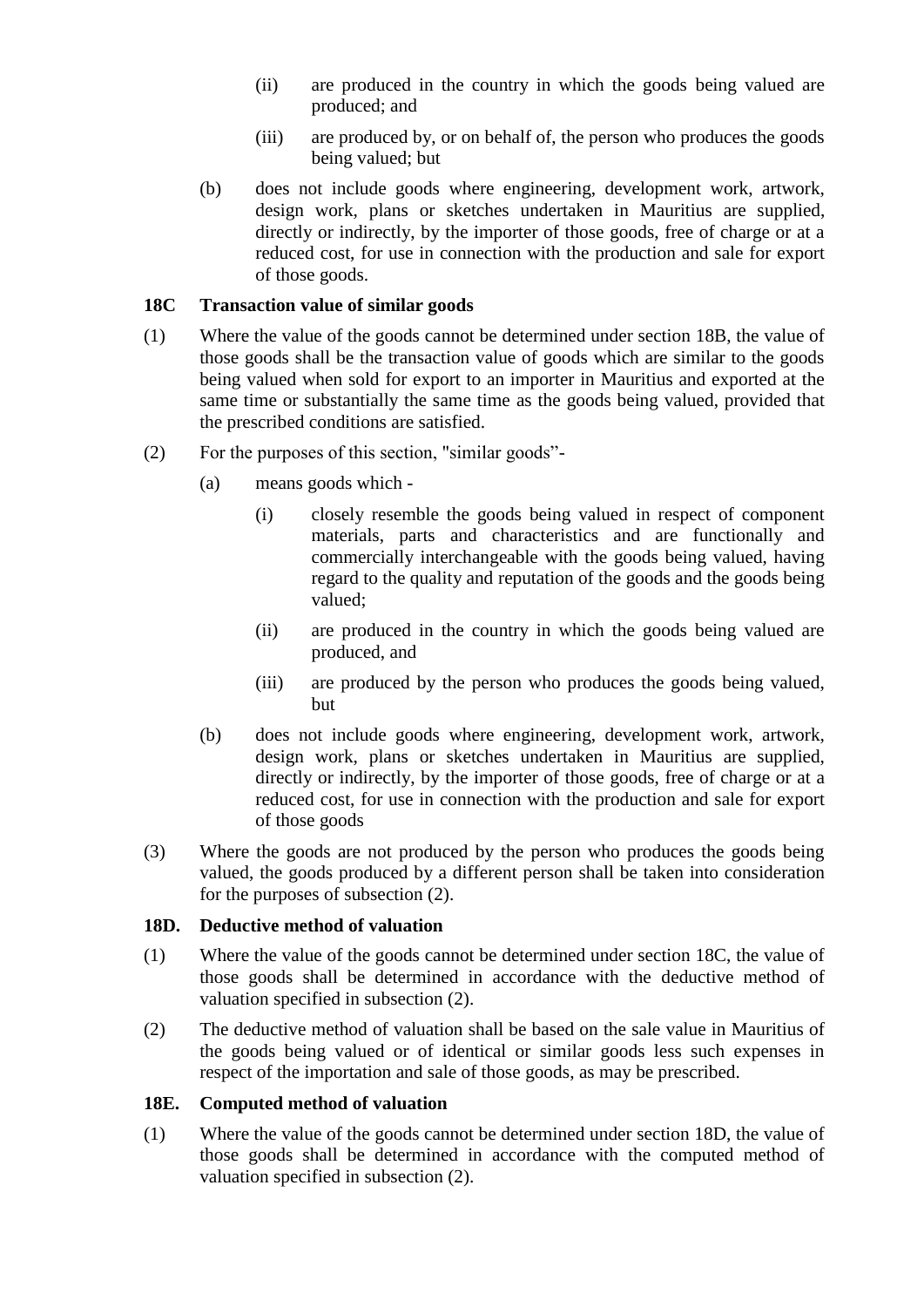(2) The computed method of valuation shall be based on the total sum of the cost of production and of materials used in producing the goods being valued together with the profit and general expenses usually reflected in a sale for export to an importer in Mauritius, as may be prescribed.

#### <span id="page-25-0"></span>**18F. Fall back method of valuation**

- (1) Where the value of the goods cannot be determined under section 18E, the value of those goods shall be determined in accordance with the fall back method of valuation specified in subsection (2).
- (2) Subject to subsection (3), the fall back method of valuation shall be determined on the basis of the value  $197/2$  derived from the methods of valuation specified in sections 18A to 18E, applied in a reasonable manner and adjusted to the extent necessary to arrive at the value of the goods being valued.
- (3) The value of the goods being valued under subsection (2) shall not be determined on the basis of -
	- (a) the selling price in Mauritius of those goods produced in Mauritius;
	- (b) a system which provides for the acceptance for duty purposes of the higher of <sup>198</sup>2 alternative values:
	- (c) the price of those goods on the domestic market of the country of export;
	- (d) the costs of production, other than the computed method of valuation under section 18E;
	- (e) the price of the goods for export to a country other than Mauritius; or
	- (f)  $199$  minimum customs values or arbitrary or fictitious values.

# <span id="page-25-1"></span>**<sup>200</sup>19. Under or over valuation of goods**

- (1) Where the  $^{201}$ Director-General finds that goods have been declared at a value different from their true value he may, on the basis of the information provided by the importer and on such other information as is available to  $202$  him, determine the value of those goods and the importer shall pay duty,  $203$  excise duty and taxes, if any, on the  $^{204}$ values so determined.
- <sup>205</sup> <sup>206</sup> (1A) *Repealed* by Finance Act 2013
- $207(2)$  Without prejudice to any legal proceedings that may be initiated by the Director-General but subject to section 127A, section 15 shall apply to the determination of the value and payment of duty, excise duty and taxes, if any, under subsection (1), with such modifications, adaptations and exceptions as may be necessary.
- $208(2)$ Where, in the course of determining the value of any goods, the Director-General finds that it is necessary to delay the final determination, he may, subject to subsection (2B), authorise in writing delivery of the goods provided that -
	- (a) the duty, excise duty and taxes on those goods as declared on the entry are paid;
	- (b) a deposit is made or a bank guarantee is furnished for an amount representing the difference between the amount of duty, excise duty and taxes computed by the Director-General and the amount paid; and
	- (c) such samples of the goods as may be required are produced to the Director-General.
- (2B) Where the Director-General authorises the delivery of goods pursuant to subsection (2A), the importer shall, not later than 28 days after the date of authorisation,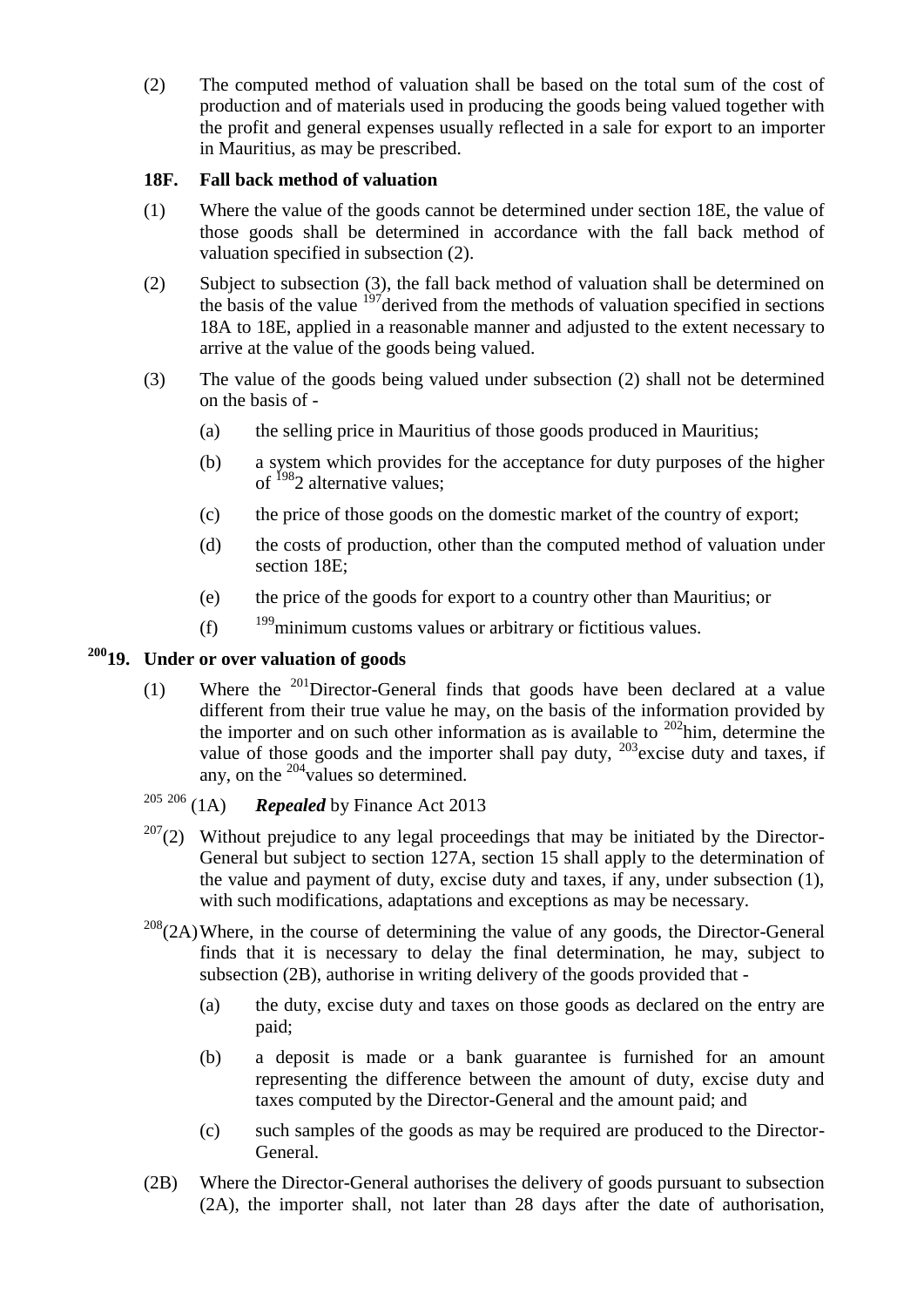submit to the Director-General in respect of those goods, such documents as may be required in writing by the Director-General, including sales contracts, bank transfers, orders, letters of credit and  $209$  pro forma invoices.

- (2C) The Director-General shall, within 14 days of the receipt of the documents required under subsection (2B), make the final determination of the value of the goods and notify the importer in writing of the determination and the additional amount of duty, excise duty and taxes payable, if any, on those goods.
- (2D) Where the Director-General issues a notice under subsection (2C) requiring payment of an additional amount of duty, excise duty and taxes, the importer shall, not later than 7 days after the date of the notice, pass an amendment bill of entry and pay the additional amount due.
- (2E) Where the additional amount due is paid, the Director-General shall, not later than 14 days after the date of payment, refund the deposit or release the bank guarantee made or furnished under subsection (2A) (b).
- (2F) Where the importer does not submit the documents required under subsection (2B) within the time limit specified in that subsection -
	- (a) the value of the goods on which the amount of duty, excise duty and taxes has been computed under subsection (2A) (b) shall be deemed to have been determined as the final determination of the value of the goods;
	- (b) the deposit or the bank guarantee made or furnished under subsection (2A) (b) shall be forfeited or realised, as the case may be; and
	- (c) the importer shall be notified in writing by the Director-General of the final determination.
- <sup>210</sup> <sup>211</sup> <sup>212</sup>(3) *Repealed by Finance Act 2013*

<sup>213</sup> (3A) *Repealed by Finance Act 2013*

- (3B) *Repealed by Finance Act 2013*
- (3C) *Repealed by Finance Act 2013*
- (4) Any dispute on valuation of goods pending immediately before the commencement of subsection (3),  $^{214}$ in so far as it relates to a notice under subsection (2) shall, on the commencement of that subsection, be deemed to have satisfied the requirements for the lodging of a review before the Assessment Review Committee under that subsection.

#### <span id="page-26-0"></span>**19A. Confidentiality**

- (1) Except for the purposes of administering customs laws  $^{215}$ or any other Revenue Laws or for the purposes of any judicial proceedings, no officer shall communicate to any person any matter relating to the valuation of any goods.
- (2) Any officer who, without lawful excuse, contravenes this section shall commit an offence and shall, on conviction, be liable to a fine not exceeding 5,000 rupees and to imprisonment for a term not exceeding 2 years.

### <span id="page-26-1"></span>**<sup>216</sup>19B. Rulings**

- (1) Any person may make an application to the Director-General for a ruling on the classification or origin of goods.
- (2) An application under subsection (1) shall be in writing and shall
	- (a) include the full description of the goods, the production process, their composition and in the case of an application for a ruling on the origin of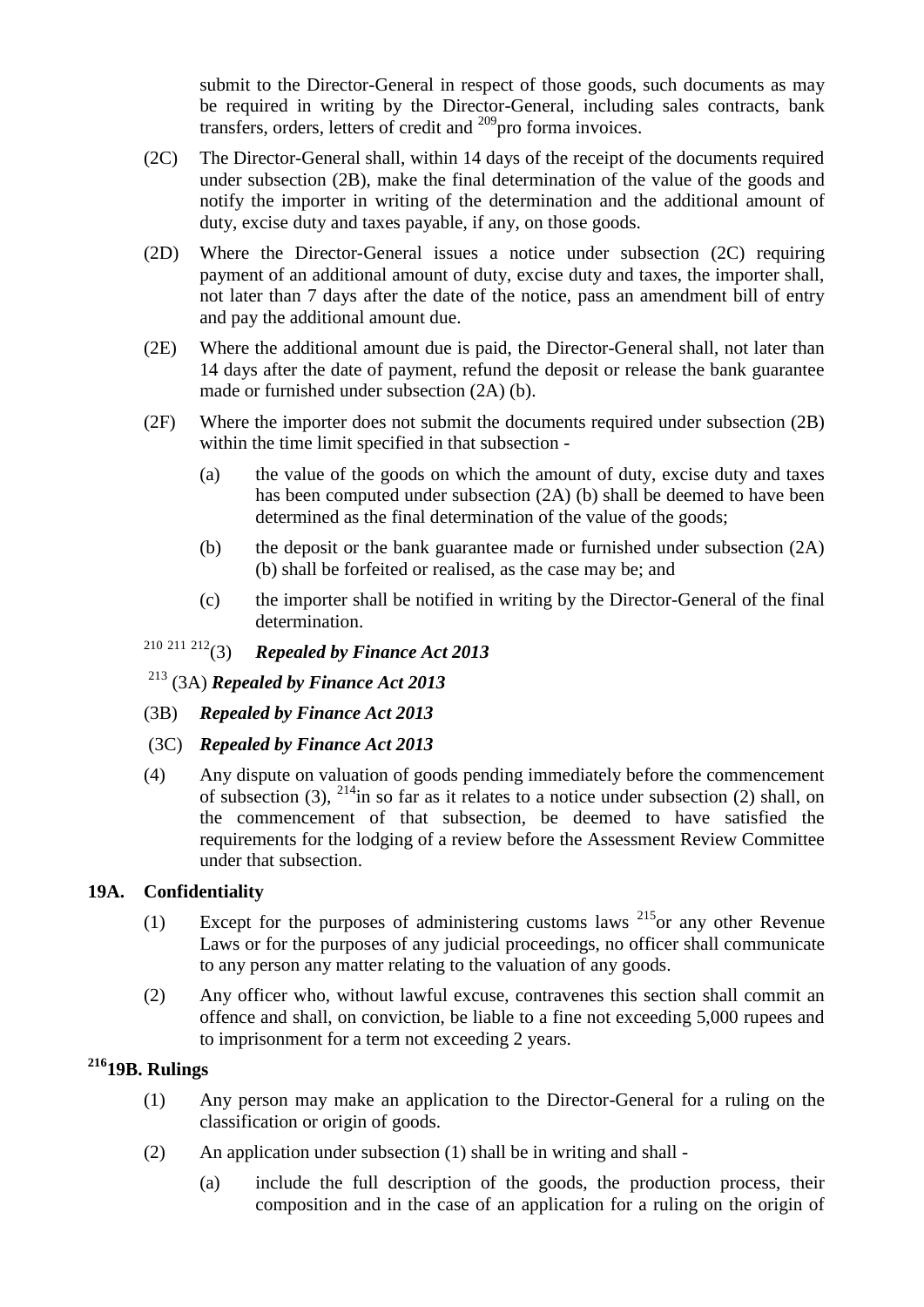goods, the country from which the goods are imported, the country in which the goods are manufactured, a certificate of costing, together with all documents relevant to the goods;

- (b) specify precisely the question as to which the ruling is required;
- (c) give a full statement setting out the opinion of that person on the goods as to the application of the customs laws relating to classification or origin of goods; and
- (d) be accompanied by such fee as may be prescribed.
- $217(3)$  Where the application is in respect of an issue which is the subject of an objection, representations before the Assessment Review Committee or an appeal before the Supreme Court or Judicial Committee of the Privy Council, the Director-General shall not give a ruling.
- (3) The Director-General shall, subject to subsection  $(3A)$ <sup>218</sup>, in respect of an application under subsection (1) -
	- (a) in the case of classification of goods, within 45 days; or
	- (b) in the case of origin of goods, within 150 days,

of the date of receipt of the application, give a ruling, in writing, on the question to the applicant.

- (4) Subject to subsection (5), a ruling under this section shall be binding on the Director-General.
- <sup>219</sup>(5) The ruling under subsection (4) shall not be binding on the Director-General where –
	- (a) there is any material difference between the actual facts relating to the goods and the details contained in the application; or
	- (b) the World Customs Organisation, the Assessment Review Committee or any Court has given a new ruling, decision or determination on the said goods.
- (6) A ruling under this section shall be published by the Director-General in such manner as he thinks fit, except that the identity of the person to whom the ruling relates shall not be indicated in the publication.
- (7) Subject to subsection (8), any person may rely upon a ruling published under subsection (6) as a statement binding on the Director-General with respect to the application of this Act to the facts set out in that ruling.
- $220(7)$  Subject to subsection (8), any ruling given under this section shall be valid for a period of 3 years as from the date of its issue.
- (8) The Director-General shall post a notice on the website of the Authority<sup>221</sup> to the effect that a ruling which he has previously published shall cease to be binding with effect from a date which shall not be earlier than the date of the notice.
- <sup>222</sup>(9) (a) Any person who is dissatisfied with a ruling under subsection (3) may object to the ruling in accordance with section 24A(3).

(b) The procedure specified in section 24A(3) and (4) shall apply to an objection made under paragraph (a).

(c) Where the person referred to in paragraph (a) is aggrieved by a determination of his objection, he may lodge written representations with the Clerk of the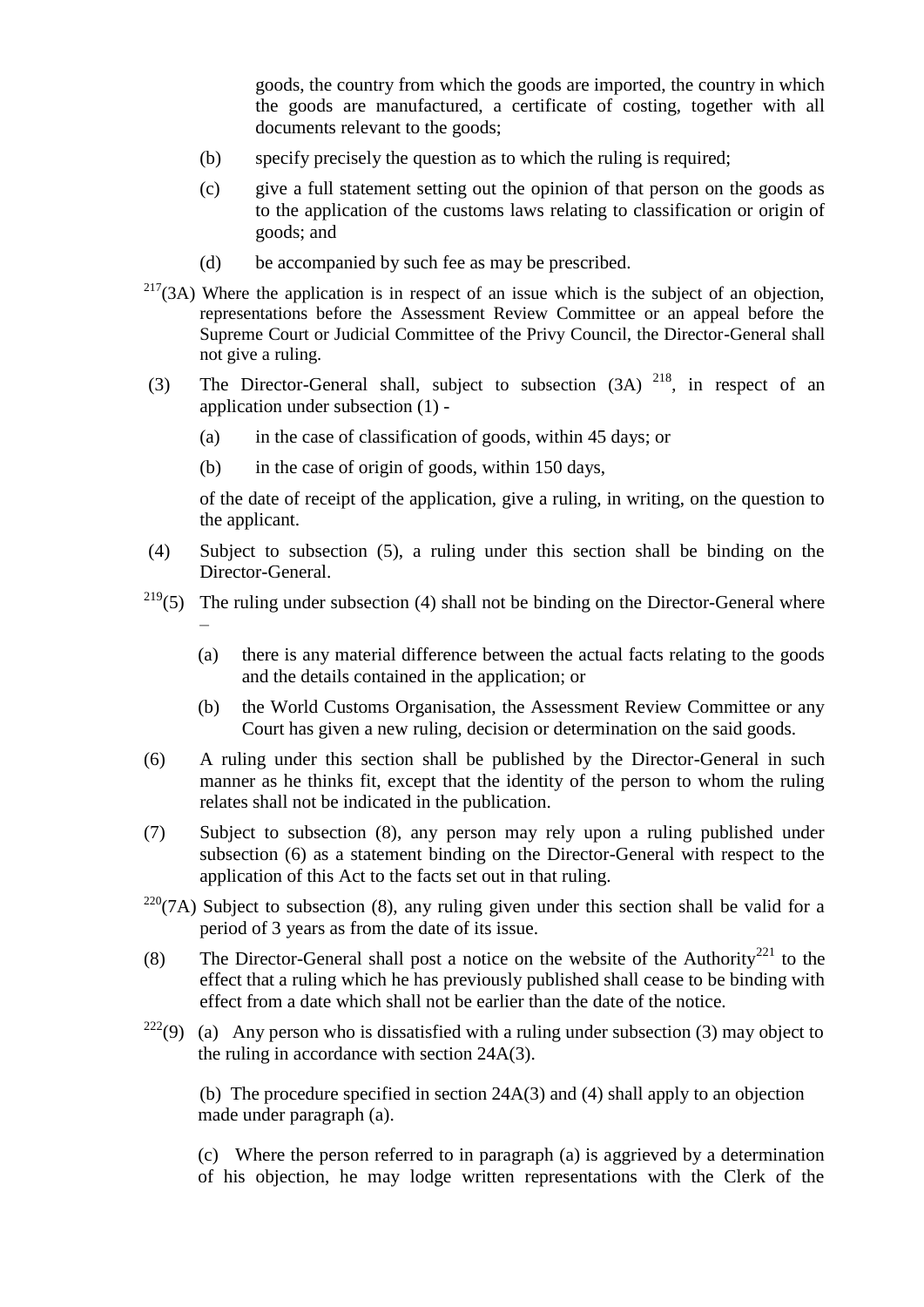Assessment Review Committee in accordance with section 19 of the Mauritius Revenue Authority Act.

### <span id="page-28-0"></span>**<sup>223</sup>20. Disputes relating to classification or origin of goods**

- (1) Where in respect of an entry of any goods, the <sup>224</sup>Director-General is not satisfied with the classification or origin of the goods, he shall, on the basis of such information as is available to him and on such information as is provided by the importer or exporter, determine the classification or origin of those goods<sup>225</sup> and the duty, excise duty and taxes payable.
- <sup>226 227</sup>(2) Section 15 shall, subject to section 127A, apply to the determination of the classification or origin of the goods and the duty, excise duty and taxes payable, if any, under subsection (1) with such modifications, adaptations and exceptions as may be necessary.

# <sup>228</sup> <sup>229</sup>(3) *Repealed by Finance Act 2013*

### <sup>230</sup>(3A) *Repealed by Finance Act 2013*

- (3B) *Repealed by Finance Act 2013*
- (4) Any dispute on classification or origin of goods, pending immediately before the commencement of this section shall, on the commencement of this section, be deemed to have satisfied the requirements for the lodging of a review before the Assessment Review Committee under subsection (3).<sup>231</sup>

#### *Sub-Part III - Temporary admission, duty-free shops and refunds*

#### <span id="page-28-2"></span><span id="page-28-1"></span>**21. Conditions for temporary admission of goods**

- $232(1)$  (a) Subject to this section, the Director-General may, for a period of 6 months, which may be extended by another period of 6 months, authorise the temporary admission of goods where the importer furnishes adequate security to cover the duty, excise duty and taxes which would otherwise be payable.
	- (b) The Director-General may, with respect to the implementation of a project, extend the time limit of 12 months under paragraph (a) by such other period as he may consider necessary, provided that the period shall not exceed 3 years and the importer furnishes adequate security to cover the duty, excise duty and taxes which would otherwise be payable.
- (2) The Director-General may exempt an importer of any goods from furnishing security if the goods are covered by documents for temporary admission issued under any international convention and if so approved by the Minister.
- (3) The Director-General may, for the purpose of identifying the goods for temporary admission, affix Customs marks, seals, stamps, perforations or other devices to such goods or may take a sample of such goods or such other steps as he thinks necessary.
- (4) Subject to  $^{233}$  any other enactment relating to the import of goods or the protection of revenue, the Director-General may allow goods imported under subsection (1) to remain in Mauritius on payment of duty, excise duty and taxes, and interest computed on the basis of duty, excise duty and taxes payable on such goods, at the rate of  $^{234}$  0.5<sup>235</sup> per cent per month or part of the month, for the period for which payment of duty, excise duty and taxes has been deferred.
- (5) The Director-General may terminate temporary admission at the request of the importer, if the goods are abandoned, destroyed or rendered commercially valueless under his supervision.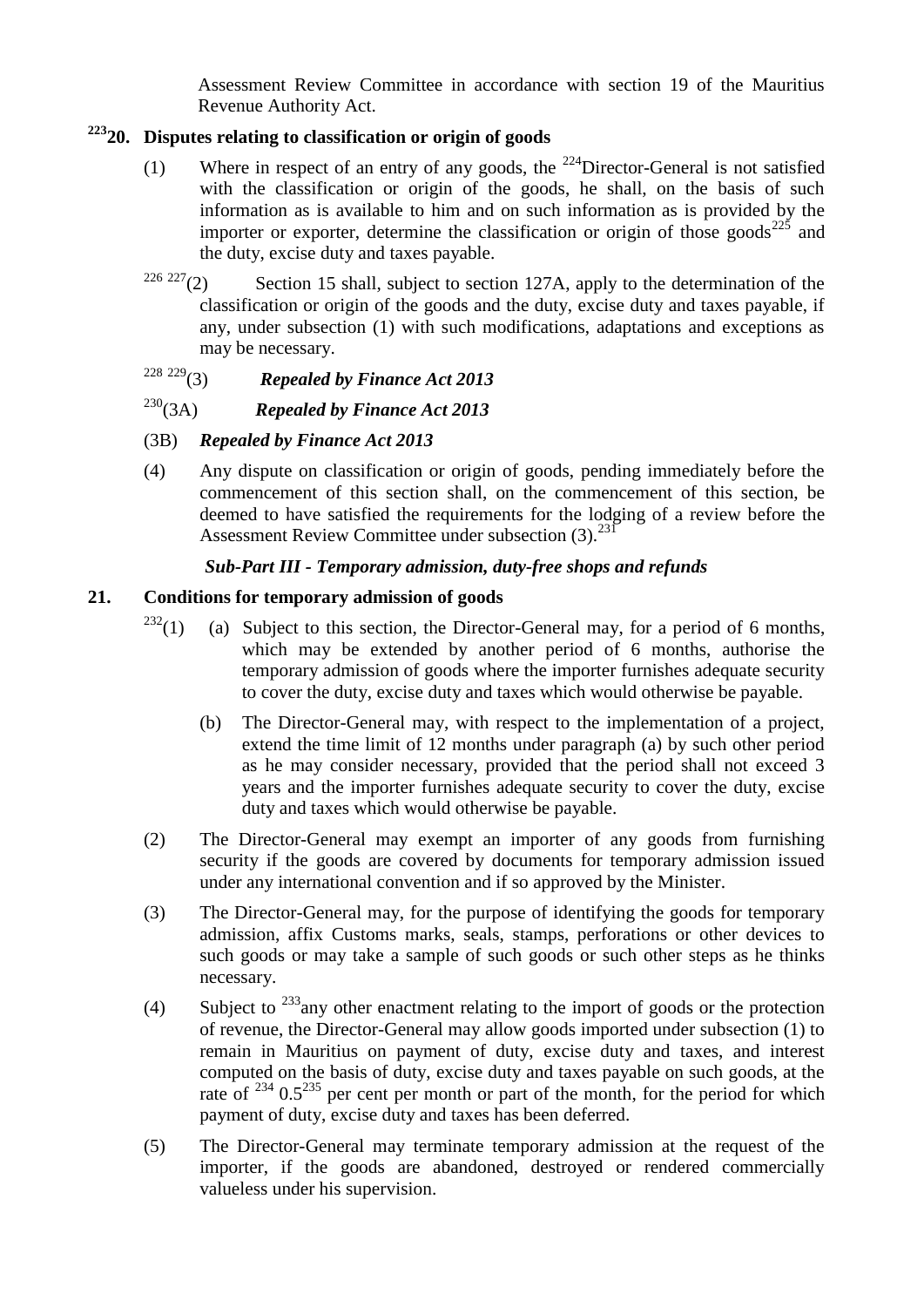- (6) Where the Director-General is satisfied that any goods imported under subsection (1) have been destroyed or lost by accident or <sup>236</sup>*force majeure*', no duty shall be payable on such goods.
- (7) Any waste or scrap remaining after the destruction of any goods under subsection (5) or (6) shall, if put to any use in Mauritius, be liable to any applicable duty, excise duty and taxes.
- (8) Except where goods have been allowed to remain in Mauritius under subsection (4) -
	- (a) any importer who fails to export temporarily admitted goods at the end of the period specified under subsection (1);
	- (b) any person who sells or purchases any temporarily admitted goods; and
	- (c) any person who alters, replaces or otherwise modifies any such goods or any parts thereof,

shall commit an offence and shall, on conviction, be liable to a fine which shall not be less than  $237$  3 times the amount of duty, excise duty and taxes underpaid on the goods, and any goods which are the subject- matter of the offence shall be seized by the Director-General and shall be forfeited by the court, or where no proceedings can be instituted by reason of the death or absence from Mauritius of the offender, by the Director-General.

(9) Notwithstanding the rules of temporary admission as described under this Act, the Director-General may authorize, for such period as he may determine, the temporary admission of goods for the purpose of processing and re-exporting such  $\mathrm{goods}^{238}$ .

## **<sup>239</sup>21A. Inward processing**

The Director-General may allow goods to be entered through inward processing under such conditions as he may determine.

# <span id="page-29-0"></span>**<sup>240</sup>22. Goods imported for sale to visitors or departing citizens of Mauritius<sup>241</sup>**

- (1) Any goods which are intended for sale
	- (a) in a duty-free shop shall be exempted from payment of any duty,  $242$  excise duty or taxes; or
	- (b) in a shop  $243$ or any place, other than at the port or airport, approved under the Deferred Duty and Tax Scheme shall be entered on which payment of any duty, excise duty or taxes is deferred.
- (2) The conditions under which goods referred to in subsection (1) may be imported, exported or otherwise dealt with shall be as prescribed.

### <sup>244</sup>(3) **Repealed by Act 26/12**

#### **22A. Accounting of goods to be warehoused in a duty-free shop or shop under Deferred Duty and Tax Scheme <sup>245</sup>**

Sections 71 and 71A shall apply to goods warehoused in a duty-free shop or a shop under the Deferred Duty and Tax Scheme with such modifications, adaptations and exceptions as may be necessary.

# <span id="page-29-1"></span>**23. Refunds<sup>246</sup> <sup>247</sup>**

 $248(1)$  Where –

(a) goods have been damaged, pilfered, lost or destroyed during a voyage;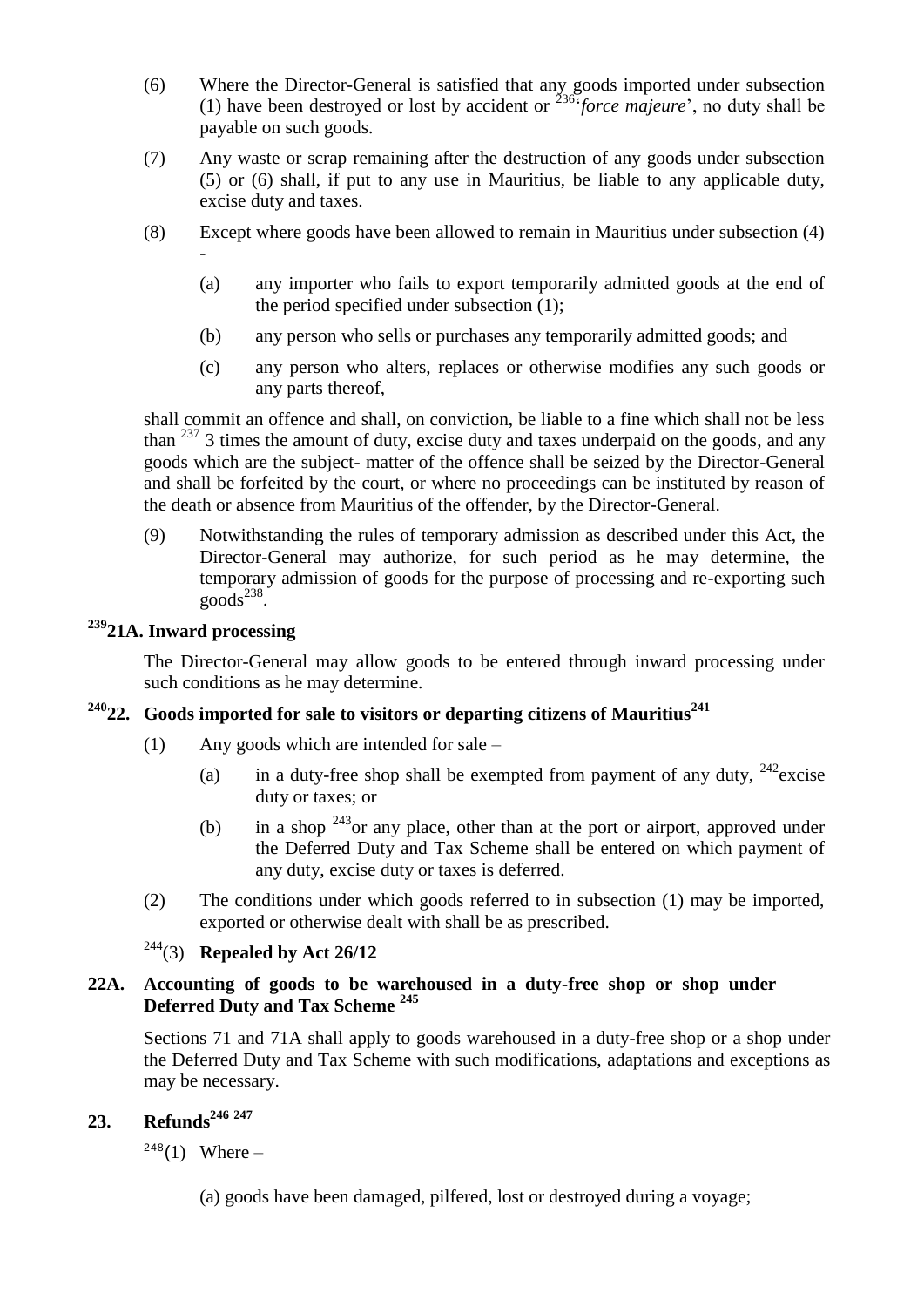(b) duty or excise duty has been paid through an error of fact or erroneous construction of the law;

(c) any goods have been ordered to be destroyed as being unfit for consumption; or

(d) selected prohibited goods have been exported under section 156A,

the Director-General, on request, may refund or adjust the amount of duty or excise duty payable accordingly.

- $249(1)$ Where goods have been cleared from Customs and are found to be defective, obsolete or not according to specifications and are returned to the seller, the Director-General may, upon request, refund the amount of duty or excise duty originally paid, on such conditions as may be prescribed.
- (2) Where, in the case of a provisional entry, any sum paid under section 37 of this Act by the person<sup>250</sup> is in excess of the correct amount of duty, a refund shall be made.
- (3) Where any duty, excise duty or charge has been paid and repayment of such duty, excise duty or of any portion thereof, is claimed by the person on the ground that the duty, excise duty or charge was paid  $^{251}$  for reasons specified in subsections (1), (1A) and (2), no repayment of such duty and excise duty or charge, or of any portion thereof, shall be made by the Director-General where such claim is made after 3 years from the date of the payment.
- $252(3)$  No claim or refund of duty and excise duty shall be made where the amount is less than 250 rupees or such other amount as may be prescribed.
- (4) Where a claim for refund of duty or excise duty is made and the Director-General is not satisfied that the person is entitled to a refund, he shall, $^{253}$  within 28 days of the date of receipt of the claim, give written notice to the person of his decision.
- <sup>254 255 256 257</sup> (5) (a) Where the person is dissatisfied with a decision of the Director-General under subsection (4), the person may, within 28 days of the date of the decision, object to the decision in a form approved by the Director-General and send the form duly filled in to the Director-General by registered post.
	- (b) Where a person makes an objection under paragraph (a), he shall specify in the form the detailed grounds of the objection.
	- (c) Where it is proved to the satisfaction of the Director-General that, owing to illness or other reasonable cause, a person has been prevented from making an objection within the time limit specified in paragraph (a), the Director-General may consider the objection.
	- $258$ (ca) Where the Director-General refuses to consider an objection made after the time limit specified in paragraph (a), he shall, within 28 days of the date of receipt of the letter of objection, give notice of the refusal to the person.
	- (d) Any objection under this subsection shall be dealt with independently by an objection directorate.
	- (e) The burden of proving that the decision of the Director-General is incorrect, or what the decision should be, shall lie on the person.
- $^{259}$ (6) (a) The objection directorate shall consider an objection under subsection (5) and review the decision, and may -
	- (i) disallow or allow it in whole or in part; and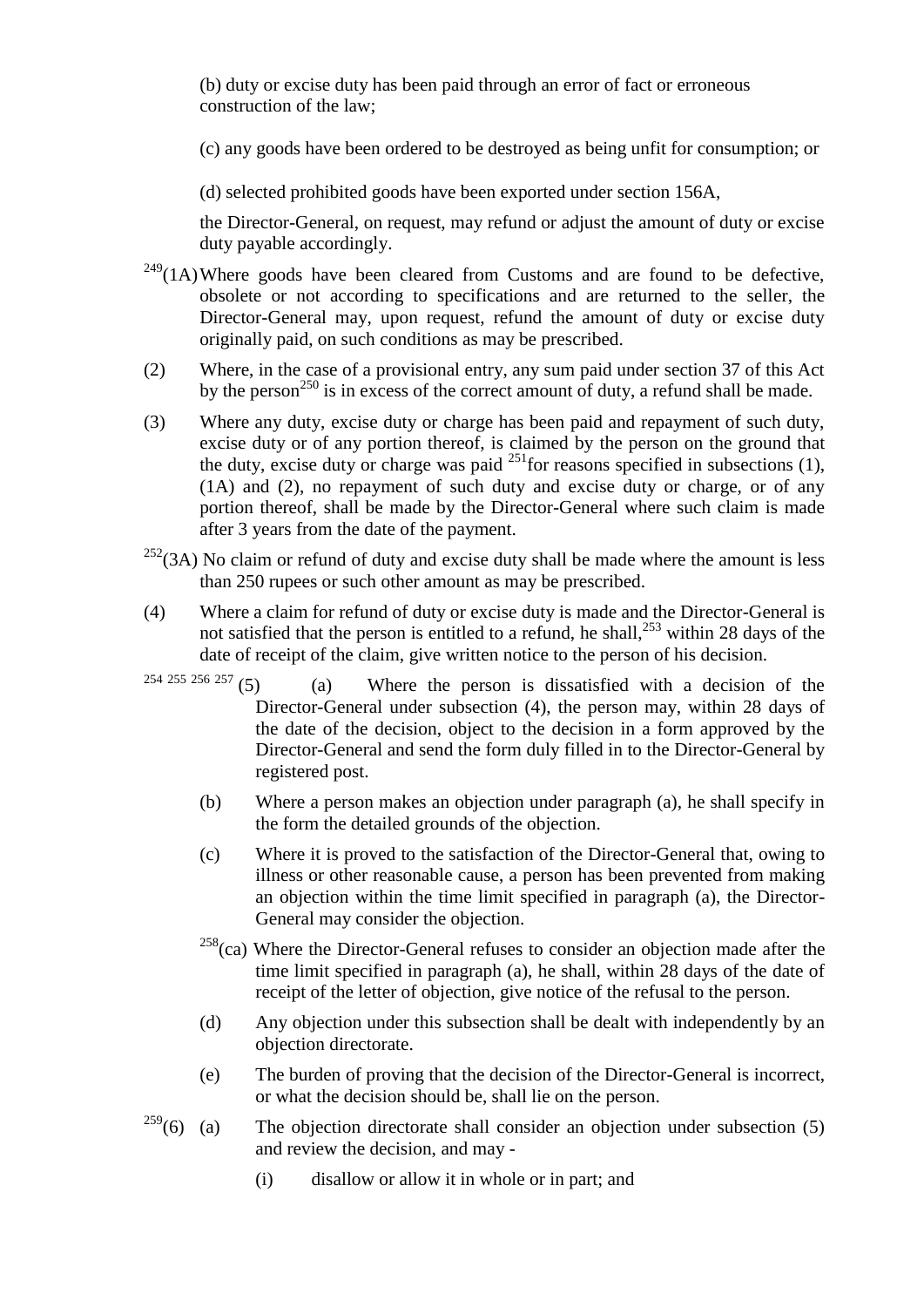- (ii) where appropriate, amend the decision to conform with its determination.
- (b) The Director-General shall, within 4 months of the date of receipt of the objection under subsection (5), give notice of the determination to the person.
- (c) Where the objection is not determined within 4 months under paragraph (b), it shall be considered to have been allowed by the Director-General.<sup>260</sup>
- (7) Where a person is aggrieved by a decision under subsection (5)(ca) or<sup>261</sup> a determination under subsection (6), he may, within 28 days of the date of the determination, lodge written representations with the Clerk to the Assessment Review Committee in accordance with section 19 of the Mauritius Revenue Authority Act.
- (8) Where as a result of the determination of an objection under subsection (6), the person is entitled to a refund, the Director-General shall, subject to subsection (7), refund the amount of duty or excise duty at the time the notice of determination is given under subsection (6)(b).
- $262(9)$  Any refund under this section shall carry interest, free of income tax, at the prevailing Repo rate determined by the Bank of Mauritius.

# <span id="page-31-0"></span>**<sup>263</sup>24. Erroneous refund or reduction**

- (1) Where an importer has benefited through error from a refund  $264$  or reduction of duty,  $^{265}$  excise duty or taxes, he shall be liable to pay the amount of duty, excise duty or taxes which has been erroneously refunded or reduced on a demand being made by the  $^{266}$ Director-General within 3 years from the date of the duty, excise duty or taxes having been erroneously refunded or reduced.
- <sup>267</sup>(2) Where a demand is made under subsection (1), the importer shall pay the amount of duty, excise duty and taxes within <sup>268</sup>28 days of the date of the demand.
- $269$  (3) Where payment of the amount is not paid within the time limit referred to in subsection (2), the unpaid amount shall carry interest at the rate of  $0.5^{270}$  per cent per month or part of the month up to the date of payment.
- (4) (a) Where an importer is dissatisfied with a demand of the Director-General under subsection (1), the importer may, within 28 days of the date of the demand, object to the demand in a form approved by the Director-General and send the form duly filled in to the Director-General by registered post.
	- (b) Where an importer makes an objection under paragraph (a), he shall specify in the form the detailed grounds of the objection.
	- (c) Where it is proved to the satisfaction of the Director-General that, owing to illness or other reasonable cause, an importer has been prevented from making an objection within the time limit specified in paragraph (a), the Director-General may consider the objection.
	- (ca) Where the Director-General refuses to consider an objection made after the time limit specified in paragraph (a), he shall, within 28 days of the date of receipt of the letter of objection, give notice of the refusal to the person.<sup>271</sup>
	- (d) Any objection under this subsection shall be dealt with independently by an objection directorate.
	- (e) The burden of proving that the demand of the Director-General is incorrect, or what the demand should be, shall lie on the importer.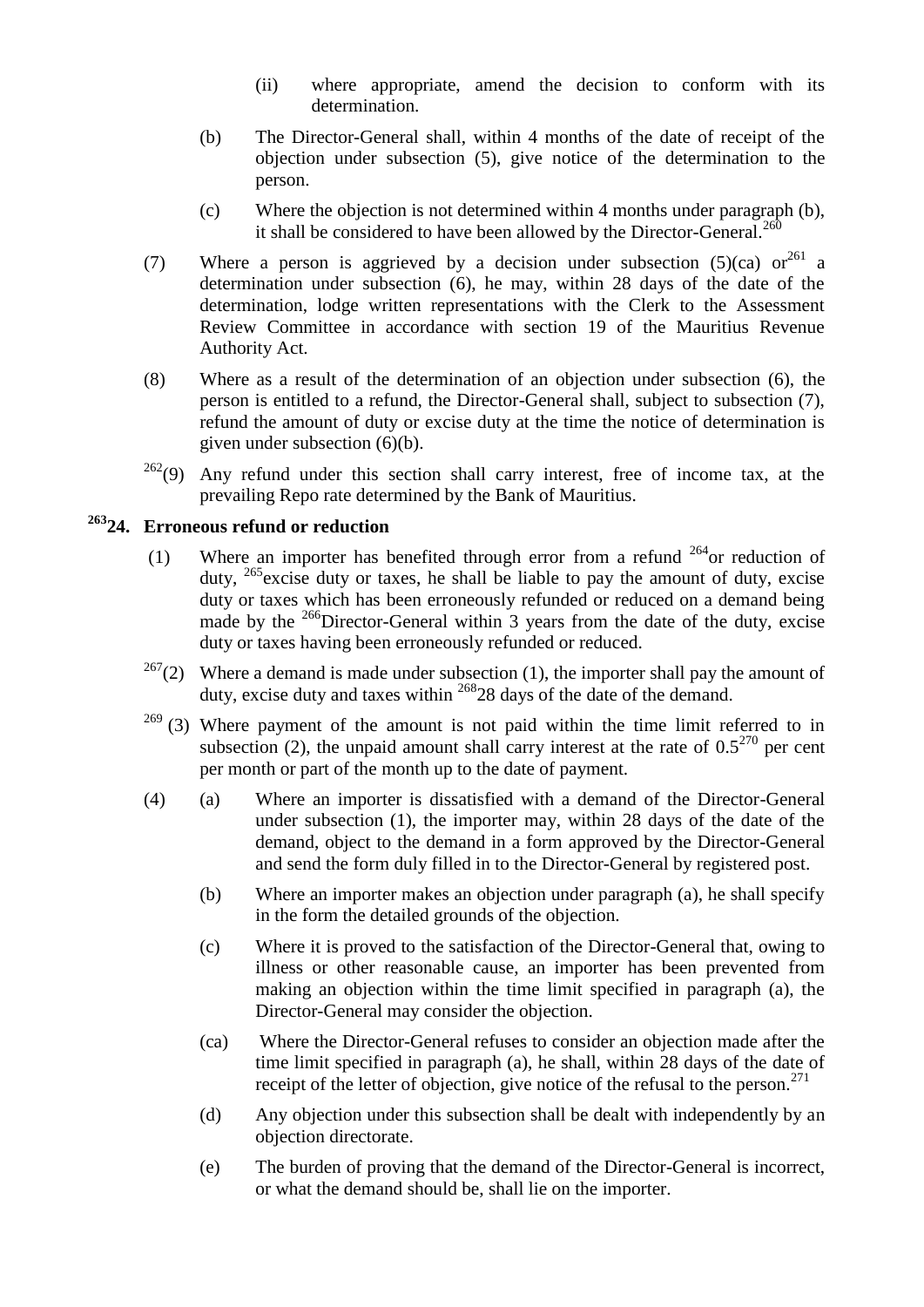- (5) (a) The objection directorate shall consider an objection under subsection (4) and review the demand, and may -
	- (i) disallow or allow it in whole or in part; and
	- (ii) where appropriate, amend the demand to conform with its determination.
	- (b) The Director-General shall, within 4 months of the date of receipt of the objection under subsection (4), give notice of the determination to the importer and shall, at the same time, claim any duty, excise duty or taxes erroneously refunded or reduced.
	- (c) Where the objection is not determined within 4 months under paragraph (b), it shall be considered to have been allowed by the Director-General.<sup>272</sup>
- (6) Where an importer is aggrieved by a decision under subsection (4)(ca) or  $273$  a determination under subsection (5), he may, within 28 days of the date of the determination, lodge written representations with the Clerk to the Assessment Review Committee in accordance with section 19 of the Mauritius Revenue Authority Act.

### <span id="page-32-0"></span>**<sup>274</sup> 24A. Non-payment or underpayment of duty, excise duty and taxes**

- (1) Subject to this section and to  $275$  section 9A, 15, 19, 20, 24, 49 or 156A of this Act, section 5 of the Customs Tariff Act or section 5, 22 or 52 of the Excise Act  $276$ or  $277$  regulations 20A and 22 of the Customs Regulations 1989, where the Director-General has reason to believe that duty, excise duty or taxes has not been paid or has been underpaid, he may, by notice in writing, require the<sup>278</sup> person, including<sup>279</sup> the person referred to in section 162(6) who does not agree to compounding<sup>280</sup>, as the case may be -
	- (a) to make an entry, if any, in respect of the goods being the subject matter of the non-payment or underpayment; and
	- (b) to pay the amount of duty, excise duty and taxes specified in the notice, to  $\mu$  and all  $\sigma$  and  $\sigma$  and  $\sigma$  and  $\sigma$  and  $\sigma$  are proceeding<sup>281</sup> 50 per cent of the amount of duty, excise duty and taxes and interest at the rate of 0.5 per cent per month or part of the month from the date of the original validation of the bill of entry to the date of payment,

not later than 28 days of the date of the notice.

- (2)  $282$ Subject to section 7A, the Director-General shall not issue a notice under subsection (1) where the non-payment or underpayment of duty, excise duty and taxes relates to a validated bill of entry passed before a period of  $3$  years<sup>283 284</sup>.
- (3) (a) Where a person<sup>285</sup> is dissatisfied with a notice under subsection (1), the person may, within 28 days of the date of the notice, object to the notice in a form approved by the Director-General and send the form duly filled in to the Director-General by registered post.
	- (b) Where a person makes an objection under paragraph (a), he shall specify in the form the detailed grounds of the objection.
	- (c) Where it is proved to the satisfaction of the Director-General that, owing to illness or other reasonable cause, a person has been prevented from making an objection within the time limit specified in paragraph (a), the Director-General may consider the objection.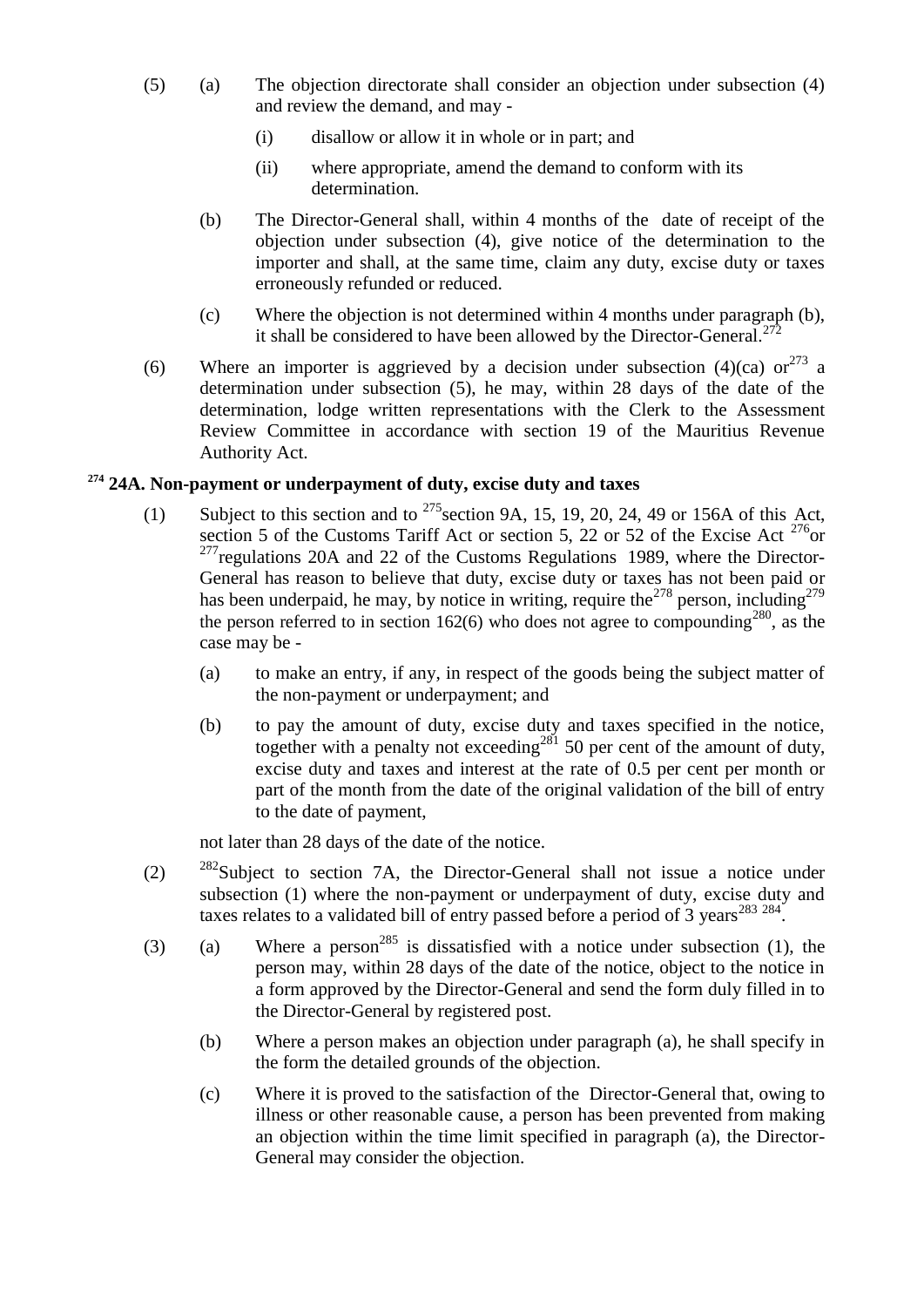- (ca) Where the Director-General refuses to consider an objection made after the time limit specified in paragraph (a), he shall, within 28 days of the date of receipt of the letter of objection, give notice of the refusal to the person.<sup>286</sup>
- (d) Any objection under this subsection shall be dealt with independently by an objection directorate.
- (e) The burden of proving that the notice of the Director- General is incorrect, or what the amount of duty, excise duty and taxes should be, shall lie on the person.
- (4) (a) The objection directorate shall consider an objection under subsection (3) and review the notice, and may -
	- (i) disallow or allow it in whole or in part; and
	- (ii) where appropriate, amend the notice to conform with its determination.
	- (b) The Director-General shall, within 4 months of the date of receipt of the objection under subsection (3), give notice of the determination to the person<sup>287</sup> and shall, at the same time, claim any duty, excise duty or taxes.
	- (c) Where the objection is not determined within 4 months under paragraph (b), it shall be considered to have been allowed by the Director-General.<sup>288</sup>
- (5) Where a person<sup>289</sup> is aggrieved by a decision under subsection (3)(ca) or<sup>290</sup> a determination under subsection (4), he may, within 28 days of the date of the determination, lodge written representations with the Clerk to the Assessment Review Committee in accordance with section 19 of the Mauritius Revenue Authority Act.
- $291(6)$  (a) Where, in respect of a notice issued under subsection (1), an agreement is reached before, or a decision is taken by, the Assessment Review Committee, the Director-General shall, within 5 working days of the date on which the Committee is informed of the agreement or of notification of the decision, as the case may be, issue a notice to the person specifying the amount of duty, excise duty and taxes payable.

(b) Where a notice is issued under paragraph (a), the person shall pay the amount of duty, excise duty and taxes within 28 days from the date of the notice.

### <span id="page-33-1"></span><span id="page-33-0"></span>**PART IV - CONTROL, EXAMINATION, ENTRIES AND SECURITIES**

#### **25. Customs control of goods**

- (1) Goods shall be subject to the control of Customs  $^{292}$  in the case of goods-
	- (a)  $293$  imported, from the time of import until removal for home consumption, or until the time of export, whichever shall first happen;
	- (b) under drawback, from the time of the claim for drawback until the time of export;
	- (c) for export, from the time when the goods are brought to an approved place of loading for export until the time of export.
- (2) (a) Except as otherwise provided by this Act, no goods subject to customs control shall be moved, altered or interfered with.
	- (b) Except with the written authorisation of the  $^{294}$ Director-General, no goods subject to customs control shall be removed from Customs or delivered to any person.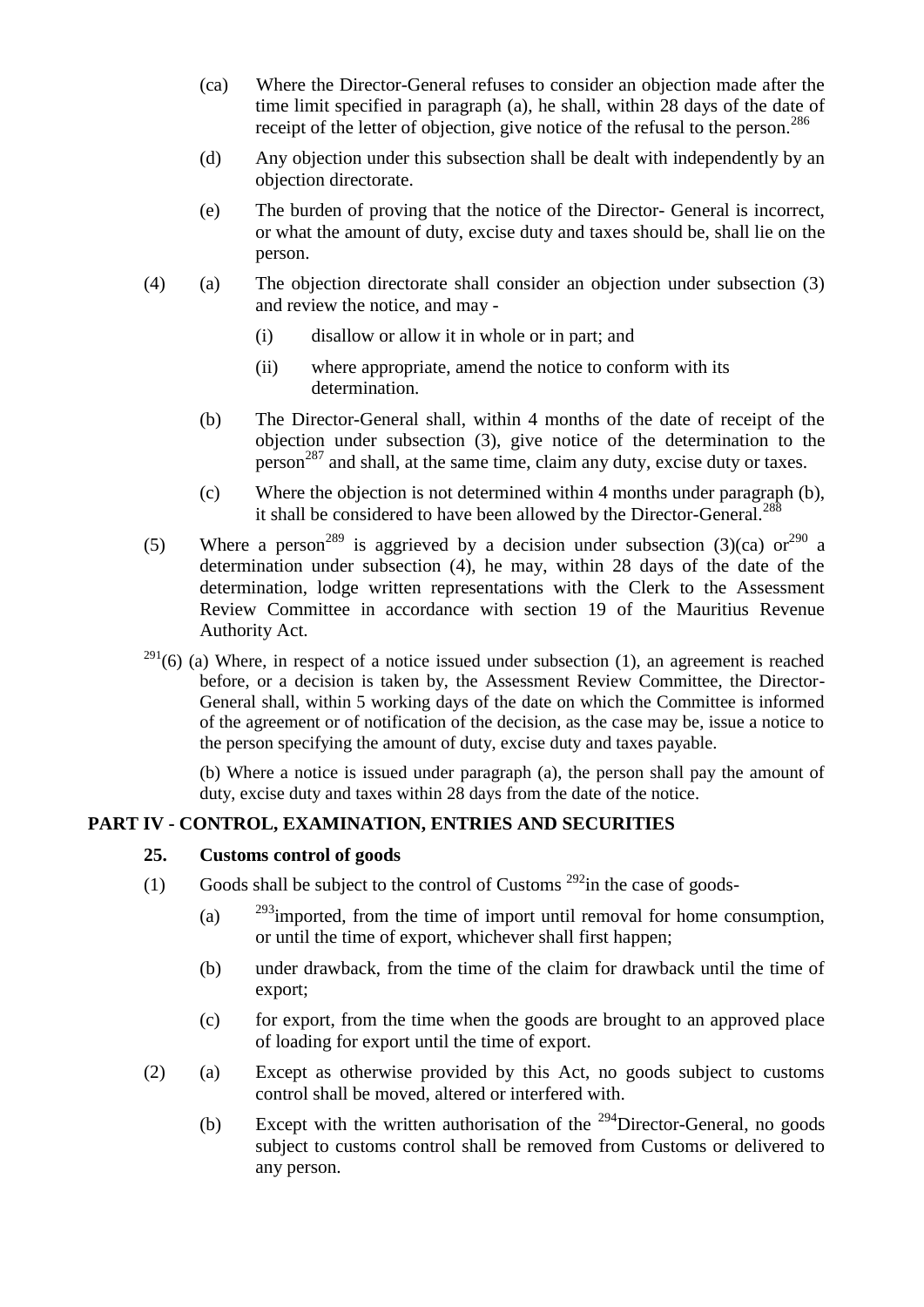# **<sup>295</sup>25A. Risk management**

(1) The Director-General may, with a view to enforcing customs laws, use risk management for the systematic identification of risk and the implementation of necessary measures to limit exposure to risk.

(2) The Director-General shall use risk management to exercise border control.

#### **25B. Clearance of goods for home consumption and post control**

- (1) Subject to this section, the Director-General shall, through the Customs Management System operated by the Customs Department, clear or release goods on a validated bill of entry on a risk management basis and on accomplishment of the necessary customs formalities to allow the goods to enter for home consumption, to be exported or to be placed under another customs procedure.
- (2) Where the required documents, including permits, authorisations<sup>296</sup>, trusted trader certificates or clearances from Government agencies have been submitted, the Director-General may clear the goods from customs control for home consumption.

 $297(3)$  (a) Where a clearance from a Government agency has not been received by the Director-General –

(i) he may release the goods from customs control by handing them over, in the customs area, to the relevant Government agency for onward clearance; or

(ii) he may, where the goods cannot be put under seal, hand over, in the customs area, samples to the relevant Government agency for the purpose of verification, testing or analysis and the goods may, on submission of the clearance from the relevant Government agency, be cleared from customs control.

(b) The goods referred to in paragraph (a)(i) shall be placed under the seal of the relevant Government agency, in the customs area, before they are released.

(4) (a) Every Government agency shall, for the purpose of giving clearance, issue guidelines specifying the procedures to be followed and the expected time for granting such clearance.

(b) The guidelines referred to in paragraph (a) shall be posted on the website of the relevant Government agency and a copy thereof shall be made available for consultation at the office of the Government agency.

(5) This section shall apply to the release and clearance of goods to be exported or to be placed under another customs procedure with such modifications, adaptations and exceptions as may be necessary.

(6) Notwithstanding subsections (1) to (3), any officer may, upon reasonable suspicion, carry out an inspection, prior to clearance or release of the goods from customs control.

 $298(7)$  Where goods are cleared under this section, the Director-General –

- (a) may carry out post-control audit, through examination of documents or at the business premises of the importer, within 3 years from the date of validation of the bill of entry to ensure compliance with the customs laws; and
- (b) shall, in the case of goods cleared under a trusted trader certificate, forthwith notify the relevant Government agency which may carry out post-control.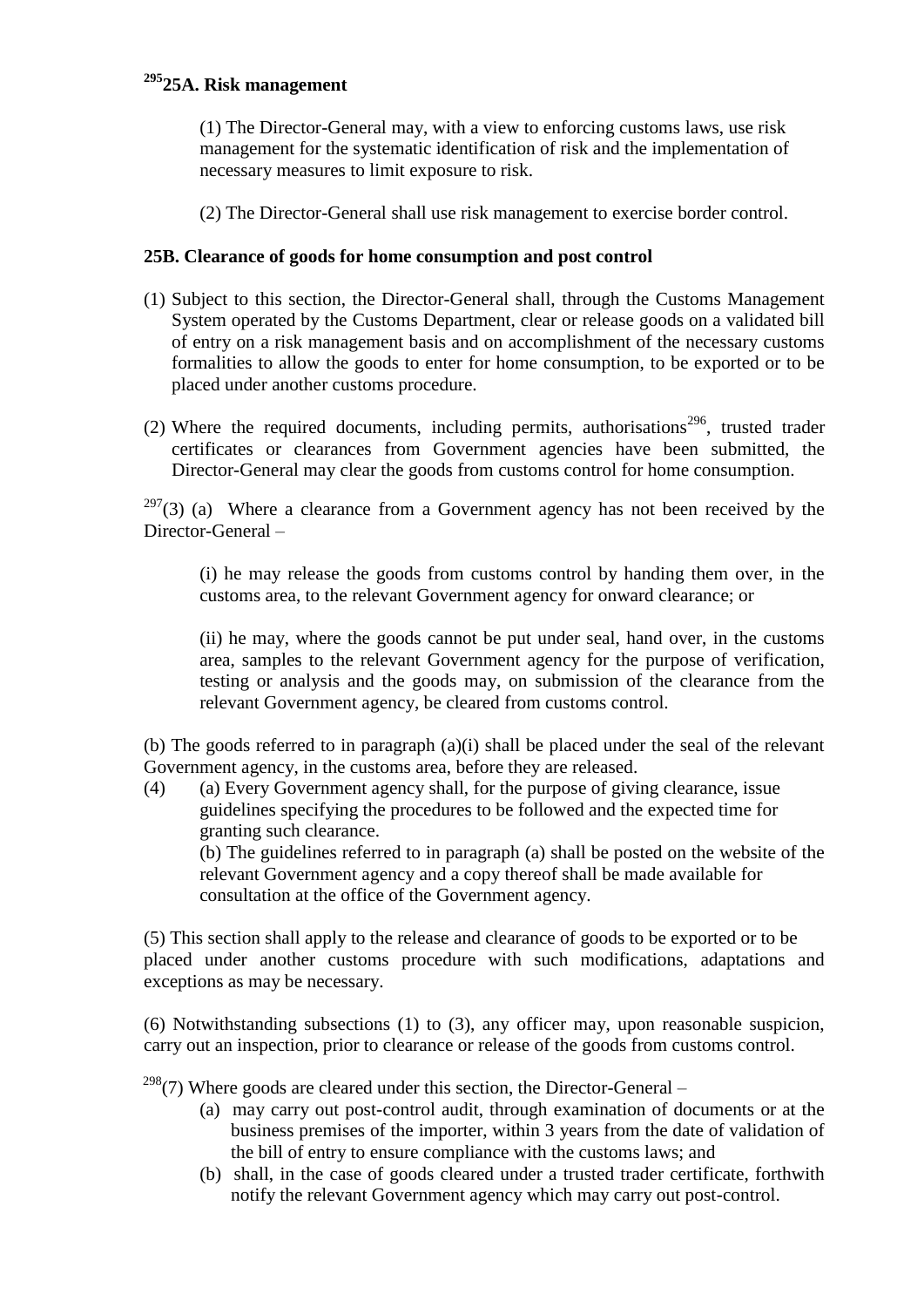$(8)$  In this section –

―Government agency‖ means any Ministry, Government department or statutory body required to give clearance in respect of goods for home consumption.

### <span id="page-35-0"></span>**26. Minimum size of ships**

Except with the permission in writing of the  $^{299}$ Director-General, no goods shall be imported into or exported from Mauritius in any ship of less than 50 tons net tonnage.

### <span id="page-35-1"></span>**27. Rights of examination and cost**

- (1) The control of goods by Customs shall include the right of Customs to examine all goods subject to such control.
- (2) The loading, unloading, carrying, and landing of all goods, including passengers' baggage, and the bringing of the goods to the place of examination, and the measuring, weighing, counting, unpacking and repacking, and the opening and closing of the packages, shall be performed by and at the expense and risk of the importer or exporter.

### <span id="page-35-2"></span>**28. No Customs liability**

Customs shall not be liable for the loss of, or damage to, any goods subject to their control unless such loss or damage has been caused by the wilful act or negligence of any officer.

# <span id="page-35-3"></span>**<sup>300</sup>29. Goods imported or exported by post or courier**

Goods imported or exported through persons holding a postal service licence or a courier service licence under the <sup>301 302</sup>Postal Services Act shall be subject to Customs control.

### <span id="page-35-4"></span>**30. Entries for import**

- (1) All entries in respect of imported goods shall be made on the form prescribed in respect of goods for-
	- (a) home consumption;
	- $303(b)$  warehousing;
	- (c) transhipment $^{304}$ ; or
	- $(d)$  transit.<sup>305</sup>
- (2) Notwithstanding subsection (1), newspapers and magazines for sale in Mauritius imported by airfreight and airmail may, subject to any prescribed conditions, be delivered at the time of arrival to importers without previous entry having been made.
- $306(3)$  Notwithstanding subsection (1), the Director-General may, at any time, release  $307$ , free of duty, excise duty and taxes, relief consignments <sup>308</sup> or such other goods imported as aid to those affected by a disaster in Mauritius in such manner and under such conditions as he considers appropriate in the circumstances.
- <sup>309</sup>(4) Notwithstanding subsection (1), the Director-General may, at any time, release goods imported in case of natural disasters or other emergencies, urgent or unforeseen circumstances or for national security reasons, in such manner and under such conditions as he may determine.
	- $310(5)$  (a) Notwithstanding subsection (1), the Director-General may authorise a compliant importer to submit a consolidated bill of entry for goods imported by air and cleared during the month, on such terms and conditions as the Director-General may determine.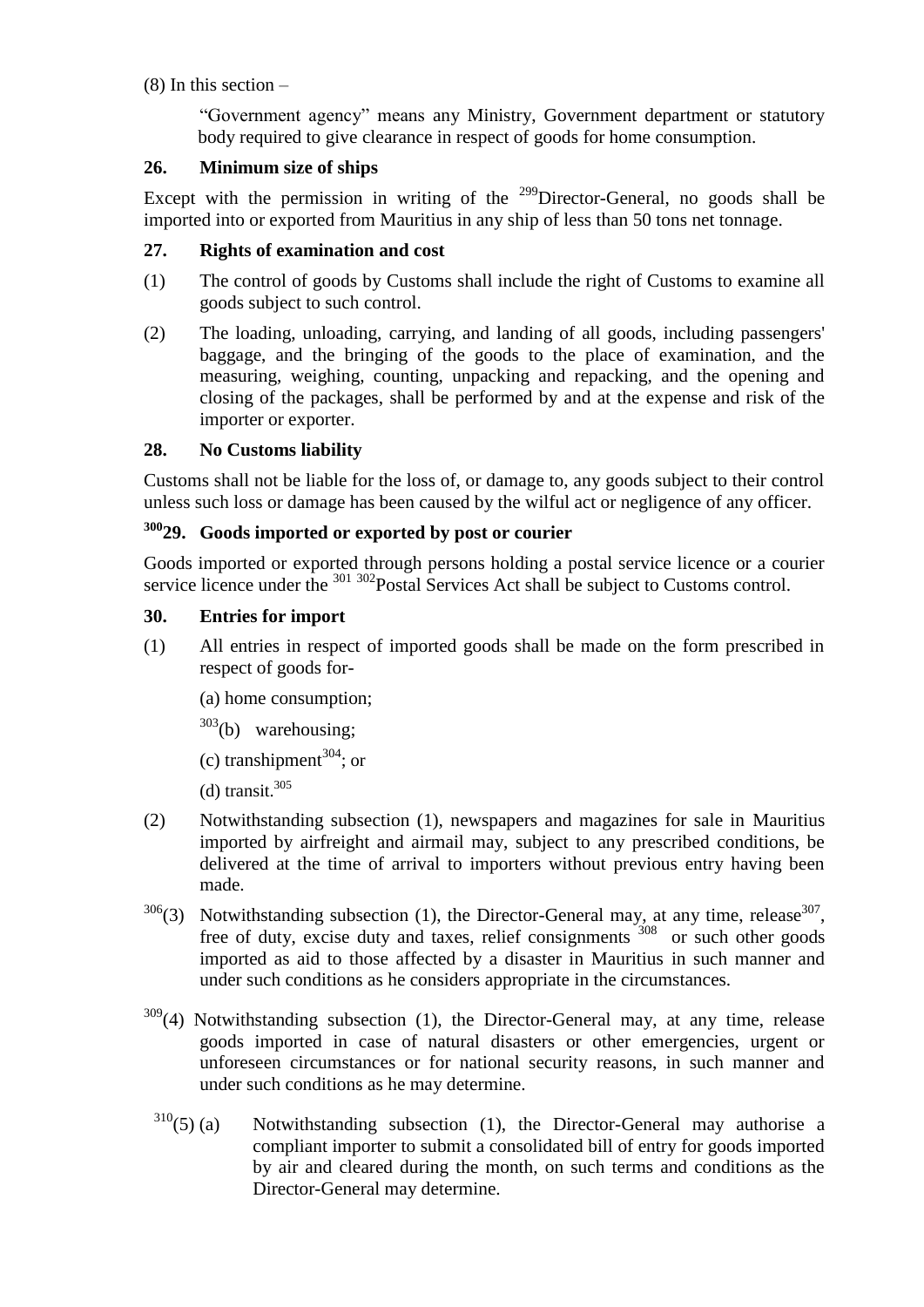- (b) The rate of duty, excise duty and taxes applicable to such goods shall be that in force at the time of delivery or removal.
- (c) Subject to paragraph (b), the consolidated bill of entry shall be validated
	- (i) at the end of every month; and
	- (ii) in the month of June, not later than 2 days before the end of that month.
- (d) Payment of duty, excise duty and taxes under paragraph (b) shall be made (i) within 5 working days from the end of the month; and
	- (ii) in the month of June, not later than 2 days before the end of that month.

# **<sup>311</sup>30A. Entry of imported goods in multiple or split shipments**

The Director-General may allow goods imported by an importer to be –

- (a) imported in multiple or split shipments; and
- (b) entered by the importer under the same classification that the goods would have been entered if they had been imported in one shipment,

in such manner and on such conditions as the Director-General may determine.

## **31. Form prescribed for export**

All entries in respect of exported goods shall be made on the form prescribed in respect of goods exported.

#### **32. Passengers' and crew's luggage**

Notwithstanding sections 30 and 31, the <sup>312</sup>*bona fide* personal goods which are luggage of passengers, master and crew in any aircraft or ship may, subject to any prescribed conditions, be imported or exported without entry having been made.

#### **33. Holder of a draft**

- (1) The holder of a draft with a bill of lading in guarantee of the payment thereof may give notice in writing to the <sup>313</sup>Director-General that he holds those documents and, thereupon, the Director-General shall not allow the passing of entry of such goods without the written consent of the holder of those documents.
- (2) Where goods have been entered but have not been taken delivery of by the importer, the Director-General may, at any time before such goods are disposed of as unclaimed, deliver such goods to any person holding a draft with a bill of lading or other documents of title to such goods in guarantee of the payment thereof, notwithstanding that an entry has already been made by the importer, and such goods as described under subsection (2) shall be dealt with in accordance with the bill of entry presented and the importer shall have no claim against the Director-General for any expenses or other costs incurred by him in connection with the entering of the goods.

#### **34. Particulars of bill of entry**

- (1) The person entering any goods, whether for himself or on behalf of any importer or exporter, shall deliver to the <sup>314</sup>Director-General the bill of entry in the prescribed form in respect of such goods $^{315}$ .
- (2) The particulars required to be given on such bill of entry shall be written and arranged in such form and manner as the Director-General shall require.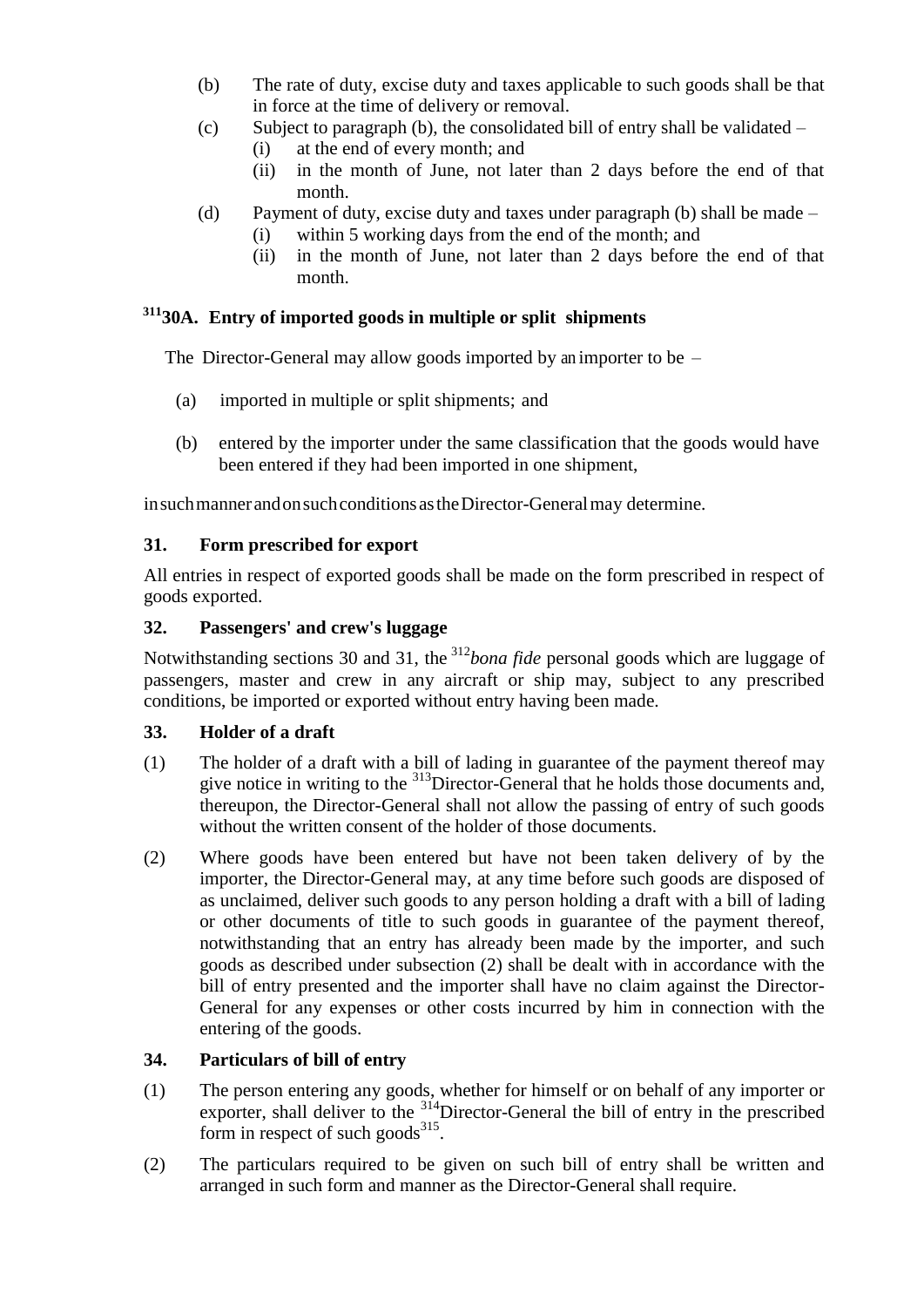# **<sup>316</sup>35. Making of entries**

- (1) Any person making any entry shall, if so required by the  $317$ Director-General, answer questions relating to the goods referred to in the entry.
- (2) Any entry made under subsection (1) shall be deemed to be a self-assessment with respect to the particulars contained therein.

## **36. Passing of entries**

Entries shall be passed by the  $318$ Director-General and, on the passing of the entry, the goods shall be deemed to have been entered, and any entry so passed shall be the warrant to the proper officer for dealing with the goods in accordance with the entry.

## **37. Provisional entry**

- $319(1)$  Where the importer of any goods is unable immediately to supply the full particulars required for making an entry and makes a declaration to that effect before the <sup>320</sup>Director-General, he may be authorised to make a provisional entry as prescribed.
- (2) In a case referred to in subsection (1), such importer shall pay any estimated duty, excise duty, and taxes, and shall make  $321$  such deposit as may be required by the Director-General.

## **38. Perfect entry**

- (1) Within 3 months from the passing of the provisional entry, or within such further period not exceeding 3 months as the  $322$ Director-General thinks fit to allow, the importer of the goods shall make complete entry, failing which the deposit described under section 39 shall be forfeited.
- (2) A complete entry of the goods included in a provisional entry shall be made in such manner as if the provisional entry had not been made.
- (3) Where an importer is in possession of all particulars required by the Director-General, the importer shall complete such perfect entry immediately.
- $323(4)$  Failure to comply with subsection (3) shall constitute an offence and the importer shall, on conviction, be liable to a fine not exceeding  $3243$  times the amount of duty, <sup>325</sup>excise duty and taxes involved.

#### **39. Power to require security**

- (1) The  $326$ Director-General may require and take security for compliance with this Act and generally for the protection of the revenue and, pending the giving of the required security in relation to any goods subject to the control of Customs, the Director-General may refuse to deliver the goods or to pass any entry relating to them.
- (2) Every security in the nature of a bond which is issued by a company or a partnership shall, in the absence of fraud, be binding on the company and on the partners of the partnership, as the case may be.
- (3) Where any security is required to be given, such security shall be given by bond or bank guarantee or cash deposit or all or any of those methods and, in each case, the security shall be subject to acceptance by the Director-General.
- (4) The forms of security specified by the Director-General shall be sufficient for all purposes of a bond or guarantee under this Act and shall bind the subscribers thereto jointly and severally for the full amount.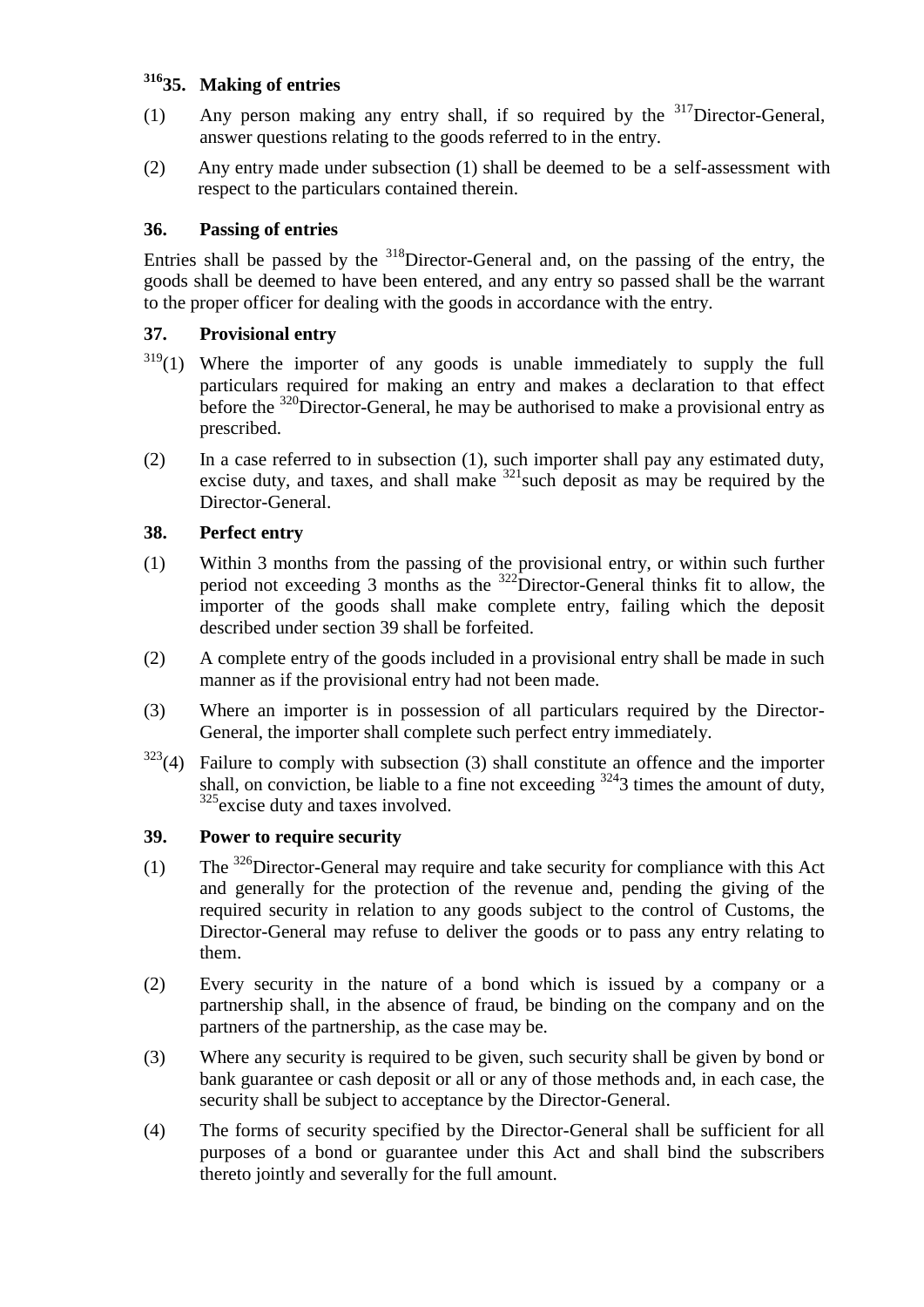(5) Every security shall be valid for such period as may be specified in the bond or guarantee and, subject to section 41, may be reviewed.

## **40. Production of security**

Where any security  $327$  is issued upon the  $328$  Director-General, its production on its due date or thereafter, without further proof, shall entitle the Director-General to judgment for its stated liability against the persons who have subscribed such security unless release or satisfaction of such security is established.

### **41. Fresh security**

Where the Director-General is dissatisfied with the sufficiency of any security previously given, he may require a fresh security.

#### **42. General bonds**

Where security is required for any particular purpose, the security may, by authority of the <sup>329</sup>Director-General, be accepted to cover all transactions for such time and for such amount as the Director-General may approve.

#### **43. Cancellation of security**

All securities may, after the expiration of 3 years from the date thereof or from the time specified for the performance of the conditions thereof, whichever may be the later date, be cancelled by the <sup>330</sup>Director-General.

# **43A. <sup>331</sup>Record**

- (1) Every person who, in the course of his business, imports or exports goods shall, for the purposes of any customs laws, keep<sup>332</sup>, at his business premises, a full and true written record, whether on computer or otherwise, in the English or French language, of every transaction he makes.
- (2) Every person referred to in subsection (1) shall, in respect of any goods, keep in chronological order a copy of the entry he makes, either electronically through the TradeNet or otherwise,  $333$  together with –
	- (a) the original of the documents where the documents have been scanned and forwarded to the Director-General; or
	- (b) a copy of the documents, where the documents have been delivered to the Director-General.
- (3) Every record under subsections (1) and (2), shall be kept for a period of at least 5 years after the completion of the transaction to which it relates and shall be made available on demand by the proper officer.

# <sup>334</sup>(4) *Repealed by Finance Act 2013*

(5) Any person who fails to keep, or to make available to the proper officer, any record required to be kept under this section shall commit an offence and shall, on conviction, be liable to a fine not exceeding  $335200,000$  rupees and to imprisonment for a term not exceeding 3 years.

#### **<sup>336</sup>43B. Record to be kept by Director-General**

- (1) The Director-General shall keep all documents for at least 5 years, whether electronically or in such form and manner as he may determine.
- (2) Subject to subsection (1) and to any legal proceedings, the Director-General shall dispose of the documents under subsection (1) in such manner as he may determine.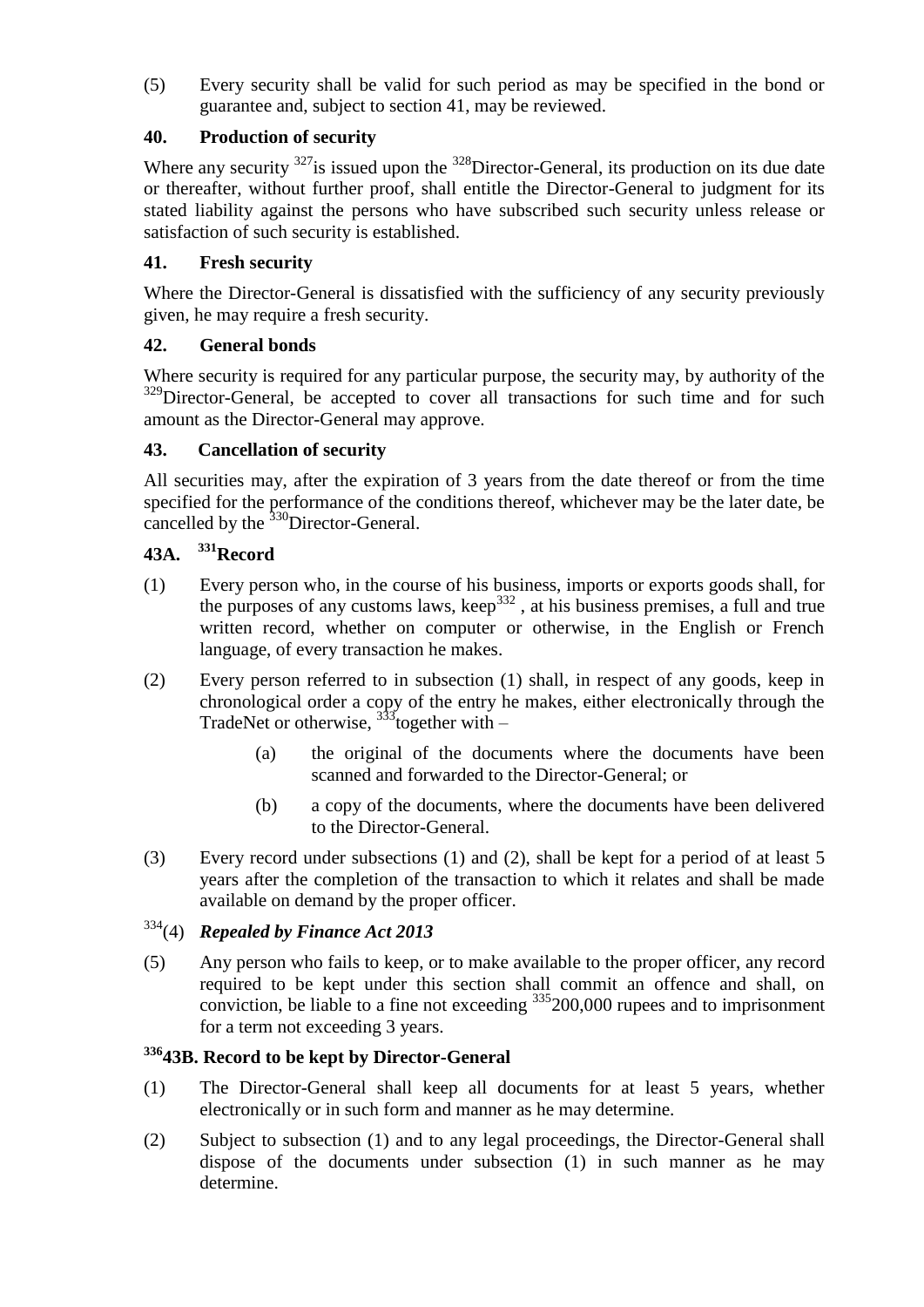#### **PART V: REPORT OF AIRCRAFT AND SHIPS AND IMPORT OF GOODS**

## *Sub-Part I - Boarding of Aircraft and Ships*

#### **44. Ship to enter ports**

- (1) The master of a ship from parts beyond the seas shall not permit his ship to enter any place in Mauritius other than a port unless from stress of weather or other reasonable cause.
- (2) Subject to section 48, the <sup>337</sup>Director-General may authorise pleasure boats to proceed to any place other than a port in Mauritius.

#### **45. Ship to bring to on being signaled**

The master of every ship arriving within the territorial waters of Mauritius shall bring his ship to for boarding when approached by or hailed or signalled from any vessel in the service of Customs, or from any vessel in the service of the  $338$ Government of Mauritius, flying the proper ensign.

#### **46. Ship or aircraft to bring to at boarding station**

- <sup>339</sup>(1) The master of every aircraft or ship from parts beyond the seas, bound for or calling at any port in Mauritius, shall bring his aircraft or ship, for boarding, at the boarding station appointed for that port or airport and shall provide the means to facilitate the boarding by the proper officer.
- (2) For the purpose of subsection (1), the proper officer may board any ship or aircraft on a risk management basis, provided that the master and every member of the crew of the aircraft or ship have complied with regulation 62 of the Customs Regulations 1989.

#### **47. Unauthorised boarding**

No person other than the Port Pilot, the officer from the Ministry responsible for the subject of health, or any person duly authorised by the Ministry responsible for the subject of health, shall board any ship or aircraft before the proper officer.

#### **48. Declaration by owner of pleasure boat**

- (1) Where a foreign pleasure boat enters Mauritius, the owner or master of such boats shall provide the <sup>340</sup>Director-General with a written declaration in prescribed form on the purpose of the boat's presence in Mauritius and the duration of its stay.
- (2) The owner or master of such pleasure boat shall notify the Director-General immediately of any change in the content of the declaration required under subsection  $(1)$ .
- (3) Subsection (1) shall be without prejudice to any duty,  $341$  excise duty or taxes which may be payable in respect of the boat or any cargo or stores in the boat.

#### *Sub-Part II - Report of Cargo*

#### **49. Cargo report**

- $342\,343(1)$  The master, owner or duly authorised agent of every ship or aircraft arriving from ports or airports beyond the seas shall make report to the <sup>344</sup>Director-General by delivering <sup>345</sup>an inward manifest, <sup>346</sup> in electronic form or in any other manner acceptable to the Director-General, in respect of the ship or aircraft, its cargo and passengers -
	- (a) in the case of a ship
		- (i)  $347$  arriving from Reunion Island or the Republic of Madagascar, not later than 5 hours before arrival; or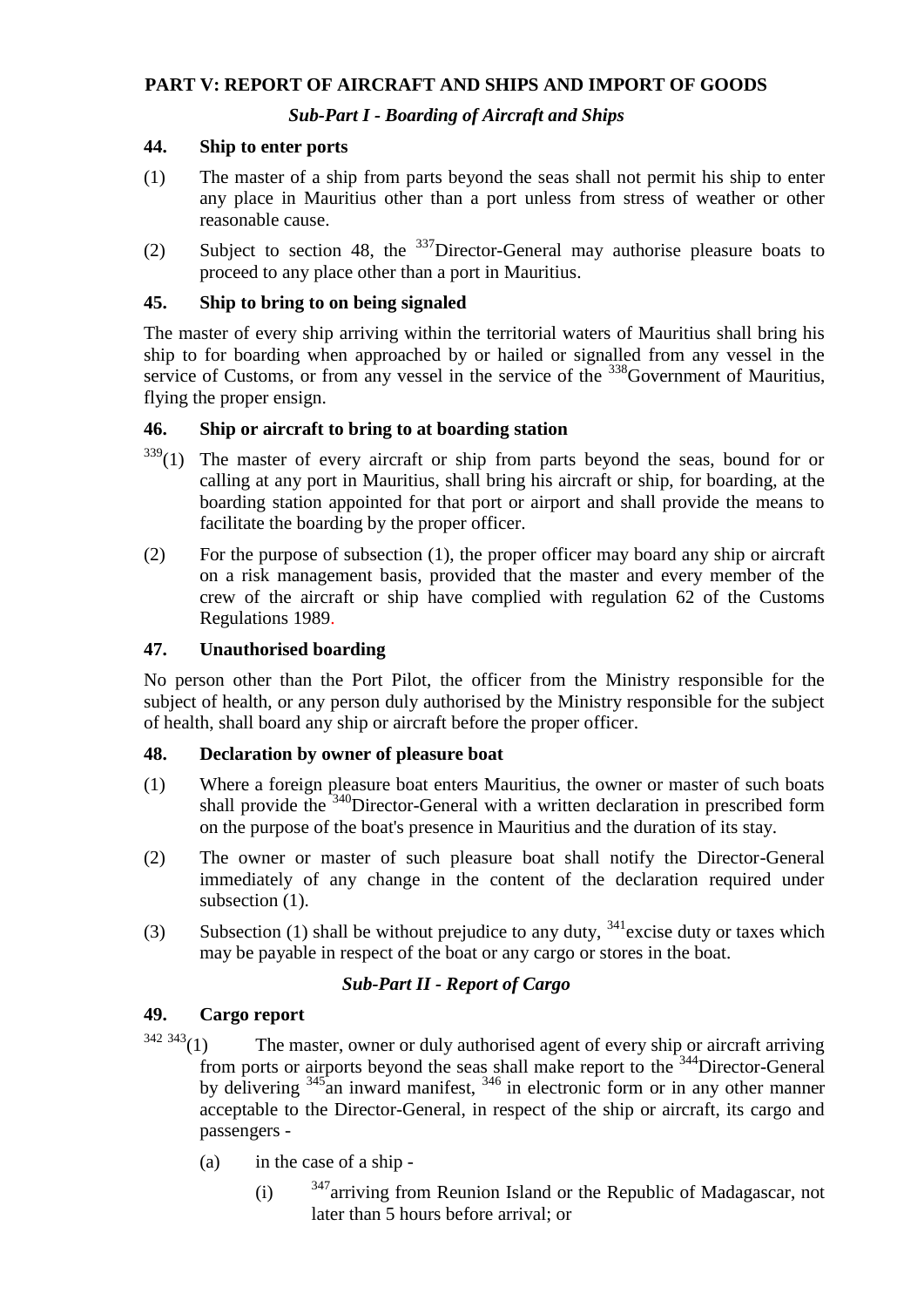- (ii) arriving from any other port, not later than 24 hours  $348$  after loading in the last port of departure;
- $349$ (b) in the case of an aircraft, where the flight duration -
	- (i) does not exceed 4 hours, at the time the wheels of the aircraft reach its body after take-off;
	- (ii) exceeds 4 hours, not later than 4 hours before arrival.
- $350$  (1A) The master, owner or duly authorised agent of every aircraft or ship arriving from airports or ports beyond the seas shall submit to the Director-General a full and complete inward manifest under this section within the time specified in subsection  $(1)(a)$  and  $(b)$ .
- $351(1B)$  Where an  $352$  inward manifest under subsection (1) is received  $353$  in electronic form by the Director-General through SITA or such other electronic system or manner as may be approved by the Director-General, it shall be deemed to have been submitted by the owner or duly authorised agent of the aircraft and all the provisions of customs laws relating to submission of manifest shall apply.
- (2) (a) Except where otherwise especially allowed by the Director-General, every report under subsection (1) shall be made before bulk is broken.
	- (b) The Director-General may permit the master, owner or his agent to amend obvious errors in the report after its submission.<sup>354</sup>
- $355\,356(3)$  Where any person fails to comply with subsection (1), he shall be liable to pay to the Director-General a penalty representing 500 rupees in respect of each day of non-compliance, <sup>357</sup>including Saturdays and public holidays, provided that the total penalty payable does not exceed 5,000 rupees.
- $358(4)$  The Director-General shall issue to the master, owner or duly authorised agent of a ship or an aircraft a written notice claiming the amount of penalty referred to in subsection (3).
- (5) (a) Any person dissatisfied with a notice under subsection (4) may object to the notice in accordance with section 24A(3).
	- (b) The procedure set out in section 24A(3) and (4) shall apply to an objection under paragraph (a).
	- (c) Where the person referred to in paragraph (a) is aggrieved by a determination of his objection, he may lodge written representations with the Clerk of the Assessment Review Committee in accordance with section 19 of the Mauritius Revenue Authority Act.

#### **50. Manifest for other ports**

- (1) The master of every laden ship or aircraft arriving in Mauritius without having on board any goods for any port therein shall, when reporting the ship or aircraft, deposit the manifest from the loading port.
- (2) The manifest shall be returned to the master on the clearing of his ship or aircraft outwards.

#### **51. Master of wrecked ship to report**

Where any ship is lost or wrecked on the coast of Mauritius, the master or owner or the duly authorised agent of the ship shall, without any unnecessary delay, make report of the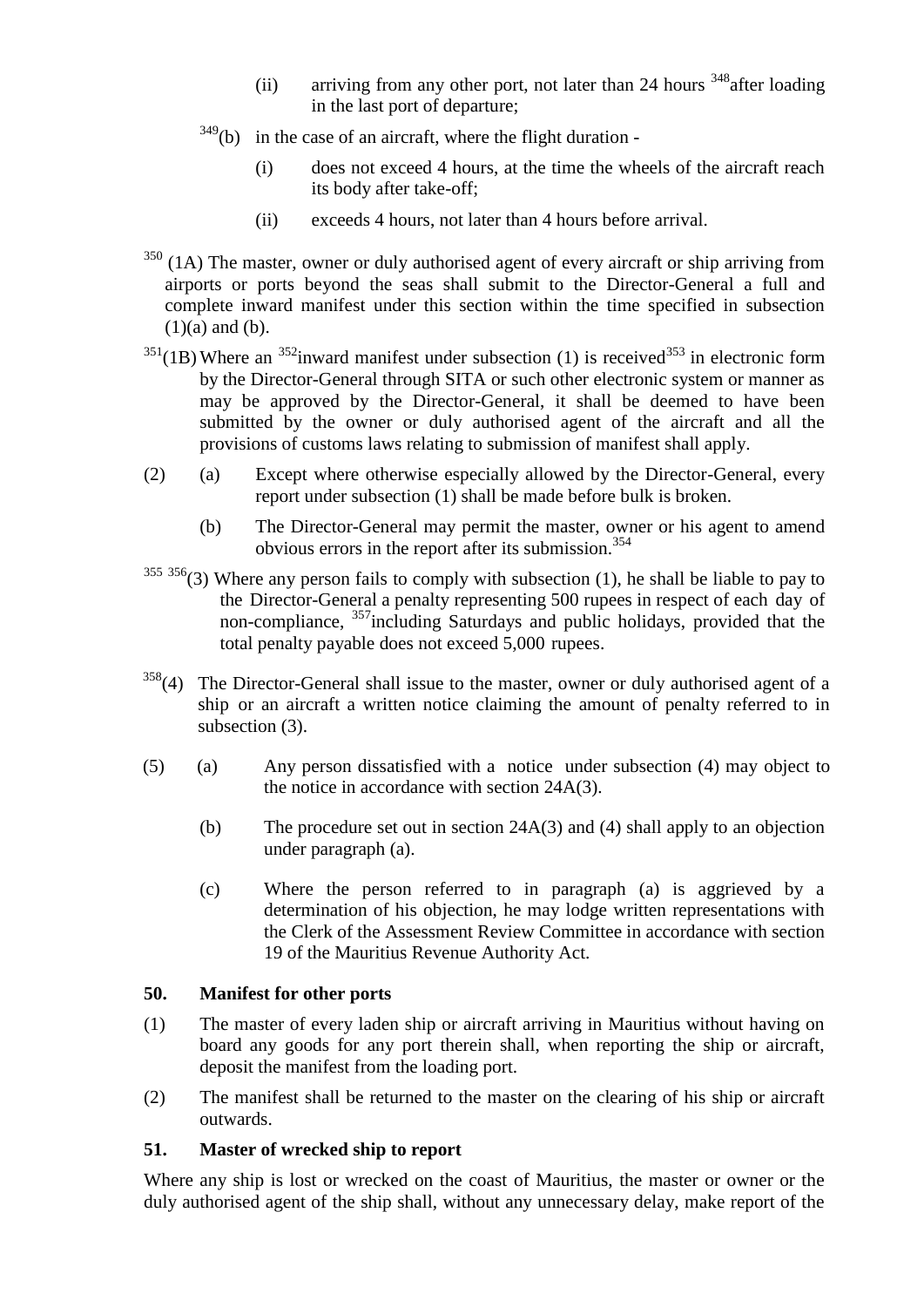ship and cargo by delivering to the  $359$ Director-General a manifest so far as it may be possible for him to do so.

## **52. Tonnage of ships**

The tonnage of a ship for the purposes of this Act shall be the tonnage specified in the certificate of registry of such ship.

### **53. Master's name on ship's register**

The Director of Shipping may refuse to admit any person to do any act as master of a ship unless his name is inserted in or endorsed upon the certificate of registry, if any, of such ship as being the master thereof, or until his name has been so endorsed.

## *Sub-Part III - Landing, Entry and Examination of Goods*

## **54. Landing of goods**

All goods unloaded from an aircraft or ship shall be either -

- (a) landed at such place as the  $360$ Director-General may direct; or
- (b) transhipped or removed direct to the ship or aircraft into which they are to be transhipped or removed, as the case may be, or after conveyance thereto.

## **55. Loading and unloading of goods**

- (1) Except with the written authorisation of the <sup>361</sup>Director-General, no person shall load goods on to, or unload goods from, a ship or aircraft except at a port or at a quay or wharf or airport.
- (2) The Director-General may, for the purpose of ensuring compliance with this Act, by written direction to the master of a ship or aircraft, prohibit the loading and unloading or delivery of goods to or from the ship or aircraft, as the case may be.

# **56. Accommodation <sup>362</sup>at ports and airports**

The owner or lessee of any port or airport shall provide, to the satisfaction of the <sup>363</sup>Director-General<sup>364</sup>, free of charge, suitable office accommodation for the exclusive use of the officers employed at that port or airport.

# **57. Return by <sup>365</sup>Mauritius <sup>366</sup>Ports Authority**

Where a ship enters a port which is under the management of the Mauritius Ports Authority or any other duly authorised authority, the Mauritius Ports Authority shall submit to the <sup>367</sup>Director-General, electronically or in such other manner as the Director-General may determine,<sup>368</sup> a return showing the cargo which has been-

- (a) manifested and unloaded;
- (b) manifested but not unloaded;
- (c) unloaded but not manifested;
- (d) removed from the place of landing.<sup>369</sup>

# **<sup>370</sup>57A. Accounting of goods by Mauritius Ports Authority**

Sections 71 and 71A shall apply to the Mauritius Ports Authority, with such exceptions, modifications and adaptations as may be necessary.

#### **57B. Accounting of goods by freight forwarding agent**

(1) A freight forwarding agent shall submit to the Director-General, in respect of any unstuffed consignment at his premises, electronically or in such other manner as the Director-General may determine, a return showing the goods which have been –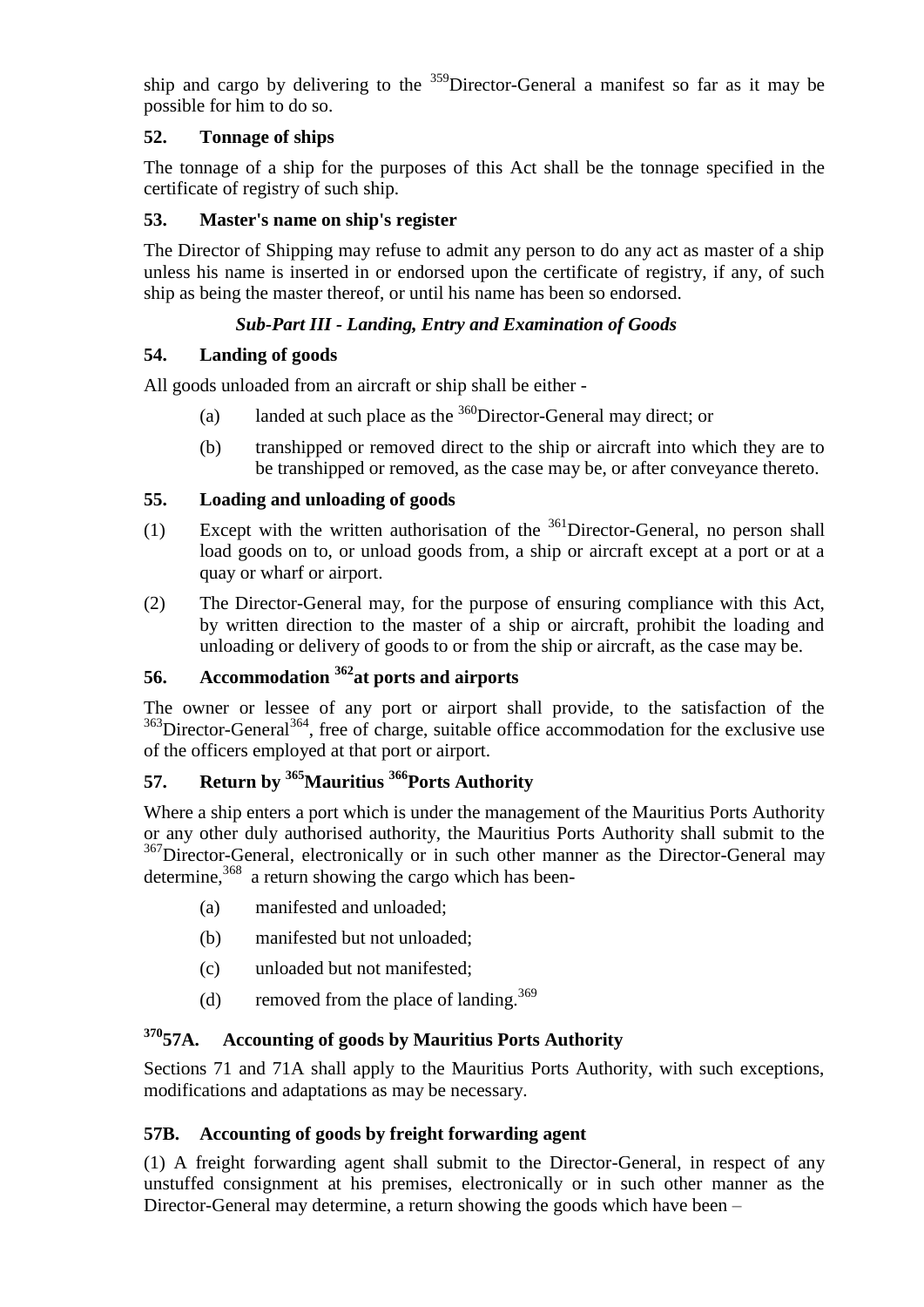- (a) manifested and unloaded;
- (b) unloaded but not manifested;
- (c) short-shipped; and
- (d) delivered.

(2) For the purpose of accounting of goods at the premises of a freight forwarding agent pursuant to subsection (1), sections 71 and 71A shall apply to that freight forwarding agent, with such exceptions, modifications and adaptations as may be necessary.

## **58. Return for landing aircraft**

- (1) Subject to subsection (2), where an aircraft lands at an airport, the agent shall submit to the  $371372373$ Director-General, electronically or in such other manner as the Director-General may determine,  $374$  a return showing the cargo which has been-
	- (a) manifested and unloaded;
	- (b) manifested but not unloaded;
	- (c) unloaded but not manifested; or
	- (d) removed from the place of landing.<sup>375</sup>
- (2) Where an aircraft lands in an airport which is under the management of any competent authority, such authority shall submit to the <sup>376</sup>Director-General, electronically or in such other manner as the Director-General may determine, 377 a return as described under subsection (1).
- $378(3)$  Sections 71 and 71A shall apply to the cargo referred to in this section with such modifications, adaptations and exceptions as may be necessary.

### **59. Removal of goods landed from aircraft**

- (1) Where the importer of goods landed from an aircraft has not taken delivery of the goods, the agent of the aircraft shall, not later than the day following the day of the report inwards of the aircraft, cause the goods to be stored in such place as the <sup>379</sup>Director-General may approve.
- (2) The Director-General shall not incur liability for any loss or damage to goods stored in accordance with subsection (1).

#### **60. Repacking of goods**

Except with the written authorisation of the <sup>380</sup>Director-General, no person other than the Mauritius <sup>381</sup>Ports Authority or any other competent authority, as the case may be, shall repack or rearrange the contents of any packages landed from an aircraft or ship.

#### **61. Disposal of goods**

- (1) Where any goods  $382$  are landed and are not claimed or removed within  $3832$  months of being landed, the <sup>384</sup>Director-General may cause the goods to be sold by public auction or public tender, as the Director-General may determine, after giving public notice of the sale.
- (2) Subsection (1) shall apply to goods which are dealt with in accordance with section 69 (2)  $385$  or  $77$  (1).
- $386$ (2A) For the purpose of subsection (1), bidding documents for goods to be sold by public tender shall be submitted electronically through the Customs e-auction system, or in exceptional or unforeseen circumstances, in such other manner as the Director-General may determine.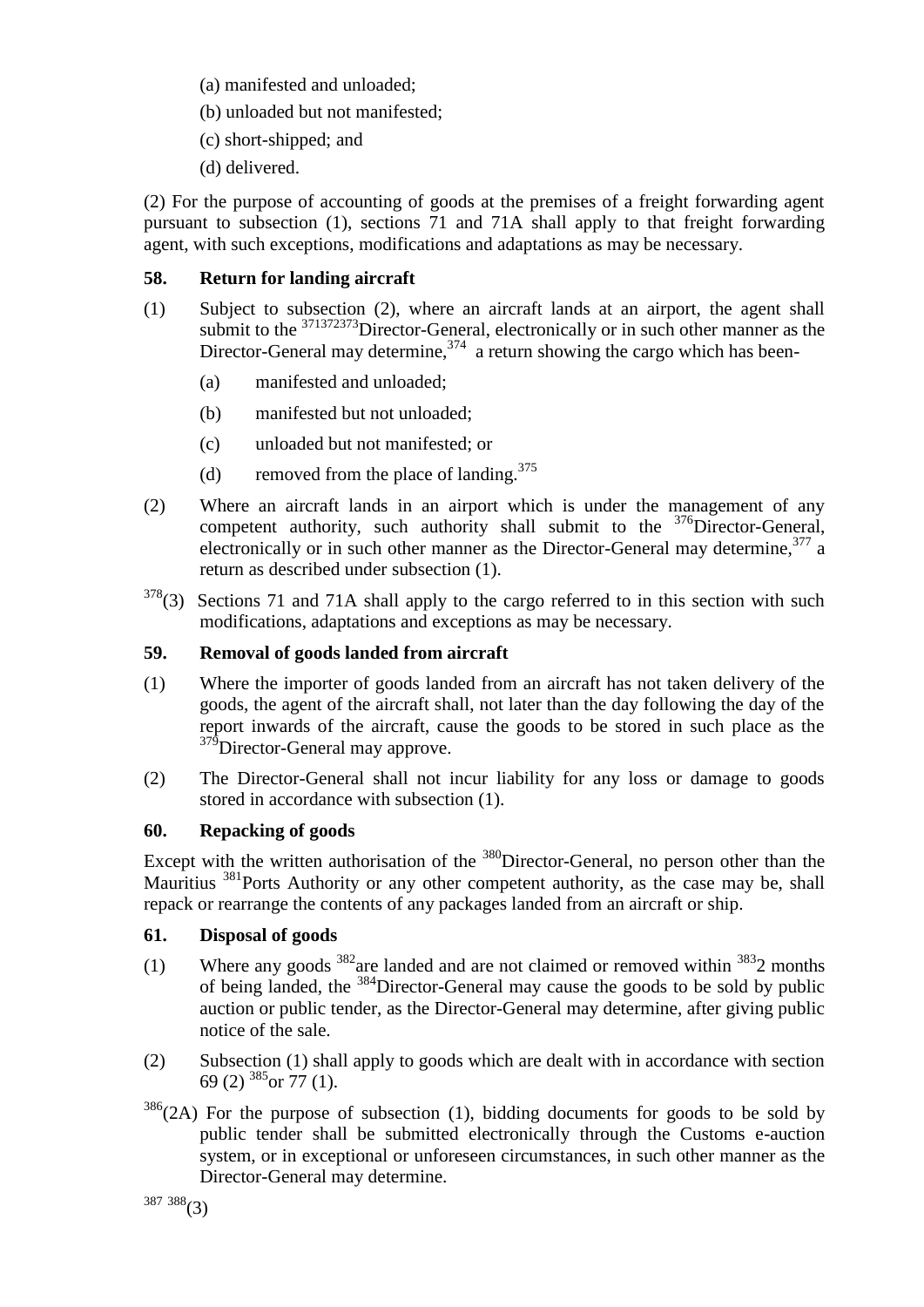- (4) The proceeds of any sale of goods under subsection (1) shall be applied to the payment of -
	- (a) duty on the goods;
	- (b)  $389$  excise duty and taxes;
	- (c) penalties and charges incurred; and
	- (d) freight and other charges.
- (5) (a) Subject to paragraph (b), the balance of the proceeds of any sale under subsection (1) shall be paid into the Consolidated Fund.
	- (b) Where the balance of the proceeds of a sale has been paid into the Consolidated Fund, any person who is entitled to it may, not later than one year after the day of the sale, apply to the Director-General for a refund.
- $390$  (6) (a) Where goods other than seized goods cannot be sold for a sufficient price to cover duty, excise duty and taxes, the Director-General may direct that, in lieu of being sold, the goods shall be destroyed or reserved for a Ministry, a Government department, a local authority, a statutory body, the Rodrigues Regional Assembly, a foreign government<sup>391</sup> or a charitable institution.
	- (b) In this subsection -

"charitable institution" has the same meaning as in the Income Tax Act.

- (7) Where the duty, excise duty and taxes on any goods on sale at any Customs sale is <sup>392</sup>ad valorem, the value of such goods shall, if approved by the Director-General, be taken to be the price that may be fetched by the sale.
- $393\frac{394}{8}$  (a) Notwithstanding this Act, where the Director-General is of the opinion that any goods referred to in subsection (1) are of perishable nature or that it is desirable to do so, he may direct that the goods be forthwith sold by public auction or public tender, or where the goods have not been sold, be destroyed at the expense of the owner.
	- (b) The Director-General may, in respect of
		- (i) goods referred to in section 66; or

(ii) abandoned goods or any condemned goods entered under any customs procedure,

allow the goods to be exported, disposed of or destroyed at the expense of the owner.

(c) The Director-General shall, in respect of the goods referred to in paragraph (b), issue to the owner of the goods a written notice claiming any amount incurred by the Authority in terms of rent or charges for the export, disposal or destruction of the goods.

(d) (i) Any person who is dissatisfied with a notice under paragraph (c) may object to the notice in accordance with section 24A(3).

(ii) The procedure set out in section  $24A(3)$  and (4) shall apply to an objection made under subparagraph (i).

(iii) Where the person referred to in subparagraph (i) is aggrieved by a determination of his objection, he may lodge written representations with the Clerk of the Assessment Review Committee in accordance with section 19 of the Mauritius Revenue Authority Act.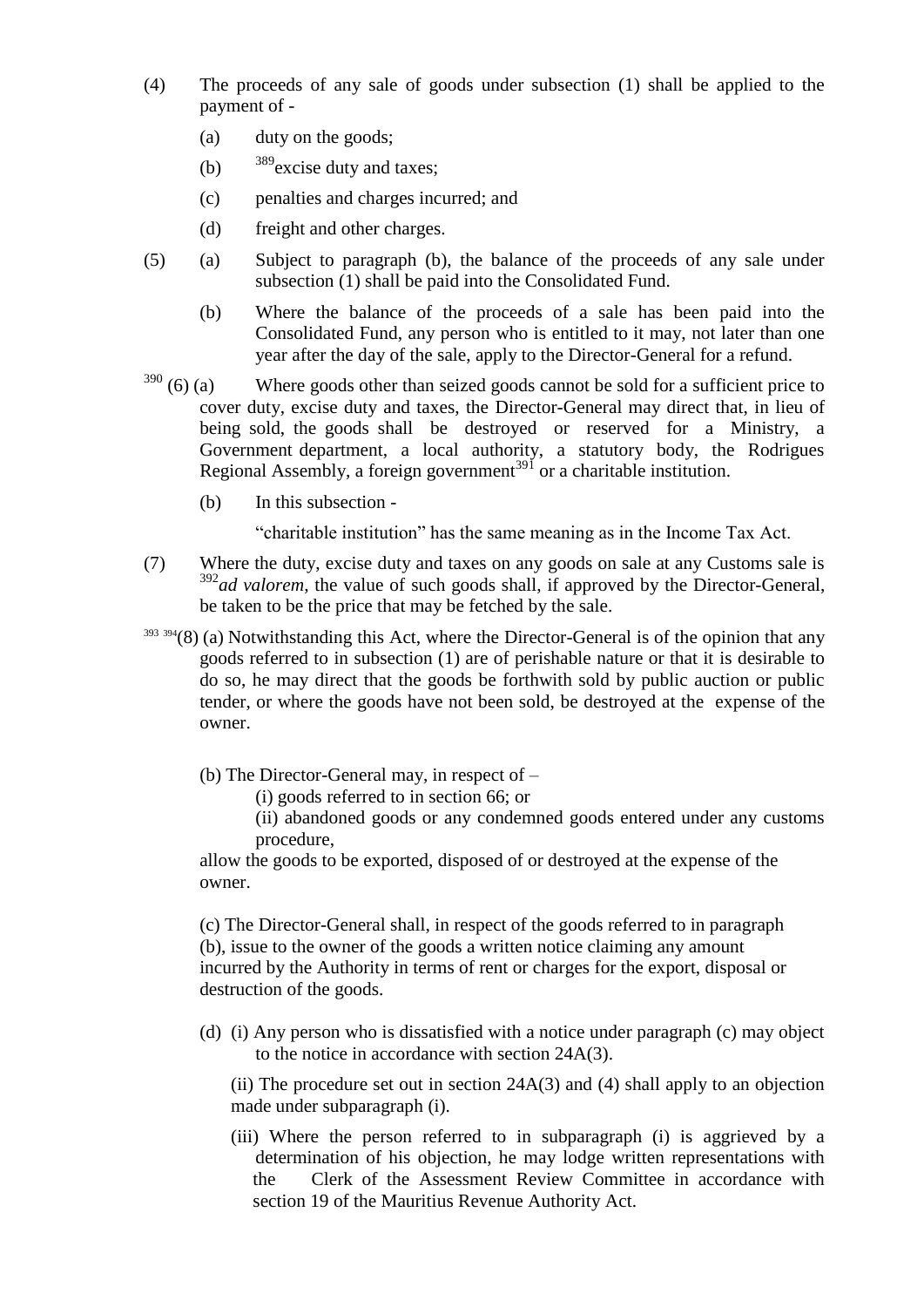(e) Section 14(2A) shall apply to the recovery of any amount incurred by the Authority in terms of rent or charges for the export, disposal or destruction of the goods referred to in paragraph (b).

 $395(9)$  Where the Director-General is satisfied that goods have been damaged or outmoded or have deteriorated in value or have a short expiry date, he may revalue those goods for the purposes of sale under this section.

# **PART VI - PROHIBITED GOODS**

#### **62. Prohibition of certain imports and exports**

The Minister may, by regulations and for the purposes of this Act, prohibit the import or export of any goods.

#### **63. Prohibited imports**

The import of -

- (a) base or counterfeit coin;
- (b) manufactured articles bearing the name, address or trade mark of any manufacturer or dealer or the name of any place, calculated to impart to those articles a special character of manufacture which they do not actually possess; and
- (c) any other goods the import of which is for the time being prohibited by any other enactment,

is prohibited.

#### **64. Export subject to restriction**

The power to prohibit the export of any goods shall include the power to prohibit export subject to any specified condition or restriction  $396$  under any enactment relating to export, and goods exported contrary to any such condition or restriction shall, for the purposes of this Act, be deemed to be prohibited exports.

#### **65. Prohibited imports consigned to other places**

Prohibited goods on board a ship or aircraft calling at any port or airport in Mauritius, but intended for and consigned to some port or place outside Mauritius, shall not be deemed to be unlawfully imported into Mauritius, if the goods are specified on the manifest of the ship or aircraft and are not transhipped or landed in Mauritius or are transhipped or landed by authority.

#### **66. Restricted imports**

The power to prohibit the import of goods shall include the power to prohibit import subject to any specified condition or restriction  $397$  under any enactment relating to import, and goods imported contrary to any such condition or restriction shall be deemed to be prohibited imports.

# **<sup>398399</sup>PART VIA – INFRINGEMENT OF PATENT, INDUSTRIAL DESIGN, COLLECTIVE MARK, MARK OR COPYRIGHT**

#### **66A. Application for suspension of clearance of goods**

(1) Any owner or authorised user of a  $400$  patent, industrial design, collective mark or mark or copyright may apply in writing to the  $401$ Director-General to suspend the clearance of any goods imported or being exported and detain any goods<sup> $402$ </sup> on the local market, $403$  on the grounds that his patent, industrial design, collective mark or mark or copyright is being or is likely to be infringed.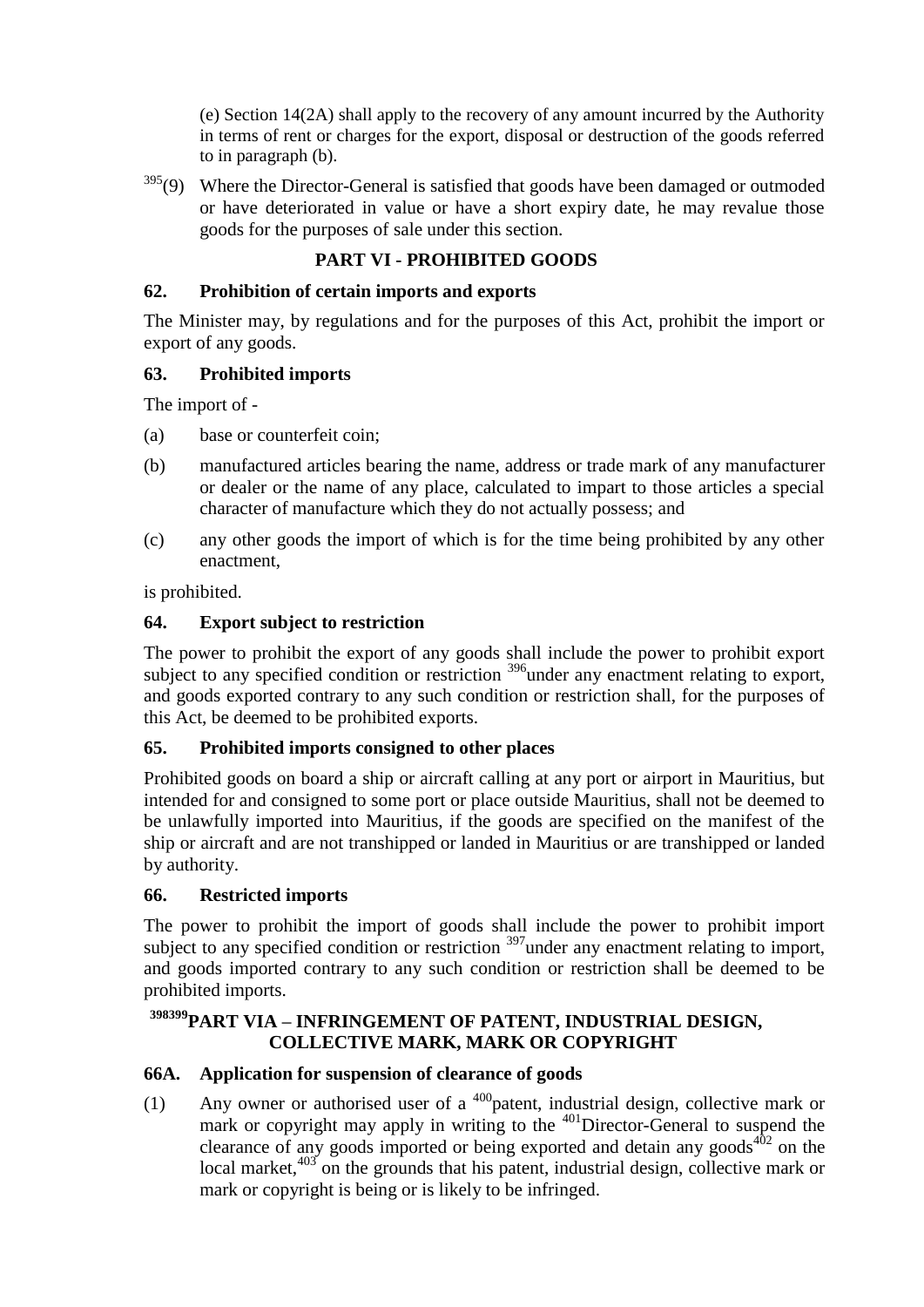(1A) (a) Notwithstanding subsection (1), where the Director-General has reason to believe that the right of the owner or authorised user of a patent, industrial design, collective mark or mark or copyright has been infringed or is likely to be infringed, he may, on his own initiative -

> suspend the clearance of the goods imported or being exported $404$  for (i) suspension  $\frac{405}{21}$  working days;

(ia) detain any goods<sup>406</sup> on the local market:<sup>407</sup>

(ii) at the same time, give notice, electronically or otherwise, to the owner or authorised user, of the suspension and invite the owner or the authorised user, as the case may be, to lodge, within 21 working days, an application under subsection (1).

 $408409$  (b) Where an application is not lodged –

- (i) within 21 working days, the Director-General shall immediately waive the suspension and clear the goods imported or being exported or release the goods being detained under subparagraph  $(ia):$
- (ii) by an owner or authorised user for 2 consecutive cases within a period of 6 months, the Director- General shall not take any action under subsection (1A) unless and until the owner or authorised user has lodged an application under subsection (1).
- (2) An application made under subsection (1) shall specify a period not exceeding 2 years during which the Director-General may suspend the clearance of such goods.
- (3) An application under subsection (1) shall be accompanied by
	- (a) any evidence that the applicant is the owner or the authorised user of the patent, industrial design, collective mark or mark, or of the copyright;
	- (b) a statement of the grounds for the application, and in particular, the <sup>410</sup>*prima facie* evidence showing that his right has been or is likely to be infringed; and
	- (c) particulars relating to the description of the goods making them readily recognisable by Customs, and the place where such goods are to be found.
- (4) The applicant shall furnish adequate security to protect the Director-General for any loss or damage that may result from the suspension of the clearance of the goods and to cover any reasonable expenses likely to be incurred as a result of such suspension.
- <sup>411</sup> <sup>412</sup>(5) *Repealed* by The Finance (Miscellaneous Provisions) Act 2020

#### **66B. Decision in respect of application**

- (1) On receipt of an application under section 66A, the Director-General shall within 7 days of the date of receipt of the application –
	- (a) grant or reject the application; and
	- (b) notify the applicant in writing of his decision.
- (2) The Director-General shall reject an application where the applicant fails to comply with section 66A (4)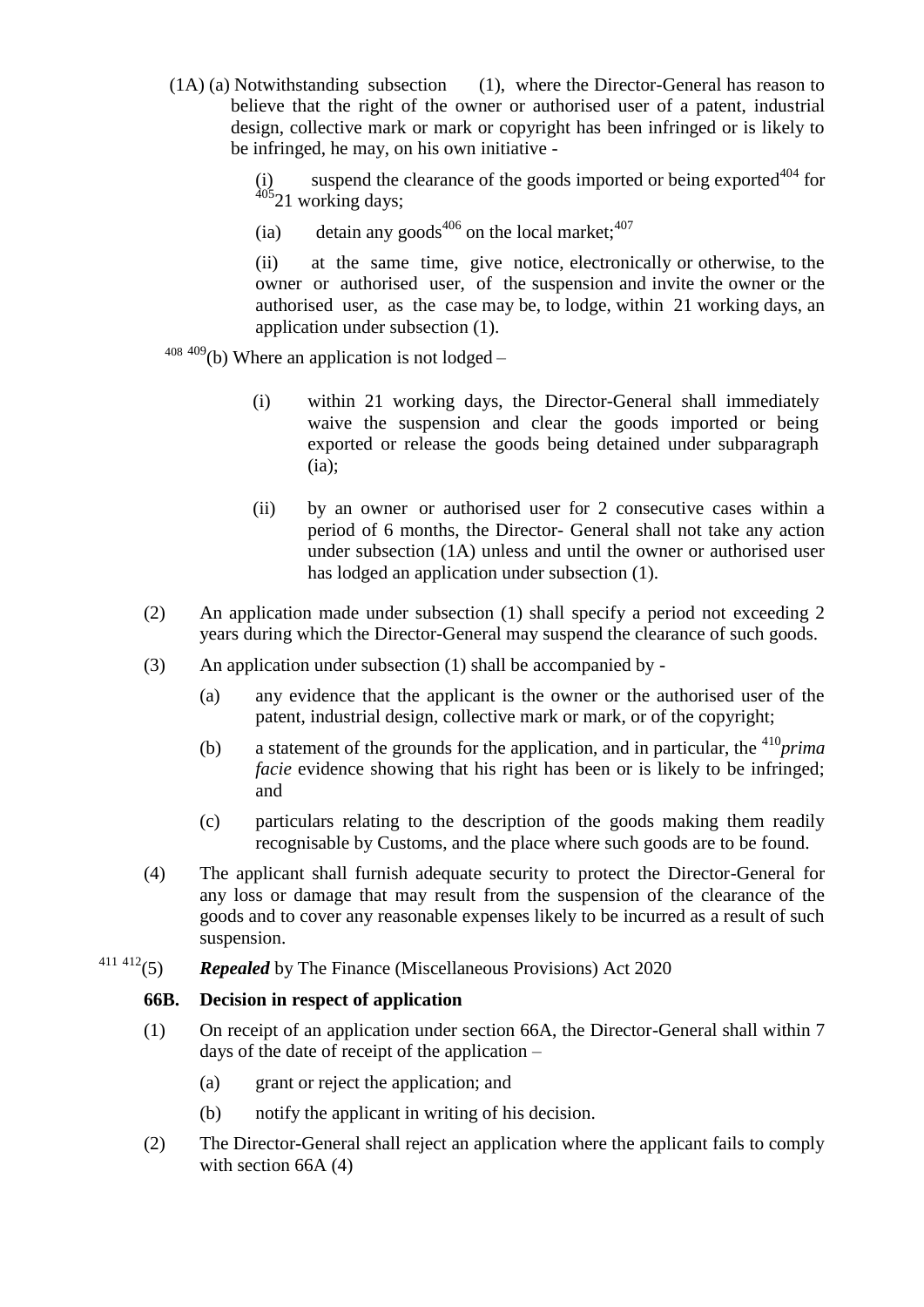(3) Where the application is granted, the Director-General shall notify in writing the 413<sub>applicant, importer, exporter or his agent of the suspension of the clearance of</sub> the goods.

# **<sup>414</sup> 66BA. Public notice**

The Director-General shall give public notice of –

- (a) his decision to grant an application under section 66B(3); and
- (b) his decision to act under section  $66A(1A)(a)$ ,

in such form and manner as the Director-General may determine.

#### **66C. Duration of suspension**

- (1) Where, within a period of not more than 10 working days after the applicant has been served notice of the suspension under section 66B (3), the Director-General has not been informed in writing that legal proceedings have been initiated by the applicant, the goods shall be released, provided that all other conditions for importation or exportation have been complied with.
- $415(1A)$  Notwithstanding subsection (1), where the suspension relates to refrigerated goods, the period to release the goods shall be 3 working days
- (2) The Director-General may, in appropriate cases and on the applicant's request, extend the time limit referred to in subsection (1) by another period of not more than 10 working days.
- (3) The Director-General shall release the goods forthwith where he is informed by the registered owner or authorised user referred to in section 66A that the collective mark, mark or copyright registered in the name of the owner has ceased to be valid provided that all other conditions for importation or exportation have been complied with.
- $416(4)$  Notwithstanding subsection (1), where the Director-General has suspended the clearance of goods or has detained goods on the local market under this Part, the Director-General may dispose of the goods at the expense of the importer in accordance with section 61(8) where, within the statutory timeframe provided under subsections (1), (1A) and (2) –
	- (a) the owner of the goods informs the Director-General in writing that he agrees
		- (i) that he has infringed the rights of the right holder; and
		- (ii) to the goods being destroyed at his expenses; and
	- (b) the right holder informs the Director-General in writing that
		- (i) he does not intend to take any legal proceedings against the owner of the goods; and
		- (ii) he consents to the goods being destroyed.

#### **66D. Inspection and taking of samples**

 $\overline{\phantom{0}}$ 

Without prejudice to the protection of confidential information, the Director-General may authorise the owner of a collective mark or mark, or copyright owner, or importer, exporter or agent, to -

- (a) inspect the goods of which the clearance has been suspended or which have been detained<sup>417</sup> on the local market<sup>418</sup>;
- (b) remove samples for examination, testing and analysis.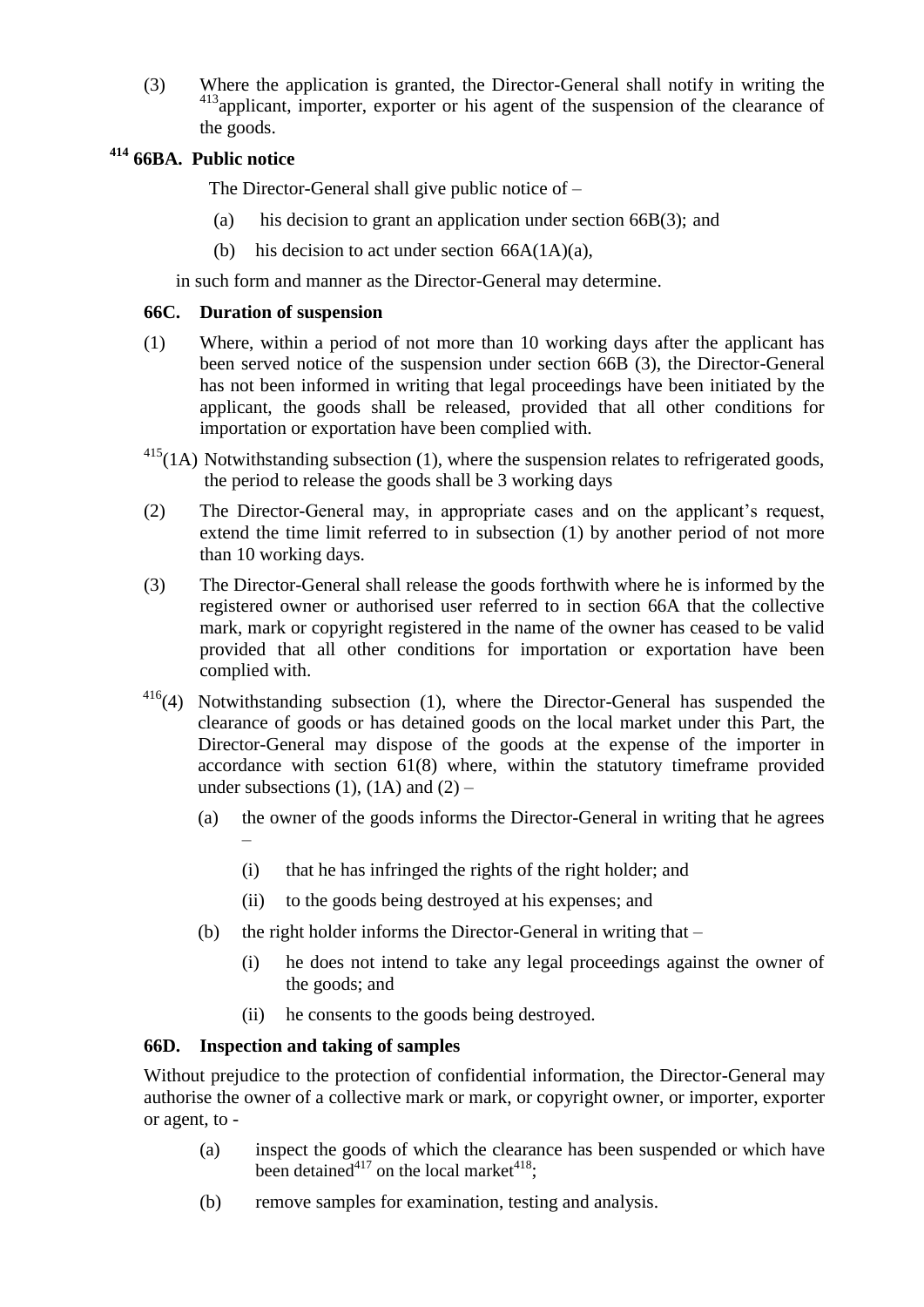## **<sup>419</sup> 66DA. Exclusion from suspension or detention**

- (1) Subject to subsection (2), this Part shall not apply to  $-$ 
	- (a) small quantities of goods of a non-commercial nature, intended for personal use, sent in small consignments or contained in the luggage of a passenger, master or crew, excluding spare parts for vehicles;
	- (b) goods ordered or shipped before the date of a public notice issued under section 66BA, provided the goods are imported and cleared within 3 months from the date of the public notice;
	- (c) goods which have already been imported and are under customs control prior to the public notice; and
	- (d) goods which have already been manufactured in Mauritius for home consumption or export prior to the public notice.
- (2) (a) The goods referred to in subsection (1)(b) to (d) shall be authentic and genuine.
	- (b) The authenticity and genuineness of the goods shall be justified by the economic operator.

#### **66E. Interpretation of this Part**

In this Part –

"owner" means the registered owner of a collective mark or mark under the Patents, Industrial Designs and Trademarks Act or the copyright owner under the Copyright Act and includes the owner of a collective mark or mark or copyright, registered with a competent authority outside Mauritius as approved by the Director-General.

#### **PART VII - BONDED WAREHOUSES**

### **67. Appointment of warehouses by <sup>420</sup>Director-General**

- (1) On application, the Director-General may, by notice in writing, appoint  $421$  such buildings, places or surfaces as may be approved by him for the warehousing and securing of goods therein without payment of duty, <sup>422</sup>excise duty and taxes upon first entry thereof.
- (2) The Director-General may direct in what different parts or divisions of such warehouses, and in what manner, any goods or any species of goods may be warehoused, kept and secured without payment of duty, excise duty and taxes upon the first entry thereof.

# <sup>423424</sup>(2A) *Repealed* by Finance Act 2015

- $425(3)$  The Director-General may, by notice in writing, revoke or alter any such appointment where it is established that-
	- (a) the warehouse has not been in operation for a continuous period of 6 months; or
	- (b) the proprietor or occupier has committed any act of misconduct, dishonesty, malpractice or fraud.
- $426(3)$  (a) Any approved warehouse shall be equipped with such CCTV system as the Director-General may determine.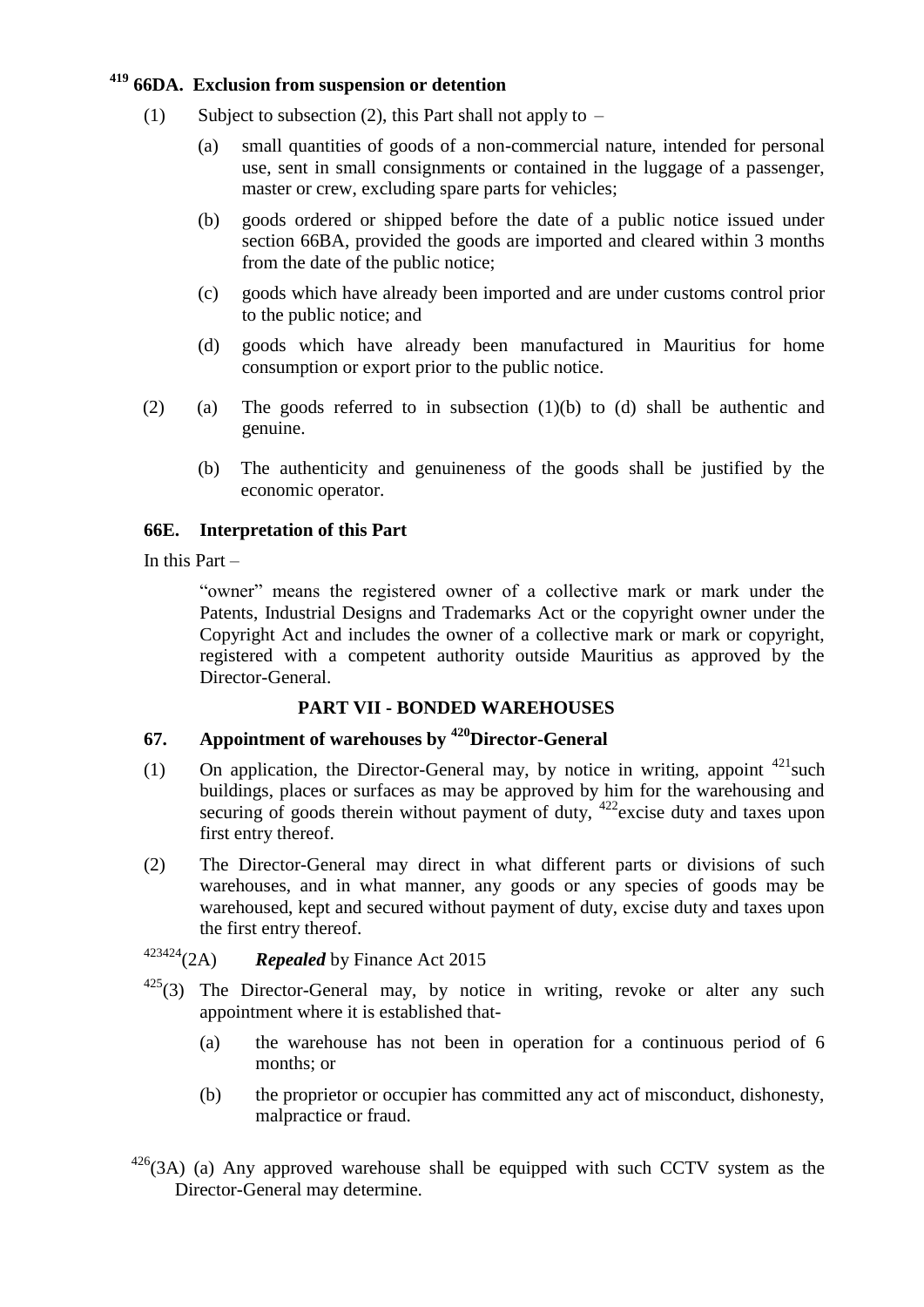(b) Any recording under the CCTV system shall be archived for such period as the Director-General may determine.

(c) The Director-General shall be granted online access to the CCTV system or to any other electronic system in place at the warehouse and their recordings shall be provided, on demand, to the Director-General.

(4) Any notice pertaining to the appointment or the revocation of a warehouse shall be published in the Gazette.

# **<sup>427</sup>67A. <sup>428</sup>Obligations of proprietor or occupier of bonded warehouse**

- (1) Subject to this section, the proprietor or occupier of a  $429$  bonded warehouse may -
	- (a) without Customs locks, manage the operations of the bonded warehouse; and
	- (b) without the presence of a customs officer, enter into or remove from the bonded warehouse, goods, on payment of duty, excise duty and taxes, if any, in compliance with any applicable enactment, other than goods for reexport.
- <sup>430</sup>(2) *Repealed* by Finance Act 2015
- (3) *Repealed* by Finance Act 2015
- (4) *Repealed* by Finance Act 2015

#### **68. Appointment of central bonded warehouse**

The Minister may direct the <sup>431</sup>Director-General to appoint any location for the purpose of establishing a central bonded warehouse.

#### **69. Goods to be cleared on revocation**

- $432(1)$  Where the  $433$ Director-General, by notice in writing, revokes any order approving any warehouse -
	- (a) the proprietor or occupier of the warehouse shall pay the duty,  $434$  excise duty and taxes on all the warehoused goods, including those which are not accounted for to the satisfaction of the Director-General;
	- (b) the owner of the goods shall remove the goods to another approved warehouse or export the goods within one month of the date of revocation.
- (2) Where goods are not dealt with in accordance with subsection (1), the Director-General may cause them to be transferred to a customs warehouse  $435$  or a warehouse approved by the Director-General for the purpose of auction sales and sold in accordance with section 61.
- $436(3)$  Any person who fails to comply with subsection (1) shall commit an offence and shall, on conviction, be liable to a fine not exceeding 100,000 rupees.

#### **70. Bond by proprietor or occupier**

The proprietor or occupier of every approved warehouse, other than the Mauritius <sup>437</sup>Ports Authority<sup>438</sup> and the State Trading Corporation<sup>439</sup>, shall, before any goods are warehoused, give general security by bond, with  $440 - 441$  one sufficient surety, in such sum as the  $442$ Director-General may direct, for the payment of the full duty,  $443$  excise duty and taxes due on any goods which may, at any time, be warehoused therein or for export.

#### **71. Account of goods to be warehoused**

 $444(1)$  (a) The proprietor or occupier of every approved bonded warehouse shall take a particular account of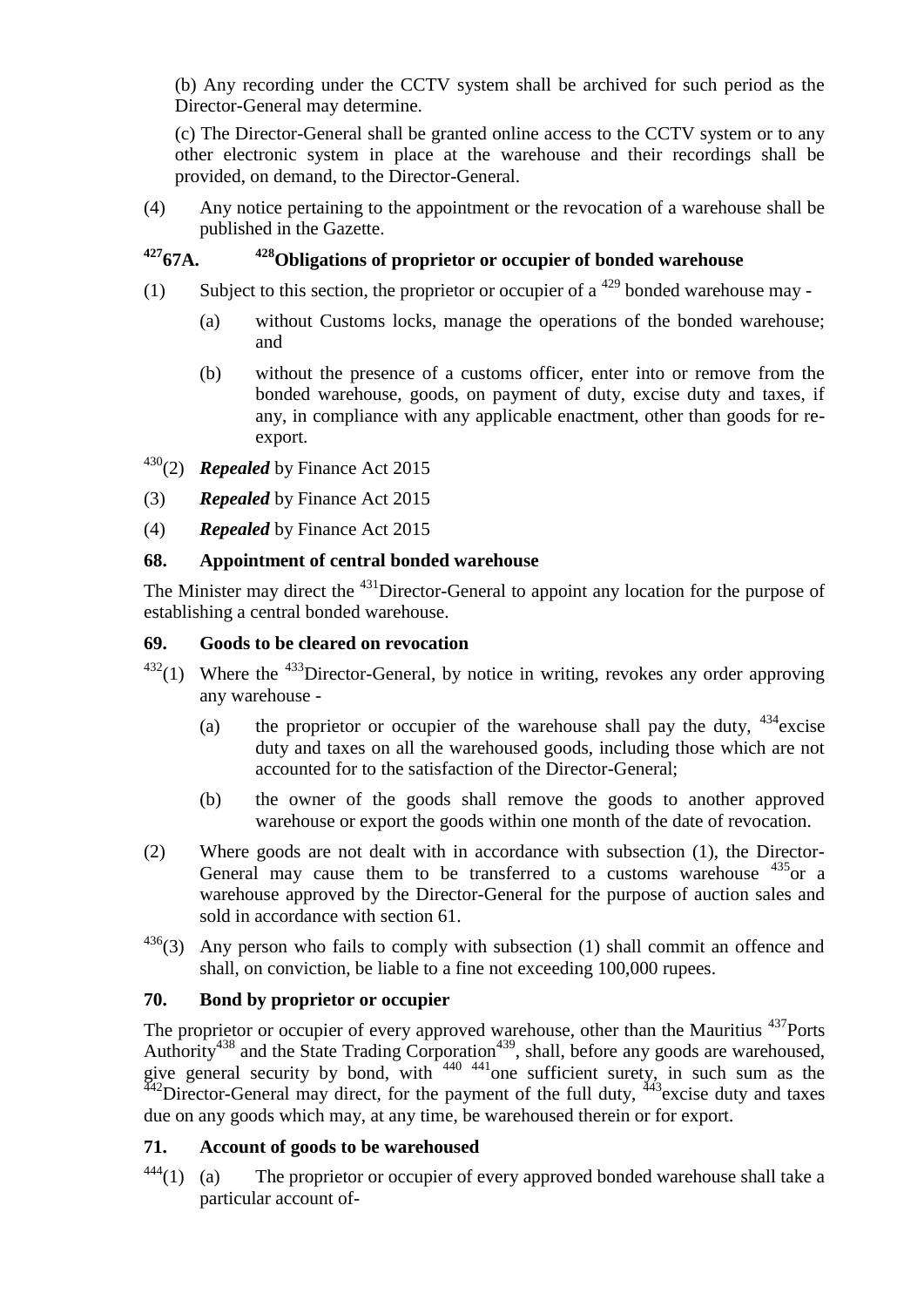(i) goods entering his bonded warehouse cleared without verification;

or

(ii) goods entering his bonded warehouse based on the outcome of the verification by the proper officer.

(b) The particular account shall be taken in a computer system or in such other manner as the Director-General may approve.

(c) Where the verification is carried out by a proper officer, the proper officer shall enter the outcome of the verification in the Customs Management System operated by the Customs Department of the Authority.

(2) Except where otherwise provided, such account shall be that upon which the duty, <sup>445</sup>excise duty and taxes shall be ascertained and paid.

# **<sup>446</sup>71A.Accounting of goods removed from bonded warehouse**

(1) Upon release of goods by the Director-General from a bonded warehouse, the proprietor or occupier, as the case may be, of the bonded warehouse shall forthwith record the release in his computer system or in such other manner as the Director-General may determine.

(2) The proprietor or occupier, as the case may be, shall ensure the reconciliation of the records in his computer system of the goods removed from, and the balance of the goods in, the bonded warehouse, with the records in the Customs Management System operated by the Customs Department of the Authority.

(3) Any proper officer shall at all times have online access to the computerised records of the goods in the bonded warehouse, kept and maintained by the proprietor or occupier.

#### **72. Duty of proprietor or occupier**

The proprietor or occupier of every warehouse shall -

- (a) stack and arrange the goods in the warehouse in such manner that reasonable access to the goods for the purpose of examination of the packages may be provided at all times;
- (b) provide sufficient lights and accurate scales and weights for use by Customs;
- (c) find and provide all labour and materials required for the storing, examination, packing, marking, coopering, weighing and taking stock of the warehoused goods whenever the  $447$ Director-General so desires;
- (d) pay the duty, <sup>448</sup>excise duty and taxes due on all warehoused goods removed from his warehouse, except on goods removed by authority of the Director-General, and on all warehoused goods not produced to the officer on demand, unless such goods are otherwise accounted for the satisfaction of the Director-General.

# <sup>449</sup>**73.** *Repealed* by Finance Act 2015

#### **74. Entry of warehoused goods**

Warehoused goods may be entered <sup>450</sup>for-

- (a)  $451$  home consumption;
- (b) export;
- <sup>452</sup>(c) *Repealed by Finance Act 2013*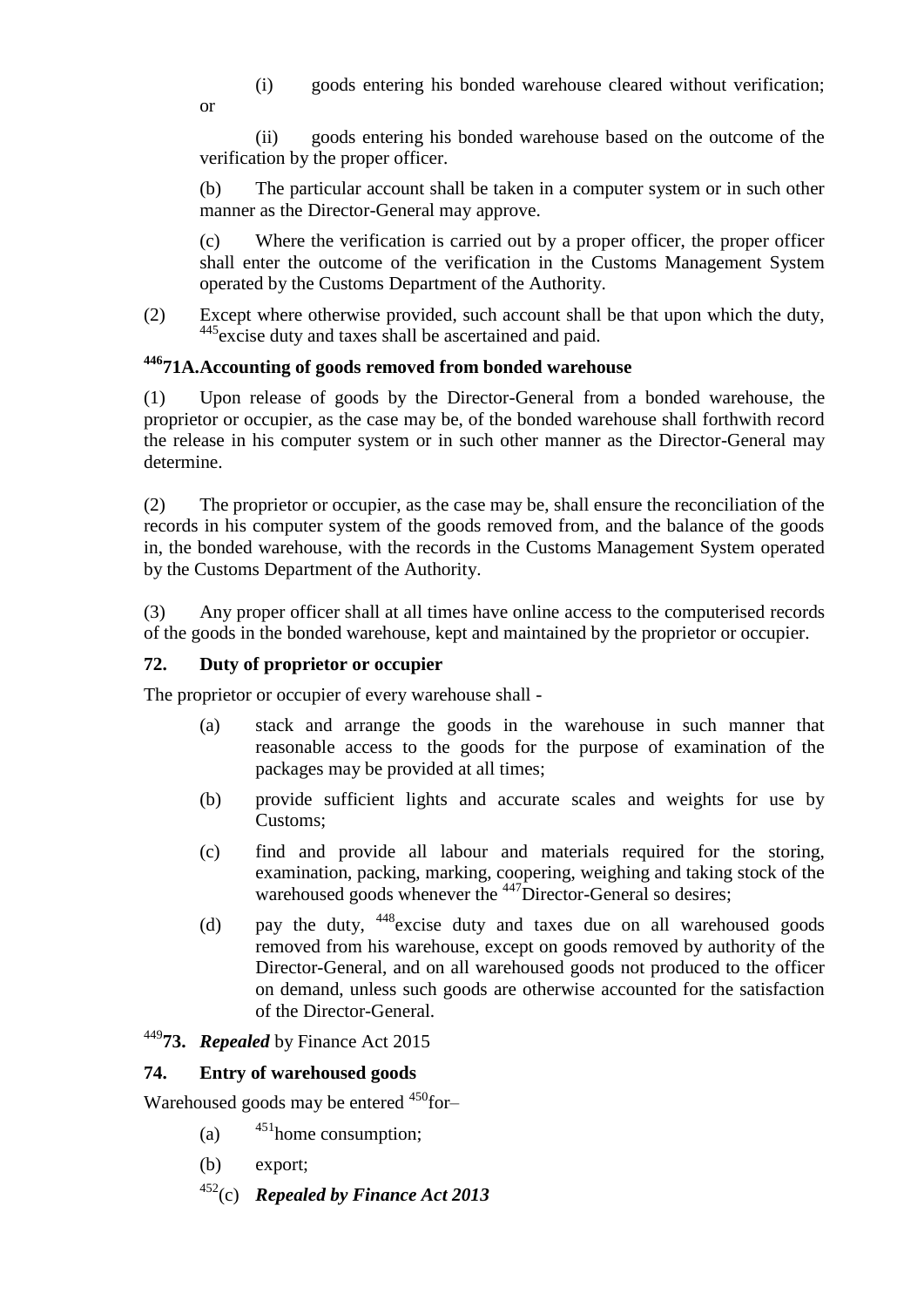(d) export as ship's stores<sup>453</sup>.

<sup>454</sup>(e) *Repealed by ACT-15/2006*

## **<sup>455</sup> 74A. Goods in bonded warehouse when sold or transferred**

Where goods in a place deemed to be a bonded warehouse under section 7(3)(bb)(i) of the Freeport Act <sup>456</sup>or in any bonded warehouse approved under this Act are sold or transferred to any operator in a freeport zone, those goods shall be removed from that bonded warehouse and shall not enter into any other bonded warehouse, whether in or outside a freeport zone.

```
457 458 75. Repealed by Act 26/12
```
**<sup>459</sup> <sup>460</sup> <sup>461</sup> <sup>462</sup> <sup>463</sup> <sup>464</sup> <sup>465</sup> <sup>466</sup> <sup>467</sup> <sup>468</sup> <sup>469</sup> <sup>470</sup> 76. Period of Warehousing**

 $471$  (1)Goods may be warehoused from the date of their entry for warehousing for a period  $of -$ 

- (a) 42 months, for goods in a bonded warehouse on or before 31 October 2016;
- (b) 33 months, for goods entered as from 1 November 2016; or
- (c) 24 months, for goods entered as from 1 November 2017.

 $472(2)$  Notwithstanding subsection (1)(c), goods may be warehoused from their date of entry for a period of 36 months, for goods entered during the period starting on 2 November 2019 and ending on 31 December 2020.

 $473(3)$  Notwithstanding subsection (1)(b) and (c), goods entered prior to 2 November 2019 may be warehoused for a period of 36 months from their date of entry.

# <sup>474</sup> <sup>475</sup> <sup>476</sup> <sup>477</sup> <sup>478</sup> <sup>479</sup> <sup>480</sup> <sup>481</sup> <sup>482</sup> <sup>483</sup>**77**. **Failure to clear warehoused goods**

- (1) Where any warehoused goods are not cleared within the period specified in section 76, the Director-General may, without prejudice to any action he may take under this Act, on giving 15 days' notice in writing to the owner of the goods, cause the goods to be transferred to a customs warehouse or a warehouse approved by him for the purpose of auction sales and be sold in accordance with section 61.
- (2) Any person who fails to clear any warehoused goods within the period specified in section 76 shall commit an offence and shall, on conviction, be liable to a fine not exceeding 100,000 rupees.

**<sup>484</sup> <sup>485</sup> <sup>486</sup> <sup>487</sup> 78.** *Repealed by Finance Act 2013*

## **79. <sup>488</sup>Director-General to have access to warehouse**

- (1) The Director-General shall have access, at all hours of the day and night, to every part of any warehouse and shall have power to examine the goods therein and, for that purpose, may break open the warehouse.
- (2) No liability of the Director-General shall result from any action <sup>489</sup>described under subsection  $(1)$ .

#### **80. Re-examination of goods**

(1) Warehoused goods may be regauged, remeasured, reweighed or examined by an officer either by direction of the  $490$ Director-General or at the request and expense of the owner, and duty, <sup>491</sup>excise duty and taxes on the goods shall be payable according to the result, unless the Director-General is of opinion that any loss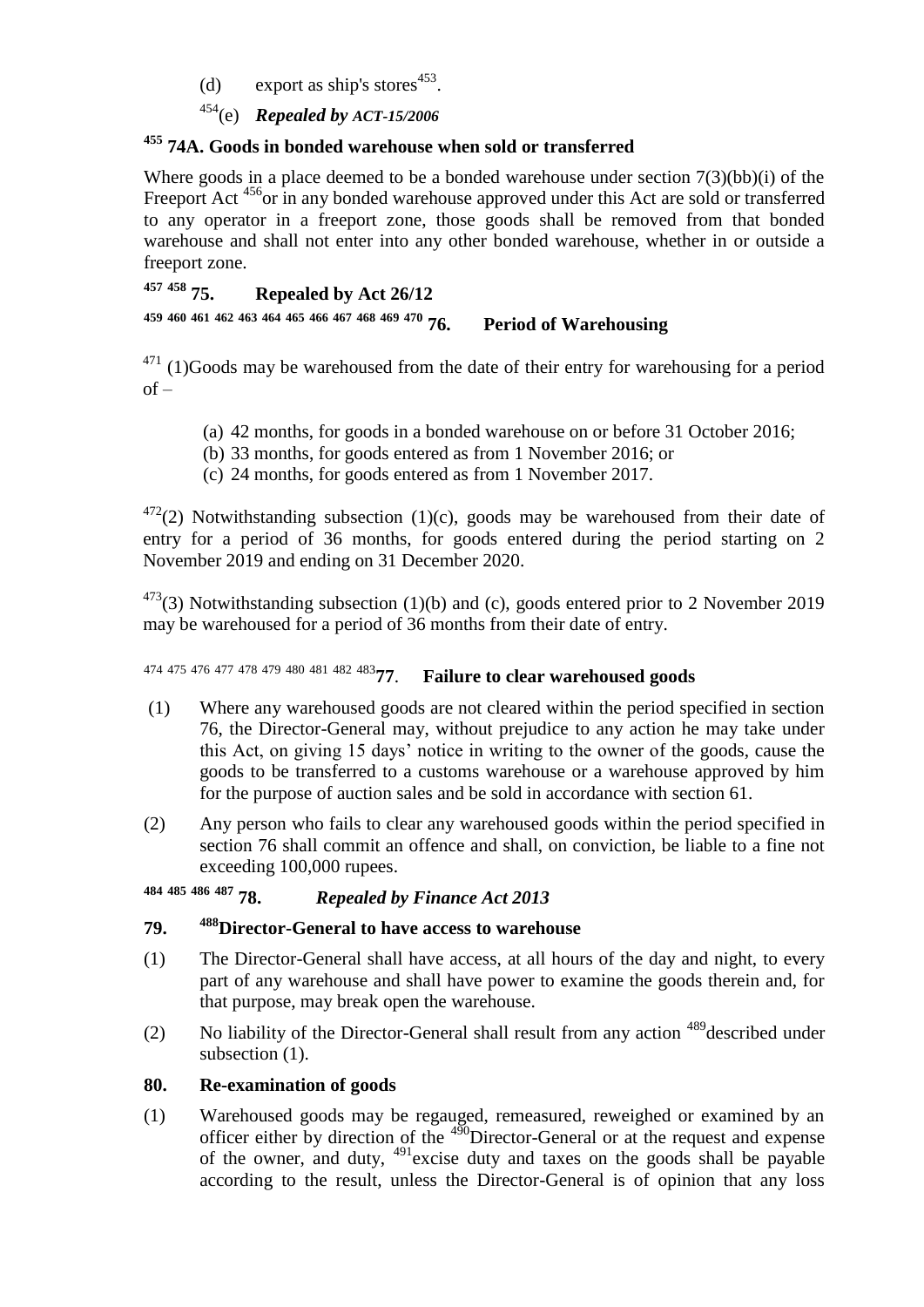shown is excessive, in which case the duty, excise duty and taxes shall be paid on the original entry with any reduction which the Director-General thinks fit to allow.

(2) No allowance shall be made for any deficiency on wines or spirits in bottles.

#### **81. Revaluation**

Where any warehoused goods which are subject to an *ad valorem* duty have deteriorated in value, they may be revalued on the application and at the expense of the owner and duty,  $492$ excise duty and taxes shall be paid according to the result where the  $493$ Director-General is satisfied that the deterioration is due to accidental causes.

#### **82. Goods may be sorted and repacked**

- (1) The <sup>494</sup>Director-General may authorise any person having control over any warehoused goods to sort, separate, pack and repack any goods in the warehouse and to make any such lawful alterations therein, or arrangements and assortments thereof, as may be necessary for the preservation, sale, shipment, or legal disposal of those goods.
- (2) After they have been so sorted, separated or repacked in proper or approved packages, the Director-General may –
	- (a) at the request of the owner of such goods, cause or permit any refuse, or damaged or surplus goods, (being the result of such sorting, separation, packing or repacking), or any goods which may not be worth the duty, <sup>495</sup> excise duty and taxes to be destroyed; and
	- (b) remit the duty, excise duty and taxes payable thereon.

#### **83. Goods not worth the duty may be destroyed**

- (1) The  $^{496}$ Director-General may, after giving the owner a one month written notice, cause any warehoused goods which are not to his satisfaction worth the duty,  $497$ excise duty and taxes payable to be destroyed, and he may also remit the duty, excise duty and taxes thereon.
- (2) The destruction of warehoused goods under subsection (1)  $498$ shall not affect any liability of the owner of the goods to pay any rent or other charges due in respect of such goods.
- (3) Notwithstanding subsections (1) and (2), any person who
	- (a) removes any goods from any bonded warehouse without paying the duty, excise duty and taxes; or
	- (b) wilfully destroys any goods duly warehoused,

shall commit an offence.

#### **84. Constructive warehousing**

Where goods which have been entered for warehousing on import $499\,300$ , are entered for home consumption, export or removal before they have been actually warehoused  $501$ , such goods shall be deemed to have been warehoused and shall be delivered as such for home consumption, export or removal, as the case may be.

#### **PART VIII - CUSTOMS WAREHOUSES**

#### **85. Appointment of customs warehouse**

The customs warehouse shall be appointed by the  $502$ Director-General and such appointment shall be published in the *Gazette*.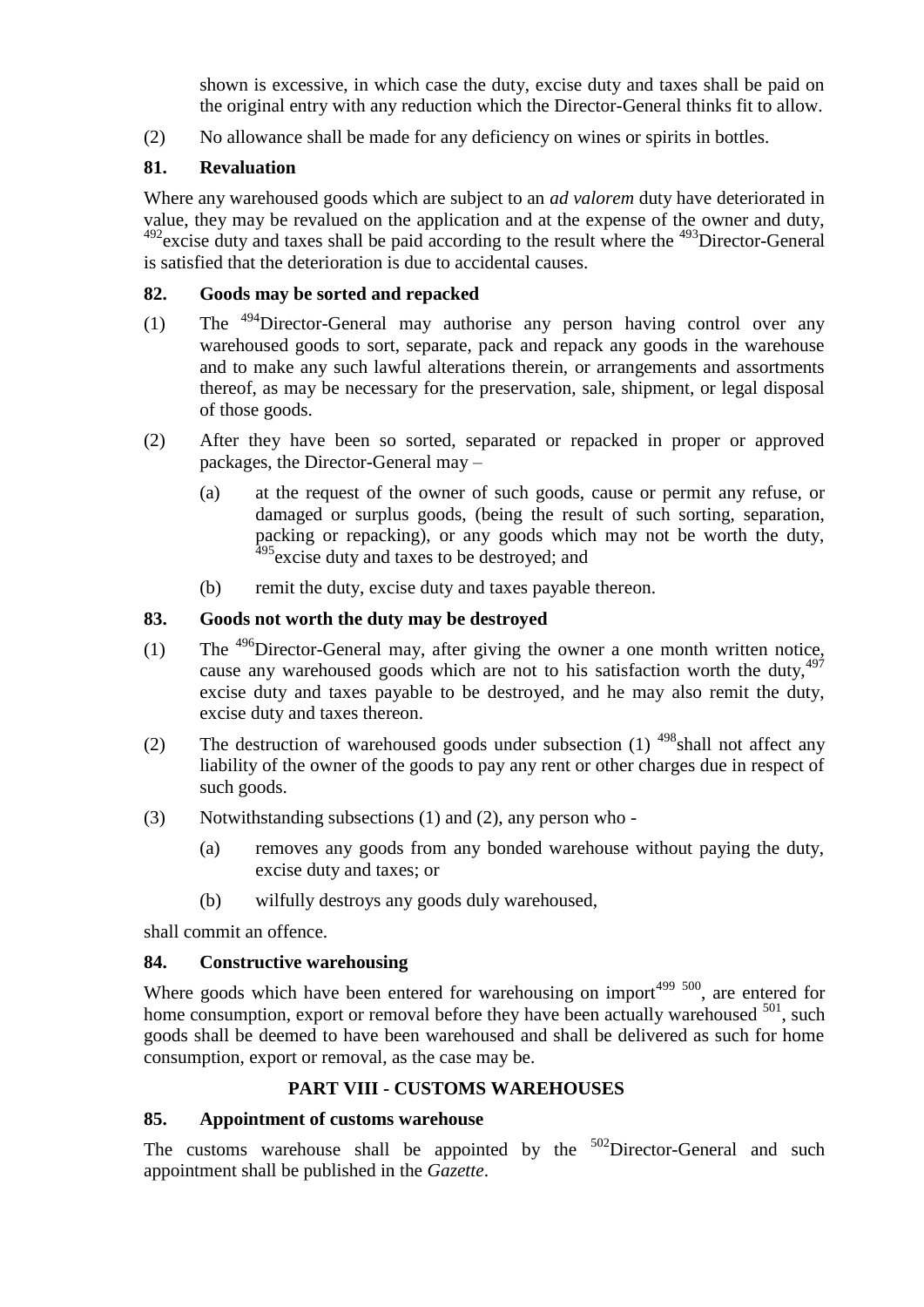#### **86. Goods lodged in customs warehouse**

The following goods shall be deposited in the customs warehouse -

- $503$ (a) abandoned goods, other than goods under the control of the Mauritius 504 Ports Authority;
- (b) seized goods pending investigation, the decision of the  $505$ Director-General or the decision of the court;
- (c) goods forfeited by the Director-General's decision in a compounding or the  $506$ Court's decision, until the disposal of such goods;
- (d) passengers' dutiable goods pending payment of duty,  $507$  excise duty and taxes or pending reshipment; and
- (e) such other goods as the Director-General may authorise.

## **87. Rent to be charged**

Where any goods are deposited in the customs warehouse or other place of deposit approved by the  $508$ Director-General for the security of the duty,  $509$ excise duty and taxes thereon, or until regulations relating to the import have been complied with, the Director-General may charge, demand and receive warehouse rent for such period as such goods remain therein and at such rates and subject to such conditions as may be prescribed.

## **88. Combustible or inflammable goods**

- (1) No goods of a combustible or inflammable nature shall be deposited in the customs warehouse except with the authorisation of the <sup>510</sup>Director-General.
- (2) Where any goods described under subsection (1) are landed, they may be deposited in any other available place approved by the Director-General.
- (3) Whilst deposited in any such other place the goods shall be deemed to be in the customs warehouse, unless duly cleared or warehoused in some approved place in the meantime, and such charges shall be made for securing, watching and guarding the goods until sold, cleared or warehoused as the Director-General thinks reasonable.
- (4) The Authority shall not be responsible for any damage which such goods may sustain by reason of, or during the time of, their being deposited in any place other than the customs warehouse and dealt with under this section.

#### **89. Control of customs warehouse**

The customs warehouse shall be wholly under the control of Customs and all the provisions of this Act relating to bonded warehouses shall, so far as is practicable, apply to  $511$ <sup>the</sup> customs warehouse.

#### **90. Compensation**

No compensation shall be paid by  $512$ the  $513$ Authority to any importer or owner of any goods by reason of any damage occasioned to the goods in the customs warehouse by fire or other inevitable accident.

# **PART IX - EXPORT OF GOODS AND CLEARANCE OF AIRCRAFT AND SHIPS**

#### **91. Landing place of goods for export**

No goods in any ship or aircraft for export shall be unshipped or relanded in Mauritius without the prior authorisation of the <sup>514</sup>Director-General.

# **<sup>515</sup>91A. Outward processing**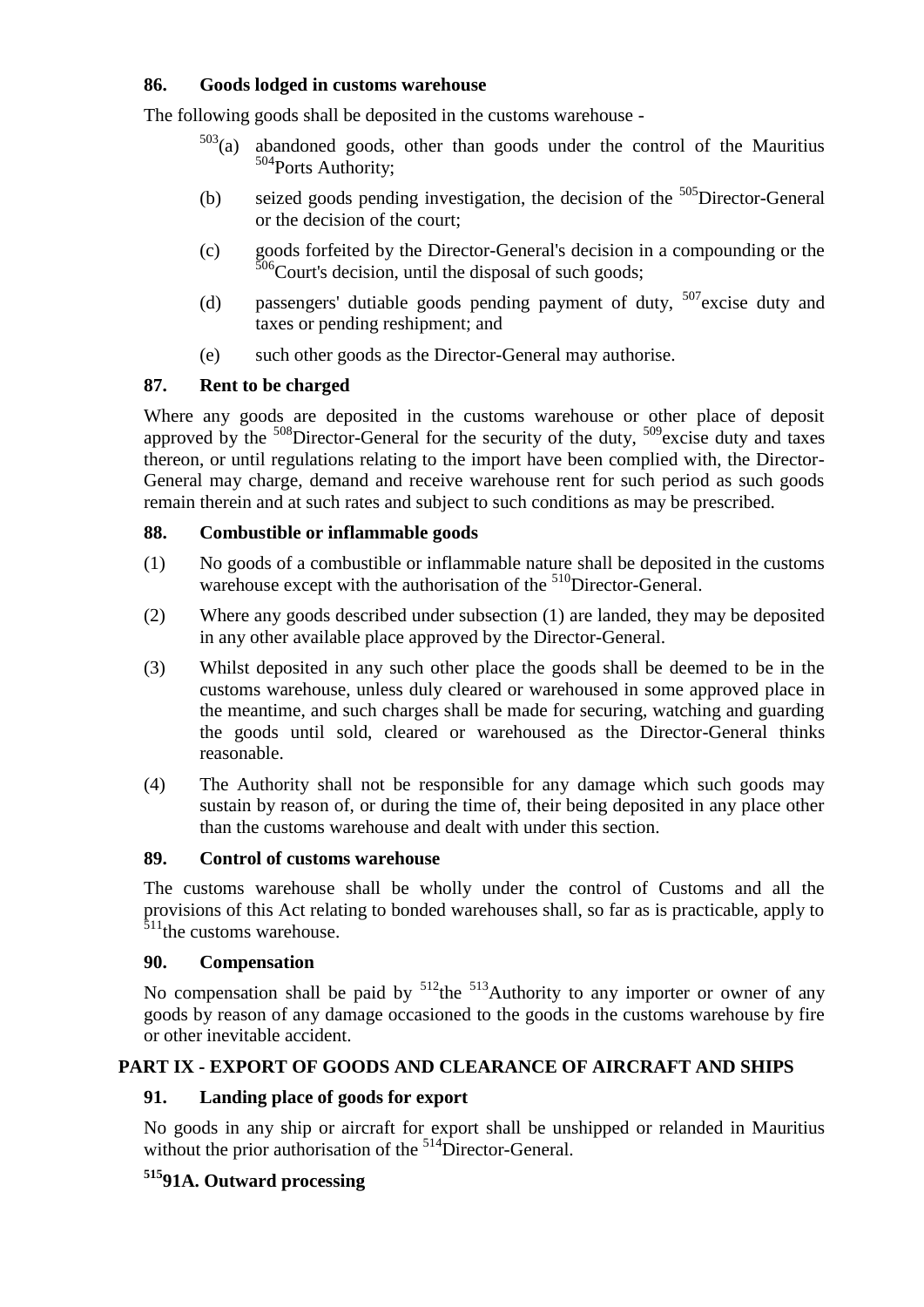The Director-General may allow the outward processing of goods under such conditions as he may determine.

### **92. Conditions of export**

- (1) No goods other than passengers' baggage shall be taken on board an aircraft or ship for export unless the exporter or his agent has previously <sup>516 517</sup> made an electronic declaration in respect of a bill of entry, in the prescribed form, and has paid all duty, <sup>518</sup>excise duty and taxes, if any, upon the goods.
- (2) Notwithstanding subsection (1), with the authorisation of the Director-General, goods produced in Mauritius and liable to export duty, may be shipped  $519$ prior to the delivery by the exporter or his agent of a perfect entry for the same.
- (3) Notwithstanding section 8 (1)  $520$  and subsections (1) and (2), with the authorisation of the Minister, sugar produced in Mauritius and liable to export duty may be shipped prior to the delivery by the exporter or his agent of a perfect entry.
- $521(4)$  (a) Notwithstanding subsection (1), the Director-General may authorise a compliant exporter to submit a consolidated bill of entry for goods exported by air and cleared during a month on such terms and conditions as the Director-General may determine.
	- (b) Section 30(5) shall apply to the consolidated bill of entry for goods exported by air with such modifications, adaptations and exceptions as may be necessary.

## **93. Short shipped goods**

Where any goods entered for export are not thereafter shipped according to the entry, the exporter shall immediately report the fact to the <sup>522</sup>Director-General and shall amend the entry for the goods not later than 7 working days after the clearance of such aircraft or ship.

#### **94. Clearance certificate**

The master of any aircraft or ship, other than an aircraft or ship calling for bunkers, provisions and stores, shall not depart with his aircraft or ship from Mauritius without receiving from the Director of Shipping, or the <sup>523</sup>Director-General, as the case may be, immediately before leaving Mauritius, a certificate of clearance, provided that, in the case of clearance of ships, the Director of Shipping shall grant such clearance only with the consent of the Director-General.

#### **95. Requisites for obtaining clearance**

No certificate of clearance shall be issued under section 94 unless the master of the aircraft or ship has made due report outwards in the prescribed manner and has -

- (a) delivered to the  $524$ Director-General any outward manifest  $525$  as may be required by the Director-General;
- (b) furnished such information and documents relating to the aircraft or ship, the voyage and the cargo as may be required by the Director-General; and
- (c) complied with all legal requirements in regard to such aircraft or ship and the inward and outward cargo.

# **96. Missing goods to be accounted for**

Where required by the <sup>526</sup>Director-General, the master of every aircraft or ship shall, after clearance -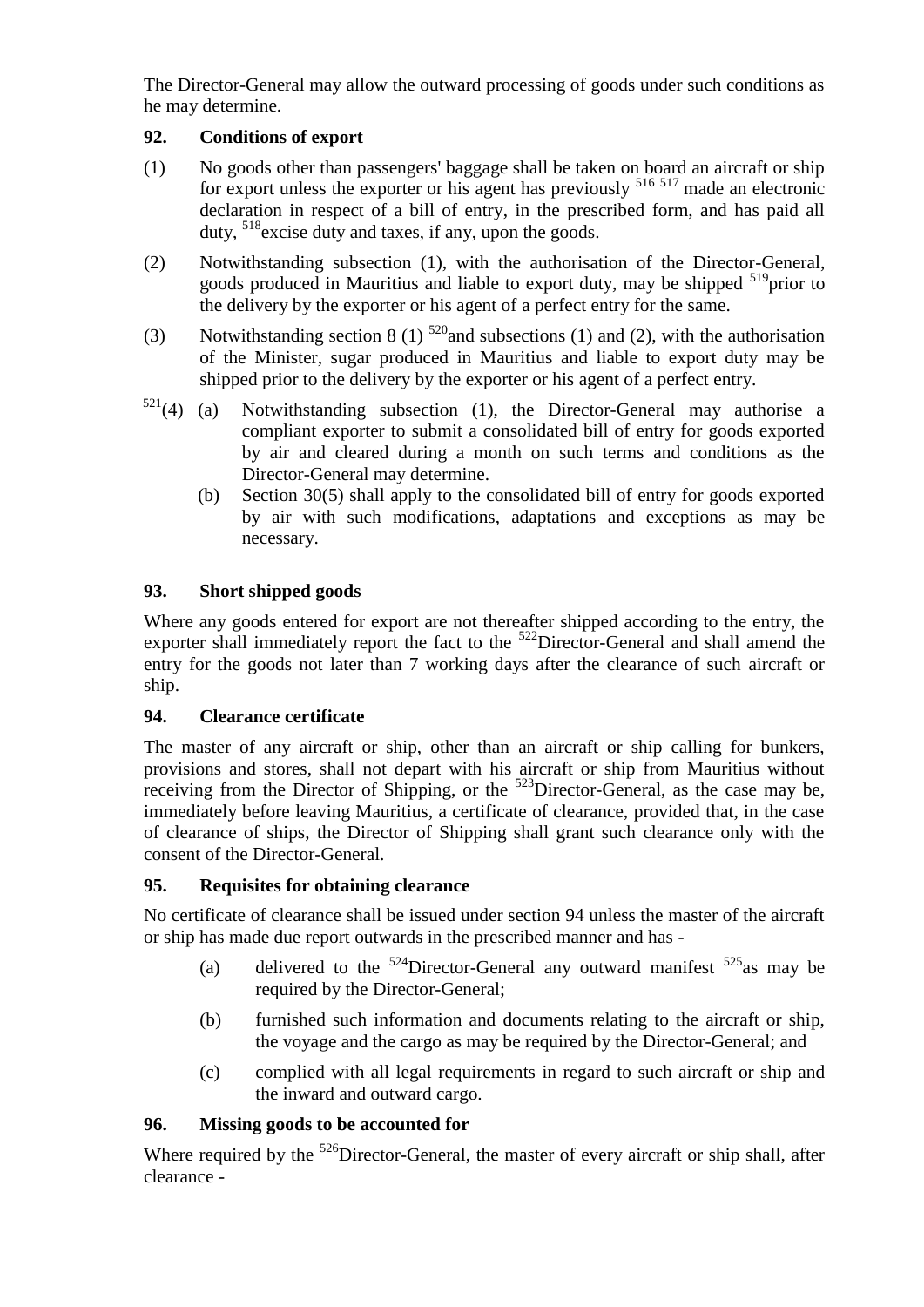- (a) produce the certificate of clearance when required to do so by the proper officer; and
- (b) account, to the satisfaction of the Director-General, for any goods specified or referred to in the outward manifest and not on board his aircraft or ship, as the case may be.

#### **PART X - SHIP'S STORES**

#### **97. Stores subject to seal**

- (1) The proper officer may, on boarding an aircraft or ship, seal up any dutiable goods on board the aircraft or ship, being either -
	- (a) unconsumed stores of the aircraft or ship; or
	- (b) personal property in the possession of the master or any member of the crew or of any passenger in transit for another port outside Mauritius.
- (2) Any seal placed in accordance with subsection (1) shall not be broken, disturbed or tampered with except with the permission of the <sup>527</sup>Director-General while the aircraft or ship remains in port or the airport.
- (3) (a) On boarding of the proper officer, the master of any ship or aircraft shall make a full disclosure of any dutiable goods being unconsumed stores on board the aircraft or ship.
	- (b) Any member of the crew or the master of any aircraft or ship shall make a full disclosure of any dutiable goods being unconsumed stores of the aircraft or ship in his possession.
- (4) Where the master or any member of the crew of any aircraft or ship fails to disclose, when required by an officer, any dutiable goods being the property of, or in the possession of, the master or such member of the crew, as the case may be, such master or member of the crew shall commit an offence and shall, on conviction, be liable to a fine which shall -
	- (a) where the value of the goods  $528$  does not exceed 1,500 rupees, be 4,000 rupees;
	- (b) where the value of the goods  $529$  exceeds 1,500 rupees, be  $5303$  times the amount of duty, excise duty and taxes on those goods or 20,000 rupees, whichever is the higher,

and the goods, the subject matter of the offence, shall be liable to forfeiture.

# **<sup>531</sup>97A. Customs-Approved Storeroom**

- (1) The Director-General may, by notice in writing, approve any building or place for the warehousing and securing therin of aircraft supplies without payment of duty, excise duty and taxes, to be used by passengers and crew or sold to passengers on aircraft leaving for a foreign port.
- (2) a building or place approved under subsection (1) shall be known as a Customs-Approved Storeroom.
- (3) The conditions under which the supplies referred to in subsection (1) may be imported, exported or otherwise dealt with and the procedure for the supplies entering and leaving the Customs-Approved Storeroom shall be such as may be prescribed.
- (4) The Director-General may, by notice in writing, revoke or alter any approval under subsection (1) where he is of opinion that the owner or occupier of the Customs-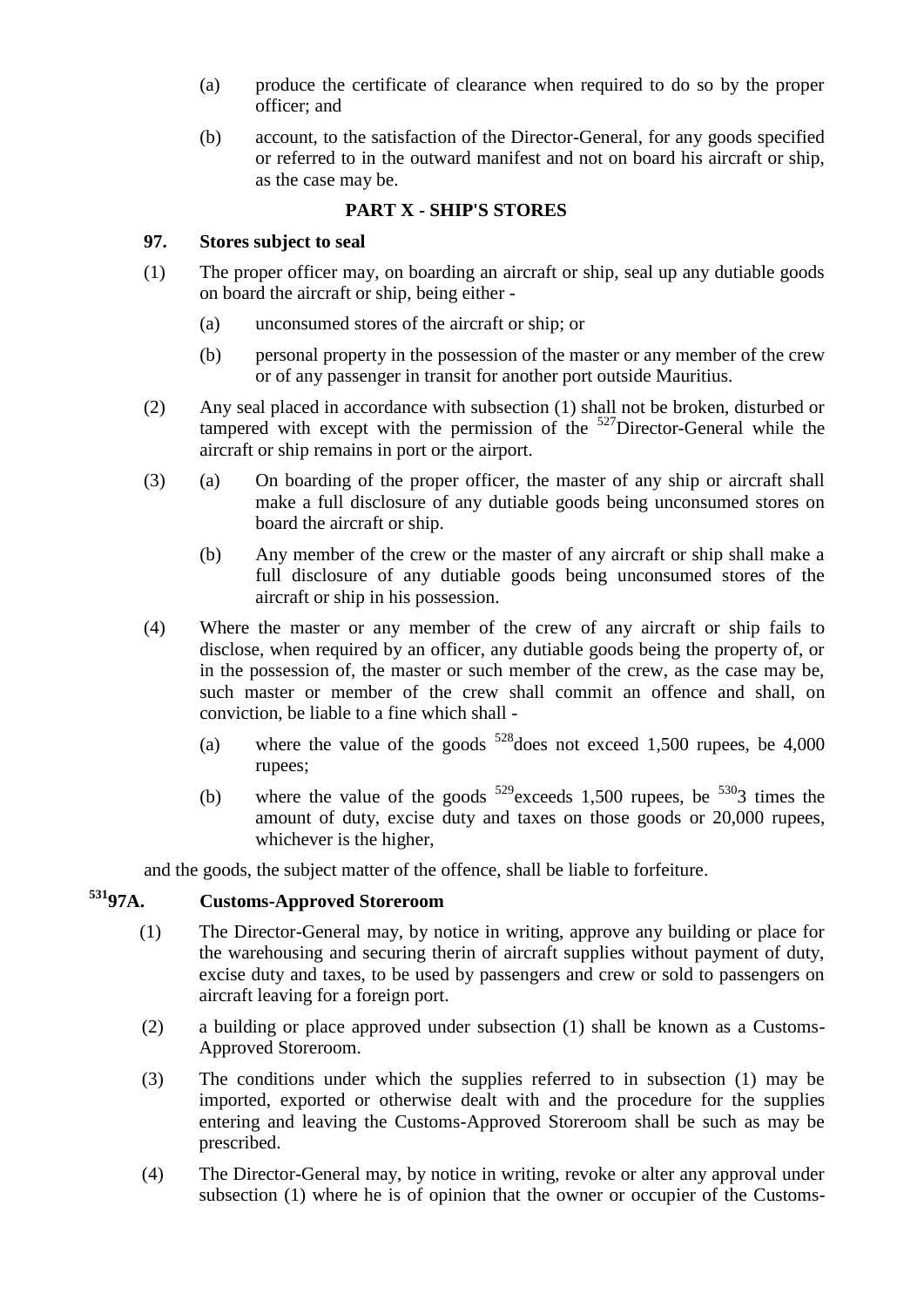Approved Storeroom has committed any act of misconduct, dishonesty, malpractice or fraud.

#### **98. Use of ship's stores**

Subject to section 101 and any regulations, ship's stores,  $532$  whether shipped in parts beyond the seas or in Mauritius, shall only be used by the passengers and crew for the service of the aircraft or ship, and no such stores shall be unshipped except by permission of the <sup>533</sup>Director-General.

#### **99. Surplus stores**

Surplus ship's stores may, with the authorisation of and at the discretion of the  $534$ Director-General, be entered in like manner as merchandise or warehoused for future use as aircraft or ship's stores.

## **100. Shipment of stores**

- (1) (a) Upon an application made in that behalf in the prescribed form by the master of an aircraft or ship bound for a port beyond the seas  $535$  or by the master of a fishing vessel bound for a fishing expedition on the high seas, the <sup>536</sup>Director-General may allow, for the use of the aircraft or ship or fishing vessel, such stores as may appear to him necessary for the voyage upon which the aircraft or ship is about to depart.
	- (b) No goods taken on any aircraft or ship shall be deemed to be stores unless duly shipped as such and duly listed in the prescribed form.
- (2) Stores shipped, otherwise than in accordance with this section, shall be deemed to be goods not entered and shall be liable to forfeiture.
- $(3)$  <sup>537</sup>Where an aircraft, a ship or a fishing vessel does not reach its destination due to unforeseen circumstances and has to return to a port or an airport in Mauritius and it is found on its arrival that there is a deficiency in its stores in excess of what the Director-General considers reasonable, the master shall commit an offence and shall, on conviction, be liable to a fine which shall-
	- (a) where the value of the deficiency in excess does not exceed 1,500 rupees, be 4,000 rupees; or
	- (b) where the value of the deficiency in excess exceeds 1,500 rupees, be  $5383$ times the amount of duty, excise duty and taxes thereof" or 20,000 rupees, whichever is the higher.

#### **101. Duty on stores**

- (1) Where stores are *bona fide* required for the master, crew or passengers of any aircraft or ship leaving Mauritius, they shall, if taken from any bonded warehouse, be allowed to be exported free of duty, <sup>539</sup> excise duty and taxes.
- (2) Notwithstanding subsection (1), where stores are *bona fide* required for the master, crew or passengers of any aircraft or ship leaving Mauritius, such stores shall, whether taken from any bonded warehouse for export or not, be liable to export duty, if any, as prescribed in the Customs Tariff Act.

#### **102. Amount of stores may be restricted**

Where the amount of goods from a bonded warehouse applied for by the master or agent of any aircraft or ship under section 101  $540$ is, in the opinion of the  $541542$ Director-General, in excess of the amount which should be normally required for the purpose of the application, the Director-General may restrict the amount to be taken free of duty, <sup>543</sup>excise duty and taxes to such quantity as he shall consider fair and reasonable in the circumstances.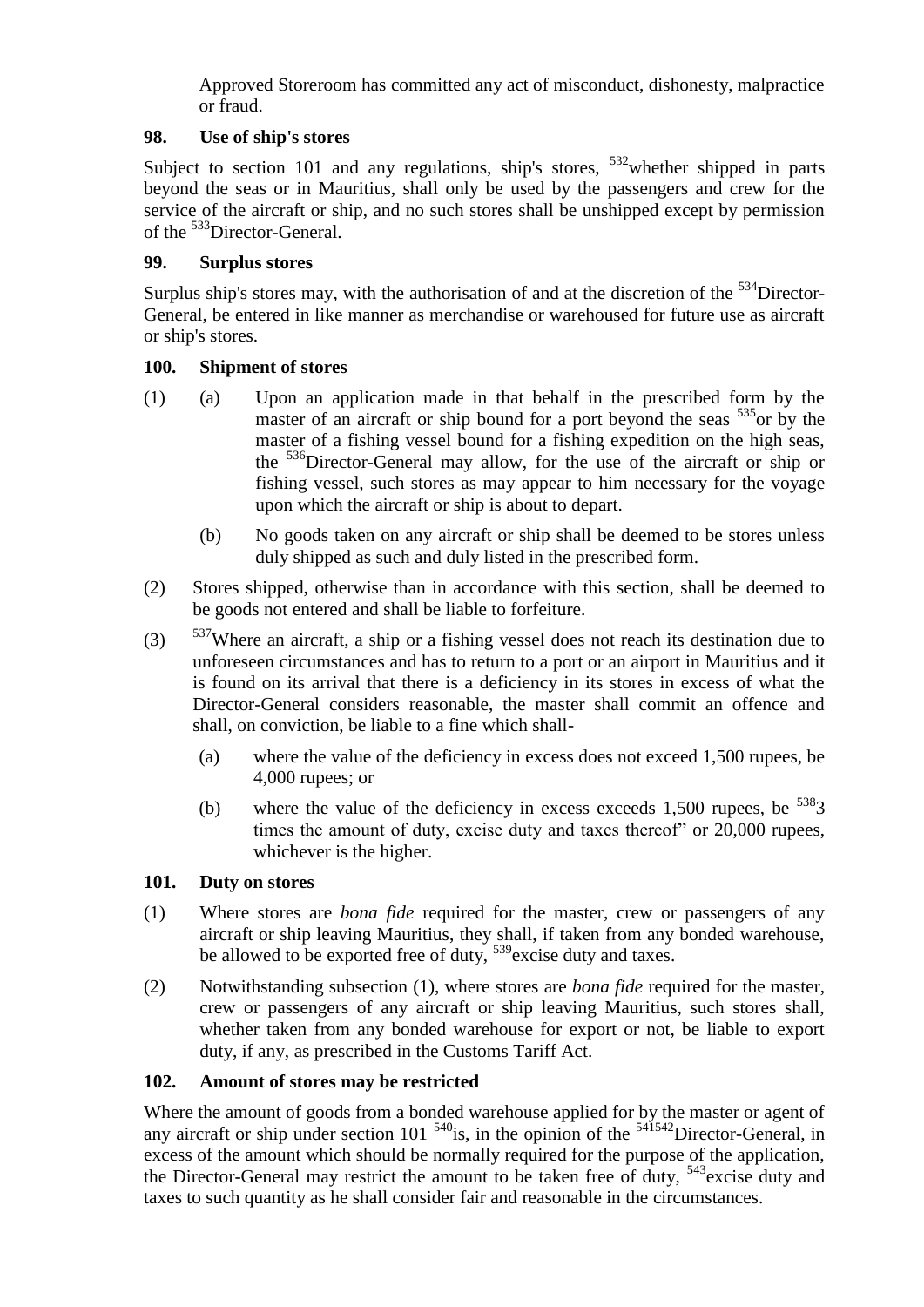# **<sup>544</sup> <sup>545</sup> <sup>546</sup> <sup>547</sup> 103. Repealed by Act 26/12**

# **<sup>548</sup>104. Stores under seal**

Any stores taken on board any aircraft or ship free of duty, excise duty and taxes –

- (a) in the case of tobacco in any form, cigars, cigarettes, spirits, wine, ale or beer, shall be placed under seal by an officer and remain under seal until the aircraft or ship has left Mauritius on the outward voyage;
- (b) in the case of any other stores, including anti fowling paint, ships spares and accessories, marine oil and lubricants, may be placed on the aircraft or ship without seal, where the Director-General is satisfied that the stores are to be used solely for the servicing or maintenance of the aircraft or ship.

#### **105. Penalty for breaking the seal**

- (1) Where such lock, mark or seal is unlawfully opened, altered or broken, the master shall commit an offence and shall, on conviction, be liable to a fine which shall -
	- (a) where the value of the goods  $549$  does not exceed 1,500 rupees, be 4,000 rupees;
	- (b) where the value of the goods  $550$  exceeds 1,500 rupees, be  $5513$  times the amount of duty, excise duty and taxes underpaid on those goods or 20,000 rupees,

 $552$ whichever is the higher.

- (2) Where stores are  $553$ unlawfully conveyed away before the departure of such aircraft or ship on the outward voyage, the master shall commit an offence and shall, on conviction, be liable to a fine which shall -
	- (a) where the value of the goods  $554$  does not exceed 1,500 rupees, be 4,000 rupees;
	- (b) where the value of the goods  $555$  exceeds Rs 1,500, be  $5563$  times the amount of duty, excise duty and taxes underpaid on those goods or 20,000 rupees, whichever is the higher.

## **<sup>557</sup>105A. Bunker fuel**

- (1) Every master of an eligible vessel shall, at the time of boarding of the proper officer, make a declaration, in such form and manner as may be determined by the Director-General, of the remaining volume of bunker fuel on the vessel.
- (2) Where bunker fuel is required by an eligible vessel, the master or agent of the vessel shall make an application to the Director-General to receive the fuel, free of duty, excise duty and taxes, in such form and manner as may be determined by the Director-General.
- (3) The Director-General shall, on an application being made by the master or agent of an eligible vessel, authorise for use by the eligible vessel such quantity of bunker fuel as may be necessary to be loaded on the eligible vessel from a fuel tank, on such terms and conditions as may be determined by the Director-General.
- $558(4)$  The master or agent of an eligible vessel shall, prior to the loading of the bunker fuel on the vessel under subsection (3), give to the Director-General a written undertaking to the effect that such bunker fuel shall not be unloaded in Mauritius waters without the prior written authorisation of the Director-General.
- (5) No bunker fuel loaded on an eligible vessel under subsection (3) shall be unloaded in any manner without the prior written authorisation of the Director-General.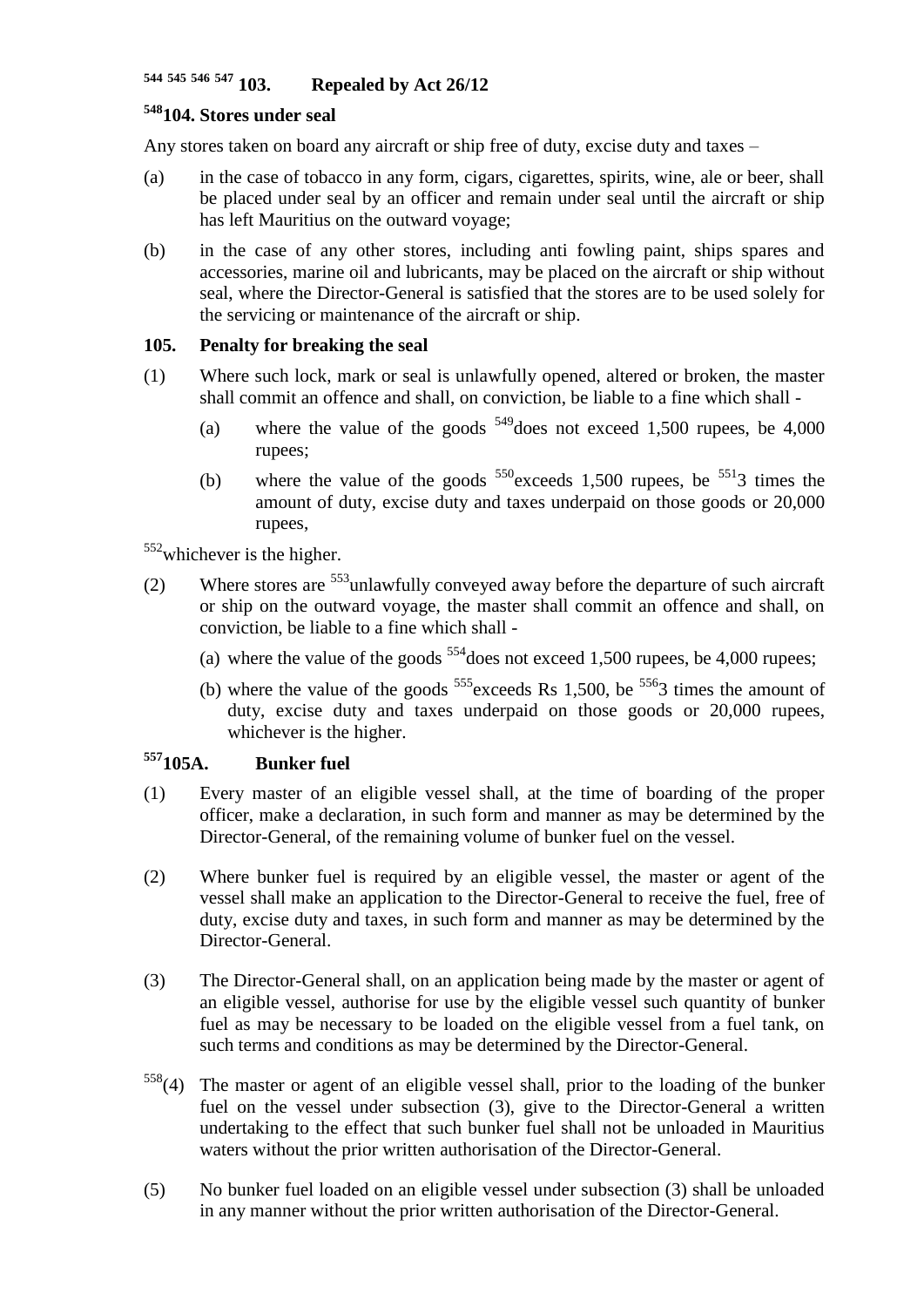# <sup>559</sup>(6) *Repealed by Finance Act 2013*

(7) Any master or agent of an eligible vessel who fails to comply with any provision of this section shall commit an offence and shall, on conviction, be liable to a fine not exceeding 100,000 rupees.

## **PART XI - DRAWBACK**

#### **106. Drawback allowed on re-export**

- (1) Where goods have been imported for the purpose of undergoing processing (including repacking, sorting and grading), manufacturing or repair and are thereafter exported, duty and  $560$  excise duty paid at the time of import of such goods may be repaid as drawback on such conditions as may be prescribed.
- (2) Where goods have been imported and subsequently  $^{561}$ re-exported without having undergone any processing and without having been put to use, duty and excise duty paid at the time of import of such goods may be repaid as drawback on such conditions as may be prescribed.
- (3) No payment of drawback shall be made until the aircraft or ship carrying such goods has left Mauritius.
- $562(4)$  Notwithstanding subsection (3), payment of drawback shall be made at the time the goods are admitted into a freeport zone exclusively for export.

#### **107. Application by actual exporters**

Actual exporters demanding payment of drawback on any goods duly exported shall make and subscribe an application in such form and manner as may be prescribed.

## **<sup>563</sup>108. When no drawback allowed**

Where any goods which have been entered for export under drawback are brought to any quay, wharf or other place to be shipped for export and are, upon examination by the proper officer found not to be of the description on the bill of entry or other documents for the allowance of drawback, or where any goods upon which drawback has been claimed or allowed after shipment and are subsequently found not to have been shipped, all such goods and the packages containing them with all other contents, shall be liable to forfeiture, as the case may be, and the person entering such goods and claiming the drawback thereon shall in every case commit an offence and shall, on conviction, be liable to a fine which shall –

- (a) when the value of such goods  $564$  does not exceed 1,500 rupees, be 4,000 rupees;
- (b) where the value of such goods  $565$  exceeds 1,500 rupees, be  $5663$  times the amount of duty, excise duty and taxes claimed as drawback on those goods or 20,000 rupees, whichever is the higher.

#### **109. Standard drawback rates**

In case of goods manufactured in and exported from Mauritius, a drawback on the duty and <sup>567</sup>excise duty may be allowed in respect of any imported raw material used in the manufacture of such goods at such standard drawback rates and subject to such conditions as may be prescribed.

# **<sup>568</sup>PART XII - GOODS FOR TRANSIT OR <sup>569</sup>TRANSHIPMENT**

#### **110. Transit or transhipment**

(1) On the entry inwards of any aircraft or ship, the  $570$ Director-General may, on the application of the owner of any imported goods which have been specifically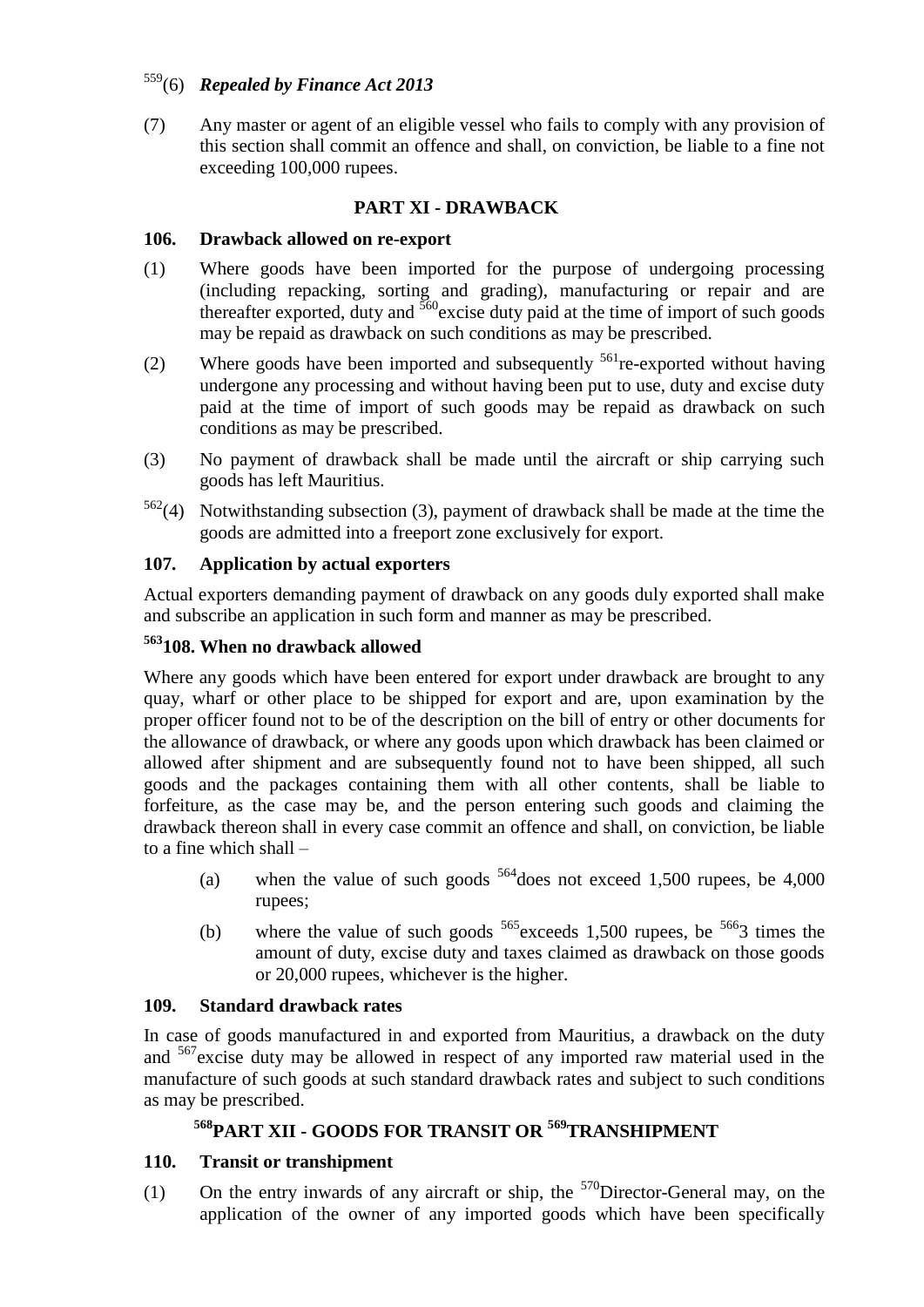manifested at the time of import as being for transit or transhipment, permit the transit or transhipment of such goods without payment of duty, excise duty and taxes, if any, leviable thereon.

- (2) Any transit or transhipment shall take place after the passing of the appropriate entry in respect of the goods.
- (3) Where goods under subsection (1) for any reason have to leave the customs area prior to their transit or transhipment, the Director-General may -
	- (a) require and take appropriate security to cover the duty,  $571$  excise duty and taxes payable;
	- (b) require that the goods be placed or transported under seal affixed by Customs.
- (4) Any person who, without the prior authorisation of the Director-General
	- (a) tranships or attempts to tranship any goods from an aircraft or ship to another aircraft or ship; or
	- (b) attempts to take out of Customs control any goods entered for transit or transhipment,

shall commit an offence, and the goods, the subject matter of the offence, shall be liable to forfeiture.

# **PART XIII - COASTING TRADE**

#### **111. Coasting aircraft or ship**

- (1) No goods, being carried coastwise, shall be taken into or put out of any coasting aircraft or ship at sea or in parts beyond the seas, and no coasting aircraft or ship shall touch at any port beyond the seas, or deviate from its flight or voyage, unless forced so to do by unavoidable circumstances.
- (2) Where the master (or his agent) of any coasting aircraft or ship, which has touched at any port beyond the seas or deviated from its flight or voyage does not declare such fact in writing to the  $572$ Director-General on the arrival of the aircraft or ship in Mauritius, he shall commit an offence under this Act and shall, on conviction, be liable to a fine not exceeding  $5732$  million rupees.

# **112. Foreign aircraft or ships in coasting trade**

Every foreign aircraft or ship proceeding either with cargo or passengers or in ballast on any voyage from one part of Mauritius to another part shall be subject, as to stores for the use of the crew and in all other respects, to the same laws and regulations to which Mauritian aircraft or ships, when so employed, are subject.

#### **113. Officers may board**

The proper officer may go on board any aircraft or ship in Mauritius and search such aircraft or ship engaged in coasting trade and examine all goods and all goods being laden or unladen and may require the production of all documents which ought to be on board such aircraft or ship.

# **114. Goods entered outwards without landing**

Where the master of any aircraft or ship has brought any goods not liable to duty, excise  $duty<sup>574</sup>$  and taxes coastwise, and wishes to proceed with such goods or any of them to parts beyond the seas, he may, with the authorisation of the <sup>575</sup>Director-General, enter outwards the aircraft or ship, as well as such goods for the intended voyage without first landing the same.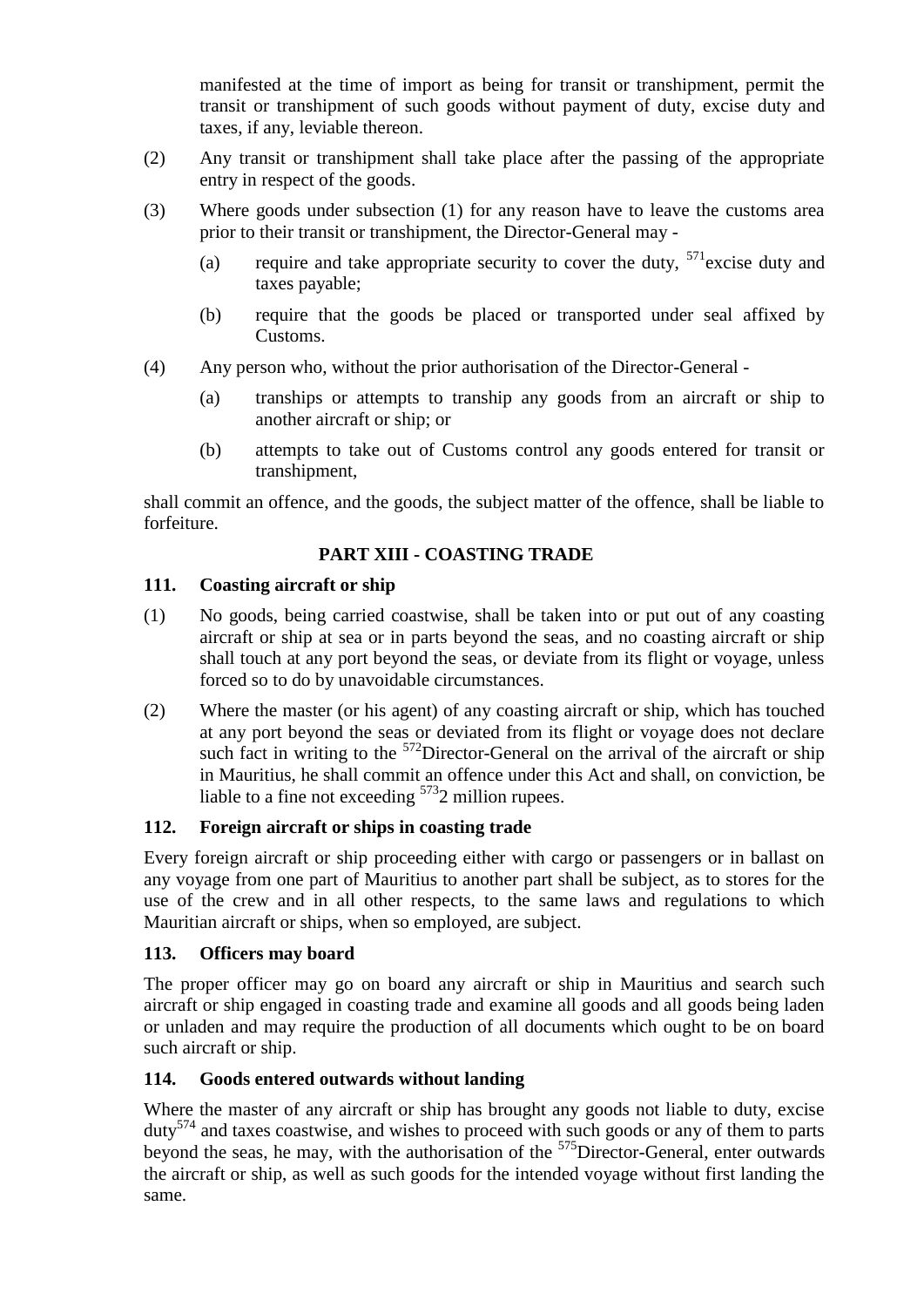### **115. Bond for stores**

- (1) The master of every aircraft or ship bound for any island (other than the  $576$ Island of Mauritius) which is under the jurisdiction of the State of Mauritius, shall furnish bond that only such stores as the <sup>577</sup>Director-General may consider necessary for the use of the master, crew and passengers of the said aircraft or ship during its flight or voyage to that island and back again, shall be carried for the purpose to and from the island.
- (2) Where it is found on the return of the aircraft or ship to a port in the Island of Mauritius that there is a deficiency in the quantity of stores remaining on board on its arrival at the port in excess of such deficiency as the Director-General considers reasonable, the master shall be liable to pay treble the duty,  $578$  excise duty and taxes due on such excess.

## **116. Goods to be carried coastwise**

No goods shall be carried coastwise except goods produced in Mauritius and goods which have been legally imported into Mauritius and upon which duty,  $579$  excise duty and taxes, if any, have been paid.

# **<sup>580</sup>PART XIIIA - RODRIGUES DEVELOPMENT ZONE**

## **116A. Application of PART XIIIA**

- (1) This Part shall apply to specified goods entering  $581$  or leaving the Island of Rodrigues from or to the Island of Mauritius.
- (2) Any specified goods shall be transported from the Island of Mauritius to the Island of Rodrigues under Customs control.
- (3) For the purposes of this Part -

<sup>582</sup> <sup>583</sup>"specified goods" means any goods subject to duty, other than those specified in the First Schedule, destined for the Island of Rodrigues, which are-

- $584$ (a) imported;
- (b) removed from a bonded warehouse;
- $585(c)$
- (d) removed from a freeport zone.

# **116B. Specified goods entering the Island of Rodrigues**

Any specified goods entering the Island of Rodrigues shall be deemed to be goods imported into the Island of Rodrigues and shall be entered free of duty.

#### **116C. Specified goods leaving the Island of Rodrigues**

- (1) Subject to the other provisions of this section, any specified goods which have entered the Island of Rodrigues free of duty shall, when entering the Island of Mauritius as merchandise for sale or as accompanied or unaccompanied luggage, be deemed to be goods imported into the Island of Mauritius and shall be entered on payment of duty and value added tax.
- (2) The value added tax referred to in subsection (1) shall be calculated on the amount of duty payable on those goods.
- (3) Subject to subsection (4), where a passenger travels from the Island of Rodrigues to the Island of Mauritius, he shall, upon presentation to a proper officer, of his passport, national identity card, or travel document, as the case may be, be entitled -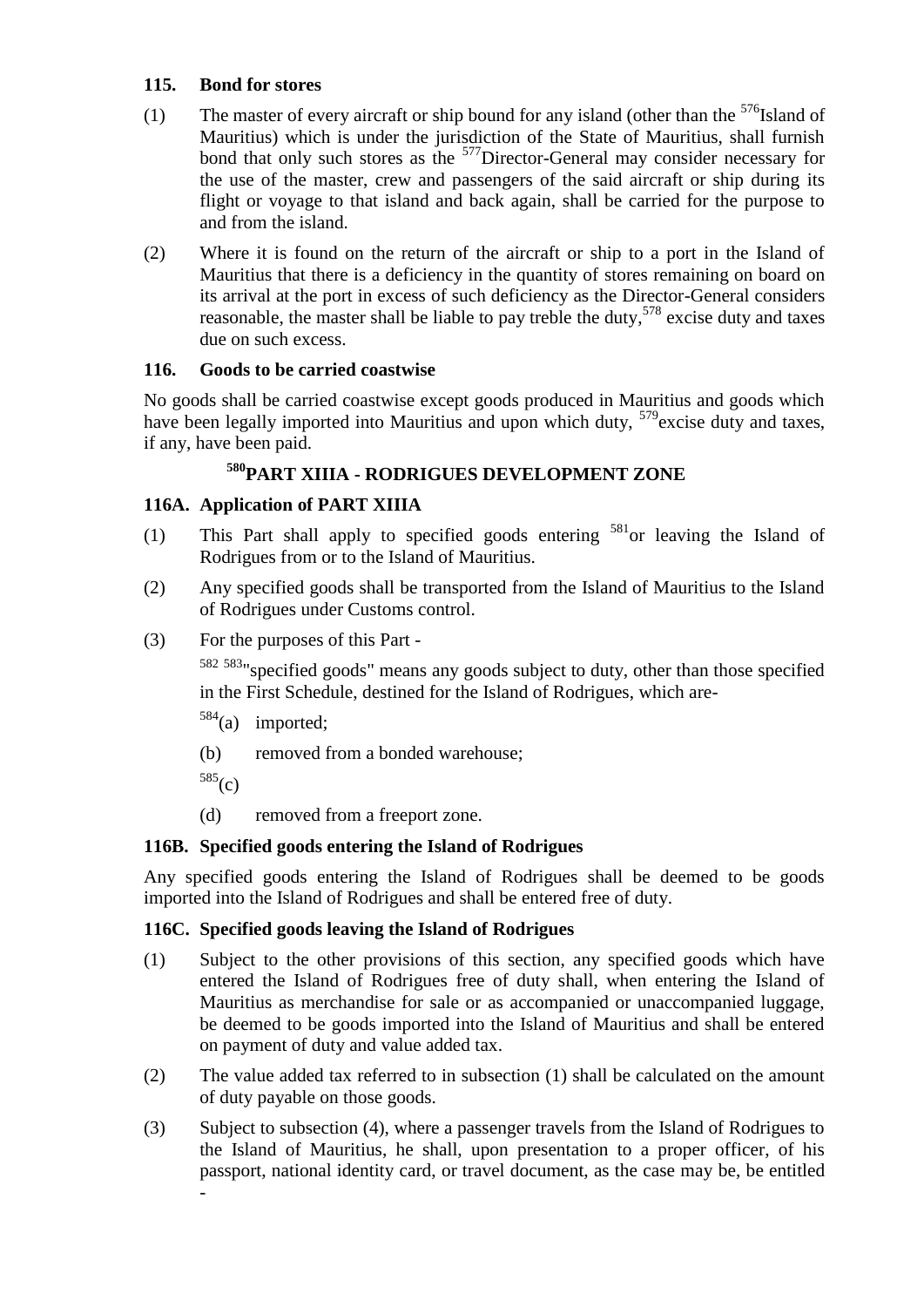- (a) where he is under the age of 12 years, to a duty-free allowance of  $10,000^{586}$ rupees; or
- (b) in any other case, to a duty-free allowance of  $20,000^{587}$  rupees; or
- (c) such other amounts as may be prescribed,

on any specified goods purchased in the Island of Rodrigues and which are accompanied luggage of the passenger.

(4) Where the value of the specified goods exceeds the allowance referred to in subsection (3), duty and excise duty<sup>539</sup> on the excess value of those goods and value added tax calculated on the amount of that duty and excise duty<sup>588</sup> shall be leviable.

## **116D. Report of ship or aircraft**

The master of every ship or aircraft transporting specified goods from the Island of Mauritius to the Island of Rodrigues shall submit to the <sup>589</sup>Director-General a report, in such form and in such manner as may be approved by the Director-General, of the ship or aircraft, its cargo of specified goods and of its departure from the Island of Mauritius and its arrival in the Island of Rodrigues.

#### **116E. Offences and penalties**

The offences and penalties provided for under the customs laws shall apply to any specified goods leaving the Island of Mauritius and entering the Island of Rodrigues or leaving the Island of Rodrigues and entering the Island of Mauritius as if those goods were exported from, or imported into, the Island of Mauritius.

#### **PART XIV - AGENTS AND BROKERS**

#### **117. Authorised persons**

 $590$ The Director-General may, in writing, authorise such person,  $591$ on such terms and conditions as he may determine, to act as agents or brokers for transacting business relating to the entry or clearance of any aircraft or ship or any goods or baggage other than the accompanied non-manifested personal baggage of persons travelling by air or sea.

#### **118. Execution of bond**

- (1) Every broker and agent shall subscribe and execute a bond with two sureties for the proper compliance by such broker and agent, and their customs clerks, with the customs laws.
- (2) In the case of brokers, the bond shall be in the amount of  $592250,000$  rupees.
- (3) In the case of <sup>593</sup>freight forwarding agents, the bond shall be in the amount of not less than <sup>594</sup>one million rupees.
- (4) The  $595$ Director-General may at any time call for the renewal of a bond for any valid reason, including the replacement of sureties who have ceased to be acceptable as sureties.

#### **119. Requisites for agents and brokers**

 $596(1)$  No person shall be authorized by the  $597$ Director-General to act as agent or broker unless he is satisfied that such person has the necessary ability or the necessary equipment and storage facilities for the handling and safe custody of cargo to effectively transact his business.

# $598599(1A),$   $600(1B),$  (1C), (1D) [Repealed]

(2) The storage facilities of an agent or broker shall be deemed to form part of a quay  $^{601}$ , wharf or airport for the purposes of section 55. $^{602}$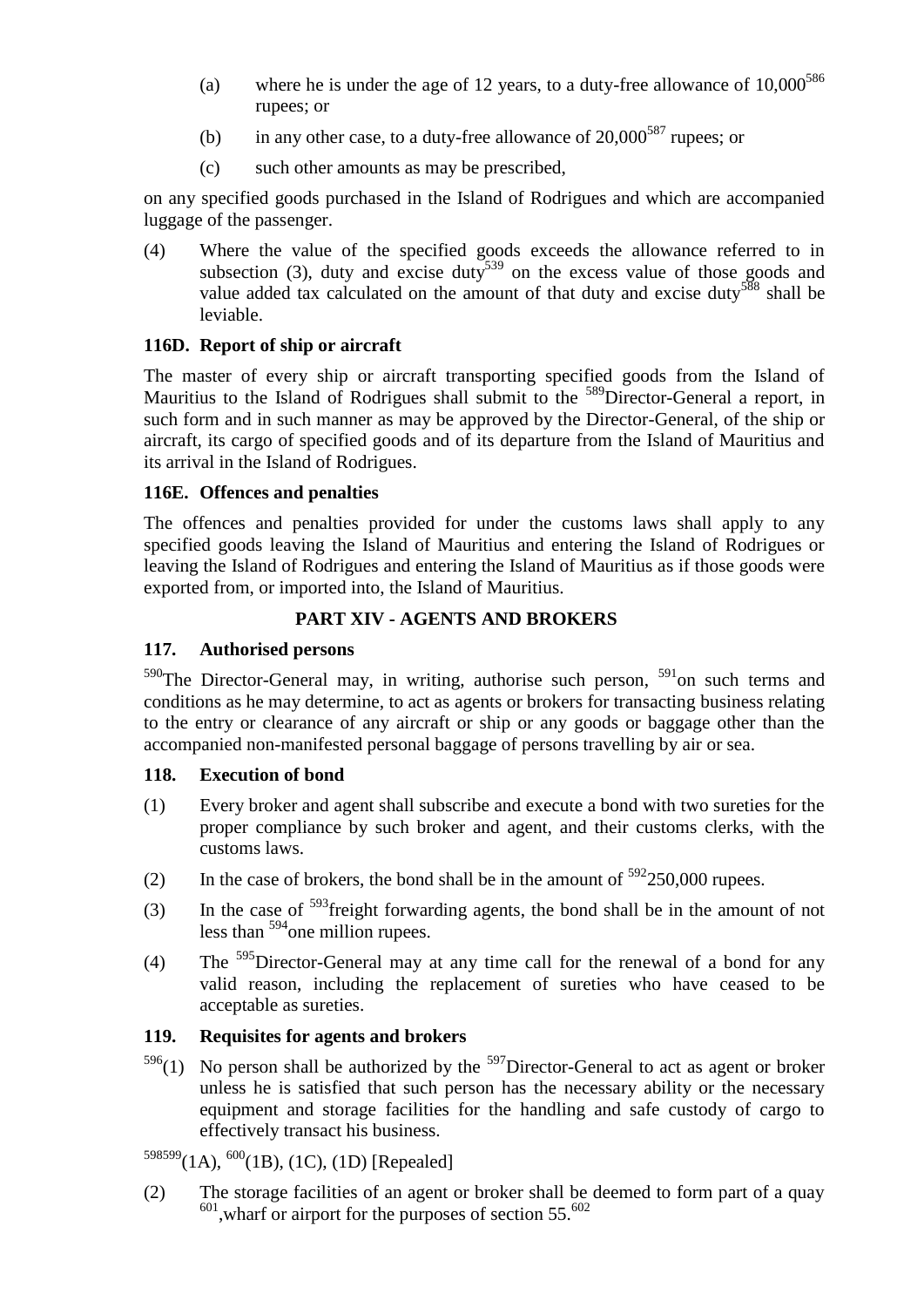- (3) The Minister may prescribe the maximum number of persons to be authorised under subsection (1).
- (4)  $603$ The Director-General may, by notice in writing,  $604$  suspend for such period as he may determine, or revoke the authority given to any person to act as agent or broker  $605$  where –
	- (a) <sup>606</sup>that person has been guilty of an offence involving fraud or other dishonesty or been guilty of any crime or misconduct;
	- (b) findings of fraud or misconduct in the exercise of such person's function as broker or agent, have been established;
	- $607$ (ba) the Director-General is of the opinion that the agent or broker has, in the exercise of his function as agent or broker, committed any act of misconduct, dishonesty or fraud;
		- (c) that person is unable efficiently to act as agent or broker by reason of mental or physical incapacity;
		- (d) that person fails to execute or renew the bond required by section 118, or fails to take out or renew the <sup>608</sup> prescribed licence; or
		- (e) where that person has not, on a continual basis, practised as agent or broker for a period of one year.
- (5) Where  $609a$  notice in writing made under subsection (4) specifying the reason or reasons for which the authority is revoked has been given to that person or to his clerk or at his usual place of abode or business, such authority shall cease to have effect.
- $610(5A)$ While an authorisation is suspended, the agent or broker shall not, during the period of the suspension, carry out his duties as agent or broker.
- (6) For the purpose of this Part, "agents or brokers" does not include shipping or aircraft agents entering or clearing the aircraft or ship, or their principals, in the discharge of their duties as agents or proxies.

## **119A. <sup>611</sup>Duties and obligations of a freight forwarding agent or broker**

In addition to the duties and obligations under this Act, a freight forwarding agent or broker shall comply with such duties and obligations relating to the entry of goods as may be prescribed.

# **<sup>612</sup>119B . Fees and charges leviable by agent**

Any fees and charges leviable by an agent with respect to the making of bills of entry, handling, unstuffing, storage, documentation, haulage services and such other tasks related to the import and export of consolidated cargo on behalf of economic operators shall be levied at such rate as may be prescribed.

# **<sup>613</sup>120. Appointment and revocation of <sup>614</sup>Customs clerk**

- (1) (a) An agent, broker, importer or exporter shall apply to the  $615$ Director-General for such person as may be designated by him to assist him in transacting his business at Customs, to be registered as customs clerk.
	- (b) An application under paragraph (a) shall be made in such manner and in such form as may be approved by the Director-General.
- (2) The Director-General may register a customs clerk on such terms and conditions as he may determine.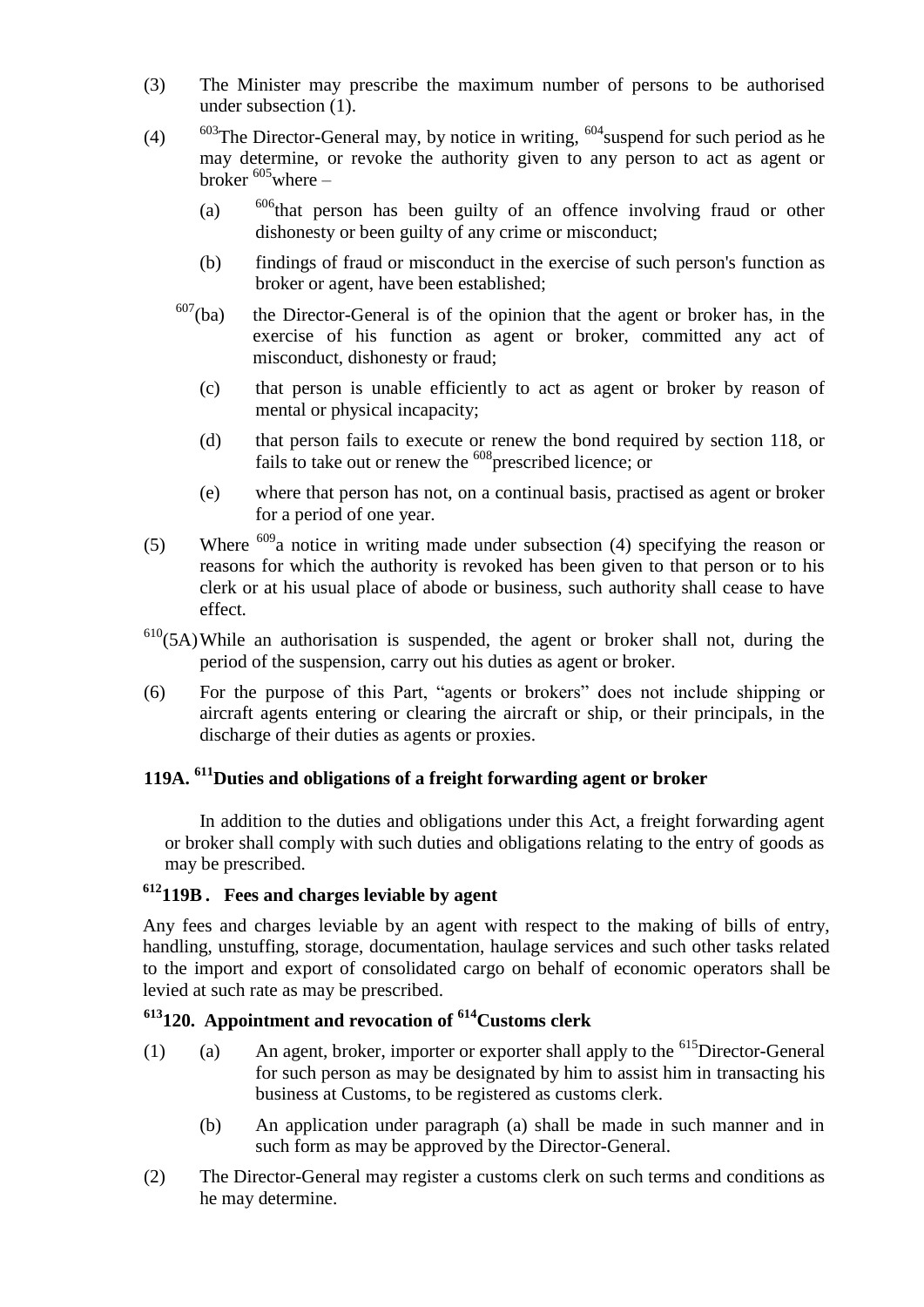- (3) No person shall act as customs clerk unless he is registered with the Director-General.
- (4) Where the Director-General is of opinion that any customs clerk has, in the discharge of his duties as customs clerk, committed any act of misconduct, dishonesty or fraud, he shall, by notice in writing, suspend for such period as he may determine, or cancel, the registration of the customs clerk.
- (5) The Director-General shall give an opportunity to a customs clerk to answer in writing any charge of misconduct, dishonesty or fraud before a notice under subsection (4) is given.

#### **121. No entry of goods by unauthorised persons**

 $616$ Where -

- (a) any person not authorised to act as agent or broker for transacting business relative to the clearance of any aircraft or ship, goods or baggage;
- (b) any person not being the designated clerk to any duly authorised agent, broker, importer, exporter or consignee;
- (c) any person, whether so authorised or designated or not,

makes or causes to be made entry of any goods without being duly authorised for the purpose by the importer, exporter or consignee of these goods, he shall commit an offence and shall, on conviction, be liable to a fine not exceeding <sup>617</sup>20,000 rupees.

#### **122. Authority may be required**

- (1) Where any person makes an application to the  $^{618}$ Director-General to transact business on behalf of any other person, the Director-General may require the person so applying to produce a written authority from the person on whose behalf the application is made and, in default of the production of such authority, reject such application.
- (2) The Director-General may require the authority to specify the business and such other reasonable information as he may determine.

#### **123. Liability of agents and brokers**

- (1) Subject to subsection (2), an agent, broker or person who performs any act on behalf of the owner of any goods shall, for the purposes of this Act, be deemed to be the owner of such goods and shall accordingly be personally liable for the payment of any duty, <sup>619</sup>excise duty and taxes to which such goods are liable and for the performance of all acts in respect of such goods which the owner thereof is required to perform under  $620<sub>th</sub>$  in  $N-1$
- (2) The liability of the agent, broker or other person under this section shall not extend to the payment of any such duty, excise duty and taxes which become payable, or the performance of any such act which falls to be performed, after the agent, broker or other person has ceased, in respect of such goods, to be the agent of the owner unless he has undertaken a personal liability.
- (3) Nothing contained in this section shall relieve the owner of such goods from any such liability.

#### **124. Liability of owner for acts of agent or his own employee**

(1) Unless otherwise established to the satisfaction of the  $621$ Director-General, an owner of goods shall be liable for the acts and declarations of his duly authorised agent or designated clerk and may accordingly be prosecuted for an offence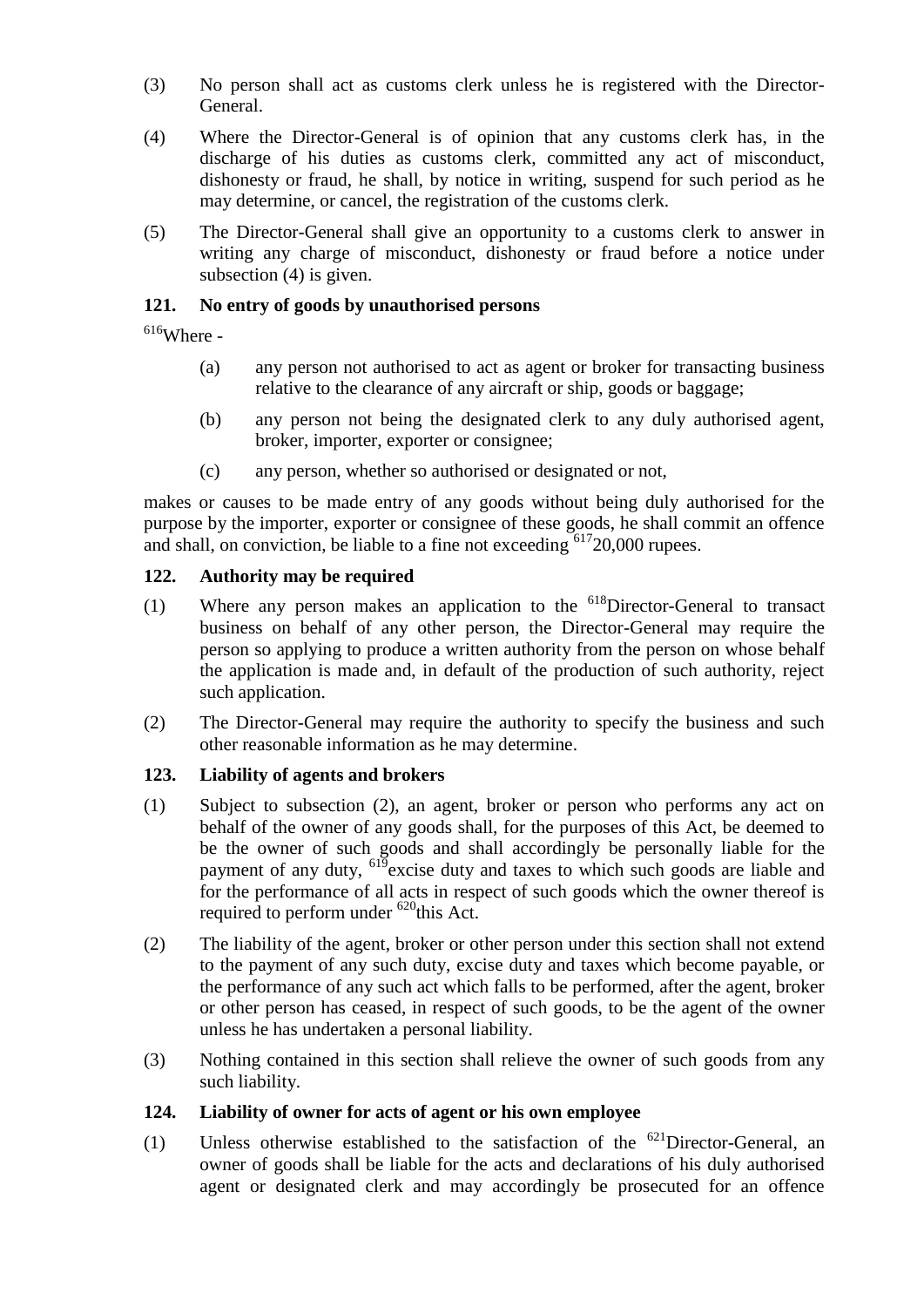committed by such agent or designated clerk in relation to any such goods as if such owner had himself committed the offence.

- (2) An owner shall not be sentenced to imprisonment for any offence committed by his duly authorised agent or designated clerk unless such owner actually consented to the commission of the offence.
- (3) Nothing herein contained shall relieve the duly authorised agent or designated clerk from any liability to prosecution in respect of any such offence.

#### **PART XV - POWERS OF OFFICERS**

#### *Sub-Part I - General*

# **125. Power of <sup>622</sup>Director-General to enforce customs laws**

- (1) The Director-General has, within the customs area <sup>623</sup>, port premises, airport or freeport zone, exclusive power to enforce customs laws and any other enactment in so far as import or export of goods is concerned, including the power to perform security checks, to<sup>624</sup> question detain and search persons<sup>625</sup> and to search their luggage and goods.
- (2) The Director-General has power to enforce, anywhere in Mauritius, customs laws and any other enactment in so far as import or export of goods is concerned.
- (3) The Director-General may request the assistance of the police in enforcing customs laws. 626
- $627$  (4) This section shall also apply in the case where the amount of currency  $628$ , bearer negotiable instruments, precious stones and metals, including gold, diamond and jewellery, or any goods of high value, including work of arts, may involve money laundering <sup>629</sup>, the financing of terrorism or any other criminal offence referred to in section 131A.

#### **<sup>630</sup>125A. Power to waive penalty, interest, surcharge or rent<sup>631</sup>**

- (1) The Director-General may, in accordance with guidelines issued by the Independent Tax Panel under the Mauritius Revenue Authority Act, waive the whole or part of any penalty, interest, surcharge or rent imposed under any customs law where failure to comply with the customs law was attributable to a just or reasonable cause.
- (2) In the exercise of his power under subsection (1), the Director-General shall, in writing, record the reason for waiving the penalty, interest, surcharge or rent.

## **<sup>632</sup>125B. Statements of Practice**

The Director-General shall, from time to time, issue and publish Statements of Practice in relation to the application of specific provisions of the customs laws.

#### **126. Power of officers to enforce laws relating to customs**

Every officer is hereby empowered to enforce the provisions of  $633$ this Act and the Customs Tariff Act and any other enactment in so far as import or export is concerned and in so far as the assistance of Customs is required for the implementation of such enactments.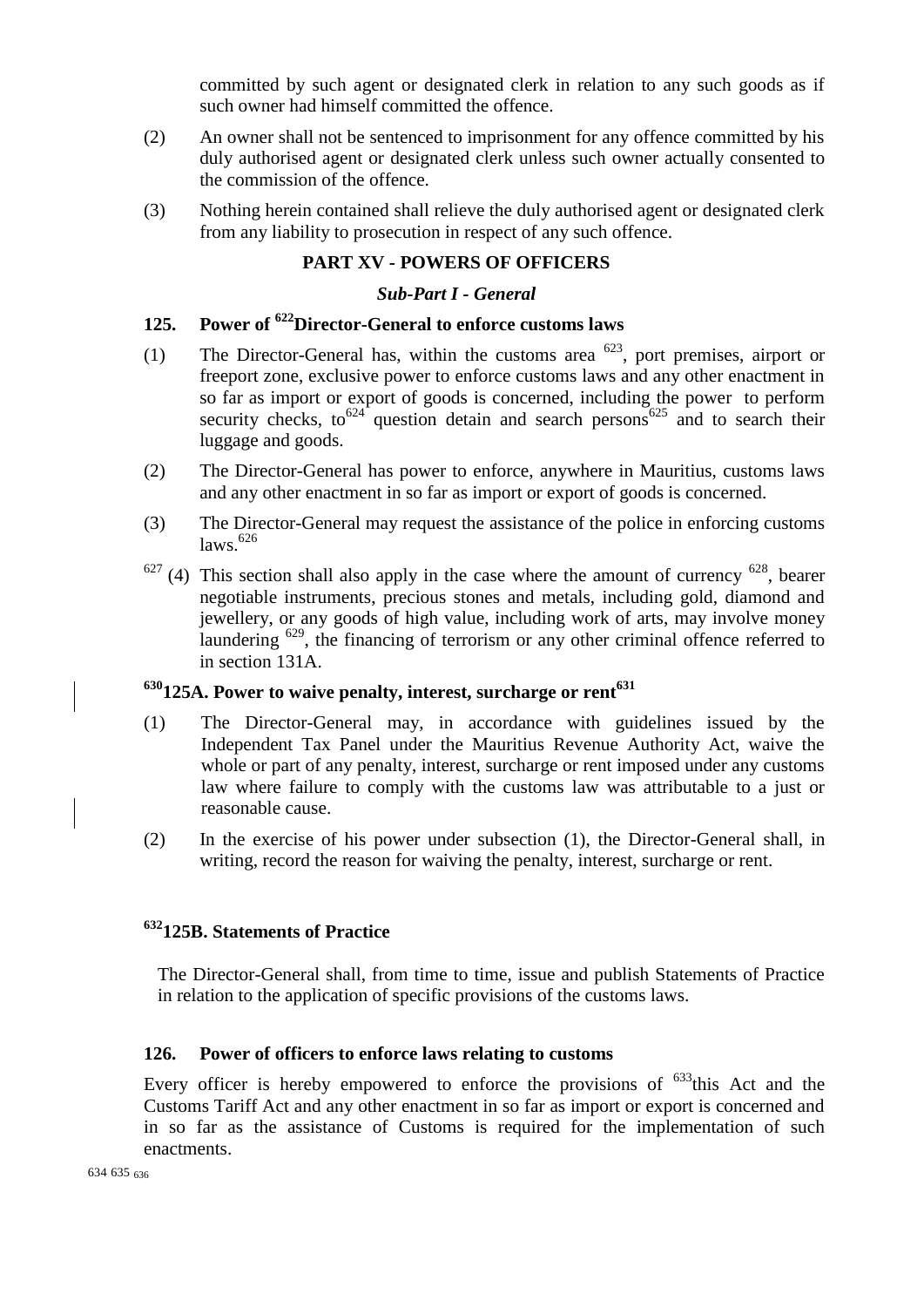#### **127. Power to examine all goods**

- (1) Any officer may, at the risk of the owner, open packages and examine, weigh, mark and seal any goods subject to the control of <sup>637</sup>Customs.
- $638(1)$ Any examination under subsection (1) may include the physical or chemical testing of, the drilling into, or the dismantling of, the goods and may be facilitated by any means including the use of chemical substances, detector dogs, x-ray scanning or other imaging equipment, or other mechanical, electrical or electronic device.
- (2) The expenses of the examination including the cost of removal to and from the place of examination shall be borne by the owner.

# **<sup>639</sup>127A. Production of books and records**

- (1) The  $640$ Director-General or a proper officer may, in respect of the entry of any goods, require the importer  $641$ , exporter, agent or broker of those goods  $642$  to
	- $643$ (a) produce, at such time and place as may be specified by the Director-General, for —
		- (i) examination, books, records, invoices  $644$ ,  $645$  bank statements, documents in respect of financial transactions or other documents of any kind relating to those goods, whether on computer or otherwise, which the Director-General or the proper officer considers necessary and which are in the possession or custody or under the control of that importer or exporter;
		- (ii) retention, for a period not exceeding 2 months by the Director-General, of any record or document specified in subparagraph (i) or for taking copies of or extracts therefrom;
		- (b)  $646$  give all reasonable assistance and answer all proper questions either orally or in writing.
- (2) Any person who, when so required, fails to comply with  $647$  subsection (1) shall commit an offence and shall, on conviction, be liable to a fine not exceeding  $648200,000$  rupees and to imprisonment for a term not exceeding 2 years.

### **<sup>649</sup>127B. Power to access computers and other electronic devices**

For the purposes of section 127A, the Director-General may, at any reasonable time –

- (a) have access to  $-$ 
	- (i) any computer, computer software, whether installed in the computer or otherwise, electronic till or any other device, used in connection with any document which the person is required to produce; or
	- (ii) any information, code or technology which has the capability of retransforming or unscrambling encrypted data contained or available to such computers or devices into readable and comprehensive format or text;
- (b) inspect and check the operation of any such computer or other device and make extracts of any computer software, computer output or such other document used in connection therewith;
- (c) require any person by whom or on whose behalf the computer or other electronic device is operated, or any person concerned with the operation of the equipment, to give such assistance as is necessary for the purposes of this section; and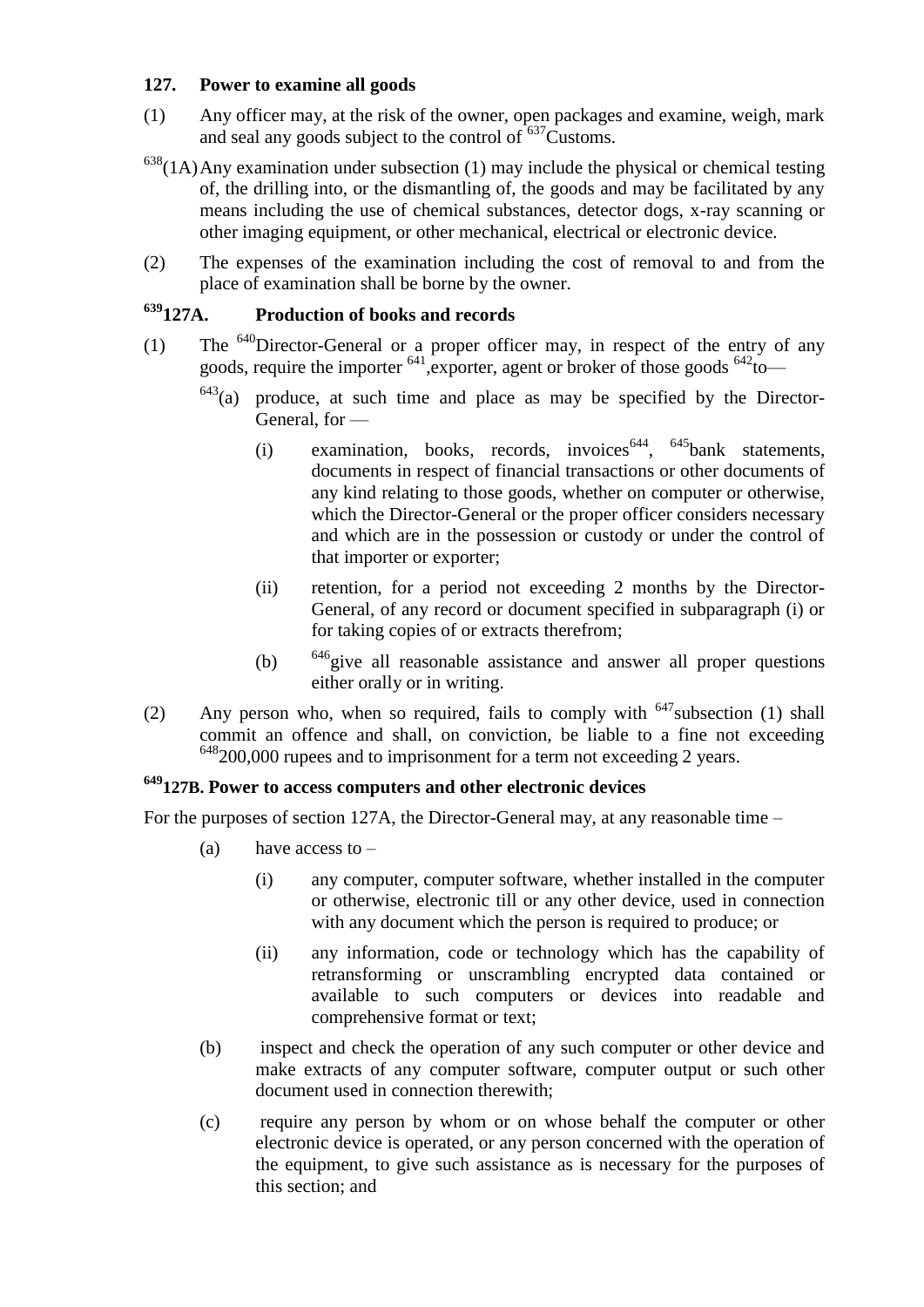(d) require any person in possession of decryption information to grant him access to such decryption information necessary to decrypt data required for the purposes of this section.

### **128. Power to board and search aircraft or ship**

- (1) Any proper officer may, within the borders of Mauritius including its territorial waters and air space -
	- (a) board any aircraft or ship;
	- (b) search any aircraft or ship; and
	- (c) secure any goods on any aircraft or ship
- (2) (a) The power of an officer to board extends to staying on board any aircraft or ship in or for the performance of his duties.
	- (b) The <sup>650</sup>Director-General may station an officer on board any ship and the master shall provide suitable accommodation and suitable and sufficient food for that officer.
- (3) The power of an officer to search extends to every part of any aircraft or ship and includes the power to open any package, locker or place and to examine all goods.
- (4) The power of an officer to secure any goods includes the power to fasten down hatchways and other openings into the hold and to lock up, seal, mark or otherwise secure any goods and to remove any goods to the customs warehouse.
- (5) No person shall open, alter, break or erase any fastening, mark, lock or seal placed by an officer upon any goods or upon any door, hatchway, opening or place upon any aircraft or ship except by authority of the Director-General, so long as the goods upon which the fastening, lock, mark or seal is placed, or which are intended to be secured, remain subject to the control of Customs.

#### **129. Patrol of coasts**

Any officer in the course of his duty, and any person or persons assisting him, may patrol upon and pass freely along and over any part of the coast or of the shores, banks or beaches of any port, bay or harbour.

#### **130. Boats to be moored in any place**

The officer in charge for the time being of any vessel or boat employed in the service of Customs may haul that vessel or boat upon any part of the coast or upon the shores, banks, or beaches of any port, bay or harbour and may moor that vessel or boat there and keep her so moored for such time as he thinks necessary.

#### **131. Power to question**

- (1) Any person  $^{651}$ who has landed from or got out of,  $^{652}$ or is about to embark on, any aircraft or ship may be questioned by any officer as to whether he has any dutiable or other goods or any prohibited goods in his possession.
- (2) In the course of any questioning as described under subsection (1), such officer may inspect such person's travel documents including passport or *laissez-passer* and tickets<sup>653</sup> and make a scanned copy thereof, which shall be saved in the Customs Management System operated by the Customs Department of the Authority.

# **<sup>654</sup>131A. Physical cross-border transportation**

 $655 656(1)$  Any person making a physical cross-border transportation of currency or bearer negotiable instruments <sup>657</sup>or precious stones and metals including gold,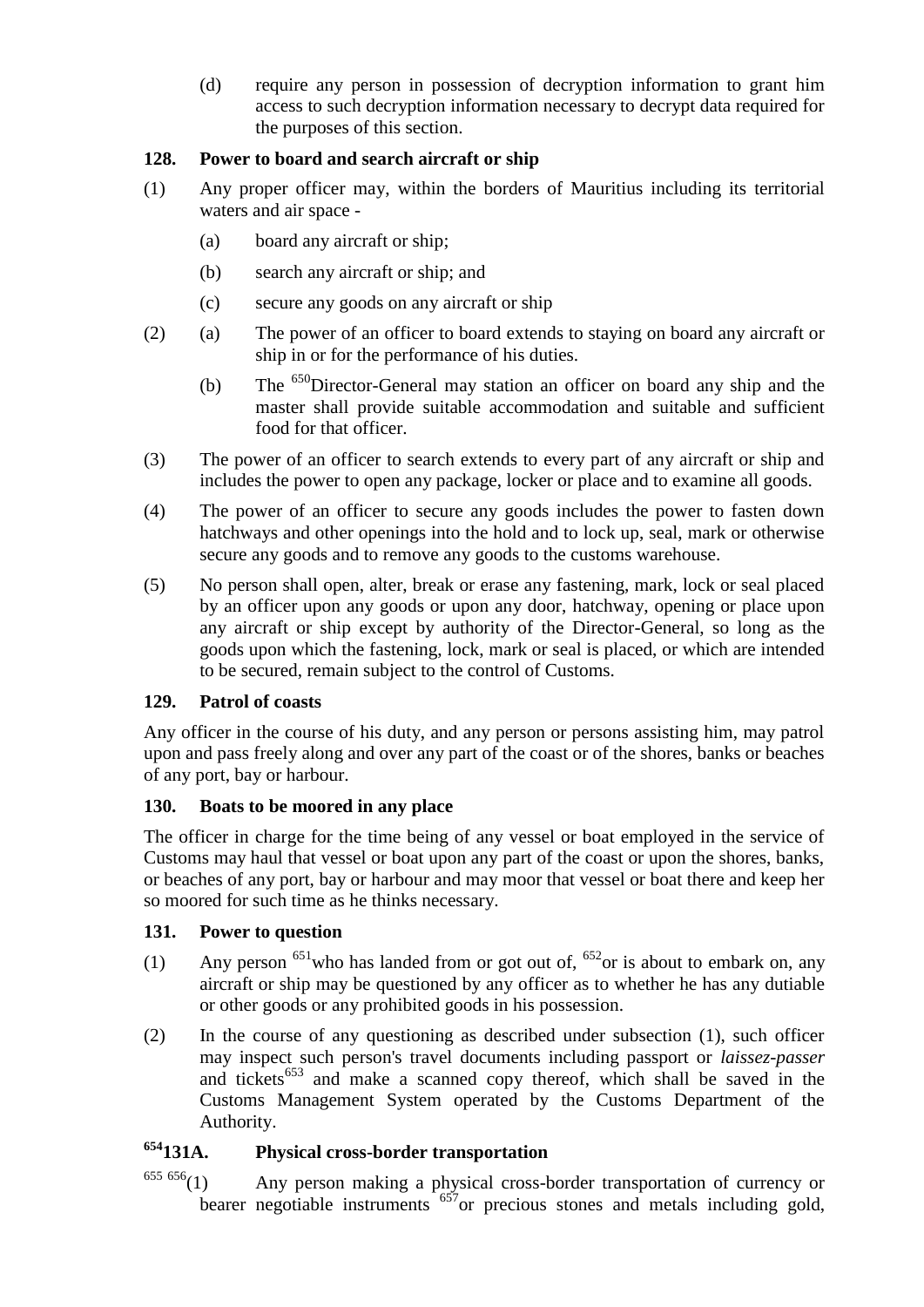diamond and jewellery or any goods of high value including work of arts of an amount of more than 500,000 rupees or such other amount as may be prescribed or its equivalent in any foreign currency shall make a declaration to the proper officer, in such manner as may be prescribed, of the amount of the currency or bearer negotiable instruments or precious stones and metals including gold, diamond and jewellery or any goods of high value including work of arts in his possession, their

- origin and intended use.<br>  $658 659(1 \text{ A})$  (a) Where a (a) Where a person makes a declaration under subsection  $(1)$ , the proper officer shall, forthwith, forward a copy of the declaration to the FIU.
	- (b) Where a person does not make a declaration under subsection (1) and the proper officer reasonably suspects that the amount of currency or bearer negotiable instruments  $\frac{660}{9}$  precious stones and metals including gold, diamond and jewellery or any goods of high value including work of arts in the possession of the person -
		- $(i)$  is more than the amount referred to in subsection  $(1)$ ;
		- (ii) may involve money laundering, the financing of terrorism or any other criminal offence<sup>661</sup>,

he shall require the person to make a declaration to him, in such manner as may be prescribed, of the amount of the currency or bearer negotiable instruments or precious stones and metals including gold, diamond and jewellery or any goods of high value including work of arts in his possession, its origin and intended use.

- (1B) For the purposes of ascertaining the amount of foreign currency referred to in subsections (1) and (1A), the rate of exchange applicable shall be determined in accordance with section 7 of the Customs Tariff Act.
- (2) Any person making  $662a$  declaration under subsection (1) or  $(1A)^{663}$  or refuses to make a declaration when required to do so under subsection (1A)(b) may be questioned by an officer on the particulars of the  $664$  declaration and in the course of any questioning, the officer may inspect the person's travel documents including passport or <sup>665</sup>*laissez-passer* and tickets.

 $666 667$ (3) Where -

- (a) a person refuses to make a declaration when required to do so under subsection  $(1A)(b)$ ; or
- (b) a proper officer has reasonable cause to believe that the declaration made by a person under subsection (1) or (1A) is false or misleading in any material particular,

the proper officer may detain and search the person in accordance with section 132.

668

 $669 670(4)$  Where a proper officer reasonably suspects that the amount of currency or bearer negotiable instruments or precious stones and metals including gold, diamond and jewellery or any goods of high value including work of arts declared under subsection (1) or  $(1A)$  and detected, if any, pursuant to subsection  $(3)$ , may involve money laundering, financing of terrorism or any other criminal offence, he shall –

(a) forthwith pass on the information to FIU, the Police, the Independent Commission against Corruption established under the Prevention of Corruption Act or the Counterterrorism Unit, as the case may be;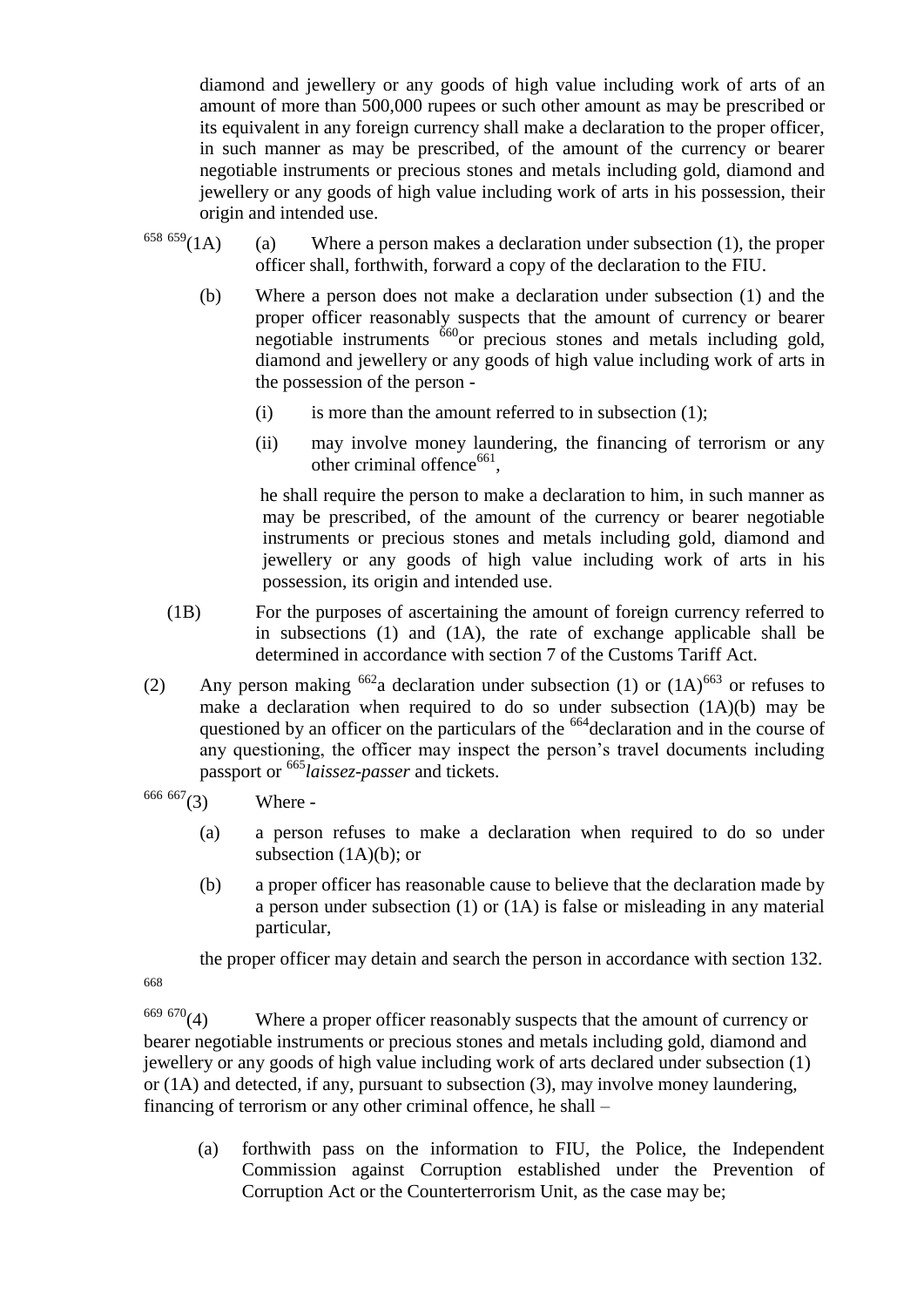- (b) detain, in an escrow account or in such other manner as the Director-General may determine, the amount of the currency or bearer negotiable instruments or precious stones and metals including gold, diamond and jewellery or any goods of high value including work of arts found in the possession of the person, so as to allow for an investigation to be carried out by the Director-General;
- (c) at the end of the investigation, remit any
	- (i) evidence gathered as a result of the investigation; and
	- (ii) subject matter of the offence detained by the Director-General under subparagraph (b), in case of  $-$ 
		- (A) money-laundering, to the Independent Commission against Corruption;
		- (B) financing of terrorism or any other criminal offence, to the Police, the Counterterrorism Unit or such other relevant investigatory body, as the case may be,

for such further investigation or action as may be required.

 $671(4A)$  In any action or proceeding arising out of the detention of the amount of the currency or bearer negotiable instruments or precious stones and metals including gold, diamond and jewellery or any goods of high value including work of arts under subsection (4), the burden of proving the source of the amount of the currency or bearer negotiable instruments or precious stones and metals including gold, diamond and jewellery or any goods of high value including work of arts detained shall lie with the alleged offender.

- (5) Any person who
	- $672(a)$  fails to make a declaration under subsection (1);
	- <sup>673</sup>(b) when so required, refuses to make <sup>674</sup>a declaration under subsection <sup>675</sup>(1A);
	- (c) makes a declaration under subsection (1) or (1A) which is false or misleading in any material particular; or
	- (d) without reasonable excuse, refuses to answer questions under subsection (2),

shall commit an offence and shall, on conviction, be liable to a fine  $676$  of not less than 20 per cent of the whole amount which is the subject matter of the offence but not exceeding 2 million rupees and to imprisonment for a term not exceeding 5 years. <sup>677</sup>

 $678(5A)$  Notwithstanding section 162(6), where an offence is committed under this section by any person and he does not agree to compound the offence, the Director-General shall  $679$  detain the amount of the currency or bearer negotiable instruments or precious stones and metals including gold, diamond and jewellery or any goods of high value including work of arts found in the possession of the person.

 $680(5B)$  Where the Court has convicted a person under subsection (5), the subject matter of the offence may be confiscated and –

(a) the currency or bearer negotiable instruments; or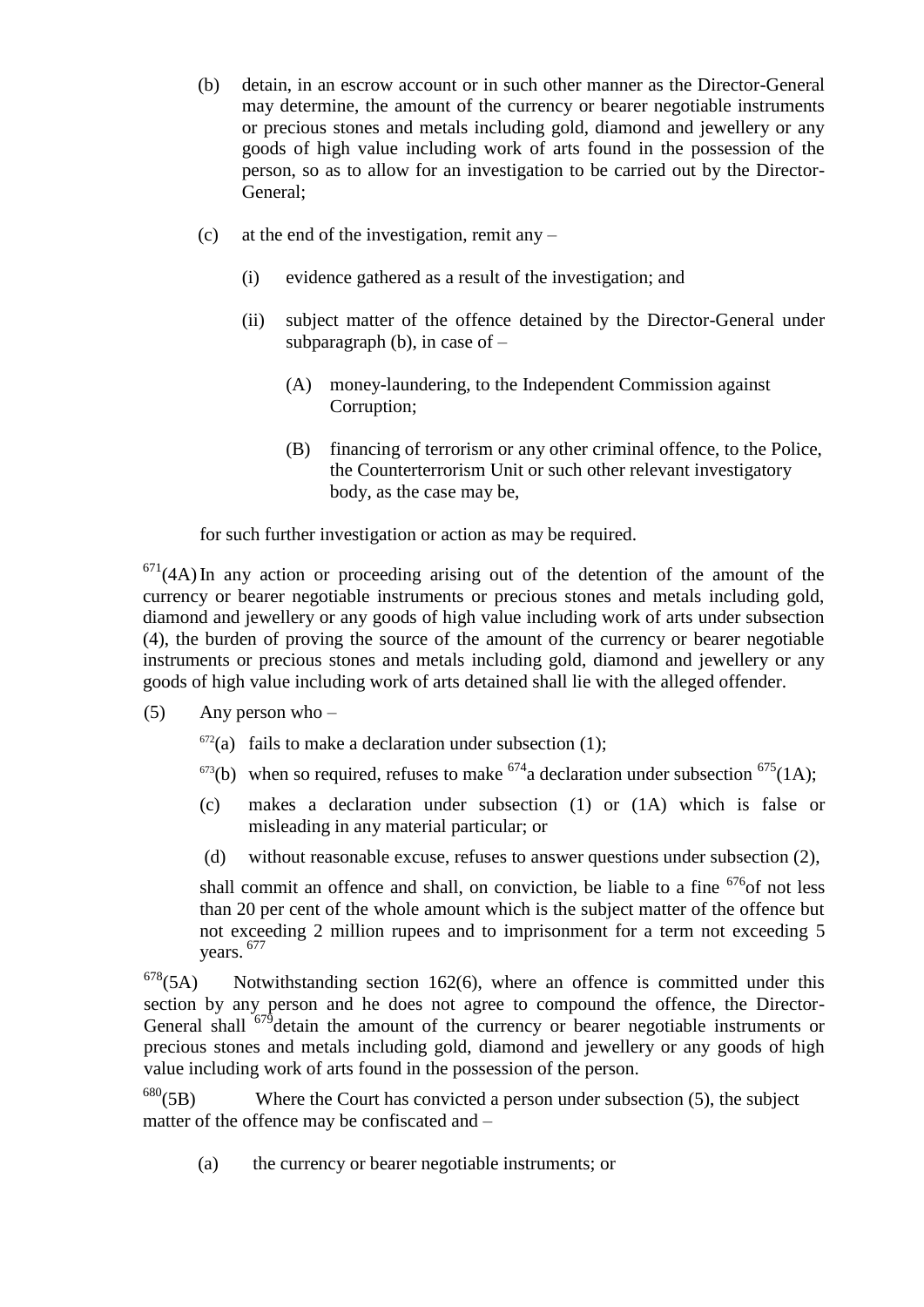(b) in case of precious stones and metals including gold, diamond and jewellery or any goods of high value including work of arts, shall be disposed of by public tender or public auction in accordance with section 61(1) and the proceeds of sale,

shall be paid into the Consolidated Fund.

 $(6)$  In this section –

"bearer negotiable instruments"-

- (a) means monetary instruments in bearer form; and
- (b) includes
	- (i) bearer traveller's cheques;
	- (ii) cheques, promissory notes and money orders, that are either in bearer form, endorsed without restriction, made out to a fictitious payee, or otherwise in such form that title thereto passes upon delivery; or
	- (iii) incomplete instruments, including cheques, promissory notes and money orders, signed, but with the payee's name omitted;

 $681$ "Counterterrorism Unit" has the same meaning as in the Prevention of Terrorism Act;

"currency" means banknotes and coins that are in circulation as a medium of exchange;

 $682$ " financing of terrorism", in relation to section 131A, has the meaning assigned to it in section 11 of the Prevention of Terrorism Act;

 $683$ "financing of terrorism" has the meaning assigned to it in section 4 of the Convention for the Suppression of the Financing of Terrorism Act;

"FIU" has the same meaning as in the Financial Intelligence and Anti-Money Laundering Act;

 $684$ "jewellery" has the same meaning as in the Financial Intelligence and Anti-Money Laundering Act;

"money laundering", in relation to section 131A, has the meaning assigned to it in section 3 of the Financial Intelligence and Anti-Money Laundering Act;

685. money laundering" means money laundering referred to in section 3 of the Financial Intelligence and Anti-Money Laundering Act;

 $686687$ "person" includes<sup>688</sup> any passenger in transit in Mauritius, any incoming passenger or any outgoing passenger holding a valid embarkation card;

"physical cross-border transportation" –

- (a) means any in-bound or out-bound<sup>689</sup> or in transit physical transportation of currency or bearer negotiable instruments <sup>690</sup>or precious stones and metals including gold, diamond and jewellery or any goods of high value including work of arts, from one country to another country; and
- (b) includes
	- (i) physical transportation by a natural person, or in that person's accompanying luggage;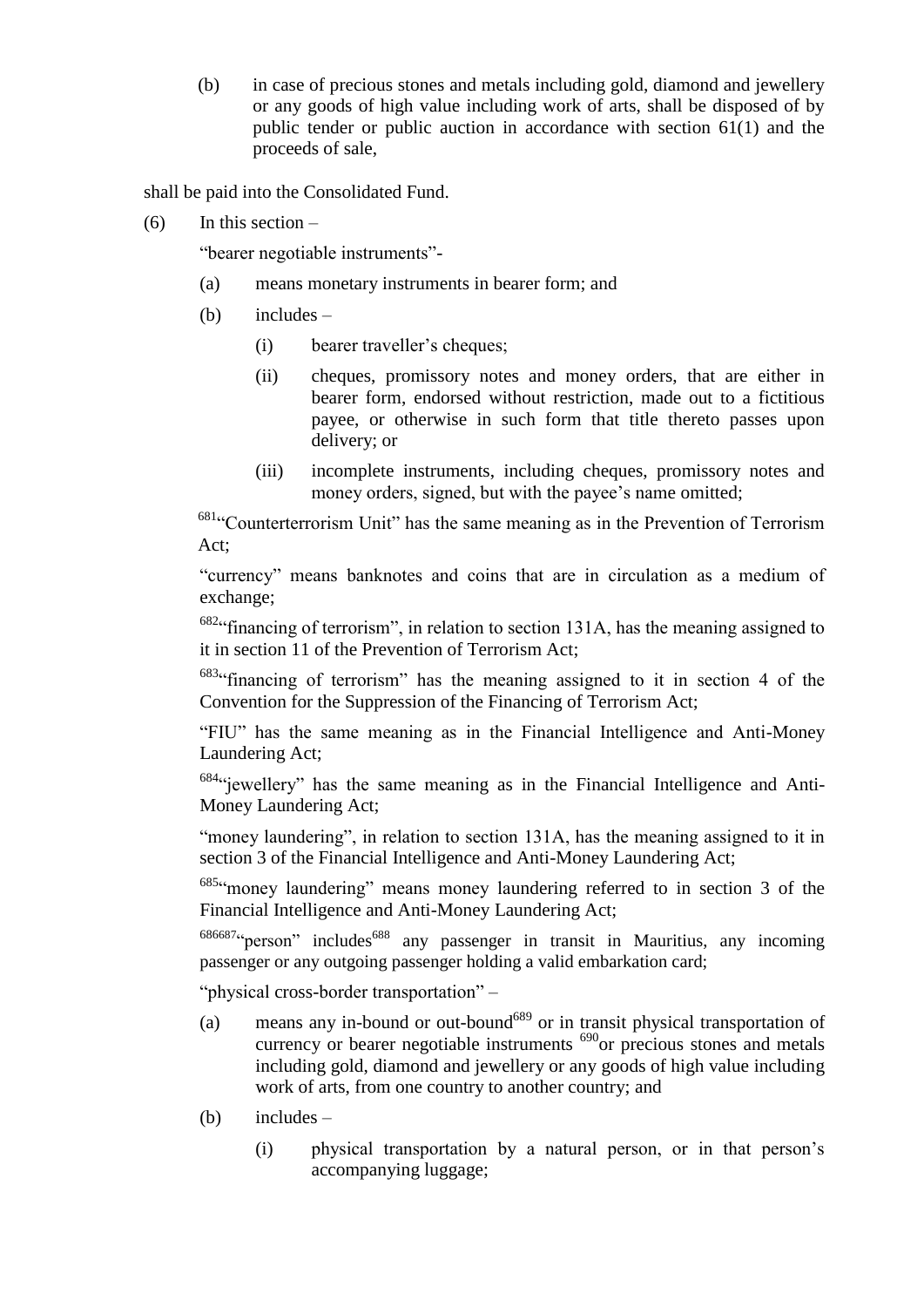- (ii) shipment of currency  $691$  or precious stones and metals including gold, diamond and jewellery or any goods of high value including work of arts through containerized cargo; or
- (iii) the mailing of currency or bearer negotiable instruments <sup>654</sup>or precious stones and metals including gold, diamond and jewellery or any goods of high value including work of arts, by a natural or legal person;

 $692$ " precious metal" has the same meaning as in the Financial Intelligence and Anti-Money Laundering Act;

"precious stone" has the same meaning as in the Financial Intelligence and Anti-Money Laundering Act.

#### **132. Detention and search of suspected persons**

(1) Where any officer has reasonable cause to believe that any person is unlawfully carrying, whether concealed or secreted about his person or not, any goods subject to the control of Customs or any prohibited goods, that officer may detain and search the suspected person.

 $^{693}(1)$  This section shall apply to any person  $^{694}$  referred to in section 131A(4).

- (2) A female shall not be searched except by a female officer.
- $695(3)$  Any search carried out under this section may be effected through the use of x-ray scanning or other imaging equipment or such other device as the Director-General may determine.

#### **133. Power to stop vehicles within customs area**

- (1) Any officer may, upon reasonable suspicion, stop and search any vehicle within the customs area  $\frac{696}{ }$ , port premises, airport or freeport zone, for the purpose of ascertaining whether any dutiable goods, or any prohibits or restricted imports or exports, are contained therein.
- (2) The driver of any vehicle who fails to stop or who fails to permit such search whenever required by any such officer shall commit an offence.

#### **134. Power to stop vehicles outside customs area**

- (1) Any officer or police officer may, upon reasonable suspicion, stop and search any vehicle for the purpose of ascertaining whether any dutiable goods, or any prohibited or restricted imports or exports, are contained therein.
- (2) The driver of any vehicle who fails to stop or who fails to permit that search whenever required by any such officer shall commit an offence.

#### **135. Search warrant**

- (1) Where the <sup>697</sup>Director-General reasonably suspects that an offence against this Act has been, is being or is likely to be committed, he may issue to an officer a warrant in the form set out in the  $698$ Second Schedule  $699$ for the search of any premises.
- (2) Notwithstanding subsection (1), licensed premises may be searched without warrant.
- $700(3)$  For the purposes of subsections (1) and (2), an officer may -
	- (a) question the owner of, or any person found on, the premises;
	- (b) inspect and take copies of any material documents, or of any material information stored in a computer or other electronic device found on the premises;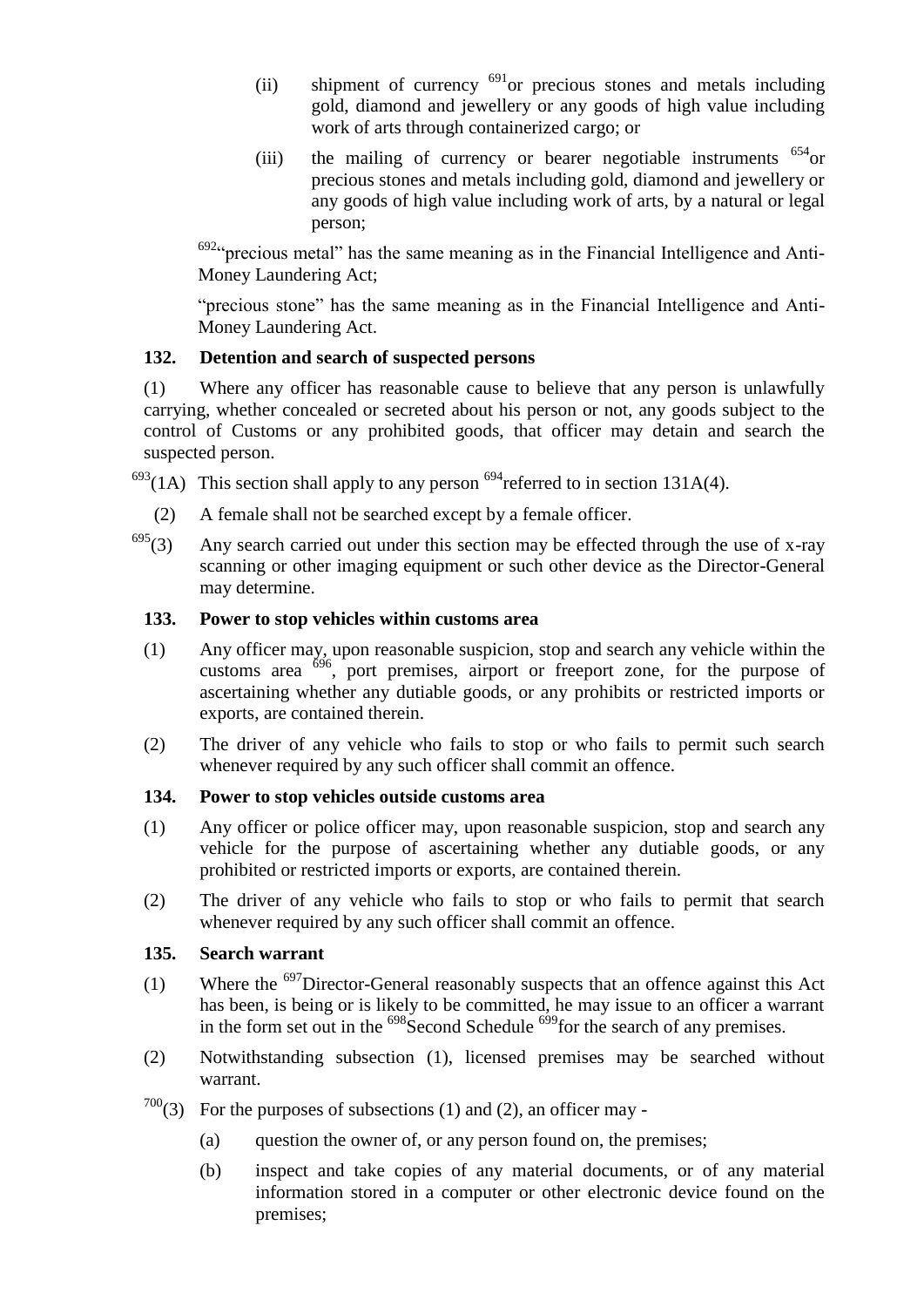- (c) detain and remove any suspected goods or place them under Customs locks and seals at the premises, pending their removal to a customs warehouse.
- (4) The Director-General may, at the request of the owner or custodian of detained goods, allow the release of the goods, other than prohibited goods, subject to -
	- (a) the submission of a bank guarantee covering the  $701$  duty, excise duty and taxes underpaid on the goods which shall be liable to forfeiture on a final conviction by a competent Court;
	- (b) the retention of appropriate samples as exhibits.

#### **136. Power to take assistance**

Any officer acting under a warrant issued under section 135 of this Act may be assisted by any police officer and such other persons as he thinks necessary.

#### **137. Arrest of persons**

- (1) Any officer may, without warrant, arrest any person whom he has reasonable ground to believe is involved in the commission or attempted commission of any of the following offences -
	- (a) smuggling;
	- (b) importing any prohibited goods;
	- (c) exporting any prohibited goods;
	- (d) unlawfully conveying or having in his possession any smuggled goods or prohibited goods; <sup>702</sup>
	- $703$ (da) money laundering or financing of terrorism pursuant to section 131A(4); or
	- (e) striking, obstructing, molesting or assaulting any officer in the execution of his duty.
- (2) Every person arrested shall, as soon as practicable and at any rate not later than within 24 hours of his arrest, be referred to the police.
- (3) The police shall make an appropriate entry of the referrant in the occurrence book of the police station where an arrested person is brought by an officer.
- (4) Any such officer may use reasonable force to make the arrest.

#### **138. Impounding of documents**

- $704(1)$  The  $705$ Director-General may impound or retain any document presented in connection with any entry or required to be produced under this Act and the person otherwise entitled to such documents shall, on his application, be given in lieu thereof a copy of the document duly certified by the Director-General.
- (2) Such certified copy shall be admissible evidence at any trial to the same extent and in the same manner as the original.

#### **139. Further proof of proper entry**

The  $706$ Director-General may  $707$  detain or require from the importer or exporter of any goods proof by declaration, or by the production of documents, that the goods are owned as claimed and are properly described, valued or rated for duty and, failing such proof, the Director-General may refuse to deliver the goods or allow the exporter to pass any entry relating thereto.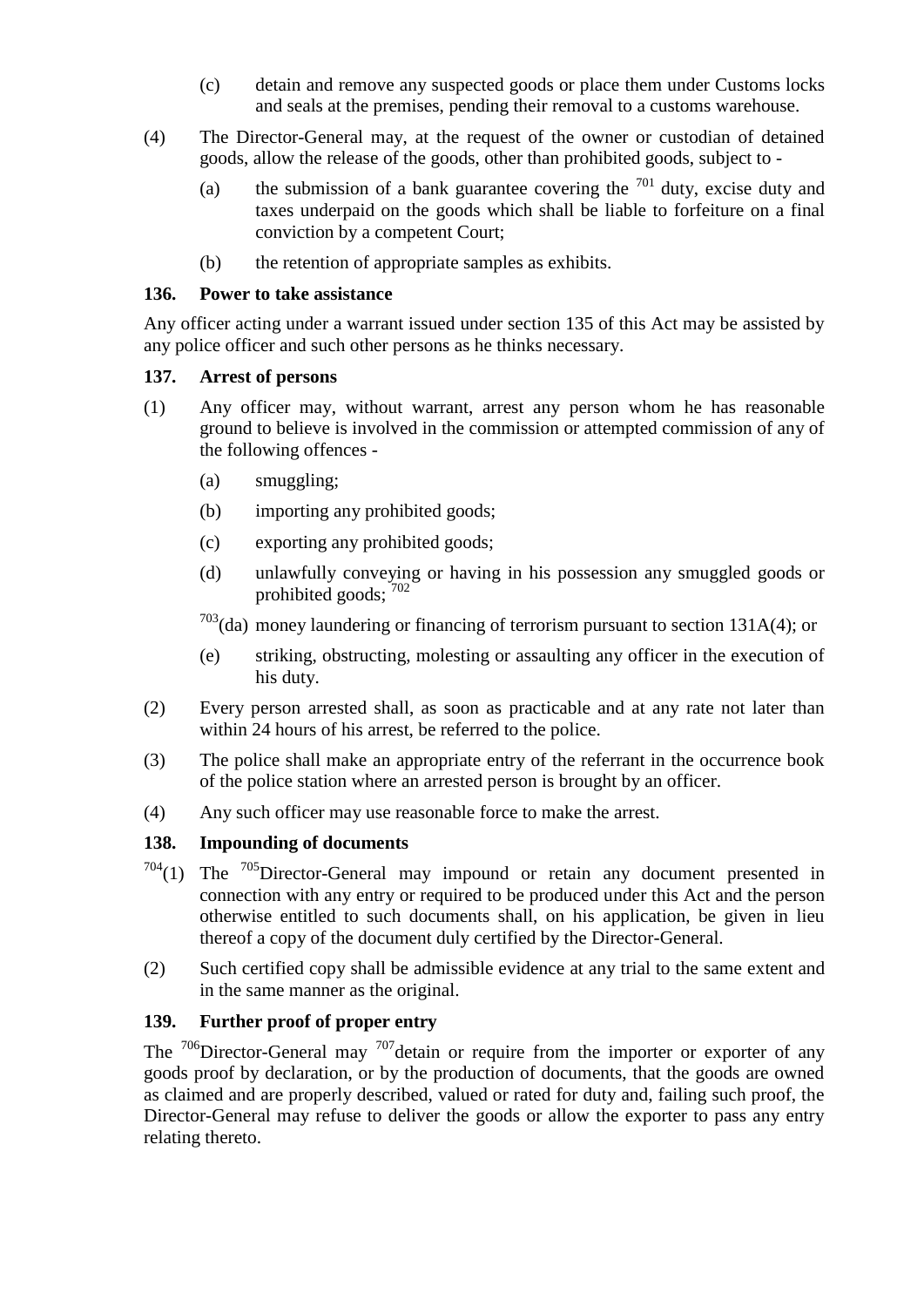#### **140. Translation of foreign documents**

Where any document in a language other than English is presented to any officer for any purpose connected with the business of Customs, the <sup>708</sup>Director-General may require a translation in the English language to be made at the expense of the owner by such person as the Director-General may approve.

#### **141. Customs samples**

Samples of any goods under the control of Customs may, for any purpose deemed necessary by the  $\frac{709}{2}$ Director-General, be taken, utilised and disposed of by him in the prescribed manner.

#### **142. Officers may board ships hovering on coast**

- (1) Any officer, in the course of his duty, may require the master of any ship hovering within the territorial waters of Mauritius to depart and, if the ship fails to depart accordingly within 24 hours thereafter, any officer may, in the course of his duty, board such ship and have her brought into port and searched.
- (2) Any officer, in the course of his duty, may examine all persons on board that ship and they shall each thereupon answer questions relative to the ship and her cargo, crew, passengers, stores and voyage and produce documents relative to the ship and her cargo.
- (3) For purposes of subsections (1) and (2) such officer may request the assistance of the National Coast Guard.

#### *Sub-Part II - Legal Proceedings*

#### **143. Notice of seizure to be given**

- (1) Where any goods have been seized under this Act, the  $710$ Director-General shall serve notice in writing of the seizure and the cause thereof to the owner of the goods or his agent.
- (2) All goods which have been seized shall be deemed to be condemned by the Director-General and may be sold as provided in section 144 unless the person from whom such goods were seized, or the owner thereof, gives notice in writing to the Director-General within one month from the date of seizure or service of the notice of such seizure, as the case may be, that he claims such goods and enters an action claiming the goods before the competent court within 3 months from the date of his notice to the Director-General.
- $7^{11}(3)$  (a) Where any goods so seized are
	- (i) of a perishable nature or are living animals;
	- (ii) subject to wasting or other forms of loss in value or the cost of storage or maintenance of the goods is likely to exceed its value,

the goods may, with the consent of the owner of the goods or his agent, forthwith be sold by the Director-General in accordance with section 144 of this Act.

- (b) The proceeds of any sale effected under paragraph (a) shall
	- (i) be retained in an escrow account or in such other manner as the Director-General may determine; and
	- (ii) be subject to the same conditions as other seized goods.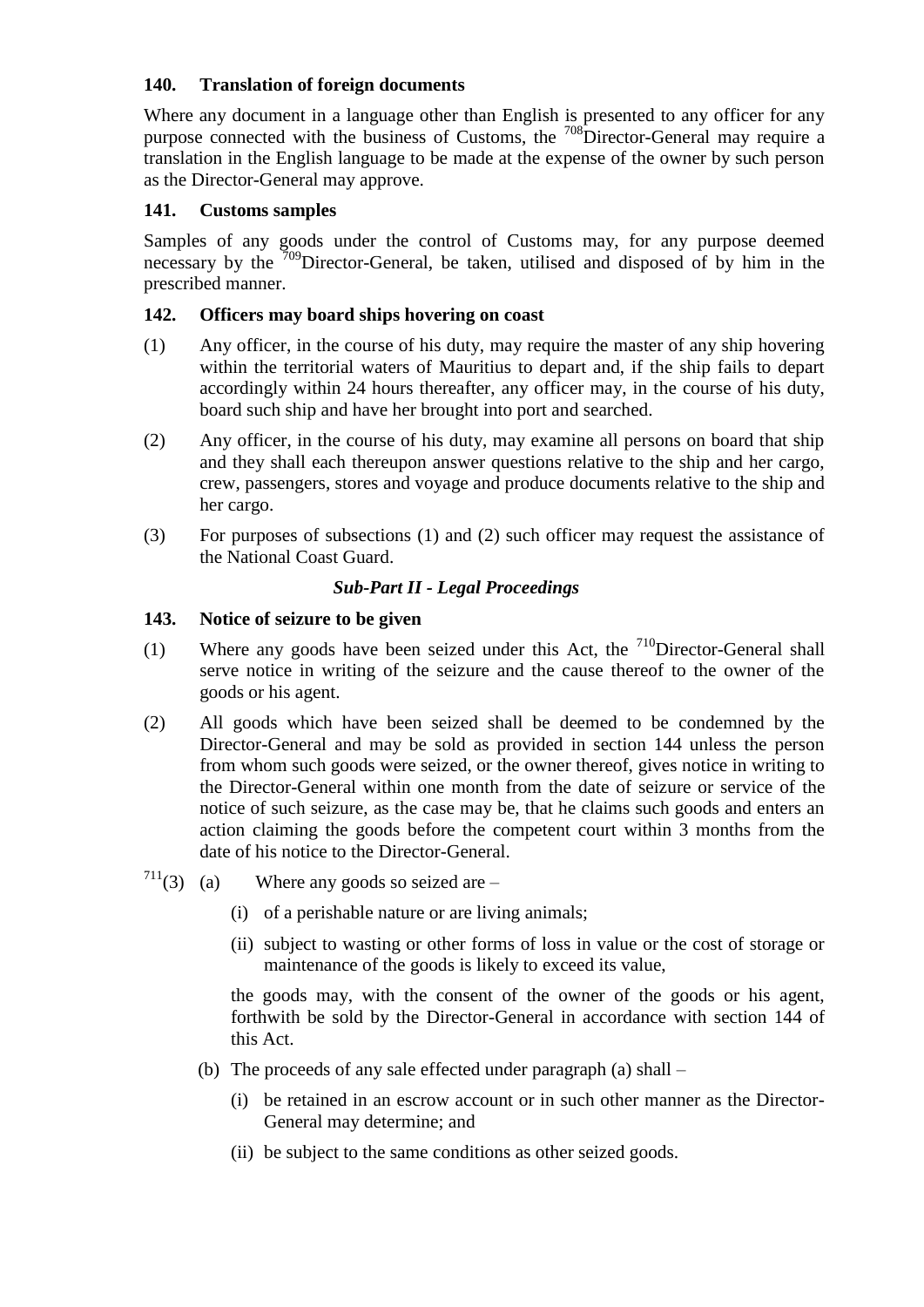## **144. Seized goods to be sold by public auction or public tender**

- (1) All goods which are seized under this Act shall be delivered into the custody of the <sup>712</sup>Director-General who shall, subject to section 143 (2) or to the order of a  $713$ Court, cause them to be sold by public auction or by public tender, as he may determine.
- (2) Notwithstanding subsection (1), the Minister may direct that, in lieu of being sold, such goods shall be destroyed or shall be reserved  $^{714}$ for $^{715}$ a Ministry, a Government department, a local authority, a statutory body, the Rodrigues Regional Assembly, a foreign government<sup>716</sup> or a charitable institution.
- $717(3)$  In this section –

―charitable institution‖ has the same meaning as in the Income Tax Act.

## **145. Value of goods seized**

- (1) The value of goods seized shall be the value at the time of seizure.
- (2) Notwithstanding subsection (1), where any penalty or fine, the amount of which is to be determined in relation to the value of any goods, is incurred under any customs laws, the goods shall not be deemed to be of less value by reason of any damage or injury they may have sustained in the course of any attempt to destroy or make away with them by any person.

## **146. Security may be given for goods seized**

- (1) Where any goods have been seized under this Act, the judge may,  $7^{18}$  unless the  $719$ Director-General objects to a delivery, order the delivery thereof on the provision of security and with  $7202$  sufficient sureties<sup>721</sup> approved by the Director-General.
- (2) The security mentioned in subsection (1) shall be given for double the value of the goods and delivered to the Director-General.

## **147. Burden of proof**

In any action or proceedings arising out of the seizure of any goods on the ground that the duty, <sup>722</sup>excise duty and taxes thereon have not been paid or on any other ground, the burden of proving that the seizure was illegal shall lie on the person making the allegation.

# **<sup>723</sup> <sup>724</sup>148. Proceedings for recovery of duty, excise duty and taxes**

- (1) Subject to section 24A, proceedings for the recovery of duty, excise duty and taxes imposed or for the forfeiture of goods under customs laws shall be instituted in the name of the Director-General.
- (2) No law relating to the limitation of action shall bar or affect any action or remedy for the recovery of duty, excise duty and taxes under the customs laws.

## **149. Security to abide by decree of court**

(1) Where in any proceedings, the  $^{725}$ Court delivers judgment ordering the return of any goods to the owner or claimant, the execution of the judgment shall not be stayed pending the appeal where the party to whom the goods are ordered to be returned furnishes security to the satisfaction of the court for the restitution of the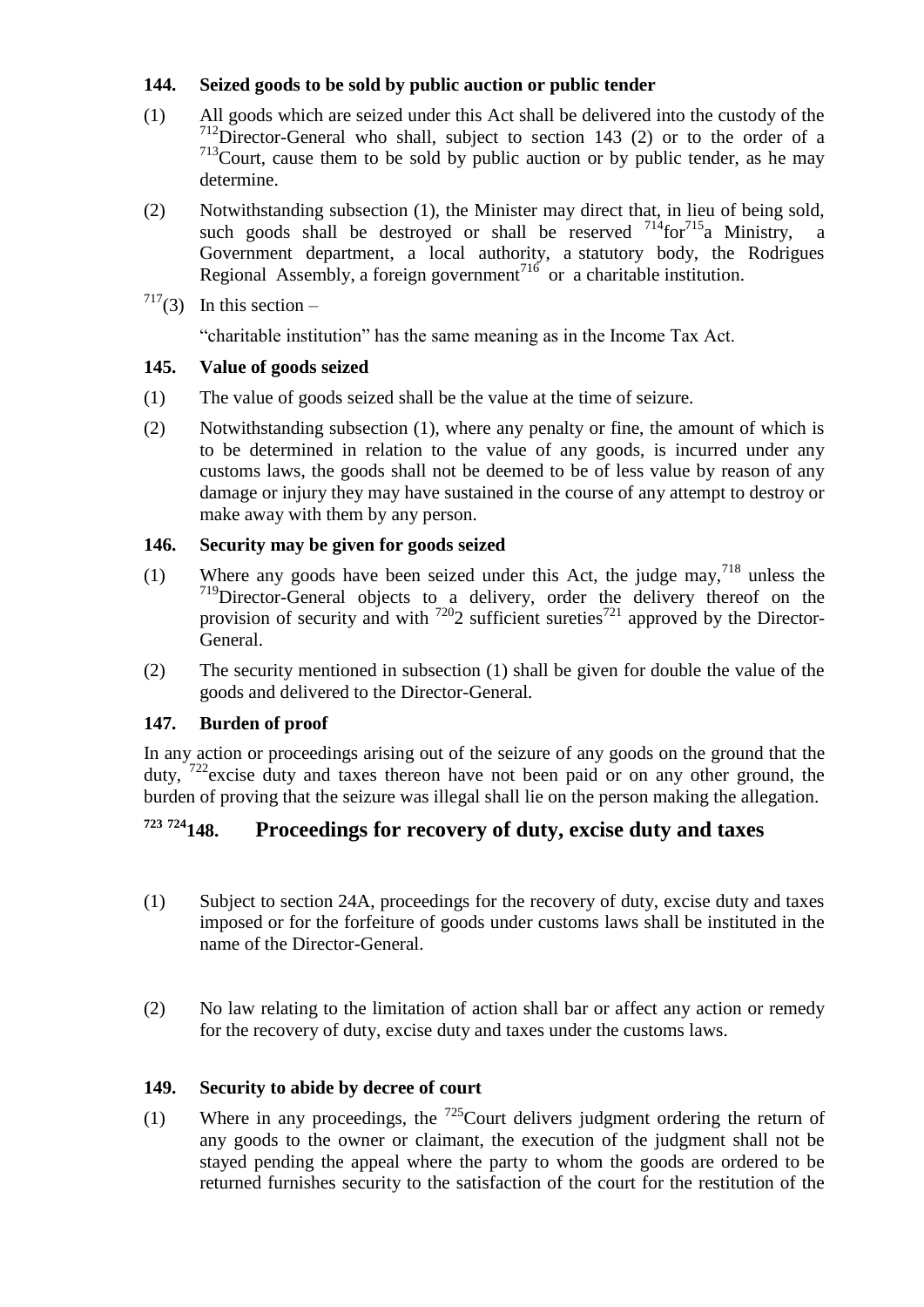goods, or the payment of the full value thereof in case the judgment is reversed on appeal.

(2) The full value of the goods, for the purposes of subsection (1), shall either be ascertained by agreement between the parties or, where the parties cannot agree, by appraisement under the authority of the court.

# *<sup>726</sup>Subpart III Protection to Officers*

#### **150.**

### **PART XVI - PENAL PROVISIONS**

#### *Sub- Part I - Seizures and Forfeitures*

#### **151. Seizure of goods**

- (1) The following goods may be seized by an officer-
	- (a)  $727$  goods imported into Mauritius, including but not limited to those listed below, in relation to which an offence under the customs laws is reasonably suspected to have been committed by any person;
	- (b) goods which have been smuggled into Mauritius;
	- (c) goods which are not claimed by any person or which are disclaimed by any person on any ground;
	- (d) goods which are imported while being prohibited or restricted;
	- (e) prohibited or restricted goods put on any aircraft or ship or brought to any wharf, port or place for export;
	- (f) goods in respect of which bulk is unlawfully broken;
	- (g) dutiable goods concealed in any manner in respect of which applicable duty,  $728$  excise duty and taxes have not been paid;
	- (h) dangerous drugs specified in the Dangerous Drugs  $Act^{729}$ , which are unlawfully imported or unlawfully in the possession of any person;
	- (i) goods which are not properly classified or described in an import entry or which are classified or described in a manner likely to deceive an officer in the discharge of his duties, unless the same does not appear to have been done wilfully or deliberately;
	- (j) goods which are imported in a name, including a purported trade name, which is fictitious, false or misleading;
	- (k) goods which are consigned to an address which is fictitious, false of misleading or an address which is designed to conceal the true name or identity of the importer or consignee;
	- (l) goods which are imported in the name of a corporate body which is not registered or not registered under that name;
	- (m) goods which, being required under this Act to be removed or dealt with in any particular way, are not removed or dealt with accordingly;
	- (n) goods, other than baggage belonging to any crew, master or passenger, which are found in any aircraft or ship after reporting inward or outward, as the case may be, in a port or airport and which are not specified in the inward or outward manifest or parcel list;
	- (o) dutiable goods found in the possession or in the baggage of any person who has landed from any aircraft or ship and who has denied that he has any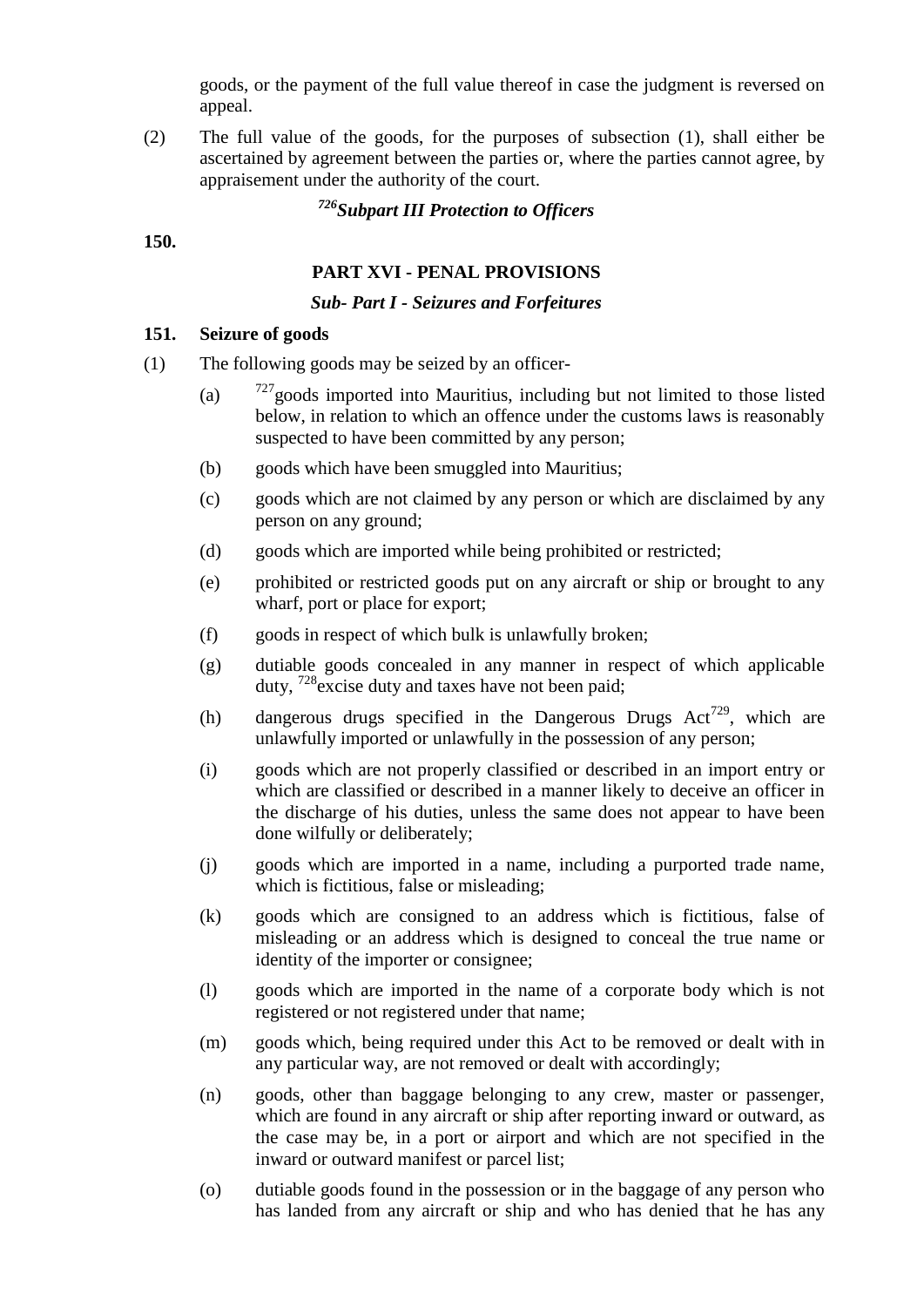such goods in his possession or in his baggage or who, when questioned by an officer, does not fully disclose such goods;

- (p) dutiable, prohibited or restricted goods which are found to be unlawfully in any aircraft or ship;
- (q) goods which are falsely or incorrectly described in the manifest of an aircraft or ship or in any document relating to the import thereof;
- (r)  $\frac{730}{2}$ cargo of any aircraft or ship which hovers in the vicinity of the coast and does not depart within 24 hours after being required to depart in accordance with section 142 of this Act.
- (2)  $^{731}$ Any goods seized by an officer under subsection (1) shall be liable to forfeiture.

## **152. Seizure of modes of transport**

The power to seize goods as described under section 151 of this Act shall extend to any vehicle, aircraft or ship knowingly used or permitted to be used by the owner thereof in the conveyance of such goods.

## **153. Seizure of goods and packages**

- (1) The seizure of any goods shall extend to the seizure of the packages in which such goods are contained.
- (2) Where a ship, aircraft, vehicle or container, or any part thereof, has been specially constructed, adapted, altered or fitted in any manner for the purpose of concealing goods, that ship, aircraft, vehicle or container may be seized and shall be liable to forfeiture.

## *Sub-Part II - Various Offences and Penalties*

## **154. Penalties applying to owner of aircraft or ship**

- (1) The owner of  $^{732}$ any aircraft or ship-
	- (a)  $\frac{733}{13}$ used in smuggling or used in the unlawful import, export, or conveyance of any prohibited or restricted goods;
	- (b) found within the territorial waters or air space of Mauritius, as the case may be, and failing to bring to for boarding upon being lawfully requested to do so;
	- (c) hovering within the territorial waters or air space of Mauritius, as the case may be, and not departing within 24 hours after being requested to depart by an officer;
	- (d) from which any goods are thrown overboard, staved or destroyed, to prevent seizure by Customs;
	- (e) found within any port or airport with cargo on board, and afterwards found light or in ballast or with the cargo deficient, and the master of which is unable lawfully to account for the deficiency to the satisfaction of the <sup>734</sup>Director-General;
	- (f) found within Mauritius including its territorial waters or the air space, as the case may be, having false bulkheads, false bows, sides or bottoms, or any secret or disguised place adapted for the purpose of concealing goods or having any hole, pipe or other device adapted for the purpose of smuggling goods;
	- (g) found within any port or airport having on board or in any manner attached thereto, or conveying or having conveyed any goods in a manner such as to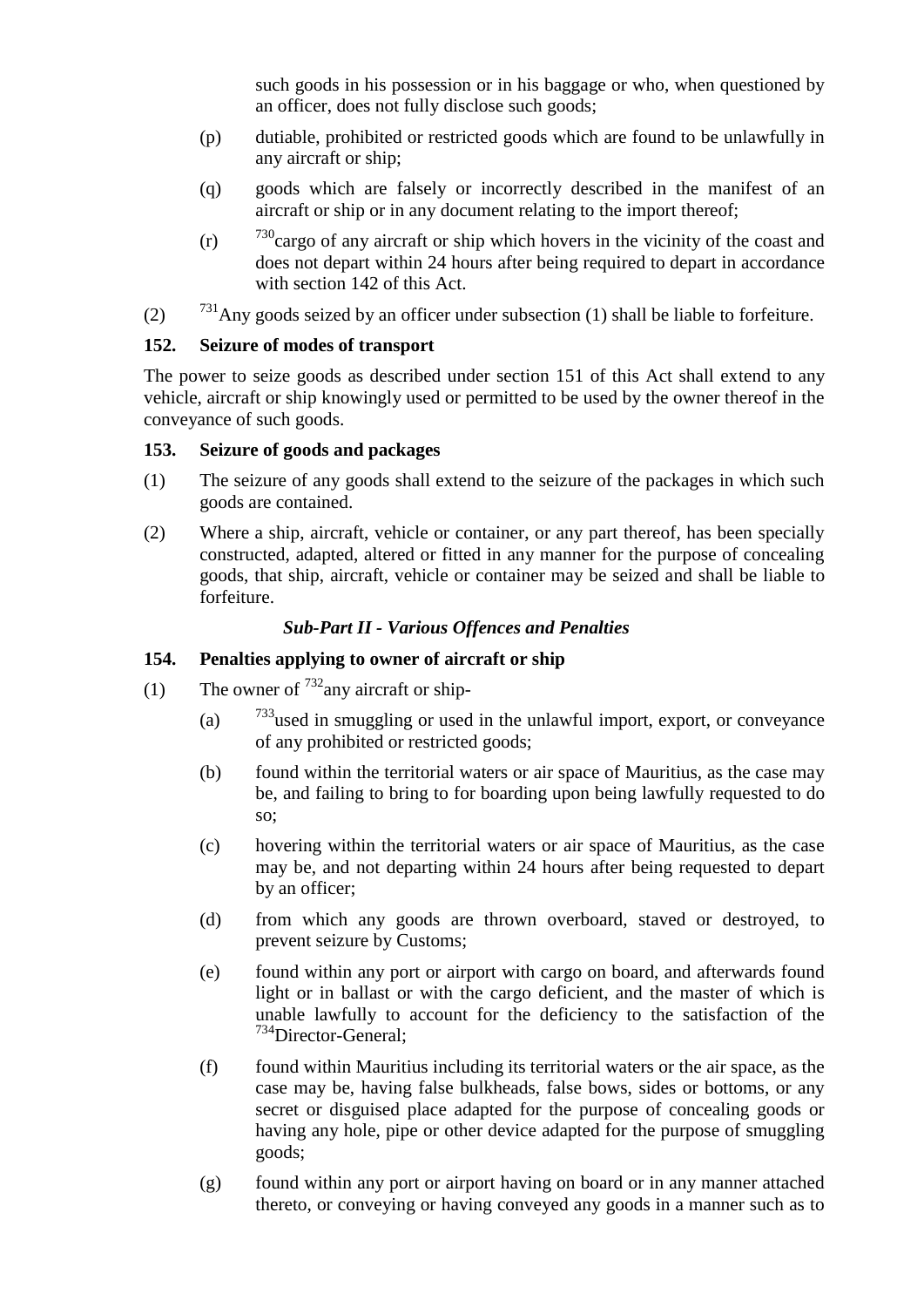be in contravention of customs laws or any other laws of Mauritius, whenever a responsible officer of such aircraft or ship is involved, even by neglect;

(h) engaged in coasting trade in violation of section 116,

shall commit an offence and shall, on conviction, be liable to a fine not exceeding  $^{735}2$ million rupees and the aircraft or ship may be detained until the penalty is paid or until security, to the satisfaction of the  $736$ Court, is given for payment of such penalty.

(2) For the purposes of subsection  $(1)$   $(g)$  -

 $737\degree$  neglect" includes cases where goods not claimed, or owned by any of the crew are discovered in a place in which they could not reasonably have been put if the responsible officer or officers having supervision of such place had exercised care at the time of the loading of the aircraft or ship or of the coming on board the aircraft or ship of the crew or subsequently.

"responsible officers" shall be the master, mates and engineers of any aircraft or ship, and in the case of an aircraft or ship, carrying passengers, the purser or chief steward;

#### **155. Collusion**

Any person who, being an officer or police officer -

- (a) makes any collusive seizure or delivers up or makes any agreement to deliver upon not to seize any aircraft or ship or goods liable to forfeiture;
- (b) conspires or connives with any person to import or export or is in any way concerned in the import or export, of any goods for the purpose of seizing or causing the seizure of any aircraft or ship or goods and  $738$  the police officer obtaining any reward for such seizure;
- (c) rescues any goods which have been seized;
- (d) before, at or after any seizure, staves in or destroys any such goods or destroys any documents relating thereto to prevent the seizure thereof,

shall commit an offence and shall, upon conviction, be liable to imprisonment for a term not exceeding 5 years.

#### **156. Smuggling and other prohibited activities**

- (1) Any person who
	- (a) smuggles into Mauritius any goods;
	- (b) imports any prohibited or restricted goods;
	- (c) unlawfully conveys or has in his possession
		- (i) any goods on which any duty,  $739$  excise duty and taxes payable have not been paid; or
		- (ii) any goods, whether dutiable or not, which cannot be accounted for to the satisfaction of the <sup>740</sup>Director-General; or
		- (iii) any smuggled goods, prohibited goods or restricted goods,

shall commit an offence.

- $741(2)$  Any person who commits an offence under subsection (1) shall on conviction, be liable
	- (a) to a fine which shall  $-$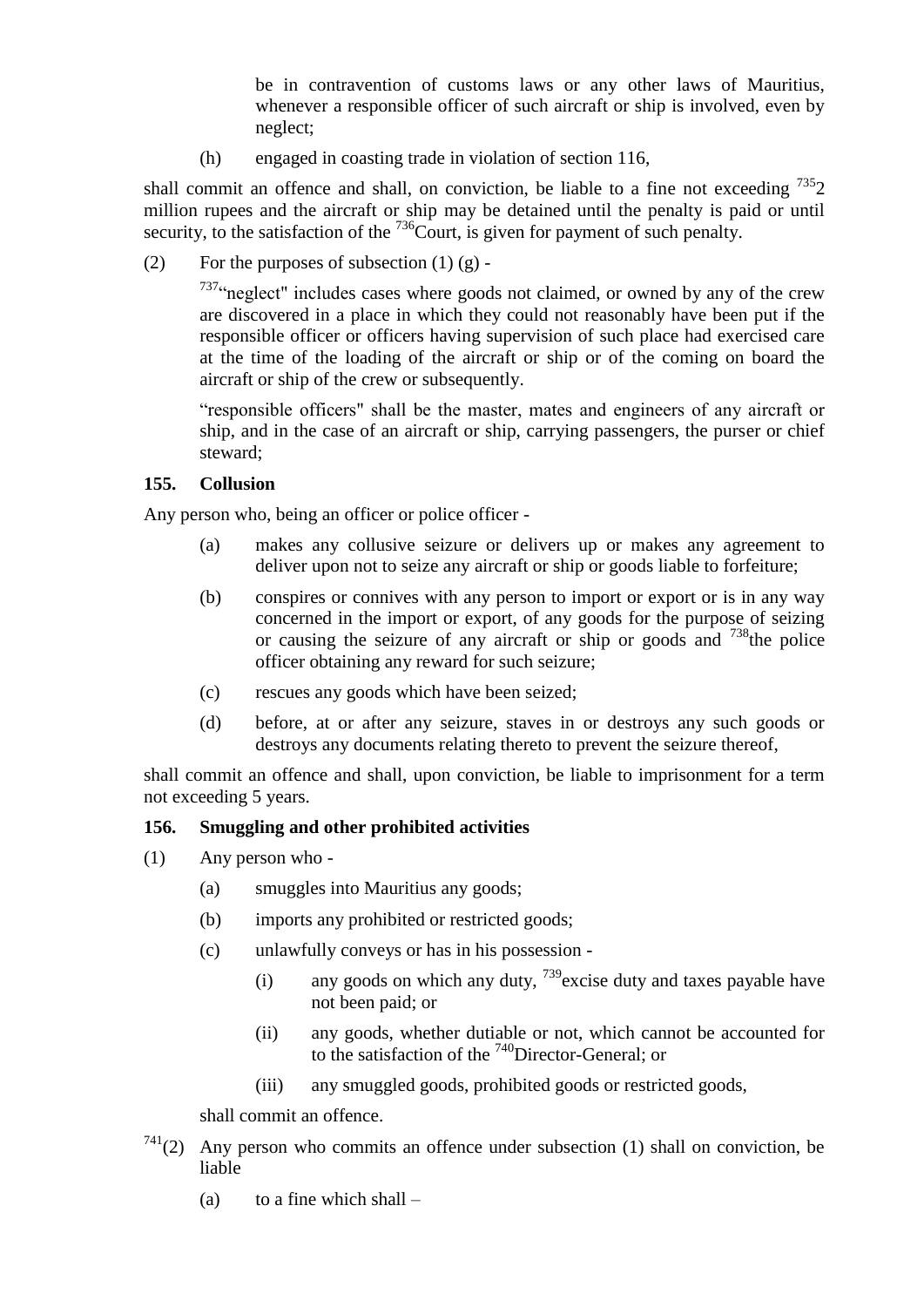- (i) where the value of the goods does not exceed 1,500 rupees, be 4,000 rupees;
- (ii) where the value of the goods exceeds 1,500 rupees, be  $7423$  times the amount of duty, excise duty and taxes on those goods or 20,000 rupees, whichever is the higher,
- (b)  $743$  imprisonment for a term not exceeding 8 years,  $744$  and the goods, the subject-matter of the offence, shall be liable to forfeiture.

## **<sup>745</sup>156A. Selected prohibited goods**

(1) Without prejudice to section 156(1)(b), any person who imports any selected prohibited goods shall be liable to a penalty not exceeding 100,000 rupees.

(2) The Director-General shall issue to the person a written notice claiming the amount of penalty referred to in subsection (1).

(3) The Director-General may, subject to the payment of the penalty referred to in subsection  $(1)$  –

(a) allow the person to export the selected prohibited goods on such conditions as he may determine; and

> (b) refund to the person, upon exportation of the selected prohibited goods, any duty, excise duty and taxes paid.

(4) (a) Any person who is dissatisfied with a notice under subsection (2), may object to the notice in accordance with section 24A(3).

 (b) The procedure set out in section 24A(3) and (4) shall apply to an objection made under paragraph (a).

(c) Where the person referred to in subsection (4)(a) is aggrieved by a determination of his objection, he may lodge written representations with the Clerk of the Assessment Review Committee in accordance with section 19 of the Mauritius Revenue Authority Act.

(5) (a) Subject to paragraph (b), the Director-General may, in the case of any selected prohibited goods imported and under customs control before the commencement of this section –

(i) allow the person to export the selected prohibited goods under such conditions as the Director-General may determine; and

(ii) refund to the person, upon exportation of the selected prohibited goods, any duty, excise duty and taxes paid.

- (b) The Director-General may, in respect of any selected prohibited goods, require the relevant Government agency to certify that the goods are fit for export.
- (6) In this section –

"selected prohibited goods" means such prohibited goods as the Director-General may determine and listed as such on the website of the Authority.

#### **157. Shooting offences**

Any person who -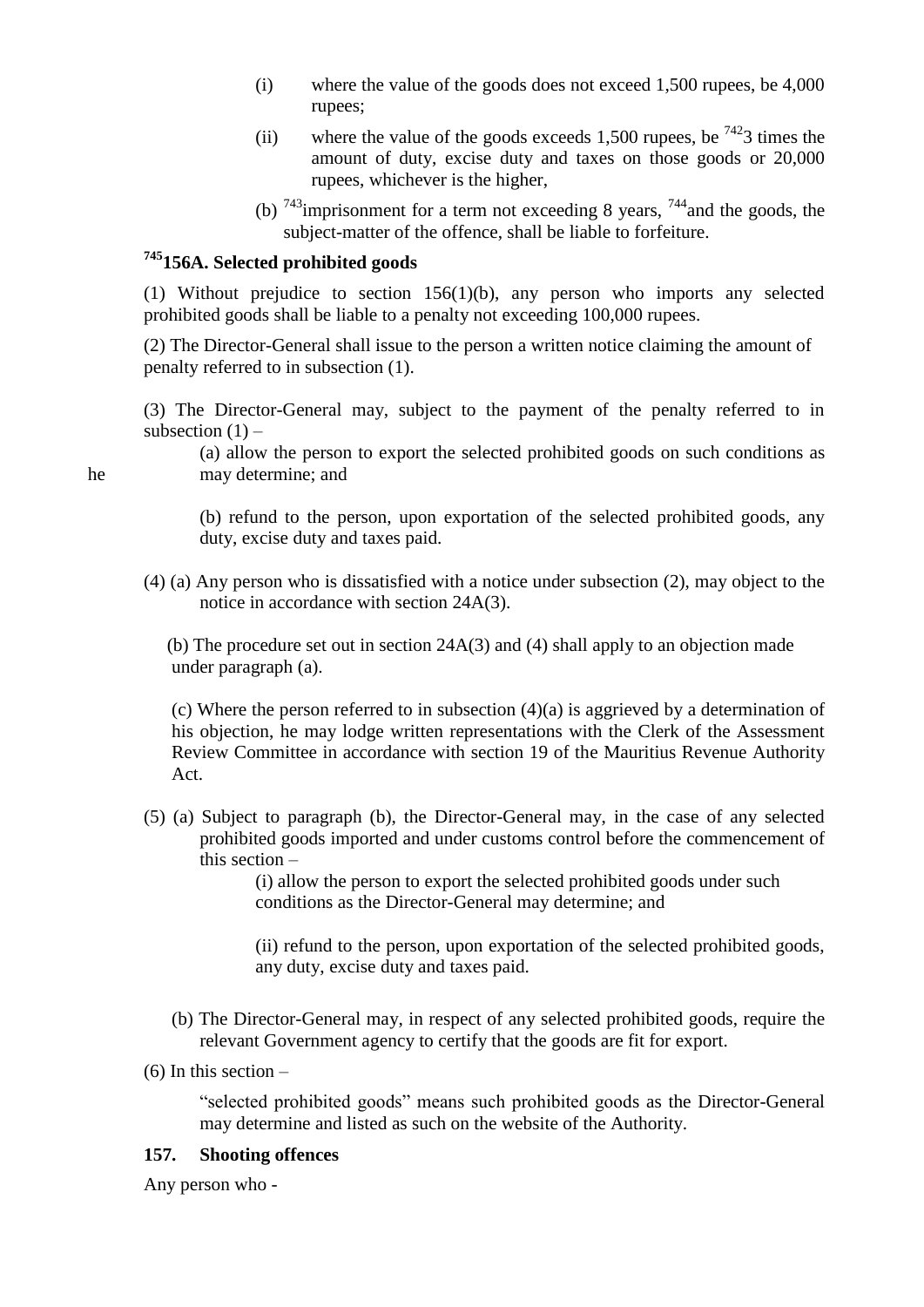- (a) shoots at any ship  $^{746}$ or remotely piloted surveillance aircraft in the service of Customs;
- (b) shoots at any officer;
- (c) wounds or maims any officer,

shall commit an offence and shall, on conviction, be liable to penal servitude.

#### **158. Customs offences**

- (1) Every person who
	- (a) evades or attempts to evade payment of any duty, excise duty or taxes which are payable;
	- $747(b)$  in relation to the entry of any goods, declares a value which he knows to be false or below their true value;

748 749 $(c)$ 

- $750<sub>(d)</sub>$  smuggles out of Mauritius any goods or exports any prohibited or restricted goods; or
- (e) unlawfully removes any goods from, or who cannot satisfactorily account for goods in, a bonded warehouse,  $751$  duty free shop or shop under the Deferred Duty and Tax Scheme referred to in section 22  $^{752}$ or Customs-Approved Storeroom referred to in section 97A,

shall commit an offence.

- (2) Every person who, on board any aircraft or ship in a port or airport, as the case may be, has in his possession for sale or for any other commercial dealing or sells or attempts to sell any goods without the prior authorisation in writing of the <sup>753</sup>Director-General shall commit an offence.
- (3) Every person who, for any purpose under this Act
	- (a) prepares, passes or presents any document purporting to be a genuine invoice which is not, in fact, a genuine invoice;
	- (b) makes any entry which is false in any particular;
	- (c) makes, produces or delivers to any officer any certificate, document or declaration which is false in any particular;
	- (d) misleads any officer in any particular likely to affect the discharge of his duty;
	- (e) refuses or fails to answer any question or to produce any document;  $754$  or
	- (f) unlawfully opens, alters or breaks any lock or seal on any premises  $755$  container or bonded vehicle,

shall commit an offence.

- (4) For the purposes of subsection (3) a certificate, document, invoice, declaration, entry, <sup>756</sup>statement or a statement contained in a document produced by a computer in accordance with section 16A and subject to section 158A shall be deemed to be false if it is incorrect or misleading in any material particular.
- $757(5)$  (a) For the avoidance of doubt and notwithstanding any other provision of this Act, the expression "Every person" in subsection  $(3)$  shall be construed as including an agent or a broker acting as such on behalf of an importer or exporter.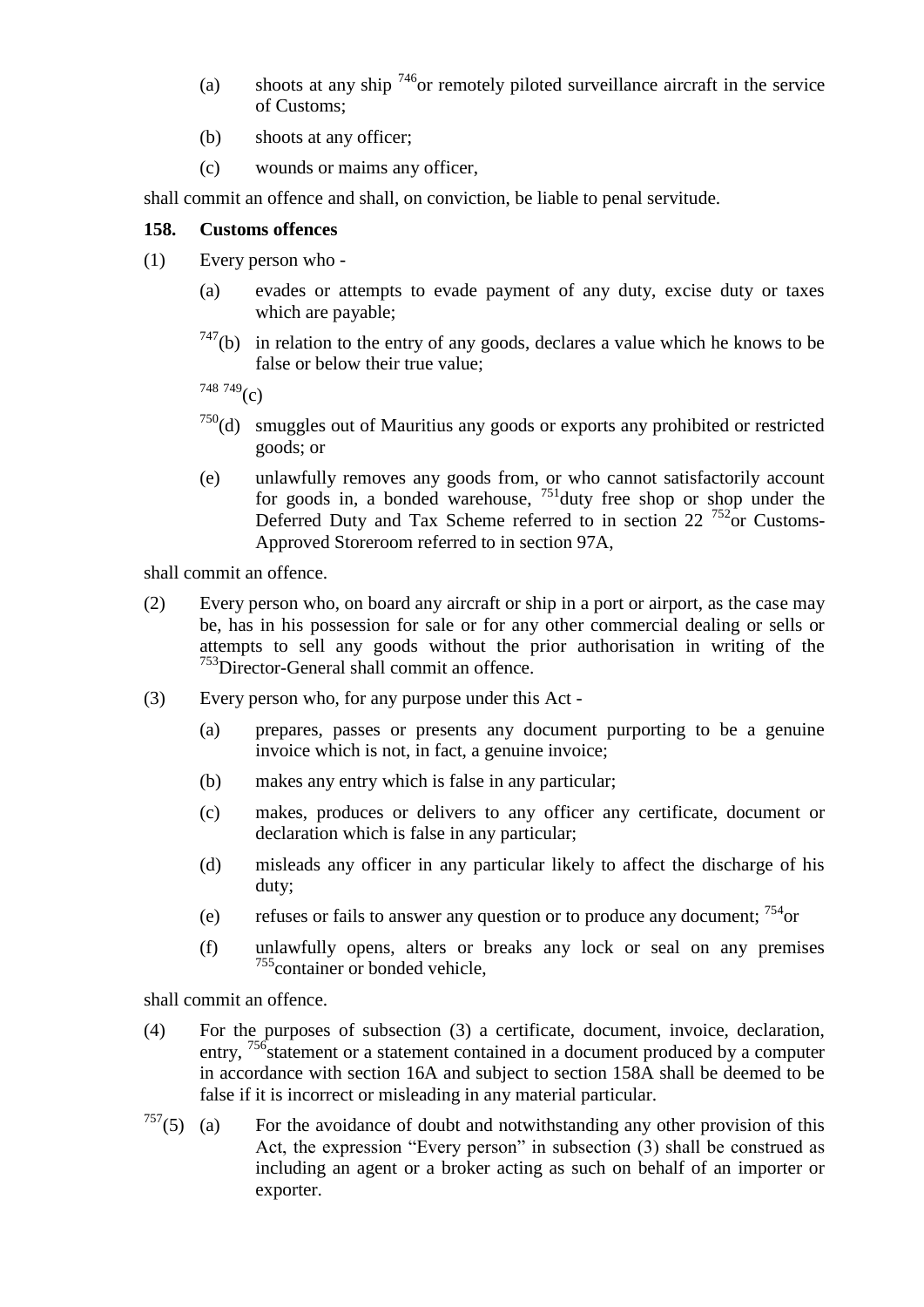(b) Where an agent or a broker is prosecuted for an offence under subsection (3), he shall, on conviction, be liable to a fine not exceeding 200,000 rupees.

# **<sup>758</sup>158A. Admissibility of documents produced by computers**

- (1) In any legal proceedings under this Act, a statement contained in a document produced by a computer shall be admissible as evidence of any fact stated therein of which direct oral evidence would be admissible if it is shown that the prescribed conditions have been satisfied.
- (2) In any proceedings the court may for special cause require oral evidence to be given of any matter under this section.
- (3) Any person giving any information under this section which is false or misleading in any material particular shall commit an offence and shall, on conviction, be liable to imprisonment for a term not exceeding 3 years and to a fine not exceeding  $75920,000$  rupees.

#### **159. Joint and several liability to penalties**

Where a pecuniary penalty is jointly and severally incurred by any number of persons, each and every one of them shall be liable to pay such penalty in full.

#### **160. Other penalties**

- (1) Any person who, in relation to any import, commits an offence under this Act for which no specific penalty is provided or who otherwise contravenes this Act shall, on conviction, be liable to a fine which shall –
	- (a) where the value of the goods which are the subject matter of the offence  $760$  does not exceed 1,500 rupees, be 4,000 rupees;
	- (b) where the value of the goods which are the subject matter of the offence  $^{761}$  exceeds 1,500 rupees, be  $^{762}$ 3 times the amount of duty, excise duty and taxes underpaid on those goods or 20,000 rupees, which ever is the higher,

and the goods shall be liable to forfeiture.

(2) Without prejudice to any other enactment, any person who, in relation to any export, commits an offence under this Act for which no specific penalty is provided or who otherwise contravenes this Act shall, on conviction, be liable to a fine <sup>763</sup>not exceeding <sup>764</sup>200,000 rupees and to imprisonment for a term not exceeding 5 years.

## **161. Jurisdiction**

 $765(1)$  Notwithstanding -

- (a) section 114 of the Courts Act; and
- (b) section 72 of the District and Intermediate Courts (Criminal Jurisdiction) Act,

a Magistrate shall,  $^{766}$ subject to subsection (2), have jurisdiction to try all offences under this Act other than an offence under section 157, and may impose any penalty provided under this Act.

(3) The prosecution for an offence under any of the sections of  $767$ this Act specified in the Fourth Schedule to the Mauritius Revenue Authority Act 2004 shall take place, at the discretion of the Director of Public Prosecutions, before a Judge sitting without a jury, the Intermediate Court or a District Court.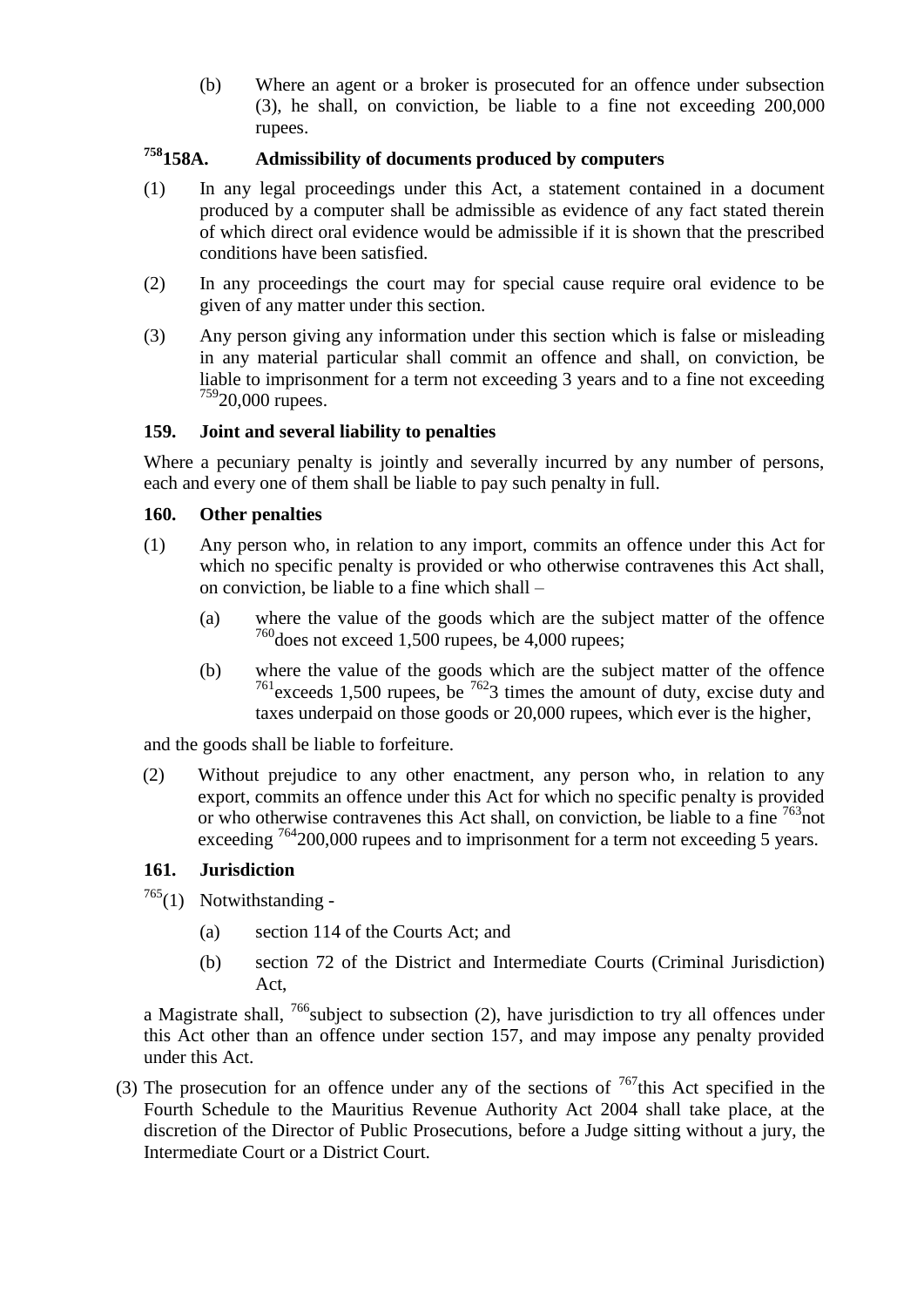## **PART XVII - SETTLEMENT OF CASES BY <sup>768769</sup>DIRECTOR-GENERAL**

# **162. Compounding of offences <sup>770</sup> <sup>771</sup> <sup>772</sup> <sup>773</sup> <sup>774</sup>**

- (1) Where the question of compounding an offence committed by a person under the customs laws arises, the Director-General shall set up a committee consisting of himself as Chairperson and 3 other officers of the management team of the Authority to examine the question.
- (2) Where the committee under subsection (1) recommends compounding, the Director-General may, with the consent of the Director of Public Prosecutions, compound any offence committed by a person under the customs laws, where such person agrees in writing to pay such amount acceptable to the Director-General representing –
	- (a) any duty, excise duty and taxes unpaid; and
	- (b) an amount not exceeding the maximum pecuniary penalty imposable under the customs laws for such offence.
- (3) Every agreement under subsection (2) shall be made in writing by the Director-General and the person, and witnessed by an officer.
- (4) Every agreement under this section shall be final and conclusive and a copy thereof shall be delivered to the person.
- (5) Where the Director-General compounds an offence in accordance with this section –
	- (a) the amount for which the offence is compounded shall be deemed to be duty, excise duty and taxes assessed or claimed under the customs laws and shall be recoverable as duty, excise duty and taxes; and
	- (b) no further proceedings shall be initiated in respect of the offence so compounded against the person.
- (6) Where the Director of Public Prosecutions does not give his consent to compound the offence or a person does not agree to compound the offence, the Director-General may, with the consent of the Director of Public Prosecutions –
	- (a) proceed in accordance with section 24A; or
	- (b) refer the case to the Police for legal proceedings.

775 776 777 778 779 780

## **PART XVIII - POWERS OF MINISTER**

#### **163. Regulations**

 $(1)^{781782}$  The Minister may -

(a) make such regulations as he thinks fit for -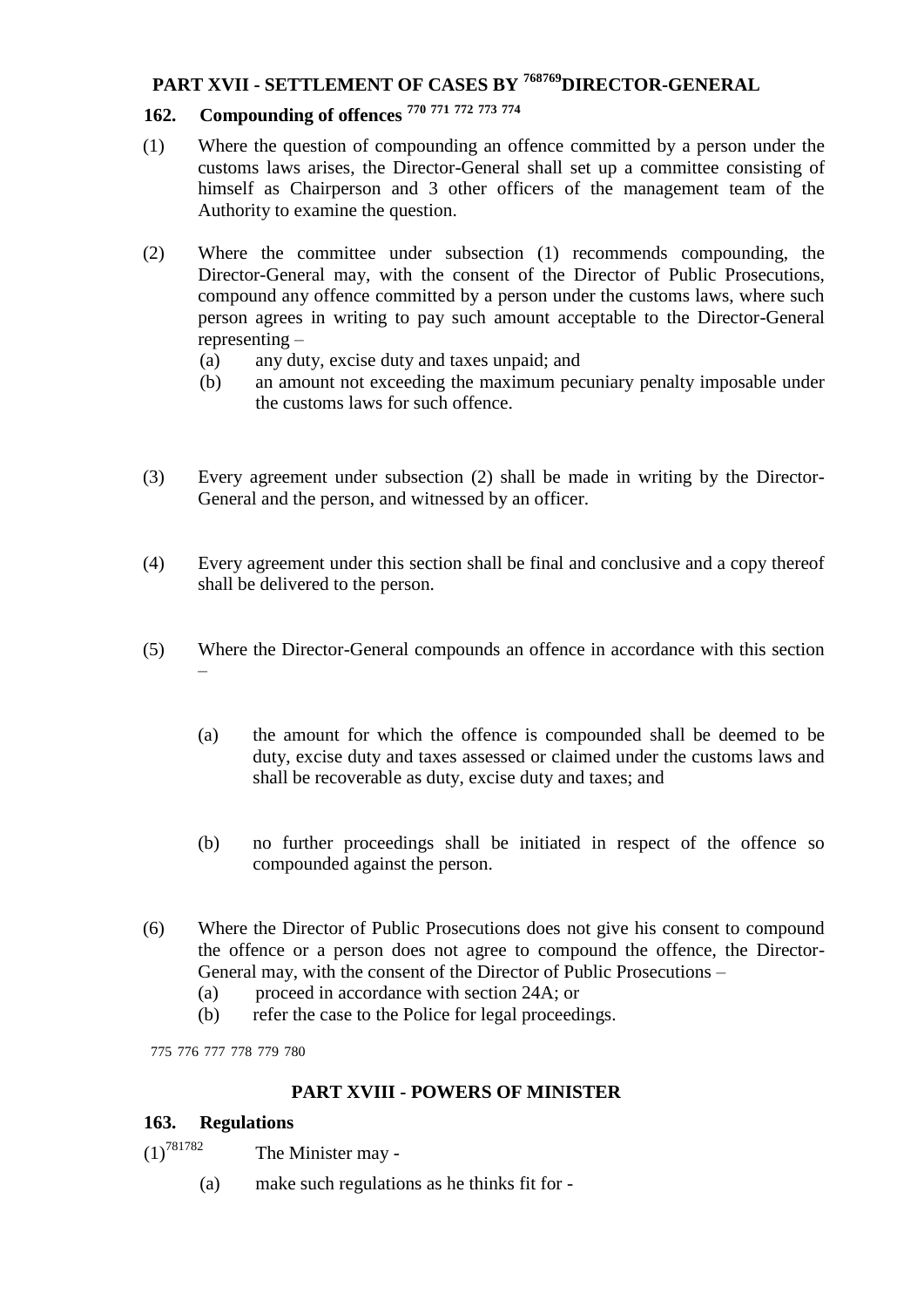- (i) the purpose of this Act and generally for the better carrying out of the objects and purposes of this Act;
- (ii) the proper implementation of any  $783$  international convention, treaty or agreement to which Mauritius is a contracting party;
- (b) by regulations, amend the Schedules.
- (2) Regulations made under subsection (1) may provide that any person who contravenes them shall commit an offence and shall, on conviction, be liable to a fine not exceeding  $784200,000$  rupees  $785$  and to imprisonment for a term not exceeding 5 years and that goods which are the subject matter of the contravention shall be liable to forfeiture.
- (3) Regulations made under subsection (1) may provide for the method of assessing *ad valorem* duty on exported sugar.
- $786(4)$  Regulations made under subsection (1) may provide for the regulation of exports of goods to the European Union and the issue of movement certificates EUR 1 and invoice declarations in connection <sup>787</sup>herewith.
- <sup>788</sup>(5) Any regulations made under this section may provide
	- (a) for the levying of fees and charges;
	- (b) on the recommendation of the Authority, for the licensing of persons transacting business with Customs.

**<sup>789</sup>164.**

#### **PART XIX - MISCELLANEOUS**

#### **165. Commissioned aircraft or ships**

- (1) The person in command of any aircraft or ship holding commission from any foreign State and having on board any goods, other than aircraft or ship's stores, laden in parts beyond the seas shall -
	- (a) deliver an account in writing of the quantity of such goods, the marks and numbers thereof, and the names of the shippers and consignees, and declare to the truth thereof; and
	- (b) answer questions relating to such goods.
- (2) Aircraft or ship under commission from any foreign state having on board any goods other than ship's stores laden in parts beyond the seas, may be boarded and searched by any proper officer in the same manner as other aircraft or ships, and such officer may bring any such goods ashore and place them in a customs warehouse.

# **<sup>790</sup> <sup>791</sup> <sup>792</sup>166. Rewards**

## **167. Application of penalties**

All penalties recovered under this Act shall, after deduction of all costs and expenses, be paid into the Consolidated Fund.

## **<sup>793</sup>168. Transitional provisions**

(1) Notwithstanding any customs laws, any holder of an investment certificate in respect of an export enterprise or a pioneer status enterprise issued under the Investment Promotion Act and in force as at 30 September 2006 shall, not later than 15 October 2006, submit to the <sup>794</sup>Director-General, a certified statement of materials imported during the period 1 June 2006 to 30 September 2006 exempted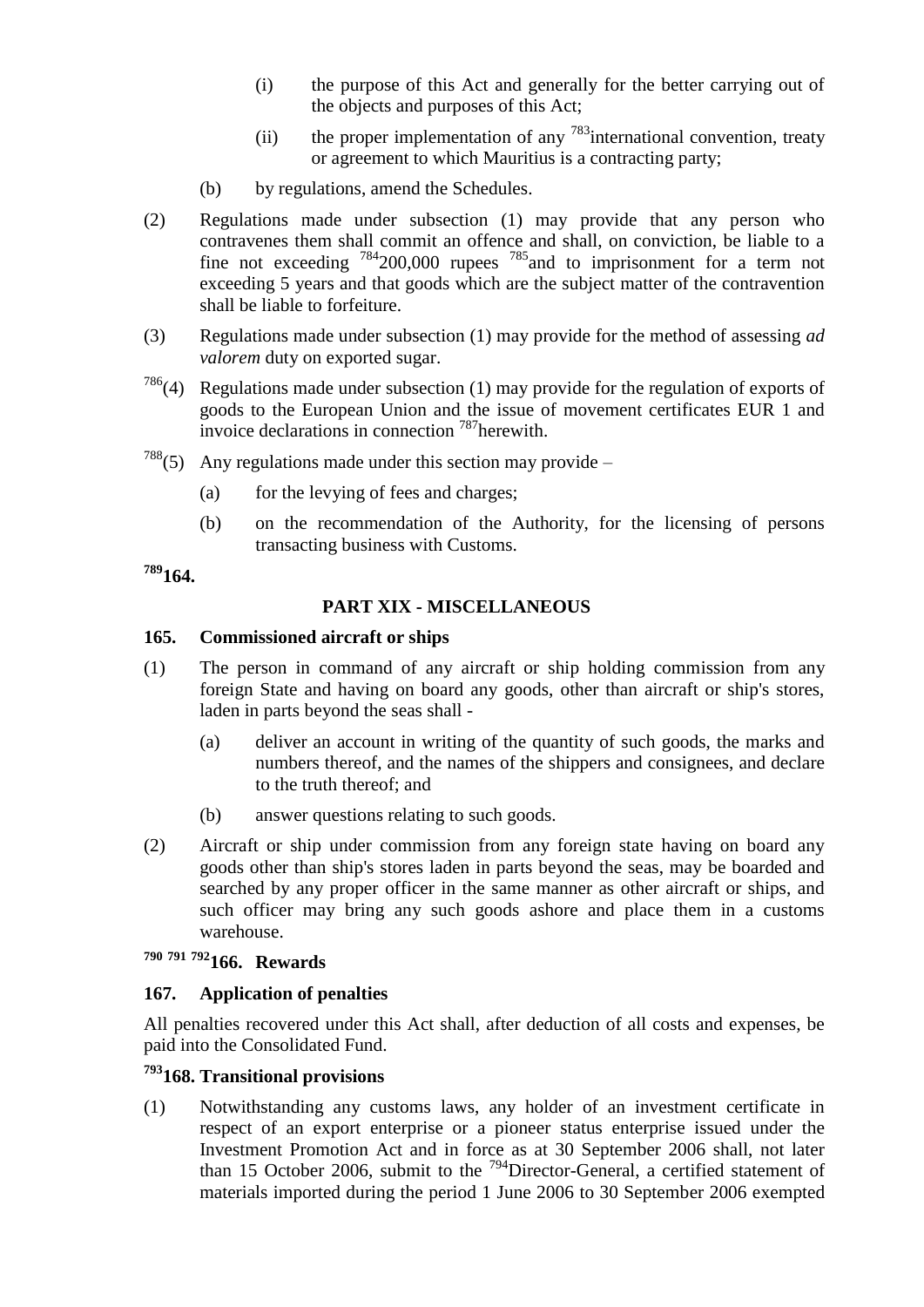from payment of duty, excise duty and taxes and not yet used in production as at 30 September 2006, showing –

- (a) brief description of the materials and their value;
- (b) separately, the amount of duty, excise duty and taxes, that would otherwise be payable, on the materials; and
- (c) such other particulars as may be prescribed,

and pay any duty, excise duty and taxes within such time as may be prescribed.

- (2) Any person operating a duty free shop at a place, other than at the port or airport, may, by irrevocable notice in writing to the Director-General, not later than 30 September 2006, elect to operate under the Deferred Duty and Tax Scheme referred to in section 22.
- (3) Any person who does not make an election under subsection (2) shall
	- (a) continue to be governed by the provisions of section 22 in force immediately before 1 October 2006; and
	- (b) be authorised, as from 1 October 2006, to sell goods to visitors only.

# $795$  (4) In this section –

"Deferred Duty and Tax Scheme" means such scheme as may be prescribed, whereby any shop under that scheme may –

- (a) export goods free of duty, excise duty and taxes; and
- (b) sell goods –

(i) free of duty, excise duty or taxes to visitors, to a duty-free shop or to another shop under that scheme, to a departing citizen of Mauritius, to a diplomatic agent, or to a master or member of a crew leaving for a foreign port or airport; and

(ii) on payment of duty, excise duty or taxes, to any other person.

#### **169. Consequential amendments**

#### **170. Commencement**

This Act shall come in force on  $1<sup>st</sup>$  January 1989

Passed in the Legislative Assembly on the twentieth day of December one thousand, nine hundred and eighty-eight.

 $\overline{\phantom{a}}$ 

L. RIVALTZ QUENETTE

Clerk of the Legislative Assembly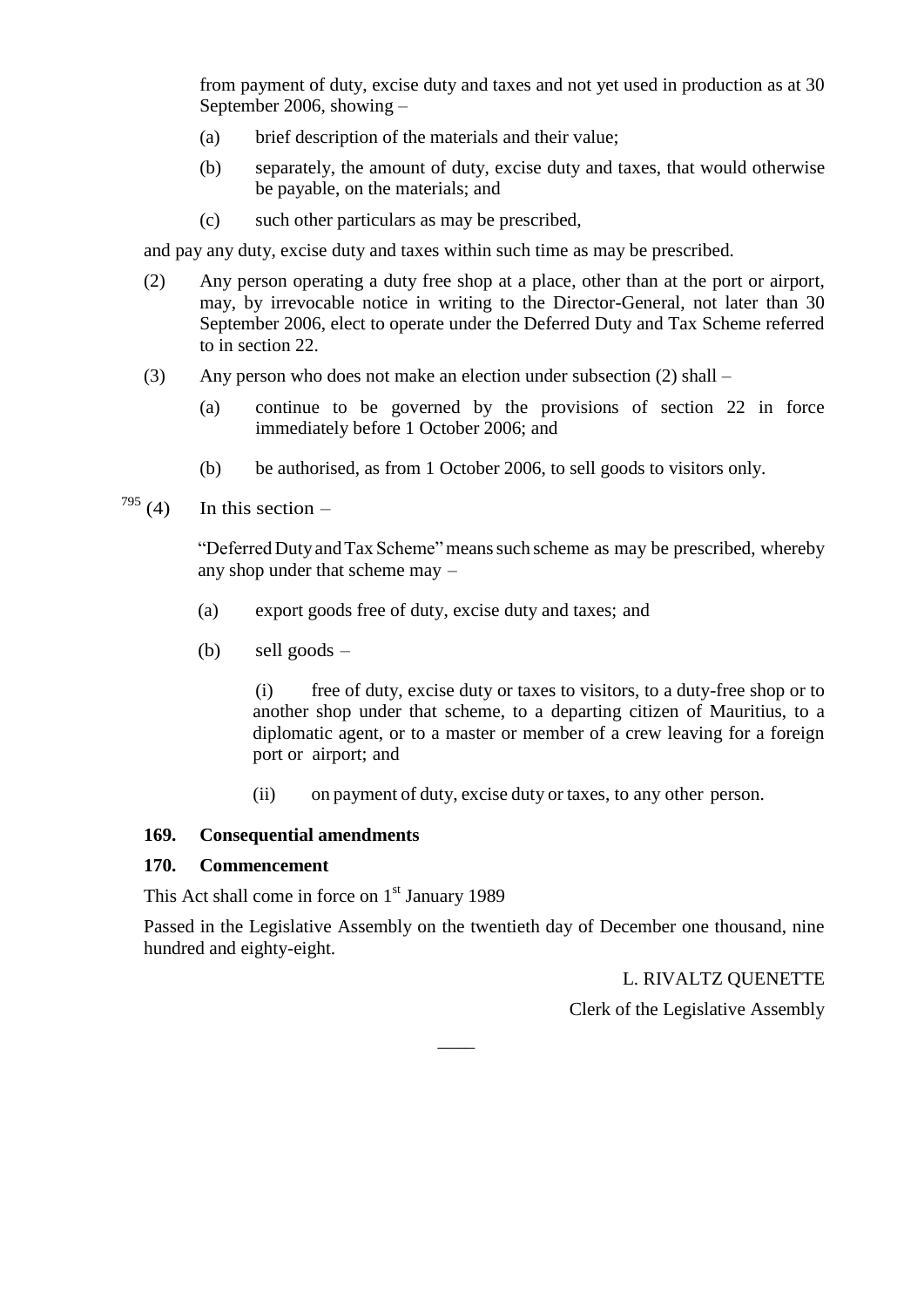# <sup>796</sup>FIRST SCHEDULE [Section 116A  $(3)$   $(d)$ ] LIST OF GOODS

\_\_\_\_\_\_\_\_\_\_\_\_\_\_\_

For the purpose of this Schedule -

- (1) The heading numbers specified in the first column refer to the heading numbers of Part I of the First Schedule to the Customs Tariff Act.
- (2) Any goods specified in the second column shall mean the goods which fall under the corresponding heading number specified in the first column.

| <b>Heading</b><br>No. | <b>Description</b>                                                                                                                                                                                       |
|-----------------------|----------------------------------------------------------------------------------------------------------------------------------------------------------------------------------------------------------|
| 22.03                 | Beer made from malt.                                                                                                                                                                                     |
| 22.04                 | Wine of fresh grapes, including fortified wines; grape must other than that of<br>heading No. 20.09.                                                                                                     |
| 22.05                 | Vermouth and other wine of fresh grapes flavoured with plants or aromatic<br>substances.                                                                                                                 |
| 22.06                 | Other fermented beverages (for example, cider, perry, mead); mixtures of fermented<br>beverages and mixtures of fermented beverages and non-alcoholic beverages, not<br>elsewhere specified or included. |
| 22.07                 | Undenatured ethyl alcohol of an alcoholic strength by volume of 80% vol or higher;<br>ethyl alcohol and other spirits, denatured, of any strength.                                                       |
| 22.08                 | Undenatured ethyl alcohol of an alcoholic strength by volume of less than 80% vol;<br>spirits, liqueurs and other spirituous beverages.                                                                  |
| 24.01                 | Unmanufactured tobacco; tobacco refuse.                                                                                                                                                                  |
| 24.02                 | Cigars, cheroots, cigarillos and cigarettes, of tobacco or of tobacco substitutes.                                                                                                                       |
| 24.03                 | Other manufactured tobacco and manufactured tobacco substitutes; "homogenised"<br>or "reconstituted" tobacco; tobacco extracts and essences.                                                             |
| 36.01                 | Propellent powders.                                                                                                                                                                                      |
| 36.02                 | Prepared explosives, other than propellent powders.                                                                                                                                                      |
| 36.03                 | Safety fuses; detonating fuses; percussion or detonating caps; igniters; electric<br>detonators.                                                                                                         |
| 71.13                 | Articles or jewellery and parts thereof, of precious metal or of metal clad with<br>precious metal.                                                                                                      |
| 71.14                 | Articles of goldsmiths' or silversmiths' wares and parts thereof, of precious metal or<br>of metal clad with precious metal.                                                                             |
| 71.15                 | Other articles of precious metal or of metal clad with precious metal.                                                                                                                                   |
| 71.16                 | Articles of natural or cultured pearls, precious or semi-precious stones (natural,<br>synthetic or reconstructed).                                                                                       |
| 89.03                 | Yachts and other vessels for pleasure or sports; rowing boats and canoes.                                                                                                                                |
| 89.06                 | Other vessels, including warships and life-boats other than rowing boats.                                                                                                                                |
| 91.13                 | Watch straps watch bands and watch bracelets, and parts thereof of precious metal<br>or of metal clad with precious metal.                                                                               |
| 93.01                 | Military weapons, other than revolvers, pistols and the arms of heading No. 93.07.                                                                                                                       |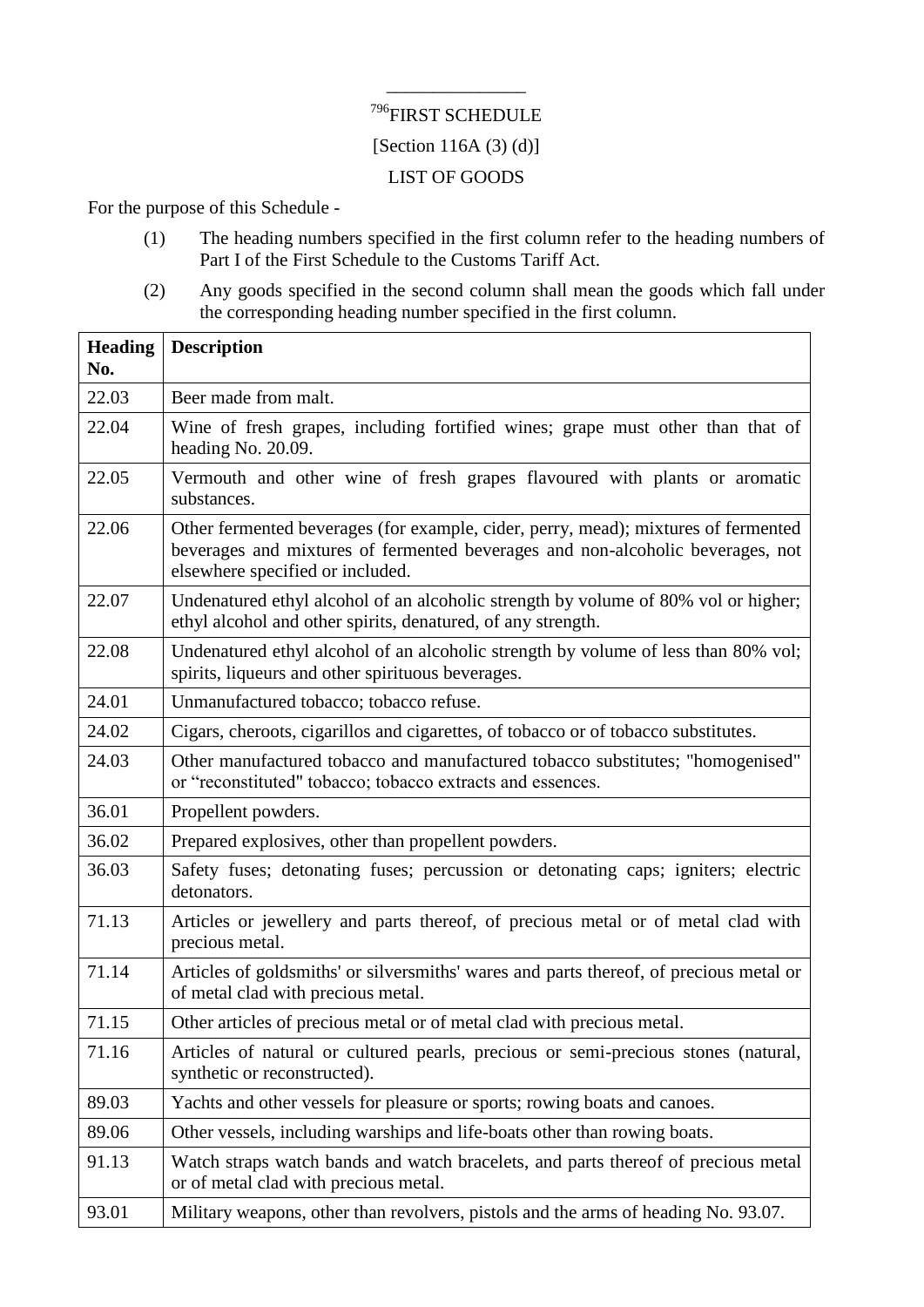| 93.02         | Revolvers and pistols, other than those of heading No. 93.03 or 93.04.                                                                                                                                   |
|---------------|----------------------------------------------------------------------------------------------------------------------------------------------------------------------------------------------------------|
| 93.04         | Other arms (for example, spring, air or gas guns and pistols, truncheons), excluding<br>those of heading No. 93.07.                                                                                      |
| 93.05         | Parts and accessories of articles of headings Nos. 93.01 to 93.04.                                                                                                                                       |
| 93.06         | Bombs, grenades, torpedoes, mines, missiles, and similar munitions of war and parts<br>thereof; cartridges and other ammunition and projectiles and parts thereof, including<br>shot and cartridge wads. |
| 93.07         | Swords, cutlasses, bayonets, lances and, similar arms and parts thereof and<br>scabbards and sheaths thereof.                                                                                            |
| $^{797}94.01$ | Seats (other than those of heading No. 94.02), whether or not convertible into beds,<br>and parts thereof.                                                                                               |
| 94.03         | Other furniture and parts thereof.                                                                                                                                                                       |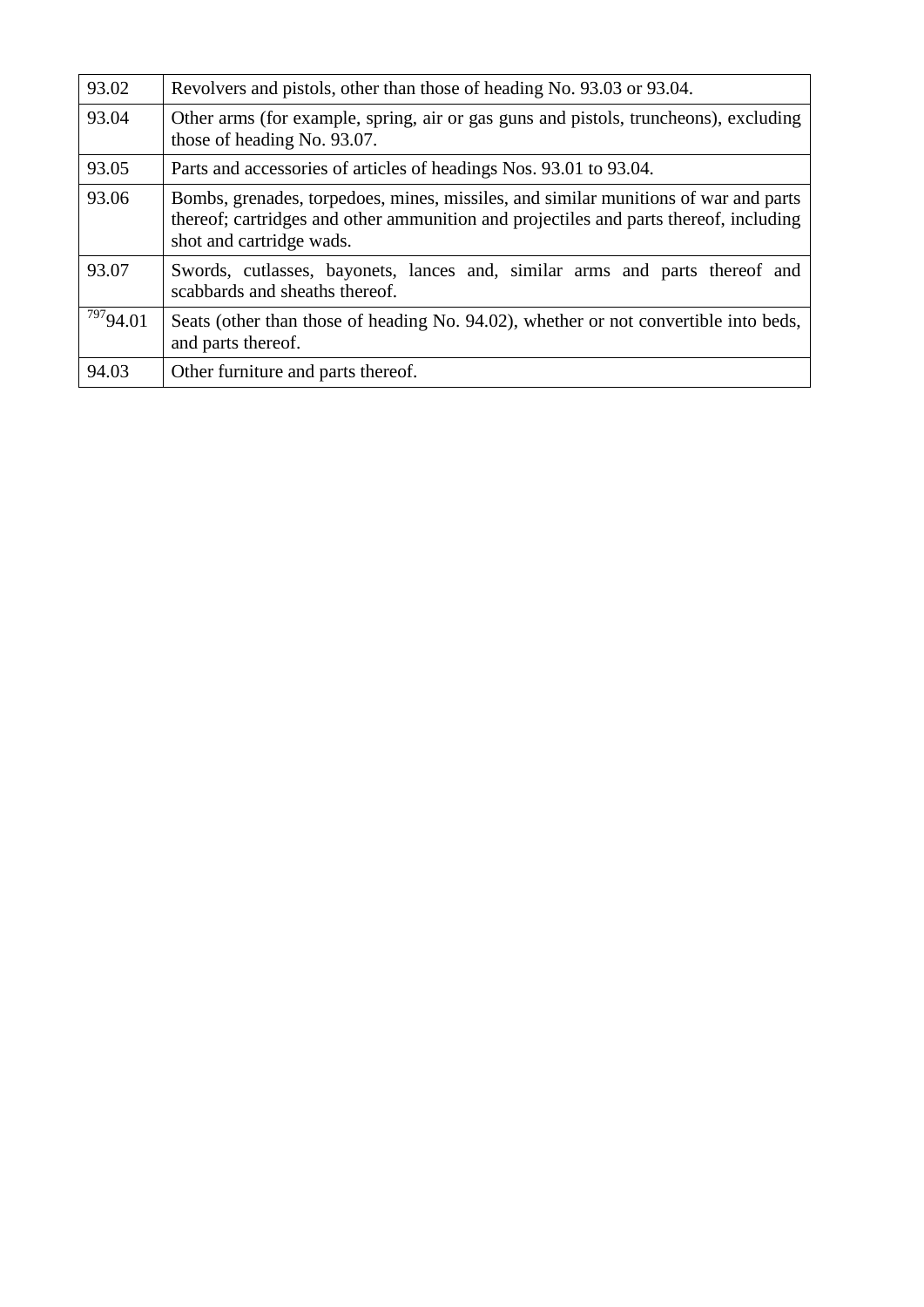# **<sup>798</sup>SECOND SCHEDULE**

(Section 135)

#### **SEARCH WARRANT**

In the discharge of my functions under the Customs  $Act^{799}$ , I hereby authorise you, the officers named hereunder, to enter the premises occupied by ........................................................................................................................... and situated at .......................................................................................... and to search and inspect any goods and documents found therein and to seize such of those goods and documents as you may reasonably require for any examination, investigation or trial under that Act.

Name of officers

.....................................................................….............................................

<sup>800</sup>Director-General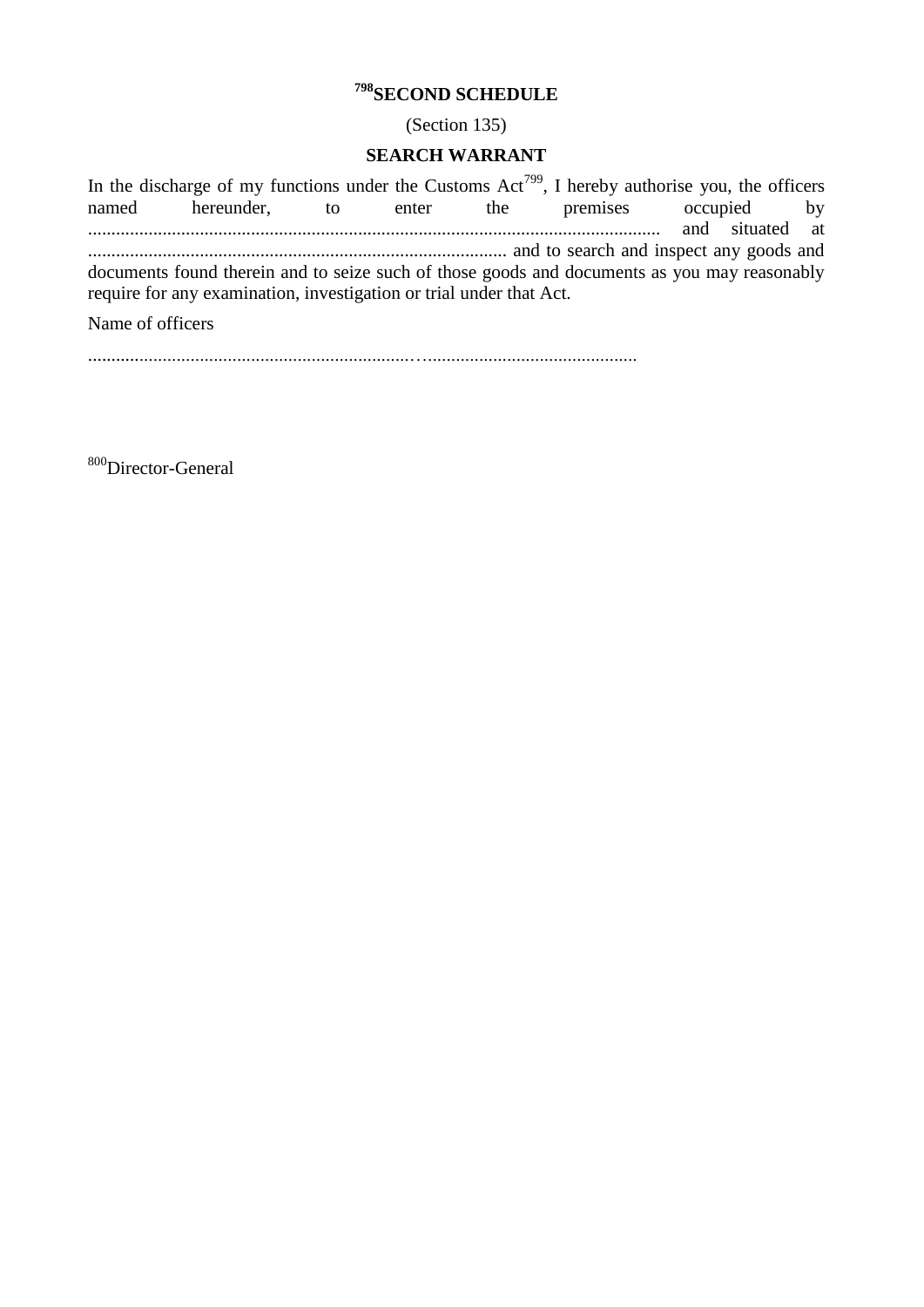## <sup>801</sup>**THIRD SCHEDULE**

 $[(Section 16(2)(b) and 16B(4)]$ 

# **DOCUMENTS RELATING TO <sup>802</sup> ENTRY OF ANY GOODS**

Bill of lading, seaway bill or airway bill, as the case may be <sup>803</sup> Invoice<sup>804</sup>

## **<sup>805</sup>FOURTH SCHEDULE**

[Section  $16D(1)(a)$ ]

### **Coordinated Border Management Unit**

- **1.** Customs
- **2.** The Ministry of Environment
- **3.** The Ministry of Industry, Commerce and Consumer Protection
- **4.** The Ministry of Ocean Economy, Marine Resources, Fisheries and Shipping
- **5.** The Dangerous Chemicals Control Board (Ministry of Health and Quality of Life)
- **6.** The Division of Veterinary Services (the Ministry of Agro-Industry and Food Security)
- **7.** The Food Import Unit (Ministry of Health and Quality of Life)
- **8.** The Information and Communication Technologies Authority
- **9.** The Mauritius Standards Bureau
- **10.** The National Agricultural Products Regulatory Office (the Ministry of Agro Industry and Food Security)
- **11.** The National Plant Protection Office (Ministry of Agro-Industry and Food Security)
- **12.** The Pharmacy Board (Ministry of Health and Quality of Life)
- **13.** The Radiation Safety and Nuclear Security Authority (Ministry of Energy and Public Utilities)

\_\_\_\_\_\_\_\_\_\_\_\_\_\_\_\_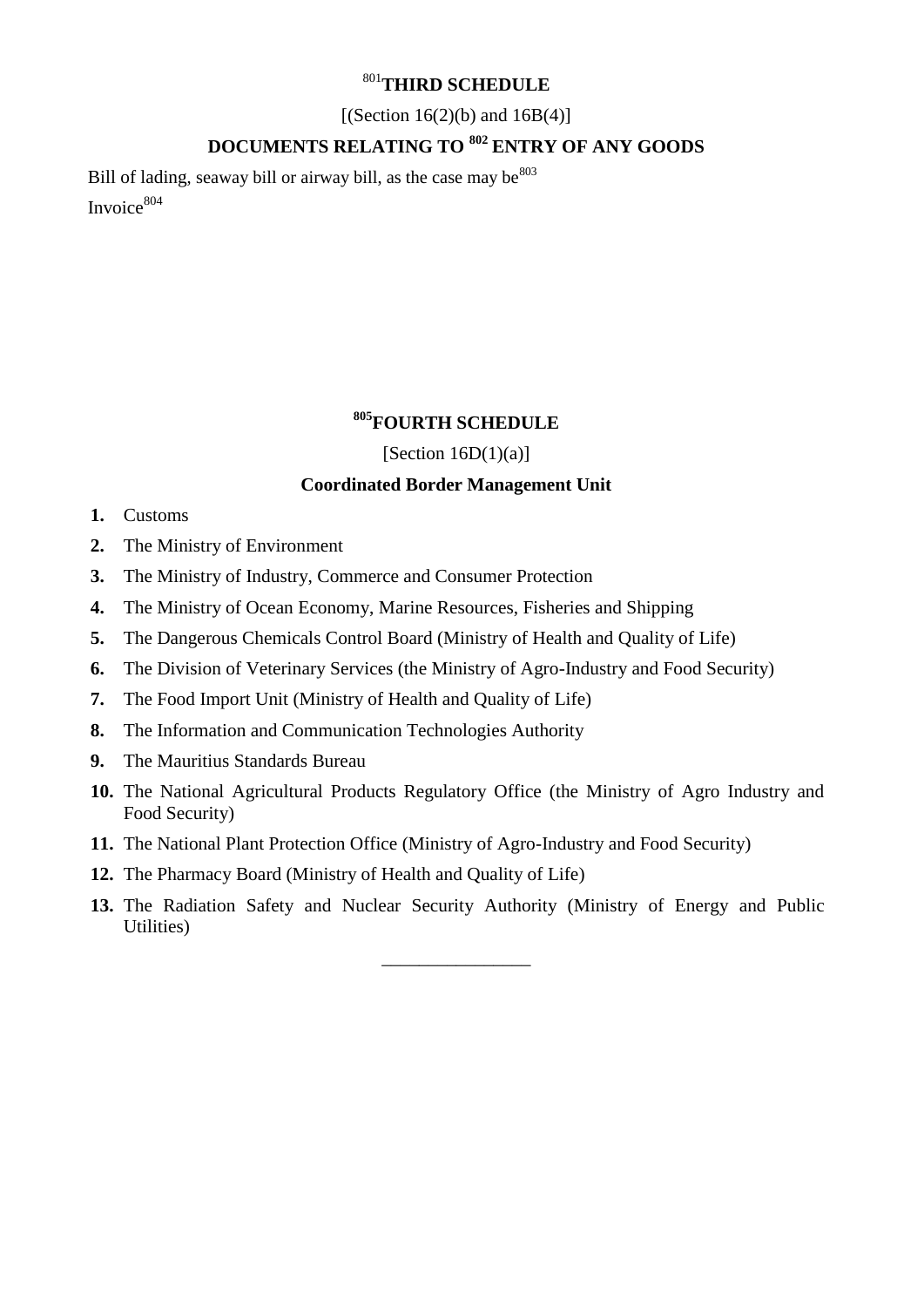- $\,1\,$ <sup>1</sup> *w.e.f. 27-July-1994*, **ACT-25/1994**, Finance Act 1994, Section 2 (b), amended Section 2, by deleting the word ―*levy*‖ wherever it appears and replacing it by the words ―*excise duty*‖.
- <sup>2</sup> *w.e.f.* 15-December2001, **Revised laws of Mauritius** 2000, amended section 1 by deleting the word "1988"
- w.e.f. 15-December2001, Revised laws of Mauritius 2000, amended section 2 by deleting the word "unless the *context otherwise requires*‖
- <sup>4</sup> *w.e.f.* 15-December2001, **Revised laws of Mauritius** 2000, amended section 2, in the definition of "*abandoned goods*" by deleting the word "*delay*"
- <sup>5</sup> *w.e.f. 01-March-2006*, **ACT-28/2004**, Finance Act 2004, Section 5 (a) (i), amended Section 2, in the definition of "agent", by deleting paragraph (a) which is "(a) means a clearing and forwarding agent licensed under the *licenses Act and appointed under this act.*" and replacing it by the new paragraph (a).
- 6 *w.e.f 14-May-2015,* **ACT- 9/2015**, Finance Act 2015, amended Section 2, in the definition of "*agent*", by inserting , after paragraph (a), the following new paragraph-

*(aa) includes a person holding a postal service licence or a courier service licence under the Postal Services Act, appointed as freight forwarding agent under this Act. and*

- <sup>7</sup> *w.e.f. 01-July-2006*, **ACT-33/2004**, MRA Act 2004, Section 27 (3) (s), amended Section 2, by deleting the word "Comptroller" wherever it appears and replacing it by the word "Director-General"
- w.e.f. 15-December2001, Revised laws of Mauritius 2000, amended section 2, in the definition of "airport" by deleting the word "*an*" and replacing it by the word "*such*"
- w.e.f. 15-December2001, Revised laws of Mauritius 2000, amended section 2, in the definition of "approved *place of loading*" by deleting the word "*any*" and replacing it by the word "*a*"
- <sup>10</sup> *w.e.f. 01-July-2006*, **ACT-33/2004**, MRA Act 2004, Section 27 (3) (a) (iii), amended Section 2 by inserting in the proper alphabetical order the definition of "*Authority*".
- <sup>11</sup> *w.e.f.* 03-November-2008, **Revised laws of Mauritius** 2007 amended section 2 in the definition of "Authority" by deleting the word 2004
- <sup>12</sup> *w.e.f. 07-August-2006*, **ACT-15/2006**, Finance Act 2006, Section 8 (a) (i), amended Section 2, by adding in the appropriate alphabetical order the definition of "*bonded vehicle*".
- <sup>13</sup> *w.e.f. 27-August-2006*, **ACT-17/2007**, Finance Act 2007, Section 9 (a) (i), amended Section 2, in the definition of "bonded warehouse" by inserting immediately after the words "storage tank", the word "showroom"
- <sup>14</sup> *w.e.f.* 15-December2001, Revised laws of Mauritius 2000, amended section 2, in the definition of "bonded" *warehouse*" by deleting the word "*or place*"
- <sup>15</sup> *w.e.f. 27-July-1994*, **ACT-25/1994**, Finance Act 1994, Section 2 (b), amended Section 2, by deleting the word ―*levy*‖ wherever it appears and replacing it by the words ―*excise duty*‖.
- <sup>16</sup> *w.e.f. 15-December2001*, **Revised laws of Mauritius** 2000, amended section 2, in the definition of "bonded *warehouse*" by deleting the word "*and*" and replacing it by the word "*or*"
- <sup>17</sup> *w.e.f. 15-December2001*, **Revised laws of Mauritius of 2000**, amended section 2 in the definition of "*broker*" by deleting the words "*customs house broker licensed as such under the Licences Act and*" and replacing them by the words ―*licensed customs house broker*‖
- <sup>18</sup> *w.e.f. 25-July-2019*, **Act No. 13 of 2019**, the Finance (Miscellaneous Provisions) Act 2019, Section 13(a)(i), amended the Customs Act, in section 2, by deleting the definition of "clearance" – *"clearance", in relation to goods, means release of goods from Customs by the Director-General in* 
	- *pursuance of the purpose for which such goods were entered;*

may sell goods –

- and replacing it by new definition. <sup>19</sup> *w.e.f. 15-December2001*, **Revised laws of Mauritius of 2000** amended section 2 in the definition of "*commission agent*" by deleting the words "*person who is licensed as such under the Licences Act and*" and replacing them by the words "*licensed person*"
- <sup>20</sup> *w.e.f. 01-July-2006*, **ACT-33/2004**, MRA Act 2004, Section 27 (3) (a) (i), amended Section 2, by deleting the definition of "Comptroller" which is ""Comptroller" means the Comptroller of Customs and Excise or any officer *authorised by the Comptroller to act on his behalf;"*
- <sup>21</sup> *w.e.f. 01-January-2000*. **ACT-18/1999**, Finance Act, 1999, Section 5 (a) (i), amended Section. 2, by inserting in its appropriate alphabetical order the definition of "country of export".
- <sup>22</sup> *w.e.f. 21-December-2013*, **ACT-***26***/2013**, Finance Act 2013, Section 4 (a) (i), amended Section 2, by deleting the definition of "*customs laws*" which is ―*customs laws*" includes this Act and any other enactment relating to Customs; and replacing it by the new definition of "*customs law*".
- <sup>23</sup> *w.e.f. 01-July-2006*, **ACT-33/2004**, MRA Act 2004, Section 27 (3) (s), amended Section 2, by deleting the word "Government" wherever it appears and replacing it by the word "Authority"
- <sup>24</sup> *w.e.f. 15-12-2011*, **ACT-37/2011**, Finance Act 2011, Section 4 (a) (ii), amended Section 2, by inserting, in the appropriate alphabetical order, the new definition of "Deferred Duty and Tax Scheme".
- <sup>25</sup> *w.e.f.01-07-2012*, **ACT 26/2012,** Finance Act 2012, Section 5 (a) (i), amended Section 2, by deleting the definition of "Deferred Duty and Tax Scheme" which is "Deferred Duty and Tax Scheme" means such scheme as may be prescribed, whereby any shop under that scheme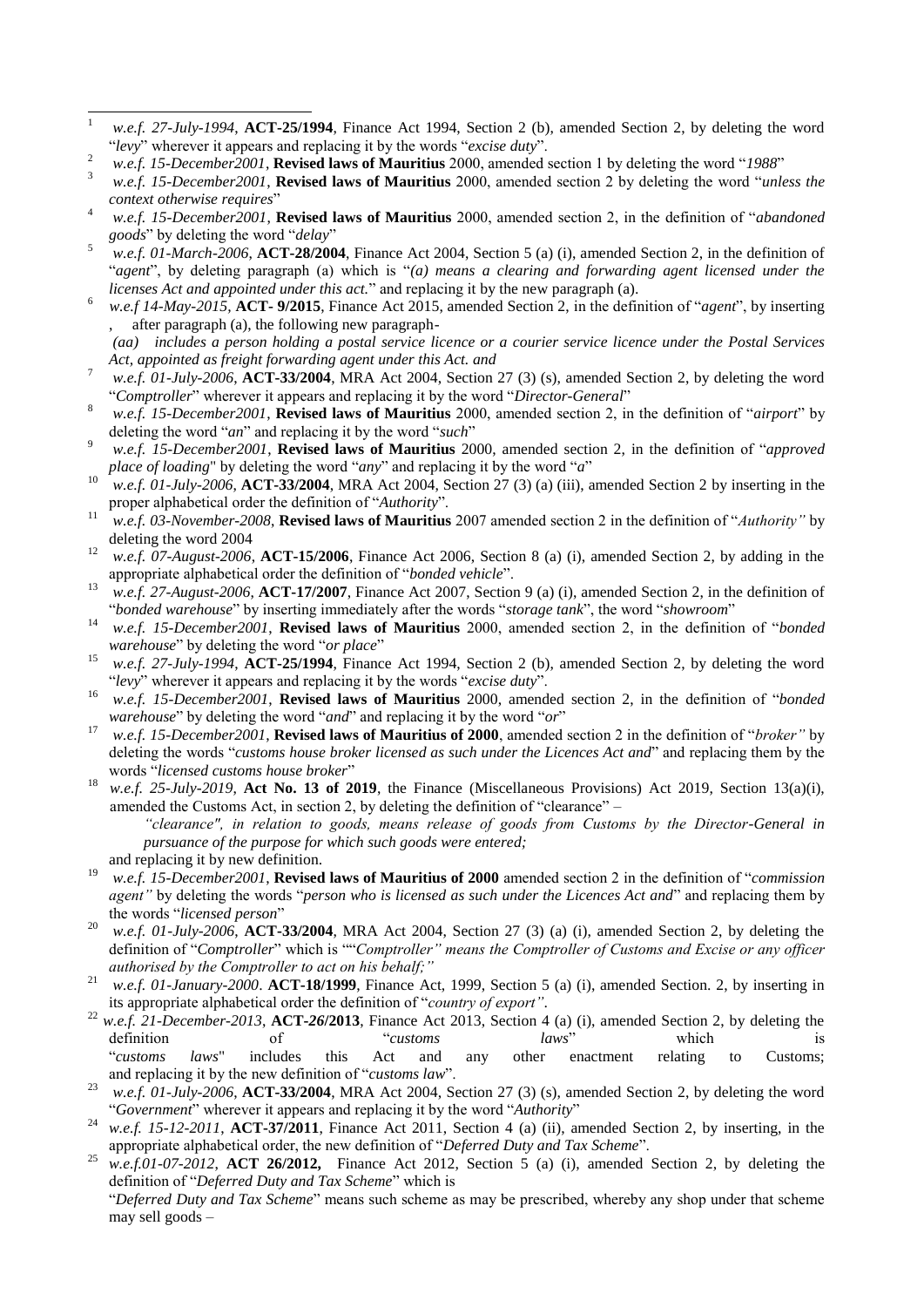- (a) mainly to visitors, to a duty-free shop or to another shop under that scheme, without payment of duty, excise duty and taxes; and
- (b) to other persons upon payment of duty, excise duty or taxes.

and replacing it by the new definition of "Deferred Duty and Tax Scheme".

1

- <sup>26</sup> *w.e.f. 25-July-2019*, **Act No. 13 of 2019**, the Finance (Miscellaneous Provisions) Act 2019, Section 13(a)(ii), amended the Customs Act, in section 2, in the definition of "Deferred Duty and Tax Scheme", in paragraph  $(b)(i)$ , by inserting, after the words *"under that scheme"*, the words *", to a departing citizen of Mauritius, to a diplomatic agent,"*.
- 27 *w.e.f. 24-July-2017*, **Act 10 of 2017**, Finance (Miscellaneous Provisions) Act 2017, Section 12(a), amended Section 2, by inserting in the proper alphabetical order the definition of "departing citizen of Mauritius"
- <sup>28</sup> *w.e.f. 01-July-2006*, **ACT-33/2004**, MRA Act 2004, Section 27 (3) (a) (iii), amended Section 2, by inserting in the proper alphabetical order the definition of "Director-General".
- <sup>29</sup> *w.e.f.* 25-July-2019, Act No. 13 of 2019, the Finance (Miscellaneous Provisions) Act 2019, Section 13(a)(iii), amended the Customs Act, in section 2, by inserting, in the appropriate alphabetical order, a new definition for *"document"*.
- <sup>30</sup> *w.e.f. 27-July-1994*, **ACT-25/1994**, Finance Act 1994, Section 2 (c) (ii), amended Section 2, in the definition of ―*duty*‖ by deleting the word ―*or fiscal*‖.
- <sup>31</sup> *w.e.f. 27-July-1994*, **ACT-25/1994**, Finance Act 1994, Section 2 (a), amended Section 2 by deleting the word "*fiscal*" or "*fiscal duty*" as the case may be, wherever they appear.
- $\frac{32}{2}$  *w.e.f.* 15-December2001, **Revised laws of Mauritius of 2000**, amended section 2 in the definition of "*duty*" by deleting the word "customs" wherever it appears

 $\frac{33}{2}$  *w.e.f* 14-May-2015 **,ACT-9/2015**, Finance Act 2015, amended Section 2 (ii) in the definition of "duty", in paragraph (a), by deleting the words "*any customs law*" and replacing them by the words "*this Act and the Customs Tariff Act*‖

- <sup>34</sup> *w.e.f. 22-December-2012***, ACT 26/2012,** Finance Act 2012, Section 5 (a) (ii) (A), amended Section 2, in the definition of "*duty*" by adding the word "and" at the end of paragraph (a);
- <sup>35</sup> *w.e.f. 22-December-2012***, ACT 26/2012,** Finance Act 2012, Section 5 (a) (ii) (B), amended Section 2, in the definition of "*duty*" by repealing paragraph (b) which is ―*(b) includes any special duty or surcharge;"*
	- and replacing it by the new paragraph (b)
- <sup>36</sup> *w.e.f. 01-10-2006*, **ACT-15/2006**, Finance Act 2006, Section 8 (a) (ii), amended Section 2, by deleting the definition of "duty free shop" which is ""duty free shop" means a shop at a port or airport or any other place, *approved by the Minister, for Sale of goods free of duty or excise duty, taxes or related charges, to passengers arriving from or leaving for a foreign port or airport*" and replacing it by the new definition of "*duty free shop*".
- w.e.f.  $15-12-2011$ ,  $\text{ACT-37/2011}$ , Finance Act 2011, Section 4 (a) (i), amended Section 2, by deleting the definition of "duty free shop" which is "duty-free shop" means a shop at a port or airport, approved by the Director-General, for the sale of goods free of duty, excise duty or taxes to passengers arriving from or leaving for a foreign port or airport; and replacing it by the new definition of "*duty free shop*".
- <sup>38</sup> *w.e.f. 05-June-2020*, **Act No. 7 of 2020**, the Finance (Miscellaneous Provisions) Act 2020, Section 13(a)(i), amended the Customs Act, in section 2, by deleting the definition of "duty free shop" -

*"duty-free shop" means a shop, at a port or an airport, approved by the Director-General, for the sale of goods, free of duty, excise duty or taxes, to –*

- *(a) a passenger leaving for, or arriving from, a foreign port or an airport;*
- *(b) a master or member of a crew leaving for a foreign port or an airport;*
- *(c) another duty-free shop; or*

*(d) a shop under the Deferred Duty and Tax Scheme;*

and replacing it by a new definition of "*duty free shop*".

- 39 *w.e.f. 22-December-2020*, **Act No. 15 of 2021**, the Finance (Miscellaneous Provisions) Act 2021, Section 18(a)(i), amended the Customs Act, in section 2, in the definition of "duty free shop", in paragraph (a), by adding the new subparagraph (v).
- <sup>40</sup> *w.e.f. 01-July-1992,* **ACT-23/1992**, Finance Act 1992, Section 7, amended Section 2, by inserting the in its proper alphabetical order the definition of "*duty paid value*".
- 41  *w.e.f. 22-December-2012***, ACT 26/2012,** Finance Act 2012, Section 5 (a) (iii), amended Section 2, by deleting the definition of "duty-paid-value" which is
	- " duty- paid value", in respect of goods, means the sum of  $-$ 
		- (a) the value of the goods; and
		- (b) the duty, excise duty and taxes payable on the goods;"
- <sup>42</sup> *w.e.f. 24-December-2010,* **ACT-10/2010**, Finance Act 2010, Section 4 (a), amended Section 2, by inserting the in its proper alphabetical order the definition of "*eligible vessel*".
- <sup>43</sup> *w.e.f. 07-September-2016*, **ACT- 18/2016**, Finance (Miscellaneous Provisions) Act 2016, amended Section 2, in the definition of "eligible vessel", by adding a new paragraph (e), the word " $or$ " at the end of paragraph (c) being deleted and the word "or" at the end of paragraph (d) being added.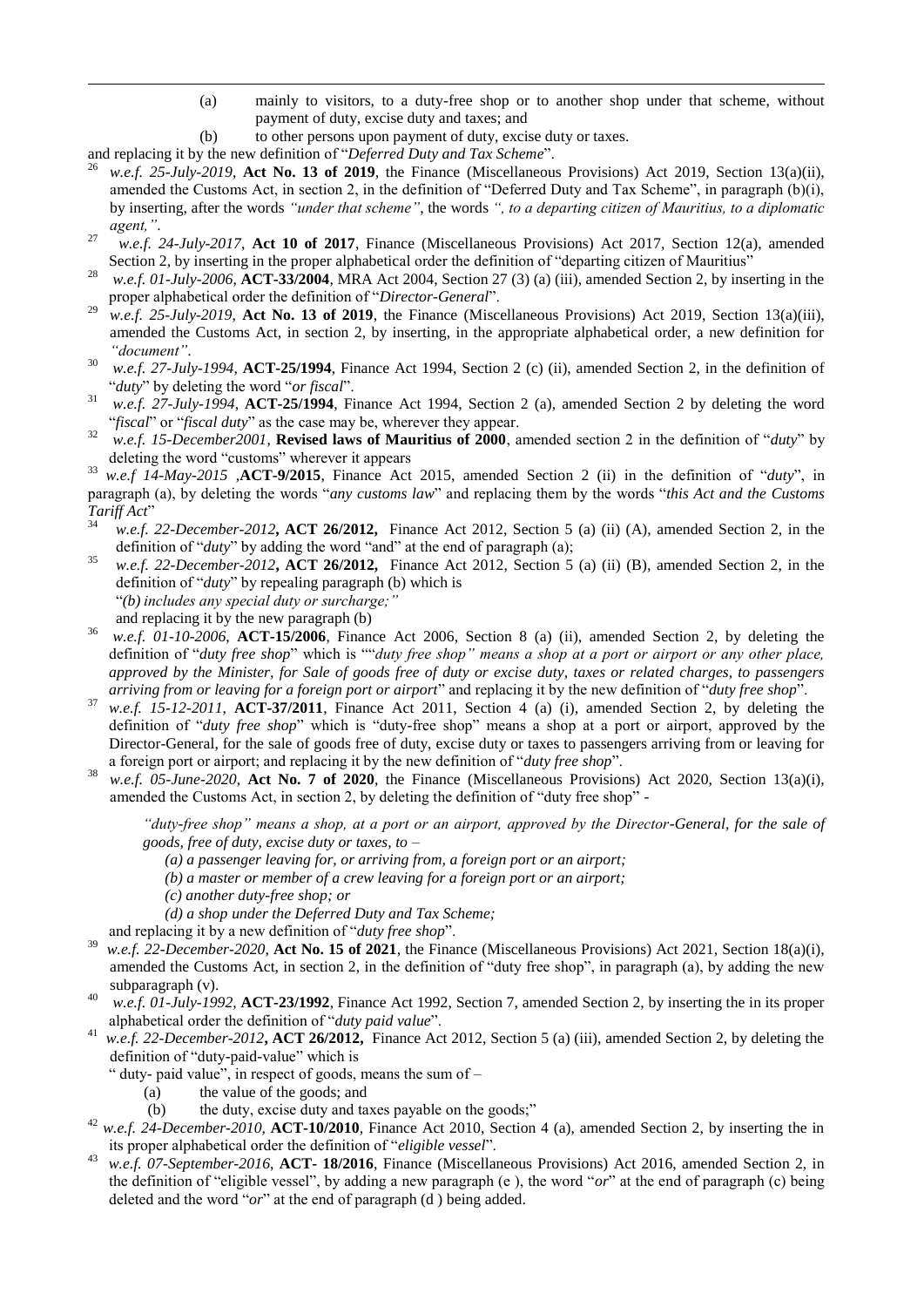- $44$ w.e.f. 27-July-1994, **ACT-25/1994**, Finance Act 1994, Section 2 (c) (i), amended Section 2, by inserting in its appropriate alphabetical order the definition of "*excise duty*".
- <sup>45</sup> *w.e.f.* 15-December2001, **Revised laws of Mauritius** 2000, amended section, in the definition of "excise duty" by deleting the word "1994"
- <sup>46</sup> *w.e.f. 03-November-2008*, **Revised laws of Mauritius of 2007**, amended section 2 by adding the definition of ―*freeport zone*‖.
- 47 *w.e.f. 24-July-2017*, **Act 10 of 2017**, Finance (Miscellaneous Provisions) Act 2017, Section 12 (a), amended Section 2, by inserting in the proper alphabetical order the definition of "inward processing"
- <sup>48</sup> *w.e.f. 01-July-1990,* **ACT 23/1990**, The Import Levy Act 1990, Section 12 (4), amended Section 2 in the definition of "levy", by deleting the words "the Supplies (Control of Imports) Regulations 1982 and the Finance Act 1985" and replacing them by the words "the import levy Act 1990"
- <sup>49</sup> *w.e.f. 27-July-1994*, **ACT-25/1994**, Finance Act 1994, Section 2 (c) (iii), amended Section 2, by deleting the definition of "levy", which is ""levy" means any levy as defined under the import levy Act 1990"
- <sup>50</sup> *w.e.f. 15-December2001*, **Revised laws of Mauritius of 2000**, amended section 2 by deleting the definition of ―*Mauritius*‖, which is ――*Mauritius" means the country of Mauritius, including its territorial waters and air space of Mauritius*;‖
- 51 *w.e.f. 15-December2001*, **Revised laws of Mauritius of 2000**, amended section 2 in the definition of "*Mauritius Marine Authority*<sup>*''*</sup> by deleting the word "*Marine*" wherever it appears and replacing it by the word "*Ports*"
- <sup>52</sup> *w.e.f. 03-November-2008*, **Revised laws of Mauritius 2007** amended section 2 in the definition of ―*Mauritius Ports Authority*" by deleting the word "*as*"
- <sup>53</sup> *w.e.f. 22-December-2012***, ACT 26/2012,** Finance Act 2012, Section 5 (a) (v), amended Section 2, by inserting, in the appropriate alphabetical order, the new definition of objection.
- <sup>54</sup> *w.e.f. 01-July-2006*, **ACT-33/2004**, MRA Act 2004, Section 27 (3) (a) (ii), amended Section 2, by deleting the definition of "officer" which is "officer includes any person employed in the service of customs excluding *labourers, office attendants and more generally other manual workers;*" and replacing it by the new definition of ―*officer*‖.
- 55 *w.e.f.* 03-November-2008, **Revised laws of Mauritius 2007** amended section 2 in the definition of "officer" by deleting the word 2004
- 56 *w.e.f. 24-July-2017*, **Act 10 of 2017**, Finance (Miscellaneous Provisions) Act 2017, Section 12 (a), amended Section 2, by inserting in the proper alphabetical order the definition of "outward processing"
- 57 *w.e.f. 03-November-2008*, **Revised laws of Mauritius of 2000**, amended section 2 in the definition of "*parcel*" by deleting the word "Postmaster-General" and replacing it by the words "Mauritius Post Limited"
- 58 *w.e.f. 07-August-2020*, **Act No. 7 of 2020**, the Finance (Miscellaneous Provisions) Act 2020, Section 13(a)(ii), amended the Customs Act, in section 2, by inserting in its appropriate alphabetical order the definition of ―*passenger*‖.
- <sup>59</sup> *w.e.f. 03-November-2008*, **Revised laws of Mauritius of 2000**, amended section 2 by deleting the definition of ―*person*‖, which is *"" person" includes any association, partnership, trust, société or organisation, whether incorporated or not"*
- $\mu$ <sup>60</sup> *w.e.f. 15-December2001*, **Revised laws of Mauritius of 2000**, amended section 2 in the definition of "*port*" by deleting the word "*a*" and replacing it by the word "*such*"
- <sup>61</sup> *w.e.f. 25-July-2019*, **Act No. 13 of 2019**, the Finance (Miscellaneous Provisions) Act 2019, Section 13(a)(iii), amended the Customs Act, in section 2, by inserting, in the appropriate alphabetical order, a new definition for *"port premises"*.
- <sup>62</sup> *w.e.f. 01-January-2000*, **ACT-18/1999**, Finance Act 1999, Section 5 (a) (ii), amended Section 2, by inserting in its appropriate alphabetical order the definition of "*produce*".
- 63 *w.e.f. 07-September-2016*, **ACT- 18/2016**, Finance (Miscellaneous Provisions) Act 2016, amended Section 2, by inserting in its appropriate alphabetical order the definition of "*Public notice*".
- <sup>64</sup> *w.e.f. 15-December2001*, **Revised laws of Mauritius of 2000**, amended section 2 in the definition of "*quay*" by deleting the word "*a*" and replacing it by the word "*such*"
- <sup>65</sup> *w.e.f. 25-July-2019*, **Act No. 13 of 2019**, the Finance (Miscellaneous Provisions) Act 2019, Section 13(a)(iii), amended the Customs Act, in section 2, by inserting, in the appropriate alphabetical order, a new definition for *"release"*.
- <sup>66</sup> *w.e.f. 15-12-2011*, **ACT-37/2011**, Finance Act 2011, Section 4 (a) (ii), amended Section 2, by inserting, in the appropriate alphabetical order, the new definition of "relief consignments".
- <sup>67</sup> *w.e.f.* 15-December2001, **Revised laws of Mauritius of 2000**, amended section 2 in the definition of "revenue" by deleting the words "for the purposes of this Act and any other enactment relating to Customs,"
- 68 *w.e.f. 24-July-2017*, **Act 10 of 2017**, Finance (Miscellaneous Provisions) Act 2017, Section 12 (a), amended Section 2, by inserting in the proper alphabetical order the definition of "risk management"

69 *w.e.f. 09-08-2018*, **ACT-11/2018**, The Finance (Miscellaneous Provisions) Act 2018, Section 18 (a) (i), amended Section 2, by deleting the definition of security which read as follows: "security" means a guarantee which is provided to the satisfaction of the Director-General for the payment of duty, excise duty and taxes, as the case may be, on any goods;" and replacing it by a new definition.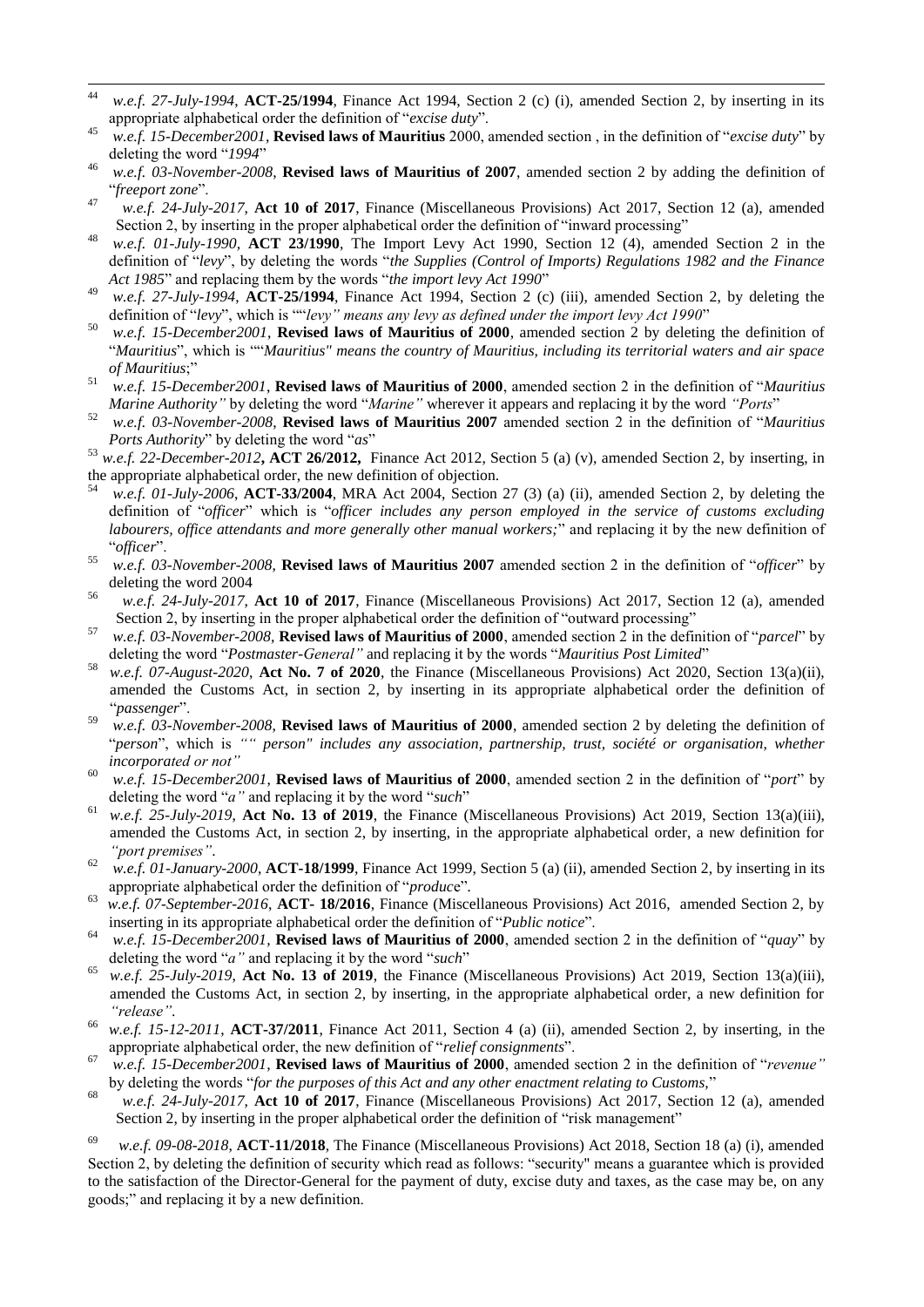70 w.e.f. 27-August-2007, **ACT-17/2007**, Finance Act 2007, Section 9 (a) (ii), amended Section 2, by inserting in its appropriate alphabetical order the definition of "*showroom*".

<sup>71</sup> *w.e.f. 09-08-2018*, **ACT-11/2018**, The Finance (Miscellaneous Provisions) Act 2018, Section 18 (a) (ii), amended Section 2, by inserting in the appropriate alphabetical order, the new definition of "single window".

- <sup>72</sup> *w.e.f. 01-July-2006*, **ACT-33/2004**, MRA Act 2004, Section 27 (3) (a) (iii), amended Section 2, by inserting in the proper alphabetical order the definition of "SITA".
- $\frac{73}{2}$  w.e.f. 03-November-2008, **Revised laws of Mauritius of 2007**, amended section 2 in the definition of "*SITA*" by changing the font style of the words ―*Société Internationale de Transports Aéronautiques"* from normal to italics
- <sup>74</sup> *w.e.f. 03-November-2008*, **Revised laws of Mauritius of 2007**, amended section 2 in the definition of "*smuggling*" by inserting after the word "intent", the word "to".
- <sup>75</sup> *w.e.f. 03-November-2008*, **Revised laws of Mauritius of 2007**, amended section 2 in the definition of "*smuggling*", by deleting the word "*to*" wherever it appears.
- <sup>76</sup> *w.e.f. 03-November-2008*, **Revised laws of Mauritius of 2007**, amended section 2 in the definition of "smuggling" by deleting the word "*defraud*" and replacing it by the word "*defrauding*"
- <sup>77</sup> *w.e.f. 03-November-2008*, **Revised laws of Mauritius of 2007**, amended section 2 in the definition of "smuggling" by deleting the word "*evade*" wherever it appears and replacing it by the word "*evading*"
- <sup>78</sup> *w.e.f.* 15-December2001, **Revised laws of Mauritius of 2000**, amended section 2 in the definition of "*taxes*" by deleting the words "*for include*" and replacing it by the word "*includes*"
- <sup>79</sup> *w.e.f. 07-September-1998*. **ACT-02/1998**, VAT Act 1998, Section 74 (3), amended Section 2, by deleting the words "sales tax" wherever they appear and replacing them by the words "value added tax".
- 80 *w.e.f. 15-December2001*, **Revised laws of Mauritius of 2000**, amended section 2 in the definition of "*taxes*" by deleting the word "*Value Added Tax*" and replacing it by the word "*VAT*"
- 81 *w.e.f. 03-November-2008*, **Revised laws of Mauritius of 2007**, amended section 2 in the definition of "*taxes*" by adding after the words "*any other tax*", a comma.
- 82 *w.e.f . 14-May-2015*, **ACT-9/2015**, Finance Act 2015, amended Section 2, in the definition of "taxes", in paragraph (b), by inserting, after the word "tax", the words "*or levy*"
- <sup>83</sup> *w.e.f. 21-December-2013*, **ACT-***26***/2013**, Finance Act 2013, Section 4 (a) (iii), amended Section 2, by inserting the new definition of "TradeNet".
- w.e.f. 01-January-2000, **ACT-18/1999**, Finance Act 1999, Section 5 (a) (iii), amended Section 2, by inserting in its appropriate alphabetical order the definition of "transaction value".
- <sup>85</sup> *w.e.f. 26-August-2004*, **ACT-28/2004**, Finance Act 2004, Section 5 (a) (ii), amended Section 2, by deleting the definition of "*trans-shipment*", which is "*transhipment* in relation to the entry of any goods, means the transit of such goods through Mauritius with a view to their re-export<sup>"</sup> and replacing it with the new definition of ―*transhipment*‖.
- w.e.f. 05-August-2021, **Act No. 15 of 2021**, the Finance (Miscellaneous Provisions) Act 2021, Section 18(a)(ii), amended the Customs Act, in section 2, by inserting new definition of "trusted trader certificate"
- <sup>87</sup> *w.e.f. 30-June-1999,* **ACT-10/1998**, Finance Act 1998, Section 6 (a), amended Section 2, by deleting the definition of "Unified Revenue Board", which is "Unified Revenue Board means the Unified Revenue Board *established under the Unified Revenue Act 1983*‖
- <sup>88</sup> *w.e.f. 22-December-2012***, ACT 26/2012,** Finance Act 2012, Section 5 (a) (iv), amended Section 2, in the definition of "value" in paragraph (b) by deleting the words "the duty paid value of those goods" and replacing them by the words "the duty, excise duty and taxes underpaid, if any, on those goods";
- 89 *w.e.f. 07-September-2016*, **ACT- 18/2016**, Finance (Miscellaneous Provisions) Act 2016, amended Section 2, by inserting in the appropriate alphabetical order the definition of "VAT".
- <sup>90</sup> *w.e.f. 07-August-2006*, **ACT-15/2006**, Finance Act 2006, Section 8 (a) (i), amended Section 2, by inserting in the appropriate alphabetical order the definition of "*visitor*".
- <sup>91</sup> *w.e.f. 03-November-2008*, **Revised laws of Mauritius of 2007**, amended section 2 in the definition of "*visitor*" by deleting the word "or" and replacing it by the word "and"
- <sup>92</sup> *w.e.f. 15-December2001*, **Revised laws of Mauritius of 2000**, amended section 2 in the definition of "*wharf*" by deleting the word "*a*" and replacing it by the word "*such*"
- <sup>93</sup> *w.e.f. 01-July-2006*, **ACT-33/2004**, MRA Act 2004, Section 27 (3) (b), amended the Customs Act, by repealing Section 3, which is

#### ―**3. Comptroller.**

*There shall be a Comptroller who shall be a public officer and have the general control and administration of*  Customs."

- <sup>94</sup> *w.e.f. 01-July-2006*, **ACT-33/2004**, MRA Act 2004, Section 27 (3) (s), amended Section 4, by deleting the word "Comptroller" wherever it appears and replacing it by the word "Director-General"
- <sup>95</sup> *w.e.f. 09-08-2018*, **ACT-11/2018**, The Finance (Miscellaneous Provisions) Act 2018, Section 18 (b) inserted new section 4A.
- <sup>96</sup> *w.e.f. 01-July-2006*, **ACT-33/2004**, MRA Act 2004, Section 27 (3) (s), amended Section 5, by deleting the word ―*Comptroller*‖ wherever it appears and replacing it by the word ―*Director-General*‖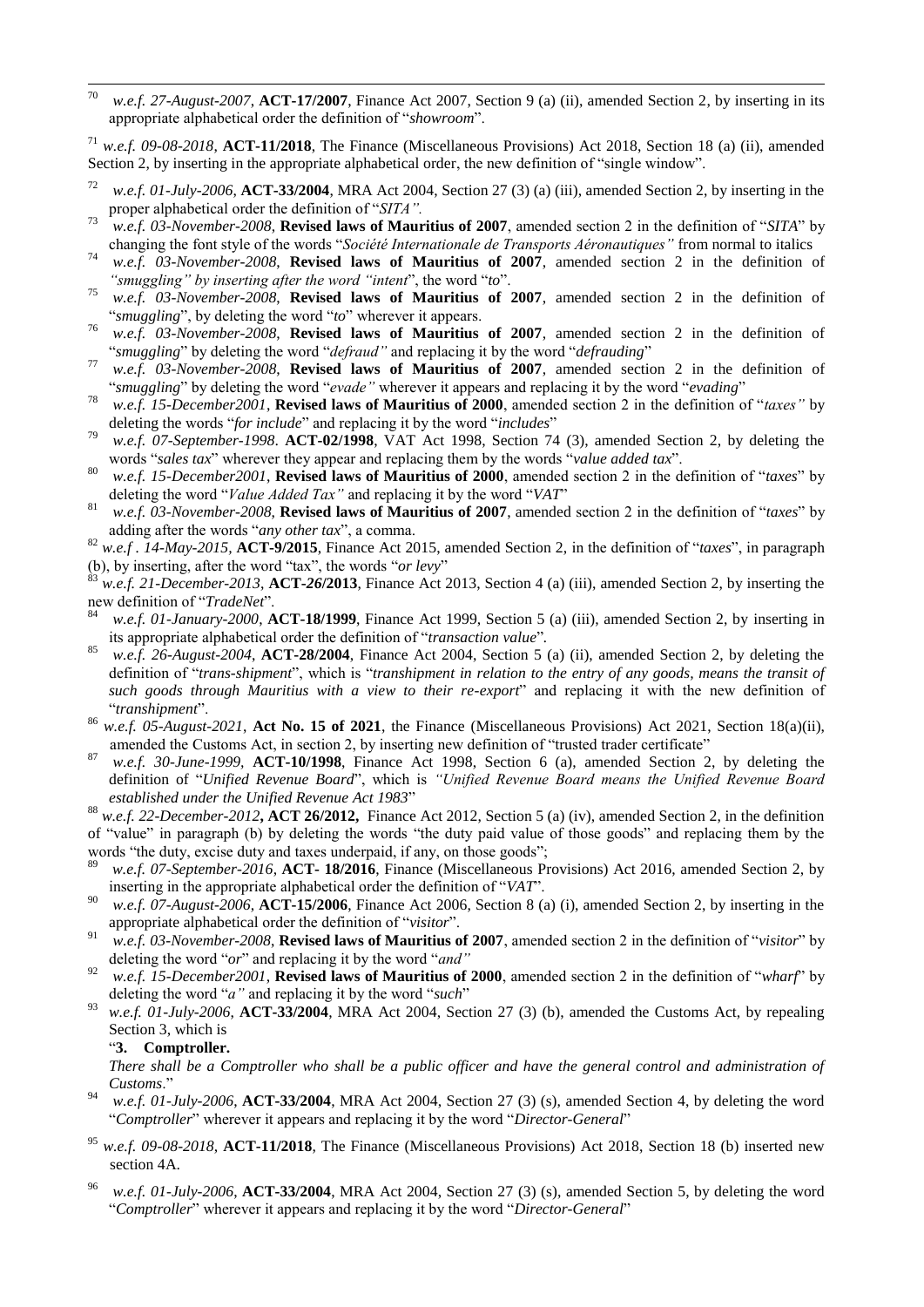- 97 <sup>97</sup> *w.e.f. 01-July-2006*, **ACT-33/2004**, MRA Act 2004, Section 27 (3) (c), amended Section 5 (1), by deleting the words "*any person employed in Customs*" and replacing them by the words "*any officer*".
- <sup>98</sup> *w.e.f. 03-November-2008*, **Revised laws of Mauritius of 2007**, amended section 5 by changing the case of the word "order" wherever it appears to "Order"
- <sup>99</sup> *w.e.f. 03-November-2008*, **Revised laws of Mauritius of 2007**, amended section 5 by deleting the word "documents" wherever it appears and replacing it by the word "document"
- <sup>100</sup> *w.e.f.* 03-November-2008, **Revised laws of Mauritius of 2007**, amended section 5 by deleting the word "them" wherever it appears and replacing it by the word "*it*"
- <sup>101</sup> *w.e.f. 01-July-2006*, **ACT-33/2004**, MRA Act 2004, Section 27 (3) (s), amended Section 6, by deleting the word "Comptroller" wherever it appears and replacing it by the word "Director-General"
- <sup>102</sup> *w.e.f. 01-July-2006*, **ACT-33/2004**, MRA Act 2004, Section 27 (3) (s), amended Section 7, by deleting the word "Comptroller" wherever it appears and replacing it by the word "Director-General"
- 103 *w.e.f 01-June-2016*, **Proclamation No.10 of 2016**, The Finance (Miscellaneous Provisions) Act 2015, inserted after Section 7, the following new section-
	- *7A. Act or thing in respect of a validated bill of entry passed before 3 years*

*(1) Notwithstanding section 24A and any other customs law, the Director-General shall not, in relation to the liability of a person to pay any amount of duty, excise duty and taxes-*

*(a) require any information or return; or*

*(b) make any assessment or claim,*

*under the customs laws in respect of a validated bill of entry passed before a period of 3 years, unless the Director-General applies ex parte for and obtains the authorisation of the Independent Tax Panel under the Mauritius Revenue Authority Act.*

*(2) An authorisation under subsection (1) shall be granted where the Director-General establishes to the satisfaction of the Independent Tax Panel that there is prima facie evidence of fraud.*

*(3) In an application under subsection (1), the Director-General shall specify the period in respect of which he proposes to do the act or thing referred to in subsection (1).*

- $104$  *w.e.f.* 05-August-2021, Act No. 15 of 2021, the Finance (Miscellaneous Provisions) Act 2021, Section 18(b)(i), amended the Customs Act, in section 7A, in subsection (1), by deleting the words "unless the Director-General applies ex parte for and obtains the authorisation of the Independent Tax Panel under the Mauritius Revenue Authority Act" and replacing them by the words "unless, in the opinion of the Director-General, he is satisfied that there is facie fraud".
- <sup>105</sup> *w.e.f. 05-August-2021*, **Act No. 15 of 2021**, the Finance (Miscellaneous Provisions) Act 2021, Section 18(b)(ii), amended the Customs Act, in section 7A, by repealing subsections (2) and (3).
- <sup>106</sup> *w.e.f. 27-July-1994*, **ACT-25/1994**, Finance Act 1994, Section 2 (b), amended Section 8, by deleting the word ―*levy*‖ wherever it appears and replacing it by the words ―*excise duty*‖.
- <sup>107</sup> *w.e.f. 01-July-2015*, **ACT-9/2015**, Finance Act 2015, Section 8 (1), amended by inserting, after the word "shall", the words ", *subject to section 9A*,"
- w.e.f. 19-March-2019, Act No. 13 of 2019, the Finance (Miscellaneous Provisions) Act 2019, Section 13(b), amended the Customs Act, in section 8, by repealing subsection (2) -
	- *(2) Notwithstanding subsection (1), payment of duty, excise duty and taxes on such type of petroleum products imported by the State Trading Corporation as may be approved by the Minister, shall be effected within a period of 30 days of the date of importation of such products or within such other period as may be prescribed.*
- and replacing it by new subsection (2).
- <sup>109</sup> *w.e.f. 26-August-2004.* **ACT-28/2004**, Finance Act 2004, Section 5 (b), amended Section 8, by deleting subsection (2) which is
	- ―*(2) Notwithstanding subsection (1), the Minister may allow payment of duty to be deferred*
- (a) *On such types of petroleum products, imported by the State Trading Corporation of Mauritius as may be prescribed; and*
- (b) *On exported sugar by the Mauritius Sugar Syndicate.*‖
- and replacing it by the new subsection (2).
- <sup>110</sup> *w.e.f. 01-January-2000*, **ACT-18/1999**, Finance Act 1999, Section 5 (b), amended Section 9 (1), by deleting the words "*The rate of duty*" and replacing them by the words "to Section 3 (5) of the Revenue (Temporary Protection) Act 1999, the rate of duty"
- <sup>111</sup> *w.e.f. 24-December-2010,* **ACT-10/2010**, Finance Act 2010, Section 4 (b), amended Section 9 (1), by deleting the words "*section 3 (5)*" and replacing them by the words "*section 3*"
- <sup>112</sup> *w.e.f.* 03-November-2008, **Revised laws of Mauritius of 2007**, amended section 9 by deleting the word "1999"
- <sup>113</sup> *w.e.f. 03-February-2020*, **Act No. 14 of 2019**, the Business Facilitation (Miscellaneous Provisions) Act 2019, Section 7(a), amended the Customs Act, by repealing section 9A -
	- *(1) Subject to this section, a declarant shall proceed with a bill of entry which has been validated pursuant to section 9 (2), and shall pay any duty, excise duty and taxes in respect of that bill of entry, within 11314 days of the date of validation.*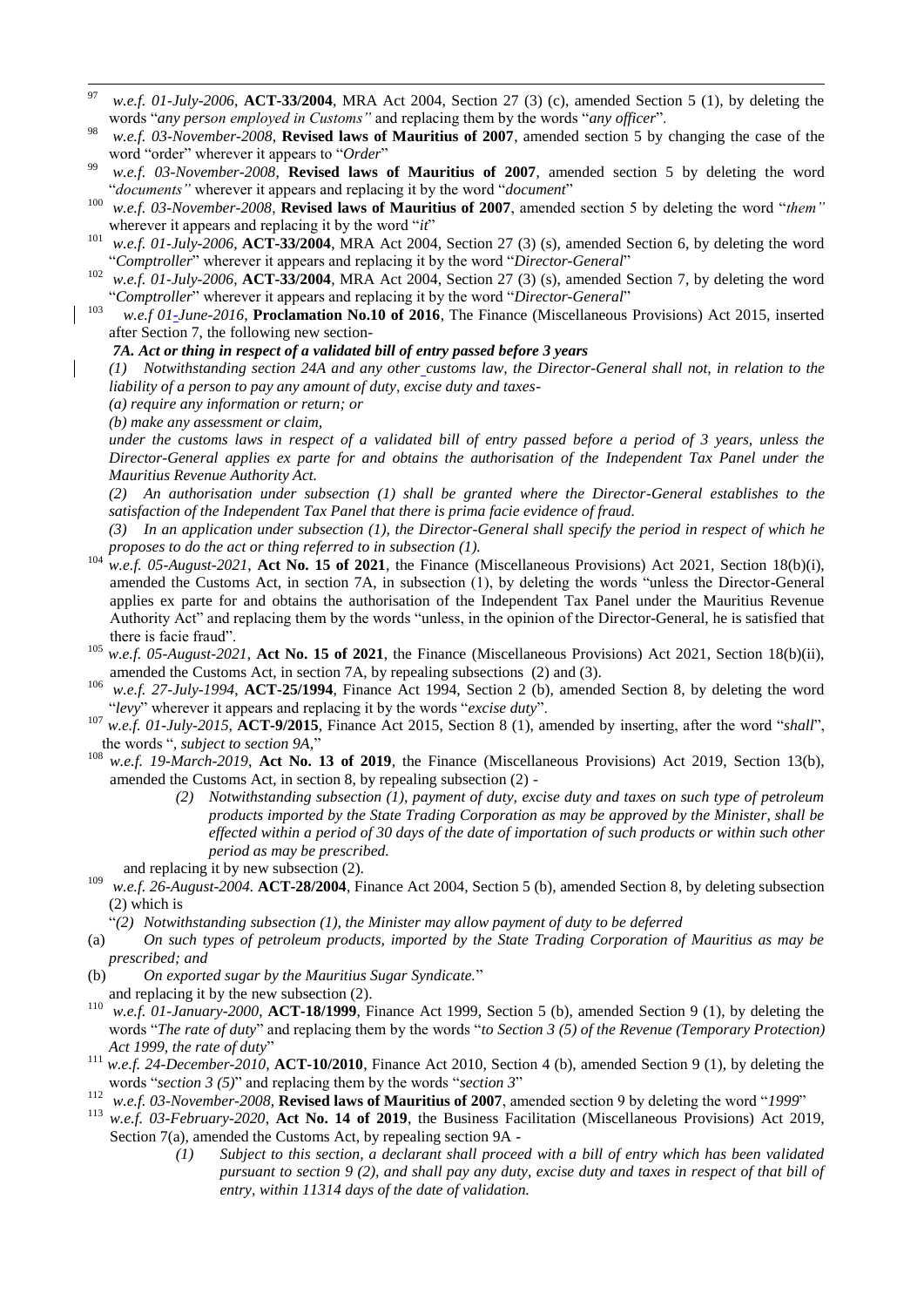- *(1A) (a) Where goods are entered and cleared by an SME or a VAT registered person, the duty, excise duty and taxes on the goods cleared shall be paid –*
	- *(i) in the month of June, not later than 2 working days before the end of that month; and*

*(ii) in any other month, not later than 7 working days after the end of that month, provided that the SME or VAT registered person gives a security, by bond, under sections 39 and 42, to cover the deferred payment and the SME or VAT registered person is in compliance with the Revenue Law under the Mauritius Revenue Authority Act.*

- *(b) In this subsection -* "SME" has the same meaning as in the Small and Medium Enterprises Development *Authority Act;* 
	- *"VAT registered person" means a person registered under the Value Added Tax Act.*
- *(2) Where a bill of entry is not proceeded with under subsection (1), the Director-General shall cancel the bill of entry.*
- *(3) Repealed by Finance Act 2017*
- *(3A) Repealed by Finance Act 2017*
- *(4) Repealed by Finance Act 2017*
- and replacing it by new section 9A.

1

<sup>114</sup> *w.e.f. 01-July-2006*, **ACT-33/2004**, MRA Act 2004, Section 27 (3) (d), amended the Customs Act , by inserting immediately after Section 9 the new Section 9A.

<sup>115</sup> *w.e.f. 01-July-2015*, **ACT 9/2015**, Finance Act 2015, Section 9A, amended by inserting, after subsection (1), the following new subsection –

*(1A) (a) Where goods are entered and cleared by an SME or a VAT registered person, the duty, excise duty and taxes on the goods cleared shall be paid –*

*(i) in the month of June, not later than 2 working days before the end of that month; and* 

*(ii) in any other month, not later than 7 working days after the end of that month,* 

*provided that the SME or VAT registered person gives a security, by bond, under sections 39 and 42, to cover the deferred payment and the SME or VAT registered person is in compliance with the Revenue Law under the Mauritius Revenue Authority Act.*

*(b) In this subsection -*

*"SME" has the same meaning as in the Small and Medium Enterprises Development Authority Act;* 

*"VAT registered person" means a person registered under the Value Added Tax Act.*

116 *w.e.f. 24-July-2017*, **Act 10 of 2017**, Finance (Miscellaneous Provisions) Act 2017, Section 12 (b)(i) amended Section 9A(2), by deleting the words "*the declarant shall, not later than 14 days after the date of validation*, *apply in writing to the Director-General for cancellation of that bill of entry, stating precisely the grounds for cancellation" and replacing them by the words "the Director-General shall cancel the bill of entry"*

- <sup>117</sup> *w.e.f. 19-July-2008*, **ACT-18/2008**, Finance Act 2008, Section 6 (a), amended Section 9A, by inserting after subsection (3), the new subsection (3A).
- <sup>118</sup> *w.e.f. 19-December-2009,* **ACT-20/2009**, The Finance (Miscellaneous Provisions) ( No.2) Act, Section 7 (a) (i), amended Section 9A, by repealing subsections (3) and (3A) which are

*(3) Where, upon an application under subsection (2), the Director-General is satisfied that the bill of entry requires to be cancelled, he shall authorise the declarant to pass, within 7 days of the date of the authorisation, an amended bill of entry to cancel that bill of entry.*

*(3A) Where the declarant fails –*

*(a) to make an application under subsection (2) within the time limit specified in that subsection; or*

*(b) to pass an amendment bill of entry under subsection (3) within the time limit specified in that subsection, the Director-General shall cancel the bill of entry referred to in subsection (2).*

and replacing them by the new subsections (3) and (3A).

119 *w.e.f. 24-July-2017*, **Act 10 of 2017**, Finance (Miscellaneous Provisions) Act 2017, Section 12(b)(ii) amended Section 9A by repealing subsections (3), (3A) and (4) which are:

*(3) Where on an application under subsection (2), the Director-General is satisfied that the bill of entry needs to be cancelled, he shall cancel the bill of entry.*

*(3A) Where the declarant fails to make an application under subsection (2) within the time limit specified in that subsection, the Director-General shall cancel the bill of entry referred to in subsection (2).*

*(4) Any person who fails to comply with subsection (1) or (2) shall commit an offence and shall, on conviction, be liable to a fine not exceeding 50,000 rupees.*

<sup>120</sup> *w.e.f. 23-03-2020,* **ACT-01/2020**, The Covid-19 (Miscellaneous Provisions) Act 2020, Section 11 (a), amended the Customs Act, in section 9A, by deleting the words "7 working days" and replacing them by the words "16 working days".

w.e.f. 05-August-2021, Act No. 15 of 2021, the Finance (Miscellaneous Provisions) Act 2021, Section 18(c), amended the Customs Act, in section 9A, by inserting after subsection (3), new subsection (3A).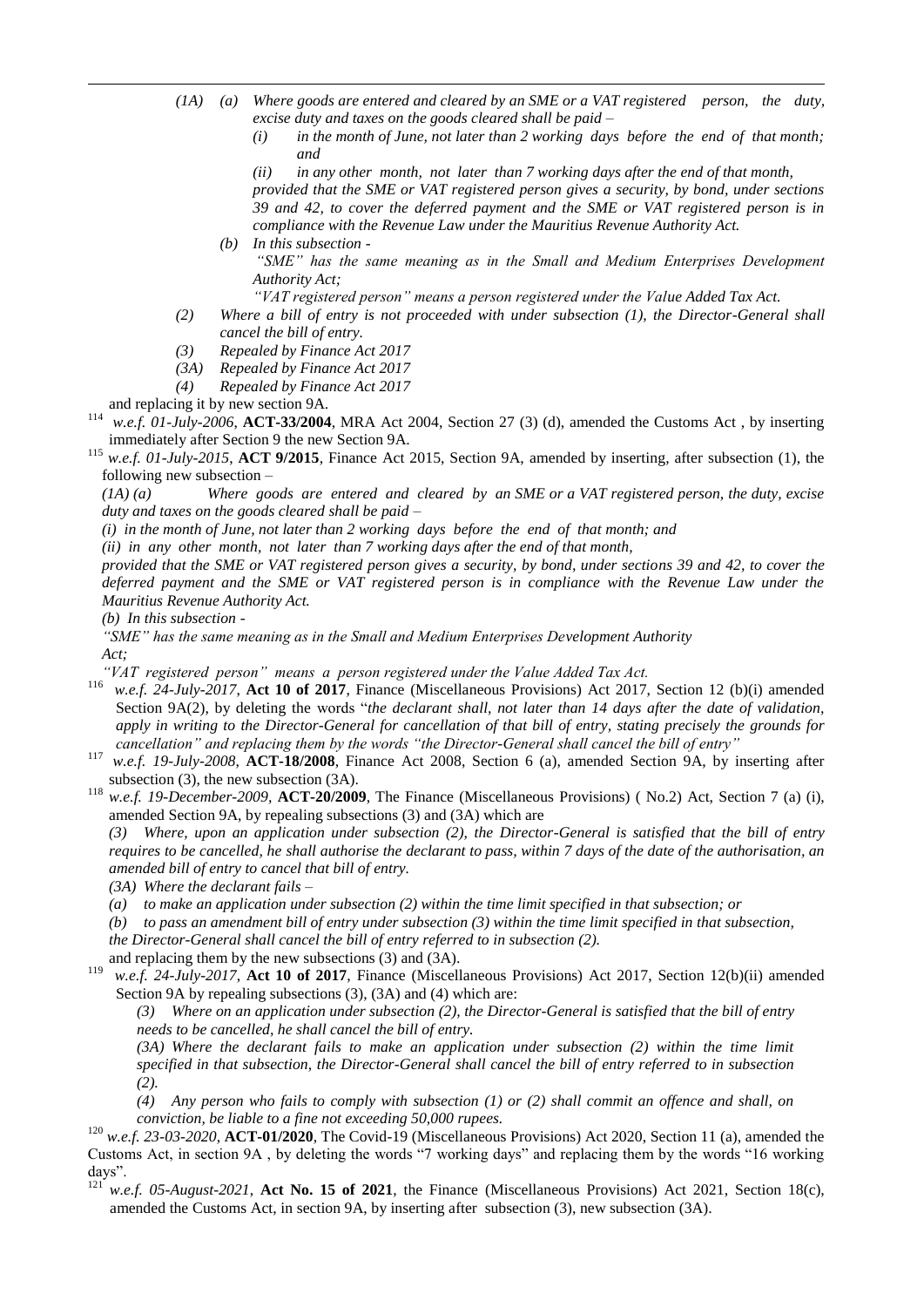<sup>125</sup> *w.e.f. 27-July-1994*, **ACT-25/1994**, Finance Act 1994, Section 2 (b), amended Section 13, by deleting the word "levy" wherever it appears and replacing it by the words "excise duty".

<sup>126</sup> *w.e.f. 01-July-2006*, **ACT-33/2004**, MRA Act 2004, Section 27 (3) (s), amended Section 13, by deleting the word "Comptroller" wherever it appears and replacing it by the word "Director-General"

<sup>127</sup> *w.e.f. 27-July-1994*, **ACT-25/1994**, Finance Act 1994, Section 2 (b), amended Section 14, by deleting the word "levy" wherever it appears and replacing it by the words "excise duty".

<sup>128</sup> *w.e.f. 15-December2001*, **Revised laws of Mauritius of 2000**, amended section 14 by adding after the words the "debt due to" the word "the"

<sup>129</sup> *w.e.f. 01-July-2006*, **ACT-33/2004**, MRA Act 2004, Section 27 (3) (s), amended Section 13, by deleting the word "Government" wherever it appears and replacing it by the word "Authority"

<sup>130</sup> *w.e.f. 14-May-2015,* **ACT-9/2015**, Finance Act 2015, Section 14, amended subsection (1), by inserting, after the word "*recoverable*", the words "*under subsection* (2A) or "

<sup>131</sup> *w.e.f. 01-July-2006*, **ACT-33/2004**, MRA Act 2004, Section 27 (3) (s), amended Section 14, by deleting the word "Comptroller" wherever it appears and replacing it by the word "Director-General"

<sup>132</sup> *w.e.f. 07-August-2006*, **ACT-15/2006**, Finance Act 2006, Section 8 (b) (i), amended Section 14, by inserting immediately after subsection (1) the new subsection. (1A).

<sup>133</sup> *w.e.f.01-Jan-2013* **ACT 26/2012**, Finance Act 2012, Section 5 (b), amended Section 14, by repealing subsection (1A) which is

―*The amount recoverable under subsection (1) shall be recovered together with interest at the rate of 12 per cent per annum or such other rate as may be prescribed from the time the amount recoverable should have been paid up to the*  date of payment."

and replacing it by the new subsection (1A)

<sup>134</sup> *w.e.f 14-May-2015*, **ACT-9/2015**, Finance Act 2015, Section 14, amended subsection (1A), by deleting the word "representing" and replacing it by the words "not exceeding"

<sup>135</sup> *w.e.f 14-May-2015*, **ACT-9/2015**, Finance Act 2015, Section 14, amended subsection (1A), by deleting the word "one" and replacing it by the figure "0.5",

<sup>136</sup> *w.e.f. 30-July-2009,* **ACT-14/2009**, The Finance (miscellaneous provisions) Act 2009, Section 8 (a), amended section 14, by inserting, after the subsection (1A), the new subsection (1B)

<sup>137</sup> *w.e.f. 21-December-2013*, **ACT-26/2013**, Finance Act 2013, Section 4 (b), amended Section 14, by repealing subsection (1B) which is

(1B) (a) The Director-General may waive the whole or part of any interest imposed under subsection (1A) where he is satisfied that failure to comply with this Act was attributable to a just or reasonable cause.

(b) In the exercise of his power under paragraph (a), the Director-General shall, in writing, record the reasons for waiving the whole or part of the interest.<br> $^{138}$  was f. 07.4 waves 2006. A CT 15/200

<sup>138</sup> *w.e.f. 07-August-2006*, **ACT-15/2006**, Finance Act 2006, Section 8 (b) (ii), amended Section 14 (2), by deleting the words "*subsection (1)*" and replacing them by the words "*subsections (1) and (1A)*"

<sup>139</sup> *w.e.f. 09-08-2018*, **ACT-11/2018**, The Finance (Miscellaneous Provisions) Act 2018, Section 18 (d), amended Section 14(2A), by deleting the words "Part IX of the Value Added Tax Act" and replacing it by the words "Part IVC of the Mauritius Revenue Authority Act"

- <sup>140</sup> *w.e.f 14-May-2015*, **ACT-9/2015**, Finance Act 2015, Section 14, amended by inserting, after subsection (2), the following new subsection - *(2A) Part IX of the Value Added Tax Act shall apply to any duty, excise duty, taxes and charges remaining unpaid under the customs laws, after determination of any objection or representation before the Assessment Review Committee established under section 18 of the Mauritius Revenue Authority Act, with such modifications, adaptations and exceptions as may be necessary*.
- <sup>141</sup> *w.e.f. 07-August-2006*, **ACT-15/2006**, Finance Act 2006, Section 8 (b) (iii), amended Section 14, by adding immediately after subsection (2) the new subsection (3).

<sup>142</sup> *w.e.f. 01-October-2016***, ACT- 18/2016,** Finance (Miscellaneous Provisions) Act 2016, Section 14, by inserting, after section 14, 2 new sections, namely: 14A and 14B.

<sup>143</sup> *w.e.f. 01-October-2016***, ACT- 18/2016,** Finance (Miscellaneous Provisions) Act 2016, Section 14, by inserting, after section 14, 2 new sections, namely: 14A and 14B.

<sup>144</sup> *w.e.f. 05-August-2021*, **Act No. 15 of 2021**, the Finance (Miscellaneous Provisions) Act 2021, Section 18(d), amended the Customs Act, in section  $14B(1)$ , by inserting after the word "due", the words "under this Act".

<sup>145</sup> *w.e.f. 07-August-2020*, **Act No. 7 of 2020**, the Finance (Miscellaneous Provisions) Act 2020, Section 13(b), amended the Customs Act, by inserting after Section 14B, new section 14C.

<sup>146</sup> *w.e.f. 05-August-2021*, **Act No. 15 of 2021**, the Finance (Miscellaneous Provisions) Act 2021, Section 18(e), amended the Customs Act, by inserting after section 14C, new section 14D.

<sup>122</sup> w.e.f. 01-10-2018, ACT-11/2018, The Finance (Miscellaneous Provisions) Act 2018, Section 18 (c), inserted new section 9B.

<sup>123</sup> *w.e.f. 03-February-2020*, **Act No. 14 of 2019**, the Business Facilitation (Miscellaneous Provisions) Act 2019, Section 7(b), amended the Customs Act, by inserting, after section 9B, the new section 9C.

 $\frac{124}{w.e.f.}$  15-December2001, **Revised laws of Mauritius of 2007**, amended section 12 by deleting the word "*is*" and replacing it by the word "*are*"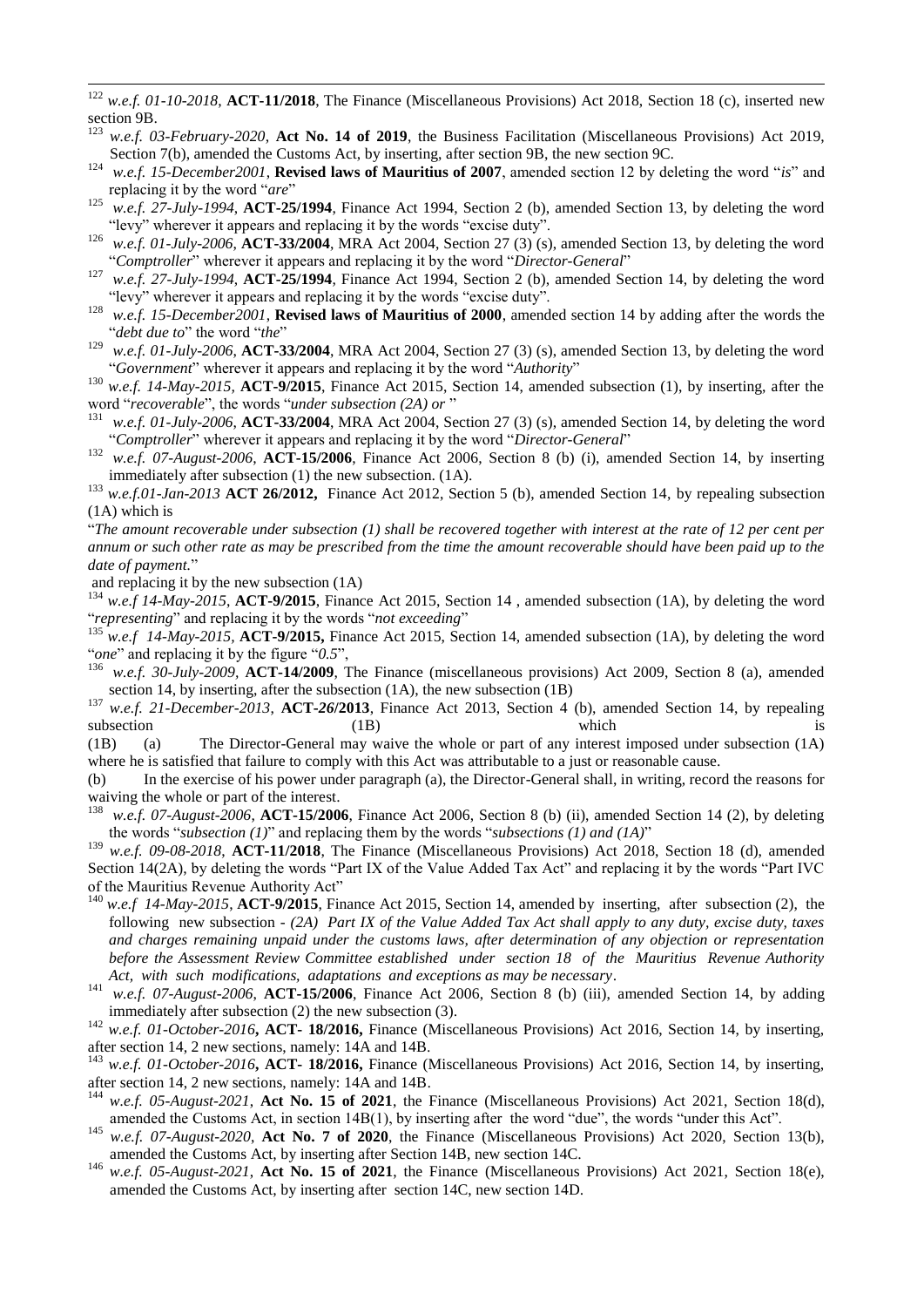147 <sup>147</sup> *w.e.f. 21-December-2013*, **ACT-***26***/2013**, Finance Act 2013, Section 4 (c)(i), amended Section 15, by repealing subsection (1) which is

*(1) Subject to subsections (2), (3) and (4) where, in respect of any goods, a dispute arises as to -*

*(a) the amount or rate of duty, <sup>147</sup>excise duty, taxes or charges; or*

*(b) the liability of those goods to duty, excise duty, taxes or charges,*

*the owner of the goods may pay under protest the sum demanded by the <sup>147</sup>Director-General and the sum so paid shall, as against the owner of the goods, be deemed to be the proper amount of duty, excise duty and taxes on such goods.*

and replacing it by the new subsection (1)

<sup>148</sup> *w.e.f.01-Jan-2013* **ACT 26/2012,** Finance Act 2012, Section 5 (c) (i), amended Section 15, by inserting, after subsection (1), the new subsection (1A)

<sup>149</sup> *w.e.f.* 21-December-2013, **ACT-26/2013**, Finance Act 2013, Section 4 (c)(ii), amended Section 15, by repealing subsection (1A) is subsection (1A) which is

*(1A) The sum demanded under subsection (1) shall include a penalty representing 50 per cent of the difference between the amount of duty, excise duty and taxes determined by the Director-General and the amount of duty, excise duty and taxes specified in the validated bill of entry together with interest at the rate of one per cent per month or part of the month from the date of the validation to the date of payment.*

and replacing it by the new subsection (1A)

<sup>150</sup> *w.e.f 14-May-2015*, **ACT-9/2015**, Finance Act 2015, Section 15, amended subsection (1A)(a)(ii), by deleting the word "representing" and replacing it by the words "not exceeding"

<sup>151</sup> *w.e.f. 21-December-2013*, **ACT-***26***/2013**, Finance Act 2013, Section 4 (c)(iii), amended Section 15, by inserting, after subsection (1A), the new subsection (1B)

<sup>152</sup> *w.e.f. 14-May-2015*, **ACT-9/2015**, Finance Act 2015, Section 15, amended subsection (1B)(a), in subparagraph (ii), by deleting the word "representing" and replacing it by the words "not exceeding"

<sup>153</sup> w.e.f. *14-May-2015*, **ACT-9/2015**, Section 15, amended subsection (1B)(a), in subparagraph (iii), by deleting the word "*one*" and replacing it by the figure "0.5"

<sup>154</sup> *w.e.f.01-Jan-2013* **ACT 26/2012,** Finance Act 2012, Section 5 (c) (ii), amended Section 15, by repealing subsections  $(2)$ ,  $(3)$  and  $(4)$  which are

*"(2) Where duty, <sup>154</sup>excise duty and taxes <sup>154</sup>have been paid in the manner specified in subsection (1), the owner of the goods may, within 28 days of the date of payment of the duty, excise duty and taxes, <sup>154</sup><i>lodge written representations with the <sup>154</sup>Clerk to the Assessment Review Committee in accordance with section 19 of the Mauritius Revenue Authority Act 2004 for the determination of the proper duty, excise duty and taxes payable in respect of those goods.*

*(3) Where <sup>154</sup>duty or excise duty has been paid in the manner specified in subsection (1), the owner of the goods may, within 28 days of the date of payment of the duty or excise duty, make a claim for refund or adjustment to the Director-General.*

*(4) Where as a result of the payment of duty <sup>154</sup> or excise duty in the manner specified in subsection (1), <sup>154</sup>value added tax is claimed to have been paid in excess of the amount due, the owner of the goods may make a claim for refund or adjustment to the <sup>154</sup>Director-General within 28 days of the date of payment of such tax."*

and replacing them by the new subsections  $(2)$ ,  $(2A)$ ,  $(2B)$ ,  $(3)$  and  $(4)$ 

<sup>155</sup> *w.e.f. 21-December-2013*, **ACT-***26***/2013**, Finance Act 2013, Section 4 (c)(iv)(A), amended Section 15(2), by repealing paragraph (a) which is

―(a) *Where duty, excise duty and taxes have been paid in the manner specified in subsection (1), the owner of the goods may, within 28 days of the date of payment, object to the sum demanded under subsection (1) in a form approved by the Director-General and send the form duly filled in to the Director-General by registered post."* and replacing it by the new paragraph (a)

<sup>156</sup> *w.e.f. 14-May-2015*, **ACT-9/2015**, Finance Act 2015, Section 15, amended subsection (2) by inserting the following new paragraph – *(ca) Where the Director-General refuses to consider an objection made after the time limit specified in paragraph (a), he shall, within 28 days of the date of receipt of the letter of objection, give notice of the refusal to the person.*

<sup>157</sup> *w.e.f. 21-December-2013*, **ACT-***26***/2013**, Finance Act 2013, Section 4 (c)(iv)(B), amended Section 15(2), by repealing paragraph (e) which is

―(e) *The burden of proving that any sum demanded under subsection (1) is incorrect, or what the sum demanded should be, shall lie on the owner of the goods."* and replacing it by the new paragraph (a)

<sup>158</sup> *w.e.f. 21-December-2013*, **ACT-***26***/2013**, Finance Act 2013, Section 4 (c)(v)(A), amended Section 15(2A)(a)(i), by adding the words "or amount claimed"

<sup>159</sup> *w.e.f. 21-December-2013*, **ACT-***26***/2013**, Finance Act 2013, Section 4 (c)(v)(B), amended Section 15(2A)(a)(iii), by inserting, after the words "sum demanded", the words "or amount claimed"

<sup>160</sup> *w.e.f.* 14-May-2015, **ACT-9/2015**, Finance Act 2015, Section 15, amended subsection (2A), by adding the following new paragraph -

*(c) Where the objection is not determined within 4 months under paragraph (b), it shall be considered to have been allowed by the Director-General.*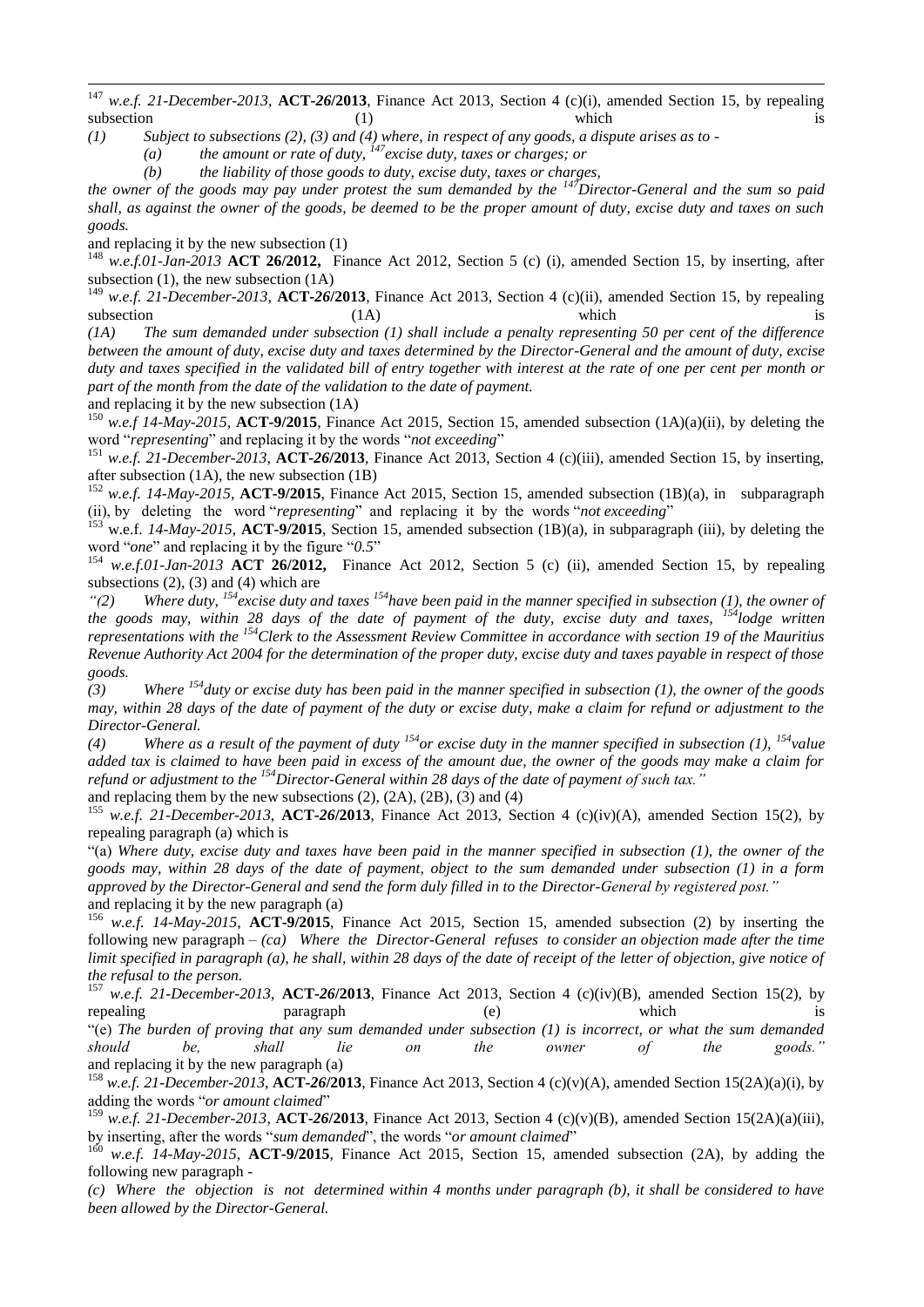- <sup>161</sup> *w.e.f. 14-May-2015*, **ACT-9/2015**, Finance Act 2015, Section 15, amended subsection (2B), by inserting, after the words "*subsection (2A)(a)*", the words "*or a decision under subsection (2)(ca)*"
- <sup>162</sup> *w.e.f. 21-December-2013*, **ACT-***26***/2013**, Finance Act 2013, Section 4 (c)(vi), amended Section 15(3), by inserting, after the words "*subsection (1)*", the words "*or (1B)*"
- <sup>163</sup> *w.e.f. 21-December-2013*, **ACT-***26***/2013**, Finance Act 2013, Section 4 (c)(vi), amended Section 15(4), by inserting, after the words "*subsection (1)*", the words "*or (1B)*"
- <sup>164</sup> *w.e.f. 21-December-2013*, **ACT-***26***/2013**, Finance Act 2013, Section 4 (c)(vii), amended Section 15, by adding the new subsection (5)
- <sup>165</sup> *w.e.f. 10-August-2002*, **ACT-20/2002**, Finance Act 2002, Section 5 (a), amended Section 16 (1), by inserting immediately after the word "delivered" the words "subject to Section 16B".
- <sup>166</sup> *w.e.f. 01-July-2006*, **ACT-33/2004**, MRA Act 2004, Section 27 (3) (s), amended Section 16, by deleting the word "Comptroller" wherever it appears and replacing it by the word "Director-General"
- <sup>167</sup> *w.e.f. 07-August-2006***, ACT-15/2006,** Finance Act 2006, Section 8 (c), amended Section 16 (1), by inserting immediately after the words "*bill of lading*" the words "airway bills or other documents of title acceptable to the *Director-General*‖.
- <sup>168</sup> *w.e.f. 07-September-2016***, ACT- 18/2016,** Finance (Miscellaneous Provisions) Act 2016, Section 16, amended subsection (1), by inserting, after the words "*airway bills*", the words "*, seaway bills*"
- <sup>169</sup> *w.e.f. 15-12-2011*, **ACT-37/2011**, Finance Act 2011, Section 4 (b), amended Section 16, by repealing subsection (2) which is "*Invoices required under subsection* (1) shall be submitted to the Director-General in duplicate." and replacing it by the new subsection (2).
- <sup>170</sup> *w.e.f. 24-July-2017,* **Act 10 of 2017***,* Finance (Miscellaneous Provisions) Act 2017, Section 12(b)(ii) amended Section 16(2), by repealing paragraph (b) which is  $-$

*(b)Where, in respect of the entry of any goods, a document specified in the Third Schedule is required, it shall, unless otherwise authorised by the Director-General be scanned and sent to him.* and replacing it by the new paragraph (b).

- <sup>171</sup> *w.e.f.* 05-August-2021, **Act No. 15 of 2021**, the Finance (Miscellaneous Provisions) Act 2021, Section 18(f)(i)(A), amended the Customs Act, in section  $16(2)(b)$ , by deleting the words "or an authorisation" and ", authorisation" and replacing them by the words ", an authorisation or a trusted trader certificate" and ", authorisation, trusted trader certificate", respectively
- <sup>172</sup> *w.e.f. 05-August-2021*, **Act No. 15 of 2021**, the Finance (Miscellaneous Provisions) Act 2021, Section 18(f)(i)(B), amended the Customs Act, in section  $16(2)(b)$ , by by deleting the words "scanned and sent to him" and replacing them by the words "sent to him as a scanned copy or in any other electronic form"
- w.e.f. 05-August-2021, **Act No. 15 of 2021**, the Finance (Miscellaneous Provisions) Act 2021, Section 18(f)(ii), amended the Customs Act, in section  $16(2)(c)$ , by inserting after the words " the scanned", the words "or electronic"
- <sup>174</sup> *w.e.f. 27-July-1994,* **ACT-25/1994**, Finance Act 1994, Section 2 (d), amended the Customs Act , by inserting immediately after Section 16, the new Section 16A
- <sup>175</sup> *w.e.f. 10-August-2002*, **ACT-20/2002**, Finance Act 2002, Section 5 (b) amended the Customs Act, by deleting Section 16A which is

#### *"16A. Use of computer system*

1

*Notwithstanding the other provisions of this Act or any other enactment, the Comptroller may allow -*

*(a) the import or export of goods under this Act; or* 

*(b) an entry in relation to excisable goods under the Excise Act,*

*to be made through such computer system as may be approved by the Comptroller.*"

- and replacing it by the new Sections 16A and 16B
- <sup>176</sup> *w.e.f. 22-August-2007*, **ACT-17/2007**, Finance Act 2007, Section 9 (c) amended the Section 16A, by deleting it which is

#### *"16A. Use of computer system*

*Notwithstanding this Act or any other enactment, the Director-General may allow -*

- *(a) the import or export of goods under this Act or an entry in relation to excisable goods under the Excise Act; and*
- *(b) the payment of duty, excise duty and taxes,*

*to be made through such computer system as may be approved by the Director-General."*

and replacing it by the new Section 16A.

<sup>177</sup> *w.e.f. 14-May-2015*, **ACT-9/2015**, Finance Act 2015, Section 16A, amended by adding the following new paragraph, the comma at the end of paragraph (c) being deleted and replaced by a semicolon –

*(d) any act or thing which is required to be done under the customs laws,*

<sup>178</sup> *w.e.f.* 14-May-2015, **ACT-9/2015**, Finance Act 2015, Section 16A, amended by inserting, after the word "made", the words ", *submitted or done electronically*"

- w.e.f. 22-August-2007, **ACT-17/2007**, Finance Act 2007, Section 9 (d) (i), amended Section 16B, by deleting the words "in respect of any period of 12 months"
- <sup>180</sup> *w.e.f. 22-August-2007*, **ACT-17/2007**, Finance Act 2007, Section 9 (d) (ii), amended Section 16B(2) (a), by deleting the words "*period specified in subsection (1)*" and replacing them by the words "*prescribed period*"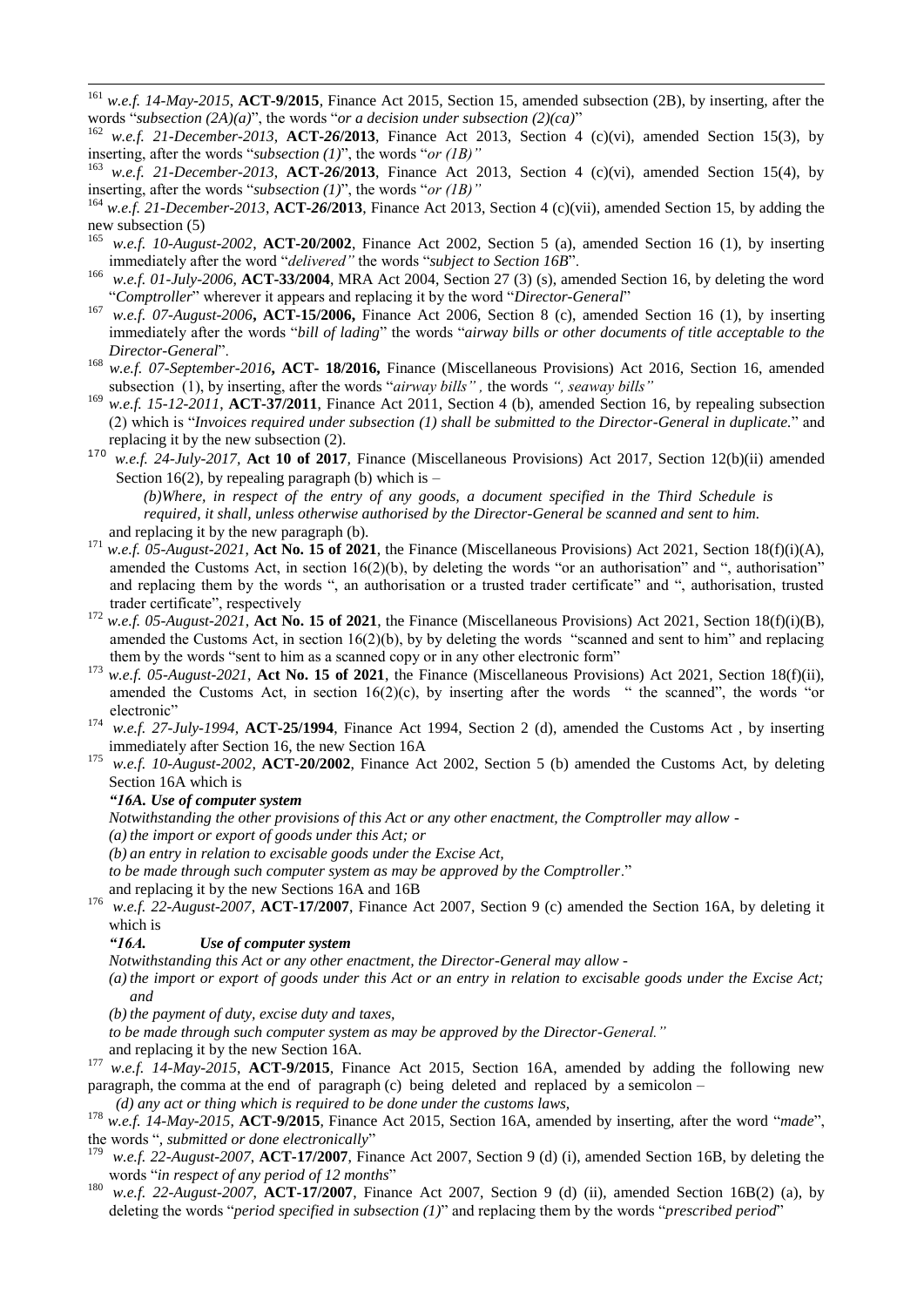- $181\,$ <sup>181</sup> *w.e.f. 05-August-2021*, **Act No. 15 of 2021**, the Finance (Miscellaneous Provisions) Act 2021, Section 18(g), amended the Customs Act, in section  $16B(4)$ , by deleting the words or authorisation" and replacing them by the words ", an authorisation or a trusted trader certificate"
- <sup>182</sup> *w.e.f.* 15-12-2011, **ACT-37/2011**, Finance Act 2011, Section 4 (c), amended Section 16B(4), by deleting the words ―*shall deliver to the Director-General with the entry of those goods, the hard copy of the electronic declaration together with the required permit or authorisation*‖ and replacing it by the words ―*shall unless otherwise authorised, forward to the Director-General with the entry of those goods, the scanned copy of the required document referred to in the Third Schedule, which shall be saved in the Customs Management System operated by the Customs Department of the Authority"*.
- 183 *w.e.f. 07-September -2016*, **ACT- 18/2016**, Finance (Miscellaneous Provisions) Act 2016, by inserting after section 16B, a new section "16C. Agency Cooperation".
- <sup>184</sup> *w.e.f. 25-July-2019*, **Act No. 14 of 2019**, the Business Facilitation (Miscellaneous Provisions) Act 2019, Section 7(c), amended the Customs Act, by inserting, after section 16C, the new section 16D.
- <sup>185</sup> *w.e.f. 01-July-2006*, **ACT-33/2004**, MRA Act 2004, Section 27 (3) (s), amended Section 17, by deleting the word ―*Comptroller*‖ wherever it appears and replacing it by the word ―*Director-General*‖
- <sup>186</sup> *w.e.f. 03-November-2008*, **Revised laws of Mauritius of 2007**, amended section 17 by creating subsection (a) and (b)
- <sup>187</sup> *w.e.f. 30-July-2009,* **ACT-14/2009**, The Finance (miscellaneous provisions) Act 2009, Section 8 (b), amended section 17 (1), by deleting the words "3 years" and replacing them by the words "5 years"
- 188 *w.e.f. 07-September -2016*. **ACT-18/2016**, Finance (Miscellaneous Provisions) Act 2016, Section 17, amended subsection (1) (a), by deleting the figure "5" and replacing it by the figure "3".
- <sup>189</sup> *w.e.f. 21-July-1998*. **ACT-10/1998**, Finance Act 1998, Section 6 (b), amended Section 17 (4), by deleting the words "Rs 100,000" and replacing them by the words "200,000 rupees".
- 190 *w.e.f. 31-July-1999,* **ACT-18/1999**, Finance Act 1999, Section 5 (c), amended Section 17, by adding at the end of subsection (4), the words "*and to imprisonment for a term not exceeding 4 years*"
- <sup>191</sup> *w.e.f. 01-January-2000*, **ACT-18/1999**, Finance Act 1999, Section 5 (d), amended the Customs Act, by deleting section 18 which is

#### *"18. Mode of ascertaining ad valorem duties.*

*(1) Where a duty is leviable on goods by reference to their value, the value of those goods for customs purposes shall be the price paid or payable at which such or like goods are ordinarily sold or offered for sale for delivery in Mauritius.*

*(2) Such value is to be determined at the time of import or export, as the case may be, in the course of normal international trade under fully competitive conditions where the seller and the buyer are not related to each other and where the price is the sole consideration for the sale or offer for sale.*

*(3) Where such value cannot be ascertained in accordance with subsection (1), the value of such goods for customs purposes shall be based on the nearest ascertainable equivalent of such value as may be prescribed.*

*(4) For the purposes of subsections (1), (2) and (3), two or more persons shall be deemed to be related if, whether directly or indirectly, any of them has any interest in the business or property of the other, or together they have a common interest in any business or property, or some third person has an interest in the business or property of any of them, or if they are members of the same family.*

*(5) For the purposes of this Section, "family", in relation to a person means-*

*(a) his spouse and their children;*

- *(b) his parents and the parents of his spouse*
- *(c) his brother and sisters and their spouses and children"*

and replacing it by the new Sections 18, 18A, 18B, 18C, 18D, 18E and 18F.

- <sup>192</sup> *w.e.f. 27-July-1994*, **ACT-25/1994**, Finance Act 1994, Section 2 (a), amended Section 18, by deleting the word "fiscal" or "fiscal duty" as the case may be, wherever they appear.
- <sup>193</sup> *w.e.f. 03-November-2008*, **Revised laws of Mauritius of 2000**, amended section 18 (1) by deleting the word "determined" the words "in accordance"
- <sup>194</sup> *w.e.f. 03-November-2008*, **Revised laws of Mauritius of 2000**, amended section 18 (1) by inserting after the word "those" and replacing it by the word "the"
- <sup>195</sup> *w.e.f. 01-July-2006*, **ACT-33/2004**, MRA Act 2004, Section 27 (3) (s), amended Section 18, by deleting the word "Comptroller" wherever it appears and replacing it by the word "Director-General"
- <sup>196</sup> *w.e.f. 03-November-2008*, **Revised laws of Mauritius of 2007**, amended section 18 (4) by deleting the words "*any of the sections*" and replacing them by the word "*section*"
- <sup>197</sup> *w.e.f. 03-November-2008*, **Revised laws of Mauritius of 2000**, amended section 18f (2) by inserting after the words "*basis of the value*" the word "*derived*"
- <sup>198</sup> *w.e.f. 03-November-2008*, **Revised laws of Mauritius of 2007**, amended section 18F (3) (b) by deleting the word "*two*" and replacing it by the word "2"
- <sup>199</sup> *w.e.f. 19-December-2009,* **ACT-20/2009**, The Finance (Miscellaneous Provisions) ( No.2) Act, Section 7 (b), amended Section 18F (3) (f), by deleting the words "*arbitrary or*" and replacing them by the words "*minimum values or arbitrary or*"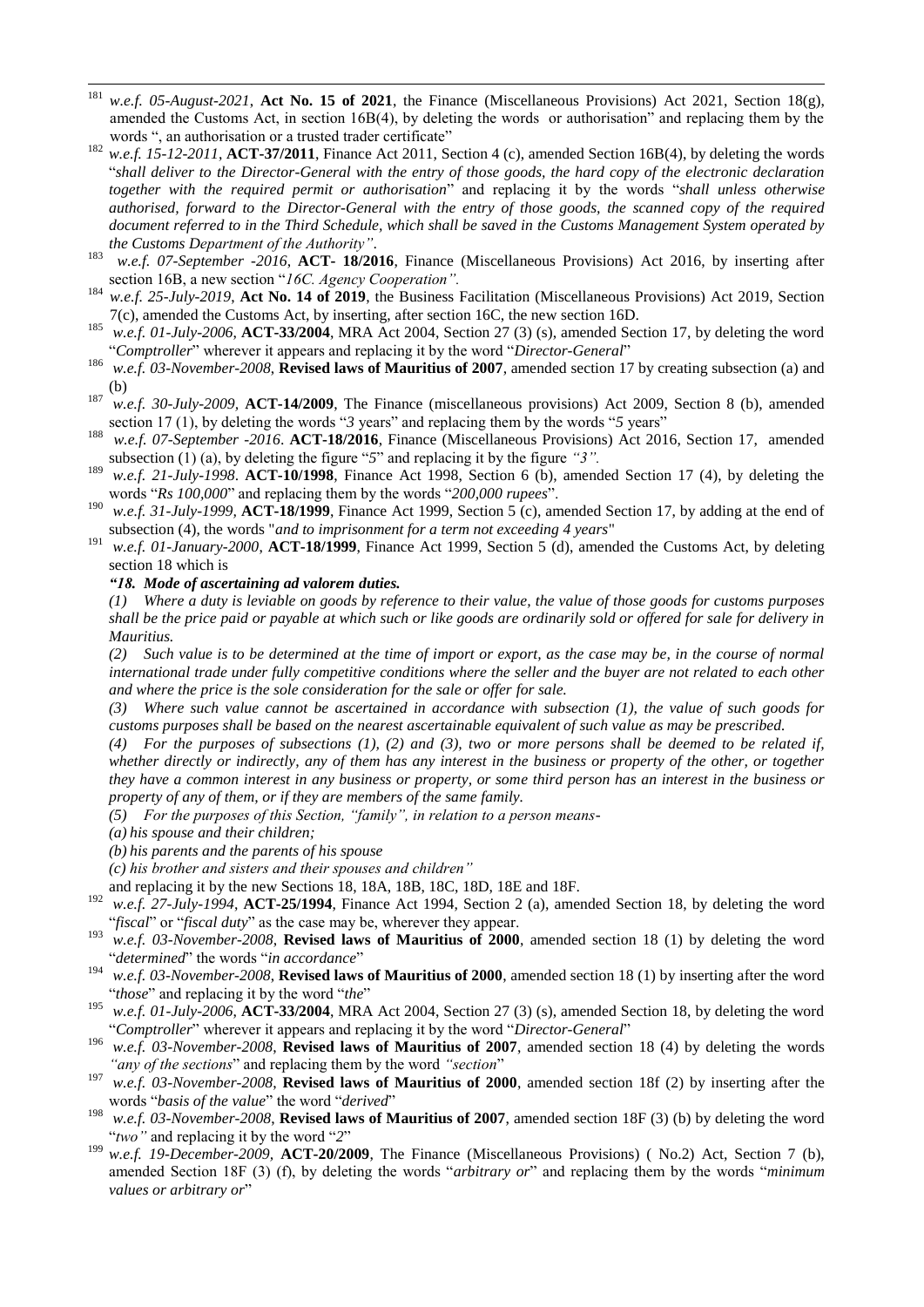200 <sup>200</sup> *w.e.f. 01-January-2000*, **ACT-18/1999**, Finance Act 1999, Section 5 (e), amended Section.19, by deleting Section 19 which is

*"19 Under or Over Valuation of Goods.*

*Where the Comptroller finds that goods have been declared at a value different from their true value at the time and place of export he may, on such information as is available to him, determine the value of those goods and the importer shall pay duty, excise duty and taxes, if any, on the value so determined.*" and replacing it by the new Sections 19 and 19A.

- <sup>201</sup> *w.e.f. 01-July-2006*, **ACT-33/2004**, MRA Act 2004, Section 27 (3) (s), amended Section 19, by deleting the word ―*Comptroller*‖ wherever it appears and replacing it by the word ―*Director-General*‖.
- <sup>202</sup> *w.e.f.* 03-November-2008, **Revised laws of Mauritius of 2007**, amended section 19 (1) by deleting the words "the *Director-General*" and replacing them by the word "him"
- <sup>203</sup> *w.e.f.* 27-July-1994, **ACT-25/1994**, Finance Act 1994, Section 2 (b), amended Section 19, by deleting the word ―*levy*‖ wherever it appears and replacing it by the words ―*excise duty*‖.
- <sup>204</sup> *w.e.f. 03-November-2008*, **Revised laws of Mauritius of 2000**, amended section 19 (1) by deleting the words "value so determined" and replacing it by the word "values so determined"

<sup>205</sup> *w.e.f.01-January-2013*, **ACT 26/2012,** Finance Act 2012, Section 5 (d) (i), amended Section 19 by inserting, after subsection (1), the new subsection (1A)

<sup>206</sup> *w.e.f. 21-December-2013*, **ACT-***26***/2013**, Finance Act 2013, Section 4 (d)(i), amended Section 19, by repealing subsection (1A) which is

*"(1A) The duty, excise duty and taxes determined under subsection (1) shall include a penalty representing 50 per cent of the difference between the amount of duty, excise duty and taxes determined by the Director-General and the amount of duty, excise duty and taxes specified in the validated bill of entry together with interest at the rate of one per cent per month or part of the month from the date of the validation to the date of payment.*‖

<sup>207</sup> *w.e.f. 21-December-2013*, **ACT-***26***/2013**, Finance Act 2013, Section 4 (d)(ii), amended Section 19, by repealing subsection (2) which is

―*On determination of the value of any goods under subsection (1), the Director-General shall give to the importer notice in writing of the basis of the valuation."*

and replacing it be the new subsection (2)

- <sup>208</sup> *w.e.f. 01-July-2006,* **ACT-33/2004***,* MRA Act 2004, Section 27 (3) (f) (i), amended Section 19, by inserting immediately after subsection (2) the new subsection (2A), (2B), (C), (2D), (2E) and (2F).
- <sup>209</sup> *w.e.f. 03-November-2008*, **Revised laws of Mauritius of 2007**, amended section 19(2B) by deleting the word *Proforma*" and replacing it by the words *"proforma*"  $\frac{210}{100}$  w.e.f. 21 July 2003, ACT 18/2003. Finance Act 2003
- <sup>210</sup> *w.e.f. 21-July-2003*, **ACT-18/2003,** Finance Act 2003, Section 5 (a), amended Section 19, by repealing subsection (3) which is

―(3) *Where the importer disputes the value of the goods determined by the Comptroller, he may, within 7 days of the date of the notice under subsection (2), notify the Comptroller of the dispute in writing.*‖

and replacing it by subsections (3) and (4)

*"(3) Where the importer disputes the value of the goods determined by the Director-General, the importer may*  ask for a review of the notice under subsection  $(2)^{211}$ ,  $^{211}(2C)$  or  $(2F)$  (c), within 28 days of the date of the notice and *shall for <sup>211</sup>the purpose lodge with the <sup>211</sup>Clerk to the Assessment Review Committee, in accordance with section 19 of the Mauritius Revenue Authority Act<sup>211</sup>, written representations specifying precisely the reasons thereof."* and replacing it by the new subsection (3)

<sup>212</sup> *w.e.f. 21-December-2013*, **ACT-***26***/2013**, Finance Act 2013, Section 4 (d)(i), amended Section 19, by repealing subsection (3) and (3A) to (3C) which are

- *"(3)(a) Where the importer is dissatisfied with the value of the goods and the amount of duty, excise duty and taxes determined under subsection (1), the importer may, within 28 days of the date of determination, object to the value and to the amount in a form approved by the Director-General and send the form duly filled in to the Director-General by registered post.* 
	- *(b) Where the importer makes an objection under paragraph (a), he shall specify in the form the detailed grounds of the objection.*
	- *(c) Where it is proved to the satisfaction of the Director-General that, owing to illness or other reasonable cause, the importer has been prevented from making an objection within the time limit specified in paragraph (a), the Director-General may consider the objection.*
	- *(d) Any objection under this subsection shall be dealt with independently by an objection directorate.*
	- *(e) The burden of proving that the value of the goods and the amount of duty, excise duty and taxes payable determined under subsection (1) is incorrect, or what the value and the amount of duty, excise duty and taxes payable should be, shall lie on the importer.*
- *(3A)(a) The objection directorate shall consider an objection under subsection (3) and may -*
	- *(i) review the value of the goods and the amount of duty, excise duty and taxes payable;*
	- *(ii) disallow or allow it in whole or in part; and*

<sup>211</sup> *w.e.f.01-January-2013*, **ACT 26/2012,** Finance Act 2012, Section 5 (d) (ii), amended Section 19 by repealing subsection (3)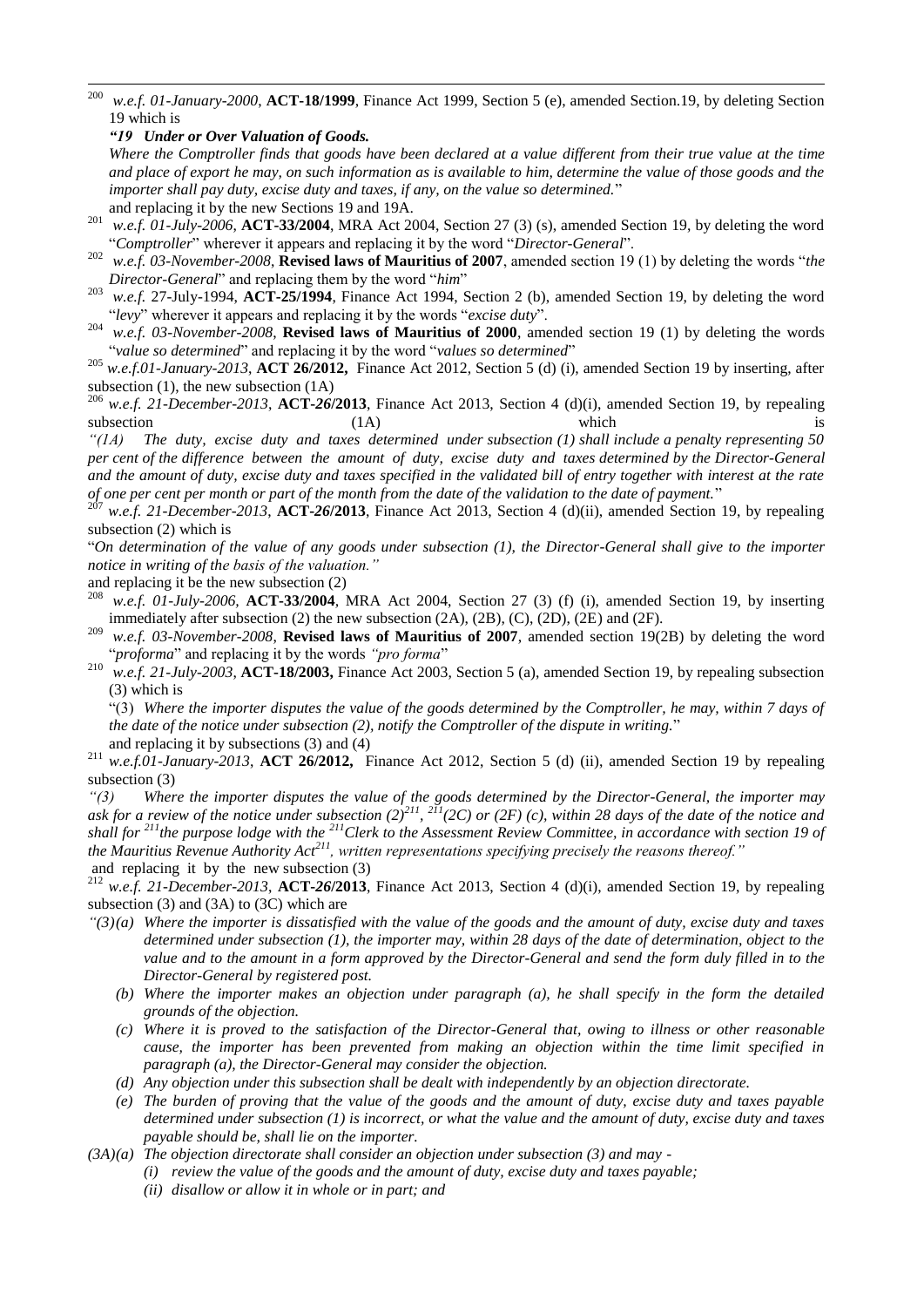*(iii) where appropriate, amend the value and the amount of duty, excise duty and taxes payable to conform with its determination.* 

- *(b) The Director-General shall, within 4 months of the date of receipt of the objection under subsection (3), give notice of the determination to the importer.*
- *(3B) Where the importer is aggrieved by a determination under subsection (3A)(a), he may, within 28 days of the date of the determination, lodge written representations with the Clerk to the Assessment Review Committee in accordance with section 19 of the Mauritius Revenue Authority Act.*
- *(3C) Where duty, excise duty and taxes have been paid under this section and as a result of the determination of an objection under subsection (3A)(a), any amount of duty, excise duty and taxes underpaid or paid in excess of the amount determined to be properly payable, shall, subject to subsection (3B), be claimed or refunded, as the case may be."*
- <sup>213</sup> *w.e.f.01-January-2013*, **ACT 26/2012,** Finance Act 2012, Section 5 (d) (iii), amended Section 19 by adding the new subsections (3A), (3A) and (3C)
- <sup>214</sup> *w.e.f. 01-July-2006*, **ACT-33/2004**, MRA Act 2004, Section 27 (3) (f) (iii), amended Section 19 (4), by inserting after the words "*subsection* (3)" the words ", *in so far as it relates to a notice under subsection* (2)
- <sup>215</sup> *w.e.f. 25-July-2019*, **Act No. 13 of 2019**, the Finance (Miscellaneous Provisions) Act 2019, Section 13(c), amended the Customs Act, in section 19A(1), by inserting, after the words "*customs laws*", the words "*or any other Revenue* Laws";
- <sup>216</sup> *w.e.f.01-January-2013*, **ACT 26/2012,** Finance Act 2012, Section 5 (e), amended the Customs Act by inserting, after section 19A, the new section 19B
- <sup>217</sup> *w.e.f. 24-July-2017*, **Act 10 of 2017**, Finance (Miscellaneous Provisions) Act 2017, Section 12 (d)(ii), amended section 19B, by inserting, after subsection (2), the new subsection 3A
- <sup>218</sup> *w.e.f. 24-July-2017*, **Act 10 of 2017**, Finance (Miscellaneous Provisions) Act 2017, Section 12 (d)(i), amended section 19B (3), by inserting, after the word "shall,", the words "subject to subsection (3A),";
- <sup>219</sup> *w.e.f. 25-July-2019*, **Act No. 13 of 2019**, the Finance (Miscellaneous Provisions) Act 2019, Section 13(d), amended the Customs Act, in section 19B, by repealing subsection (5) -
	- *(5) Where there is any material difference between the actual facts relating to the goods and the details contained in the application, the ruling shall not be binding upon the Director-General.*  and replacing it by the following subsection;

<sup>220</sup> *w.e.f. 09-08-2018*, **ACT-11/2018**, The Finance (Miscellaneous Provisions) Act 2018, Section 18 (e)(i), amended Section 19B, by inserting new subsection (7A).

 $221$  *w.e.f.* 09-08-2018, **ACT-11/2018**, The Finance (Miscellaneous Provisions) Act 2018, Section 18 (e)(ii), amended subsection 19B(8), by deleting the words " may publish a notice in the Gazette" and replacing it by the words "shall post a notice on the website of the Authority".

<sup>222</sup> *w.e.f. 09-08-2018*, **ACT-11/2018**, The Finance (Miscellaneous Provisions) Act 2018, Section 18 (e)(iii), amended Section 19B, by inserting new subsection (9).

<sup>223</sup> *w.e.f. 21-July-2003*, **ACT-18/2003,** The Unified Revenue (Amendment) Act 2003, Section 5 (b), amended Section 20, by deleting it which is

#### ―*20 Customs Advisory Committee.*

1

- *(1) There shall be established an advisory committee to be called the Customs Advisory Committee on Classification, Valuation and Origin of Goods.*
- *(2) The Committee shall be composed of the following members-*
	- *(a) A chairman appointed by the Minister, on the advice of the Comptroller and the Mauritius Chamber of Commerce and Industry;*
		- *(b) A representative of Customs;*
	- *(c) A representative of the Mauritius Chamber of Commerce e and Industry;*
	- *(d) A representative of the Ministry of Trade and Shipping; and*
	- *(e) Any other co-opted member called upon by the Chairman.*
- *(3) The Committee shall be competent in reviewing all matters relating to classification, valuation or determination of origin of imported or exported goods, except matters involving fraud.*

*(4) The Committee shall be empowered to call for the importer or exporter, as the case may be, and for the Comptroller; and the Committee shall be empowered to examine all documents in their possession.*

*(5) The Committee shall perform its functions diligently and expeditiously and refrain from communicating to any unauthorized person any information supplied to it.*

*(6) Notwithstanding any enactment, no person who aggrieved by the decision of the Comptroller on classification, valuation or origin of goods, shall appeal to the Tax Appeal Tribunal except within 28 days after the matter in dispute has been reviewed by the Committee and the Committee has given its findings.*

*(7) The Comptroller shall, without unreasonable delay, refer every dispute under this Section, except any matter involving fraud, to the Committee for review and inform the importer or exporter, as the case may be, accordingly. (8) The Committee shall meet as often as necessary at the request of its chairman*‖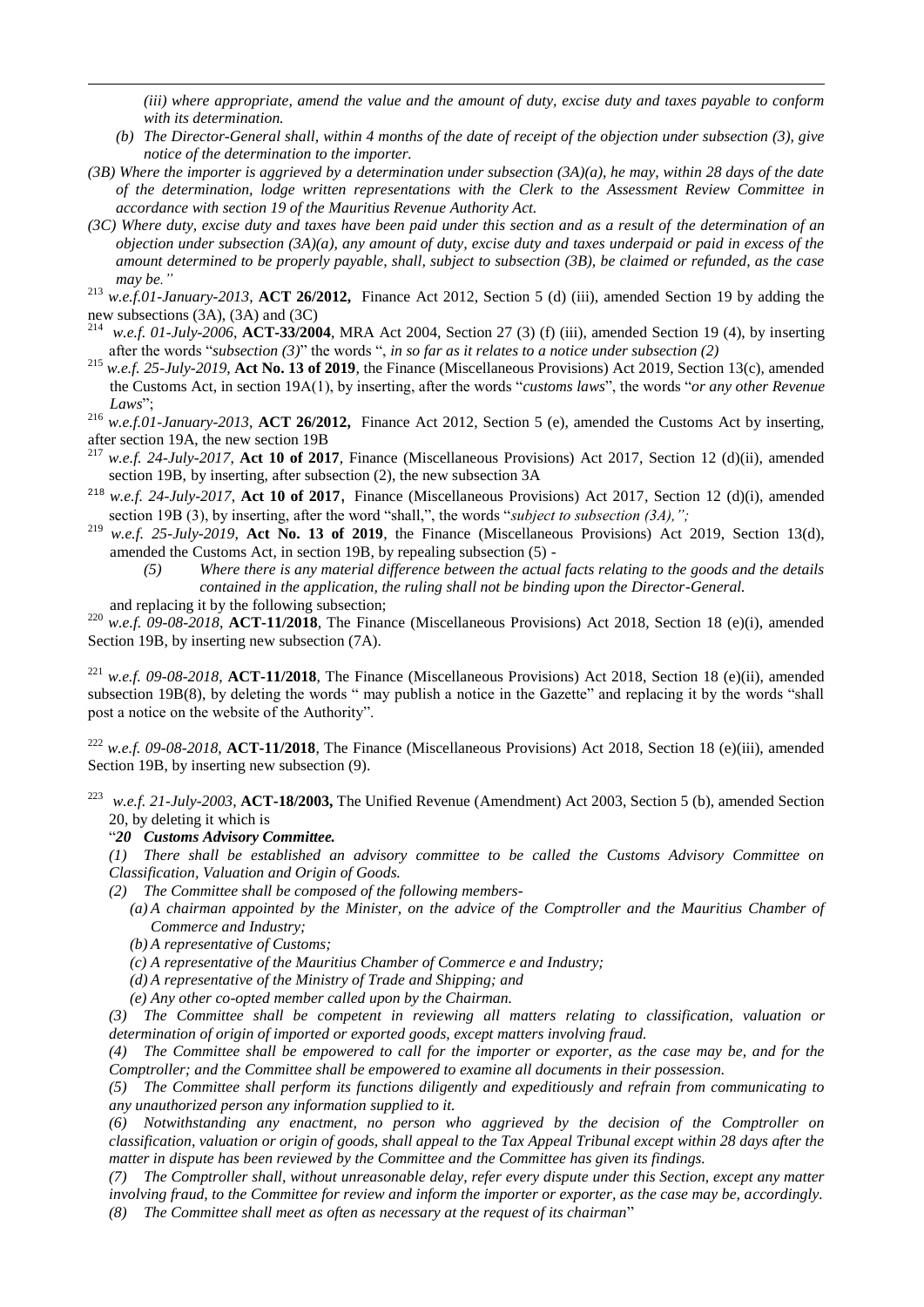and replacing it by the new Section 20.

1

<sup>224</sup> *w.e.f. 01-July-2006*, **ACT-33/2004**, MRA Act 2004, Section 27 (3) (s), amended Section 20, by deleting the word "Comptroller" wherever it appears and replacing it by the word "Director-General"

<sup>225</sup> *w.e.f.01-January-2013*, **ACT 26/2012,** Finance Act 2012, Section 5 (f) (i), amended Section 20 in subsection (1), by adding the words "and the duty, excise duty and taxes payable";

<sup>226</sup> *w.e.f.01-January-2013*, **ACT 26/2012**, Finance Act 2012, Section 5 (f) (ii), amended Section 19 by deleting the word "thereof" and replacing it by the words "of the determination and specify the difference between the amount of *duty, excise duty and taxes as determined and the amount of duty, excise duty and taxes specified in the validated bill of entry together with a penalty representing 50 per cent on the difference and interest at the rate of one per cent per month or part of the month from the date of the validation to the date of payment*"

<sup>227</sup> *w.e.f. 21-December-2013*, **ACT-***26***/2013**, Finance Act 2013, Section 4 (e)(i), amended Section 20, by repealing subsection (2) which is

―*On a determination under subsection (1), the Director-General shall give to the importer or exporter notice in writing of the determination and specify the difference between the amount of duty, excise duty and taxes as determined and the amount of duty, excise duty and taxes specified in the validated bill of entry together with a penalty representing 50 per cent on the difference and interest at the rate of one per cent per month or part of the month from the date of the validation to the date of payment."*

and replacing it by the new subsection (2)

<sup>228</sup> *w.e.f.01-January-2013*, **ACT 26/2012,** Finance Act 2012, Section 5 (f) (iii), amended Section 19 by repealing subsection (3) which is

―*(3) Where the importer or exporter disputes the classification or origin of the goods as determined by the Director-General under subsection (1), the importer or exporter may ask for the review of the notice under subsection (2), within 28 days of the date of the notice and shall for that purpose lodge with the <sup>228</sup>Clerk to the Assessment Review Committee, in accordance with section 19 of the Mauritius Revenue Authority Act<sup>228</sup>, written representations specifying precisely the reasons thereof.*‖

and replacing it by the new subsection (3)

<sup>229</sup> *w.e.f. 21-December-2013*, **ACT-***26***/2013**, Finance Act 2013, Section 4 (e)(ii), amended Section 20, by repealing subsection  $(3)$ ,  $(3A)$  and  $(3B)$ 

 $\lq(3)$  *(a)* Where the importer or exporter disputes the classification or origin of the goods and the amount of duty, *excise duty and taxes as determined under subsection (2), the importer or exporter may, within 28 days of the date of determination, object to the classification or origin of the goods and the amount of duty, excise duty and taxes in a form approved by the Director-General and send the form duly filled in to the Director-General by registered post.* 

*(b) Where the importer or exporter makes an objection under paragraph (a), he shall specify in the form the detailed grounds of the objection.* 

*(c) Where it is proved to the satisfaction of the Director-General that, owing to illness or other reasonable cause, the importer or exporter has been prevented from making an objection within the time limit specified in paragraph (a), the Director-General may consider the objection.* 

*(d) Any objection under this subsection shall be dealt with independently by an objection directorate.*

*(e) The burden of proving that the classification or origin of the goods and the amount of duty, excise duty and taxes determined under subsection (2) is incorrect, or what the classification or origin of the goods and the amount of duty, excise duty and taxes payable should be, shall lie on the importer or exporter.* 

*(3A)(a) The objection directorate shall consider an objection under subsection (3) and review the classification or origin of the goods and the amount of duty, excise duty and taxes payable, and may -*

- *(i) disallow or allow it in whole or in part; and*
- *(ii) where appropriate, amend the classification or origin of the goods and the amount of duty, excise duty and taxes payable to conform with its determination.*

*(b) The Director-General shall, within 4 months of the date of receipt of the objection under subsection (3), give notice of the determination to the importer or exporter.* 

*(3B) Where the importer or exporter is aggrieved by a determination under subsection (3A)(a), he may, within 28 days of the date of the determination, lodge written representations with the Clerk to the Assessment Review Committee in accordance with section 19 of the Mauritius Revenue Authority Act.* 

<sup>230</sup> <sup>230</sup> *w.e.f.01-January-2013*, **ACT 26/2012,** Finance Act 2012, Section 5 (f) (iv), amended Section 19 by adding the new subsections (3A) and (3B)

<sup>231</sup> *w.e.f. 11-August-2001*, **ACT-23/2001**, Finance Act 2001, Section 4 (b) amended Section 20, by deleting subsection (6) which is

―(*6) Notwithstanding any other enactment, no person who is aggrieved by a decision of the Comptroller on classification, valuation or origin of goods, shall appeal to the Tax Appeal Tribunal except within 28 days after the matter in dispute has been reviewed by the Committee and the Committee has given its findings*‖ and replacing it by the new subsection (6)

<sup>232</sup> *w.e.f. 05-August-2021*, **Act No. 15 of 2021**, the Finance (Miscellaneous Provisions) Act 2021, Section 18(h), amended the Customs Act, in section 21, by repealing subsection  $(1)$  –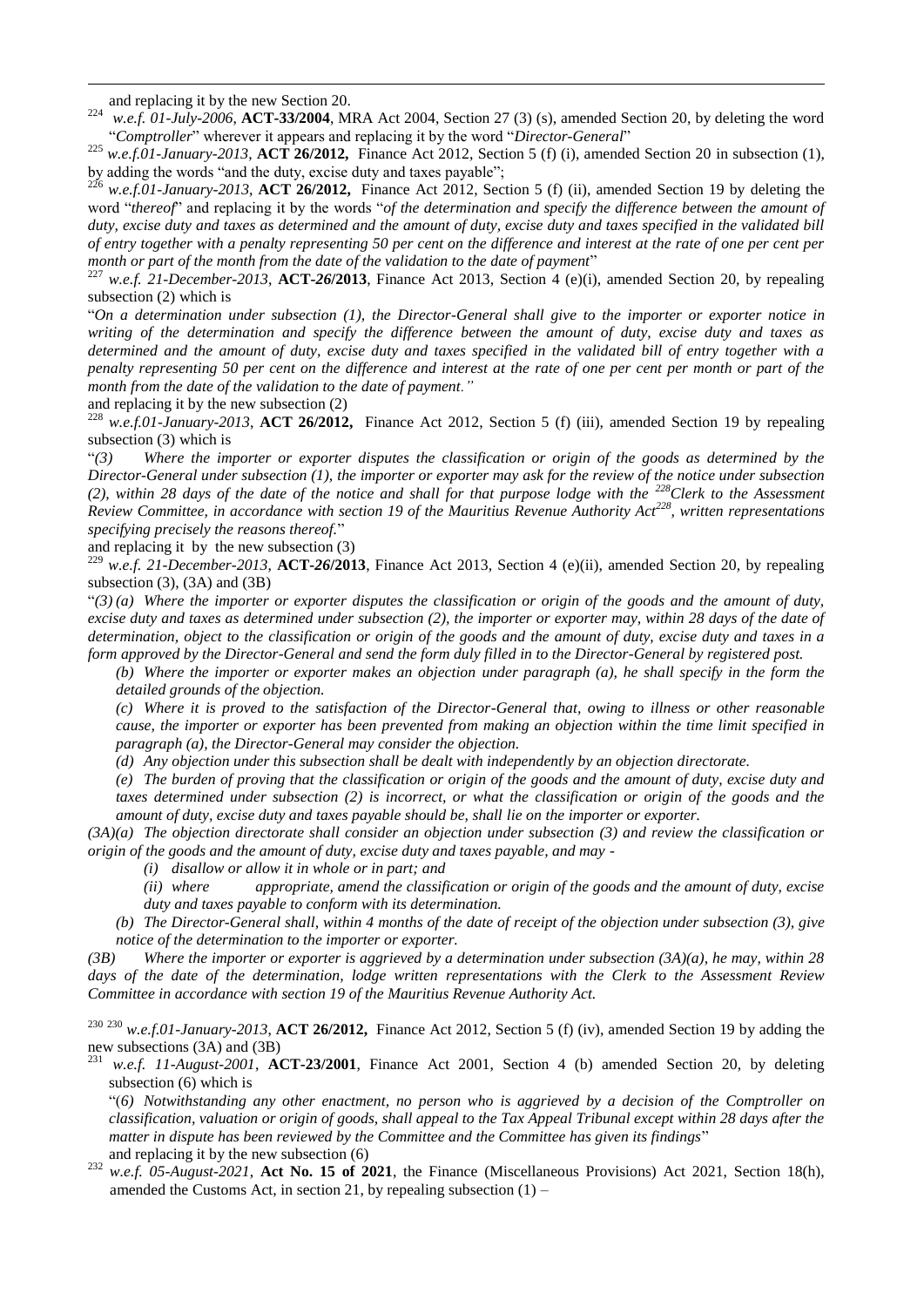(1) *Subject to the provisions of this section, the Director-General may, for a period of 6 months, which may be extended by another period of 6 months, or such other period as the Director-General may consider necessary, depending on the duration of the implementation of a project and provided that the period shall not exceed 3 years, authorise the temporary admission of goods where the importer furnishes adequate security to cover the duty, excise duty and taxes which would otherwise be payable.*

and replacing it by new subsection (1).

1

 $233$  *w.e.f. 15-December2001*, **Revised laws of Mauritius of 2000**, amended section 21(4) by deleting the words "*the provision of any law in force*" and replacing them by the words "*any other enactment*"

<sup>234</sup> *w.e.f. 22-December-2012,* **ACT 26/2012,** Finance Act 2012, Section 5 (g) (i), amended Section 21 in subsection (4), by deleting the words "12 per cent per annum or such other rate as may be" and replacing them by the words "one per cent per month or part of the month"

<sup>235</sup> w.e.f. 14-May-2015,  $\angle$ ACT-9/2015, Finance Act 2015, Section 21(4), deleted the word "*one*" and replaced it by the figure  $^{4}$ 0.5<sup>"</sup>

w.e.f. 15-December2001, **Revised laws of Mauritius of 2000**, amended section 21 (6) by deleting the words "*force majeure*" and replacing them by the words "*force majeure*"

<sup>237</sup> *w.e.f. 22-December-2012,* **ACT 26/2012,** Finance Act 2012, Section 5 (g) (ii), amended Section 21 in subsection (8), by deleting the words ―*treble the value of the goods*‖ and replacing them by the words ―*3 times the amount of duty, excise duty and taxes underpaid on the goods*"

<sup>238</sup> *w.e.f. 01-July-1991,* **ACT-17/1991**, Finance Act 1991, Section 6 (1), amended Section 21 (9), by deleting the words ", *provided that, in such circumstances, subsection (1) shall not apply in respect of sales tax*".

<sup>239</sup> *w.e.f.* 24-July-2017, **Act 10 of 2017,** Finance (Miscellaneous Provisions) Act 2017, Section 12 (e), by inserting, after section 21, the new section – 21A.

<sup>240</sup> *w.e.f. 01-10-2006*, **ACT-15/2006**, Finance Act 2006, Section 8 (d), amended the Section 22, by repealing it which is

**"***22. Goods for Sale in Duty-Free Shops.*

*(1) Any goods which are intended for sale in a duty-free shop shall be exempted from payment of any duty, excise duty or taxes.*

*(2) The conditions under which such goods may be imported, exported or otherwise dealt with shall be as*  prescribed"

and replacing it by the new Section 22.

- <sup>241</sup> *w.e.f. 24-July-2017,* **Act 10 of 2017**, Finance (Miscellaneous Provisions) Act 2017, Section 12(f) amended section 22, in the heading, by adding the words *"or departing citizens of Mauritius"*
- <sup>242</sup> *w.e.f. 27-July-1994*, **ACT-25/1994**, Finance Act 1994, Section 2 (b), amended Section 22, by deleting the word "levy" wherever it appears and replacing it by the words "excise duty".
- <sup>243</sup> *w.e.f. 03-November-2008*, **Revised laws of Mauritius of 2007**, amended section 22 (1) (b) by deleting the word "*at*" and replacing it by the word "*or*"
- <sup>244</sup> *w.e.f. 22-December-2012,* **ACT 26/2012,** Finance Act 2012, Section 5 (h), amended Section 22, by repealing subsection (3) which is
- *"(3) For the purposes of subsection (1) –*

*"Deferred Duty and Tax Scheme" means such scheme as may be prescribed whereby any shop may sell goods –*

- *(a) mainly to visitors without payment of duty, excise duty and taxes; and*
- *(b)* to other persons upon payment of duty, excise duty and taxes."<br><sup>245</sup> and  $6.01$  February, 2017, ACT, 19/2016, Einange (Missellengene I
- <sup>245</sup> *w.e.f. 01-February -2017*, **ACT- 18/2016**, Finance (Miscellaneous Provisions) Act 2016, by inserting after section 22, a new section 22A "Accounting of goods to be warehoused in a duty-free shop or shop under Deferred Duty *and Tax Scheme"* **.**
- <sup>246</sup> *w.e.f. 01-January-1989,* **ACT-02/1991**, Customs (Amendment) Act 1991, Section 3, amended Section 23 (1), by adding after the word "*duty*" wherever it appears the words " *or levy*".
- <sup>247</sup> *w.e.f.* 27-July-1994, **ACT-25/1994**, Finance Act 1994, Section 2 (b), amended Section 23, by deleting the word ―*levy*‖ wherever it appears and replacing it by the words ―*excise duty*‖.

<sup>248</sup> *w.e.f. 09-08-2018*, **ACT-11/2018**, The Finance (Miscellaneous Provisions) Act 2018, Section 18 (f), amended Section 23, by repealing subsection (1) which read as follows: *"(1)Where goods have been damaged, pilfered, lost or destroyed during the voyage or where duty <sup>248248</sup>or excise duty has been paid through an error of fact or an erroneous construction of the law<sup>248</sup> or where any goods have been ordered to be destroyed as being unfit for consumption, the <sup>248</sup>Director-General, upon request, may refund or adjust the amount of duty or excise duty payable accordingly."* and replacing it by new subsection (1).

- <sup>249</sup> *w.e.f. 07-August-2006*, **ACT-15/2006**, Finance Act 2006, Section 8 (e), amended Section 23, by inserting immediately after the subsection (1), the new subsection (1A)
- $^{250}$  *w.e.f. 14-May-2015***, ACT-9/2015**, Finance Act 2015, Section 23, amended by deleting the words "the importer" wherever they appear and replacing them by the words "*the person*" and by deleting the words "*an importer*" wherever they appear and replacing them by the words "*a person*".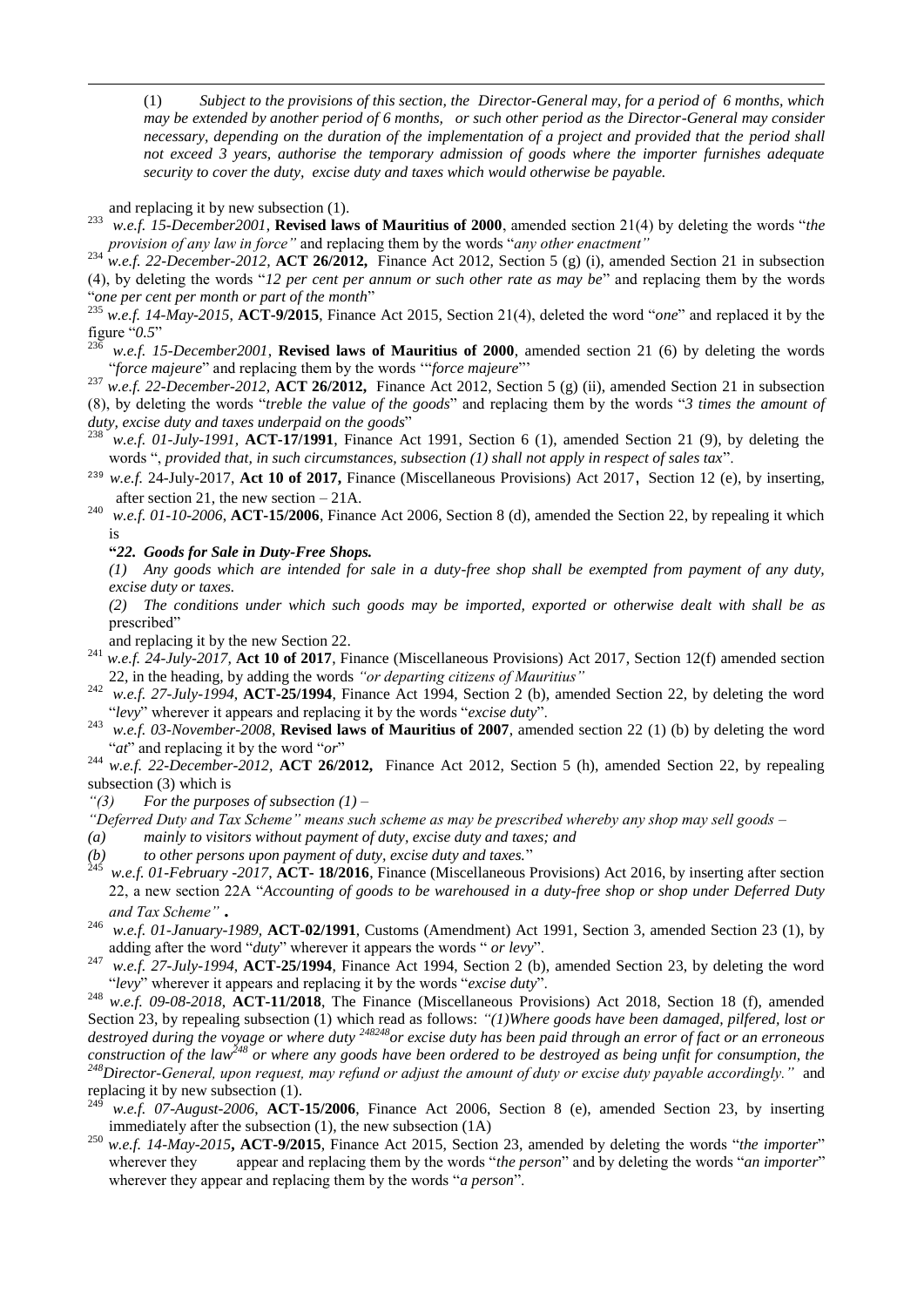<sup>251</sup> *w.e.f. 25-July-2019*, **Act No. 13 of 2019**, the Finance (Miscellaneous Provisions) Act 2019, Section 13(e), amended the Customs Act, in section 23(3), by deleting the words "*under an erroneous construction of the law or by other error*," and replacing them by the words "*for reasons specified in subsections (1), (1A) and (2)*,"

<sup>252</sup> *w.e.f.* 14-May-2015, **ACT-9/2015**, Finance Act 2015, Section 23, amended by inserting, after subsection (3), the following new subsection *–(3A) No claim or refund of duty and excise duty shall be made where the amount is less than 250 rupees or such other amount as may be prescribed.*

- <sup>253</sup> *w.e.f. 01-January-2013,***ACT 26/2012,** Finance Act 2012, Section 5 (i) (i), amended Section 23 in subsection (4), by inserting, after the word <sup>"shall"</sup>, the words ", within 28 days of the date of receipt of the claim,";
- w.e.f. 11-August-2001, **ACT-23/2001**, Finance Act 2001, Section 4 (c), amended Section 23, by deleting the words "appeal to the Tax Appeal Tribunal" and replacing them by the words "lodge written representations with *the Secretary, Assessment Review Committee in accordance with Section 8E of the Unified Revenue Act 1983*‖
- <sup>255</sup> *w.e.f. 01-July-2006*, **ACT-33/2004**, MRA Act 2004, Section 27 (3) (h), amended Section 23 (5), by deleting the words "Secretary, Assessment Review Committee, in accordance with the Section 8E of the Unified Revenue Act" and replacing them by the words "Clerk to the Assessment Review Committee, in accordance with Section 19 of the *Mauritius Revenue Authority Act 2004".*
- <sup>256</sup> *w.e.f. 03-November-2008*, **Revised laws of Mauritius of 2007**, amended section 23 (5) by deleting the word ―*2004*‖
- <sup>257</sup> *w.e.f. 01-January-2013,***ACT 26/2012,** Finance Act 2012, Section 5 (i) (ii), amended Section 23 by repealing subsection(5) which is

*"(5) Where the importer is dissatisfied with the decision of the Director-General under subsection (4), he may lodge written representations with the Clerk to the Assessment Review Committee, in accordance with section 19 of the Mauritius Revenue Authority Act 2004;*‖

and replacing it by the new subsection (5)

1

- <sup>258</sup> *w.e.f.* 14-May-2015 **ACT-9/2015**, Finance Act 2015, Section 23, amended subsection (5), by inserting after paragraph (c), the following new paragraph - *(ca) Where the Director-General refuses to consider an objection made after the time limit specified in paragraph (a), he shall, within 28 days of the date of receipt of the letter of objection, give notice of the refusal to the person.*
- <sup>259</sup> *w.e.f. 01-January-2013,***ACT 26/2012,** Finance Act 2012, Section 5 (i) (iii), amended Section 23 by adding the following new subsections  $(6)$ ,  $(7)$  and  $(8)$
- <sup>260</sup> *w.e.f. 14-May-2015*, **ACT-9/2015**, Finance Act 2015, Section 23, amended subsection (6), by adding the following new paragraph – *(c)Where the objection is not determined within 4 months under paragraph (b), it shall be considered to have been allowed by the Director-General.*
- <sup>261</sup> w.e.f. *14-May-2015*, **ACT-9/2015**, Finance Act 2015, Section 23, amended subsection (7), by inserting, after the words "aggrieved by", the words "a decision under subsection (5)(ca) or"
- <sup>262</sup> *w.e.f. 21-December-2013*, **ACT-***26***/2013**, Finance Act 2013, Section 4 (f), amended Section 23, by adding the new subsection (9)
- <sup>263</sup> *w.e.f. 01-January-2013,***ACT 26/2012,** Finance Act 2012, Section 5 (j) (i), amended Section 24 by repealing the heading which is

#### **"Erroneous refund, remission or reduction"**

and replacing it by the new heading -

- <sup>264</sup> *w.e.f. 01-January-2013,***ACT 26/2012,** Finance Act 2012, Section 5 (j) (ii), amended Section 24 in subsection (1), by deleting the words ", *remission*" and the words ", *remitted*", wherever they appear
- <sup>265</sup> *w.e.f. 27-July-1994*, **ACT-25/1994**, Finance Act 1994, Section 2 (b), amended Section 24, by deleting the word "levy" wherever it appears and replacing it by the words "excise duty".
- <sup>266</sup> *w.e.f. 01-July-2006*, **ACT-33/2004**, MRA Act 2004, Section 27 (3) (s), amended Section 24, by deleting the word "Comptroller" wherever it appears and replacing it by the word "Director-General"
- <sup>267</sup> *w.e.f. 07-August-2006*, **ACT-15/2006**, Finance Act 2006, Section 8 (f), amended Section 24, by adding the new subsection (2), the existing provision being numbered (1) accordingly.
- <sup>268</sup> *w.e.f. 01-January-2013,***ACT 26/2012,** Finance Act 2012, Section 5 (j) (iii), amended Section 24 in subsection (2) by deleting the figure "21" and replacing it by the figure "28"
- <sup>269</sup> *w.e.f. 01-January-2013,***ACT 26/2012,** Finance Act 2012, Section 5 (j) (iv), amended Section 24 by adding the new subsections  $(3)$ ,  $(4)$ ,  $(5)$  and  $(6)$
- <sup>270</sup> *w.e.f. 14-May-2015*, **ACT-9/2015**, Finance Act 2015, Section 24, amended subsection (3), by deleting the word "one" and replacing it by the figure "0.5";
- *<sup>271</sup> w.e.f. 14-May-2015*, **ACT-9/2015**, Finance Act 2015, Section 24, amended subsection (4), by inserting, after paragraph(c), the following new paragraph - *(ca) Where the Director-General refuses to consider an objection made after the time limit specified in paragraph (a), he shall, within 28 days of the date of receipt of the letter of objection, give notice of the refusal to the person.*
- <sup>272</sup> *w.e.f. 14-May-2015*,  $\angle$ ACT-9/2015, Finance Act 2015, Section 24, amended subsection (5), by adding the following new paragraph - *(c) Where the objection is not determined within 4 months under paragraph (b), it shall be considered to have been allowed by the Director-General.*
- <sup>273</sup> *w.e.f. 14-May-2015*, **ACT-9/2015**, Finance Act 2015, Section 24, amended subsection (6), by inserting, after the words "aggrieved by", the words "a decision under subsection (4)(ca) or".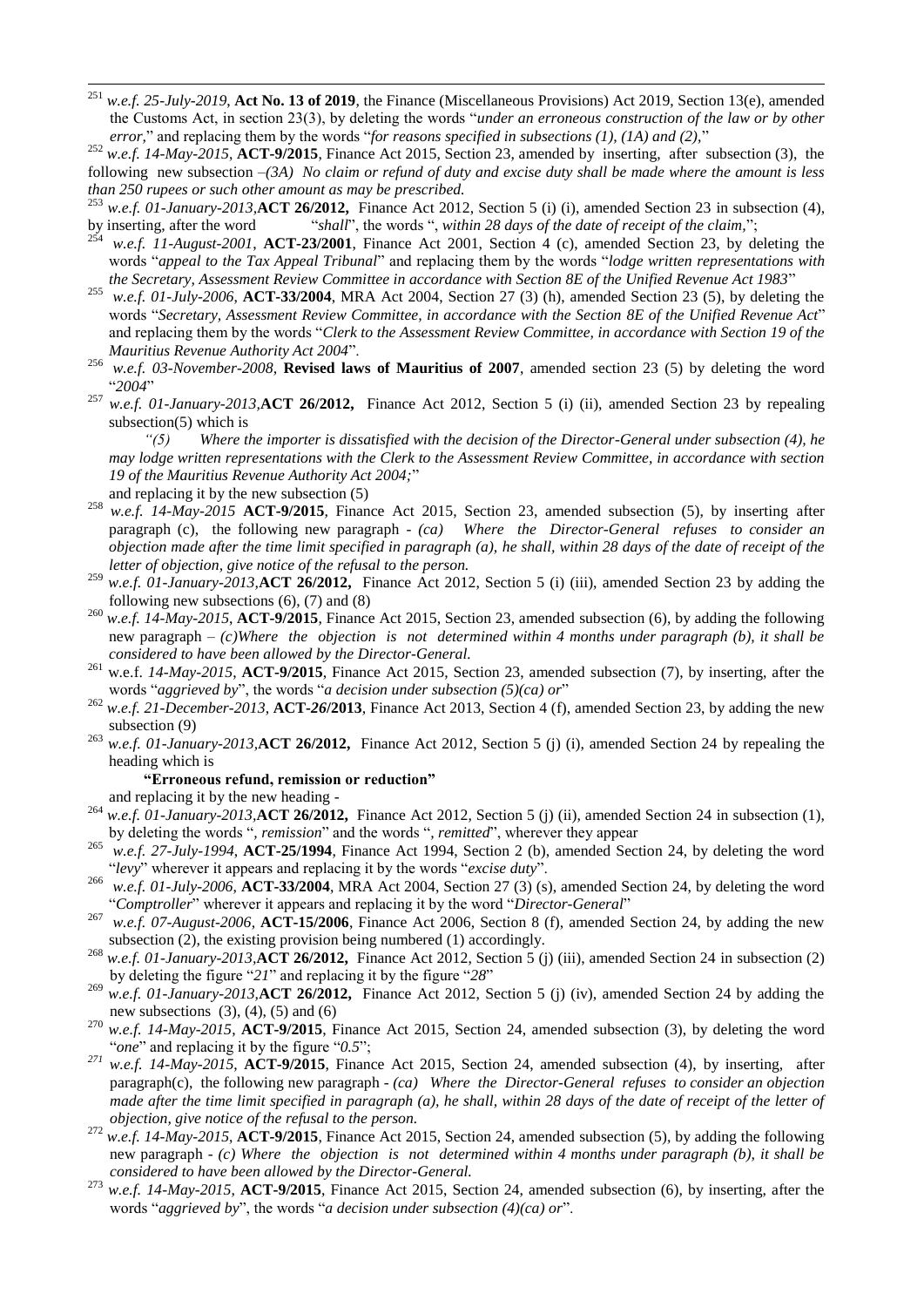- 274 w.e.f. 01-January-2013, **ACT 26/2012**, Finance Act 2012, Section 5 (k), amended the Customs Act by inserting, after section 24, the new section 24A
- 275 *w.e.f. 07-August-2020*, **Act No. 7 of 2020**, the Finance (Miscellaneous Provisions) Act 2020, Section 13(c)(i), amended the Customs Act, in section  $24A(1)$ , by deleting the words "section 15, 19, 20 or 24 of this Act" and replacing them by the words "section  $9A$ , 15, 19, 20, 24, 49 or 156A of this Act".
- <sup>276</sup> *w.e.f. 07-August-2020*, **Act No. 7 of 2020**, the Finance (Miscellaneous Provisions) Act 2020, Section 13(c)(ii), amended the Customs Act, in section 24A(1), by inserting after the words "the Excise Act", the words " or Regulations 20A of the Customs Regulations 1989".
- <sup>277</sup> *w.e.f.* 05-August-2021, Act No. 15 of 2020, the Finance (Miscellaneous Provisions) Act 2021, Section 18(i)(i), amended the Customs Act, in section  $24A(1)$ , by deleting the words "regulation  $20A$ " and replacing them by the words "regulations 20A and 22".
- <sup>278</sup> *w.e.f. 21-December-2013*, **ACT-***26***/2013**, Finance Act 2013, Section 4 (g), amended Section 24A(1), by deleting the words " $162(1)(b)(ii)(A)$ " and replacing them by the words " $162(1)(b)$ "
- <sup>279</sup> *w.e.f. 09-08-2018*, **ACT-11/2018**, The Finance (Miscellaneous Provisions) Act 2018, Section 18 (g)(i), amended Section 24A, by deleting the words "importer or the person" and replacing them by the words "persons including". <sup>280</sup> *w.e.f.* 24-July-2017, **Act 10 of 2017**, Finance Act 2017, Section 12 (g)(i) amended Section 24A *–*
- in subsection (1), by deleting the words *"referred to in section 162(1)(b)"* and replacing them by the words *"the person referred to in section 162(6) who does not agree to compounding"*
- <sup>281</sup> *w.e.f.* 14-May-2015, **ACT-9/2015**, Finance Act 2015, Section 24A, amended subsection (1)(b), by deleting the words "representing" and "one" and replacing them by the words "not exceeding" and the figure "0.5", respectively
- <sup>282</sup> *w.e.f.* 05-August-2021, Act No. 15 of 2021, the Finance (Miscellaneous Provisions) Act 2021, Section 18(i)(ii)(A), amended the Customs Act, in section 24A, by deleting the words "The Director-General" and replacing them by the words "Subject to section 7A, the Director-General"
- <sup>283</sup> *w.e.f. 14-May-2015*, **ACT-9/2015**, Finance Act 2015, Section 24A, amended subsection (2), by adding the words ―*or such longer period as may be applicable under section 7A".*
- <sup>284</sup> *w.e.f. 05-August-2021*, **Act No. 15 of 2021**, the Finance (Miscellaneous Provisions) Act 2021, Section 18(i)(ii)(B), amended the Customs Act, in section 24A, by deleting the words "or such longer period as may be applicable under section 7A"
- <sup>285</sup> *w.e.f. 09-08-2018*, **ACT-11/2018**, The Finance (Miscellaneous Provisions) Act 2018, Section 18 (g)(ii), amended subsection  $24A(3)$ , by deleting the words "an importer" and "the importer" wherever they appear and replacing them by the words "a person" and "the person" respectively.
- *262 w.e.f. 14-May-2015*, **ACT-2015**, Finance Act 2015, Section 24A, amended subsection (3), by inserting, after paragraph (c), the following new paragraph - *(ca) Where the Director-General refuses to consider an objection made after the time limit specified in paragraph (a), he shall, within 28 days of the date of receipt of the letter of objection, give notice of the refusal to the person.*
- <sup>287</sup> *w.e.f. 09-08-2018*, **ACT-11/2018**, The Finance (Miscellaneous Provisions) Act 2018, Section 18 (g)(iii), amended subsection  $24A(4)(b)$ , by deleting the words "the importer" and replacing them by the words "the person".
- <sup>288</sup> *w.e.f. 14-May-2015*, **ACT-9/2015**, Finance Act 2015, Section 24A, amended subsection (4), by adding the following new paragraph -
- *(c) Where the objection is not determined within 4 months under paragraph (b), it shall be considered to have been allowed by the Director-General.*
- <sup>289</sup> *w.e.f. 09-08-2018*, **ACT-11/2018**, The Finance (Miscellaneous Provisions) Act 2018, Section 18 (g)(iv), amended subsection 24A(5), by deleting the words "an importer " and replacing them by the words "a person".
- <sup>290</sup> *w.e.f. 14-May-2015*, **ACT-9/2015**, Finance Act 2015, Section 24A, amended subsection (5), by inserting, after the words "aggrieved by", the words "a decision under subsection (3)(ca) or"
- 291 *w.e.f. 24-July-2017*, **Act 10 of 2017**, Finance (Miscellaneous Provisions) Act 2017, Section 12(g)(ii), amended Section  $24A - by adding the new subsection (6).$
- <sup>292</sup> *w.e.f. 15-December2001*, **Revised laws of Mauritius of 2000**, amended section 25 (1) by adding after the word ―*Customs*‖ the words ―*in the case of goods*‖
- <sup>293</sup> *w.e.f. 15-December2001*, **Revised laws of Mauritius of 2000**, amended section 25(1) by deleting the words "*in the case of goods*" wherever the appear in the paragraphs
- <sup>294</sup> *w.e.f. 01-July-2006*, **ACT-33/2004**, MRA Act 2004, Section 27 (3) (s), amended Section 25, by deleting the word "Comptroller" wherever it appears and replacing it by the word "Director-General"
- <sup>295</sup> *w.e.f. 24-July-2017*, **Act 10 of 2017**, Finance (Miscellaneous Provisions) Act 2017, Section 12(h), by inserting, after section 25, the new sections 25A and 25B.
- <sup>296</sup> *w.e.f.* 05-August-2021, Act No. 15 of 2021, the Finance (Miscellaneous Provisions) Act 2021, Section 18(j)(i), amended the Customs Act, in section 25B, by inserting after the word "authorisations", the words ", trusted trader certificates"
- <sup>297</sup> *w.e.f. 09-08-2018*, **ACT-11/2018**, The Finance (Miscellaneous Provisions) Act 2018, Section 18 (h), amended subsection 25B, by repealing subsection (3) which reads as follows:
	- *"3) (a) Where a clearance from a Government agency has not been received by the Director-General –*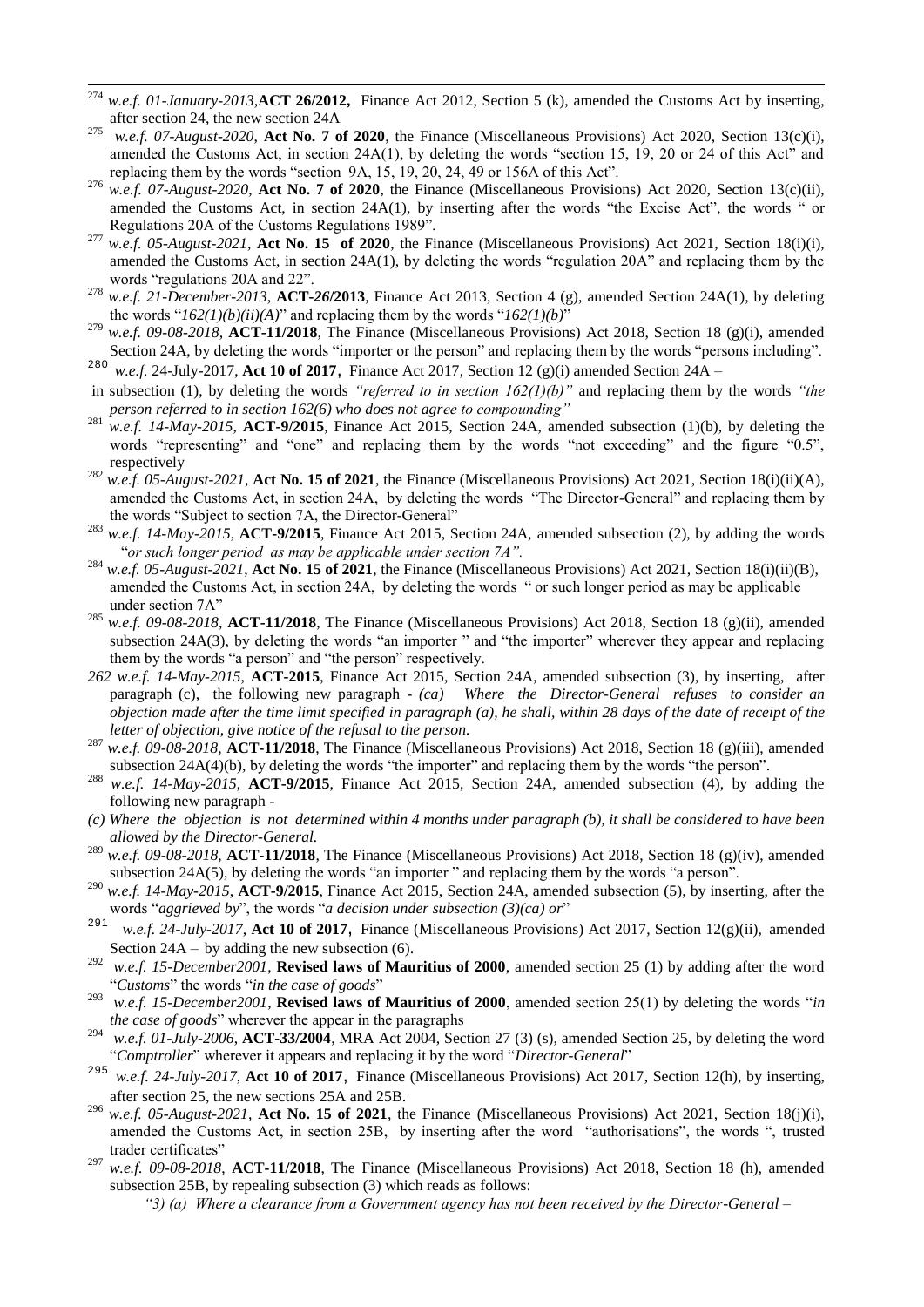*(i) he may release the goods from customs control by handing them over, in the customs area, to the relevant Government agency for onward clearance; or* 

*(ii) he may, where the goods cannot be put under seal, hand over, in the customs area, samples to the relevant Government agency for the purpose of verification, testing or analysis and the goods may, on submission of the clearance from the relevant Government agency, be cleared from customs control.* 

*(b) The goods referred to in paragraph (a)(i) shall be placed under the seal of the relevant Government agency, in the customs area, before they are released. "a*nd replacing it by new subsection (3).

<sup>298</sup> *w.e.f. 05-August-2021*, **Act No. 15 of 2021**, the Finance (Miscellaneous Provisions) Act 2021, Section 18(j)(ii), amended the Customs Act, in section  $25B$ , by repealing subsection  $(7)$  –

*(7) Where goods are cleared under this section, the Director-General may carry out post-control audit, through examination of documents or at the business premises of the importer, within 3 years from the date of validation of the bill of entry to ensure compliance with the customs laws.*

and replacing it by new subsection (7).

1

- <sup>299</sup> *w.e.f. 01-July-2006*, **ACT-33/2004**, MRA Act 2004, Section 27 (3) (s), amended Section 26, by deleting the word "Comptroller" wherever it appears and replacing it by the word "Director-General"
- <sup>300</sup> *w.e.f. 07-August-2006*, **ACT-15/2006**, Finance Act 2006, Section 8 (g) amended Section 29, by repealing it which is

#### ―*29. Goods Imported or Exported by Post.*

*Goods imported or exported in any form or packaging through the Post Office shall be subject to Customs control."*

and replacing it by the new Section 29.

- <sup>301</sup> *w.e.f. 01-July-2006*, **ACT-33/2004**, MRA Act 2004, Section 27 (3) (i), amended Section 29, by deleting the words "the Post Office" and replacing them by the word "post".
- <sup>302</sup> *w.e.f. 03-November-2008*, **Revised laws of Mauritius of 2007**, amended section 29 by deleting the word "*post*" and replacing it by the words "Postal Services Act"
- <sup>303</sup> *w.e.f. 07-August-2006*, **ACT-15/2006**, Finance Act 2006, Section 8 (h), amended Section 30 (1), by repealing paragraphs (b), (c) and (d) which are
	- ―*(b) for warehousing;*
	- *(c) For transshipment; or*
	- *(d) For processing, export or re-export in accordance with the Industrial Expansion Act 1993and the Export*  Service Zones Act, as the case may be."

and replacing them by the new paragraphs (b) and (c).

- <sup>304</sup> *w.e.f. 11-August-2000*, **ACT-25/2000**, Finance Act 2000, Section 3 (a), amended Section 30 (1) (d), by deleting the words "Export Processing Zones Act" and replacing them by the words "Industrial Expansion Act 1993".
- <sup>305</sup> *w.e.f. 24-July-2017*, **Act 10 of 2017**, Finance (Miscellaneous Provisions) Act 2017, Section 12 (i)(i), amended Section 30, in subsection (1), by adding the following new paragraph, the full stop at the end of paragraph (c) being deleted and replaced by the words *"; or" and the word "or" at the end of paragraph (b) being deleted – (d) transit.*
- $306$  *w.e.f.* 15-12-2011, **ACT-37/2011**, Finance Act 2011, Section 4 (e), amended Section 30, by adding the new subsection (3).
- <sup>307</sup> *w.e.f. 22-December-2012,* **ACT 26/2012,** Finance Act 2012, Section 5 (l), amended Section 30 (3) by inserting, after the word "release", the words ", free of duty, excise duty and taxes,";
- $308$  *w.e.f. 01-July-2016, Act No.2 of 2016* amended Section 30(3), by inserting, after the words "relief consignments", the words ― *or such other goods imported as aid to those affected by a disaster in Mauritius".*
- <sup>309</sup> *w.e.f. 24-July-2017*, **Act 10 of 2017**, Finance (Miscellaneous Provisions) Act 2017, Section 12 (i)(ii), amended Section 30 by adding, after subsection (3), the subsection (4).
- <sup>310</sup> *w.e.f. 01 October 2021*, **Act No. 15 of 2021**, the Finance (Miscellaneous Provisions) Act 2021, Section 18(k), amended the Customs Act, by inserting, after section 30(4), new subsection (5).
- <sup>311</sup> *w.e.f. 07-August-2020*, **Act No. 7 of 2020**, the Finance (Miscellaneous Provisions) Act 2020, Section 13(d), amended the Customs Act, by inserting after section 30, new section 30A.
- <sup>312</sup> *w.e.f. 03-November-2008*, **Revised laws of Mauritius of 2007**, amended section 32 by changing the font style of the word "bona fide" from bold to italics
- <sup>313</sup> *w.e.f. 01-July-2006*, **ACT-33/2004**, MRA Act 2004, Section 27 (3) (s), amended Section 33, by deleting the word "Comptroller" wherever it appears and replacing it by the word "Director-General"
- <sup>314</sup> *w.e.f. 01-July-2006*, **ACT-33/2004**, MRA Act 2004, Section 27 (3) (s), amended Section 34, by deleting the word "Comptroller" wherever it appears and replacing it by the word "Director-General"
- <sup>315</sup> *w.e.f. 15-12-2011*, **ACT-37/2011**, Finance Act 2011, Section 4 (f), amended Section 34(1), by deleting the words "and such copies as may be required".
- <sup>316</sup> *w.e.f. 07-August-2020*, **Act No. 7 of 2020**, the Finance (Miscellaneous Provisions) Act 2020, Section 13(e), amended the Customs Act, in section 35, by adding new subsection (2) and the existing provision being renumbered as subsection (1).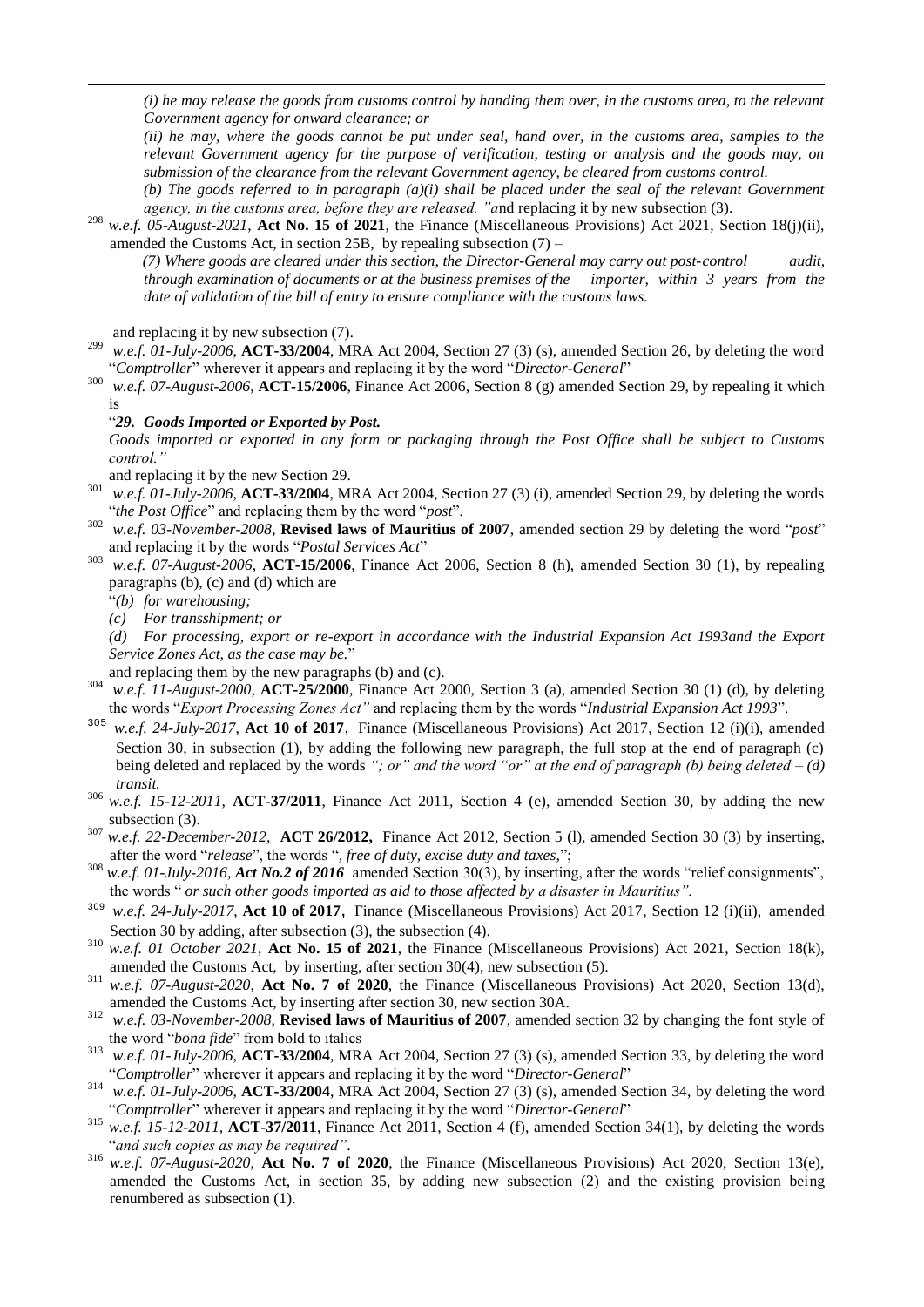- 317 <sup>317</sup> *w.e.f. 01-July-2006*, **ACT-33/2004**, MRA Act 2004, Section 27 (3) (s), amended Section 35, by deleting the word "Comptroller" wherever it appears and replacing it by the word "Director-General"
- <sup>318</sup> *w.e.f. 01-July-2006*, **ACT-33/2004**, MRA Act 2004, Section 27 (3) (s), amended Section 36, by deleting the word "Comptroller" wherever it appears and replacing it by the word "Director-General"
- <sup>319</sup> *w.e.f. 03-November-2008*, **Revised laws of Mauritius of 2007**, amended section 37 by creating subsections (1) and  $(2)$
- <sup>320</sup> *w.e.f. 01-July-2006*, **ACT-33/2004**, MRA Act 2004, Section 27 (3) (s), amended Section 37, by deleting the word ―*Comptroller*‖ wherever it appears and replacing it by the word ―*Director-General*‖
- $321$  *w.e.f.* 03-November-2008, **Revised laws of Mauritius of 2007**, amended section 37 by deleting the word "*a deposit*" and replacing it by the word "such deposit"
- <sup>322</sup> *w.e.f. 01-July-2006*, **ACT-33/2004**, MRA Act 2004, Section 27 (3) (s), amended Section 38, by deleting the word "Comptroller" wherever it appears and replacing it by the word "Director-General"
- <sup>323</sup> *w.e.f. 03-November-2008*, **Revised laws of Mauritius of 2007**, amended section 38 by creating a subsection (4)
- w.e.f. 03-November-2008, **Revised laws of Mauritius of 2007**, amended section 38 (4) by deleting the words "*three*" and replacing them by the word "3"
- <sup>325</sup> *w.e.f. 27-July-1994*, **ACT-25/1994**, Finance Act 1994, Section 2 (b), amended Section 38, by deleting the word ―*levy*‖ wherever it appears and replacing it by the words ―*excise duty*‖.
- <sup>326</sup> *w.e.f. 01-July-2006*, **ACT-33/2004**, MRA Act 2004, Section 27 (3) (s), amended Section 39, by deleting the word ―*Comptroller*‖ wherever it appears and replacing it by the word ―*Director-General*‖
- <sup>327</sup> *w.e.f. 22-August-2007,* **ACT-17/2007**, Finance Act 2007, Section 9 (e), amended Section 40, by deleting the words "is issued upon by" and replacing them by the words "is issued upon"
- <sup>328</sup> *w.e.f. 01-July-2006*, **ACT-33/2004**, MRA Act 2004, Section 27 (3) (s), amended Section 40, by deleting the word "Comptroller" wherever it appears and replacing it by the word "Director-General"
- <sup>329</sup> *w.e.f. 01-July-2006*, **ACT-33/2004**, MRA Act 2004, Section 27 (3) (s), amended Section 42, by deleting the word "Comptroller" wherever it appears and replacing it by the word "Director-General"
- <sup>330</sup> *w.e.f. 01-July-2006*, **ACT-33/2004**, MRA Act 2004, Section 27 (3) (s), amended Section 43, by deleting the word ―*Comptroller*‖ wherever it appears and replacing it by the word ―*Director-General*‖
- <sup>331</sup> *w.e.f. 31-July-1999,* **ACT-18/1999**, Finance Act 1999, Section 5 (f), amended the Customs Act, by inserting immediately after Section 43, the new Section 43A.
- <sup>332</sup> *w.e.f. 22-December-2012,* **ACT 26/2012,** Finance Act 2012, Section 5 (m), amended Section 43A(1) by inserting, after the word "keep", the words ", at his business premises,";
- <sup>333</sup> *w.e.f.* 15-12-2011, **ACT-37/2011**, Finance Act 2011, Section 4 (g), amended Section 43A(2), by deleting the words "together with a copy of the documents delivered to the Director-*General with that entry*" and replacing them by the words ―*together with –*
	- *(a) the original of the documents where the documents have been scanned and forwarded to the Director-General; or*
	- *(b) a copy of the documents, where the documents have been delivered to the Director-General.*".
- <sup>334</sup> *w.e.f. 21-December-2013*, **ACT-***26***/2013**, Finance Act 2013, Section 4 (h), amended Section 43A, by repealing the subsection (4) which is

―*(4) For the purposes of subsection (2), "TradeNet" has the same meaning as in the Customs (Use of Computer) Regulations 1997."*

- <sup>335</sup> *w.e.f. 21-July-2003*, **ACT-18/2003**, Finance Act 2003, Section 5 (c), amended Section 43A (5), by deleting the words "50,000 rupees" and replacing them by the words "200,000 rupees".
- <sup>336</sup> *w.e.f. 05-August-2021*, **Act No. 15 of 2021**, the Finance (Miscellaneous Provisions) Act 2021, Section 18(l), amended the Customs Act, by inserting after section 43A, new section 43B.
- <sup>337</sup> *w.e.f. 01-July-2006*, **ACT-33/2004**, MRA Act 2004, Section 27 (3) (s), amended Section 44, by deleting the word "Comptroller" wherever it appears and replacing it by the word "Director-General"
- <sup>338</sup> *w.e.f. 22-August-2007,* **ACT-17/2007**, Finance Act 2007, Section 9 (f), amended Section 45, by deleting the words "Authority of Mauritius" and replacing them by the words "Government of Mauritius"
- <sup>339</sup> *w.e.f. 05-August-2021*, **Act No. 15 of 2021**, the Finance (Miscellaneous Provisions) Act 2021, Section 18(m), amended the Customs Act, in section 46, by adding new subsection (2) and the existing provision being numbered as subsection (1).
- <sup>340</sup> *w.e.f. 01-July-2006*, **ACT-33/2004**, MRA Act 2004, Section 27 (3) (s), amended Section 48, by deleting the word "Comptroller" wherever it appears and replacing it by the word "Director-General"
- <sup>341</sup> *w.e.f. 27-July-1994*, **ACT-25/1994**, Finance Act 1994, Section 2 (b), amended Section 48 by deleting the word ―*levy*‖ wherever it appears and replacing it by the words ―*excise duty*‖.
- <sup>342</sup> *w.e.f. 21-July-1998,* **ACT-10/1998**, Finance Act 1998, Section 6 (c) (i), amended Section 49 (1) (a) by deleting the words "*within 24 hours after arrival*" and replacing them by the words "*not earlier than 48 hours before arrival but not later than 24 hours after arrival*".
- <sup>343</sup> *w.e.f. 21-July-2003*, **ACT-18/2003**, Finance Act 2003, Section 5 (d), amended Section 49 by deleting subsection (1) which is

―*49 Cargo Report*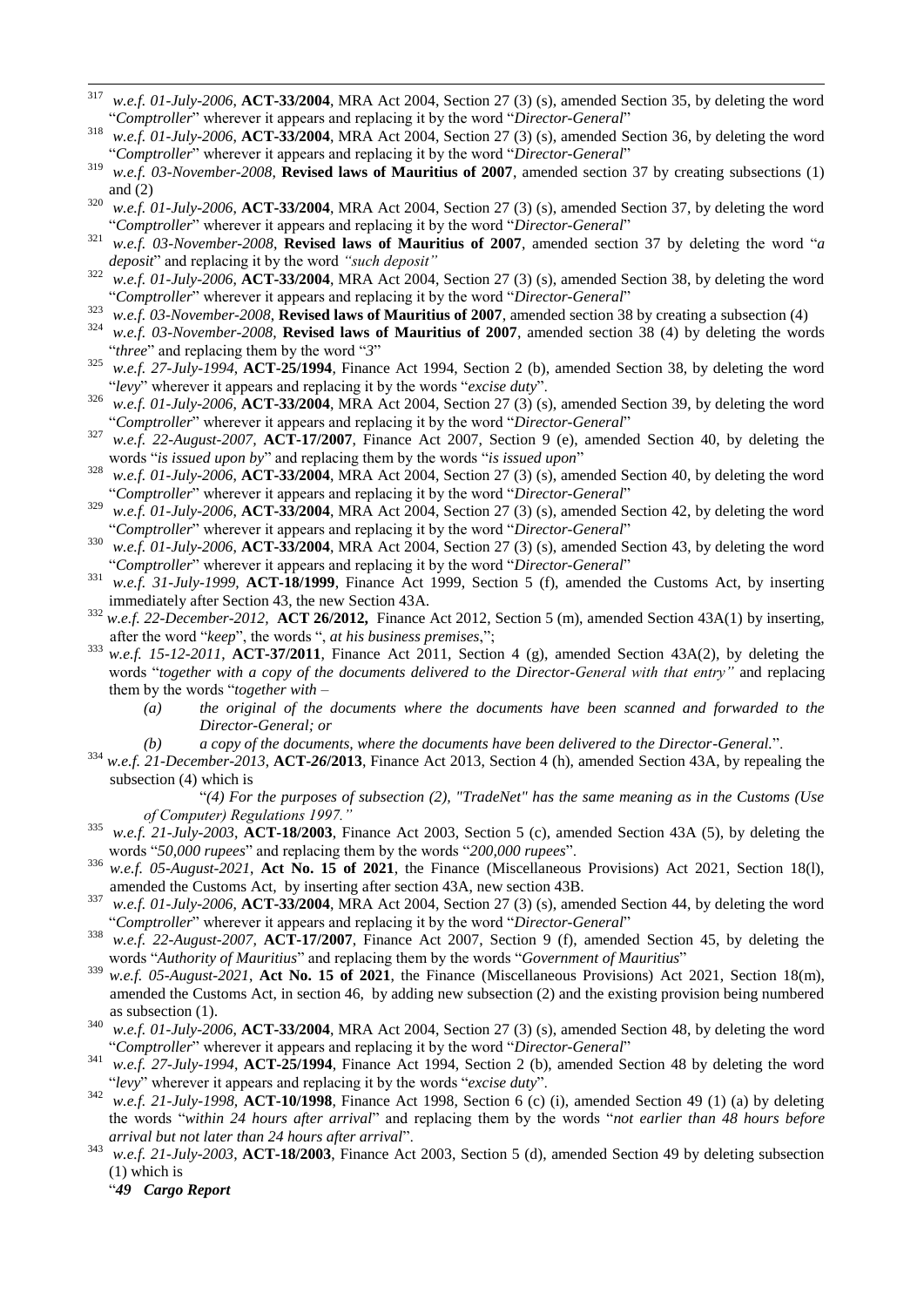*(1) The master, owner or duly authorised agent of every aircraft or ship arriving from ports beyond the seas shall-*

- *(a) not earlier than 48 hours before arrival but not later than 24 hours after arrival, exclusive of Sundays and other public holidays, make report of the aircraft or ship and of the cargo by delivering an inward manifest to the Comptroller in such form and with such copies as may be prescribed; and*
- (b) answer questions and give all information required relating to the aircraft or ship and the cargo" and replacing it by the new subsection (1)
- <sup>344</sup> *w.e.f. 01-July-2006*, **ACT-33/2004**, MRA Act 2004, Section 27 (3) (s), amended Section 49, by deleting the word ―*Comptroller*‖ wherever it appears and replacing it by the word ―*Director-General*‖
- <sup>345</sup> *w.e.f. 01-December-2016***, ACT- 18/2016,** Finance (Miscellaneous Provisions) Act 2016 amended section 49(1), by deleting the words "*a full and complete*" and replacing them by the word "*an*".
- w.e.f. 22-December-2012, **ACT 26/2012,** Finance Act 2012, Section 5 (n)(i)(A), amended Section 49(1) by deleting the words "both in electronic form and hard copy" and replacing them by the words "in electronic form";
- <sup>347</sup> *w.e.f. 01-December-2016***, ACT- 18/2016,** Finance (Miscellaneous Provisions) Act 2016 by repealing subparagraph 49(1)(a) (i)"*arriving from Reunion Island, not later than 5 hours before arrival; or*" and replacing it by a new subparagraph.
- <sup>348</sup> *w.e.f. 01-December-2016***, ACT- 18/2016,** Finance (Miscellaneous Provisions) Act 2016, amended Section  $49(1)(a)(ii)$ , by deleting the words "*before arrival*" and replacing them by the words "*after loading in the last port of departure*‖
- <sup>349</sup> *w.e.f. 22-December-2012,* **ACT 26/2012,** Finance Act 2012, Section 5 (n)(i)(B), amended Section 49(1) by repealing paragraph (b) which is
	- ―*(b) in the case of an aircraft -*
		- *(i) arriving from Reunion Island, upon arrival; or*
		- *(ii) arriving from any other airport, not later than one hour before arrival."*
	- and replacing it by the new paragraph (b)

1

- <sup>350</sup> *w.e.f. 01-December-2016***, ACT- 18/2016,** Finance (Miscellaneous Provisions) Act 2016 amended section 49 by inserting after subsection (1), a new subsection (1A), *"The master, owner or duly authorised agent of every aircraft or ship arriving from airports or ports beyond the seas shall submit to the Director-General a full and complete inward manifest under this section within the time specified in subsection (1)(a) and (b)"* and the existing subsection (1A) being renumbered (1B).
- <sup>351</sup> *w.e.f. 01-July-2006*, **ACT-33/2004**, MRA Act 2004, Section 27 (3) (j), amended Section 49, by adding immediately after subsection (1) the new subsection (1A).
- <sup>352</sup> *w.e.f. 07-August-2006*, **ACT-15/2006**, Finance Act 2006, Section 8 (i) (i), amended Section 49 (1A) by deleting the words "*air cargo manifest*" and replacing them by the words "*inward manifest under subsection* (1)"
- <sup>353</sup> *w.e.f. 22-December-2012,* **ACT 26/2012,** Finance Act 2012, Section 5 (n)(ii), amended Section 49(1A) by deleting the words "by the Director-General through SITA" and replacing them by the words "in electronic form *by the Director-General through SITA or such other electronic system or manner as may be approved by the Director-General*‖;
- <sup>354</sup> *w.e.f. 21-July-1998*, **ACT-10/1998**, Finance Act 1998, Section 6 (c) (ii), amended Section.49 (2) (b) by deleting the words "on payment of a fee of Rs 50, or such other amount as may be prescribed, for every such amendment".
- <sup>355</sup> *w.e.f. 07-August-2006*, **ACT-15/2006**, Finance Act 2006, Section 8 (i) (ii), amended Section 49 by adding immediately after subsection (2) the new subsection (3).
- <sup>356</sup> *w.e.f. 07-August-2020*, **Act No. 7 of 2020**, the Finance (Miscellaneous Provisions) Act 2020, Section 13(f), amended the Customs Act, in section 49, by repealing existing subsection (3), -
	- *(3) Any person who fails to comply with subsection (1) shall commit an offence and shall, on conviction, be liable to a fine not exceeding 50,000 rupees*
	- and replacing it with new subsection (3).
- <sup>357</sup> *w.e.f. 05-August-2021*, **Act No. 15 of 2021**, the Finance (Miscellaneous Provisions) Act 2021, Section 18(n), amended the Customs Act, in section  $49(3)$ , by inserting after the words "non-compliance,", the words "including Saturdays and public holidays"
- w.e.f. 07-August-2020, Act No. 7 of 2020, the Finance (Miscellaneous Provisions) Act 2020, Section 13(f), amended the Customs Act, in section 49, by adding after subsection (3), new subsections (4) and (5).
- <sup>359</sup> *w.e.f. 01-July-2006*, **ACT-33/2004**, MRA Act 2004, Section 27 (3) (s), amended Section 51, by deleting the word "Comptroller" wherever it appears and replacing it by the word "Director-General"
- <sup>360</sup> *w.e.f. 01-July-2006*, **ACT-33/2004**, MRA Act 2004, Section 27 (3) (s), amended Section 54, by deleting the word "Comptroller" wherever it appears and replacing it by the word "Director-General"
- <sup>361</sup> *w.e.f. 01-July-2006*, **ACT-33/2004**, MRA Act 2004, Section 27 (3) (s), amended Section 55, by deleting the word "Comptroller" wherever it appears and replacing it by the word "Director-General"
- <sup>362</sup> *w.e,f 15-December2001*, **Revised laws of Mauritius of 2000**, amended section 56, in the title, by deleting the word "or" and replacing them by the word "at"
- <sup>363</sup> *w.e.f. 01-July-2006*, **ACT-33/2004**, MRA Act 2004, Section 27 (3) (s), amended Section 56, by deleting the word "Comptroller" wherever it appears and replacing it by the word "Director-General"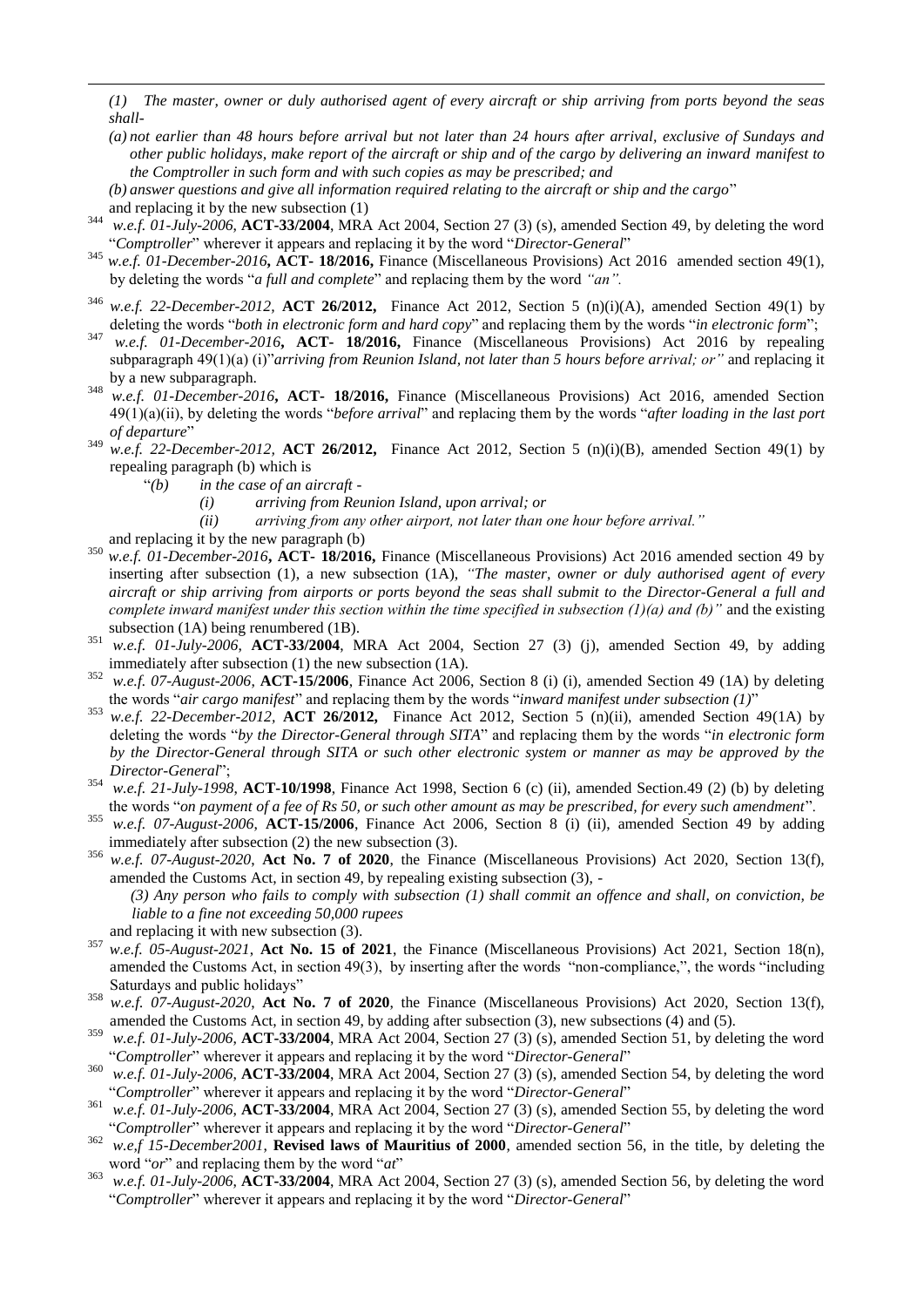364 w.e.f. 22-December-2012, **ACT 26/2012**, Finance Act 2012, Section 5 (o), amended Section 56 by inserting, after the word "*Director-General*", the words", *free of charge*,"<br><sup>365</sup>

- w.e.f. 03-November-2008, **Revised laws of Mauritius of 2007**, amended section 57, in the title, by deleting the word "the"
- <sup>366</sup> *w.e.f. 03-November-2008*, **Revised laws of Mauritius of 2007**, amended section 57 by deleting the word "Marine" wherever it appears and replacing it by the word "Ports"
- <sup>367</sup> *w.e.f. 01-July-2006*, **ACT-33/2004**, MRA Act 2004, Section 27 (3) (s), amended Section 57, by deleting the word ―*Comptroller*‖ wherever it appears and replacing it by the word ―*Director-General*‖
- 368 *w.e.f. 2-Feb-2018*, **Act 10 of 2017**, Finance (Miscellaneous Provisions) Act 2017, Section 12(j)(i), amended Section 57 by inserting, after the word "Director-General", the words ", electronically or in such other manner as the Director-General may determine,"
- <sup>369</sup> *w.e.f. 2-Feb-2018*, **Act 10 of 2017**, Finance (Miscellaneous Provisions) Act 2017, Section 12(j)(ii), amended Section 57 by adding the following new paragraph, the full stop at the end of paragraph (c) being deleted and replaced by a semicolon –
- (d) removed from the place of landing. <sup>370</sup> *w.e.f. 2-Feb-2018*, **Act 10 of 2017**, Finance (Miscellaneous Provisions) Act 2017, Section 12(k), by inserting, after section 57, the new sections 57A and 57B.
- <sup>371</sup> *w.e.f. 10-January-1991*, **ACT-28/1986**, The Merchant Shipping Act 1986, Section 204 (3), amended Section 58, by deleting the word "*Comptroller*" and replacing it by the words "*Director of Shipping*"
- <sup>372</sup> *w.e,f 15-December2001*, **Revised laws of Mauritius of 2000**, amended section 58 (1), by deleting the words "Director of Shipping" and replacing them by the word "Comptroller"
- <sup>373</sup> *w.e.f. 01-July-2006*, **ACT-33/2004**, MRA Act 2004, Section 27 (3) (s), amended Section 58, by deleting the word "Comptroller" wherever it appears and replacing it by the word "Director-General"
- 374 *w.e.f. 2-Feb-2018*, **Act 10 of 2017**, Finance (Miscellaneous Provisions) Act 2017, Section 12(l)(i), amended Section 58 in subsection  $(1) - (A)$  by inserting, after the word "Director-General", the words ", electronically or in such other manner as the Director-General may determine,"
- <sup>375</sup> *w.e.f. 2-Feb-2018*, **Act 10 of 2017**, Finance (Miscellaneous Provisions) Act 2017, Section 12(l)(i)(B), amended Section 58, in subsection  $(1) - (B)$  by adding the following new paragraph, the full stop at the end of paragraph (c) being deleted and replaced by the words "; or" and the word "or" at the end of paragraph (b) being deleted –
- (d) removed from the place of landing.
- w.e.f. 19-December-2009, **ACT-20/2009**, The Finance (Miscellaneous Provisions) (No.2) Act, Section 7 (c), amended Section 58 (2), by deleting the words "*Director of Shipping*" and replacing them by the word "*Director-General"*
- 377 *w.e.f. 2-Feb-2018*, **Act 10 of 2017**, Finance (Miscellaneous Provisions) Act 2017, Section 12(l)(ii), amended Section 58, in subsection (2), by inserting, after the word "Director-General", the words ", electronically or in such other manner as the Director-General may determine,";
- <sup>378</sup> *w.e.f. 01-02-2019*, **ACT-11/2018**, The Finance (Miscellaneous Provisions) Act 2018, Section 18 (i), amended Section 58, by adding new subsection (3).
- <sup>379</sup> *w.e.f. 01-July-2006*, **ACT-33/2004**, MRA Act 2004, Section 27 (3) (s), amended Section 59, by deleting the word "Comptroller" wherever it appears and replacing it by the word "Director-General"
- <sup>380</sup> *w.e.f. 01-July-2006*, **ACT-33/2004**, MRA Act 2004, Section 27 (3) (s), amended Section 60, by deleting the word "Comptroller" wherever it appears and replacing it by the word "Director-General"
- <sup>381</sup> *w.e.f. 15-December2001*, **Revised laws of Mauritius of 2000**, amended section 60 by deleting the word "Marine" and replacing it by the word "*Ports*".
- <sup>382</sup> *w.e.f. 26-August-2004,* **ACT-28/2004**, Finance Act 2004, Section 5 (c) (i), amended Section 61 (1), by deleting the words ―*other than goods under the control of the Mauritius Ports Authority or any other competent authority, as the case may be,"*.
- <sup>383</sup> *w.e.f. 03-November-2008*, **Revised laws of Mauritius of 2007**, amended section 61 (1) by deleting the word "two" and replacing it by the word "2"
- <sup>384</sup> *w.e.f. 01-July-2006*, **ACT-33/2004**, MRA Act 2004, Section 27 (3) (s), amended Section 61, by deleting the word "Comptroller" wherever it appears and replacing it by the word "Director-General"
- <sup>385</sup> *w.e.f. 07-August-2006*, **ACT -15/2006**, Finance Act 2006, Section 8 (j) (i), amended Section 61 (2), by adding after the words "Section 69 (2)" the words "or 77 (1)"
- 386 *w.e.f. 01-October-2016*, **ACT- 18/2016**, Finance (Miscellaneous Provisions) Act 2016, Section 61, amended section 61 by inserting after subsection (2), a new subsection (2A).
- <sup>387</sup> *w.e.f. 27-July-1994*, **ACT-25/1994**, Finance Act 1994, Section 2 (b), amended Section 61, by deleting the word ―*levy*‖ wherever it appears and replacing it by the words ―*excise duty*‖.
- <sup>388</sup> *w.e.f. 26-August-2004*, **ACT 28/2004**, Finance ACT 2004, Section 5 (c) (ii), amended Section 61, by deleting subsection (3) which is

―*(3) where under Section 37 of the Ports Act, the Mauritius Marine Authority intends to dispose of goods landed from a ship, it shall give written notice to that effect to the Comptroller who shall, subject to subsection (6), assess the duty, excise duty and taxes payable on the goods.*"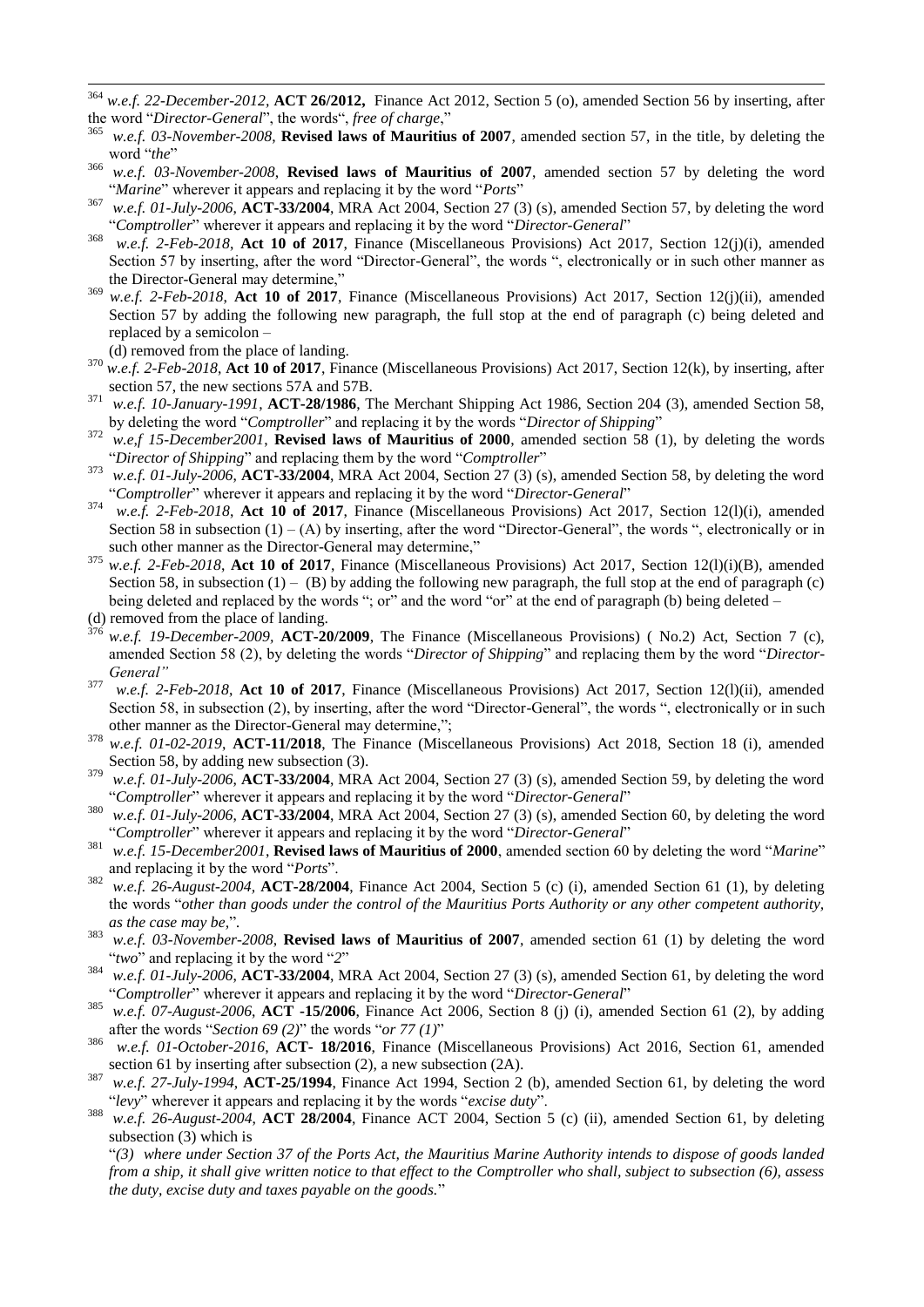- 389 <sup>389</sup> *w.e.f. 27-July-1994*, **ACT-25/1994**, Finance Act 1994, Section 2 (b), amended Section 61, by deleting the word ―*levy*‖ wherever it appears and replacing it by the words ―*excise duty*‖.
- <sup>390</sup> *w.e.f. 14-May-2015*, **ACT-9/2015**, Finance Act 2015, Section 61, amended by repealing subsection (6) and replacing it by the following subsection –
	- *(6) (a) Where goods other than seized goods cannot be sold for a sufficient price to cover duty, excise duty and taxes, the Director-General may direct that, in lieu of being sold, the goods shall be destroyed or reserved for a Ministry, a Government department, a local authority, a statutory body, the Rodrigues Regional Assembly or a charitable institution. (b) In this subsection -*

*"charitable institution" has the same meaning as in the Income Tax Act.*

- <sup>391</sup> *w.e.f. 29-September 2015*, **ACT- 18/2016**, Finance (Miscellaneous Provisions) Act 2016, Section 61, amended subsection (6), in paragraph (a), by inserting, after the word "Assembly", the words ", a foreign government".
- <sup>392</sup> *w.e.f. 15-December2001*, **Revised laws of Mauritius of 2000**, amended section 61 (7) by changing the font style of the word "*ad valorem*" from bold to italics
- <sup>393</sup> *w.e.f. 15-December 2001*, **Revised laws of Mauritius of 2000**, amended section 61 (8) by deleting the words "*any other provisions under*"
- <sup>394</sup> *w.e.f. 24-July-2017*, **Act 10 of 2017**, Finance (Miscellaneous Provisions) Act 2017, Section 12(m), amended Section 61 by repealing subsection (8) which is as follows:

*(8) Notwithstanding this Act, where the Director-General is of the opinion that any goods specified in subsection (1) are of a perishable nature or that it is otherwise desirable to do so, he may direct that the goods be forthwith sold by public auction or public tender, or be destroyed where the goods have not been sold.*

- and replacing it by the new subsection (8)
- <sup>395</sup> *w.e.f. 07-August-2006*, **ACT-15/2006**, Finance Act 2006, Section 8 (j) (ii), amended Section 61, by adding immediately after the subsection (8), the new subsection 9.
- <sup>396</sup> *w.e.f. 21-December-2013*, **ACT-***26***/2013**, Finance Act 2013, Section 4 (i), amended Section 64, by inserting, after the words "*specified condition or restriction*", the words "*under any enactment relating to export*"
- <sup>397</sup> *w.e.f. 21-December-2013*, **ACT-***26***/2013**, Finance Act 2013, Section 4 (j), amended Section 66, by inserting, after the words "*specified condition or restriction*", the words "*under any enactment relating to import*"
- <sup>398</sup> *w.e.f. 26-August-2004.* **ACT-28/2004**, Finance Act 2004, Section 5 (d), amended the Customs Act, by inserting immediately after Part VI the new Part VIA.
- <sup>399</sup> *w.e.f. 19-July-2008*, **ACT-18/2008**, Finance Act 2008, Section 6 (b), amended Part VIA, in the heading, by deleting the words ―*INFRINGEMENT OF COLLECTIVE MARK, MARK OR COPYRIGHT***"** and replacing them by the words **"***INFRINGEMENT OF PATENT, INDUSTRIAL DESIGN, COLLECTIVE MARK, MARK OR COPYRIGHT*‖
- <sup>400</sup> *w.e.f. 19-July-2008*, **ACT-18/2008**, Finance Act 2008, Section 6 (c), amended Section 66A, by inserting before the words "*collective mark*" wherever they appear, the words "*patent, industrial design*"
- <sup>401</sup> *w.e.f. 01-July-2006*, **ACT-33/2004**, MRA Act 2004, Section 27 (3) (s), amended Section 66, by deleting the word "Comptroller" wherever it appears and replacing it by the word "Director-General"
- <sup>402</sup> *w.e.f. 09-08-2018*, **ACT-11/2018**, The Finance (Miscellaneous Provisions) Act 2018, Section 18 (j), amended Section  $66A(1)$ , by deleting the words 'being sold".
- <sup>403</sup> *w.e.f. 24-July-2017*, **Act 10 of 2017**, Finance (Miscellaneous Provisions) Act 2017, Section 12 (n)(i), amended section 66A – in subsection (1), by inserting, after the word *" exported",* the words *"and detain any goods being sold on the local market,"*<br><sup>404</sup> *met.* 24 July 2017, Ago
- w.e.f. 24-July-2017, **Act 10 of 2017**, Finance (Miscellaneous Provisions) Act 2017, Section 12 (n)(ii)(A)(I) amended section 66A –in subsection  $(1A) - (A)$  in paragraph  $(a)$  – in subparagraph (i), by inserting, after the word *"goods",* the words *"imported or being exported"*
- 405 *w.e.f. 07-September -2016*, **ACT-18/2016**, Finance (Miscellaneous Provisions)Act 2016, Section 66A , amended subsection (1A), by deleting the figure  $3$ <sup>m</sup> wherever it appears and replacing it by the figure  $21$ <sup>m</sup>.
- <sup>406</sup> *w.e.f. 09-08-2018*, **ACT-11/2018**, The Finance (Miscellaneous Provisions) Act 2018, Section 18 (j), amended Section  $66(1A)(a)(ia)$ , by deleting the words 'being sold".
- <sup>407</sup> *w.e.f. 24-July-2017*, **Act 10 of 2017**, Finance (Miscellaneous Provisions) Act 2017, Section 12 (n)(ii)(A)(II), amended section 66A by inserting, after subparagraph (i), the following new subparagraph – *(ia) detain any goods being sold on the local market*
- <sup>408</sup> *w.e.f. 24-July-2017*, **Act 10 of 2017**, Finance (Miscellaneous Provisions) Act 2017, Section 12 (n)(ii)(B), amended section 66A, in paragraph (b), by adding the words *"imported or being exported or release the goods being detained under subparagraph (ia)"*
- <sup>409</sup> *w.e.f. 07-August-2020*, **Act No. 07 of 2020**, the Finance (Miscellaneous Provisions) Act 2020, Section 13(g)(i), amended the Customs Act, in section 66A, in subsection  $(1A)$ , by repealing existing paragraph  $(b)$ ,  $-$

*(b) Where an application is not lodged within 21 working days, the Director-General shall immediately waive the suspension and clear the goods imported or being exported or release the goods being detained under subparagraph (ia).*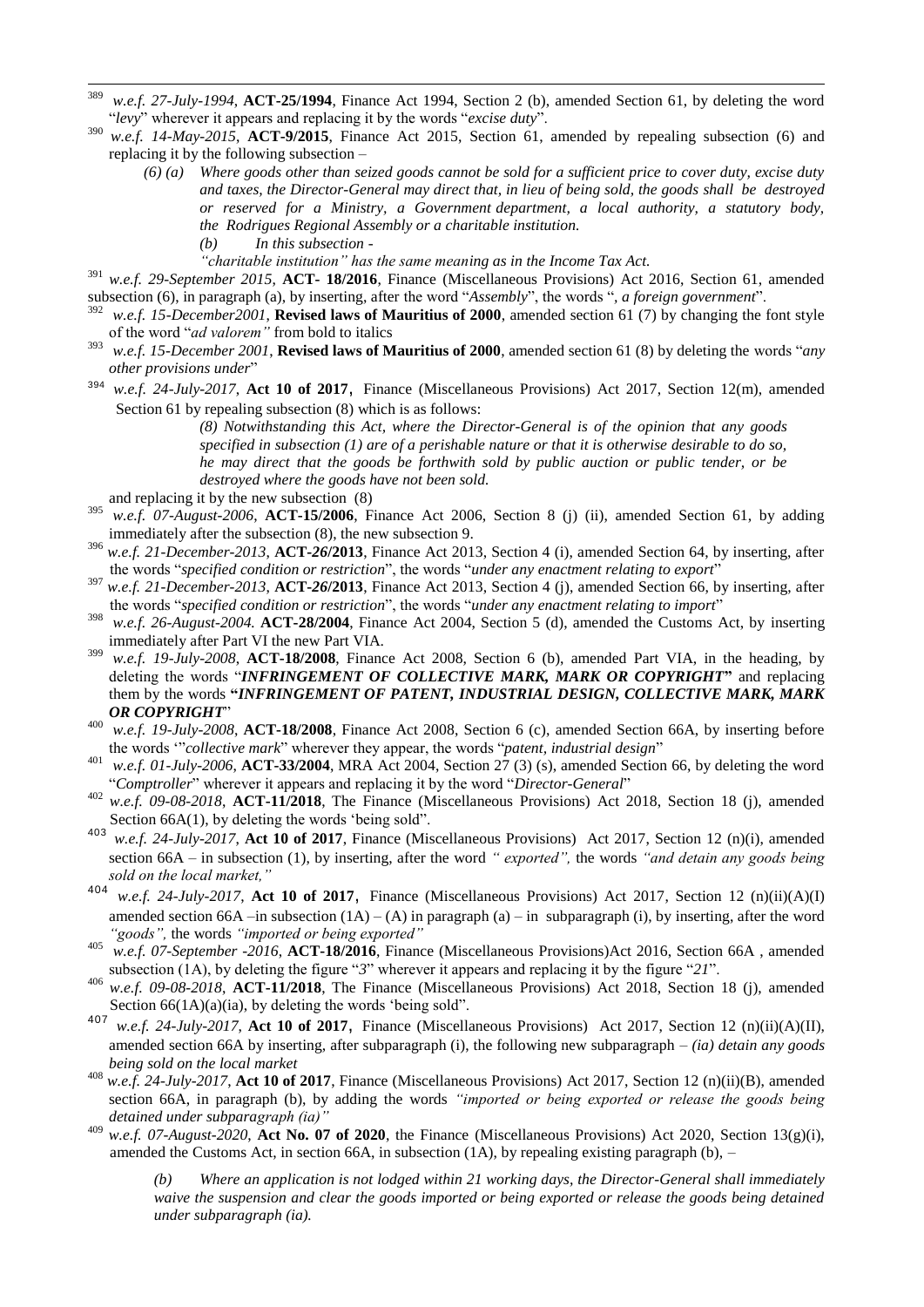and replacing it by new paragraph (b)

1

- <sup>410</sup> *w.e.f. 03-November-2008*, **Revised laws of Mauritius of 2007**, amended section 66A (3) (b) by changing the font style of the word "*prima facie*" from normal to italics
- <sup>411</sup> *w.e.f. 01-July-2015*, **ACT 9/2015**, Finance Act 2015, Section 66A, amended by adding the following new subsection –

*(5) This section shall not apply to small quantities of goods of a non-commercial nature, intended for personal use, sent in small consignments or contained in the luggage of a passenger, master or crew.*

- <sup>412</sup> *w.e.f. 07-August-2020*, **Act No. 07 of 2020**, the Finance (Miscellaneous Provisions) Act 2020, Section 13(g)(ii), amended the Customs Act, in section 66A, by repealing subsection (5) -
	- *(5) This section shall not apply to small quantities of goods of a non-commercial nature, intended for personal use, sent in small consignments or contained in the luggage of a passenger, master or crew.*
- <sup>413</sup> *w.e.f. 19-July-2008*, **ACT-18/2008**, Finance Act 2008, Section 6 (d), amended Section 66B(3), by inserting before the word "*importer*" the word "*applicant*"
- <sup>414</sup> *w.e.f. 07-August-2020*, **Act No. 07 of 2020**, the Finance (Miscellaneous Provisions) Act 2020, Section 13(h), amended the Customs Act, by inserting after section 66B, new section 66BA.
- <sup>415</sup> *w.e.f. 19-July-2008*, **ACT-18/2008**, Finance Act 2008, Section 6 (e), amended Section 66C, by inserting after the subsection (1), the subsection (1A).
- <sup>416</sup> *w.e.f. 25-July-2019*, **Act No. 13 of 2019**, the Finance (Miscellaneous Provisions) Act 2019, Section 13(f), amended the Customs Act, in section 66C, by adding new subsection (4).
- <sup>417</sup> *w.e.f. 09-08-2018*, **ACT-11/2018**, The Finance (Miscellaneous Provisions) Act 2018, Section 18 (k), amended Section  $66(D)$ , by deleting the words 'as a result of being sold".
- <sup>418</sup> *w.e.f. 24-July-2017*, **Act 10 of 2017**, Finance (Miscellaneous Provisions) Act 2017, Section 12 (o), amended Section section 66D *by adding the words "or which have been detained as a result of being sold on the local market"*
- <sup>419</sup> *w.e.f. 07-August-2020*, **Act No. 07 of 2020**, the Finance (Miscellaneous Provisions) Act 2020, Section 13(i), amended the Customs Act, by inserting after section 66D, new section 66DA.
- <sup>420</sup> *w.e.f. 01-July-2006*, **ACT-33/2004**, MRA Act 2004, Section 27 (3) (s), amended Section 67, by deleting the word "Comptroller" wherever it appears and replacing it by the word "Director-General"
- <sup>421</sup> *w.e.f. 03-November-2008*, **Revised laws of Mauritius of 2007**, amended section 67 (1) by deleting the word "*any*" and replacing it by the word "*such*"
- <sup>422</sup> *w.e.f. 27-July-1994*, **ACT-25/1994**, Finance Act 1994, Section 2 (b), amended Section 67, by deleting the word "levy" wherever it appears and replacing it by the words "excise duty".
- <sup>423</sup> *w.e.f. 10-August-2002*, **ACT-20/2002**, Finance Act 2002, Section 5 (c), amended Section 67, by inserting immediately after the subsection (2) the new subsection (2A).
- <sup>424</sup> *w.e.f 15-February-2016*, **Proclamation No.2 of 2016**, Finance Act 2015, amended Section 67 by repealing subsection (2A) which is

*(2A) Where the applicant or the proprietor or occupier of a bonded warehouse satisfies the prescribed conditions, his warehouse shall be appointed a specified bonded warehouse as from the date specified in a written notification issued by the Director-General.* 

<sup>425</sup> *w.e.f. 07-August-2006*, **ACT-15/2006**, Finance Act 2006, Section 8 (k), amended Section 67 by repealing subsection (3) which is

(3) ―*The Director-General may, by notice in writing under his hand, revoke or alter any such appointment.*‖ and replacing it by the new subsection (3).

- <sup>426</sup> *w.e.f. 01-02-2019*, **ACT-11/2018**, The Finance (Miscellaneous Provisions) Act 2018, Section 18 (l), amended Section 67, by adding new subsection (3A).
- <sup>427</sup> *w.e.f. 10-August-2002*, **ACT-20/2002**, Finance Act 2002, Section 5 (d), the Customs Act by inserting immediately after Section 67 the new Section 67A.
- <sup>428</sup> *w.e.f 15-February-2016*, **Proclamation No.2 of 2016,** Finance Act 2015, amended Section 67A, by deleting the heading "Specified bonded warehouses" and replacing it by the heading "Obligations of proprietor or occupier of bonded warehouse".
- <sup>429</sup> *w.e.f 15-February-2016*, **Proclamation No.2 of 2016,** Finance Act 2015, Section 67A, amended subsection (1) by deleting the word "specified" wherever it appears.
- <sup>430</sup> *w.e.f 15-February-2016*, **Proclamation No.2 of 2016,** Finance Act 2015, amended Section 67A, by repealing subsections (2), (3) and (4) which are
- *(2) The security to be given by the proprietor or occupier of every specified bonded warehouse shall, for the purposes of section 70, be in the form of a bank guarantee.*
- *(3) Where the proprietor or occupier of a specified bonded warehouse fails to satisfy the conditions prescribed pursuant to section 67 (2A), this section shall, without prejudice to any action which the Director-General may take under the customs laws, cease to apply to the proprietor or occupier with effect from such date as may be specified by the Director-General in a written notification to the proprietor or occupier. (4) Section 73 shall not apply to a specified bonded warehouse.*
- <sup>431</sup> *w.e.f. 01-July-2006*, **ACT-33/2004**, MRA Act 2004, Section 27 (3) (s), amended Section 68, by deleting the word "Comptroller" wherever it appears and replacing it by the word "Director-General"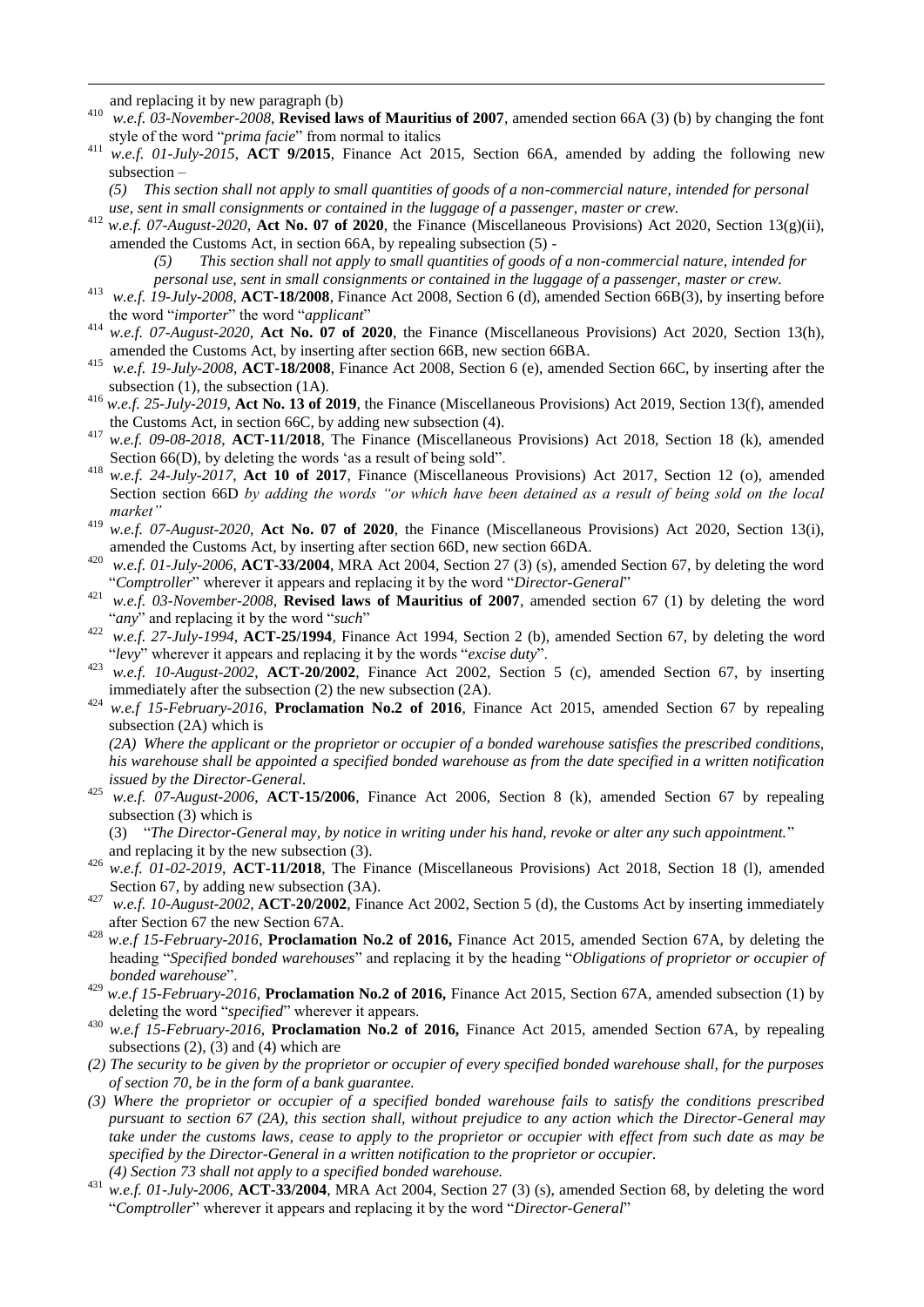432 <sup>432</sup> *w.e.f. 26-August-2004*. **ACT-28/2004**, Finance Act 2004, Section 5 (e) (i), amended Section 69 by deleting subsection (1) which is

―*(1) Where the Comptroller, by notice in writing, revokes any order approving any warehouse, the duty, excise duty and taxes on all the warehoused goods, including those which are not accounted for to the satisfaction of the Comptroller shall be paid, or the goods shall be exported or remove the goods to another approved warehouse*  within such time as the Comptroller may direct."

- and replacing it by the new subsection (1).
- <sup>433</sup> *w.e.f. 01-July-2006*, **ACT-33/2004**, MRA Act 2004, Section 27 (3) (s), amended Section 69, by deleting the word ―*Comptroller*‖ wherever it appears and replacing it by the word ―*Director-General*‖
- <sup>434</sup> *w.e.f. 27-July-1994*, **ACT-25/1994**, Finance Act 1994, Section 2 (b), amended Section 69 by deleting the word ―*levy*‖ wherever it appears and replacing it by the words ―*excise duty*‖.
- <sup>435</sup> *w.e.f. 26-August-2004*, **ACT-28/2004**, Finance Act 2004, Section 5 (e) (ii), amended Section 69 (2) by inserting immediately after the words "*customs warehouse*" the words "or a warehouse approved by the Comptroller for the *purpose of auction sales*".
- <sup>436</sup> *w.e.f. 26-August-2004*, **ACT-28/2004**, Finance Act 2004, Section 5 (e) (iii) by adding immediately after subsection (2), the new subsection (3).
- <sup>437</sup> *w.e.f. 15-December2001*, **Revised laws of Mauritius of 2000**, amended section 70 by deleting the word *"Marine*" and replacing it by the word "*Port*"
- <sup>438</sup> *w.e.f. 15-December2001*, **Revised laws of Mauritius of 2000**, amended section 70 by adding the after the word ―*Authority*‖ a comma
- <sup>439</sup> <sup>439</sup> *w.e.f. 09-08-2018*, **ACT-11/2018**, The Finance (Miscellaneous Provisions) Act 2018, Section 18 (m), amended Section 70, by inserting after the word "authority" the words 'and the State Trading Corporation".
- w.e.f. 03-November-2008, **Revised laws of Mauritius of 2007**, amended section 70 by deleting the word "two" and replacing it by the word "2"
- $^{441}$  *w.e.f.* 01-Jan-2014, **ACT-26/2013**, Finance Act 2013, Section 4 (k), amended Section 70, by deleting the words "2 sufficient sureties" and replacing them by the words "one sufficient surety"
- <sup>442</sup> *w.e.f. 01-July-2006*, **ACT-33/2004**, MRA Act 2004, Section 27 (3) (s), amended Section 70, by deleting the word "Comptroller" wherever it appears and replacing it by the word "Director-General"
- <sup>443</sup> *w.e.f. 27-July-1994*, **ACT-25/1994**, Finance Act 1994, Section 2 (b), amended Section 70, by deleting the word "levy" wherever it appears and replacing it by the words "excise duty".
- <sup>444</sup> *w.e.f 15-February-2016*, **Proclamation No.2 of 2016,** Finance Act 2015, amended Section 71, by repealing subsection (1) which is

*(1) Upon entry of any goods to be warehoused, or as soon as practicable thereafter, the proper officer shall take a particular account of the goods and such account shall be entered in a ledger book* and replacing it by a new subsection.

<sup>445</sup> *w.e.f. 27-July-1994*, **ACT-25/1994**, Finance Act 1994, Section 2 (b), amended Section 71, by deleting the word ―*levy*‖ wherever it appears and replacing it by the words ―*excise duty*‖.

<sup>446</sup> *w.e.f 15-February-2016*, **Proclamation No.2 of 2016,** Finance Act 2015, inserted after section 71, the following new section-

### *71A. Accounting of goods removed from bonded warehouse*

*(1) Upon release of goods by the Director-General from a bonded warehouse, the proprietor or occupier, as the case may be, of the bonded warehouse shall forthwith record the release in his computer system or in such other manner as the Director-General may determine.*

*(2) The proprietor or occupier, as the case may be, shall ensure the reconciliation of the records in his computer system of the goods removed from, and the balance of the goods in, the bonded warehouse with the records in the Customs Management System operated by the Customs Department of the Authority.*

*(3) Any proper officer shall at times have online access to the computerised records of the goods in the bonded warehouse, kept and maintained by the proprietor or occupier.*

- <sup>447</sup> *w.e.f. 01-July-2006*, **ACT-33/2004**, MRA Act 2004, Section 27 (3) (s), amended Section 72, by deleting the word "Comptroller" wherever it appears and replacing it by the word "Director-General"
- <sup>448</sup> *w.e.f. 27-July-1994*, **ACT-25/1994**, Finance Act 1994, Section 2 (b), amended Section 72, by deleting the word "levy" wherever it appears and replacing it by the words "excise duty"

## <sup>449</sup> *w.e.f 15-February-2016*, **Proclamation No.2 of 2016,** Finance Act 2015, repealed section 73 which was:  *73. Opening warehouse*

*No person shall, except by the authority of the <sup>449</sup>Director-General, open any warehouse or obtain access to any such warehouse or any goods warehoused therein.*

- <sup>450</sup> *w.e.f. 15-December2001*, **Revised laws of Mauritius of 2000**, amended section 74 by adding after the word "entered" the word "for"
- $^{451}$  *w.e.f. 15-December2001*, **Revised laws of Mauritius of 2000**, amended section 74 (a) by deleting the word "for" wherever it appears in the paragraphs  $(a)$ ,  $(b)$ ,  $(c)$  and  $(d)$
- <sup>452</sup> *w.e.f. 01-Jan-2014*, **ACT-***26***/2013**, Finance Act 2013, Section 4 (l), amended Section 74, by repealing the paragraph (c) which is

―*(c) re-warehousing"*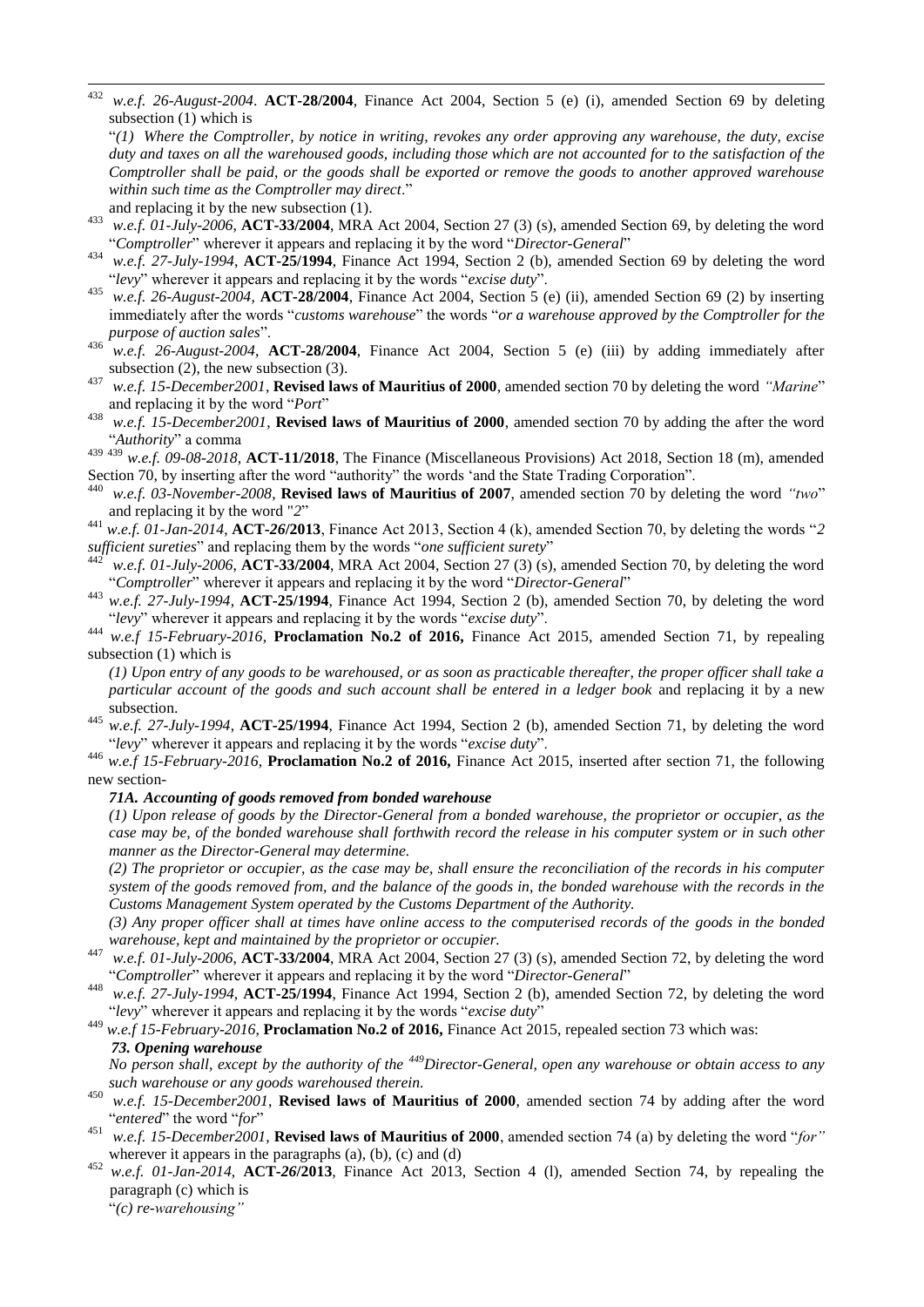453 <sup>453</sup> *w.e.f. 07-August-2006*, **ACT-15/2006**, Finance Act 2006, Section 8 (l), amended Section 74, by repealing paragraph (e) which is

- the semi-colon at the end of paragraph (d) being deleted and replaced by a full stop.
- <sup>454</sup> *w.e.f. 27-July-1994*, **ACT-25/2000**, Finance Act 2000, Section 3 (b), amended Section 74 (e), by deleting the words "Export Processing Zones Act" and replacing them by the words "Industrial Expansion Act 1993".
- <sup>455</sup> *w.e.f. 22-December-2012,* **ACT 26/2012,** Finance Act 2012, Section 5 (p), amended the Custom Act by inserting, after section 74, the new section 74A
- <sup>456</sup> *w.e.f. 25-July-2019*, **Act No. 13 of 2019**, the Finance (Miscellaneous Provisions) Act 2019, Section 13(g), amended the Customs Act, in section 74A, by inserting, after the words "Freeport Act", the words "or in any bonded warehouse approved under this Act".
- <sup>457</sup> *w.e.f. 13-July-2012,***ACT 26/2012,** Finance Act 2012, Section 5 (q), amended the Custom Act by repealing sections 75 which is

### *"75. Export of goods from warehouse*

*Upon the entry outwards of any goods to be exported from a bonded warehouse, the exporter shall give security acceptable to the Director-General, for treble the amount of the duty due on such goods, for ensuring that the goods shall be landed at the place for which they have been entered outwards.*‖

- <sup>458</sup> *w.e.f. 01-July-2006*, **ACT-33/2004**, MRA Act 2004, Section 27 (3) (s), amended Section 75, by deleting the word ―*Comptroller*‖ wherever it appears and replacing it by the word ―*Director-General*‖
- <sup>459</sup> *w.e.f. 07-August-2006*, **ACT-15/2006**, Finance Act 2006, Section 8 (m) amended the Customs Act by repealing Sections 76 and 77, which are

### **"***76. Clearing of Warehoused Goods.*

- *(1) Where any warehoused goods are not cleared within 12 months of the date of the entry for warehousing, the Director-General may, on application, allow the importer to re-warehouse the goods for one further period of 12 months provided security by bank guarantee to cover the amount of duty, excise duty and taxes involved at the time of re-warehousing is produced to the satisfaction of the Director-General.*
- *(2) Where any rewarehoused goods are not cleared within the further period of 12 months a specified in subsection (1), the Director-General shall, upon giving fifteen days notice in writing to the owner of the goods, caused such bank guarantee to be realized.*

## *77.Failure to clear warehoused goods or re-warehoused goods.*

- *(1) Where, upon expiry of the initial 21 months period, the owner o the goods fail to clear the goods or to apply for rewarehousing as provided in this Act, the Director-General may, upon giving the owner fifteen days notice in writing, cause the goods to be transferred to customs warehouse and to be sold in accordance WITH SECTION 61.*
- *(2) Where rewarehoused goods are abandoned for any reason, the Director-General shall cause the goods to be transferred to customs warehouse and to be sold in accordance with Section 61."* and replacing them by the Sections 76 and 77.
- <sup>460</sup> *w.e.f. 11-August-2001*, **ACT-23/2001**, Finance Act 2001, Section 4 (d), amended Section 76 (1), by deleting the words "6 *months*" and replacing them by the words "12 *months*".
- <sup>461</sup> *w.e.f. 01-July-2006*, **ACT-33/2004**, MRA Act 2004, Section 27 (3) (s), amended Section 76, by deleting the word "Comptroller" wherever it appears and replacing it by the word "Director-General"
- <sup>462</sup> *w.e.f. 15-July-1989*, **ACT-22/1989**, Finance Act 1989, Section 9 (1), amended Section 76, by deleting the words "three months" wherever they appear and replacing them by the words "six months".
- <sup>463</sup> *w.e.f. 03-November-2008*, **Revised laws of Mauritius of 2007**, amended section 76 by deleting the word "rewarehouse" and replacing it by the word "re-warehouse"
- $^{464}$  *w.e.f.* 15-12-2011, **ACT-37/2011**, Finance Act 2011, Section 4 (h), amended Section 76(1), by deleting the words "of 12 months" and replacing them by the words "of 24 months".
- <sup>465</sup> *w.e.f. 01-October-2012,***ACT 26/2012,** Finance Act 2012, Section 5 (r), amended Section 76(1) by deleting the figure "24" and replacing it by the figure "30"
- <sup>466</sup> *w.e.f. 27-July-1994*, **ACT-25/1994**, Finance Act 1994, Section 2 (b), amended Section 76, by deleting the word ―*levy*‖ wherever it appears and replacing it by the words ―*excise duty*‖.
- <sup>467</sup> *w.e.f. 03-November-2008*, **Revised laws of Mauritius of 2007**, amended section 76 by deleting the word "rewarehousing" and replacing it by the word "re-warehousing"
- <sup>468</sup> *w.e.f. 30-July-2009,* **ACT-14/2009**, The Finance (miscellaneous provisions) Act 2009, Section 8 (c), amended section 76, by adding the new subsection (2), the existing provision being numbered (1) accordingly.
- <sup>469</sup> *w.e.f. 01-Jan-2014*, **ACT-***26***/2013**, Finance Act 2013, Section 4 (m), amended the Customs Act by repealing section 76 which is

## **"***76. Warehoused goods may be re-warehoused*

*(1) Where any warehoused goods are not cleared within 12 months of the date of the entry for warehousing, the Director-General may, on application in writing, allow the importer to re-warehouse the goods for one further period of 30 months provided security by bank guarantee to cover the amount of duty,* 

<sup>―</sup>*(e) for supply to enterprises operating under the Industrial Expansion Act 1993, and the Export Services Zones*  Act, as the case may be"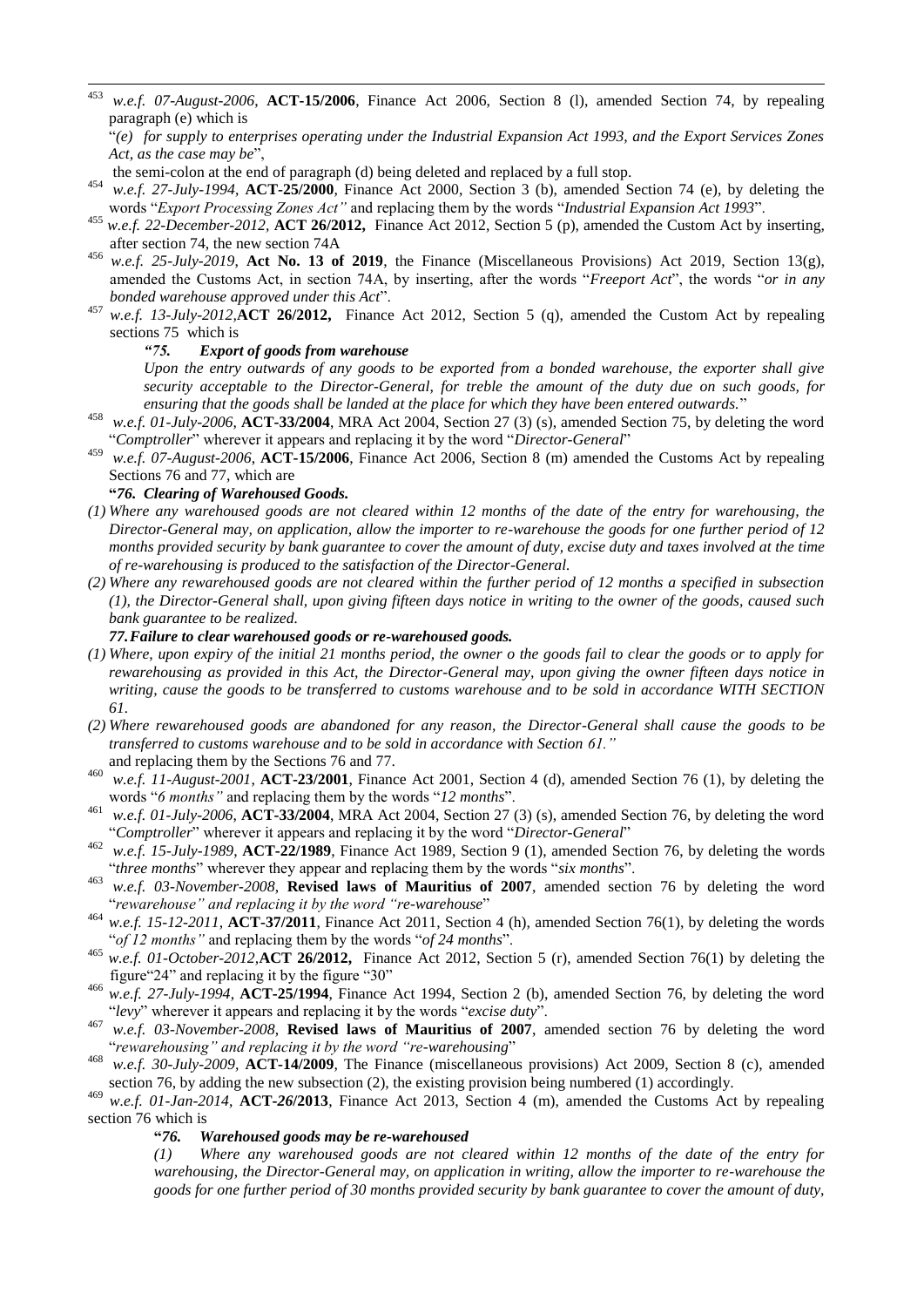*excise duty and taxes involved at the time of re-warehousing is given to the satisfaction of the Director-General.*

*(2) Notwithstanding subsection (1), any motor vehicle lying in a bonded warehouse as at 1 October 2008 or entered into a bonded warehouse during the period 1 October 2008 to 31 December 2009 shall, unless cleared, be allowed to remain in the bonded warehouse until 31 December 2010.*‖

and replacing it by the new section 76

1

- <sup>470</sup> *w.e.f. 01-November-2016***, ACT- 18/2016,** Finance (Miscellaneous Provisions) Act 2016, Section 76, by repealing Section 76 "Goods may be warehoused for a period not exceeding 42 months from the date of their entry for *warehousing"*and replacing it by a new Section 76.
- <sup>471</sup> *w.e.f. 23-03-2020,* **ACT-01/2020**, The Covid-19 (Miscellaneous Provisions) Act 2020, Section 11 (b)(i), amended the Customs Act, in section 76 , by numbering the existing provision as subsection (1).
- <sup>472</sup> *w.e.f. 23-03-2020,* **ACT-01/2020**, The Covid-19 (Miscellaneous Provisions) Act 2020, Section 11 (b)(ii), amended the Customs Act, in section 76 , by adding new subsection (2).
- <sup>473</sup> *w.e.f. 23-March-2020*, **Act No. 15 of 2021**, the Finance (Miscellaneous Provisions) Act 2021, Section 18(o), amended the Customs Act, in section 76, by new subsection (3).
- <sup>474</sup> *w.e.f. 01-July-2006*, **ACT-33/2004**, MRA Act 2004, Section 27 (3) (s), amended Section 77, by deleting the word "Comptroller" wherever it appears and replacing it by the word "Director-General"
- <sup>475</sup> *w.e.f. 11-August-2001*, **ACT-23/2001**, Finance Act 2001, Section 4 (e) amended Section 77 (1), by deleting the subsection (1) which is

*"(1) Where, upon expiry of the initial three months period, the owner of the goods fails to clear the goods or fails to apply for rewarehousing as provided in this Act, the Comptroller may, upon giving the owner fifteen days notice in writing, cause the goods to be transferred to customs warehouse and to be sold in accordance with Section 6"* and replacing it by the new subsection (1).

- <sup>476</sup> *w.e.f. 15-July-1989*, **ACT-22/1989**, Finance Act 1989, Section 9 (2), amended Section 77 (1), by deleting the words "three months" by replacing them by the words "six months".
- <sup>477</sup> *w.e.f. 03-November-2008*, **Revised laws of Mauritius of 2007**, amended section 77 by deleting the word "*rewarehoused*" wherever it appears and replacing it by the word "re-warehoused"
- <sup>478</sup> *w.e.f.* 15-12-2011, **ACT-37/2011**, Finance Act 2011, Section 4 (i)(i), amended Section 77 (1)(b), by deleting the figure "12" and replacing them by the figure "24".
- <sup>479</sup> *w.e.f. 01-October-2012,***ACT 26/2012,** Finance Act 2012, Section 5 (r), amended Section 77(1)(b) by deleting the figure "24" and replacing it by the figure "30"
- <sup>480</sup> *w.e.f. 26-August-2004*, **ACT-28/2004**, Finance Act 2004, Section 5 (f), amended Section 77(1)(b), by inserting immediately after the words "*customs warehouse*" the words "or a warehouse approved by the Comptroller for the *purpose of auction sales*".
- <sup>481</sup> *w.e.f. 15-12-2011*, **ACT-37/2011**, Finance Act 2011, Section 4 (i)(ii), amended Section 77(2), by deleting the words "*a further period of 12 months*" and replacing them by the words "*a further period of 24 months*".
- <sup>482</sup> *w.e.f. 01-October-2012,***ACT 26/2012,** Finance Act 2012, Section 5 (r), amended Section 77(2) by deleting the figure "24" and replacing it by the figure "30"
- <sup>483</sup> *w.e.f. 01-Jan-2014*, **ACT-***26***/2013**, Finance Act 2013, Section 4 (n), amended the Customs Act by repealing section 77 which is

### *"77. Failure to clear warehoused goods or re-warehoused goods*

*(1) Where –*

- *(a) any warehoused goods are not cleared within a period of 12 months of the date of the entry for warehousing; or*
- *(b) any re-warehoused goods are not cleared within one further period of 30 months,*

*pursuant to section 76, the Director-General may, without prejudice to any action he may take under the Act, upon giving 15 days' notice in writing to the owner of the goods –*

*(i) cause the bank guarantee referred to in section 76 to be realised;*

*(ii) cause the goods to be transferred to a customs warehouse or a warehouse approved by the Director-General for the purpose of auction sales and be sold in accordance with section 61.*

*(2) Any person who fails to clear any warehoused goods within a period of 12 months of the date of the entry for warehousing those goods, or fails to clear any re-warehoused goods within a further period of 30 months, pursuant to section 76, shall commit an offence and shall, on conviction, be liable to a fine not exceeding 100,000 rupees."* and replacing it by the new section 77

- <sup>484</sup> *w.e.f. 03-November-2008*, **Revised laws of Mauritius of 2007**, amended section 78 by deleting the word ―*rewarehousing"* wherever it appears and replacing it by the word *"re-warehousing*‖
- <sup>485</sup> *w.e.f. 01-July-2006*, **ACT-33/2004**, MRA Act 2004, Section 27 (3) (s), amended Section 78, by deleting the word "Comptroller" wherever it appears and replacing it by the word "Director-General"
- <sup>486</sup> *w.e.f. 27-July-1994*, **ACT-25/1994**, Finance Act 1994, Section 2 (b), amended Section 78, by deleting the word ―*levy*‖ wherever it appears and replacing it by the words ―*excise duty*‖.
- <sup>487</sup> *w.e.f. 01-Jan-2014*, **ACT-***26***/2013**, Finance Act 2013, Section 4 (o), amended the Customs Act by repealing section 78 which is

*"78. Re-warehousing*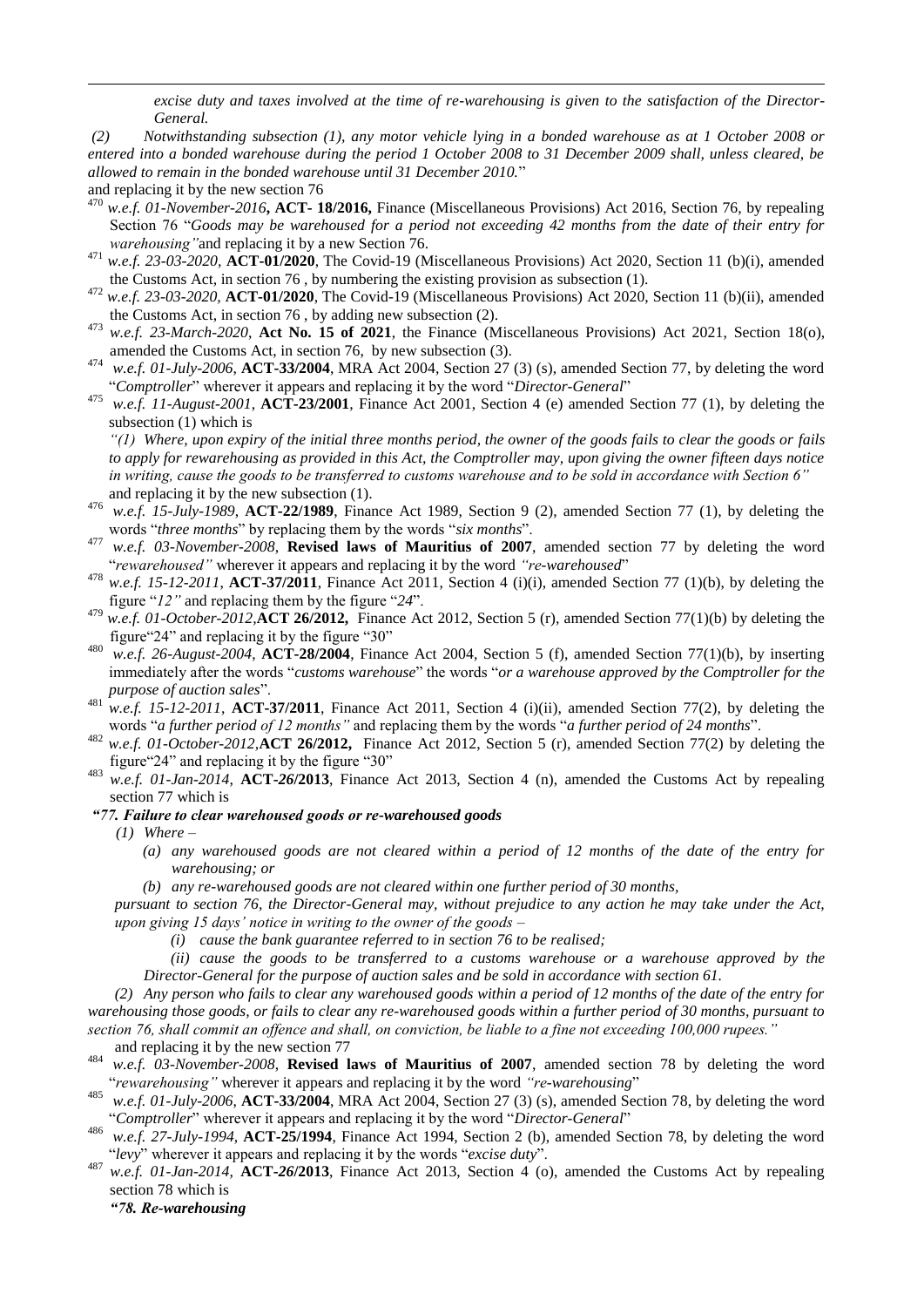*The procedure for the re-warehousing of goods shall be -*

1

- *(a) an application for re-warehousing shall be made by the owner of the goods to the Director-General;*
- *(b) the goods shall be examined by the proper officer at the expense of the owner;*
- *(c) duty, excise duty and taxes shall be paid upon any disallowed deficiency;*
- *(d) a re-warehousing entry shall be made by the owner of the goods according to the result of the examination;*
- *(e) on the passing of the entry, a fresh account shall be substituted in the ledger book for the last account."*
- <sup>488</sup> *w.e.f. 01-July-2006*, **ACT-33/2004**, MRA Act 2004, Section 27 (3) (s), amended Section 79, by deleting the word ―*Comptroller*‖ wherever it appears and replacing it by the word ―*Director-General*‖
- <sup>489</sup> *w.e.f. 15-December2001*, **Revised laws of Mauritius of 2000**, amended section 79 (2) by deleting the word "*as*"<br><sup>490</sup> *w.e.f. 01 July 2006*, ACT 22/2004, MDA Ast 2004, Section 27 (2) (a) smanded Section 80, by del
- w.e.f. 01-July-2006, **ACT-33/2004**, MRA Act 2004, Section 27 (3) (s), amended Section 80, by deleting the word "Comptroller" wherever it appears and replacing it by the word "Director-General"
- <sup>491</sup> *w.e.f. 27-July-1994*, **ACT-25/1994**, Finance Act 1994, Section 2 (b), amended Section 80, by deleting the word ―*levy*‖ wherever it appears and replacing it by the words ―*excise duty*‖.
- <sup>492</sup> *w.e.f. 27-July-1994*, **ACT-25/1994**, Finance Act 1994, Section 2 (b), amended Section 81, by deleting the word ―*levy*‖ wherever it appears and replacing it by the words ―*excise duty*‖.
- <sup>493</sup> *w.e.f. 01-July-2006*, **ACT-33/2004**, MRA Act 2004, Section 27 (3) (s), amended Section 81, by deleting the word "Comptroller" wherever it appears and replacing it by the word "Director-General"
- <sup>494</sup> *w.e.f. 01-July-2006*, **ACT-33/2004**, MRA Act 2004, Section 27 (3) (s), amended Section 82, by deleting the word "Comptroller" wherever it appears and replacing it by the word "Director-General"
- <sup>495</sup> *w.e.f. 27-July-1994*, **ACT-25/1994**, Finance Act 1994, Section 2 (b), amended Section 82, by deleting the word ―*levy*‖ wherever it appears and replacing it by the words ―*excise duty*‖.
- <sup>496</sup> *w.e.f. 01-July-2006*, **ACT-33/2004**, MRA Act 2004, Section 27 (3) (s), amended Section 83, by deleting the word "Comptroller" wherever it appears and replacing it by the word "Director-General"
- <sup>497</sup> *w.e.f. 27-July-1994*, **ACT-25/1994**, Finance Act 1994, Section 2 (b), amended Section 83 by deleting the word ―*levy*‖ wherever it appears and replacing it by the words ―*excise duty*‖.
- <sup>498</sup> *w.e.f. 15-December2001*, **Revised laws of Mauritius of 2000**, amended section 83 (2) by deleting the word "does" and replacing it by the word "shall"
- <sup>499</sup> *w.e.f. 03-November-2008*, **Revised laws of Mauritius of 2007**, amended section 84 by deleting the word "rewarehousing" and replacing it by the word "re-warehousing"
- 500 *w.e.f. 01-Jan-2014*, **ACT-26/2013**, Finance Act 2013, Section 4 (p), amended section 84, by deleting the words "*or for rewarehousing*" and "or rewarehoused" wherever they appear.
- <sup>501</sup> *w.e.f. 03-November-2008*, **Revised laws of Mauritius of 2007**, amended section 84 by deleting the word "*rewarehoused*" wherever it appears and replacing it by the word "*re-warehoused*"
- <sup>502</sup> *w.e.f. 01-July-2006*, **ACT-33/2004**, MRA Act 2004, Section 27 (3) (s), amended Section 85, by deleting the word "Comptroller" wherever it appears and replacing it by the word "Director-General"
- <sup>503</sup> *w.e.f. 03-November-2008*, **Revised laws of Mauritius of 2007**, amended section 86 by numbering the paragraphs in alphabetical order instead of figures
- <sup>504</sup> *w.e.f. 03-November-2008*, **Revised laws of Mauritius of 2007**, amended section 86 by deleting the word "Marine" wherever it appears and replacing it by the word "Port"
- <sup>505</sup> *w.e.f. 01-July-2006*, **ACT-33/2004**, MRA Act 2004, Section 27 (3) (s), amended Section 86, by deleting the word "Comptroller" wherever it appears and replacing it by the word "Director-General"
- <sup>506</sup> *w.e.f. 03-November-2008*, **Revised laws of Mauritius of 2007**, amended section 86 (c) by changing the case of the word "*court's*" to "*Court's*".
- <sup>507</sup> *w.e.f. 27-July-1994*, **ACT-25/1994**, Finance Act 1994, Section 2 (b), amended Section 86, by deleting the word "levy" wherever it appears and replacing it by the words "excise duty".
- <sup>508</sup> *w.e.f. 01-July-2006*, **ACT-33/2004**, MRA Act 2004, Section 27 (3) (s), amended Section 87, by deleting the word "Comptroller" wherever it appears and replacing it by the word "Director-General".
- <sup>509</sup> *w.e.f. 27-July-1994*, **ACT-25/1994**, Finance Act 1994, Section 2 (b), amended Section 87 by deleting the word ―*levy*‖ wherever it appears and replacing it by the words ―*excise duty*‖.
- <sup>510</sup> *w.e.f. 01-July-2006*, **ACT-33/2004**, MRA Act 2004, Section 27 (3) (s), amended Section 88, by deleting the word "Comptroller" wherever it appears and replacing it by the word "Director-General".
- <sup>511</sup> *w.e.f. 15-December2001*, **Revised laws of Mauritius of 2000**, amended section 89, by inserting immediately after the word "*apply*", the word "*the*"
- <sup>512</sup> *w.e.f. 15-December2001*, **Revised laws of Mauritius of 2000**, amended section 90 by adding after the words "*paid by*" the word "*the*"
- <sup>513</sup> *w.e.f. 01-July-2006*, **ACT-33/2004**, MRA Act 2004, Section 27 (3) (s), amended Section 91, by deleting the word "Government" wherever it appears and replacing it by the word "Authority"
- <sup>514</sup> *w.e.f. 01-July-2006*, **ACT-33/2004**, MRA Act 2004, Section 27 (3) (s), amended Section 91, by deleting the word Comptroller<sup></sup> wherever it appears and replacing it by the word "Director-General"<br><sup>515</sup> weather 2017, Act 10 of 2017, Finance(Miscellaneous Provisions), Act 201

w.e.f. 24-July-2017, Act 10 of 2017, Finance(Miscellaneous Provisions) Act 2017, Section 12 (p), by inserting, after section 91, the section 91A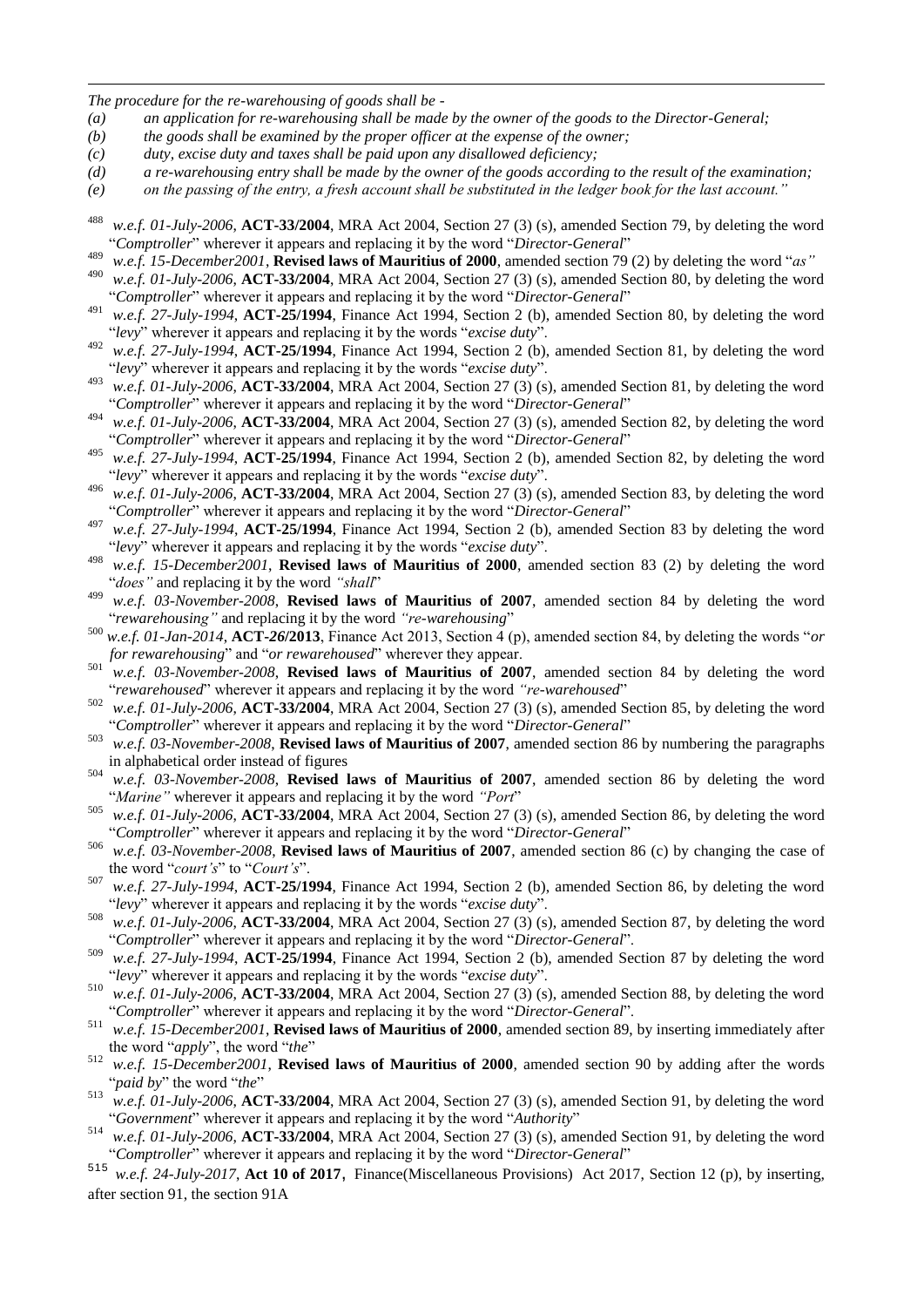- 516 <sup>516</sup> *w.e.f. 01-July-2006*, **ACT-33/2004**, MRA Act 2004, Section 27 (3) (s), amended Section 92, by deleting the word "Comptroller" wherever it appears and replacing it by the word "Director-General"
- <sup>517</sup> *w.e.f. 22-December-2012,* **ACT 26/2012,** Finance Act 2012, Section 5 (s), amended Section 92(1) by deleting the words "delivered to the Director-General a bill of entry and such copies thereof as may be required" and replacing them by the words "*made an electronic declaration in respect of a bill of entry*"
- <sup>518</sup> *w.e.f. 27-July-1994*, **ACT-25/1994**, Finance Act 1994, Section 2 (b), amended Section 92, by deleting the word ―*levy*‖ wherever it appears and replacing it by the words ―*excise duty*‖.
- <sup>519</sup> *w.e.f. 03-November-2008*, **Revised laws of Mauritius of 2007**, amended section 92 (2), by deleting the word "*previous*" and replacing it by the word "*prior*"
- $520$  *w.e.f. 15-December2001*, **Revised laws of Mauritius of 2000**, amended section 92 (3) by deleting the words "*of this Act*"
- <sup>521</sup> *w.e.f. 01 October 2021*, **Act No. 15 of 2021**, the Finance (Miscellaneous Provisions) Act 2021, Section 18(p), amended the Customs Act, by inserting, after section 92(3) ,new subsection (4).
- <sup>522</sup> *w.e.f. 01-July-2006*, **ACT-33/2004**, MRA Act 2004, Section 27 (3) (s), amended Section 93, by deleting the word ―*Comptroller*‖ wherever it appears and replacing it by the word ―*Director-General*‖
- <sup>523</sup> *w.e.f. 01-July-2006*, **ACT-33/2004**, MRA Act 2004, Section 27 (3) (s), amended Section 94, by deleting the word ―*Comptroller*‖ wherever it appears and replacing it by the word ―*Director-General*‖
- <sup>524</sup> *w.e.f. 01-July-2006*, **ACT-33/2004**, MRA Act 2004, Section 27 (3) (s), amended Section 95, by deleting the word "Comptroller" wherever it appears and replacing it by the word "Director-General"
- $525$  *w.e.f.* 15-12-2011, **ACT-37/2011**, Finance Act 2011, Section 4 (j), amended Section 95(a), by deleting the words ―*and such copies as may be required in the prescribed form"* and replacing them by the words ―*as may be required by the Director-General*".
- <sup>526</sup> *w.e.f. 01-July-2006*, **ACT-33/2004**, MRA Act 2004, Section 27 (3) (s), amended Section 96, by deleting the word "Comptroller" wherever it appears and replacing it by the word "Director-General"
- <sup>527</sup> *w.e.f. 01-July-2006*, **ACT-33/2004**, MRA Act 2004, Section 27 (3) (s), amended Section 97, by deleting the word "Comptroller" wherever it appears and replacing it by the word "Director-General"
- <sup>528</sup> *w.e.f. 21-July-1998*, **ACT-10/1998**, Finance Act 1998, Section 6 (d) (i), amended Section 97 (4) (a), by deleting the words "*is not more than Rs 700, be Rs 2,000*" and replacing them by the words "*does not exceed 1,500 rupees*, *be 4,000 rupees*".
- <sup>529</sup> *w.e.f. 21-July-1998*, **ACT-10/1998**, Finance Act 1998, Section 6 (d) (ii), amended Section 97 (4) (b), by deleting the words "*is more than Rs 700, be three times the value thereof or Rs 10,000*" and replacing them by the words "exceeds 1,500 rupees, be three times the value of the goods or 20,000 rupees".
- <sup>530</sup> *w.e.f. 22-December-2012,* **ACT 26/2012,** Finance Act 2012, Section 5 (t), amended Section 97(4)(b) by deleting the words "3 times the value of the goods" and replacing them by the words "3 times the amount of duty, excise duty *and taxes on those goods*"
- <sup>531</sup> *w.e.f. 19-December-2009,* **ACT-20/2009**, The Finance (Miscellaneous Provisions) ( No.2) Act, Section 7 (d), amended the Customs Act, by inserting, after section 97, the new section 97A.
- <sup>532</sup> *w.e.f. 03-November-2008*, **Revised laws of Mauritius of 2007**, amended section 98, by deleting the words ―*(whether shipped in parts beyond the seas or in Mauritius)"* and replacing them by the words ―*whether shipped*  in parts beyond the seas or in Mauritius,"
- <sup>533</sup> *w.e.f. 01-July-2006*, **ACT-33/2004**, MRA Act 2004, Section 27 (3) (s), amended Section 98, by deleting the word "Comptroller" wherever it appears and replacing it by the word "Director-General"
- <sup>534</sup> *w.e.f. 01-July-2006*, **ACT-33/2004**, MRA Act 2004, Section 27 (3) (s), amended Section 99, by deleting the word "Comptroller" wherever it appears and replacing it by the word "Director-General"
- <sup>535</sup> *w.e.f. 19-December-2009,* **ACT-20/2009**, The Finance (Miscellaneous Provisions) ( No.2) Act, Section 7 (e) (i), amended Section 100 (1) (a), by inserting after the words "*the seas*" and "*the use of the aircraft or ship*", the words "or by the master of a fishing vessel bound for a fishing expedition on the high seas" and "or fishing vessel", respectively
- <sup>536</sup> *w.e.f. 01-July-2006*, **ACT-33/2004**, MRA Act 2004, Section 27 (3) (s), amended Section 100, by deleting the word "Comptroller" wherever it appears and replacing it by the word "Director-General"
- <sup>537</sup> *w.e.f. 19-December-2009,* **ACT-20/2009**, The Finance (Miscellaneous Provisions) ( No.2) Act, Section 7 (e) (ii), amended Section 100, by adding after subsection (2), the new subsection (3)
- <sup>538</sup> *w.e.f. 22-December-2012,* **ACT 26/2012,** Finance Act 2012, Section 5 (u), amended Section 100(3)(b) by deleting the words "3 times the value thereof" and replacing them by the words "3 times the amount of duty, excise duty and taxes thereof"
- <sup>539</sup> *w.e.f. 27-July-1994*, **ACT-25/1994**, Finance Act 1994, Section 2 (b), amended Section 101, by deleting the word ―*levy*‖ wherever it appears and replacing it by the words ―*excise duty*‖.
- 540 *w.e.f. 15-December2001*, **Revised laws of Mauritius of 2000**, amended section 102 by deleting the words "of this *Act"*
- <sup>541</sup> *w.e.f. 10-January-1991*, **ACT-28/1986**, The Merchant Shipping Act 1986, Section 204 (3), amended Section 102, by deleting the word "*Comptroller*" and replacing it by the words "*Director of Shipping*"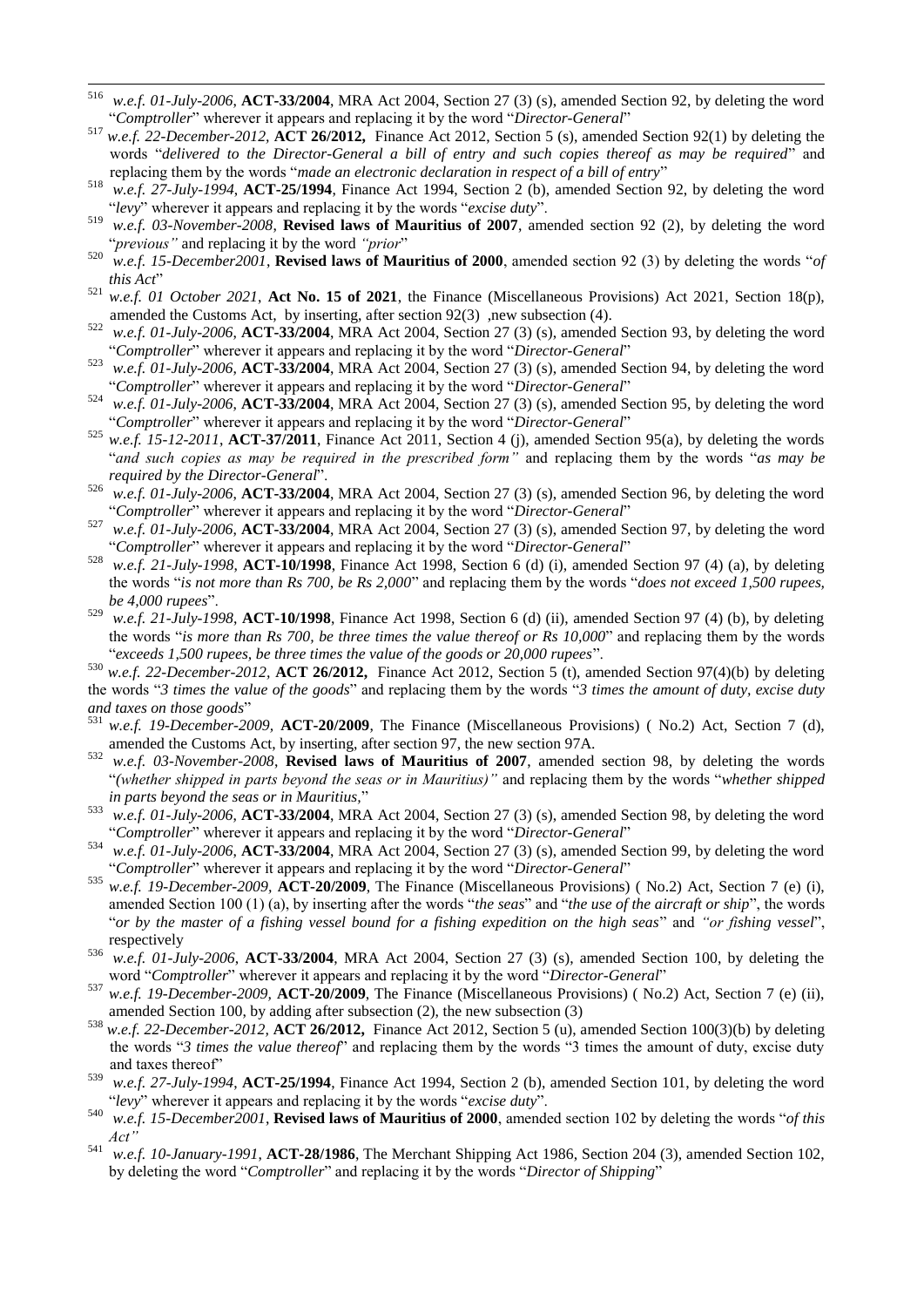- <sup>542</sup> *w.e.f. 19-December-2009,* **ACT-20/2009**, The Finance (Miscellaneous Provisions) ( No.2) Act, Section 7 (f), amended Section 102, by deleting the words "*Director of Shipping*" whenever they appear and replacing them by the word "Director-General"
- <sup>543</sup> *w.e.f. 27-July-1994*, **ACT-25/1994**, Finance Act 1994, Section 2 (b), amended Section 102, by deleting the word "levy" wherever it appears and replacing it by the words "excise duty".

<sup>544</sup> *w.e.f. 13-July-2012,***ACT 26/2012,** Finance Act 2012, Section 5 (q), amended the Custom Act by repealing sections 103 which is

### *"Bond to be given*

1

*The master or agent of any aircraft or ship applying to be allowed to take stores out of any bonded warehouse or Freeport zone, free of duty, excise duty and taxes shall give to the Director-General a bond with one sufficient surety residing in Mauritius for 3 times the amount of duty, excise duty and taxes on those stores, the condition of which bond being that those stores shall not be landed again in any part of Mauritius without the prior authorisation of the Director-General."*

- <sup>545</sup> *w.e.f. 27-July-1994*, **ACT-25/1994**, Finance Act 1994, Section 2 (b), amended Section 103, by deleting the word ―*levy*‖ wherever it appears and replacing it by the words ―*excise duty*‖.
- <sup>546</sup> *w.e.f. 15-12-2011*, **ACT-37/2011**, Finance Act 2011, Section 4 (k), amended Section 103, by deleting the words "and free of duty" and replacing them by the words "or Freeport zone, free of duty".
- <sup>547</sup> *w.e.f. 01-July-2006*, **ACT-33/2004**, MRA Act 2004, Section 27 (3) (s), amended Section 103, by deleting the word "Comptroller" wherever it appears and replacing it by the word "Director-General"

<sup>548</sup> *w.e.f. 21-December-2013*, **ACT-***26***/2013**, Finance Act 2013, Section 4 (q), amended the Customs Act, by repealing section 104 which is

### **"***104. Stores under seal*

*All stores taken on board any aircraft or ship free of duty, <sup>548</sup>excise duty and taxes shall be placed under seal by an officer and shall remain under such seal until the aircraft or ship has departed from Mauritius on the outward voyage."*

and replacing it by the new section 104

- <sup>549</sup> *w.e.f. 21-July-1998*, **ACT-10/1998**, Finance Act 1998, Section 6 (e) (i), amended Section.105 (1) (a), by deleting the words "*is not more than Rs 700, be Rs 2,000*" and replacing them by the words "*does not exceed 1,500 rupees*, *be 4,000 rupees*".
- <sup>550</sup> *w.e.f. 21-July-1998*, **ACT-10/1998**, Finance Act 1998, Section 6 (e) (ii), amended Section.105 (1) (b), by deleting the words "*is more than Rs 700, be three times the value thereof or Rs 10,000*" and replacing them by the words "exceeds 1,500 rupees, be three times the value of the goods or 20,000 rupees".

<sup>551</sup> *w.e.f. 22-December-2012,* **ACT 26/2012,** Finance Act 2012, Section 5 (v), amended Section 105(1)(b) by deleting the words "3 times the value of the goods" and replacing them by the words "3 times the amount of duty, excise duty *and taxes underpaid on those goods*‖

<sup>552</sup> *w.e.f. 15-December2001*, **Revised laws of Mauritius of 2000**, amended section 105 (1) (b), by deleting the words "whichever is the higher" and inserting after paragraph (b), the words "whichever is the higher"

<sup>553</sup> *w.e.f. 21-December-2013*, **ACT-***26***/2013**, Finance Act 2013, Section 4 (r), amended section 105(2) by deleting the word "*secretly*" and replacing it by the word "*unlawfully*";

- 554 . *w.e.f. 21-July-1998*, **ACT-10/1998**, Finance Act 1998, Section 6 (ii) (A), amended Section.105 (2) (a), by deleting the words "*is not more than Rs 700, be Rs 2,000*" and replacing them by the words "*does not exceed 1,500* rupees, be 4,000 rupees".
- <sup>555</sup> *w.e.f. 21-July-1998*, **ACT-10/1998**, Finance Act 1998, Section 6 (ii) (B), amended Section.105 (2) (b), by deleting the words "*is more than Rs 700, be three times the value thereof or Rs 10,000*" and replacing them by the words ―*exceeds 1,500 rupees, be three times the value of the goods or 20,000 rupees*‖.

<sup>556</sup> *w.e.f. 22-December-2012,* **ACT 26/2012,** Finance Act 2012, Section 5 (v), amended Section 105(2)(b) by deleting the words "3 times the value of the goods" and replacing them by the words "3 times the amount of duty, excise duty *and taxes underpaid on those goods*‖

<sup>557</sup> *w.e.f. 24-December-2010,* **ACT-10/2010**, Finance Act 2010, Section 4 (c), amended the Customs Act by inserting, after section 105, the new section 105A

<sup>558</sup> *w.e.f. 21-December-2013*, **ACT-***26***/2013**, Finance Act 2013, Section 4 (s)(i), amended section 105A, by repealing subsection (4) which is

*"(4) The master or agent of an eligible vessel shall, prior to the loading of the bunker fuel on the eligible vessel under subsection (3), give to the Director-General a bond, with at least one surety residing in Mauritius, for 3 times the amount of duty, excise duty and taxes on the bunker fuel, the condition of which bond being that such bunker fuel shall not be unloaded in Mauritius waters without the prior written authorisation of the Director-General."* and replacing it by the new section 104

<sup>559</sup> *w.e.f. 21-December-2013*, **ACT-***26***/2013**, Finance Act 2013, Section 4 (s)(ii), amended section 105A, by repealing subsection (6) which is

*"(6) Where bunker fuel is unloaded in Mauritius waters without the prior written authorisation of the Director-General, the Director-General shall realise the bond given under subsection (4) to cover the amount of duty, excise duty and taxes in respect of the unloaded bunker fuel."*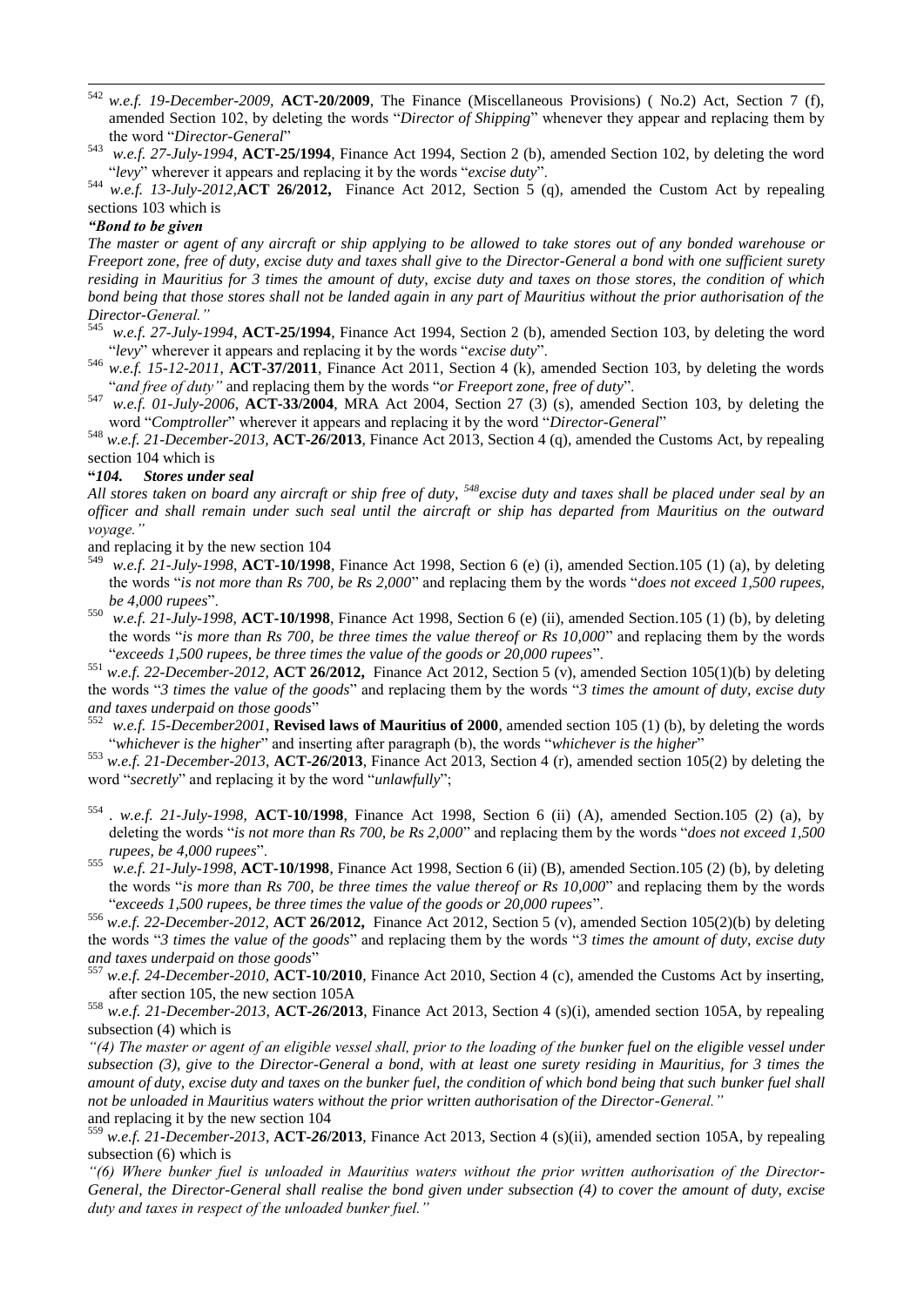- 560 <sup>560</sup> *w.e.f. 27-July-1994*, **ACT-25/1994**, Finance Act 1994, Section 2 (b), amended Section 106, by deleting the word ―*levy*‖ wherever it appears and replacing it by the words ―*excise duty*‖.
- <sup>561</sup> *w.e.f. 15-December2001*, **Revised laws of Mauritius of 2000**, amended section 106 (2) by deleting the word "reexported" and replacing it by the word "re-exported"
- <sup>562</sup> *w.e.f. 12-August-1995*, **ACT-17/1995**, Finance Act 1995, Section 2, amended Section 106, by adding the immediately after subsection (3) the new paragraph (4).
- <sup>563</sup> *w.e.f. 07-August-2006*, **ACT-15/2006**, Finance Act 2006, Section 8 (n), amended Section 108, by repealing it which is

### **"***108. When no Drawback Allowed.*

*When no goods upon which drawback is claimed or allowed are shipped or brought to any quay, wharf or other place to be shipped for export and are, upon examination by the proper officer, found not to be of the description borne on the bill of entry or other document for the allowance of drawback or shipment, all such goods and the packages containing them with all other contents therein shall be liable to forfeiture and the person entering such goods and claiming the drawback thereon every case commit an offence and shall, on conviction, be liable to a fine which shall –*

*(a) when the value of such goods does not exceed 1,500 rupees, be 4,000 rupees;*

*(b) where the value of such goods exceeds 1,500 rupees, be 3 times the value of the goods or 20,000 rupees, whichever is the higher*

and replacing it by the new Section 108.

- <sup>564</sup> *w.e.f. 21-July-1998*, **ACT-10/1998**, Finance Act 1998, Section 6 (f) (i), amended Section 108 (a), by deleting the words "is not more than Rs 700, be Rs 2,000" and replacing them by the words "does not exceed 1,500 rupees, be 4,000 rupees".
- <sup>565</sup> *w.e.f. 21-July-1998*, **ACT-10/1998**, Finance Act 1998, Section 6 (f) (ii), amended Section.108 (b), by deleting the words "*is more than Rs 700, be three times the value thereof or Rs 10,000*" and replacing them by the words "exceeds 1,500 rupees, be three times the value of the goods or 20,000 rupees".

<sup>566</sup> *w.e.f. 22-December-2012,* **ACT 26/2012,** Finance Act 2012, Section 5 (w), amended Section 108(b) by deleting the words "3 times the value of the goods" and replacing them by the words "3 times the amount of duty, excise duty *and taxes claimed as drawback on those goods*";

- <sup>567</sup> *w.e.f. 27-July-1994*, **ACT-25/1994**, Finance Act 1994, Section 2 (b), amended Section 109, by deleting the word ―*levy*‖ wherever it appears and replacing it by the words ―*excise duty*‖.
- <sup>568</sup> *w.e.f. 26-August-2004*, **ACT28/2004**, Finance ACT 2004, Section 5 (g), amended the Customs Act, by repealing Part XII which is

## ―*PART XII*

# *GOODS FOR TRANSHIPMENT*

## *110. Transhipment.*

- *(1) On the entry inwards of any aircraft or ship the Comptroller on the application of the owner (or his agent) of any imported goods which have been specially manifested at the time of import as being for transhipment, permit the transshipment of such goods without payment of import or export duties and taxes, if any, leviable thereon.*
- *(2) Such transshipment shall take place under the supervision of an officer at the expense of the applicant after the due entries inwards outwards have been passed for the goods.*
- *(3) Where goods as described under subsection (1) for any reason have to leave the customs area prior to their transhipment , the Comptroller may require and take security to cover the duty, excise duty and taxes payable, if any.*
- *(4) Any person who, without the previous authorization of the Comptroller- (a) Transships or attempts to transship any goods from an aircraft or ship to another aircraft or ship; or (b) Attempts to take out of the Customs area any goods entered for transshipment, Shall commit an offence, and the goods, the subject-matter of the offence, shall be liable to forfeiture.*‖ and replacing it by the new Part XII.
- <sup>569</sup> w.e.f. 15-December2001, **Revised laws of Mauritius of 2000**, amended PART XII by deleting the word "trans*shipment*" wherever it appears and replacing it by the word "transhipment"
- <sup>570</sup> *w.e.f. 01-July-2006*, **ACT-33/2004**, MRA Act 2004, Section 27 (3) (s), amended Section 110, by deleting the word "Comptroller" wherever it appears and replacing it by the word "Director-General"
- <sup>571</sup> *w.e.f. 27-July-1994*, **ACT-25/1994**, Finance Act 1994, Section 2 (b), amended Section 110, by deleting the word ―*levy*‖ wherever it appears and replacing it by the words ―*excise duty*‖.
- <sup>572</sup> *w.e.f. 01-July-2006*, **ACT-33/2004**, MRA Act 2004, Section 27 (3) (s), amended Section 111, by deleting the word "Comptroller" wherever it appears and replacing it by the word "Director-General"
- <sup>573</sup> *w.e.f. 21-July-1998*, **ACT-10/1998**, Finance Act 1998, Section 6 (g), amended Section 111 (2), by deleting the words "Rs 1,000,000" and replacing them by the words "2 *million rupees*".
- <sup>574</sup> *w.e.f. 27-July-1994*, **ACT-25/1994**, Finance Act 1994, Section 2 (b), amended Section 114, by deleting the word ―*levy*‖ wherever it appears and replacing it by the words ―*excise duty*‖.
- <sup>575</sup> *w.e.f. 01-July-2006*, **ACT-33/2004**, MRA Act 2004, Section 27 (3) (s), amended Section 114, by deleting the word "Comptroller" wherever it appears and replacing it by the word "Director-General"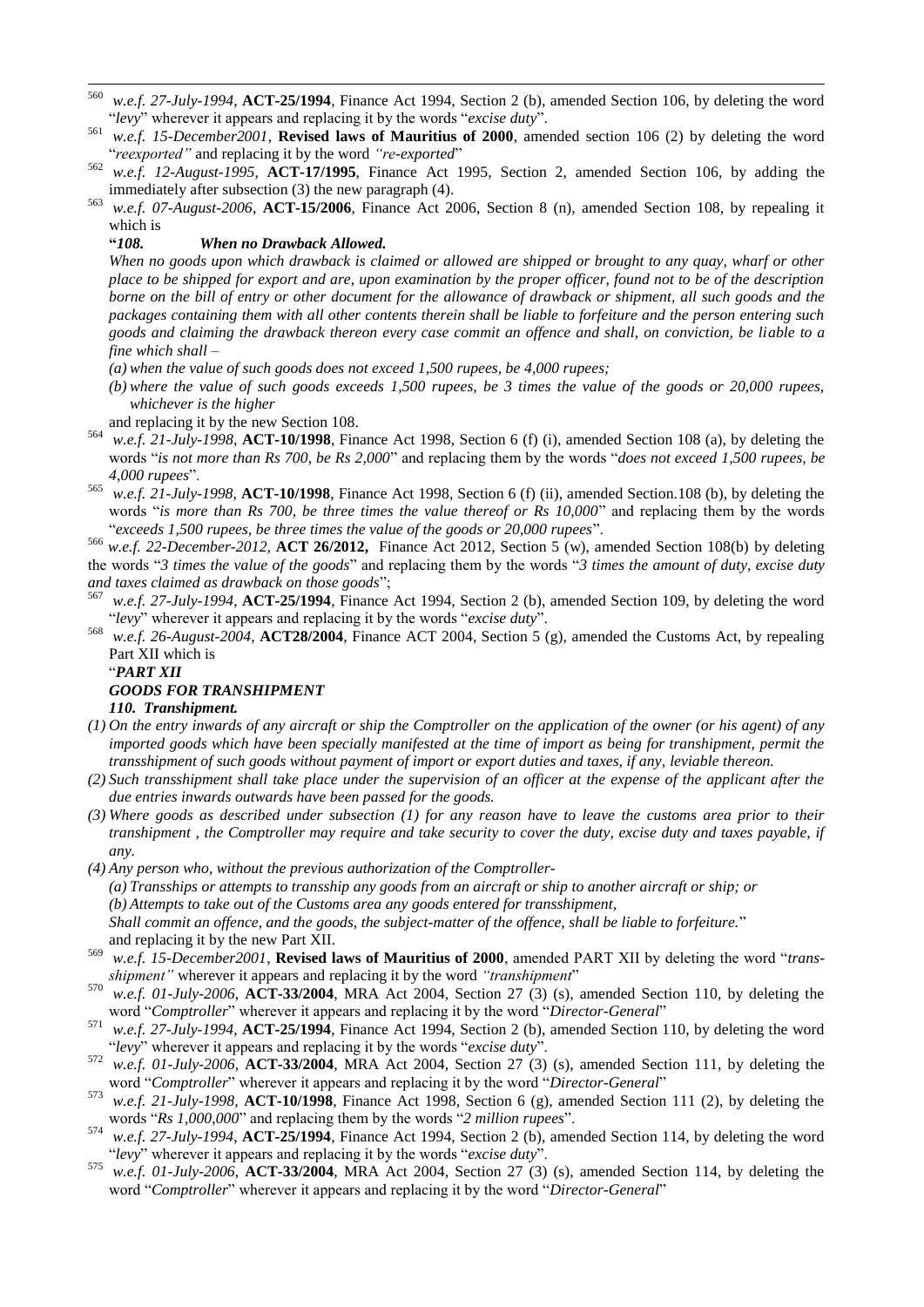- 576 <sup>576</sup> *w.e.f. 15-December2001*, **Revised laws of Mauritius of 2000**, amended section 115 by changing the case of the word "island" to "Island"
- <sup>577</sup> *w.e.f. 01-July-2006*, **ACT-33/2004**, MRA Act 2004, Section 27 (3) (s), amended Section 115, by deleting the word "Comptroller" wherever it appears and replacing it by the word "Director-General"
- 578 *w.e.f. 07-September-2016*, **ACT- 18/2016**, Finance (Miscellaneous Provisions) Act 2016, Section 115, amended subsection (2), by inserting, after the word "duty", the words ", *excise duty*".
- <sup>579</sup> *w.e.f. 27-July-1994*, **ACT-25/1994**, Finance Act 1994, Section 2 (b), amended Section 116, by deleting the word "levy" wherever it appears and replacing it by the words "excise duty".
- <sup>580</sup> *w.e.f. 11-August-2000*, **ACT-25/2000**, Finance Act 2000, Section 3 (c), amended the Customs Act, by inserting immediately after PART XIII, the new PART XIIIA.
- <sup>581</sup> *w.e.f. 15-December2001*, **Revised laws of Mauritius of 2000**, amended section 116A (1) by deleting the words "the Island of Rodrigues or"
- <sup>582</sup> *w.e.f. 07-August-2006*, **ACT-15/2006**, Finance Act 2006, Section 8 (o) (i), amended Section 116 (A) (3), by repealing paragraphs (a) and (b) which are
	- ―*(a) "export processing zone" has the same meaning as in the Industrial Expansion Act 1993*
	- *(b) "export service zone" has the same meaning as in the Export Service Zones Act".*
- <sup>583</sup> *w.e.f. 03-November-2008*, **Revised laws of Mauritius of 2007**, amended section 116A (3) by deleting the paragraph (c) and by de-numbering the paragraph (d)
- <sup>584</sup> *w.e.f. 03-November-2008*, **Revised laws of Mauritius of 2007**, amended section 116A (3) by changing the numbering style of the paragraphs from (i), (ii), (iii) and (iv) which are in roman letters to alphabetical form (a), (b), (c) and (d).
- <sup>585</sup> *w.e.f. 07-August-2006*, **ACT-15/2006**, Finance Act 2006, Section 8 (o) (ii), amend Section 116 (A) (3) (d), by repealing subparagraph (iii) which is
	- ―*(iii) removed from an export processing zone or an export service zone; or".*
- <sup>586</sup> *w.e.f. 09-08-2018*, **ACT-11/2018**, The Finance (Miscellaneous Provisions) Act 2018, Section 18 (n), amended subsection  $116C(3)(a)$ , by deleting the words "5,000 rupees" and replacing them by the words "10,000 rupees".
- <sup>587</sup> *w.e.f. 09-08-2018*, **ACT-11/2018**, The Finance (Miscellaneous Provisions) Act 2018, Section 18 (n), amended subsection  $116C(3)(b)$ , by deleting the words "10,000 rupees" and replacing them by the words "20,000 rupees".
- <sup>588</sup> *w.e.f. 09-08-2018*, **ACT-11/2018**, The Finance (Miscellaneous Provisions) Act 2018, Section 18 (n)(ii), amended subsection 116C(4), by inserting, after the word "duty" wherever it appears, the words "and excise duty".
- <sup>589</sup> *w.e.f. 01-July-2006*, **ACT-33/2004**, MRA Act 2004, Section 27 (3) (s), amended Section 116, by deleting the word "Comptroller" wherever it appears and replacing it by the word "Director-General"
- <sup>590</sup> *w.e.f. 01-July-2006,***ACT-33/2004**, MRA Act2004, Section 3 (k), amended Section 117, by deleting the words ―*The Minister may, on the recommendation of the Comptroller, authorize*‖ and replacing them by the words ―*The Director-General may, in writing, authorize".*
- <sup>591</sup> *w.e.f. 05-August-2021*, **Act No. 15 of 2021**, the Finance (Miscellaneous Provisions) Act 2021, Section 18(q), amended the Customs Act, in section 117, by deleting the words "as he may determine", and replacing them by the words ", on such terms and conditions as he may determine".
- <sup>592</sup> *w.e.f. 01-March-2006*, **ACT-28/2004**, Finance Act 2004, Section 5 (h) (i), amended Section 118 (2), by deleting the words "Rs25,000" and replacing them by the words "250,000 rupees".
- <sup>593</sup> *w.e.f. 01-March-2006*, **ACT-28/2004**, Finance Act 2004, Section 5 (h) (ii) (a), amended Section 118 (3), by deleting the words "*clearing and forwarding agents*" and replacing them by the words "*freight forwarding agents*‖.
- <sup>594</sup> *w.e.f. 01-March-2006*, **ACT-28/2004**, Finance Act 2004, Section 5 (h) (ii) (b) amended Section 118 (3), by deleting the words " $Rs500,000$ " and replacing them by the words "one million rupees".
- <sup>595</sup> *w.e.f. 01-July-2006*, **ACT-33/2004**, MRA Act 2004, Section 27 (3) (s), amended Section 118, by deleting the word "Comptroller" wherever it appears and replacing it by the word "Director-General"
- <sup>596</sup> *w.e.f. 01-July-2006,***ACT-33/2004**, MRA Act2004, Section 3 (l) (i), amended Section 119, by deleting subsection (1) which is

―*(1) No person shall be authorized by the Minister to act as agent or broker unless, on the recommendation of the Comptroller, the Minister is satisfied that such person has the necessary ability or, as the case may be, the necessary equipment and storage facilities for the handling and safe custody of cargo to effectively transact his business.*‖

- and replacing it by the new subsection (1).
- <sup>597</sup> *w.e.f. 01-July-2006*, **ACT-33/2004**, MRA Act 2004, Section 27 (3) (s), amended Section 119, by deleting the word "Comptroller" wherever it appears and replacing it by the word "Director-General"
- <sup>598</sup> *w.e.f. 25-July-2019*, **Act No. 13 of 2019**, the Finance (Miscellaneous Provisions) Act 2019, Section 13(h)(i), amended the Customs Act, in section 119, by repealing subsections (1A) to (1D).
- <sup>599</sup> *w.e.f. 01-March-2006*, **ACT-28/2004**, Finance Act 2004, Section 5 (i) amended Section 119, by inserting immediately after subsection (1) the new subsections (1A), (1B), (1C) and (1D).
- <sup>600</sup> *w.e.f. 07-August-2006*, **ACT-15/2006**, Finance Act 2006, Section 8 (p), amended Section 119, by repealing subsection (1B) which is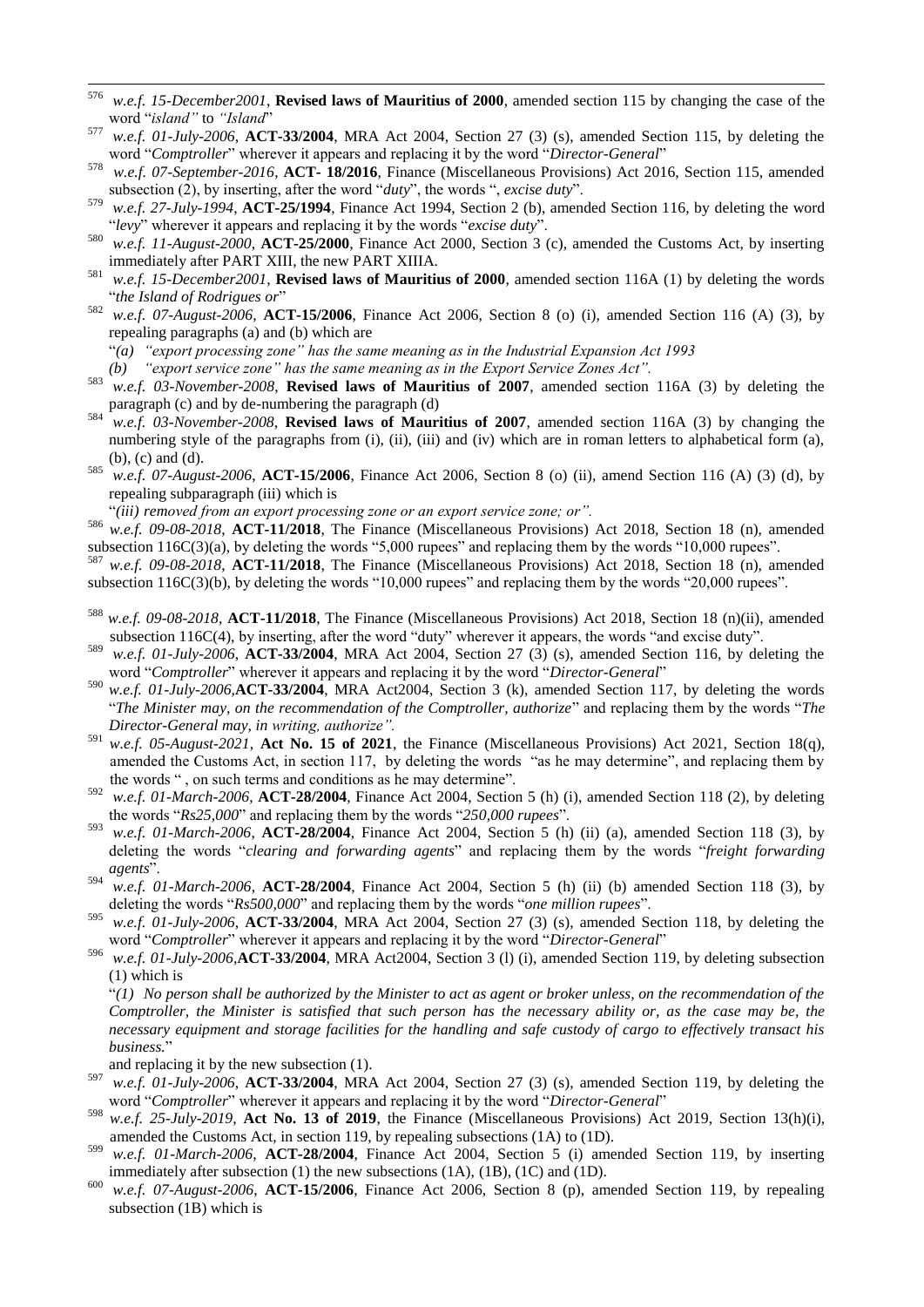―*(1B) The Director-General may grant the application and authorize the employee referred to in the application to act as customs agent where he is satisfied that such person has the necessary ability to effectively transact business at Customs relating to the entry of any goods."*  and replacing it by the new subsection (1B).

- <sup>601</sup> *w.e.f. 14-May-2015*, **ACT-9/2015**, Finance Act 2015, Section 119, amended subsection (2), by deleting the words "*or wharf*" and replacing them by the words ", *wharf or airport*".
- <sup>602</sup> *w.e.f. 15-December2001*, **Revised laws of Mauritius of 2000**, amended section 119 (2) by deleting the words *"of this Act*"
- <sup>603</sup> *w.e.f. 01-July-2006,* **ACT-33/2004**, MRA Act 2004, Section 27 (3) (l) (ii), amended Section 119 (4), by deleting the words "The Minister may, on the recommendation of the Comptroller, and by order in writing" and replacing them by the words "The Director-General may, by notice in writing"
- <sup>604</sup> *w.e.f. 22-August-2007,* **ACT-17/2007**, Finance Act 2007, Section 9 (g) (ii), amended Section 119 (4), by deleting the word "revoke" and replacing it by the words "suspend for such period as he may determine, or revoke"
- <sup>605</sup> *w.e.f. 15-December2001*, **Revised laws of Mauritius of 2000** amended section 119 (4) by adding after the words "broker" the word "where"
- <sup>606</sup> *w.e.f. 15-December2001*, **Revised laws of Mauritius of 2000**, amended section 119 (4) by deleting the word "where" wherever it appears in the paragraphs (a), (b), (c), (d) and (e)
- <sup>607</sup> *w.e.f. 25-July-2019*, **Act No. 13 of 2019**, the Finance (Miscellaneous Provisions) Act 2019, Section 13(h)(ii), amended the Customs Act, in subsection 119(4), by inserting, after paragraph (b), new paragraph (ba).
- <sup>608</sup> *w.e.f. 15-December2001*, **Revised laws of Mauritius of 2000**, amended section 119 (4) (d) by deleting the words ―*licence of broker under the Licences Act*‖ and replacing them by the words ―*prescribed licence"*
- $\frac{609}{w.e.f.}$  01-July-2006,**ACT-33/2004**, MRA Act2004, Section 3 (l) (iii), amended Section 119 (5), by deleting the words "*an order in writing made under subsection (3)*" and replacing them by the words "*a notice in writing made under subsection*  $(4)$ <sup>"</sup>
- <sup>610</sup> *w.e.f. 22-August-2007*, **ACT-17/2007,** Finance Act 2007, Section 9 (g) (iii), amended Section 119, by inserting immediately after subsection (5), the new subsection (5A).
- <sup>611</sup> *w.e.f. 07-September-2016*, **ACT- 18/2016,** Finance (Miscellaneous Provisions) Act 2016, by inserting, after section 119, a new section 119A.
- <sup>612</sup> *w.e.f. 07-August-2020*, **Act No. 07 of 2020**, the Finance (Miscellaneous Provisions) Act 2020, Section 13(j), amended the Customs Act, by inserting after section 119A, new section 119B.
- <sup>613</sup> *w.e.f. 01-March-2006*, **ACT-28/2004**, Finance Act 2004, Section 5 (j) amended The Customs Act, by repealing section 120, which is

### *"120 Appointment and Revocation of Clerk*

1

- *(1) Any person authorised to act as agent or broker under this Part may, with the written approval of the Comptroller, designate clerks to assist him in transacting his business.*
- *(2) Any clerk so designate shall not assist any person other than the person appointed by him.*
- *(3) Where any such clerk commits any fraud or misconduct the Comptroller may, by notice to such clerk and to the agent or broker employing him, withdraw his approval of the designation of that clerk and the designation shall thereupon cease to have effect.*
- (4) *Importers, exporters and consignees shall register their clerks with the Comptroller.*‖
- and replacing it by the new Section 120.
- <sup>614</sup> *w.e.f. 03-November-2008*, **Revised laws of Mauritius of 2007**, amended section 120 in the heading, by changing the case of the word "*customs*" to "*Customs*". RLM
- <sup>615</sup> *w.e.f. 01-July-2006*, **ACT-33/2004**, MRA Act 2004, Section 27 (3) (s), amended Section 120, by deleting the word "Comptroller" wherever it appears and replacing it by the word "Director-General"
- <sup>616</sup> *w.e.f. 03-November-2008*, **Revised laws of Mauritius of 2007**, amended section 121 by de-numbering the subsection (1)
- <sup>617</sup> *w.e.f. 21-July-1998*, **ACT-10/1998**, Finance Act 1998, Section 6 (h), amended Section 121, by deleting the words "Rs 10,000" and replacing them by the words "20,000 *rupees*".
- <sup>618</sup> *w.e.f. 01-July-2006*, **ACT-33/2004**, MRA Act 2004, Section 27 (3) (s), amended Section 122, by deleting the word "Comptroller" wherever it appears and replacing it by the word "Director-General"
- <sup>619</sup> *w.e.f. 27-July-1994*, **ACT-25/1994**, Finance Act 1994, Section 2 (b), amended Section 123, by deleting the word "levy" wherever it appears and replacing it by the words "excise duty".
- <sup>620</sup> *w.e.f. 15-December2001*, **Revised laws of Mauritius of 2000**, amended section 123 (1) by deleting the words ―*the provisions of*‖
- <sup>621</sup> *w.e.f. 01-July-2006*, **ACT-33/2004**, MRA Act 2004, Section 27 (3) (s), amended Section 124, by deleting the word "Comptroller" wherever it appears and replacing it by the word "Director-General"
- <sup>622</sup> *w.e.f. 01-July-2006*, **ACT-33/2004**, MRA Act 2004, Section 27 (3) (s), amended Section 125, by deleting the word "Comptroller" wherever it appears and replacing it by the word "Director-General"
- <sup>623</sup> *w.e.f. 25-July-2019*, **Act No. 13 of 2019**, the Finance (Miscellaneous Provisions) Act 2019, Section 13(i)(i), amended the Customs Act, in subsection 125(1), by inserting, after the words "*customs area*", the words ", port *premises, airport or freeport zone,*‖.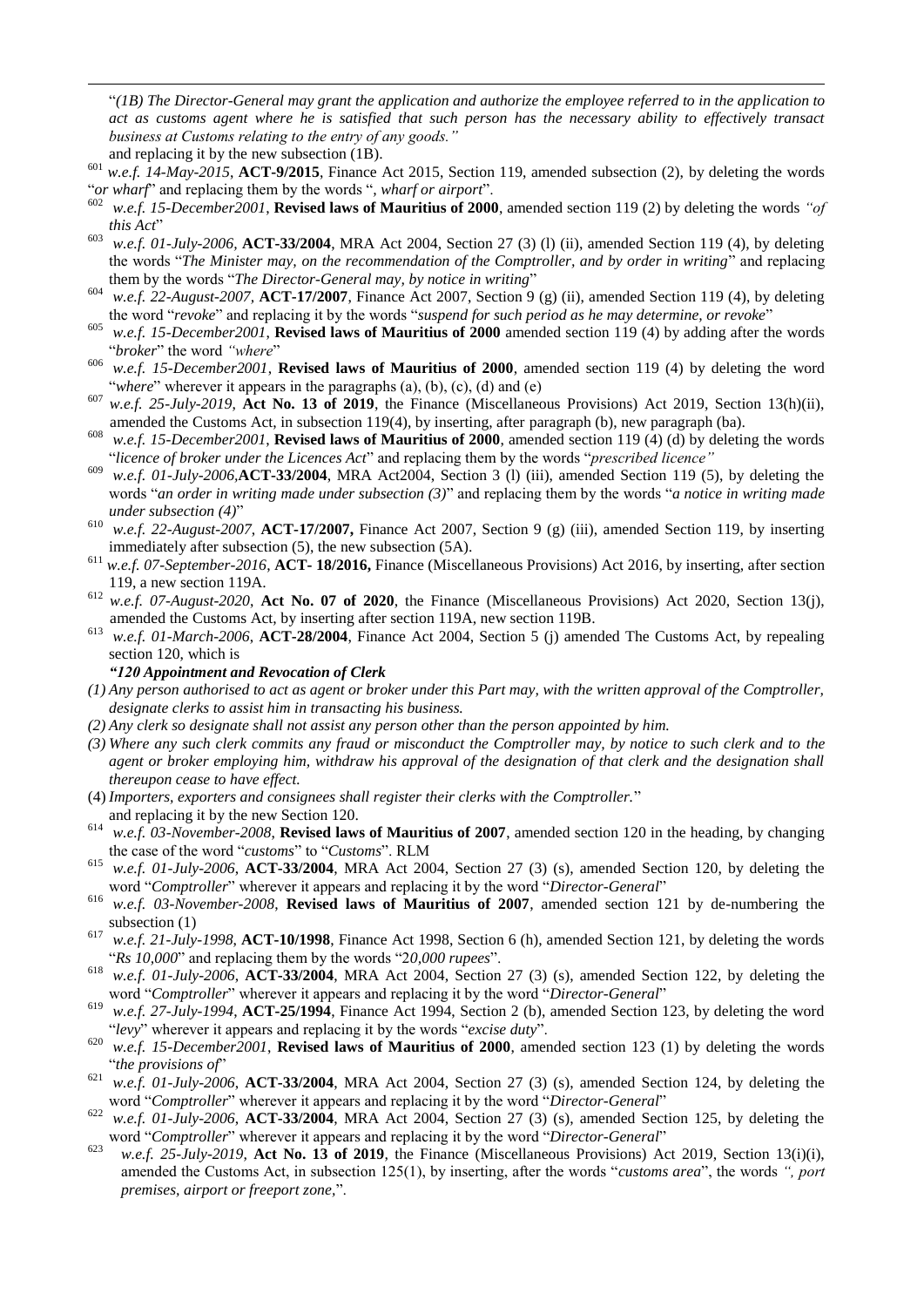<sup>624</sup> *w.e.f. 09-08-2018*, **ACT-11/2018**, The Finance (Miscellaneous Provisions) Act 2018, Section 18 (o)(i), amended subsection  $125(1)$ , by inserting after the words "including the power to" the words "perform security checks, to".

<sup>625</sup> *w.e.f. 09-08-2018*, **ACT-11/2018**, The Finance (Miscellaneous Provisions) Act 2018, Section 18 (o)(ii), amended subsection  $116(3)$ , by deleting the word "passengers" and replacing them by the words "persons".

<sup>626</sup> *w.e.f. 24-July-2017*, **Act 10 of 2017**, Finance (Miscellaneous Provisions) Act 2017, Section 12 (q), amended Section 125(3), by deleting the words *"within the customs area"* 

<sup>627</sup> *w.e.f. 22-December-2012,* **ACT 26/2012,** Finance Act 2012, Section 5 (x), amended Section 125 by adding the new subsection (4)

- <sup>628</sup> *w.e.f. 05-August-2021*, **Act No. 15 of 2021**, the Finance (Miscellaneous Provisions) Act 2021, Section 18(r), amended the Customs Act, in section 125(4), by deleting the words "or bearer negotiable instruments" and replacing them by the words ", bearer negotiable instruments, precious stones and metals, including gold, diamond and jewellery, or any goods of high value, including work of arts,"
- <sup>629</sup> *w.e.f. 25-July-2019*, **Act No. 13 of 2019**, the Finance (Miscellaneous Provisions) Act 2019, Section 13(i)(ii), amended the Customs Act, in subsection 125(4), by deleting the words "*or the financing of terrorism*" and replacing them by the words ", the financing of terrorism or any other criminal offence".
- <sup>630</sup> *w.e.f. 21-December-2013*, **ACT-***26***/2013**, Finance Act 2013, Section 4 (t), amended the customs Act, by inserting, after section 125, the new section 125A
- w.e.f 01-June-2016, **Proclamation No.10 of 2016**, The Finance (Miscellaneous Provisions) Act 2015, repealed Section 125 A which is-

## *"125A. Power to waive penalty, interest or rent*

 *(1) The Director-General may, in accordance with guidelines issued by the MRA Committee, waive the whole or part of any penalty, interest or rent imposed under any customs law where failure to comply with the customs law was attributable to a just or reasonable cause.* 

*(2) There shall be a Committee, which shall be referred to as the MRA Committee and shall consist of*  $-$ 

*(a) a representative of the Authority;* 

1

- *(b) a representative of the Ministry responsible for the subject of finance; and*
- *(c) a representative of the Attorney-General's Office.*

 *(3) In the exercise of his power under subsection (1), the Director-General shall, in writing, record the reasons for waiving the whole or part of the penalty or interest."* and replacing it by a new section.

632 *w.e.f. 07-September-2016*, **ACT- 18/2016**, Finance (Miscellaneous Provisions) Act 2016, by inserting after section 125A, a new section 125B.

- w.e.f. 15-December2001, **Revised laws of Mauritius of 2000**, amended section 126 by deleting the words "the *present*" and replacing them by the word "*this*"
- <sup>634</sup> *w.e.f. 19-July-2008*, **ACT-18/2008**, Finance Act 2008, Section 6 (f), amended Section 126, by inserting after Section 126 the new Sections 126A, 126B, 126C and 126D.
- <sup>635</sup> *w.e.f. 01-July-2009,* **ACT-14/2009**, The Finance (miscellaneous provisions) Act 2009, Section 8 (d), amended the Customs Act, by repealing sections 126A, 126B, 126C, and 126D, which are

### **"***126A. Permit or authorization requirements under any enactment suspended*

*Any permit or authorisation required under the customs laws or any other enactment for the import or export of goods shall be suspended as from 1st August 2009 or on such date as may be prescribed.*

### *126B. Permit review committee*

*(1) There is set up for the purposes of this section, a Committee to be known as the Permit Review Committee which shall ascertain the need for an importer or exporter to obtain a permit for the import or export of goods.*

*(2) The Committee shall consist of –*

*(a) a representative of the Ministry responsible for the subject of commerce, who shall be the Chairperson;*

*(b) a representative of the Ministry responsible for the subject of finance;*

*(c) a representative of the Mauritius Chamber of Commerce and Industry;*

*(d) a representative of the Mauritius Export Association (MEXA);*

*(e) a representative of the Association of Mauritian Manufacturers;*

*(f) a representative of the Small and Medium Entrepreneurs Federation;*

*(g) a representative of the Association Mauricienne des Femmes Chefs D'Entreprises; and*

*(h) 2 other persons appointed by the Minister.*

*(3) The Committee shall meet as often as is necessary and at such time and place, and may use such means of communication, as the Chairperson thinks fit.*

*(4) At any meeting of the Committee, 5 members shall constitute a quorum.*

*(5) The Committee may co-opt such other person as may be of assistance in relation to any matter before the Committee.*

*(6) Any person co-opted under subsection (5) shall have no right to vote on any matter before the Committee.*

*(7) Subject to the other provisions of this section, the Committee shall regulate its meetings and proceedings in such manner as it thinks fit.*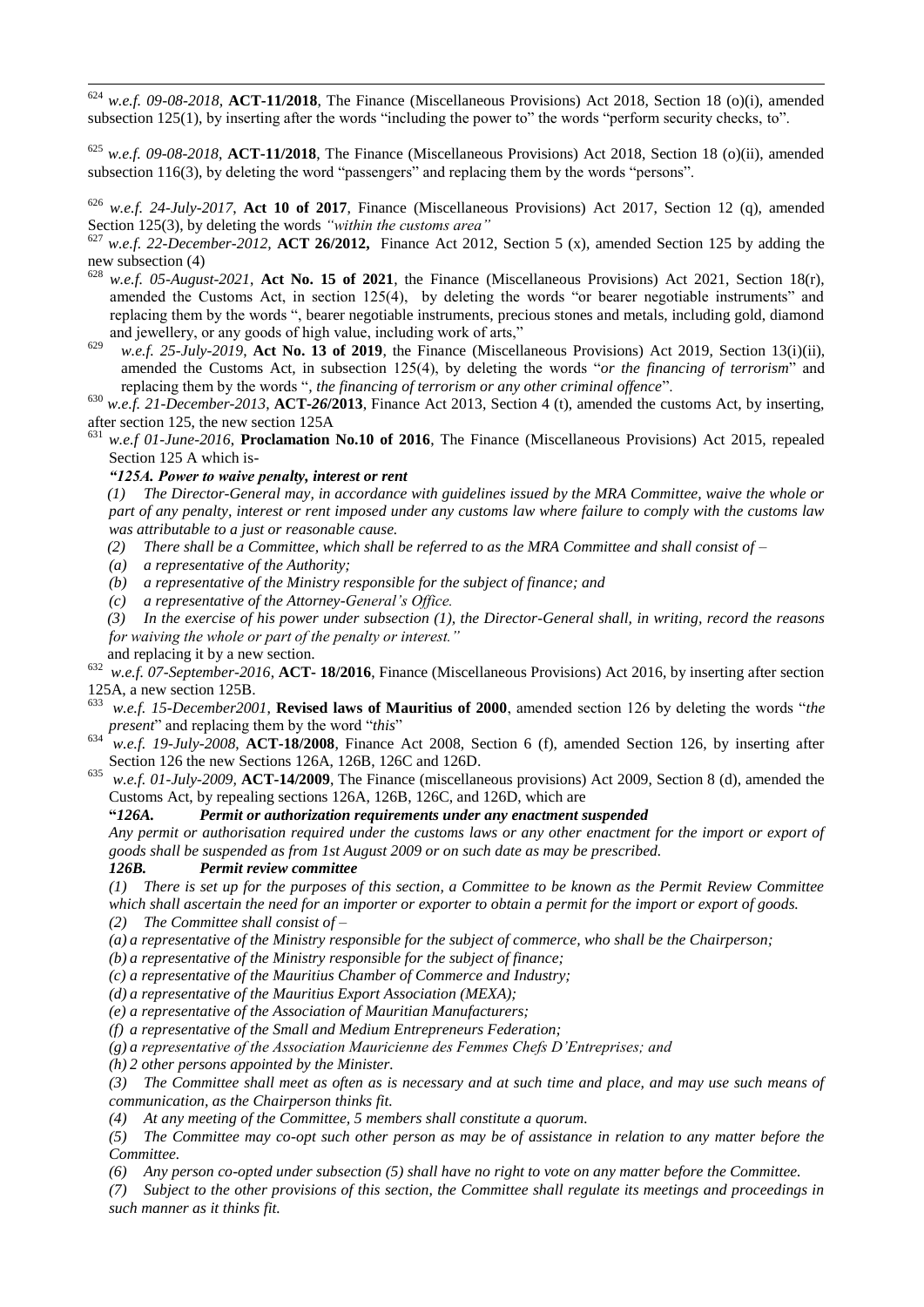### *126C. Submission to the Committee*

*(1) Any authority issuing a permit or authorisation under any enactment for the import or export of goods shall submit to the Committee, not later than 31 December 2008 –*

- *(a) a list of goods showing the HS Codes, if known to the authority, for which a permit or authorisation is needed and the reasons thereof; and*
- *(b) the proposed simplified process and procedures and the time limit for the application and issue of such permit or authorisation.*

*(2) Any body or person, other than the authority referred to under subsection (1), may, not later than 31 December 2008, submit to the Committee his proposals relating to the simplified process and procedures referred to in subsection (1) (b).*

## *126D. Recommendations of the Committee*

*The Committee –*

1

*(a)shall, with the assistance of the Mauritius Revenue Authority, examine the submissions under section 126C; (b) may hear the authority issuing the permit or authorisation or any other body or person; and*

*(c) shall, not later than 31 March 2009, submit to the Minister its recommendations for any change in the process and procedures including any legislative changes.*‖

- <sup>636</sup> *w.e.f. 27-June-2009,* **GN-63/2009**, The Customs (Suspension of Permit or Authorisation) Regulations 2009, Regulation 3, amended Section 126A, , by deleting the words "*July*" and replacing it by the word "*August*"
- <sup>637</sup> *w.e.f. 03-November-2008*, **Revised laws of Mauritius of 2007**, amended section 127 (1) by changing the case of the word "*customs*" to "*Customs*"
- <sup>638</sup> *w.e.f. 21-April-2005,* **ACT-14/2005**, Finance Act 2005, Section 8 (a), amended Section 127, by inserting immediately after subsection (1), the new subsection (1A).
- <sup>639</sup> *w.e.f. 21-July-1998*, **ACT-10/1998**, Finance Act 1998, Section 6 (i), amended Section 127, by inserting immediately after Section 127, the new Section 127A.
- <sup>640</sup> *w.e.f. 01-July-2006*, **ACT-33/2004**, MRA Act 2004, Section 27 (3) (s), amended Section 127, by deleting the word "Comptroller" wherever it appears and replacing it by the word "Director-General"

 $^{641}$  *w.e.f. 14-May-2015*, **ACT-9/2015**, Finance Act 2015, Section 127A(1), amended by deleting the words "*or exporter*" and replacing them by the words ", *exporter*, *agent or broker*";<br><sup>642</sup>

w.e.f. 03-November-2008, **Revised laws of Mauritius of 2007**, amended section 127A (1) by deleting at the start of each paragraph the word "to" and inserting it after the words "those goods" in paragraph (1)

- <sup>643</sup> *w.e.f. 22-August-2007,* **ACT-17/2007**, Finance Act 2007, Section 9 (h), amended Section 127A(1) (a), by deleting the words "to produce for-" and replacing them by the words "to produce, at such time and place as may be *specified by the Director-General, for-*‖
- <sup>644</sup> *w.e.f. 22-December-2012,* **ACT 26/2012,** Finance Act 2012, Section 5 (y), amended Section 127A(1)(a)(i) by inserting, after the word "*invoices*", the words ", *documents in respect of financial transactions*"

w.e.f. 14-May-2015, **ACT-9/2015**, Finance Act 2015, Section 127A(1), amended paragraph (a)(i), by inserting, after the word "*invoices*,", the words "*bank statements*,";

- w.e.f. 03-November-2008, **Revised laws of Mauritius of 2007**, amended section 127A (1) (b) by deleting the words "to give" and replacing them by the word "give"
- <sup>647</sup> *w.e.f. 03-November-2008*, **Revised laws of Mauritius of 2007** , amended section 127A (2) by deleting the word ―*the provision of*‖
- <sup>648</sup> *w.e.f. 21-July-2003*, **ACT-18/2003**, Finance Act 2003, Section 5 (e), amended Section 127A(2), by deleting the words "20,000 *rupees*" and replacing it by the words "200,000 *rupees*"
- <sup>649</sup> *w.e.f. 30-July-2009,* **ACT-14/2009**, The Finance (miscellaneous provisions) Act 2009, Section 8 (e), amended the Customs Act, by inserting after section 127A, the new section 127B
- <sup>650</sup> *w.e.f. 01-July-2006*, **ACT-33/2004**, MRA Act 2004, Section 27 (3) (s), amended Section 128, by deleting the word "Comptroller" wherever it appears and replacing it by the word "Director-General"
- <sup>651</sup> *w.e.f. 15-December2001*, **Revised laws of Mauritius** 2000, amended section 131 (1) by deleting the words "*on board any aircraft or ship or*"
- <sup>652</sup> *w.e.f. 15-December2001*, **Revised laws of Mauritius** 2000, amended section 131 (1) by inserting after the words "got out of" the words ", or is about to embark on,"

<sup>653</sup> *w.e.f. 14-May-2015*, **ACT-9/2015**, Finance Act 2015, Section 131, amended subsection (2) by adding the words ―*and make a scanned copy thereof, which shall be saved in the Customs Management System operated by the Customs Department of the Authority* 

- <sup>654</sup> *w.e.f. 07-August-2006*, **ACT-15/2006,** Finance Act 2006, Section 8 (q), amended the Customs Act, by inserting immediately after Section 131 the new Section 131A.
- <sup>655</sup> *w.e.f. 01-July-2006*, **ACT-33/2004**, MRA Act 2004, Section 27 (3) (s), amended Section 131, by deleting the word "Comptroller" wherever it appears and replacing it by the word "Director-General"
- <sup>656</sup> *w.e.f. 30-July-2009,* **ACT-14/2009**, The Finance (miscellaneous provisions) Act 2009, Section 8 (f) (i), amended section 131A, by repealing subsection (1) which is

*"(1) The Director-General may, on reasonable suspicion, require any person making a physical cross-border transportation to make a written truthful disclosure in a form approved by the Director-General, of the amount of currency or bearer negotiable instruments in his possession, their origin and intended use."*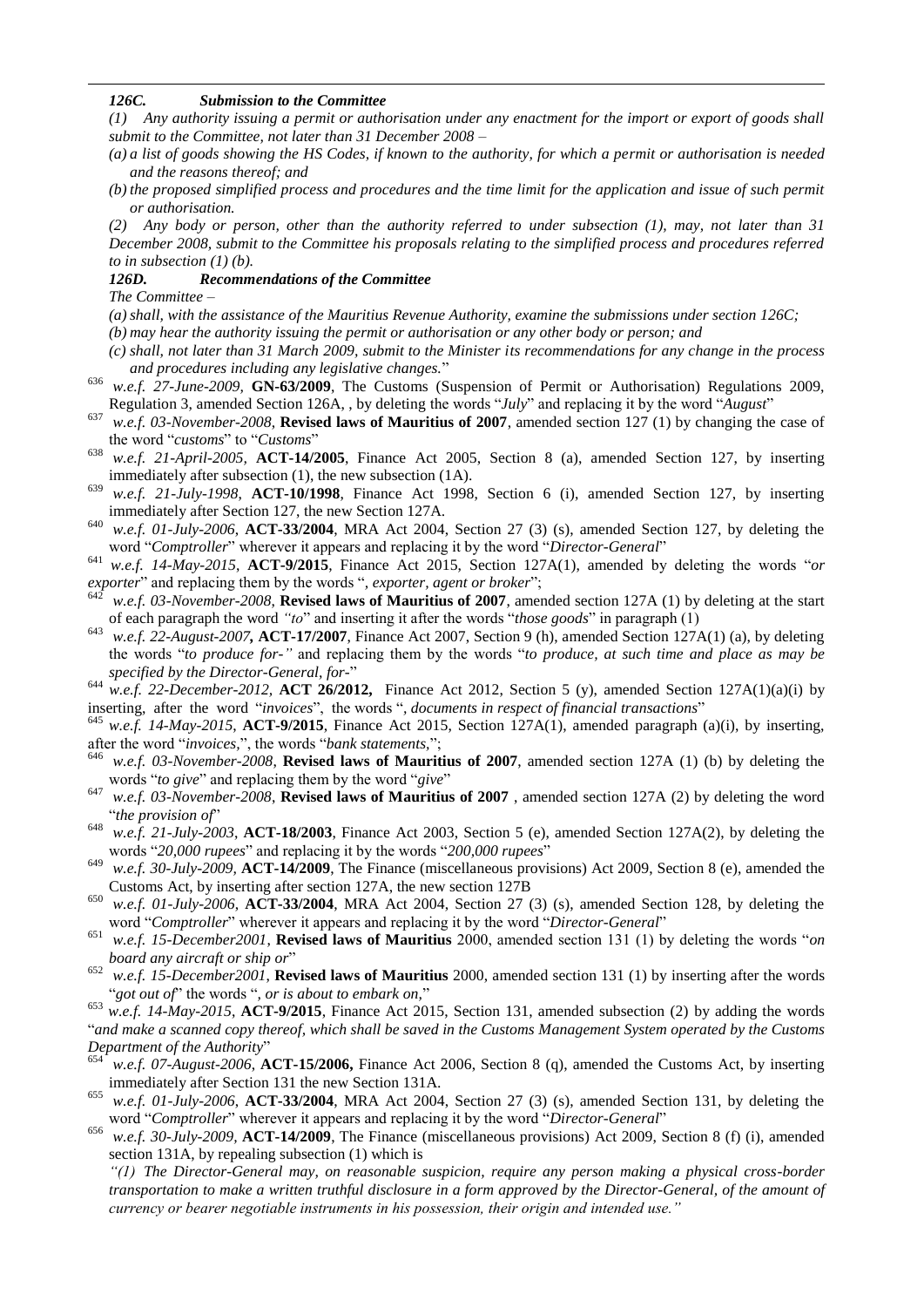and replacing it by the new subsection (1)

1

<sup>657</sup> *w.e.f. 29-May-2019,* **ACT-9/2019**, The Anti-Money Laundering and Combatting the Financing of Terrorism and Proliferation (Miscellaneous Provisions) Act 2019, Section 9(a), amended section 131A, in subsection (1), by inserting, after the words *"currency or bearer negotiable instruments"*, wherever they appear, the words *"or precious stones and metals including gold, diamond and jewellery or any goods of high value including work of arts";*

<sup>658</sup> *w.e.f. 30-July-2009,* **ACT-14/2009**, The Finance (miscellaneous provisions) Act 2009, Section 8 (f) (ii), amended section 131A, by inserting, after subsection (1), the new subsections (1A) and (1B).

<sup>659</sup> *w.e.f. 22-December-2012,* **ACT 26/2012,** Finance Act 2012, Section 5 (z)(i), amended Section 131A by repealing subsection(1A) which is

*"(1A) Where the proper officer reasonably suspects that the amount of currency or bearer negotiable instruments in the possession of a person making a physical cross-border transportation –* 

- *(a) is more than 500,000 rupees or such other amount as may be prescribed or its equivalent in foreign currency and that person has not made a declaration under subsection (1); or*
- *(b) may involve money laundering or financing of terrorism,*

*he shall require the person to make a declaration to the proper officer, in such manner as may be prescribed, of the amount of the currency or bearer negotiable instruments in his possession, their origin and intended use.*‖ and replacing it by the new subsection (1A)

<sup>660</sup> *w.e.f. 29-May-2019,* **ACT-9/2019**, The Anti-Money Laundering and Combatting the Financing of Terrorism and Proliferation (Miscellaneous Provisions) Act 2019, Section 9(b), amended section 131A, in subsection (1A)(b), by inserting, after the words *"currency or bearer negotiable instruments"*, wherever they appear, the words *"or precious stones and metals including gold, diamond and jewellery or any goods of high value including work of arts";*

<sup>661</sup> *w.e.f. 09-08-2018*, **ACT-11/2018**, The Finance (Miscellaneous Provisions) Act 2018, Section 18 (p)(i), amended subsection  $131A(1A)(b)(ii)$ , by deleting the words "or financing of terrorism" and replacing them by the words ", the financing of terrorism or any other criminal offence".

- <sup>662</sup> *w.e.f. 30-July-2009,* **ACT-14/2009**, The Finance (miscellaneous provisions) Act 2009, Section 8 (f) (iii), amended section 131A (2), by deleting the words "*a disclosure under subsection (1)*" and replacing them by the words "*a declaration under subsection (1) or (1A)".*
- <sup>663</sup> *w.e.f. 22-December-2012,* **ACT 26/2012,** Finance Act 2012, Section 5 (z)(ii), amended Section 131A(2) by inserting, after the words<sup>"</sup>(1A)", the words "*or refuses to make a declaration when required to do so under subsection*  $(IA)(b)$

<sup>664</sup> *w.e.f. 19-December-2009,* **ACT-20/2009**, The Finance (Miscellaneous Provisions) ( No.2) Act, Section 7 (g) (i), amended Section 131A (2) by deleting the word "*disclosure*" and replacing it by the word "*declaration*"

- <sup>665</sup> *w.e.f. 03-November-2008*, **Revised laws of Mauritius of 2007**, amended section 131A (2) by changing the font style of the word "laissez-passer" from normal to italics
- <sup>666</sup> *w.e.f. 30-July-2009,* **ACT-14/2009**, The Finance (miscellaneous provisions) Act 2009, Section 8 (f) (iv), amended section 131A (3), by deleting the words "an officer" and "the disclosure made by a person under subsection (1)" and replacing them by the words "a proper officer" and "the declaration made by a person under subsection (1) or *(1A)"* respectively.

<sup>667</sup> *w.e.f. 22-December-2012,* **ACT 26/2012,** Finance Act 2012, Section 5 (z)(iii), amended Section 131A by repealing subsection (3) which is

―(3) *Where a proper officer has reasonable cause to believe that the declaration made by a person under subsection (1) or (1A) is false or misleading in any material particular, the officer may detain and search the person in accordance with section 132."*

and replacing it by the new subsection (3)

<sup>668</sup> *w.e.f. 30-July-2009,* **ACT-14/2009**, The Finance (miscellaneous provisions) Act 2009, Section 8 (f) (v), amended section 131A, by repealing subsection (4) which is

―*(4) Where an officer reasonably suspects that the amount of currency or bearer negotiable instruments disclosed under subsection (1) and detected, if any, pursuant to subsection (3), may involve the laundering of money or the financing of terrorism, he shall forthwith refer the matter to the Police*.‖

and replacing it by the new subsection (4)

<sup>669</sup> <sup>669</sup> *w.e.f. 09-08-2018*, **ACT-11/2018**, The Finance (Miscellaneous Provisions) Act 2018, Section 18 (p)(ii), amended section 131A , by repealing subsection (4) which reads as follows:

(4) Where a proper officer reasonably suspects that the amount of currency or bearer negotiable instruments declared under subsection (1) or (1A) and detected, if any, pursuant to subsection (3), may involve money laundering, the financing of terrorism or any other criminal offence, he shall forthwith –

(a) refer the matter to the Police and, at the same time, where required, pass on the relevant information to the FIU;

(b) in the case of an outgoing passenger –

(i) detain the amount of currency or bearer negotiable instruments in his possession; and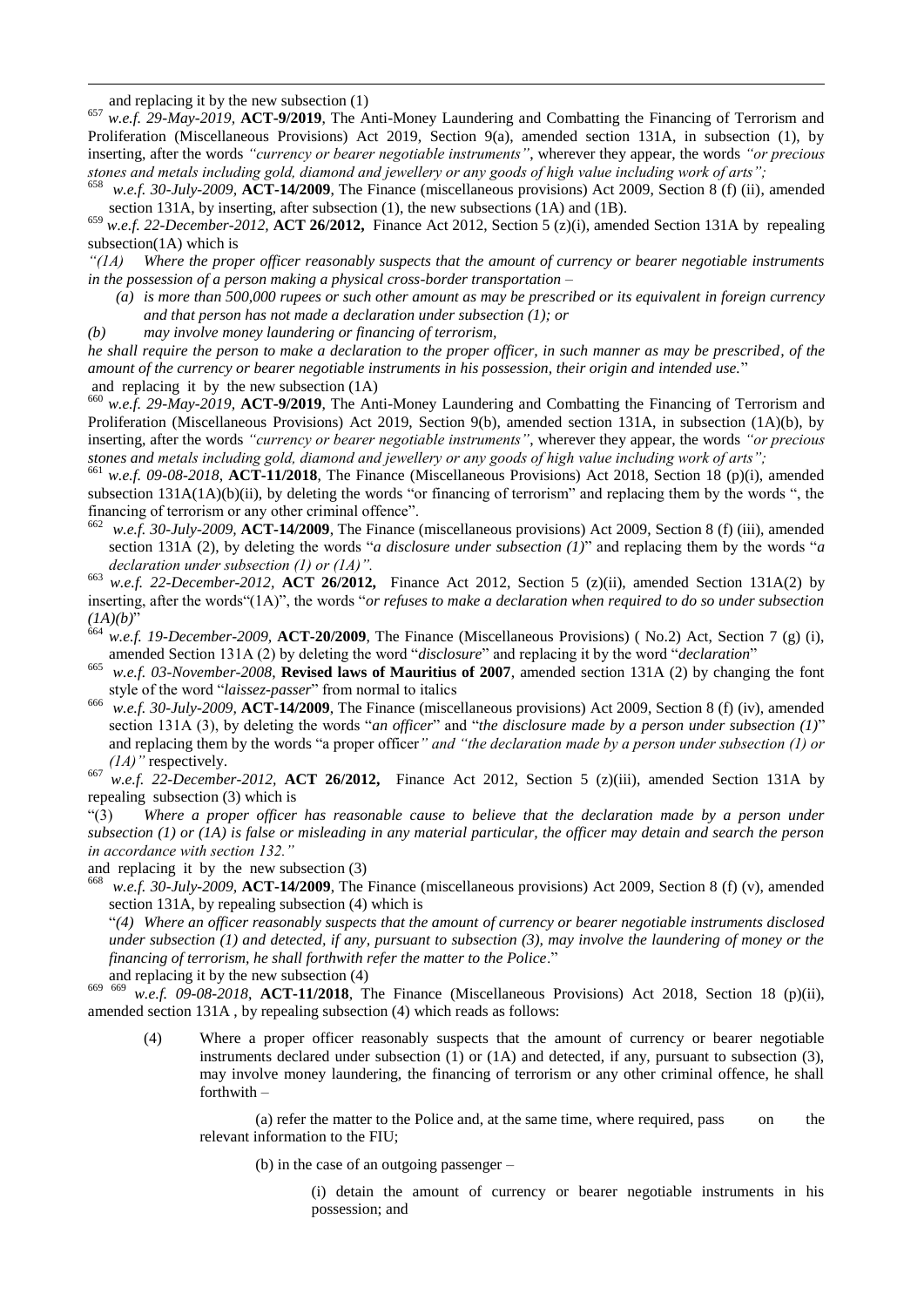(ii) remit the amount of currency or bearer negotiable instruments detained to the Police.<sup>669</sup>

and replacing it by new subsection (4).

1

<sup>670</sup> *w.e.f. 29-May-2019,* **ACT-9/2019**, The Anti-Money Laundering and Combatting the Financing of Terrorism and Proliferation (Miscellaneous Provisions) Act 2019, Section 9(c), amended section 131A, by repealing subsection (4) which read as follows –

*"(4) Where a proper officer reasonably suspects that the amount of currency or bearer negotiable instruments declared under subsection (1) or (1A) and detected, if any, pursuant to subsection (3), may involve –*

*(a) money laundering, he shall –*

*(i) forthwith pass on the information to the FIU, the police and the Independent Commission against Corruption established under the Prevention of Corruption Act;* 

*(ii) detain, in an escrow account or in such other manner as the Director-General may determine, the amount of the currency or bearer negotiable instruments found in the possession of the person for a period not exceeding 6 months to allow further investigation to be carried out by the Director-General;* 

*(iii) in exceptional circumstances, apply for extension of time to the Judge in Chambers; and* 

*(iv) at the end of the investigation, remit any –*

*(A) evidence gathered as a result of the investigation; and* 

*(B) amount detained by him under subparagraph (ii),* 

*to the Independent Commission against Corruption for such further investigation or action as may be necessary;*

*(b) the financing of terrorism or any other criminal offence, he shall forthwith –* 

*(i) detain the amount of the currency or bearer negotiable instruments found in the possession of the person;* 

*(ii) refer the matter, and at the same time remit, to the police or such other relevant investigatory body, any amount of currency or bearer negotiable instruments detained under subparagraph (i); and* 

*(iii) where required, pass on the relevant information to the FIU."*

and replacing it with new subsection 4.

<sup>671</sup> *w.e.f. 29-May-2019,* **ACT-9/2019**, The Anti-Money Laundering and Combatting the Financing of Terrorism and Proliferation (Miscellaneous Provisions) Act 2019, Section 9(d), amended section 131A, by inserting, after subsection (4), new subsection (4A);

- <sup>672</sup> *w.e.f. 19-December-2009,* **ACT-20/2009**, The Finance (Miscellaneous Provisions) ( No.2) Act, Section 7 (g) (ii) (A), amended Section 131A ((5), by relettering the existing paragraphs (a), (b) and (c) as paragraphs (b), (c) and (d), respectively
- <sup>673</sup> *w.e.f. 19-December-2009,* **ACT-20/2009**, The Finance (Miscellaneous Provisions) ( No.2) Act, Section 7 (g) (I) (B), amended Section 131A (5), by inserting, before paragraph (b) as relettered, the new paragraph (a)
- <sup>674</sup> *w.e.f. 30-July-2009,* **ACT-14/2009**, The Finance (miscellaneous provisions) Act 2009, Section 8 (f) (vi), amended section 131A (5) (a) and (5) (b), by deleting the words "*a disclosure under subsection* (1)" and replacing them by the words "*a declaration under subsection (1) or (1A)*".
- <sup>675</sup> *w.e.f. 21-December-2013*, **ACT-***26***/2013**, Finance Act 2013, Section 4 (u), amended section 131A(5)(b), by deleting the words " $(1)$  or"

<sup>676</sup> *w.e.f. 29-May-2019,* **ACT-9/2019**, The Anti-Money Laundering and Combatting the Financing of Terrorism and Proliferation (Miscellaneous Provisions) Act 2019, Section 9(e), amended section 131A, in subsection (5), by deleting the words *"not exceeding 1,000,000 rupees"* and replacing them by the words *"of not less than 20 per cent of the whole amount which is the subject matter of the offence but not exceeding 2 million rupees";*

- <sup>677</sup> *w.e.f. 24-July-2017*, **Act 10 of 2017**, Finance (Miscellaneous Provisions) Act 2017, Section *12 (r)(ii), amended Section 131A(5), by deleting the figures "500,000" and "3" and replacing them by the figures "1,000,000" and "5", respectively;*
- <sup>678</sup> *w.e.f. 09-08-2018*, **ACT-11/2018**, The Finance (Miscellaneous Provisions) Act 2018, Section 18 (p)(iii), amended section 131A, by inserting new subsection (5A).

<sup>679</sup> *w.e.f.* 29-May-2019, **ACT-9/2019**, The Anti-Money Laundering and Combatting the Financing of Terrorism and Proliferation (Miscellaneous Provisions) Act 2019, Section 9(f), amended section 131A, in subsection (5A), by deleting the words *"retain such amount not exceeding the maximum pecuniary penalty imposable under the customs laws for such offence"* and replacing them by the words *"detain the amount of the currency or bearer negotiable instruments or precious stones and metals including gold, diamond and jewellery or any goods of high value including work of arts found in the possession of the person"*;

<sup>680</sup> *w.e.f. 29-May-2019,* **ACT-9/2019**, The Anti-Money Laundering and Combatting the Financing of Terrorism and Proliferation (Miscellaneous Provisions) Act 2019, Section 9(g), amended section 131A, by inserting, after subsection (5A), new subsection (5B);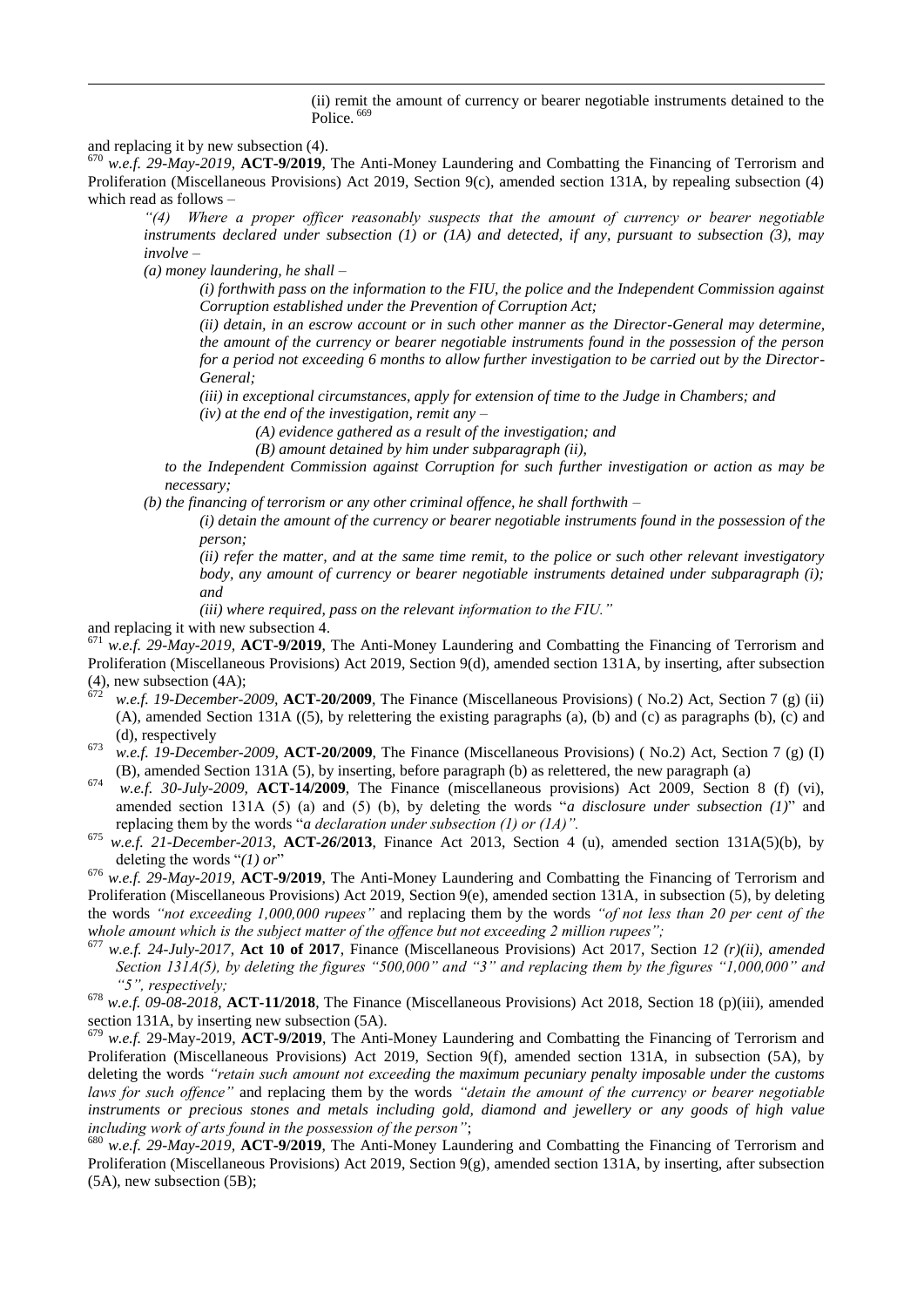681 w.e.f. 29-May-2019, **ACT-9/2019**, The Anti-Money Laundering and Combatting the Financing of Terrorism and Proliferation (Miscellaneous Provisions) Act 2019, Section 9(h), amended section 131A, in subsection (6), by inserting, in the appropriate alphabetical order, the following new definition –

*"Counterterrorism Unit" has the same meaning as in the Prevention of Terrorism Act;*

- <sup>682</sup> *w.e.f. 30-July-2009,* **ACT-14/2009**, The Finance (miscellaneous provisions) Act 2009, Section 8 (f) (vii), amended section 131A (6), by inserting, in the appropriate alphabetical order, the definition of "financing of *terrorism*", "*FIU*" and "*money laundering*"
- <sup>683</sup> *w.e.f. 22-December-2012,* **ACT 26/2012,** Finance Act 2012, Section 5 (z)(iv)(B), amended Section 131A(6) by inserting, in the appropriate alphabetical order, the new definitions of "*financing of terrorism*"
- <sup>684</sup> *w.e.f. 05-August-2021*, **Act No. 15 of 2021**, the Finance (Miscellaneous Provisions) Act 2021, Section 18(s)(i), amended the Customs Act, in section 131A(6), by inserting, in the appropriate alphabetical order, new definition of "jewellery"

<sup>685</sup> *w.e.f. 22-December-2012,* **ACT 26/2012,** Finance Act 2012, Section 5 (z)(iv)(B), amended Section 131A(6) by inserting, in the appropriate alphabetical order, the new definitions of "*money laundering*"

- <sup>686</sup> *w.e.f. 22-December-2012,* **ACT 26/2012,** Finance Act 2012, Section 5 (z)(iv)(B), amended Section 131A(6) by inserting, in the appropriate alphabetical order, the new definitions of "*person*"
- <sup>687</sup> *w.e.f. 24-July-2017*, **Act 10 of 2017**, Finance (Miscellaneous Provisions) Act 2017, Section *12 (*r)(iii), amended Section 131A in subsection (6), by deleting the definition of *"person"* which reads as follows *"person" includes any person in transit in Mauritius"* and replacing it by the following definition –
	- *"person" means any passenger in transit in Mauritius, any incoming passenger or any outgoing passenger holding a valid embarkation card;*
- <sup>688</sup> *w.e.f. 09-08-2018*, **ACT-11/2018**, The Finance (Miscellaneous Provisions) Act 2018, Section 18 (p)(iv), amended subsection 131A(5), in the definition of "person", by deleting the word "means" and replacing them by the word "includes"
- <sup>689</sup> *w.e.f. 22-December-2012,* **ACT 26/2012,** Finance Act 2012, Section 5 (z)(iv)(A), amended Section 131A(6) in the definition of "*physical cross-border transportation*", in paragraph (a), by inserting, after the word "*out-bound*", the words "*or in transit*";
- <sup>690</sup> *w.e.f. 25-July-2019*, **Act No. 13 of 2019**, the Finance (Miscellaneous Provisions) Act 2019, Section 13(j)(i), amended the Customs Act, in section  $131A(6)$ , in the definition of "physical cross-border transportation", in paragraphs (a) and (b)(iii), by inserting, after the word "*instruments*", the words "*or precious stones and metals including gold, diamond and jewellery or any goods of high value including work of arts*".
- <sup>691</sup> *w.e.f. 25-July-2019*, **Act No. 13 of 2019**, the Finance (Miscellaneous Provisions) Act 2019, Section 13(j)(ii), amended the Customs Act, in section  $131A(6)$ , in the definition of "physical cross-border transportation", in paragraph (b)(ii), by inserting after the word "*currency*", the words "*or precious stones and metals including gold*, *diamond and jewellery or any goods of high value including work of arts*".
- <sup>692</sup> *w.e.f. 05-August-2021*, **Act No. 15 of 2021**, the Finance (Miscellaneous Provisions) Act 2021, Section 18(s)(ii), amended the Customs Act, in section 131A(6), by inserting, in the appropriate alphabetical order, new definitions of "precious metal" and precious stone"
- <sup>693</sup> *w.e.f. 24-July-2017*, **Act 10 of 2017**, Finance (Miscellaneous Provisions) Act 2017, Section 12 *(*r)(iii), amended Section 132 by inserting, after subsection (1), the subsection (1A)
- 694 *w.e.f. 09-08-2018*, **ACT-11/2018**, The Finance (Miscellaneous Provisions) Act 2018, Section 18 (q), amended subsection 132(1A), by deleting the words "an outgoing passenger" and replacing them by the words "any person"
- w.e.f. 25-July-2019, Act No. 13 of 2019, the Finance (Miscellaneous Provisions) Act 2019, Section 13(k), amended the Customs Act, in section 132, by adding new subsection (3).
- <sup>696</sup> *w.e.f. 25-July-2019*, **Act No. 13 of 2019**, the Finance (Miscellaneous Provisions) Act 2019, Section 13(l), amended the Customs Act, in section 133(1), by inserting, after the words "*customs area*", the words ", port premises, *airport or freeport zone,".*
- <sup>697</sup> *w.e.f. 01-July-2006*, **ACT-33/2004**, MRA Act 2004, Section 27 (3) (s), amended Section 135, by deleting the word "Comptroller" wherever it appears and replacing it by the word "Director-General"
- <sup>698</sup> *w.e.f. 11-August-2000*, **ACT-25/2000**, Finance Act 2000, Section 3 (d), amended Section 135, by deleting the word "Schedule" and replacing it by the words "Second Schedule".
- 699 *w.e.f. 15-December2001*, **Revised laws of Mauritius of 2000**, amended section 135 by deleting the words "to this Act".
- <sup>700</sup> *w.e.f. 26-August-2004*, **ACT-28/2004**, Finance Act 2004, Section 5 (k), amended Section 135, by adding after subsection (2) the new subsections (3) and (4).

<sup>701</sup> *w.e.f. 22-December-2012,* **ACT 26/2012,** Finance Act 2012, Section 5 (za), amended Section 135(4)(a) by deleting the word "*duty-paid value of the goods*" and replacing them by the words "*duty, excise duty and taxes underpaid on the goods*";

<sup>702</sup> *w.e.f. 22-December-2012,* **ACT 26/2012,** Finance Act 2012, Section 5 (zb)(i), amended Section 137(1) by deleting the word "or" at the end of paragraph  $(d)$ ;

<sup>703</sup> *w.e.f. 22-December-2012,* **ACT 26/2012,** Finance Act 2012, Section 5 (zb)(ii), amended Section 137(1) by inserting, after paragraph (d), the new paragraph (da)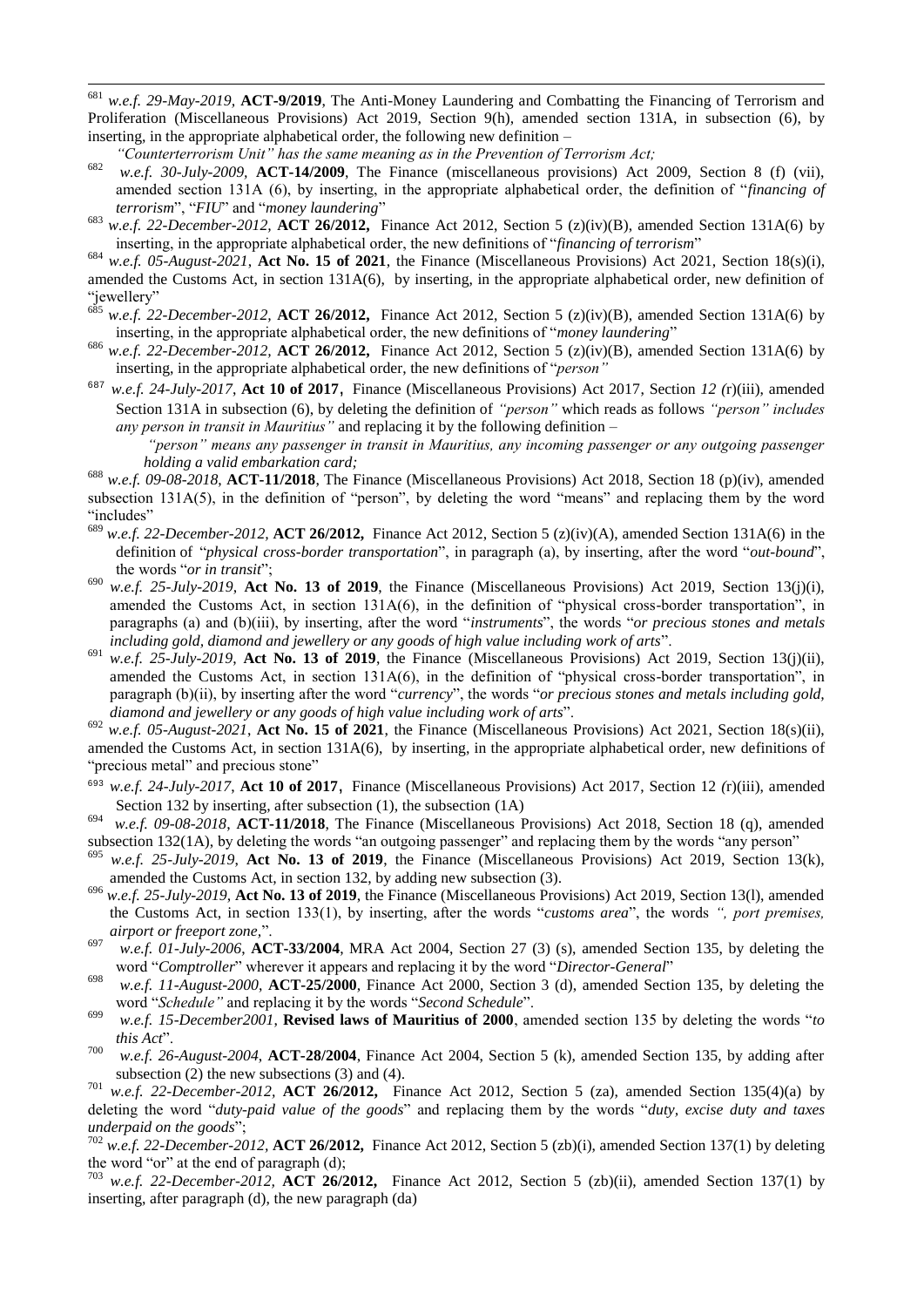- 704 <sup>704</sup> *w.e.f. 03-November-2008*, **Revised laws of Mauritius of 2007**, amended section 138 by creating the new subsections (1) and (2)
- <sup>705</sup> *w.e.f. 01-July-2006*, **ACT-33/2004**, MRA Act 2004, Section 27 (3) (s), amended Section 138, by deleting the word "Comptroller" wherever it appears and replacing it by the word "Director-General".
- <sup>706</sup> *w.e.f. 01-July-2006*, **ACT-33/2004**, MRA Act 2004, Section 27 (3) (s), amended Section 139, by deleting the word "Comptroller" wherever it appears and replacing it by the word "Director-General".
- <sup>707</sup> *w.e.f. 26-August-2004*, **ACT-28/2004**, Finance Act 2004, Section 5 (l), amended Section 139, by inserting after the words "the Comptroller may" the words "detain or".
- <sup>708</sup> *w.e.f. 01-July-2006*, **ACT-33/2004**, MRA Act 2004, Section 27 (3) (s), amended Section 140, by deleting the word "Comptroller" wherever it appears and replacing it by the word "Director-General".
- <sup>709</sup> *w.e.f. 01-July-2006*, **ACT-33/2004**, MRA Act 2004, Section 27 (3) (s), amended Section 141, by deleting the word "Comptroller" wherever it appears and replacing it by the word "Director-General".
- <sup>710</sup> *w.e.f. 01-July-2006*, **ACT-33/2004**, MRA Act 2004, Section 27 (3) (s), amended Section 143, by deleting the word "Comptroller" wherever it appears and replacing it by the word "Director-General".
- <sup>711</sup> *w.e.f. 25-July-2019*, **Act No. 13 of 2019**, the Finance (Miscellaneous Provisions) Act 2019, Section 13(m), amended the Customs Act, in section 143, by repealing subsection (3) -
	- *(3) Where any goods so seized are of a perishable nature or are living animals, they may forthwith be sold by the Director-General in accordance with section 144 of this Act and the proceeds of the sale shall be retained by the Director-General and be subject to the same conditions as other seized goods.*

and replacing it by new subsection (3).

- <sup>712</sup> *w.e.f. 01-July-2006*, **ACT-33/2004**, MRA Act 2004, Section 27 (3) (s), amended Section 144, by deleting the word "Comptroller" wherever it appears and replacing it by the word "Director-General".
- <sup>713</sup> *w.e.f. 03-November-2008*, **Revised laws of Mauritius of 2007**, amended section 144 by changing the case of the word "court" to "Court"
- <sup>714</sup> *w.e.f. 30-July-2009,* **ACT-14/2009**, The Finance (miscellaneous provisions) Act 2009, Section 8 (g), amended section 144 (2), by deleting the words "*for the public* service" and replacing them by the words "*for benevolent and charitable institutions affiliated with the Mauritius Council of Social Services or receiving a subsidy from Government, foreign Governments, Ministries and Departments or for other public service.*‖

<sup>715</sup> *w.e.f. 14-May-2015*, **ACT-9/2015**, Finance Act 2015, Section 144, amended subsection (2), by deleting the words ―*benevolent and charitable institutions affiliated with the Mauritius Council of Social Services or receiving a subsidy from Government, foreign Governments, Ministries and Departments or for other public service*‖ and replacing them by the words "*a Ministry, a Government department, a local authority, a statutory body, the Rodrigues Regional Assembly or a charitable institution*‖.

<sup>716</sup> *w.e.f. 29-September 2015*, **ACT- 18/2016**, Finance (Miscellaneous Provisions) Act 2016, Section 144, amended subsection (2), by inserting, after the word "Assembly", the words ", a foreign government".

<sup>717</sup> *w.e.f. 14-May-2015*, **ACT-9/2015**, Finance Act 2015, Section 144, amended by adding the following new subsection -

(3) In this section -

"charitable institution" has the same meaning as in the Income Tax Act.<br> $^{718}$  m a f, 15 July 1080, ACT. 22/1080, Einenes Act, 1080, Section 0.(2) (

- <sup>718</sup> *w.e.f. 15-July-1989*, **ACT-22/1989,** Finance Act 1989, Section 9 (3) (a), amended Section 146 (1), by deletion the words "after hearing the Comptroller" and replacing them by the words "unless the Comptroller objects to a delivery".
- <sup>719</sup> *w.e.f. 01-July-2006*, **ACT-33/2004**, MRA Act 2004, Section 27 (3) (s), amended Section 146, by deleting the word "Comptroller" wherever it appears and replacing it by the word "Director-General".
- <sup>720</sup> *w.e.f. 03-November-2008*, **Revised laws of Mauritius of 2007**, amended section 146 (1) by deleting the word "two" and replacing it by the word "2"
- <sup>721</sup> *w.e.f. 15-July-1989*, **ACT-22/1989,** Finance Act 1989, Section 9 (3) (b), amended Section 146 (1), by adding the immediately after the word "sureties" the words "approved by the Comptroller".
- <sup>722</sup> *w.e.f. 27-July-1994*, **ACT-25/1994**, Finance Act 1994, Section 2 (b), amended Section 147, by deleting the word ―*levy*‖ wherever it appears and replacing it by the words ―*excise duty*‖.
- <sup>723</sup> *w.e.f. 21-July-1998*, **ACT-10/1998**, Finance Act 1998, Section 6 (j), amended Section 148, by deleting it which is ―*148 Proceedings How Instituted*

*Proceedings for the recovery of penalties imposed under this Act or for the forfeiture of goods under this Act shall be instituted in the name of the Comptroller and shall be commenced within a period of three years from the date of commission of the offence by reason of which the penalty or forfeiture has been incurred* " and replacing it by the new Section 148.

<sup>724</sup> *w.e.f. 07-September-2016*, **ACT- 18/2016**, Finance (Miscellaneous Provisions) Act 2016, amended section 148 by repealing section 148 which is

*"148. Proceedings how instituted*

*(1) Subject to subsection (2) proceedings for the recovery of duty, excise duty, taxes and penalties imposed under this Act or for the forfeiture of goods under this Act shall be instituted in the name of the <sup>724</sup>Director-General and shall be commenced within a period of 5 years from the date of commission of the offence by reason of*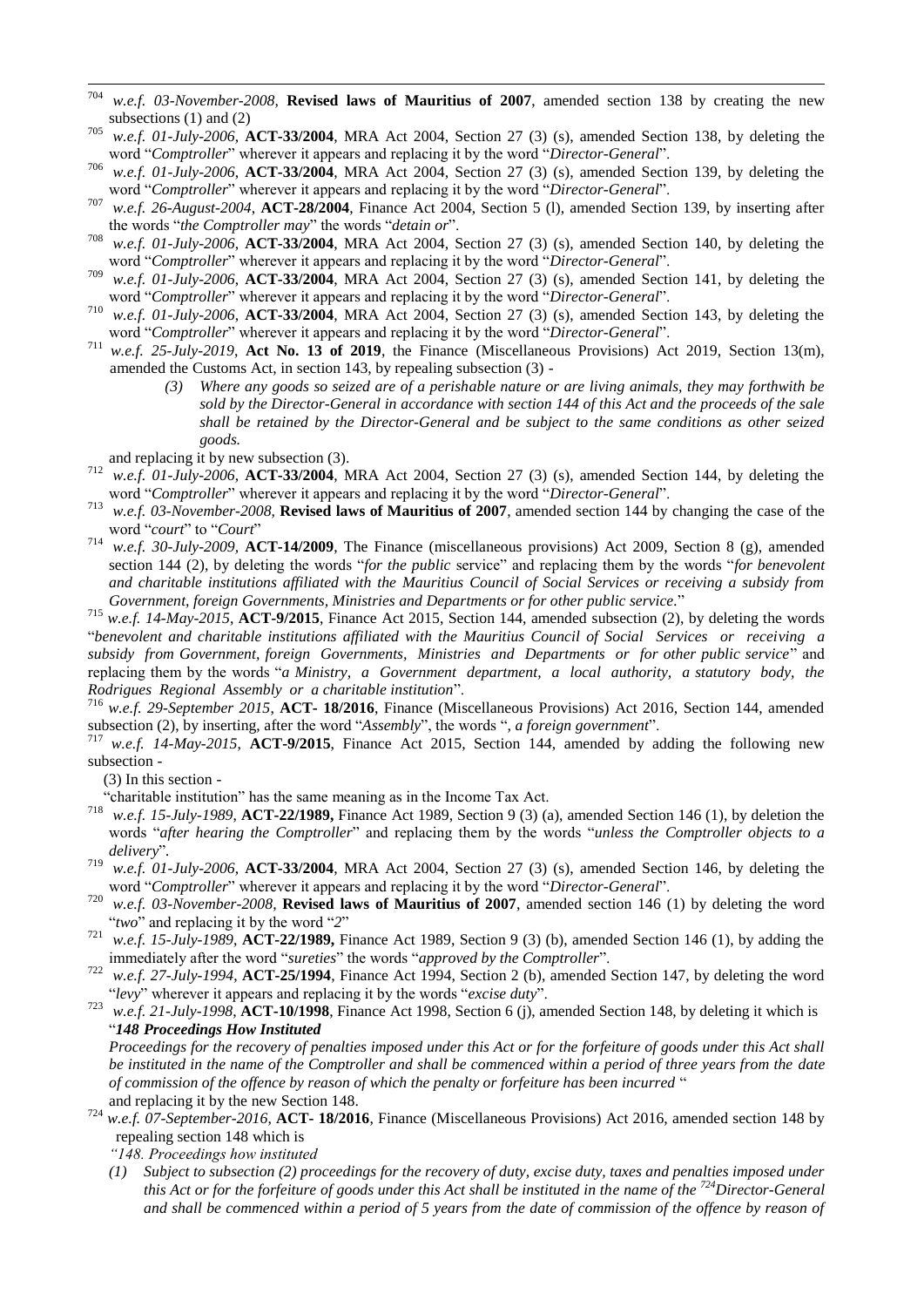*which the duty, excise duty and taxes have not been paid or the penalty has been incurred or the forfeiture made.*

- *(2) Proceedings for any offence under section 156 or 158 may be instituted at any time."*
- and replacing it by a new section 148.

1

<sup>725</sup> *w.e.f. 03-November-2008*, **Revised laws of Mauritius of 2007**, amended section 149 (1) by changing the case of the word "court" to "Court"

<sup>726</sup> *w.e.f. 01-July-2006*, **ACT-33/2004**, MRA Act 2004, Section 27 (3) (m), amended the Customs Act, by repealing Sub-Part III of Part XV which is

**"***Sub-Part III- Protection to Officers*

*150. Reasonable Cause for Seizure – a Bar to Action.*

*Notwithstanding the Public Officers Protection Act, where any action has been entered before a court on account of the seizure of any goods, aircraft or ship, pursuant to any act done by any officer in the execution of his duty under any customs laws and it appears to the court that there was probable, cause for such seizure or act, the court shall so declare and thereafter the person who effected the seizure or performed the act shall be immune from all proceedings, whether civil or criminal, on account of such seizure or act.*‖

- <sup>727</sup> *w.e.f. 15-December2001*, **Revised laws of Mauritius of 2000**, amended section 151 by deleting the word "all" wherever it appears
- <sup>728</sup> *w.e.f. 27-July-1994*, **ACT-25/1994**, Finance Act 1994, Section 2 (b), amended Section 151, by deleting the word ―*levy*‖ wherever it appears and replacing it by the words ―*excise duty*‖.
- <sup>729</sup> *w.e.f. 15-December2001*, **Revised laws of Mauritius of 2000**, amended section 151 (1) (h) by deleting the word ―*1986*‖.
- <sup>730</sup> *w.e.f. 15-December2001*, **Revised laws of Mauritius of 2000**, amended section 151 (1) (r) by deleting the word "the" at the start of the paragraph
- <sup>731</sup> *w.e.f. 15-December2001*, **Revised laws of Mauritius of 2000**, amended section 151 (2) by deleting the word "All" and replacing it by the word "Any"
- <sup>732</sup> *w.e.f. 15-December2001*, **Revised laws of Mauritius of 2000**, amended section 154 (1) by adding after the words "the owner of" the word "any aircraft or ship"
- <sup>733</sup> *w.e.f. 15-December2001*, **Revised laws of Mauritius of 2000**, amended section 154 (1) by deleting the words "*any aircraft or ship*" wherever they appears on the paragraphs (a), (b),(c), (d), (e), (f), (g) and (h)
- <sup>734</sup> *w.e.f. 01-July-2006*, **ACT-33/2004**, MRA Act 2004, Section 27 (3) (s), amended Section 154, by deleting the word "Comptroller" wherever it appears and replacing it by the word "Director-General"
- <sup>735</sup> *w.e.f. 21-July-1998*, **ACT-10/1998**, Finance Act 1998, Section 6 (k), amended Section 154 (1), by deleting the words "Rs 1,000,000" and replacing them by the words "2 *million rupees*".
- <sup>736</sup> *w.e.f. 03-November-2008*, **Revised laws of Mauritius of 2007**, amended section 154 (1) by changing the case of the word "court" to "Court"
- <sup>737</sup> *w.e.f. 15-December2001*, **Revised laws of Mauritius of 2000**, amended section 154 (2) by reclassifying the 2 paragraphs in alphabetical order
- <sup>738</sup> *w.e.f. 30-July-2009,* **ACT-14/2009**, The Finance (miscellaneous provisions) Act 2009, Section 8 (h), amended section 155 (b), by deleting the words "*obtaining any reward*" and replacing them by the words "*the police officer obtaining any reward*"
- <sup>739</sup> *w.e.f. 27-July-1994*, **ACT-25/1994**, Finance Act 1994, Section 2 (b), amended Section 156, by deleting the word ―*levy*‖ wherever it appears and replacing it by the words ―*excise duty*‖.
- <sup>740</sup> *w.e.f. 01-July-2006*, **ACT-33/2004**, MRA Act 2004, Section 27 (3) (s), amended Section 156, by deleting the word "Comptroller" wherever it appears and replacing it by the word "Director-General"
- <sup>741</sup> *w.e.f. 21-July-1998*, **ACT-10/1998**, Finance Act 1998, Section 6 (l), amended Section 156 (2), by deleting it which is

―*(2) Any person who commits an offence under subsection (1) shall on conviction, be liable to a fine which shall- (i) where the value of the goods is not more than Rs 700, be Rs 2,000.*

*(ii)where the value of the goods is more than Rs 700, be treble the value thereof or Rs 20,000, whichever is the higher,*

*and the goods, the subject-matter of the offence, shall be liable to forfeiture*" and replacing it by the new subsection (2).

- <sup>742</sup> *w.e.f. 22-December-2012,* **ACT 26/2012,** Finance Act 2012, Section 5 (zc), amended Section 156(2)(a)(ii) by deleting the words "3 times the value of the goods" and replacing them by the words "3 times the amount of duty, *excise duty and taxes on those goods*"<br><sup>743</sup> *and f. 03 Manamban* 2008. **Parisa**
- <sup>743</sup> *w.e.f. 03-November-2008*, **Revised laws of Mauritius of 2007**, amended section 156 (2) (b) by deleting the word  $``to"$
- <sup>744</sup> *w.e.f. 03-November-2008*, **Revised laws of Mauritius of 2007**, amended section 156 (2) (b) by merging the two paragraphs
- <sup>745</sup> *w.e.f. 24-July-2017*, **Act 10 of 2017**, Finance (Miscellaneous Provisions) Act 2017, Section 12 (t), by inserting, after section 156, the new section 156A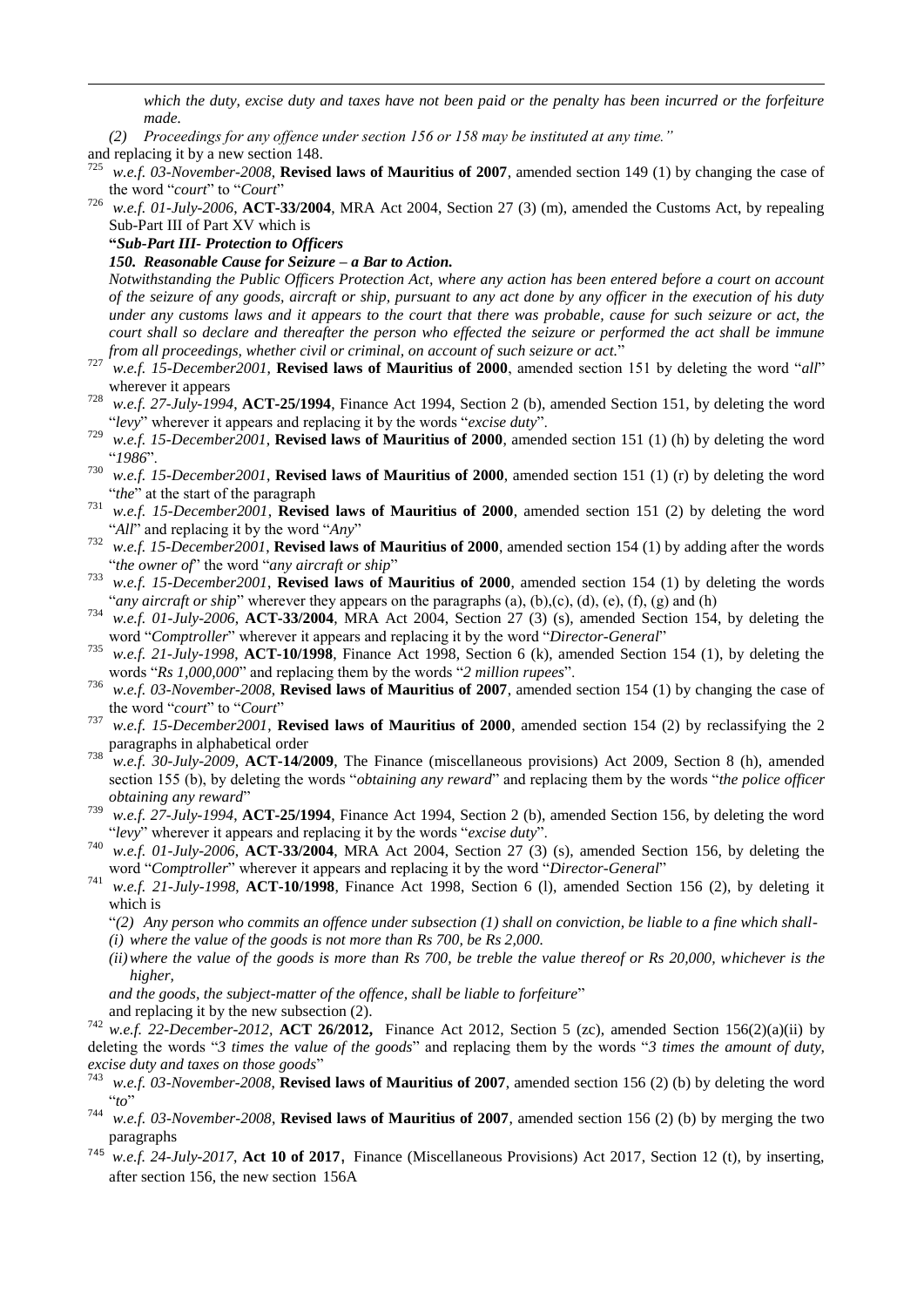- 746 <sup>746</sup> *w.e.f. 25-July-2019*, **Act No. 13 of 2019**, the Finance (Miscellaneous Provisions) Act 2019, Section 13(n), amended the Customs Act, in section 157(a), by inserting, after word "ship", the words "or remotely piloted surveillance aircraft".
- <sup>747</sup> *w.e.f. 21-July-1998*, **ACT-10/1998**, Finance Act 1998, Section 6 (m), amended Section 158, by inserting immediately after paragraph (a) the new paragraph (b), the existing paragraphs (b) and (c) being relettered (c) and (d) accordingly-
- <sup>748</sup> *w.e.f. 21-July-2003*, **ACT-18/2003**, Finance Act 2003, Section 5 (f) (i) (A), amended Section 158 (1) (c), by deleting the word " $or$ " appearing at the end.
- <sup>749</sup> *w.e.f. 01-10-2006,* **ACT-15/2006**, Finance Act 2006, Section 8 (r) (i) (A), amended Section 158 (1), by repealing paragraph (c) which is
	- *"158 (1) (c) obtains or attempts to obtain any drawback which is not payable; or"*
- <sup>750</sup> *w.e.f. 21-July-2003*, **ACT-18/2003**, Finance Act 2003, Section 5 (f) (i) (B), amended Section 158 (1), by deleting paragraph (d) which is

―(d) *smuggle out of Mauritius any goods or exports any prohibited or restricted goods*,‖

- and replacing it by the new paragraphs (d) and (e).
- <sup>751</sup> *w.e.f. 01-10-2006*, **ACT-15/2006**, Finance Act 2006, Section 8 (r) (i) (B) amended Section 158 (1) (e), by deleting the words "or duty free shop" and replacing them by the words "duty free shop under the Deferred Duty and Tax *Scheme referred to in Section 22*‖
- <sup>752</sup> *w.e.f. 19-December-2009,* **ACT-20/2009**, The Finance (Miscellaneous Provisions) ( No.2) Act, Section 7 (h), amended Section 158 (1) (e), by inserting after the words "*referred to in section 22*" the words "*or Customs-Approved Storeroom referred to in section 97A*‖.
- <sup>753</sup> *w.e.f. 01-July-2006*, **ACT-33/2004**, MRA Act 2004, Section 27 (3) (s), amended Section 158, by deleting the word "Comptroller" wherever it appears and replacing it by the word "Director-General"
- <sup>754</sup> *w.e.f. 26-August-2004*, **ACT-28/2004**, Finance Act 2004, Section 5 (m), amended Section 158 (3), by inserting immediately after paragraph (e) , the new paragraph (f), the comma at the end of paragraph (e) being deleted and replaced by the words "; or"
- <sup>755</sup> *w.e.f. 07-August-2006*, **ACT-15/2006**, Finance Act 2006, Section 8 (r) (ii), amended Section 158 (3) (f), by inserting immediately after the words "*on any premises*" the words "*container or bonded vehicle*"
- <sup>756</sup> *w.e.f.* 27-July-1994, **ACT-25/1994**, Finance Act 1994, Section 2 (e), amended Section 158, by deleting the words ―*or statement*‖ and replacing them by words ―*statement or a statement contained in a document produced by a computer in accordance with Section 16A and subject to Section 158A*‖.
- <sup>757</sup> *w.e.f. 21-July-2003*, **ACT-18/2003**, Finance Act 2003, Section 5 (ii), amended Section 158, by adding immediately after subsection (4), the new subsection (5).
- <sup>758</sup> *w.e.f. 27-July-1994*, **ACT-25/1994**, Finance Act 1994, Section 2 (f), amended the Customs Act, by inserting immediately after Section 158, the new Section 158A.
- <sup>759</sup> *w.e.f. 21-July-1998*, **ACT-10/1998**, Finance Act 1994, Section 6 (n), amended Section 158A(3), by deleting the words "10,000" and replacing them by the words "20,000 *rupees*".
- <sup>760</sup> *w.e.f. 21-July-1998*, **ACT-10/1998**, Finance Act 1998, Section 6 (o) (i) (A), amended Section 160 (1) (a), by deleting the words "*is not more than Rs 700, be Rs 2,000*" and replacing them by the words "*does not exceed Rs1,500, be 4,000 rupees*".
- <sup>761</sup> *w.e.f. 21-July-1998*, **ACT-10/1998**, Finance Act 1998, Section 6 (o) (i) (B), amended Section 160 (1) (b), by deleting the words "*is more than Rs 700, be three times the value thereof or Rs 10,000*" and replacing them by the words "exceeds Rs 1,500, be 3 times the value of the goods or 20,000 rupees"

<sup>762</sup> *w.e.f. 22-December-2012,* **ACT 26/2012,** Finance Act 2012, Section 5 (zd), amended Section 160(1)(b) by deleting the words "3 times the value of the goods" and replacing them by the words "3 times the amount of duty, *excise duty and taxes underpaid on those goods*"

- w.e.f. 21-April-2005, **ACT-14/2005**, Finance Act 2005, Section 8 (b), amended Section 160 (2), by deleting the words "which shall not exceed 100,000 rupees" and replacing them by the words "not exceeding 200,000 rupees and to imprisonment for a term not exceeding 5 years"
- <sup>764</sup> *w.e.f. 21-July-1998*,. **ACT-10/1998**, Finance Act 1998, Section 6 (o) (ii), amended Section 160 (2), by deleting the words "Rs50,000" and replacing them by the words "100,000"
- <sup>765</sup> *w.e.f. 01-July-2006*, **ACT-33/2004**, MRA Act 2004, Section 27 (3) (n), amended Section 161, by adding the new subsection (2), the existing provision being numbered (1) accordingly.
- <sup>766</sup> *w.e.f. 21-July-2003*, **ACT 17/2003**, The Unified Revenue (Amendment) Act 2003, amended Section 161 in the new subsection (1) by inserting immediately after the words "*a Magistrate shall*", the words "*subject to subsection*  $(2)^{n}$ .
- <sup>767</sup> *w.e.f. 01-July-2006*, **ACT-15/2006**, Finance Act 2006, Section 8 (s), amended Section 161 (2), by deleting the words "*the enactments*" and replacing them by the words "*this Act*".
- <sup>768</sup> *w.e.f. 03-November-2008*, **Revised laws of Mauritius of 2007**, amended the heading of PART XVII by deleting the word "THE"
- <sup>769</sup> *w.e.f. 01-July-2006*, **ACT-33/2004**, MRA Act 2004, Section 27 (3) (s), amended Section 162, by deleting the word "Comptroller" wherever it appears and replacing it by the word "Director-General"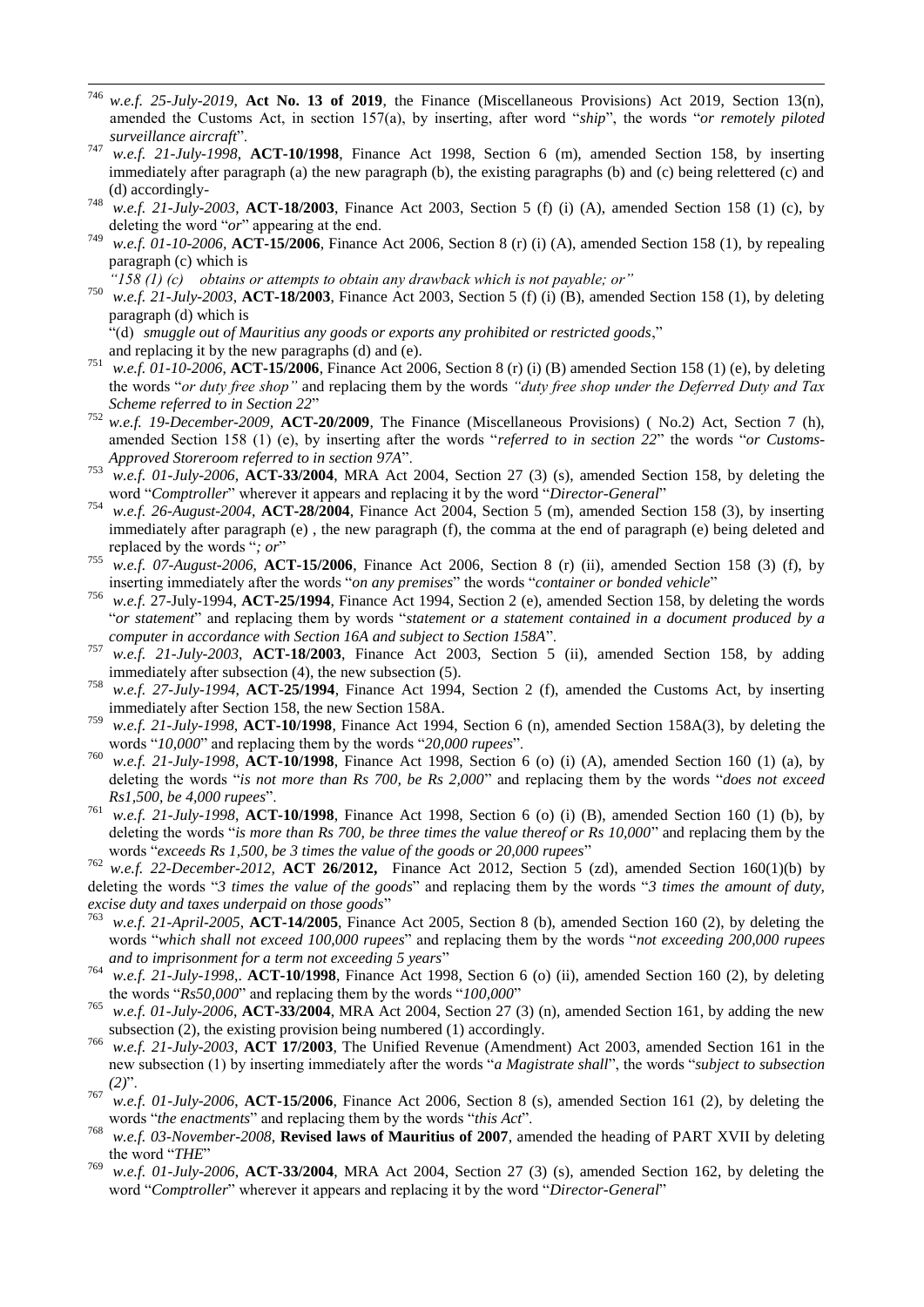- 770 <sup>770</sup> *w.e.f. 03-November-2008*, **Revised laws of Mauritius of 2007**, amended section 162 in the heading by deleting the words "by Director-General"
- <sup>771</sup> *w.e.f. 21-July-1998*. **ACT-10/1998**, Finance Act 1998, Section 6 (p), amended Section 162, by deleting the words ―*Unified Revenue Board*‖ and replacing them by the words ―*Revenue Authority established under the Unified Revenue Act 1983*‖
- <sup>772</sup> *w.e.f. 01-July-2006*, **ACT-33/2004**, MRA Act 2004, Section 27 (3) (o), amended Section 162 (1), by deleting it which is

―*(1) The Comptroller may compound any offence or act committed by any person against the customs laws where such person agrees in writing to pay such amount acceptable to the Comptroller, with the concurrence of the Unified Revenue Board, not exceeding the maximum pecuniary penalty imposable under such customs laws for*  such offence or act"

and replacing it by the new subsection 1

<sup>773</sup> *w.e.f. 01-January-2013,***ACT 26/2012,** Finance Act 2012, Section 5 (ze), amended Section 162 by repealing subsection (1) which is

―(*1) (a) The Director-General may compound any offence committed by any person against the customs laws where such person agrees in writing to pay such amount acceptable to the Director-General, not exceeding the maximum pecuniary penalty imposable under such customs laws for such offence.*

*(b) For the purposes of paragraph (a), the Director-General shall chair a committee which shall consist of 3 other officers of the management team of the Authority."*

and replacing it by the new subsection (1)

<sup>774</sup> *w.e.f. 01-November-2016***, ACT- 18/2016,** Finance (Miscellaneous Provisions) Act 2016, Section 162, by repealing section 162 "162. Compounding of cases"

*" (1) (a) The Director-General may, with the consent of the Director of Public Prosecutions, compound any offence which is committed by any person against the customs laws and is prescribed as a compoundable offence, where the person agrees in writing to pay such compounding amount representing –*

- *(i) any duty, excise duty and taxes unpaid on the goods which are the subject matter of the offence; and*
- *(ii) such amount as may be prescribed which shall not exceed the maximum pecuniary penalty imposable under the customs laws for the offence.*
- *(b) Where the Director of Public Prosecutions refuses to compound a compoundable offence or a person does not agree to compound a compoundable offence, the Director-General may -*
- *(i) with the consent of the Director of Public Prosecutions, proceed in accordance with section 24A; or*
- *(ii) refer the case to the Police for legal proceedings.*
- *(2) Any vessel, means of conveyance, goods or other articles liable to forfeiture under the customs laws under which the offence or act so compounded has been committed may be seized by the Director-General.*
- *(3) Every agreement to compound shall be in writing and signed by the Director-General and such person as described under subsection (1), and witnessed by an officer, and a copy shall be delivered to such person.*
- *(4) Every agreement to compound shall be final and conclusive.*
- *(5) Where the amount agreed upon under this section or any part of such amount is not paid in accordance with the compounding agreement, the Director-General shall send a certified copy of such compounding agreement to the District Court of Port Louis which shall thereupon proceed to enforce such agreement in the same manner as if it had imposed such agreed amount by way of fine.*
- *(6) Repealed by Finance Act 2015*
- *(7) On payment of the agreed amount in accordance with the compounding agreement, no further proceedings in regard to such particular offence or act shall be taken against the person who has so agreed to the compounding."* and replacing it by a new section 162.
- <sup>775</sup> *w.e.f. 15-October-2001,***ACT 17/2001**, The Freeport Act, Section 40, amended Section 162 (8), by deleting the words "Industrial Expansion Act 1993 and the Export Service Zones Act" and replacing them by the words ―*Industrial Expansion Act 1993 and the Export Service Zones Act and the Freeport Act 2001"*
- <sup>776</sup> *w.e.f. 13-July-1991,***ACT-33/1991**, The Pioneer Status Enterprise Act 1991, Section 16, amended Section 162 (8), by deleting the words "and the Export Services zones Act" and replacing them by the words "the Export Services Act and the Pioneer Status Enterprise Act 1991"
- <sup>777</sup> *w.e.f. 13-February-1993*, **ACT-35/1992**, The Health Development Certificate Act 1992, Section 21, amended Section 162 (8), by adding immediately after the words "by any person against" the words "The Health *Development Certificate Act 1992"*.
- *w.e.f. 11-August-2000*, **ACT-25/2000**, Finance Act 2000, Section 3 (e), amended Section 162, by deleting the words ―*Export Processing Zones Act, the Export Services Zones Act and the Pioneer Status Enterprise Act 1991"* and replacing them by the words "Industrial Expansion Act 1993 and the Export Service Zones Act".
- <sup>779</sup> *w.e.f. 11-August-2001*, **ACT-23/2001**, Finance Act 2001, Section 4 (f), amended Section 162 (8), by deleting the words "and the Export Service Zones Act" and replacing them by the words "the Export Service Zones Act and the *Export to the United States of America (AGOA) Regulations 2000".*
- <sup>780</sup> *w.e.f. 01-10-2006*, **ACT-15/2006**, Finance Act 2006, Section 8 (t), amended the Customs Act by repealing subsection162 (8), which is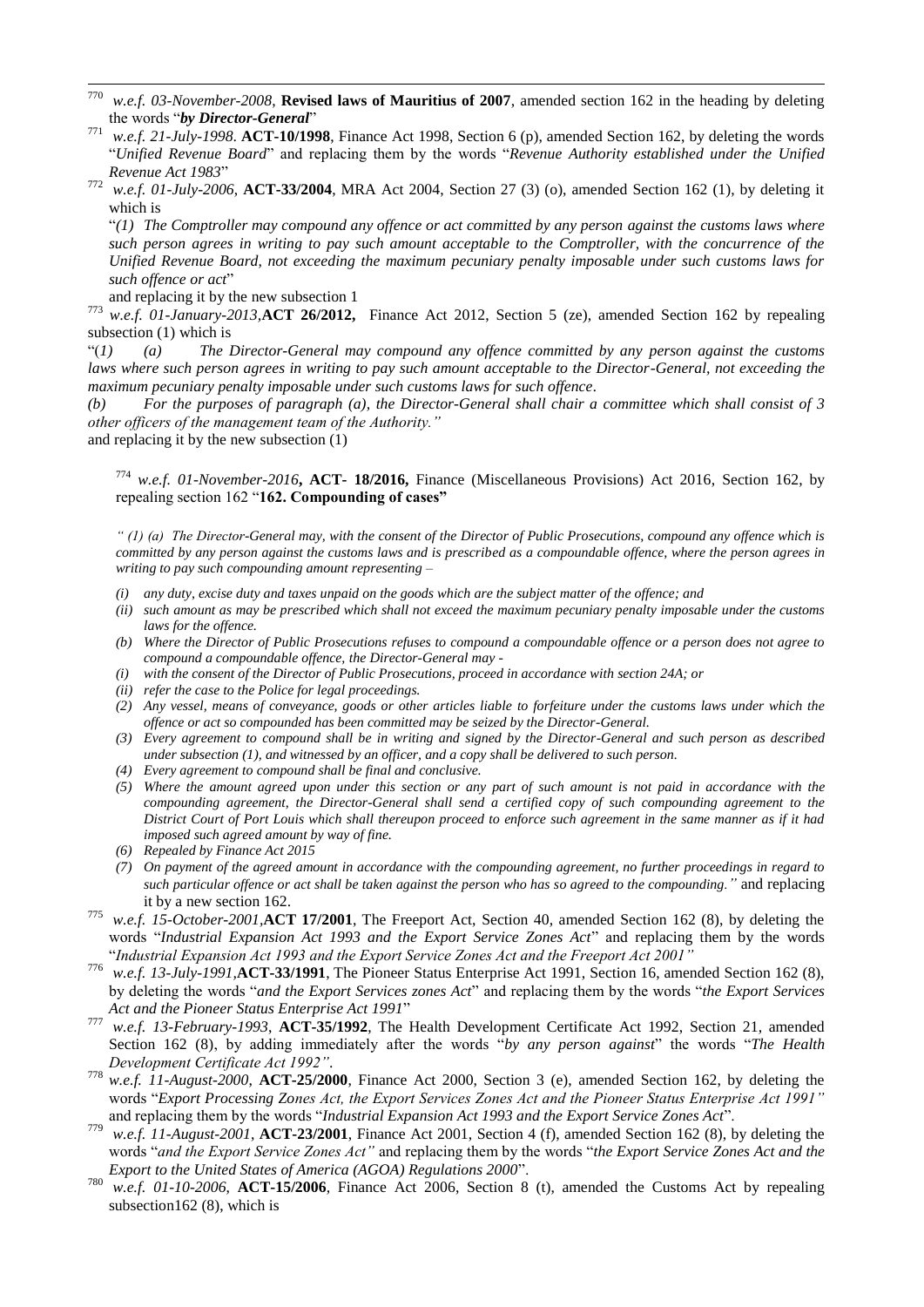―*(8) The authority of the Director-General to compound as described under this Section shall extend to compounding of any offence or act committed by any person against the Industrial Expansion Act 199, the Export Service Zones Act and the Export to the United States of America (AGOA) Regulations 2000".*

- <sup>781</sup> *w.e.f. 01-July-1991*, **ACT-17/1991**, Finance Act 1991, Section 6 (2), amended Section 163, by deleting subsection (1)
	- ―*(1) The Minister may make such regulations as he thinks fit for the purposes of this Act and generally for the better carrying out of the objects and purposes of this Act*" and replacing it by the new subsection (1).
- <sup>782</sup> *w.e.f. 11-August-2000*, **ACT-25/2000**, Finance Act 2000, Section 3 (f), amended Section 163, by deleting the subsection (1) which is
	- ―*(1) The Minister may make such regulations as he thinks fit for-*
	- *(a) the purpose of this Act and generally for the better carrying out of the objects and purposes of this Act;*
	- *(b) the proper implementation of any international Convention, Treaty or Agreement to which Mauritius is a contracting party.* ―
- and replacing it by the new subsection (1).

1

- <sup>783</sup> *w.e.f. 03-November-2008*, **Revised laws of Mauritius of 2007**, amended section 163 (1) (a) (ii) by changing the case of the words "International Convention, Treaty or Agreement" to "international convention, treaty or *agreement*"
- <sup>784</sup> *w.e.f. 21-July-1998*, **ACT-10/1998**, Finance Act 1998, Section 6 (q), amended Section 163, by deleting the words "Rs 100,000" and replacing them by the words "200,000 *rupees*"
- <sup>785</sup> *w.e.f. 21-April-2005*, **ACT-14/2005**, Finance Act 2005, Section 8 (c) (i), amended Section 163 (2), by inserting immediately after the words "*a fine not exceeding 200,000 rupees*", the words "*and to imprisonment for a term not exceeding 5 years"*.
- <sup>786</sup> *w.e.f. 21-April-2005*, **ACT-14/2005**, Finance Act 2005, Section 8 (c) (ii), amended Section 163, by adding after subsection (3) the subsection (4).
- <sup>787</sup> *w.e.f. 03-November-2008*, **Revised laws of Mauritius of 2007**, amended section 163 (4) by deleting the word "*therewith*" and replacing it by the word "*herewith*"
- <sup>788</sup> *w.e.f. 07-August-2006*, **ACT-15/2006**, Finance Act 2006, Section 8 (u), amended Section 163, by adding immediately after subsection (4) the subsection (5).
- <sup>789</sup> *w.e.f. 01-July-2006*, **ACT-33/2004**, MRA Act 2004, Section 27 (3) (p), amended the Customs Act, by repealing Section 164 which is

### **"***164. General Directions.*

*The Minister may give to the Comptroller any general directions which are not inconsistent with the provisions of customs laws.*‖

- <sup>790</sup> *w.e.f. 01-July-2006*, **ACT-33/2004**, MRA Act 2004, Section 27 (3) (q) (ii), amended Section 166, by deleting the word "*Minister*" wherever it appears and replacing it by the word "*Director-General*"
- <sup>791</sup> *w.e.f. 01-July-2006*, **ACT-33/2004**, MRA Act 2004, Section 27 (3) (q) (i), amended Section 166 (1), by inserting immediately after the words "any person" the words "other than the Director-General, an officer or any other *employee of the Authority*"
- <sup>792</sup> *w.e.f. 30-July-2009,* **ACT-14/2009**, The Finance (miscellaneous provisions) Act 2009, Section 8 (i), amended the Customs Act by repealing section 166 which is

### *"166. Rewards*

*(1) The Director-General may, on the seizure of any goods or on the recovery of any penalties under any customs law, direct that a reward shall be given or paid to any person, other than the Director-General, an officer or any other employee of the Authority, through whose information or means the seizure of such goods had been made or the penalty recovered, and whom he deems to be entitled to a reward.*

*(2) No reward shall be given or paid under subsection (l) unless the Director-General is satisfied that there has been no collusive activity planned to secure the reward.*‖

- <sup>793</sup> *w.e.f. 07-August-2006*, **ACT-15/2006**, Finance Act 2006, Section 8 (v), amended the Customs Act by adding immediately after Section 167 the new Section 168.
- <sup>794</sup> *w.e.f. 01-July-2006*, **ACT-33/2004**, MRA Act 2004, Section 27 (3) (s), amended Section 168, by deleting the word "Comptroller" wherever it appears and replacing it by the word "Director-General"
- <sup>795</sup> *w.e.f. 05-June-2020*, **Act No. 7 of 2020**, the Finance (Miscellaneous Provisions) Act 2020, Section 13(k), amended the Customs Act, by inserting, in section 168, new subsection (4).
- <sup>796</sup> *w.e.f. 11-August-2000*, **ACT-25/2000**, Finance Act 2000, Section 3 (h), amended the Customs Act by inserting immediately before the Second Schedule as amended, the First Schedule to this Act.
- <sup>797</sup> *w.e.f. 29-December-2000*, **G/N 200/2000,** regulation 3, amended the First Schedule by adding the new items 94.01 and 94.03
- <sup>798</sup> *w.e.f. 11-August-2000*, **ACT-25/2000**, Finance Act 2000, Section 3 (g), amended in the Schedule by deleting the word "*SCHEDULE*" and replacing it by the words "*SECOND SCHEDULE*".
- <sup>799</sup> *w.e.f. 15-December2001*, **Revised laws of Mauritius of 2000**, amended the second schedule by deleting the word ―*1988*‖